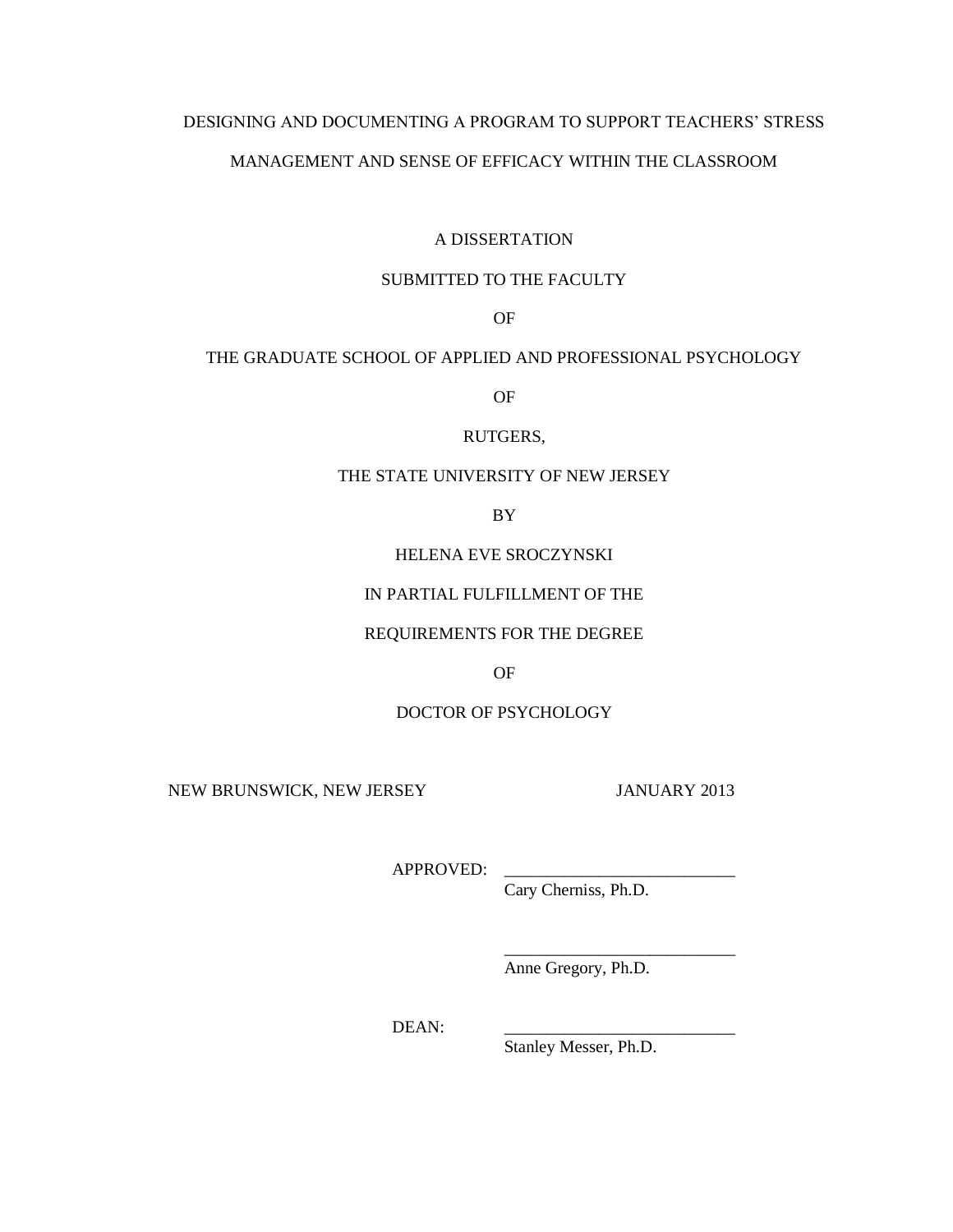Copyright 2013 by Helena Sroczynski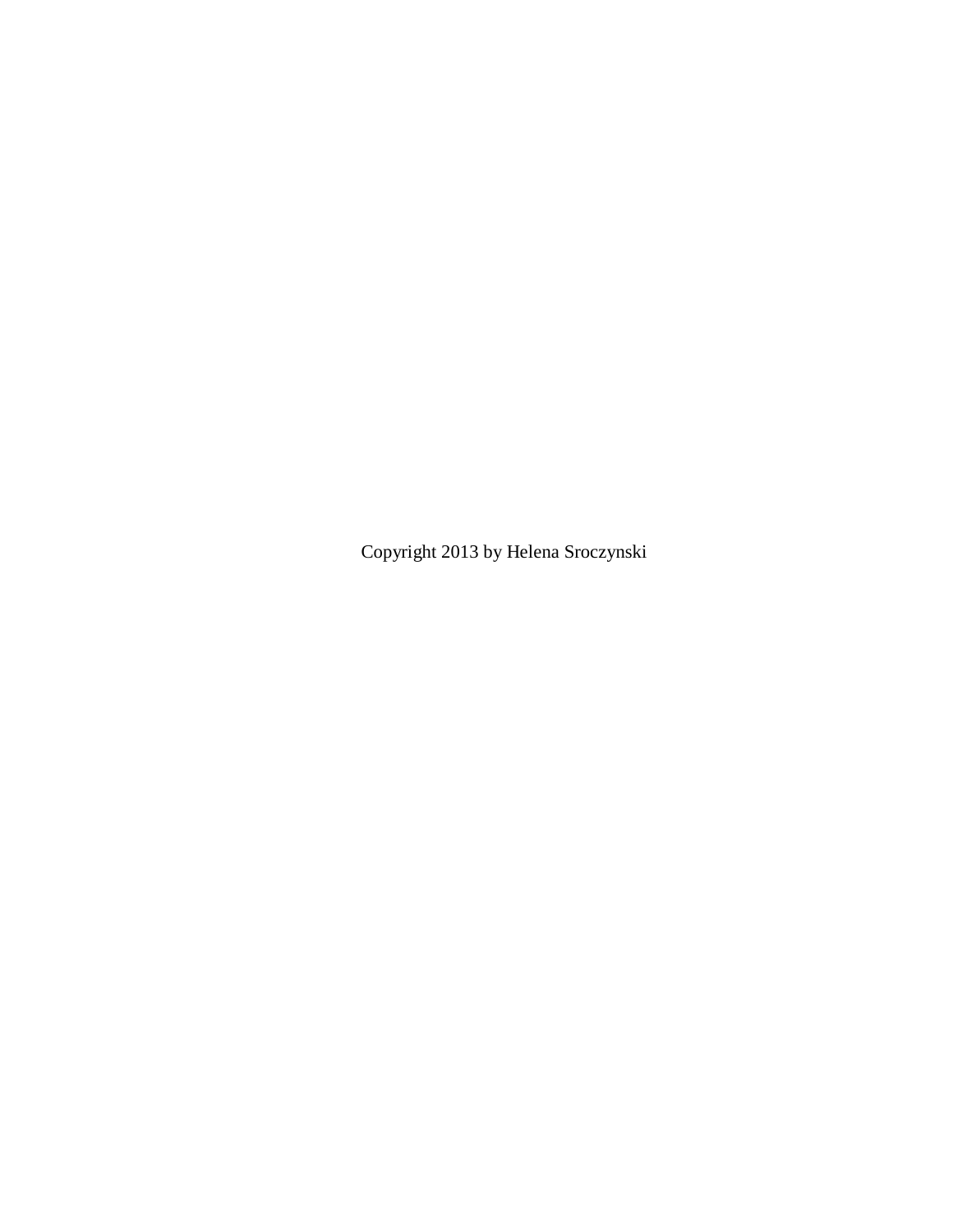### ABSTRACT

The purpose of this dissertation was to design and document a program to support teacher stress management and development of efficacy within the classroom for full-time,  $K-8<sup>th</sup>$ grade teachers. The process followed Maher's (1999) model to ensure the relevancy, practicality and defensibility of the program. Relevant research revealed that teacher stress comes from multiple sources and has a proven effect on teachers' health, classroom effectiveness, and student outcomes. The bidirectional relationships between stressful environments, negative feelings, and behavioral responses to stress contribute to the overall cycle of stress and the inability to cope with future events. The current social context does not recognize the importance of teacher stress management, which only contributes to teacher stress. However, effective stress management programs support teacher well-being and effectiveness and positive student outcomes. Twenty-three elementary and middle school teachers from two schools located in a suburban district in New Jersey completed the needs assessment to help clarify the needs of the target population, support the research, and guide the program's purpose and goals. These teachers were more stressed and had lower levels of perceived efficacy than typical teachers, experienced stress from multiple sources, and perceived negative effects of stress on their teaching. A statistically significant negative relationship was found between stress and sense of efficacy among the respondents. Information was then gathered about evidence-based stress management and efficacy-building programs and techniques. This review revealed that techniques to promote mindfulness, positive psychology concepts, self-care activities, and the problem-solving process support stress management and development of efficacy. Successful programming should also include teacher input, administrative support, structured communication, and ongoing monitoring

ii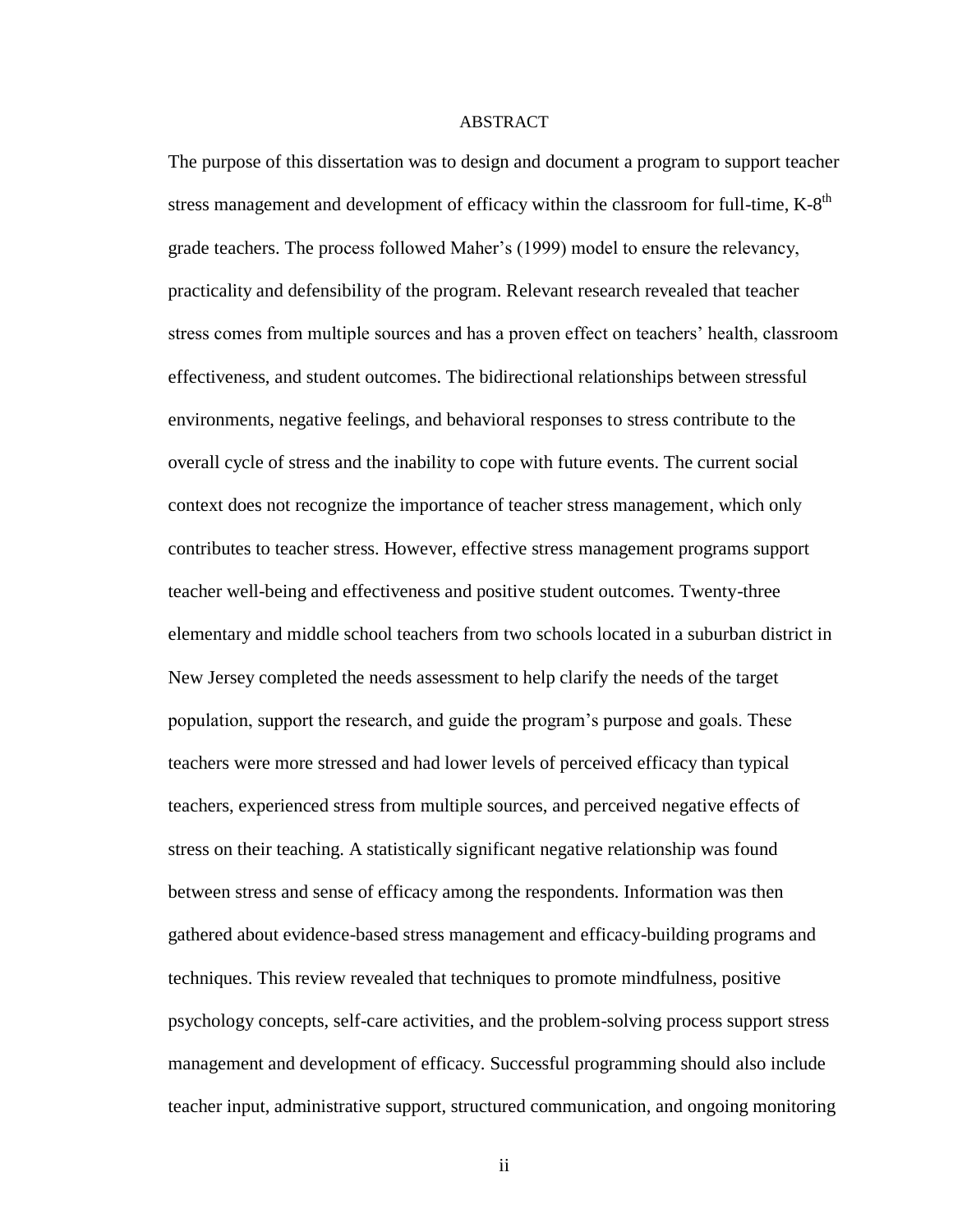and support. Following completion of the needs assessment and the review of current programs, a 16-session program was designed using the results. Phone interviews were conducted to assess if the context could support the program as designed. The context assessment revealed that most of the elements of the program were supported, with the main concern being that teachers are already overwhelmed. The final program was documented and an evaluation plan was developed to support future decisions about the program's effectiveness and generalizability.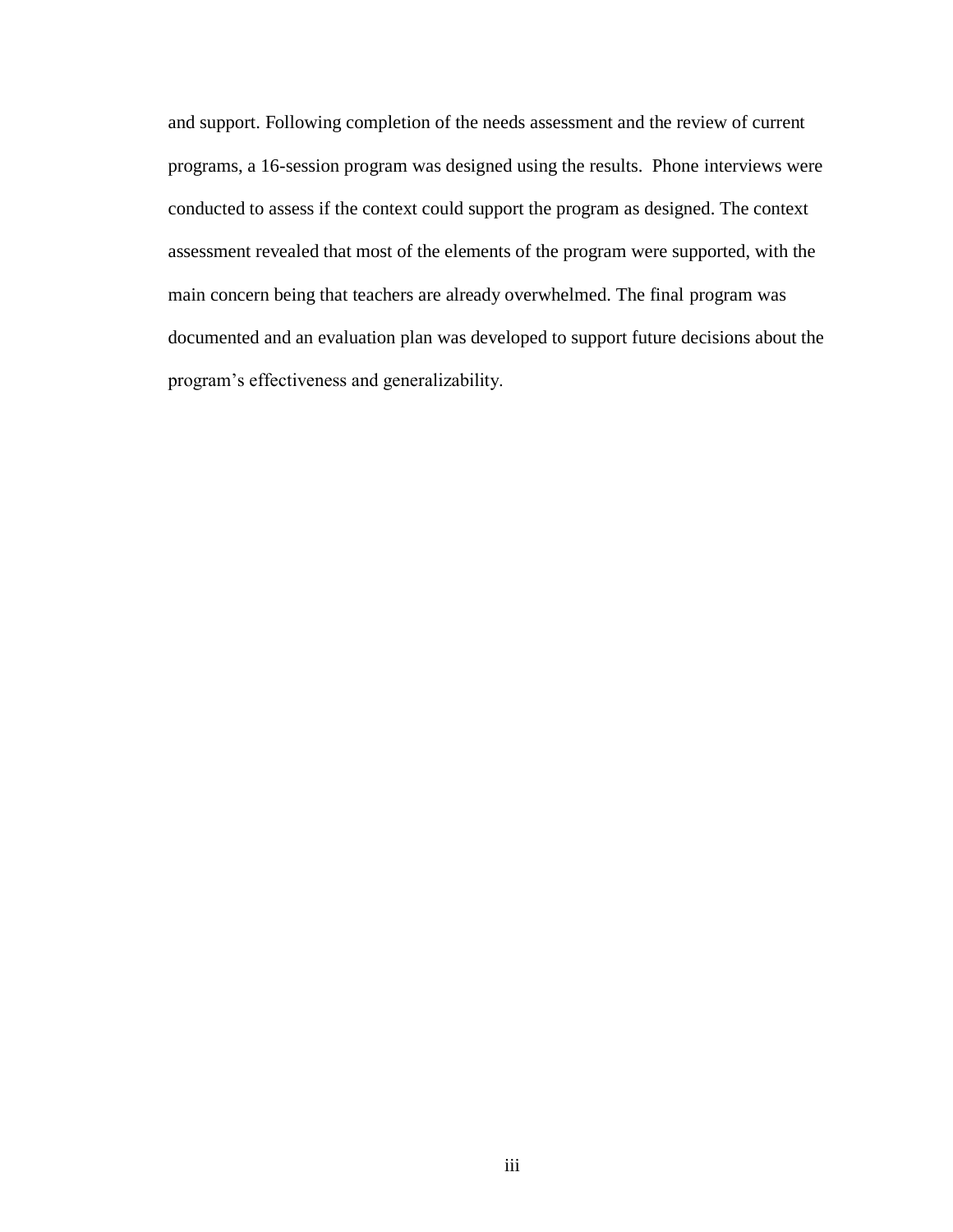### ACKNOWLEDGEMENTS

I would first like to acknowledge my friends and family who pushed me, sometimes kicking and screaming, to complete this foray into post-graduate education. Special thanks belong to my parents, my sister Marijah, my nephew Aidan (although he may never understand why), my Randolphville family, my GSAPP cohort, and my best friend, Tom. They knew better than I did what it would mean for me, and hopefully for those that I want to help in the future, to see this process through to the end. And I know better than they do that this process has opened a door to a whole new beginning. But no, that still does not mean any of you can call me Dr. Ellie!

I would also like to acknowledge and thank my chair, Dr. Cary Cherniss, for sharing his wisdom, patience, empathy, expertise, advice, and tissues with me as I traversed the challenges of being at GSAPP and completing this dissertation. His support and guidance has been unwavering and sometimes frustrating, in exactly the way that I needed it to be. I hope that I can take his knowledge and compassion with me into the field and use them every day to ensure that I am the psychologist, teacher, learner, and human service provider that others need me to be.

In addition, I would like to acknowledge Dr. Anne Gregory, Dr. Tanya McDonald, and Dr. Russell Kormann for the opportunity to work with them and for their guidance and supervision. I hope I was able to absorb even a small part of their drive for helping others and their logical way of using that drive in the most effective way possible. Special thanks also belong to the hardworking staff of GSAPP for always being willing and able to answer any questions that I threw their way.

Most of all, I would like to acknowledge and thank my husband, Dave, for his deep desire to help me live out my vision for the future and his ability to make my dreams his own. There were times when I wasn't even sure if I was continuing to go to school for myself or for him, but then I realized it didn't matter. We both do what we do for each other and for those around us and that makes our goals the same, even if our ways of reaching those goals are sometimes very different!

iv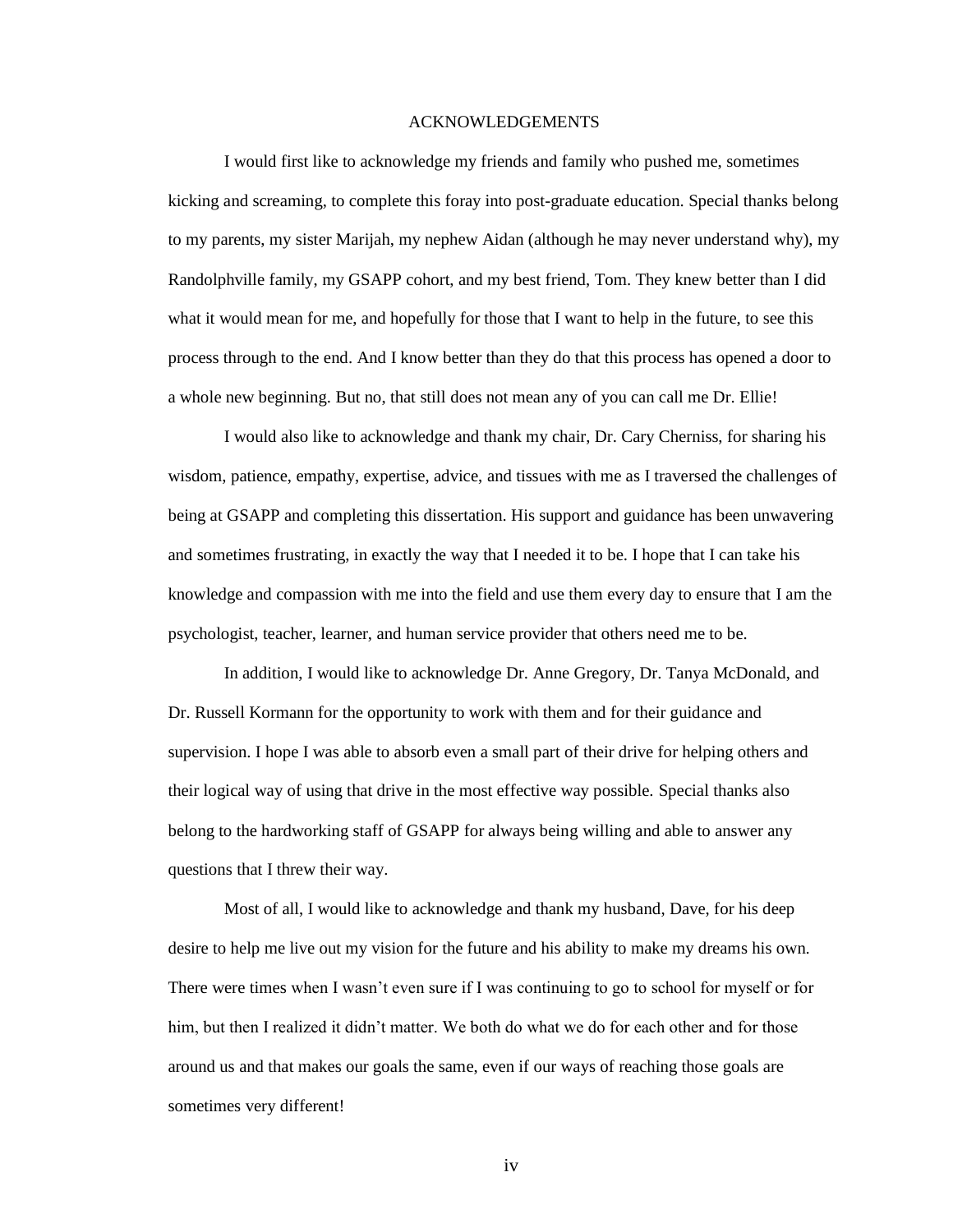# **TABLE OF CONTENTS**

| <b>CHAPTER</b> |                                                                  |
|----------------|------------------------------------------------------------------|
| $\mathbf{I}$ . |                                                                  |
|                |                                                                  |
|                |                                                                  |
|                |                                                                  |
|                |                                                                  |
|                |                                                                  |
|                |                                                                  |
|                |                                                                  |
|                |                                                                  |
| II.            |                                                                  |
|                |                                                                  |
|                | Review of Current Stress Prevention Techniques and Programming53 |
|                |                                                                  |
| III.           | RESULTS AND IMPLICATIONS FOR PROGRAM DESIGN: NEEDS               |
|                |                                                                  |
|                |                                                                  |
|                |                                                                  |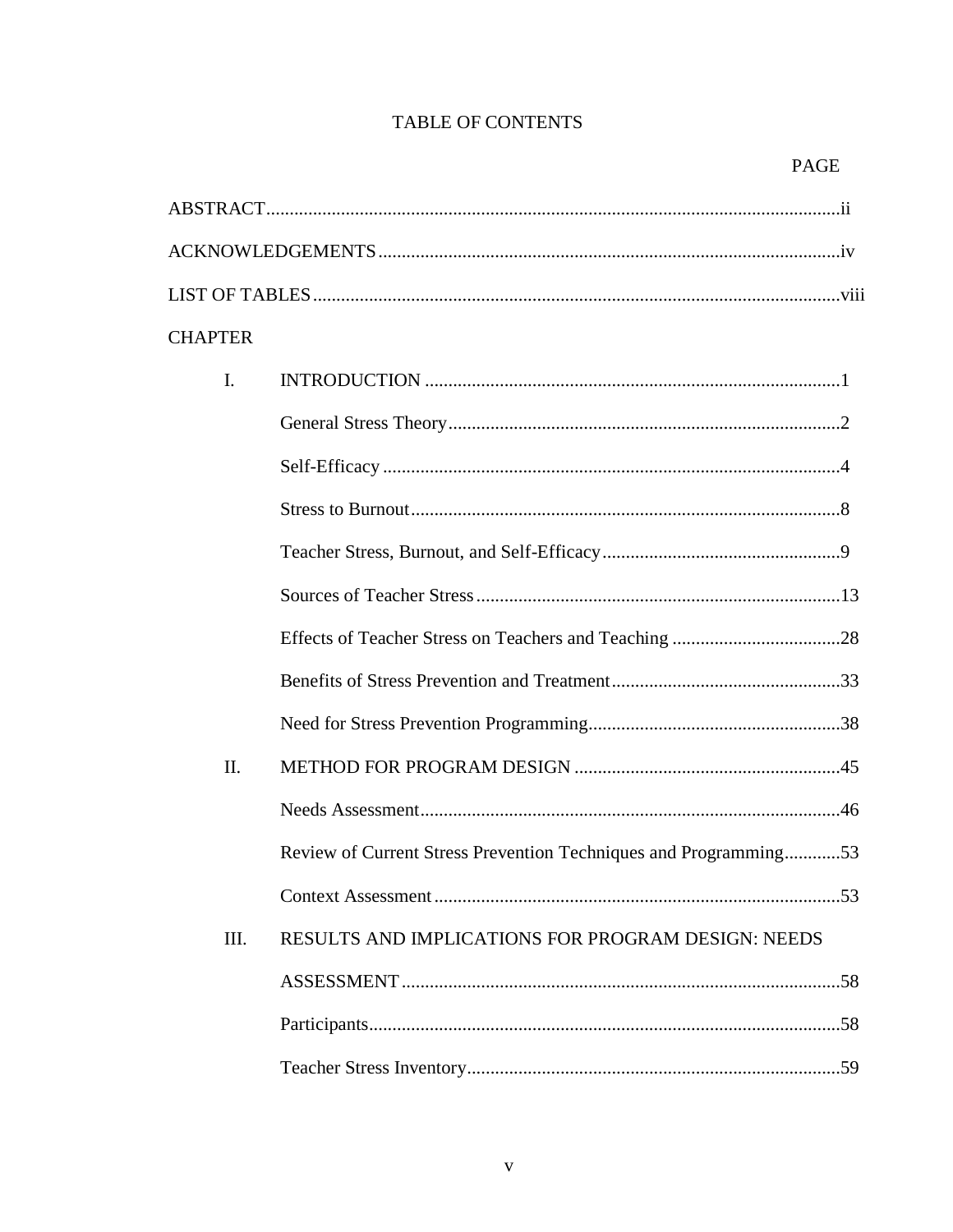| IV. | <b>RESULTS AND IMPLICATIONS FOR PROGRAM DESIGN: REVIEW</b> |  |
|-----|------------------------------------------------------------|--|
|     |                                                            |  |
|     |                                                            |  |
|     |                                                            |  |
|     |                                                            |  |
|     |                                                            |  |
|     |                                                            |  |
|     |                                                            |  |
| V.  | RESULTS AND IMPLICATIONS FOR PROGRAM DESIGN:               |  |
|     |                                                            |  |
|     |                                                            |  |
|     |                                                            |  |
|     |                                                            |  |
|     |                                                            |  |
|     |                                                            |  |
|     |                                                            |  |
|     |                                                            |  |
|     |                                                            |  |
|     |                                                            |  |
| VI. |                                                            |  |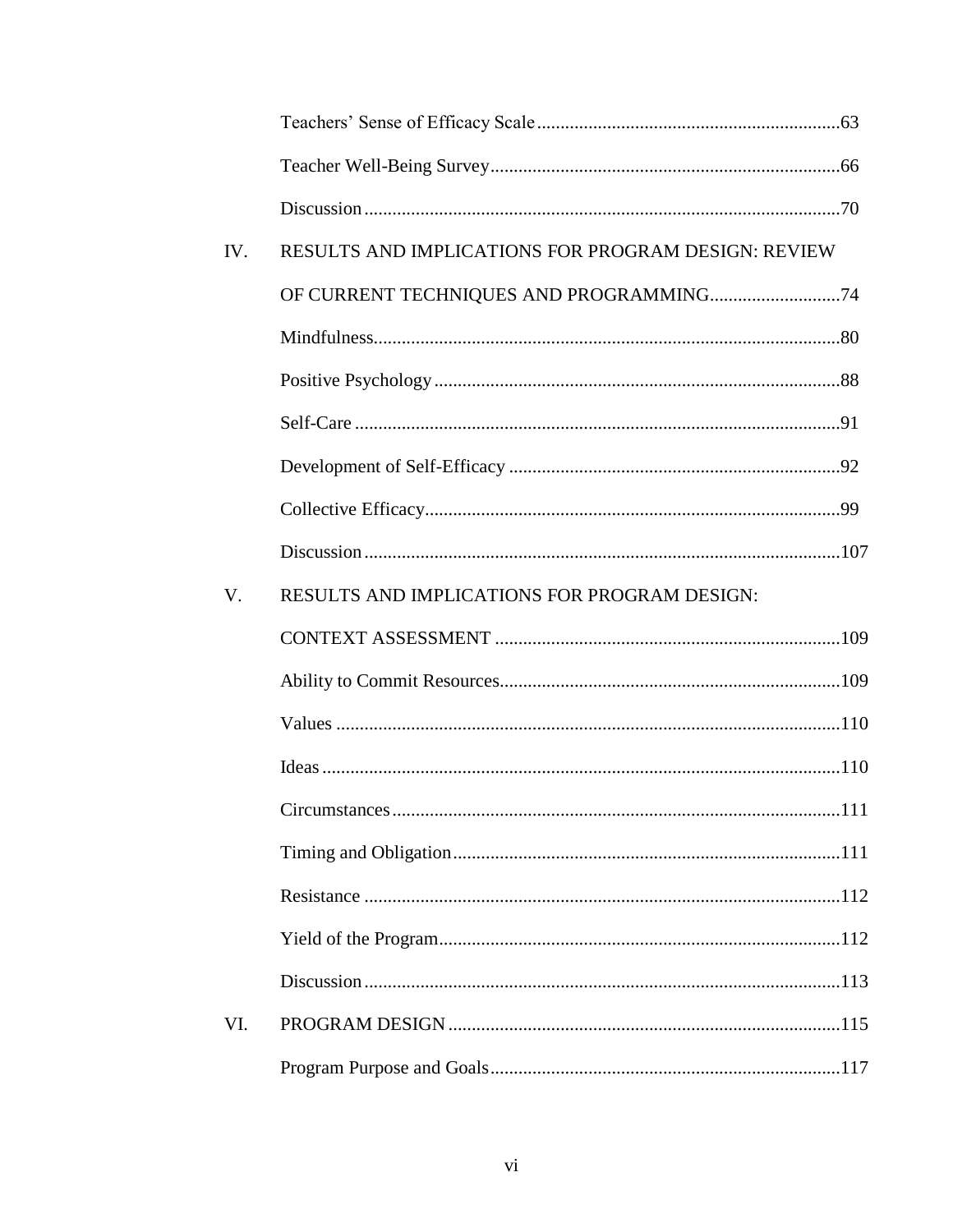| VII. |                                                                       |  |
|------|-----------------------------------------------------------------------|--|
|      | Goal #1 – Increase Teachers' Awareness of and Abilities to Cope with  |  |
|      |                                                                       |  |
|      | Goal #2 – Increase Teachers' Ability to Manage Stress147              |  |
|      |                                                                       |  |
|      | Goal #4 – Increase Teachers' Sense of Efficacy in the Classroom 148   |  |
|      | Overall Program Effectiveness at Reducing Stress and Increasing Self- |  |
|      |                                                                       |  |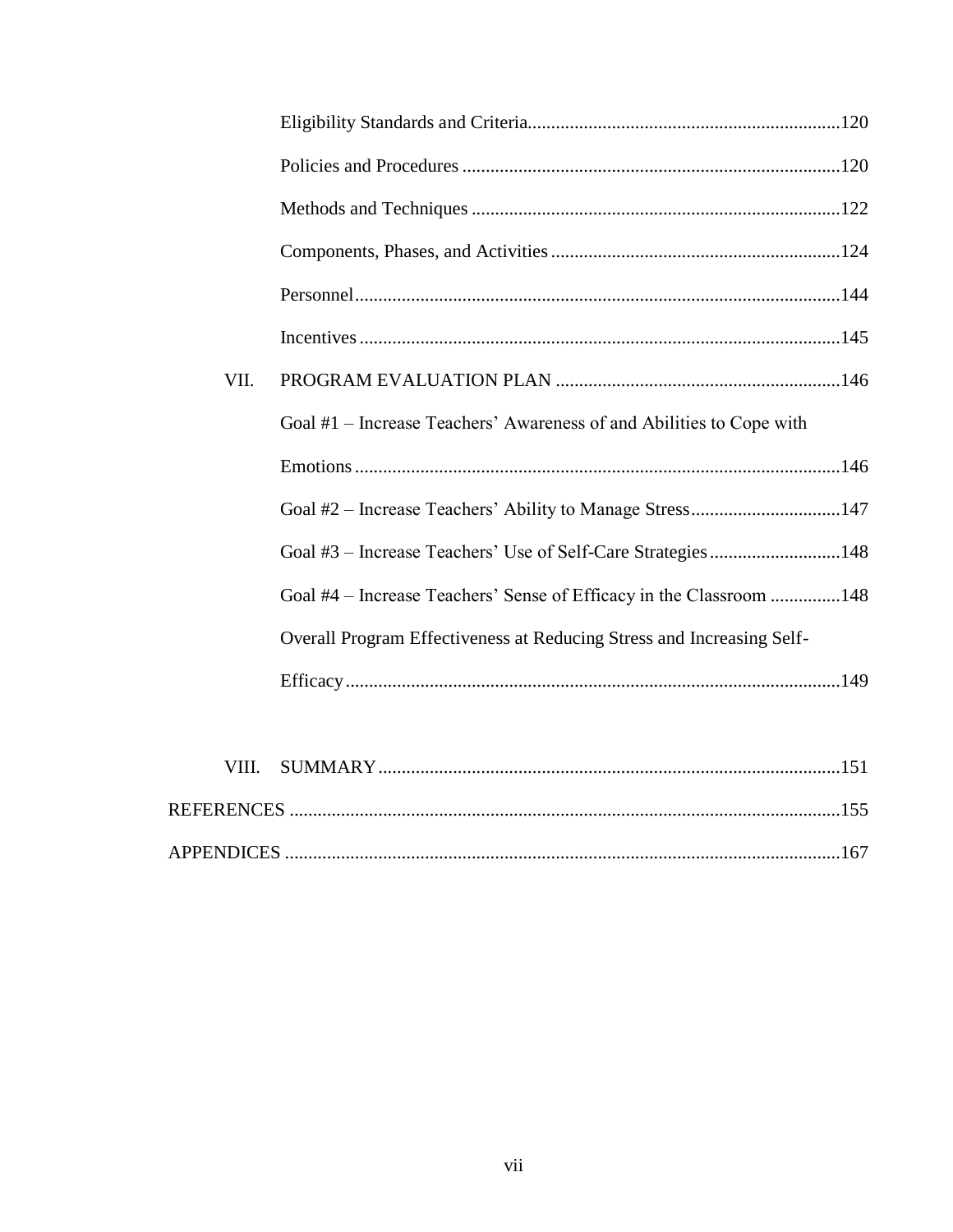# LIST OF TABLES

| Table 3 Number of Participants Who Scored in Each Decile for Each Subscale of the  |
|------------------------------------------------------------------------------------|
|                                                                                    |
|                                                                                    |
| Table 5 Comparison of Participants' Total and Subscale Means to Normative Data for |
|                                                                                    |
|                                                                                    |
| Table 7 Number of Teachers Who Report Using Each Stress Management Technique 70    |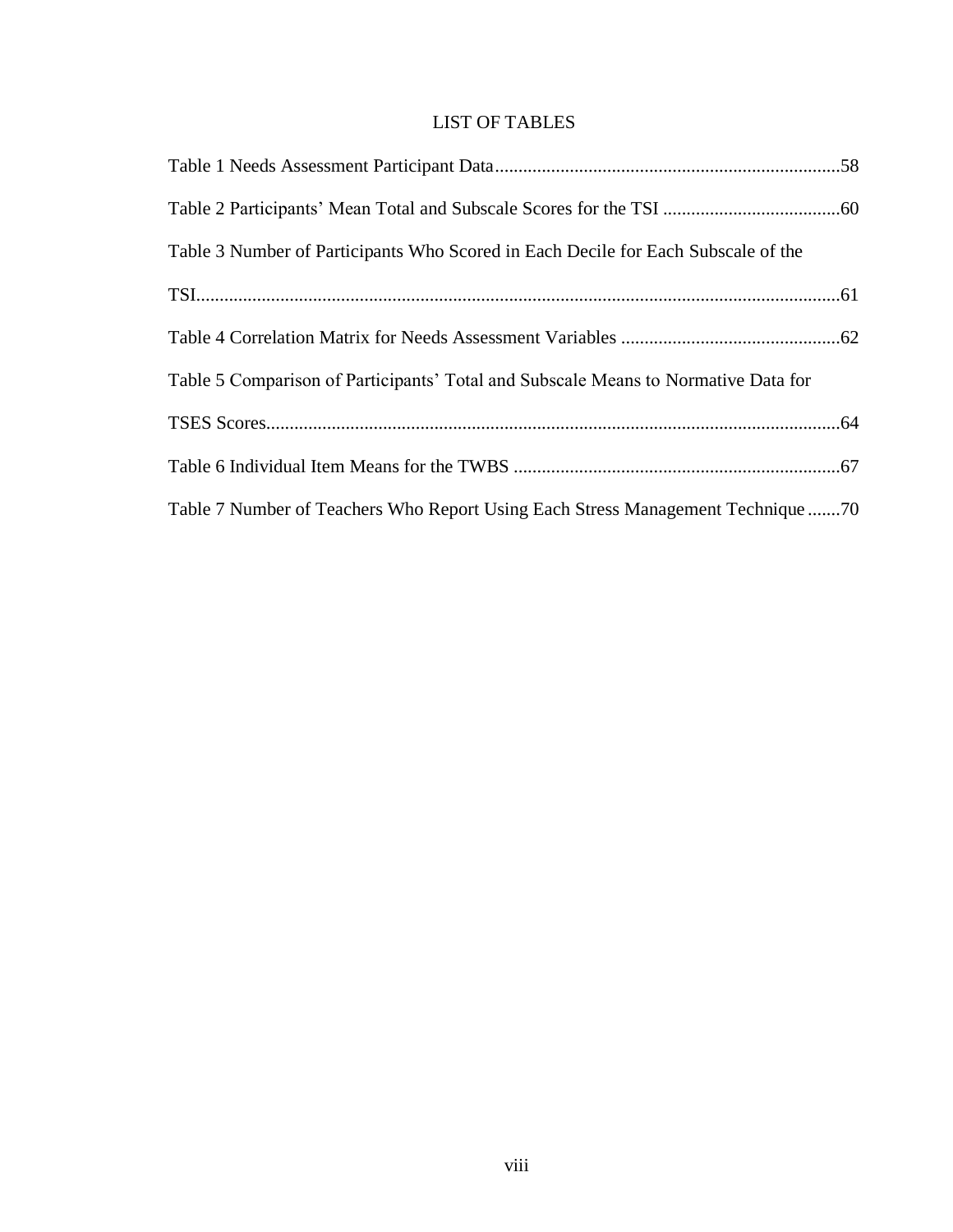## CHAPTER I

## INTRODUCTION

The purpose of this dissertation was to design and document a program to support stress management and sense of efficacy within the classroom for full-time teachers that are teaching Kindergarten through eighth grade students in a suburban district. The program was designed after a review of relevant research, a needs assessment, a review of alternative programming, and an assessment of the current context. Following a programmatic approach ensured the relevancy, usability, and justifiability of the program, as well as the practicality of the program for the target population and other stakeholders and within the given context (Maher, 1999).

Stress is a multidimensional construct that can have a multitude of negative effects, including physical and psychological symptoms for individuals experiencing stressful events and the decreased ability for those individuals to positively impact their environment. Therefore, stress management and prevention programs are an important part of helping individuals develop their ability to minimize stress and maximize their positive impact on themselves and others. Since people experience different types of stress, varying severity levels of that stress, and different effects of stress on themselves and those around them depending on their setting and role, programs that are geared toward stress management must take into consideration the needs of a specific population, as well as the use of evidence-based strategies if they are to be effective.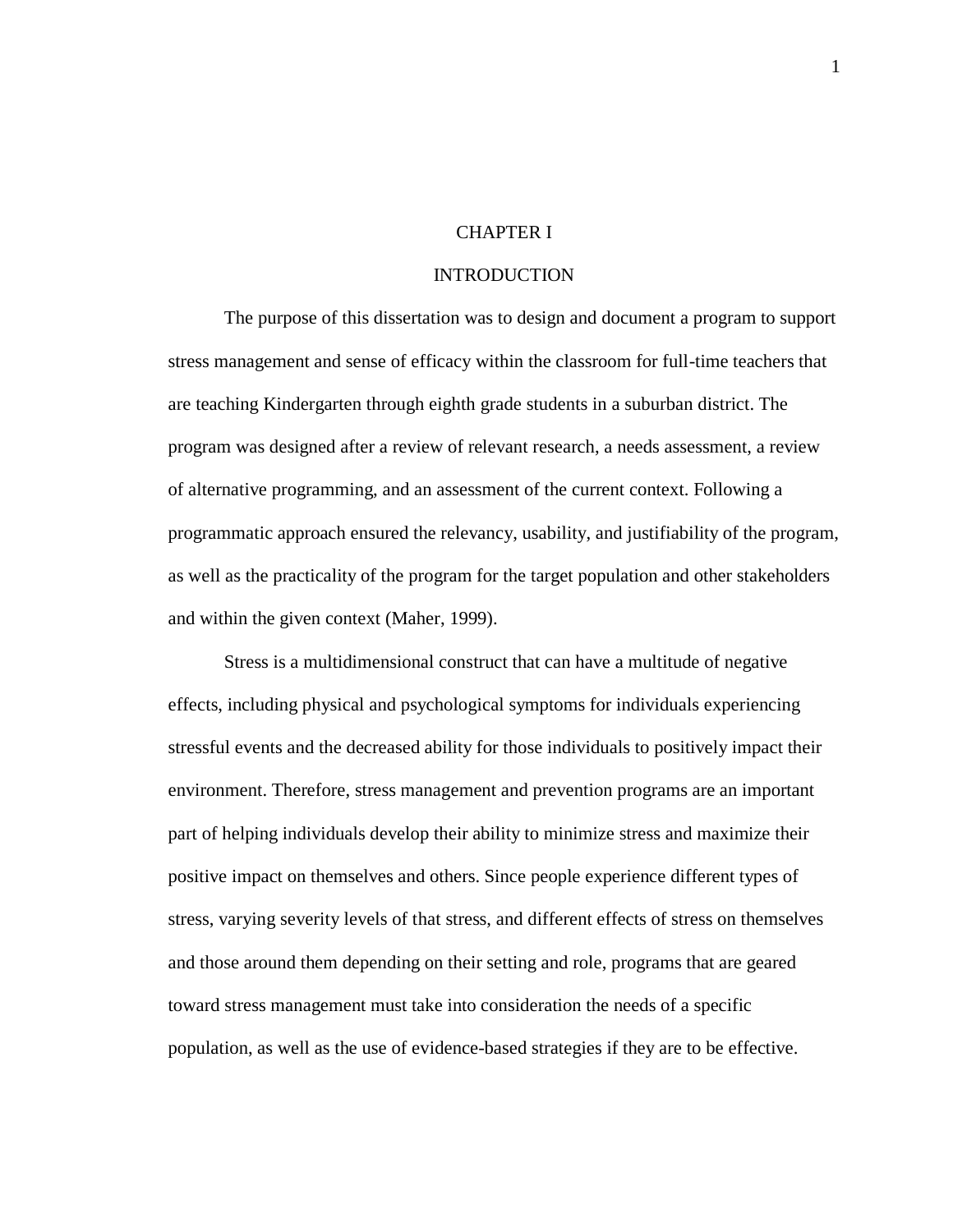Teachers are one particular group facing constant stress, which has a proven effect on their mental and physical health and their ability to be effective within the classroom. Policy and practice has largely ignored this aspect of education, which only contributes to the increased level of teacher stress, dissatisfaction, burnout, attrition, and ineffectiveness. The goal of this dissertation was to highlight the current state of teacher stress and design an effective program to support teachers' stress management and effectiveness that is relevant, tolerable, and evidence-based. The program design has been based on current stress theory and research, existing programming, characteristics of the target population, and consideration for the context of the program. The final product is in the format of a Program Design Document, as outlined in Maher (1999), which will allow for the program to be developed and implemented by an individual within the specified context and for the specified target population. It also includes an Evaluation Plan that can be used to evaluate the effectiveness of the program as implemented for a specific population of teachers.

### General Stress Theory

Although stress is a common concept of study, the multidimensional nature of stress creates an ever-present need to highlight its impact on specific populations and tailor programming to fit those populations. In general, Lazarus (1984) defined stress as a relationship between person and environment, which included the interaction of personal characteristics and the nature of an external event. In his well-known appraisal theory, he specifically defined psychological stress as "a relationship between the person and the environment that is appraised by the person as taxing or exceeding his or her resources and endangering his or her well-being." This definition demonstrates the importance of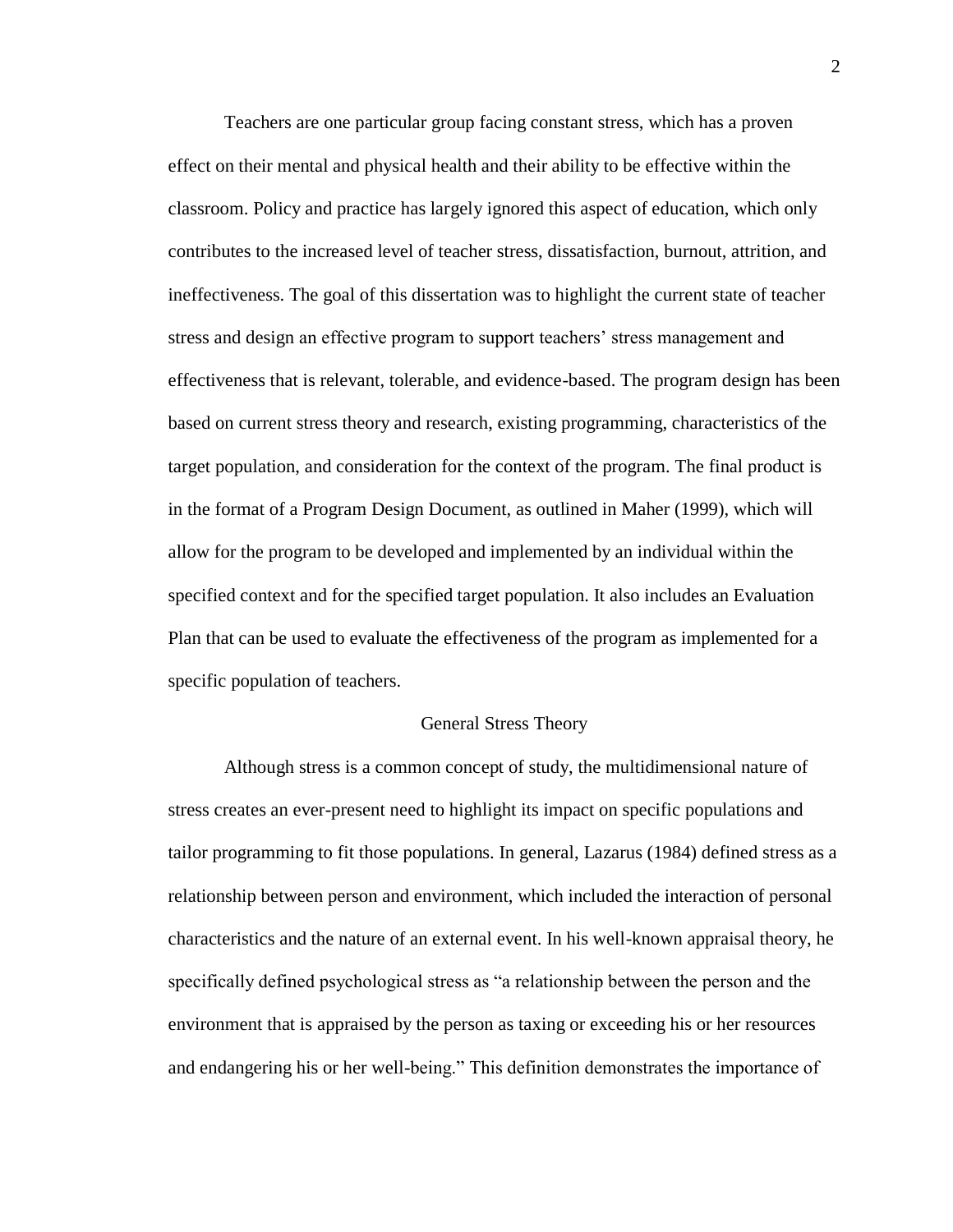considering the personal characteristics of specific groups of people as well as the common stressors that that group might be facing within studies of stress. In addition, it supports the idea that even if external stressors cannot be changed directly, individuals from any group may still benefit from interventions designed to affect their perceptions of events and their ability to effectively manage stress.

Stressful events themselves can change in type and/ or severity over time, which may further affect an individual's appraisal of these new stressful events and may further tax his or her ability to cope. Since an individual's appraisal of an event and ability to cope will guide his or her response to a stressor, the stress relationship is always changing (Lhospital & Gregory, 2009). In addition, attempts to strengthen personal resources may not be effective if the individual is lacking the energy to enact change and instead appraises these attempts as further sources of stress. This constantly changing relationship between the individual and their environment can be thought of as an ongoing cycle of stress. Bandura's (1997) model of reciprocal causation highlighted the bidirectional relationships of personal factors, behavior, and environmental events. If an individual is lacking the personal resources to cope with external events, then he or she will not behave in a way that will help them manage the stressful event and will not be able to cope with the stressor. This inaction will cause lower perceptions of self-efficacy, which will in turn negatively impact the individual's appraisal and ability to cope with future stressful events. In addition, that individual will continually exhaust his or her own personal resources.

However, if an individual has awareness of possible stressful events and has had the opportunity to develop their personal resources, his or her appraisal of stressful events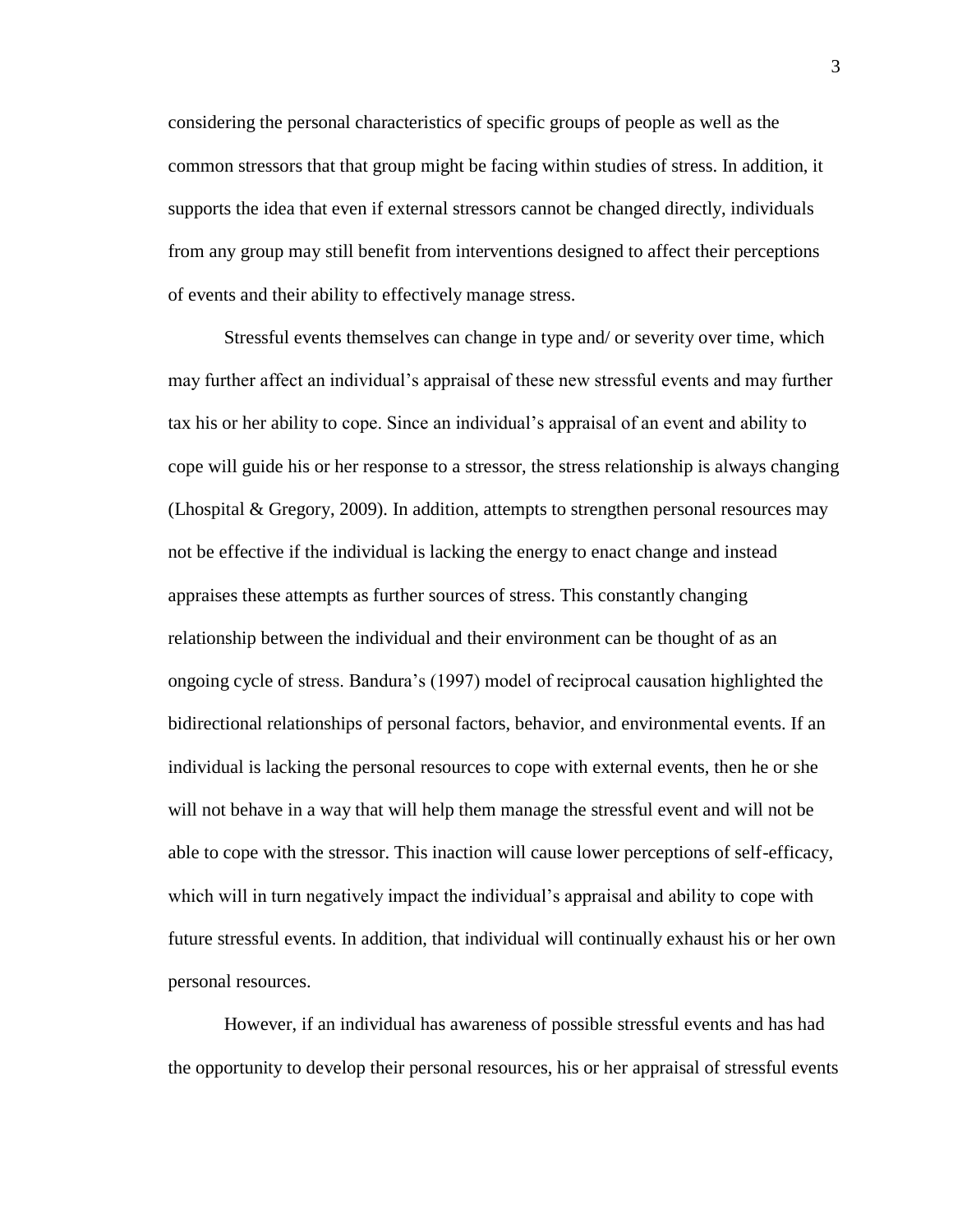will lead to the ability to analyze the situation and act in such a way to maintain his or her well-being. Every time that individual effectively copes with a stressful event, he or she will build their self-efficacy and thus increase his or her ability to positively impact the environmental factors involved (Bandura, 1997). Within the helping fields, like teaching, individuals need this high degree of self-regard to be able to take genuine and effective helping action (McWilliams, 2004).

### Self-Efficacy

A person's sense of efficacy relates to their belief in their own power to produce desired effects (Bandura & Locke, 2003). If individuals have a sense of personal efficacy, it will motivate them to act or to persevere in the face of challenges. When individuals are lacking a sense of personal efficacy, it may affect their emotional well-being and make them more vulnerable to stress and depression. However, a strong sense of personal efficacy can lead to effective problem-solving and decision-making. Pro-activity and reactivity work in conjunction, which can be demonstrated through an individual setting personal goals to be mastered, mobilizing their efforts and resources to prepare for reaching those goals, and then adjusting those goals after receiving reactive feedback. This process supports a future belief in that individual's personal efficacy, as well as the setting of more challenging goals and more self-satisfaction, even in the face of greater challenges.

Stajkovic and Sommer (2000) tested Bandura's rationale for reciprocal relationships between self-efficacy and causal attributions and found that skills and selfefficacy were both related to effective performance. Stajkovic and Sommer based their study on Bandura's (1977) four sources of efficacy: enactive (actual experience),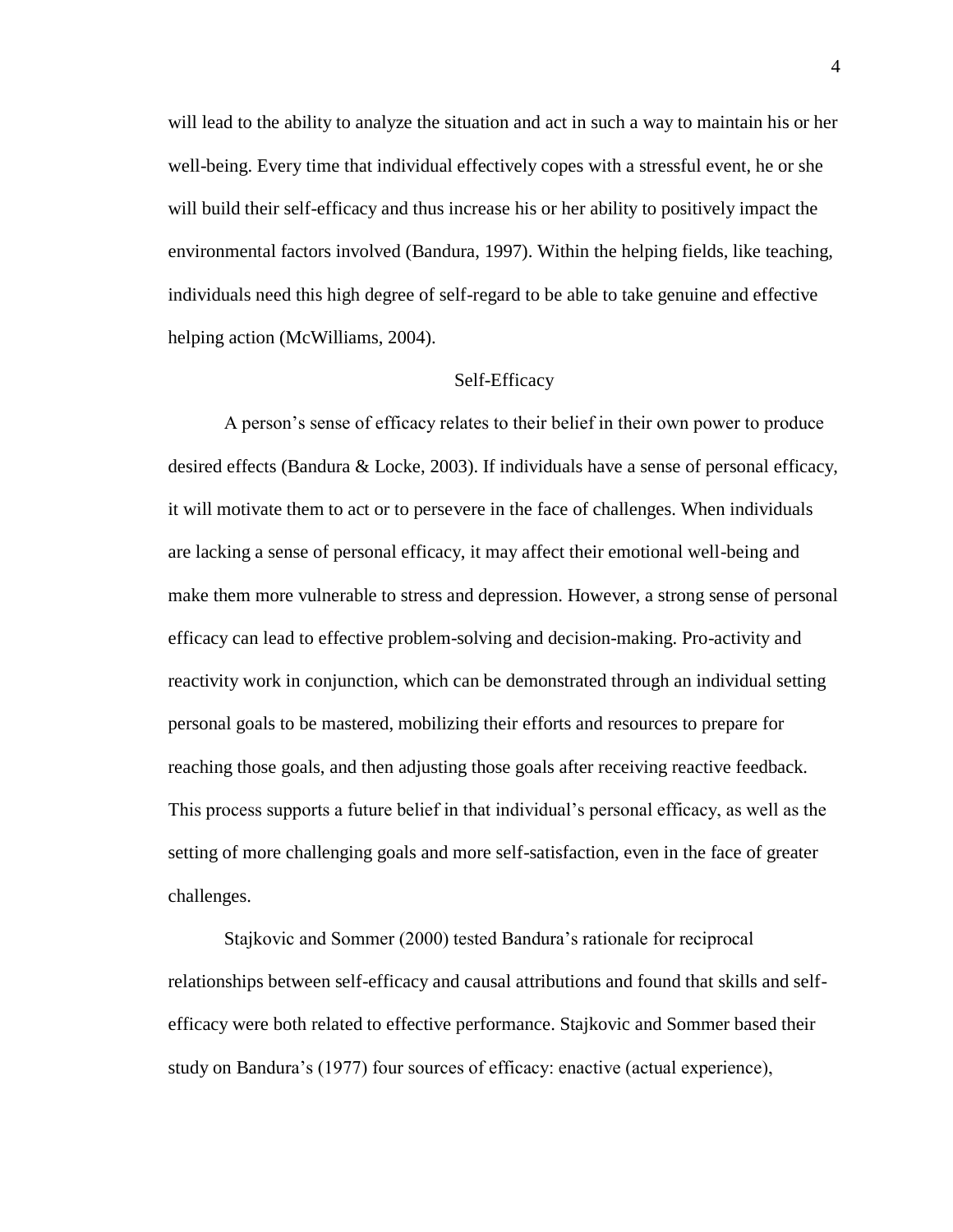vicarious (exposure to information), social (observation of others and verbal persuasion), and psychological (personal beliefs, attributions, and emotional arousal). They described the reciprocal relationship of efficacy and attribution as assessment of a situation, persuasion (the gathering of motivation and resources), and regulation of situations and actions (which leads to future beliefs and success). They hypothesized that individuals with high self-efficacy would attribute successful performance to internal causes and performance failure to external causes, and individuals with low levels of self-efficacy would attribute both their success and failure to internal causes. They also went further and tested the reciprocal hypothesis that performance success would increase subsequent perceptions of efficacy when attributed to internal causes and that failure would not decrease subsequent perceptions of efficacy if it was attributed to external causes. For individuals who lacked a strong sense of efficacy, Stajkovic and Sommer hypothesized that if those individuals attributed both success and failure to internal causes, their success would increase self-efficacy while their failure would decrease their already low sense of self-efficacy. Using path analysis, the researchers found that self-efficacy and causal attributions were directly and reciprocally related and that these factors predicted subsequent performance, which confirmed all of their hypotheses. They also found that even individuals who had the skills to succeed at a task, yet had a lower sense of selfefficacy than others with the same abilities, may perform less successfully than those with a higher sense of self-efficacy. This finding implied that a lower belief in efficacy can actually negatively influence success, even when an individual has the skills to successfully complete a task. This finding supported the power of self-efficacy and the effects that attributions and previous performance can have on an individual's perception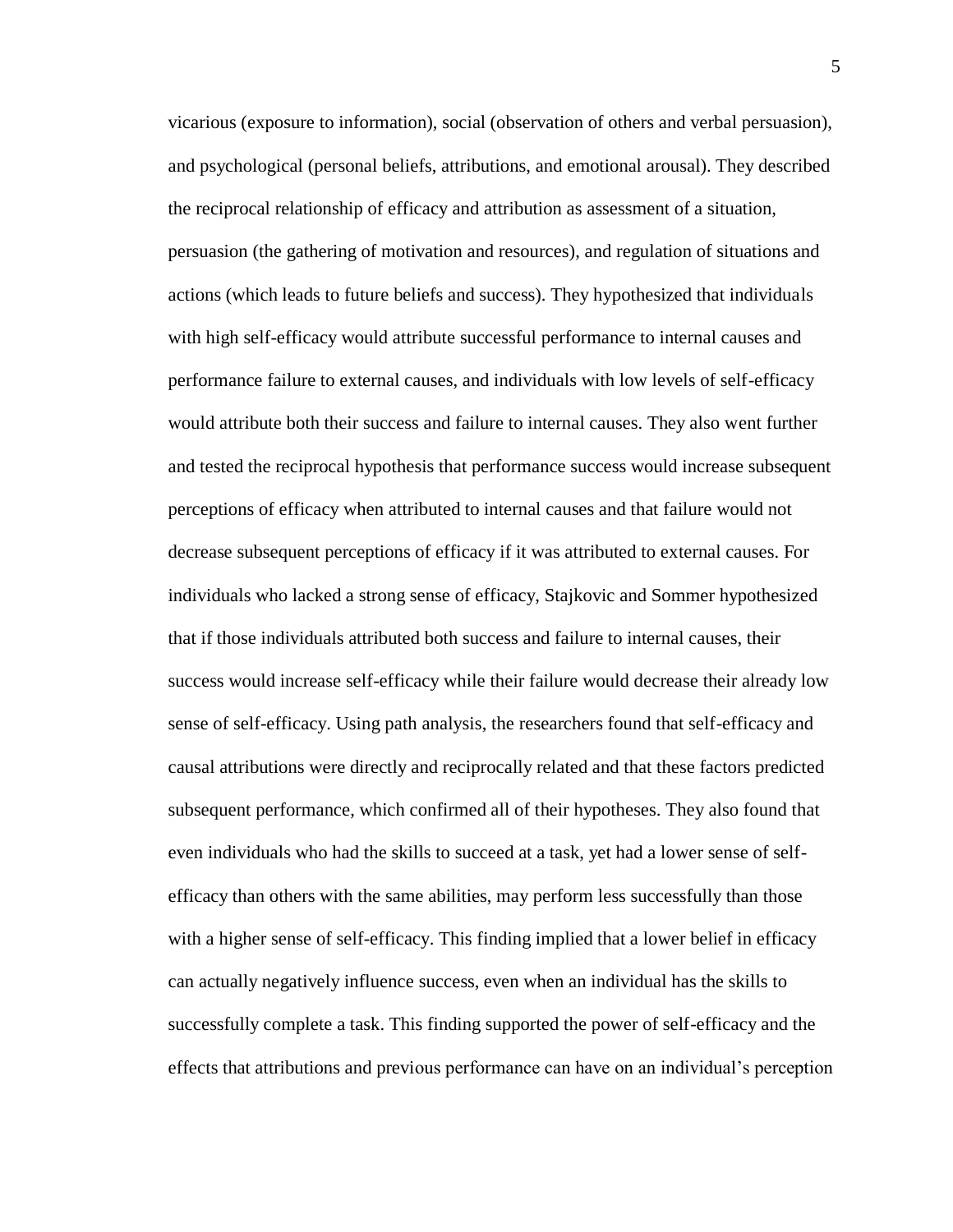of their own efficacy. These findings need to be considered within the orientation of any program designed to develop self-efficacy and demonstrate the added importance of acknowledging current levels of efficacy and whether individuals are attributing success and failure to external or internal causes.

The study described above supported the reciprocal relationship of attribution and self-efficacy, as well as the benefits of helping individuals build self-efficacy, but an important question remains for anyone looking to help individuals develop a sense of self-efficacy. Can self-efficacy actually be increased by external factors? And given that both personal efficacy and attribution are measured through self-reports, can examples of increased self-efficacy be measured in a way that does not depend on using a common method of measurement? Bandura and Locke (2003) found evidence across multiple studies that people who were given the belief from external sources that they can control aversive events demonstrated less autonomic arousal and less performance impairment than those that believed that they lacked personal control over events, even when the events themselves did not change. This evidence linked self-efficacy, well-being, and perseverance, as well as supported the idea that perceptions of self-efficacy can be increased with beneficial results. Bandura and Locke gathered evidence that self-efficacy can change in individuals over time and can be increased through influencing any one of the four sources that Bandura (1977) had outlined. In one study of oral surgery patients, the results showed that enhancing the patients' sense of efficacy by giving them a greater sense of the ability to control their relaxation was more effective than actual relaxation and sedation to reduce their levels of anxiety and agitation. Patients in this study were provided with varying beliefs about their own effectiveness at relaxing. An inverse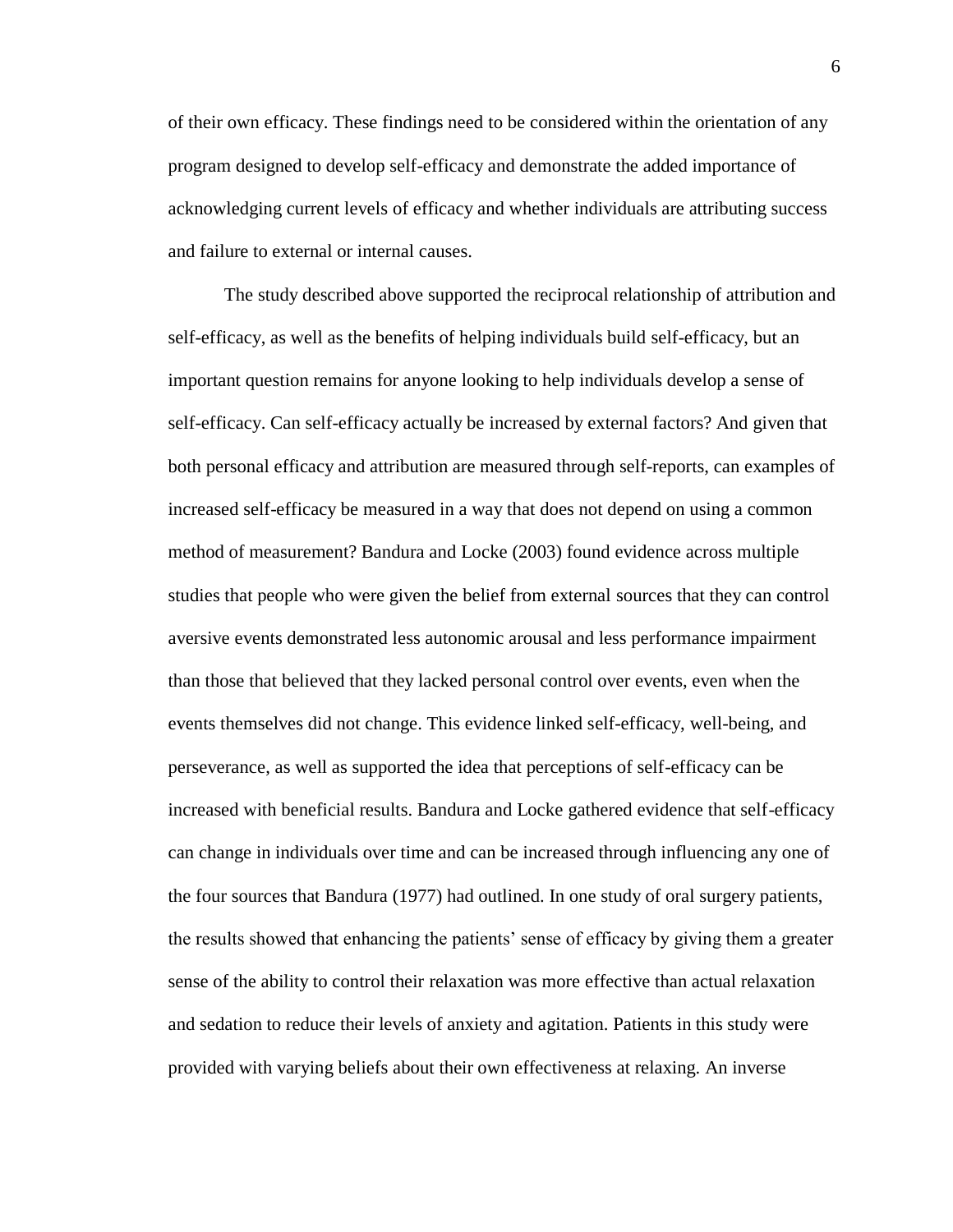relationship was found between the level of relaxation the patients were told that they were in and their reports of anxiety and agitation. In other pain studies, patients were given a pain tolerance test before a procedure and provided with a bogus norm comparison. When patients believed that they had a higher psychological tolerance for pain, they were able to better tolerate the same amount of pain as when they were told they were comparable to a normative group with a lower tolerance for pain. Changes within other studies of self-efficacy were attributed to enactive and vicarious experiences that influenced the individual's future perceptions of self-efficacy and perseverance on tasks. One study of phobics showed that observing others modeling anxiety-provoking tasks helped the phobics have higher perceptions of their own ability to cope with those tasks and be able to successfully perform the tasks. Visualization of a hierarchy of increasingly more threatening events along with relaxation also increased perceived coping efficacy and led to higher coping performance. Belief in the amount of control participants had in some studies was another source of increased self-efficacy and performance. An example of the effects control beliefs can have was seen among phobics who were given the impression that they could control the amount of anxiety attackprovoking chemical they inhaled. Those participants who believed that they could control the amount reported higher levels of self-efficacy and the ability to more effectively cope with the same levels of the chemical as the control group. Additional studies even showed that perceived self-efficacy, influenced by positive feedback, can override past performance as a predictor of subsequent performance and lead to higher goal-setting. All of the studies cited showed that improving perceived self-efficacy through external influences, even if vicarious or false, led to more perseverance, higher productivity, and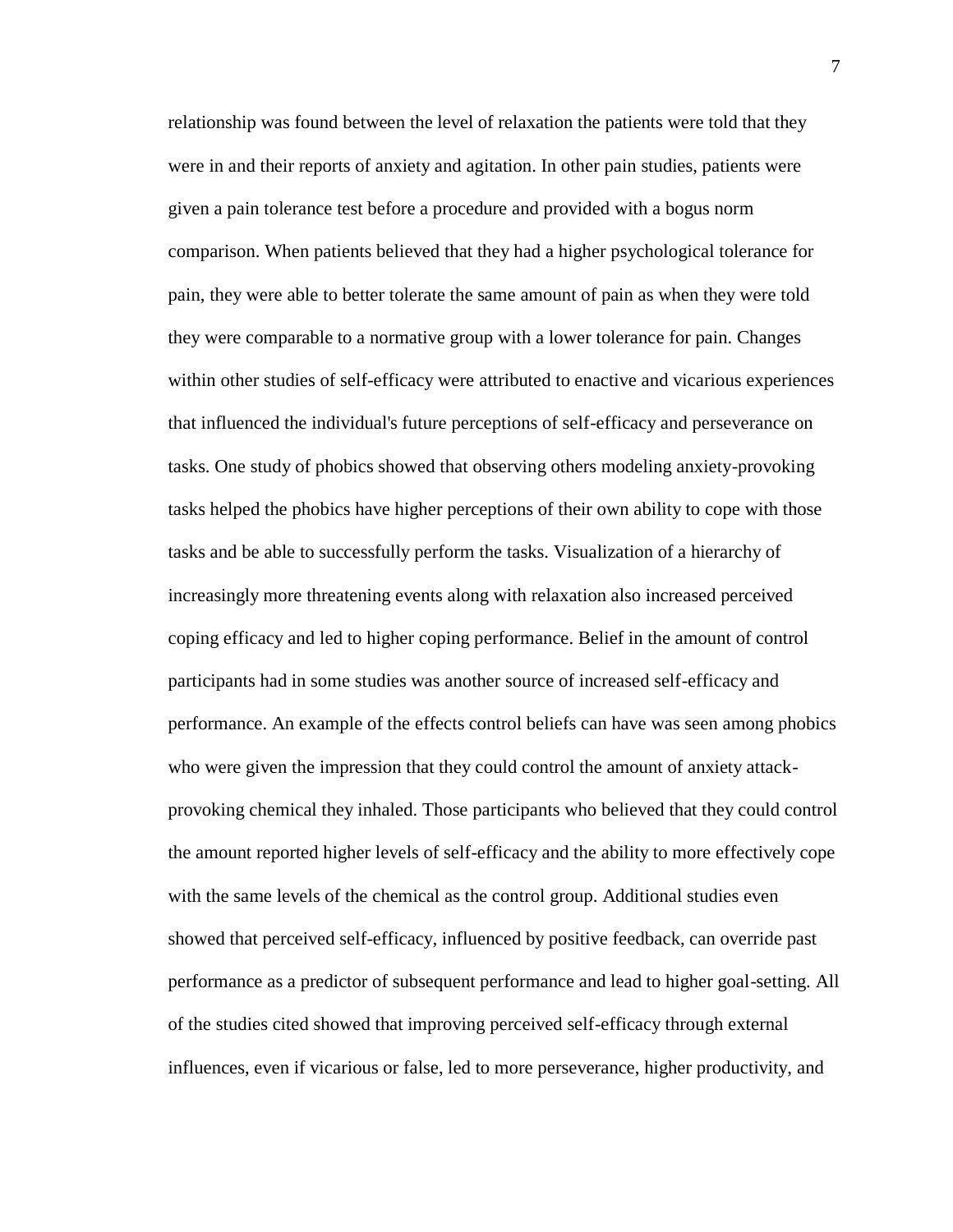higher performance. They also demonstrated that perceived self-efficacy independently influenced performance when controlling for past performance and ability, which meant that actions taken to improve efficacy could be effective no matter what a person's previous experiences have been. To be able to cope with future failure or social criticism and still maintain motivation, individuals need resilience and a high enough sense of selfefficacy to sustain their actions and manage distress, whether that efficacy comes from personal attributions and beliefs about previous success or from other sources, such as feedback from or observations of others. So the development of self-efficacy, whether in the face of stressful situations or not, can be beneficial to the overall pattern of goalsetting, positive action, and the ability to persevere and cope, which will in turn help support continual development and maintenance of high levels of self-efficacy.

#### Stress to Burnout

Unfortunately, if an individual continually suffers from exposure to stressful events and the inability to cope with that stress, then the cycle of stress continues to spin. This prolonged stress and ineffectiveness at coping may lead to burnout, which Fulton (1998) defined as physical or emotional exhaustion resulting from prolonged stress or frustration. At the start of the "burnout cascade," individuals become less caring and committed as a result of unrelieved stress, strain, and disillusionment (Cherniss, 1995). Those individuals then change to accommodate the stress and frustration by scaling down their goals to feel more competent, blaming others, and reducing their psychological investment. Not only do individuals who are burned out feel less effective, but they also become less effective.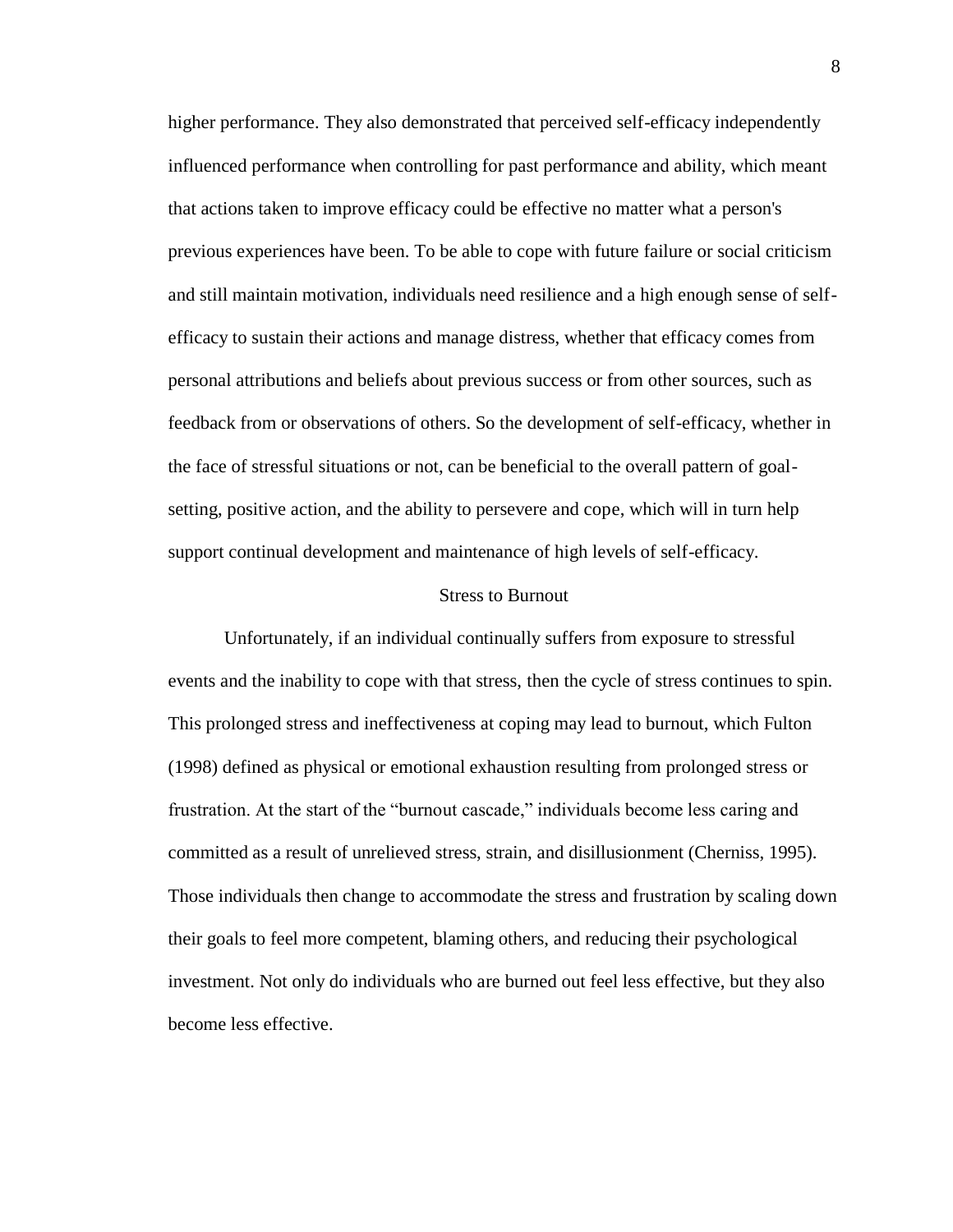Unfortunately, this focus on an individual's problems with character or behavior may cause a loss of focus on the problems within an individual's work environment that may contribute to their burnout. Angerer (2003) highlighted current research that suggests that burnout is also an environmental problem and that job satisfaction and burnout are negatively correlated. His summary of current theory described different phases of burnout that include many of those characteristics described by Cherniss (1995): differing levels of inefficacy, depersonalization, and exhaustion. Angerer attributed the exhaustion to being overextended within the workplace and being unable to manage the stress as an individual. Cynicism occurs along with depersonalization, as the individual adopts an uninvolved attitude to protect themselves from the exhaustion. Since they are overextended, the individual begins to feel inadequate, thus inefficient. The most common domains of the work environment that have been related to burnout are work overload, lack of control, insufficient rewards, the breakdown of the community, the absence of fairness, and a conflict of values.

#### Teacher Stress, Burnout, and Self-Efficacy

Stress is commonly found among individuals within human service occupations, most likely related to constant interaction with people in need and increased levels of dependence on and criticism of those in helping professions (Cherniss, 1995; Fulton, 1998). Fulton's research found specifically that the populations most at risk for burnout are those that work with the general public, people who have disabilities or severe illnesses, or children. People who have a tendency to focus on relationships rather than on their own needs or desires have been found to be more sensitive to the effects of interpersonal stressors (Nagurney, 2007). Many in human service fields feel poorly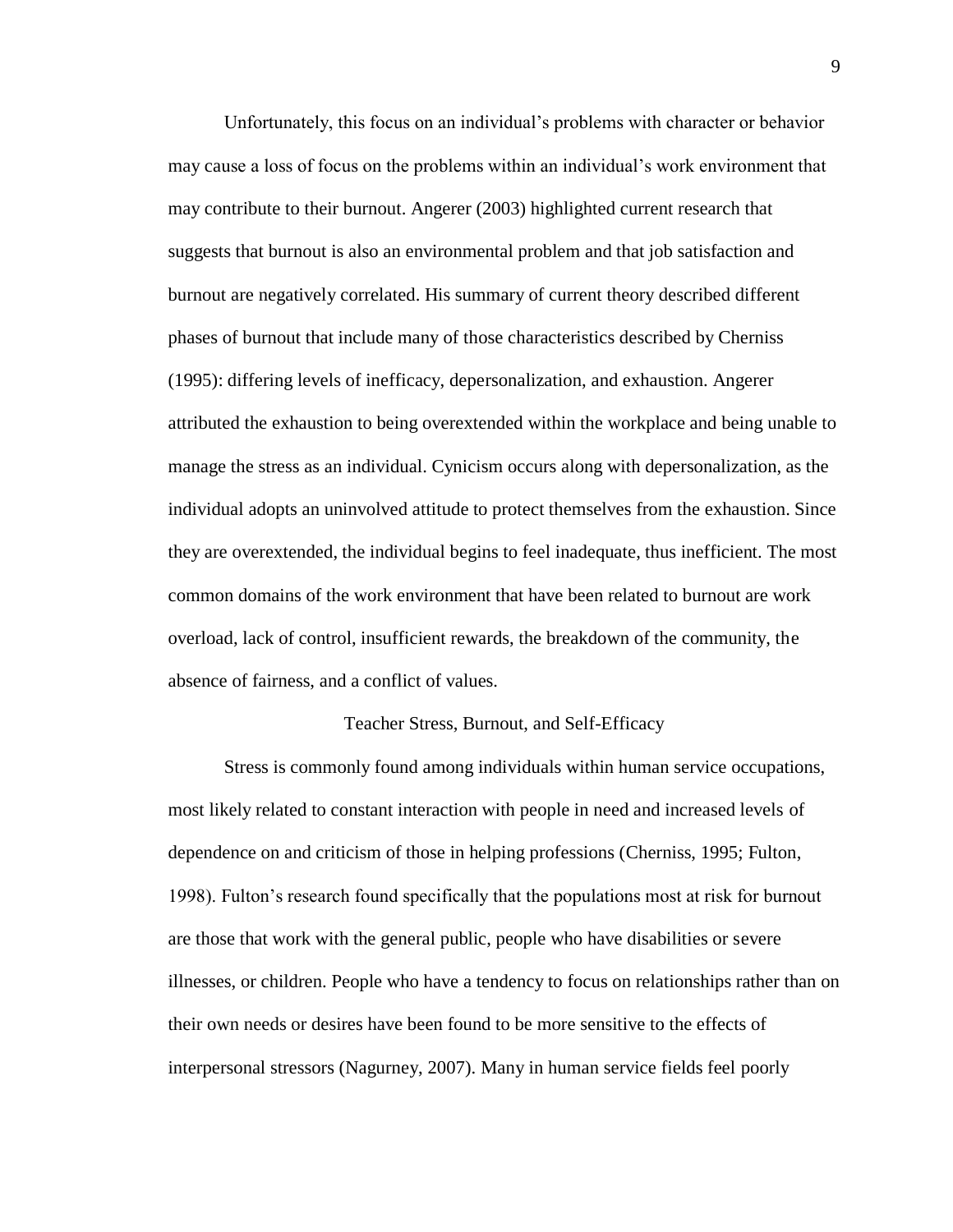prepared for the reality of their occupation and suffer a loss of their idealistic view of helping once they are working in the field. This strain can cause a depletion of personal resources and the inability to appraise events as tolerable, as described above. Once the burnout cascade has begun, the effects can lead to a decline in caring and giving and the increase of self-support instead of self-sacrifice. Coffey's (1999) study of occupational stress among community mental health nurses revealed that a substantial portion of the nurses studied were experiencing high levels of burnout related to emotional exhaustion. The most pressing concerns included a lack of community resources and interruptions in the workplace, confirming the influence of organizational conditions on individual stress and burnout levels of those in helping professions. These helping professions need to be more closely investigated when considering specific populations for studies of stress and development of stress prevention programming, especially since stress and burnout can lead to both personal decline and less effectiveness in such necessary fields.

Barford and Whelton (2010) confirmed Fulton's findings that those in the helping professions that work with children and youth, especially those that work with children considered to be high-need children, are highly susceptible to burnout. In their study of 94 child and youth care workers, they found indicators of high levels of mental and physical exhaustion. Those with the least amount of experience in the field were the most susceptible to burnout. The workers' levels of burnout were influenced by organizational characteristics, individual characteristics, and existing social support. The characteristics related to work environment, namely high degree of work pressure, poor understanding of roles, and lower commitment to the job were most predictive of burnout, and depersonalization was predicted by both work environments and personality.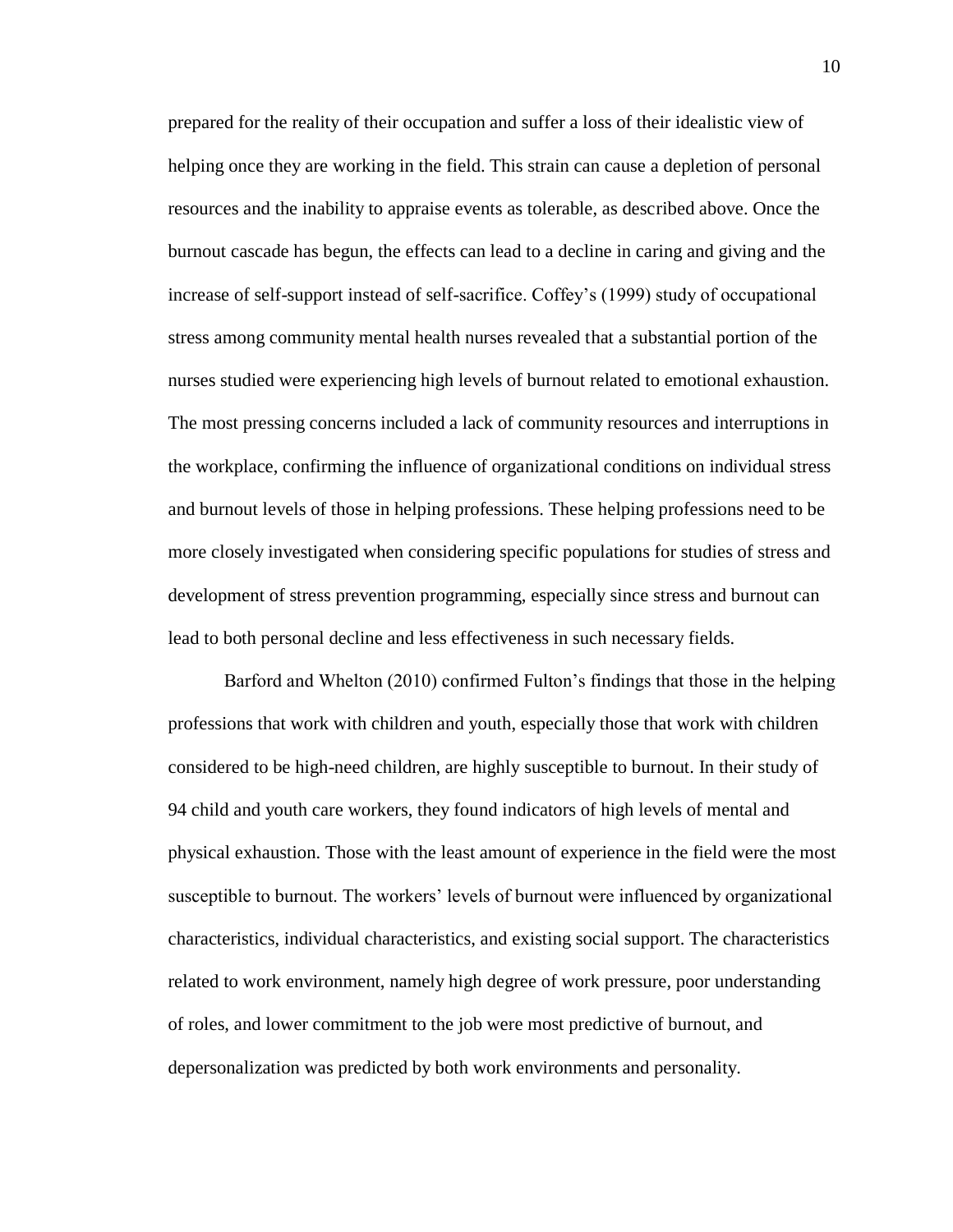Teaching is considered one of the most stressful occupations (Klassen, 2010; Klassen & Chiu, 2011; Lhospital & Gregory, 2009). In addition, evidence suggests that regardless of differences in stress levels across different sociodemographic variables, stress has a major impact on most teachers (Boyle, Borg, Falzon, & Baglioni, 1995). Boyle et al. specifically defined teacher stress as a negative emotional response that is accompanied by physiological and biochemical changes resulting from aspects of the job and certain perceptions of demands as being threatening to self-esteem or well-being. The stressful event then triggers coping mechanisms that are designed to reduce the perceived threat. They connected this stressful response to Lazarus' (1984) appraisal theory by further describing how personal characteristics may interact with perceptions of the stressor and how stress reactions are affected by external sources, individual perceptions and interpretations, and available coping mechanisms. More simply yet just as accurate, Lhospital and Gregory (2009) described teacher stress as the measure of a teacher's psychological distress in response to a stressor.

If teachers are stressed then they lack the resources to effectively manage their context, which may create a continuous cycle of reactive and punitive responses (Jennings & Greenberg, 2009). Lhospital and Gregory (2009) provided an example of a teacher faced with a challenging student to further demonstrate the cycle of reactive and punitive responses. If a teacher cannot manage the student based on their own appraisal of the situation, then the teacher's distress will increase and their sense of self-efficacy will diminish. As the teacher's distress and sense of incompetence increases, it will continue to contribute to their stress and their inability to cope or appraise situations as ones they can cope with. This cycle contributes to a constant cycle of disruption and the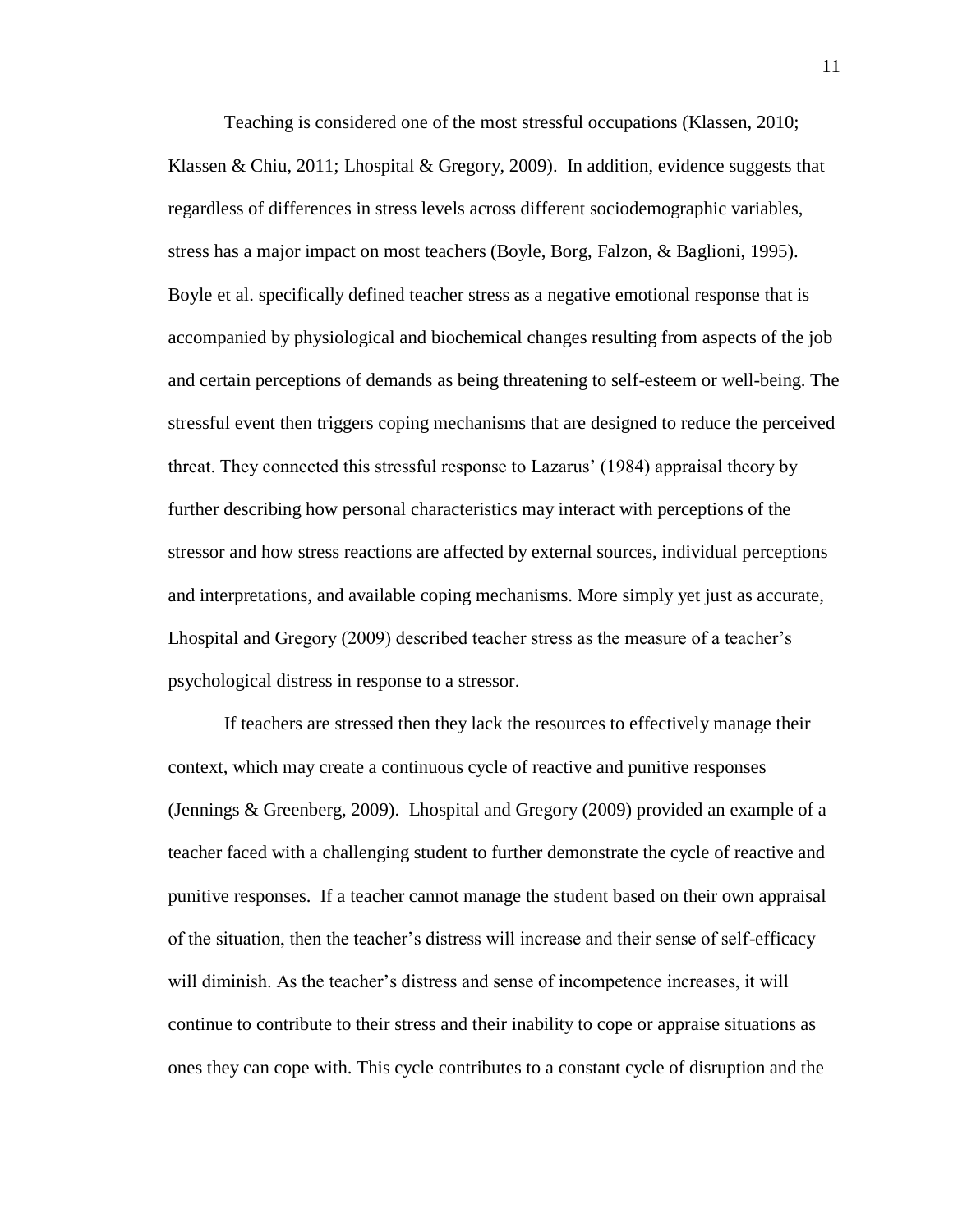triggering of the burnout cascade. Specifically for teachers, burnout has been significantly associated with cumulative daily experiences of negative affect provoked by stressful work-related experiences. The further stress of emotional regulation exacerbates the effect and lack of self-efficacy continues both the internal cycle and the external effects on students and other stakeholders.

Research on teacher self-efficacy confirmed the link between self-efficacy and behavior and affect. Deemer & Minke (1999) reviewed measures of teacher self-efficacy and found that self-efficacy related to goal-setting, effort expended, and persistence. Specifically, self-efficacy in teachers was associated with instructional practices and attitudes toward students. Tschannen-Moran and Woolfolk Hoy (2001) found that teacher efficacy was strongly related to positive educational outcomes such as teachers' persistence, motivation, commitment, and instruction and student achievement, motivation, and self-efficacy. Previous measures of teacher efficacy related perceptions of efficacy to locus of control and the sense of responsibility that teachers feel for student success but lacked the specificity needed to assess teacher behaviors within actual teaching context and situations. More recent measures based on Bandura's (1997) social cognitive theory that a belief in one's capabilities to produce desired results comes from beliefs about competence and previous events tie thoughts and emotions into effective or ineffective actions (Tschannen-Moran & Woolfolk Hoy, 2001). These measures contain more specific teaching context and situations that teachers may encounter and also bring in the relationship between self-efficacy and stress. Tschannen-Moran and Woolfolk Hoy proposed that teacher self-efficacy can be described as a single factor that reveals itself across three subscales: instruction, management, and engagement and can be linked to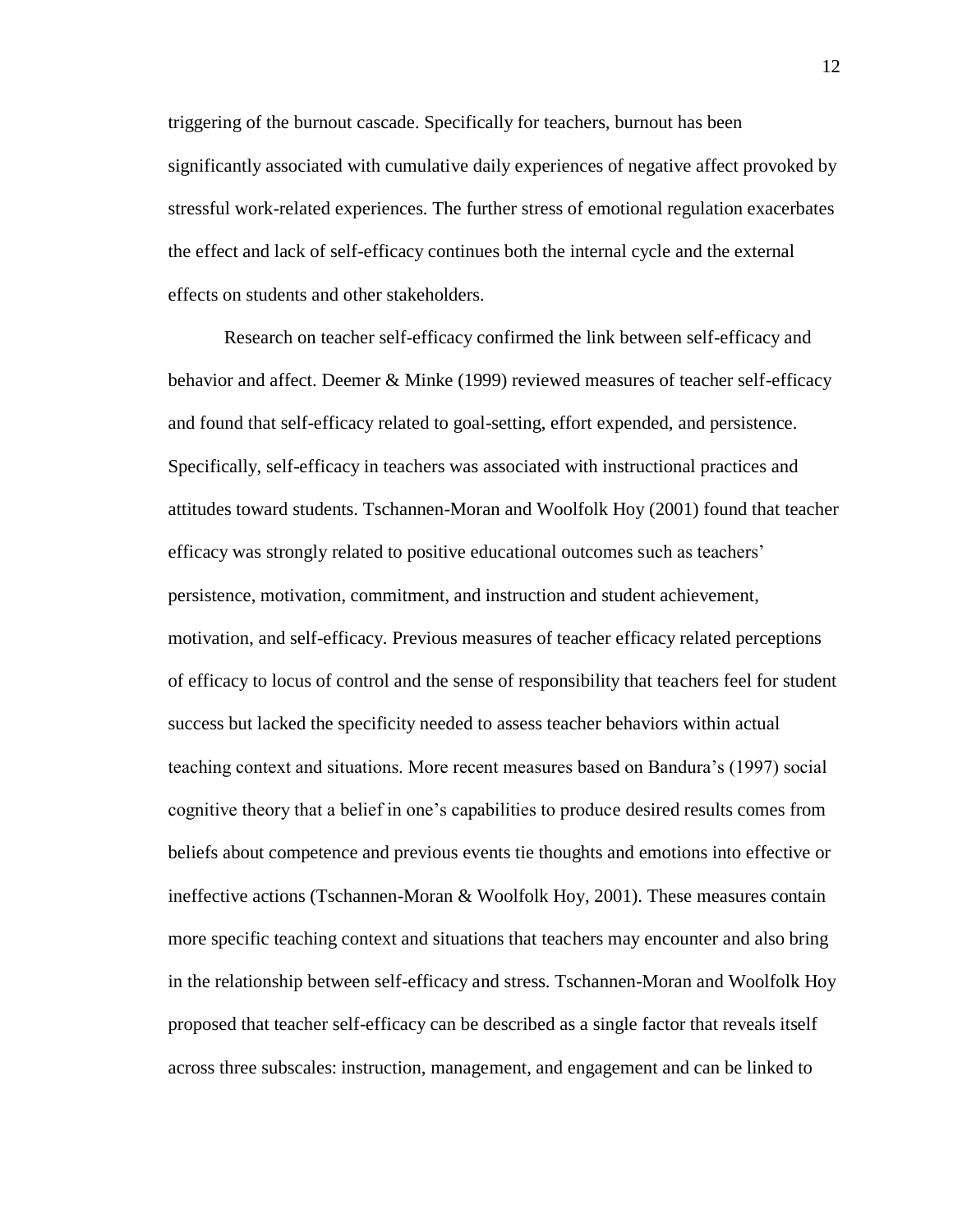teacher stress and appraisal of situations. Fives and Buehl (2010) confirmed this construct and the link between efficacy and environmental factors through their study of practicing teachers.

## Sources of Teacher Stress

So where does all this stress come from? Identifying the sources of stress can help researchers, interventionists, teachers, and other stake-holders alike better understand why this profession is so vulnerable as well as how to best relieve stress and increase the positive effects associated with increased efficacy. If teacher stress is related to one or two sources, then action can begin at those sources to benefit all of those involved in the stress cycle. However, if the stress is related to a multitude of sources and if those sources continue to change over time, then it may be beneficial for stress prevention and intervention to reflect a more generalized approach to build teachers' overall resiliency in a variety of settings and situations.

It is likely that teacher stress comes from many sources and that these sources change over time. The study by Boyle et al. (1995) supported the multidimensionality of these sources of teacher stress. Generally, sources of stress across the helping professions included feeling inadequate from a lack of autonomy, difficulties with clients, a lack of client gratitude, a lack of intellectual stimulation, and a lack of collegiality and the existing social context of the time, which may include tension between bureaucratic procedure and compassionate helping, the ambivalence of others toward helping, and the impact of any recent historical changes (Cherniss, 1995).

To pin down specific sources of current teacher stress, a thorough review of literature, research, and popular media must be considered. Previous research conducted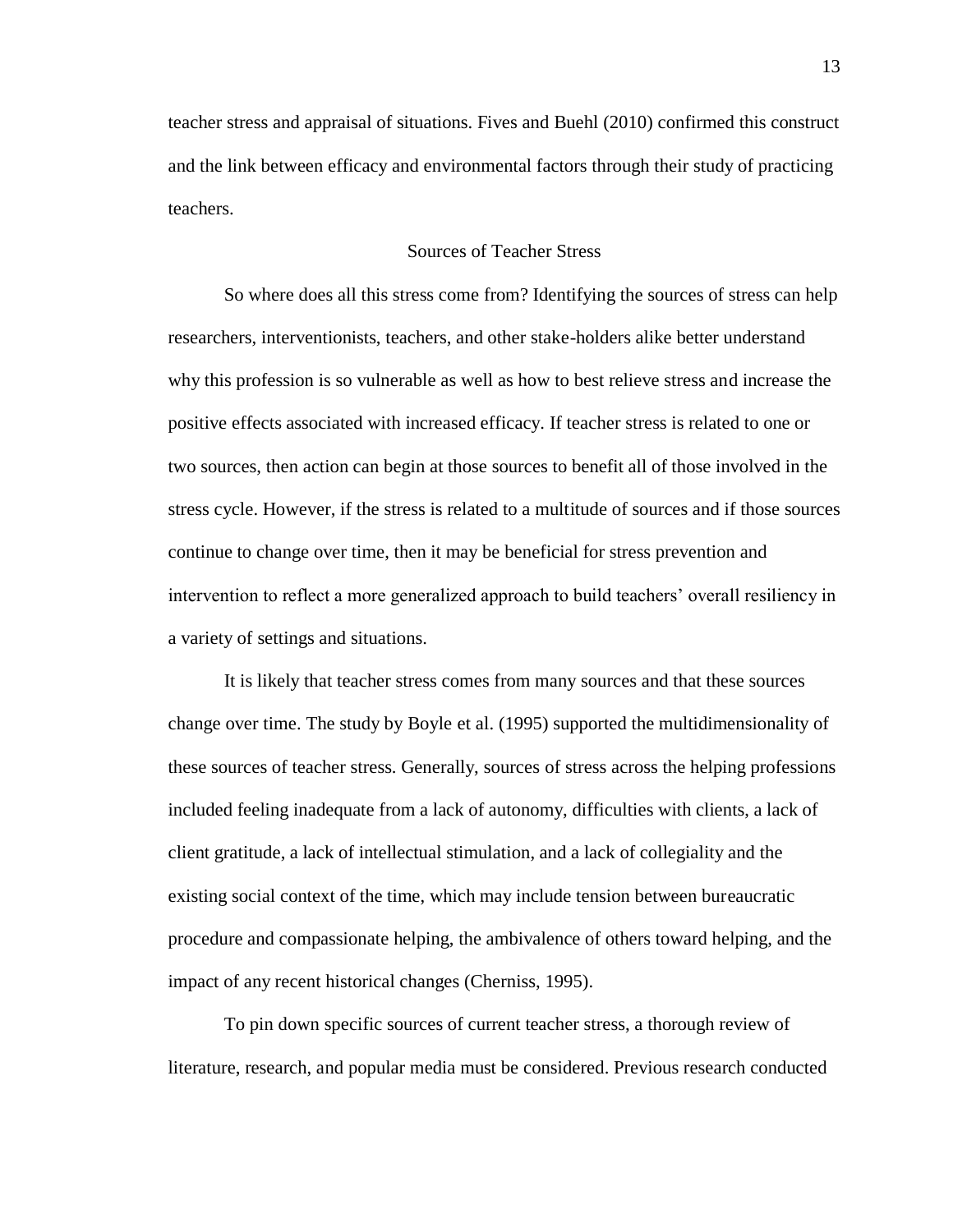by Turk, Meeks, and Turk (1982) revealed seven categories of stressors: poor school environment, pupil misbehavior, poor working conditions, personal concerns, relationships with parents, time pressures, and inadequate training. Poor school environment included poor relationships among teachers, administrators, colleagues, and parents; lack of public support; lack of student motivation and affect; job insecurity; and role conflict. While many of these stressors were related to organizational factors, there was also evidence that individual characteristics influence teacher stress levels. Forman (1990) found that cognitive-mediational factors influence teachers' experience of stress and reactions to stress. Irrational beliefs about the need for constant approval, complete control, fairness and punishment, lack of frustration, constant help, accurate placement of blame for problems, and avoidance of problems contribute to work-related stress.

Although the review conducted by Turks et al. (1982) was published approximately thirty years ago, current research confirms the influence and strength of these stressors, both within the context of the organization and within the individual. Most commonly right now, teachers' stress and negative emotions seem to be related to student misbehavior and disobeying of rules, uncooperative colleagues and parents, length of teaching experience, greater levels of guilt, lower levels of commitment to care, the open-endedness of teaching, increased accountability, and increased work load (Boyle et al., 1995; Klassen, 2010; Klassen & Chiu, 2011; Perry & Ball, 2007). Other researchers have found that low salaries, poor working conditions, negative classroom discipline, extensive paperwork, poor teacher health, and lack of administrative support, respect, parental support and involvement, advancement opportunities, support from and interactions with other professionals also contribute to teachers leaving the profession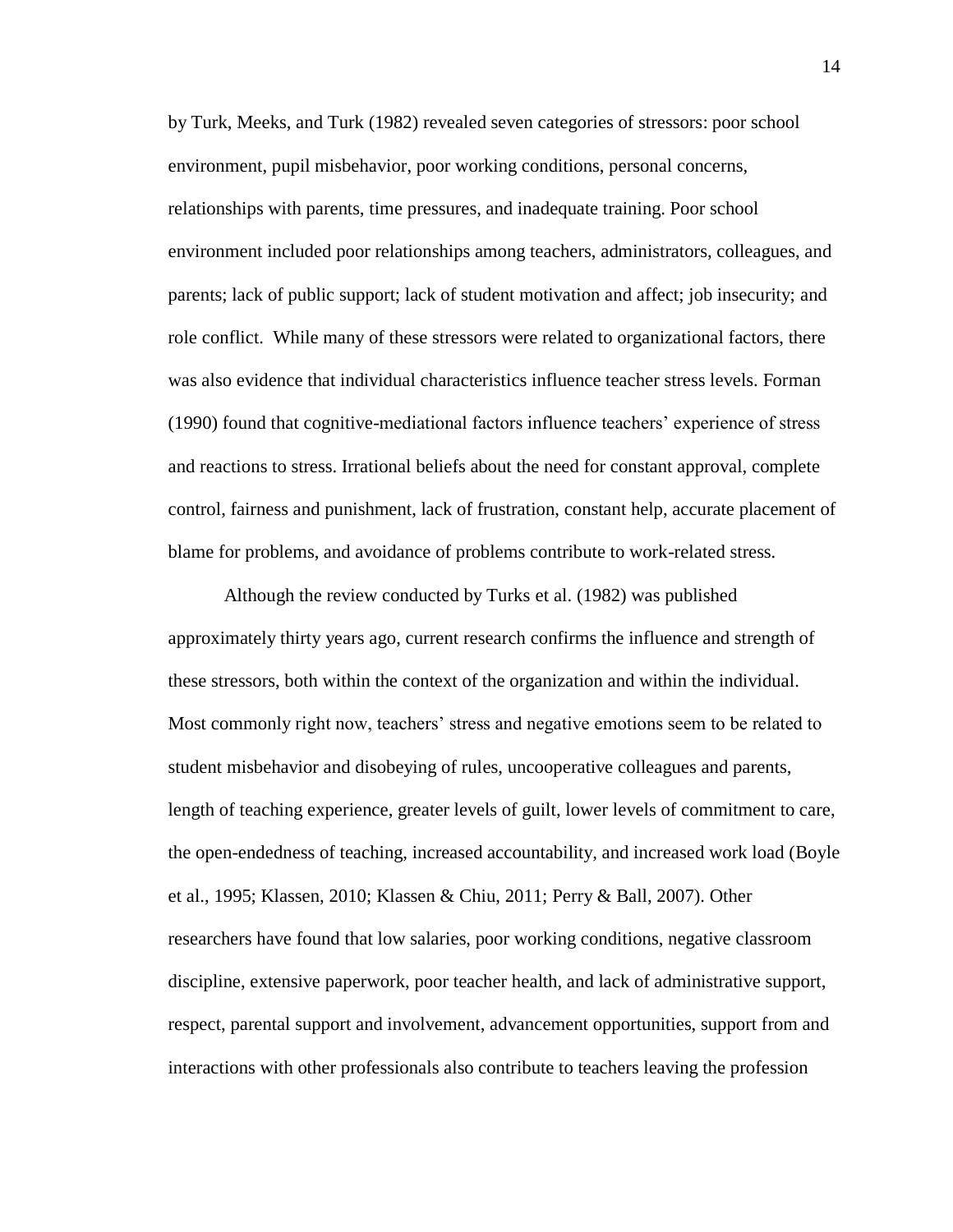(Cherniss, 1995; Justice & Espinoza, 2007; Lhospital & Gregory, 2009). Popular media has found and reported similar sources of teacher stress and there are multiple articles describing examples of the sources that have been researched (Mooney, 2007c).

The most powerful evidence of teacher stress is best described by teachers themselves. The Bill and Melinda Gates Foundation (2012) recently reported the results of a survey of more than 10,000 teachers. Teacher reports revealed the belief that many factors affect student learning, with the strongest impact coming from family involvement and support, high expectations for students, effective and engaged administration, smaller class size, learning experiences based on competitive skills, curriculum that goes beyond the information on standardized tests, available resources for differentiation of instruction, and up-to-date technology. However, teachers reported feeling challenged by lower parent participation, high levels of time needed to support students (with an average reported work day of 10 hours and 40 minutes), lack of preparation and resources needed to teach consistent standards, and large class size (with an average of 23 students). A number of challenges were related specifically to students, including student misbehavior, students with special needs, students who live in poverty, and students who are considered gifted and talented, as well as struggles with curriculum and accountability, including dependence on standardized tests to demonstrate achievement and determine lessons taught, dependence on a single measure to indicate teacher performance, lack of frequent evaluations with the goal to develop effective teaching practices, lack of time for performance and data analysis, lack of an effective tenure program, lack of student preparation for the workforce and lower student achievement. They also reported challenges relating to an increase in socio-economic and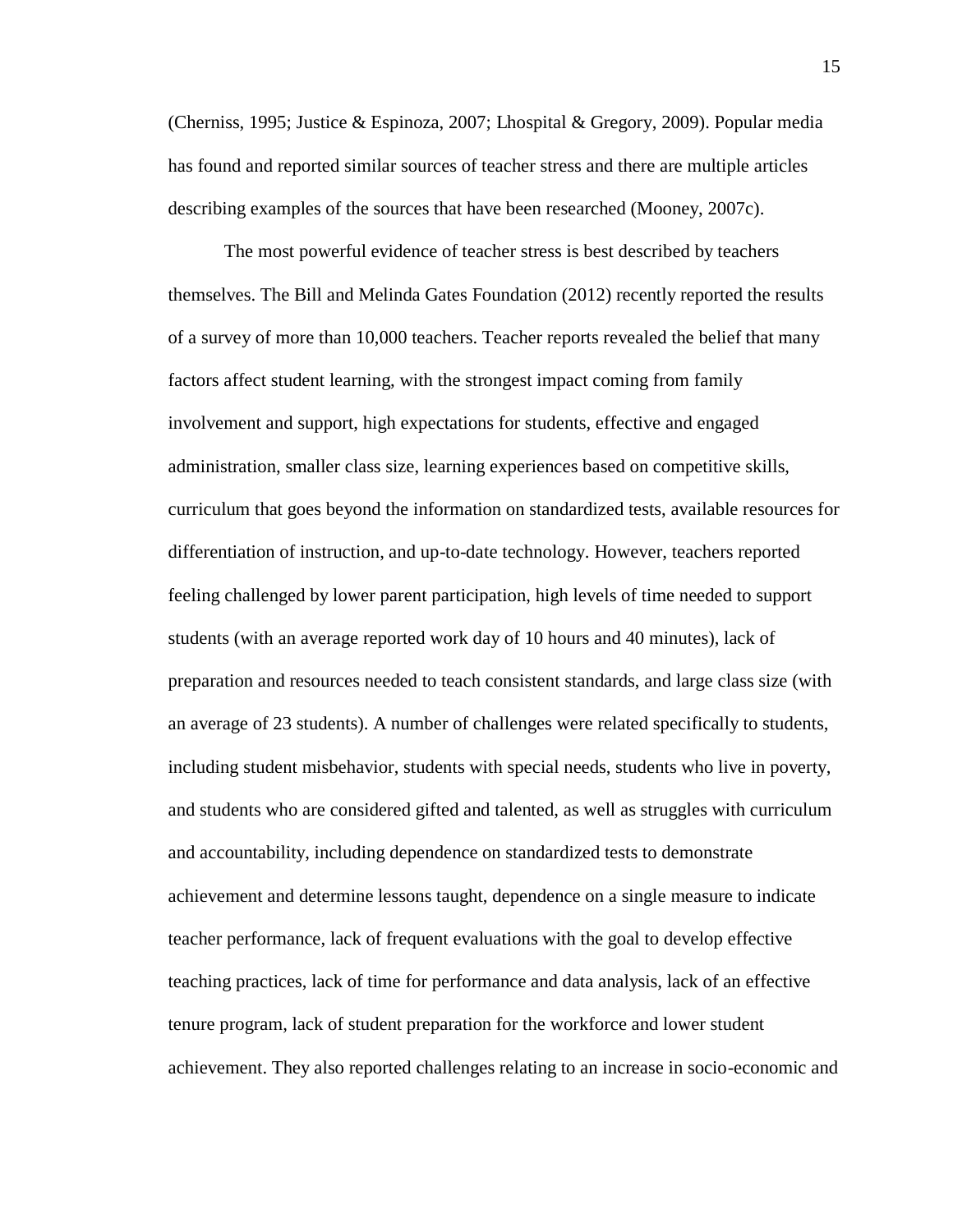behavioral challenges and lack of resources, training, and support staff to differentiate instruction. Richards' (2012) study of approximately 1200 Kindergarten through Grade 12 teachers confirmed the results of the Bill and Melinda Gates Foundation survey and summarized that possible sources of teacher stress related to challenges with accountability, lack of administrative or parental support, lack of time for preparation, severe cutbacks, large class sizes, and pay cuts. The top five sources of stress from this nationwide survey were feeling overloaded by work, teaching needy students without adequate support, not enough relaxation time, unmotivated students, and constant pressure of accountability. Other common sources of stress were lack of time for preparation, pressure from testing and pace of demands, large class size, lack of control of school decisions that affected teachers personally, the perception that their personal opinion is not valued, lack of respect from the public, feeling isolated from or unsafe around colleagues or administration, student misbehavior, and a lack of administrative support. A closer look at all of these sources of stress reveals sources that are located with the organizational and social context, as well as the school and classroom context.

### *Administrative, Legislative, and Societal Factors*

Administrative and organizational factors have clearly been linked to stress and burnout. Fulton (1998) found that workers experienced significant levels of burnout when their benefits were cut, there were administration and ownership changes, employees were required to commit to frequent overtime, and there was a reduction in workforce. Acker's (2010) study of relationships between organizational conditions for mental health workers and job satisfaction revealed that the workers were most negatively affected by role conflict, role ambiguity, lack of social support, lack of opportunities for professional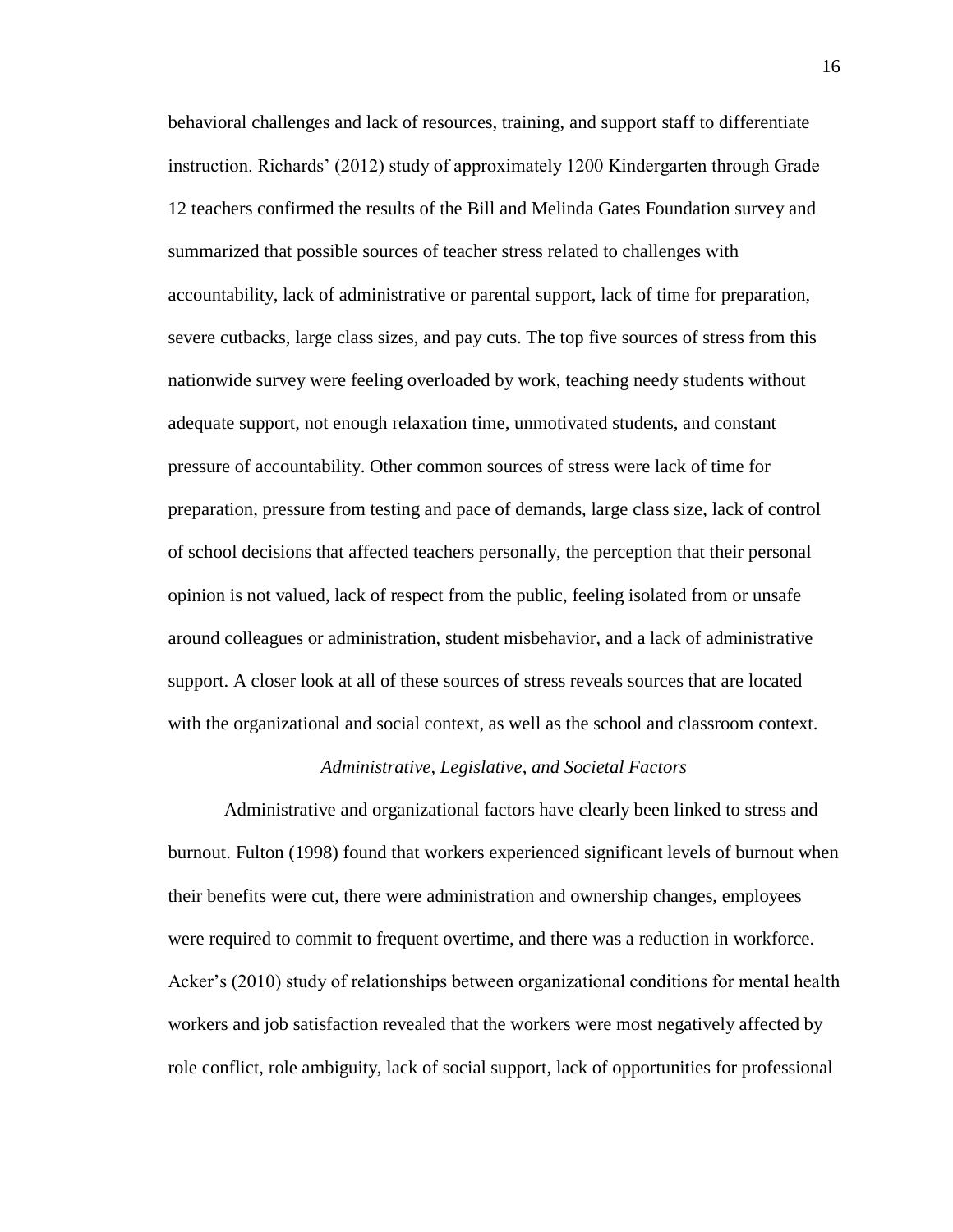development, and undesirable types of work activities. Unsupportive work environment, as reflected by the above factors, had the strongest statistical relationship to lower job satisfaction when compared to demographic variables. Acker concluded that without a supportive work environment, individuals do not have a way to mediate stress from other organizational factors. Social context is another significant source of stress. Lack of respect from society for child and youth care workers creates a stigma, which in turn makes it difficult to attract and retain qualified employees and provide adequate wages and benefits (Barford & Whelton, 2010).

Media coverage and researchers alike have highlighted specific sources of teacher stress that reflect the above administrative, organizational, and societal factors. Changes within the Newark, New Jersey school system included a large-scale transfer of teachers and administrators, intensified programming, and longer school days and school year (Mooney, 2007c). Mooney's article also highlighted additional stress from inadequate professional development training for the changes being implemented. Margolis and Nagel (2006) found that administrators can mediate change-related stress or become one of the most prevalent stress factors. Within their development and study of an action research group within an urban school setting, they found that lack of resources, lack of support in the face of conflict with students or parents, and lack of opportunities to grow consistently contributed to teacher stress. Also, when administrators did not provide time for rest and recovery among constant demands for change and there was no well-defined structure for the changes, teachers expressed even more anxiety. Klassen (2010) confirmed that time pressure and workload are major contributors to teacher stress.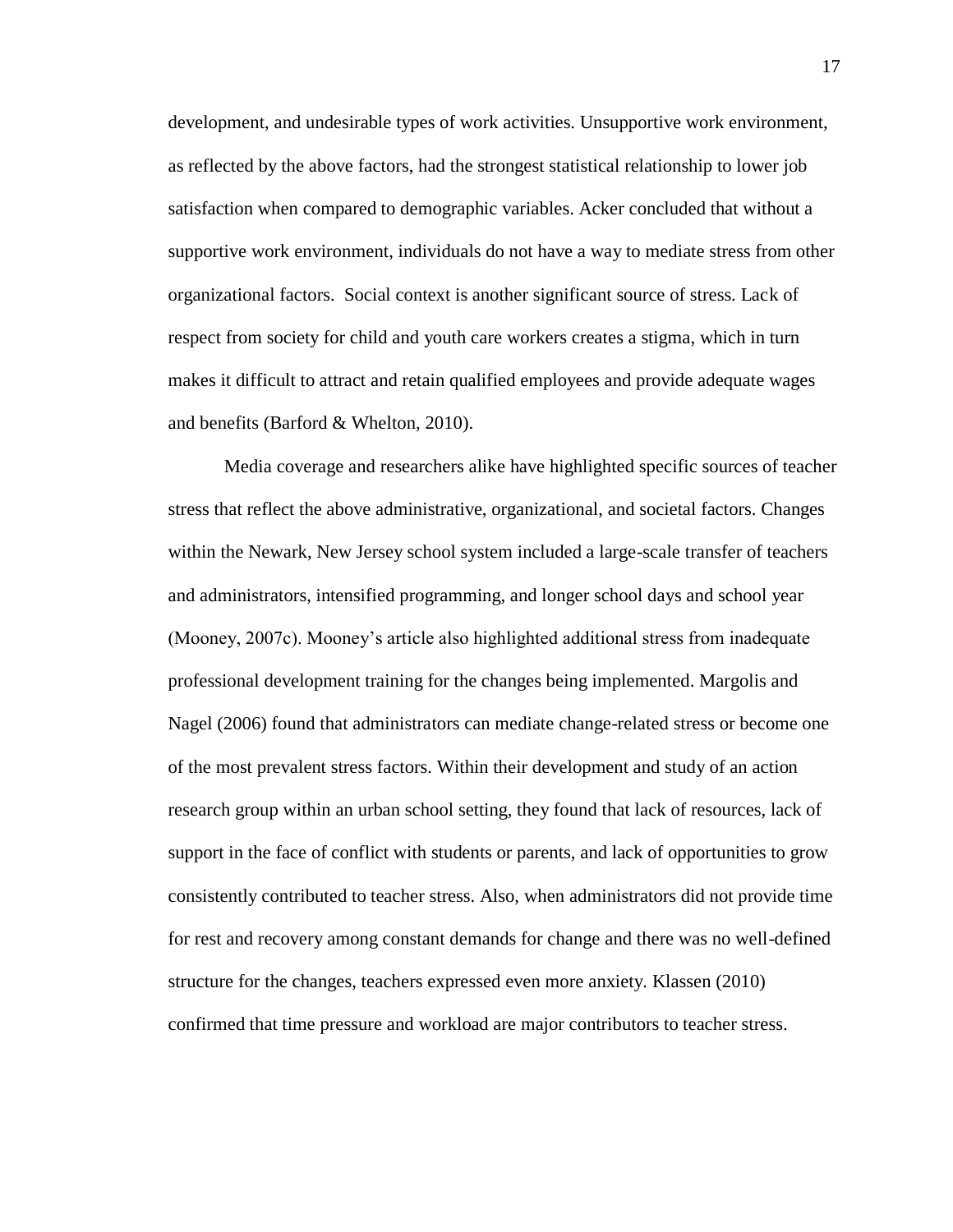Social pressure and public opinion lead to legislation such as the No Child Left Behind Act (NCLB), which forced the restructuring of thousands of schools without guidance, money, and recognition of the flaws in the act; and new anti-bullying laws put strain on school districts, administration, teachers, and students (Hu, 2011; Justice  $\&$ Espinoza, 2007; Mooney, 2007a; Tyre, 2006). NCLB calls for highly qualified teachers but qualities necessary for teaching may not be indicated by certifications alone (Justice & Espinoza, 2007). Regardless of external factors, described in more detail later in this section, and difficult organizational conditions, most teachers are being measured on a single score, not on how much students improve. Even more recent evaluation procedures that take into account student growth have only been put into place by a few states, and each state differs on how that improvement is calculated and how much weight that holds in the overall evaluation. These states are still in the beginning stages of a major policy shift and are facing constant debates about fair evaluation processes and troubleshooting issues with realistic and effective implementation of the process. New anti-bullying laws have been put in place recently to answer to numerous cases of student misconduct and harassment, an increase in suicides related to bullying, and current research on the effects of bullying. The Department of Education (DOE) has urged educators to comply with their responsibility to prevent harassment and reminded educators that student misconduct may fall under new anti-bullying policies and federal anti-discrimination laws (Dillon, 2010). These new mandates put additional responsibilities on teachers, increasing their workload, and threaten additional negative consequences if teachers do not comply with the additional demands.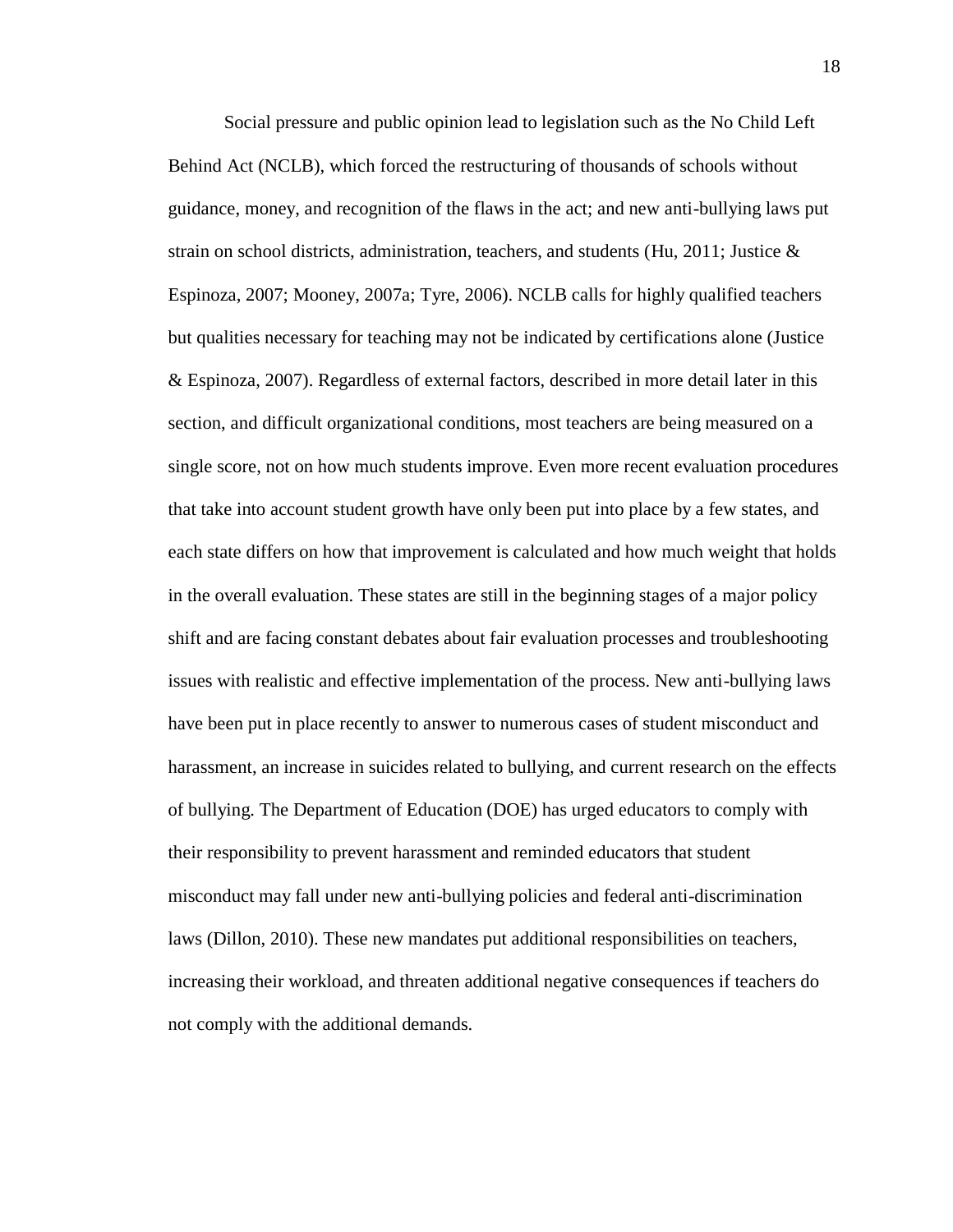A new state law in New Jersey requires that additional class time be used for bullying prevention and intervention programs (Hu, 2011). Although many educators and schools welcome the efforts, there is a lot of concern that the laws reach too far, since it includes settings other than the schools, traditional and electronic bullying, and increased sources of reports, and involves no additional resources. The law also requires that schools adopt comprehensive policies that are outlined in over 18 pages of requirements. Some of these requirements include increased staff training and strict reporting time lines. Additional responsibilities for educators include the investigation of complaints and the formation of a School Safety team. Meanwhile the New Jersey DOE will be evaluating school efforts and will be following up on consequences, such as the possibility of losing licenses. Hu reported that schools are concerned about having the people, resources, energy, and liability that are required by this mandate. School staff reported feeling overwhelmed by the law and concerned about being able to implement the law fully. New bills in Texas provide additional examples on an increased burden on school staff, since bullies must be moved to separate classrooms and all incidents must be reported to the state (Smith, 2011).

Unfortunately, the definition of bullying and harassment differ across research, legislation, and school policies. Although most schools and school staff support antibullying laws, they are concerned about the effectiveness of government involvement and the lack of a clear definition of bullying (Smith, 2011) Most definitions that teachers are provided with are broad and subjective, which leads to further ambiguity and stress. In addition, teachers are concerned that long-term effects may include the mislabeling of developmentally typical situations and the inability of peers to work out differences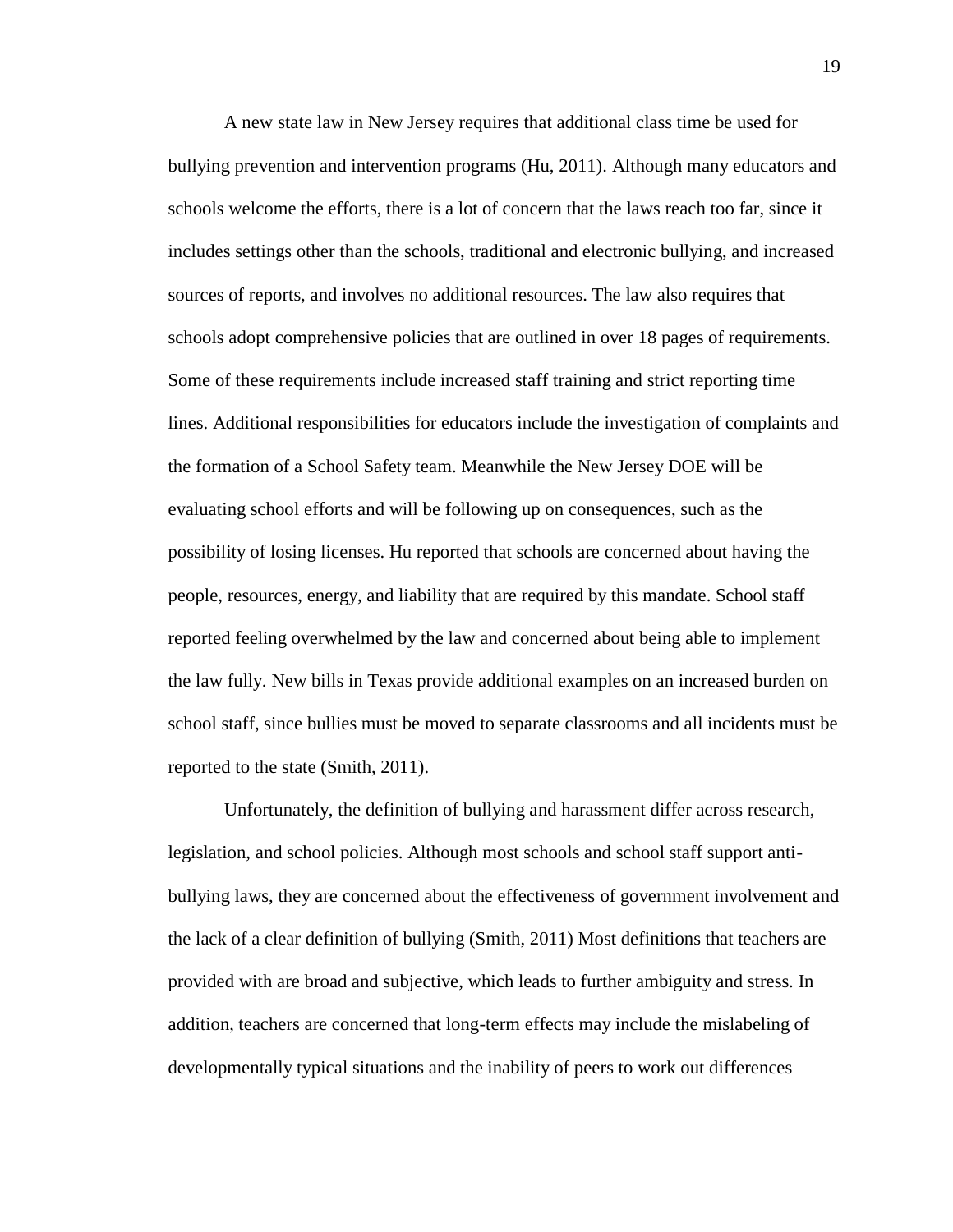without adult intervention (Hu, 2011). The new law in Texas required an expansion of the definition of bullying that teachers feel may make it difficult for them to protect all groups while not categorizing every situation as bullying (Smith, 2011). Subjective terminology such as "interfering with education opportunities" may include many more incidents than are actually bullying but will require reporting because they fit the definition outlined in the law.

Public opinion and the current social context of education has also led to the call for changes within the pension and benefit systems for educators. In New Jersey, the state legislature recently voted to impose thousands of dollars of costs on approximately 500,000 public workers and retirees (Braun, 2011). These workers lost the expected cost of living increases in their pension and at the same time are facing stereotypes of being "enemies of taxpayers" and "greedy." Public workers, including teachers, are being portrayed as the reason for current tax increases, yet this reform movement will fall hardest on those public workers that already have the lowest salaries.

Constant change within schools and the policies related to school reform may seem dictorial to teachers since the source of those changes is detached from those schools (Margolis & Nagel, 2006). According to Margolis and Nagel, the mandates may be in conflict with the student-centered ideals of the teachers and may also reflect an actual disconnect with the time and resources needed to adjust to the changes. The disconnect between policy and available resources may lead to tension and stress among teachers, causing resistance to the changes. This resistance further incites the public and the policy makers and leads to their reactions being ignored or maligned. Teachers'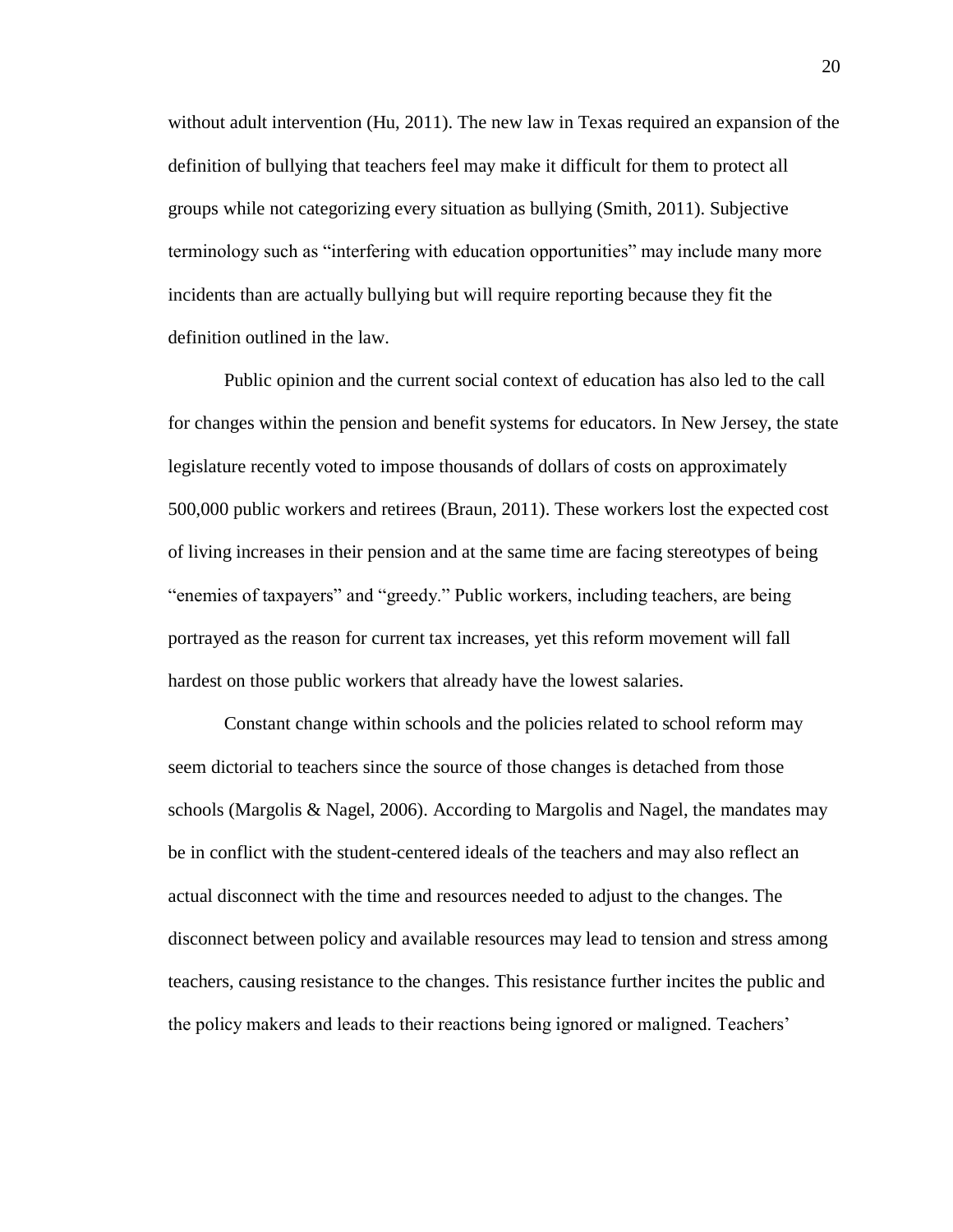negative perceptions of the changes manifest as teacher stress and lead to a loss in resiliency.

Support for alternative programming, such as voucher programs and charter schools, poor data analysis procedures to guide future instruction, the push for student achievement and high-stakes testing, and the call for reform of the public pension and benefits systems all contribute to the social context that influences teacher stress (Braun, 2011; Mooney, 2007c). Schools are constantly monitored by state teams and state benchmarks constantly rise without regard for the organizational or social context of the schools (Mooney, 2007a). Pressure to succeed at younger and younger ages, most likely a byproduct of an increasingly competitive global market, may lead to earlier burnout for students, less curiosity and motivation, and more frustration and acting out (Tyre, 2006). Tyre described one school in an upper-middle-class neighborhood in North Carolina where the societal push to create academic standout students led to holding students for an extra year, which increased competition and pressure among students and teachers. Teachers struggled to balance the requirements of their state, expectations from administration and parents, and a high variety of needs among their students. In another school in Colorado, students are being assessed even before Kindergarten, and teachers reported having a difficult time being able recognize student characteristics that were not being tested and being able to nurture students who were developing more slowly. Teachers also reported that their students seemed to be burned out and resisting instruction sooner.

Other environmental factors that are part of the social context, such as economic issues, language barriers, and parent involvement, contribute to teacher stress as well.

21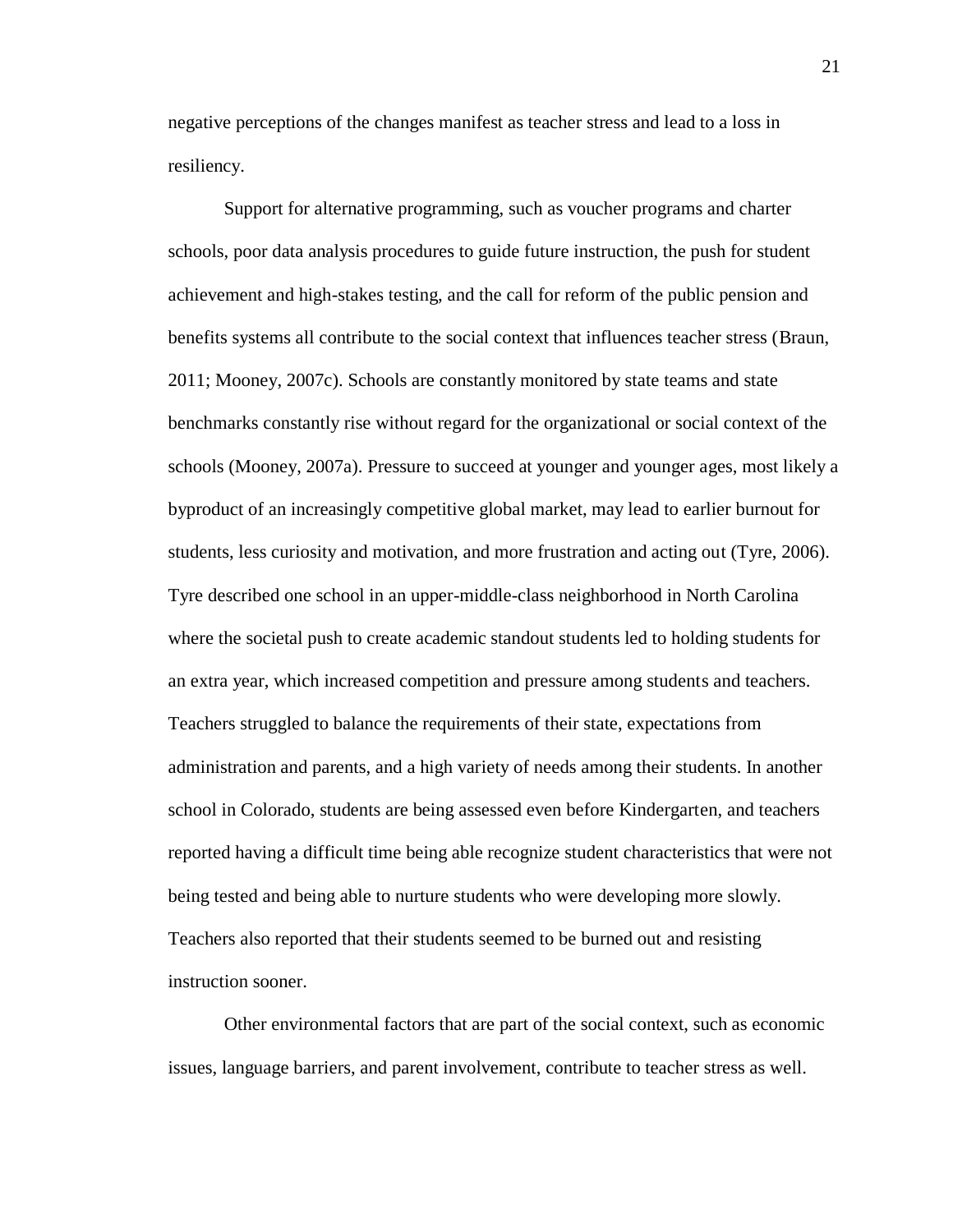Economic downturns lead to poverty, job loss, student transfers, the inability for families to meet their basic needs, and a higher incidence of violence and crime (Mooney, 2007b). In Orange, one in five students transferred or left school during the course of the year preceding Mooney's article, which added to classroom challenges. Teachers also fear for students' safety and futures in these environments. Because of NCLB, schools must raise test scores regardless of language barriers, behavior problems, previous academic achievement and performance, changing leadership and/ or staff, current debt and levels of school aid, and poverty (Mooney, 2007a). Teachers must deal with these social issues that are beyond their control on a daily basis. Teachers in lower socio-economic status (SES) schools rated significantly higher on stress measures than those in middle and high SES schools (Richards, 2012). Not only are teachers affected in the classroom because of students struggling amid these issues, but the focus on test scores also contributes to the organizational factors that have already been shown to affect teacher stress levels. In an elementary school in California, where 75% of students fall below poverty line and 30% of students do not speak English at home, teachers were threatened with losing their funding and their jobs and were required to provide one-on-one tutoring and more hours of instruction, including three and a half hours of after school help (Tyre, 2006).

Parent involvement is another external source of teacher stress. Uninvolved parents were a source of significant stress, especially within areas with lower SES (Mooney, 2007c). But teachers who have students with involved parents may not automatically have less stress than those of students with uninvolved parents. According to Cherniss (1995), parents may view teachers as mostly caring about paychecks and vacation time and lack sympathy for teacher grievances. It may be difficult to understand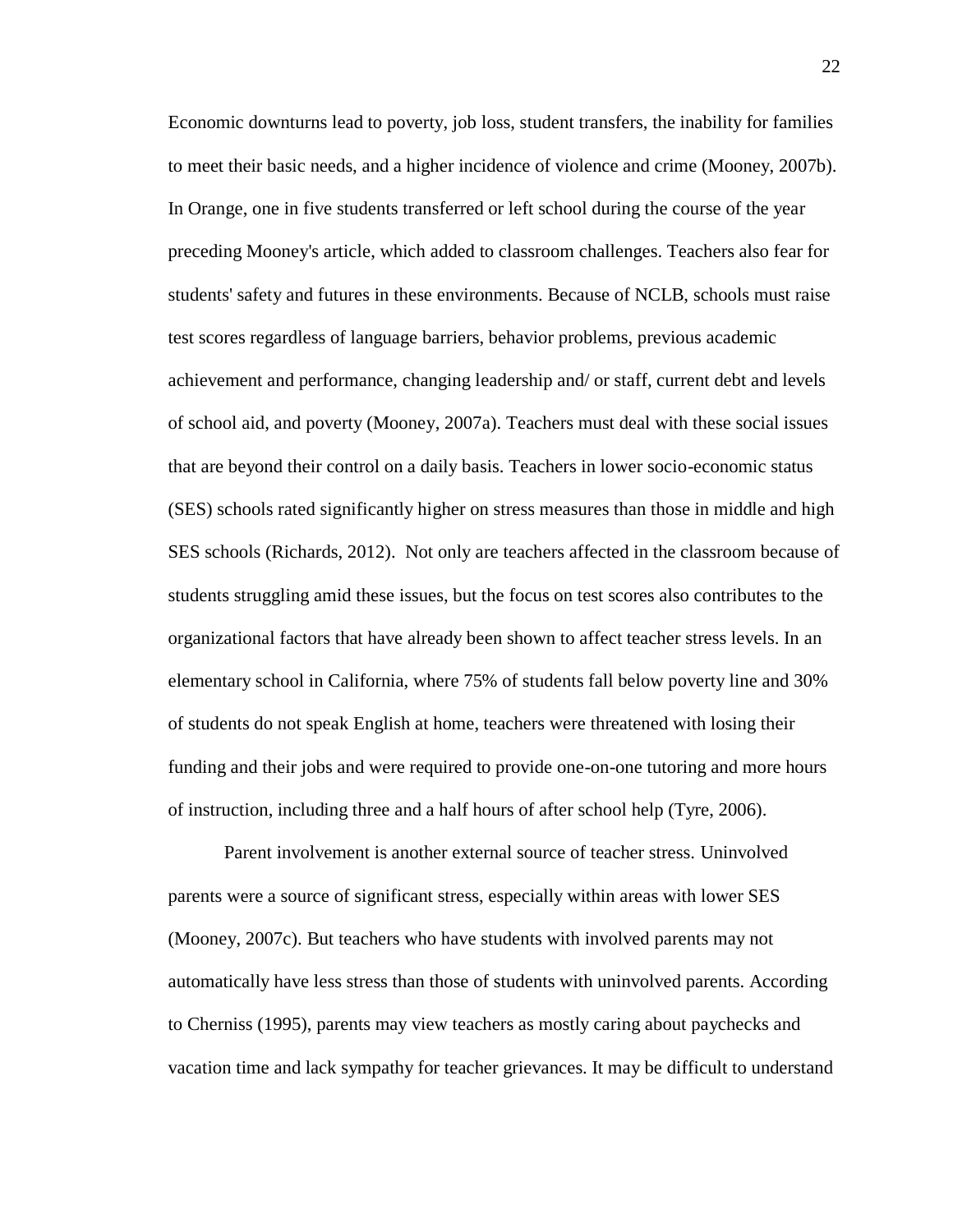that teachers need to consider their own well-being as a priority in order to be able to better meet the needs of their students. These views parallel the lack of social support from the public that was reflected above within the call for education reform.

### *Traumatic Events/ School Violence*

Sudden unexpected events that cause death, injury, community disruption, or individual trauma can cause stress through fear, victimization, and role ambiguity (Sloan, Rozensky, Kaplan, & Saunders, 1994). In fact, student victimization is a major concern of educators and the School Survey on Crime and Safety estimated that 73.8% of all schools reported violent incidents, including those committed against teachers (DeVoe & Bauer, 2011; Neiman, 2011). The "School Crime Supplement" of the *National Crime Victimization Survey* published by the United States DOE revealed statistics that may explain why (DeVoe & Bauer, 2011). During the 2008-2009 school year, about 3.9% of students, ages 12 through 18, were victims of school crimes. Within the school settings, 20.4% of students surveyed reported the presence of gangs at school, and 30.7% reported that drugs were available at their schools. Students also reported being the targets of traditional bullying (28%) and electronic bullying (6%). Out of all of the students, previous victims and nonvictims alike, 26.6% reported being afraid of attacks or other forms of harm at school. During the 2010-2011 school year, 48% of  $7<sup>th</sup>$  to  $12<sup>th</sup>$  graders reported being sexually harassed in a nationwide survey, as reported in an article in *The New York Times* (Anderson, 2011). A study published by the *Journal of School Violence* reported that dealing with put-downs from classmates made it difficult for students to learn, which led to a disruptive learning environment in both public and private schools (Cherry, 2009).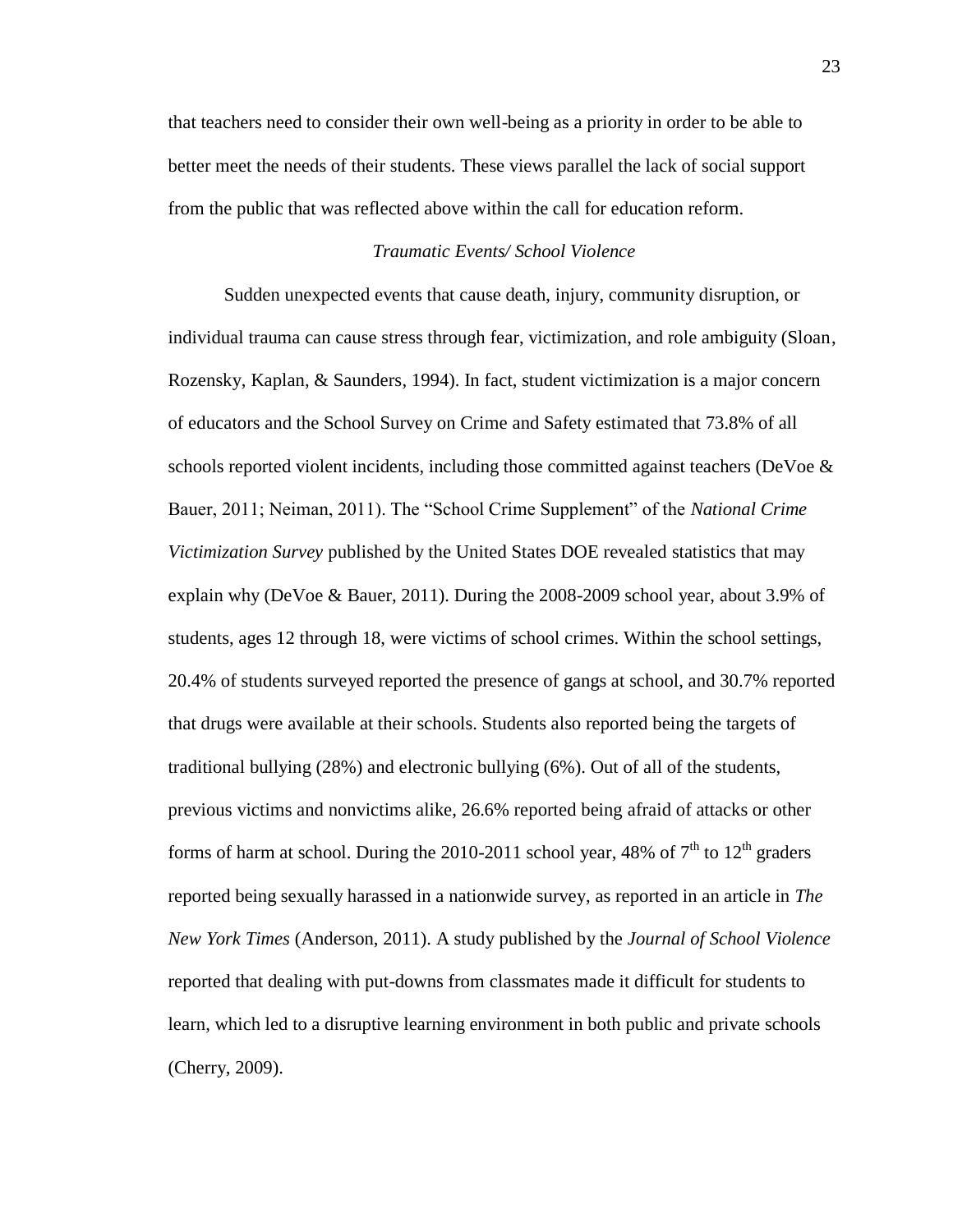These reports of school violence and harassment do not just come from students. *The School Survey on Crime and Safety*, which was gathered from principals at 2,648 public schools, revealed that 73.8% of all schools reported violent incidents (Neiman, 2011). Principals reported that at 23.1% of the schools, student bullying was happening daily or at least once a week. The survey also revealed direct acts of student aggression against teachers. The results indicated that 13.4% of the principals reported either student verbal abuse of teachers or other student acts of disrespect against teachers. And most disturbing, a 2010 report from the National School Safety Center revealed that between the year 1992 and 2010, there were approximately 470 school-associated, violent deaths of students, teachers, and other school staff.

Examples of school violence are widespread in the media, and the fear that they create for teachers and students increases the stressfulness and hostility in the school where teachers feel even less adequate to handle these issues (CNN, 1999; CNN, 2011; Frosch, 2010; McKinley, 2011; Saulny, 2010). In 2011, gunshots left five teenagers wounded after a basketball game at a high school in Brooklyn, and a student opened fire at a high school in Omaha, killing the vice principal and himself and wounding the principal (Baker & Stelloh, 2011; The Associated Press, 2011). But violence is not limited to high schools. Also in 2011, a 6-year-old boy brought a pistol to his kindergarten class, which fell out of his pocket in the lunchroom and wounded him and two other children (McKinley, 2011). Students reported being scared and seemed traumatized, and the elementary school reported considering searching students in the future. At a suburban middle school in Denver, two students were wounded by a gunman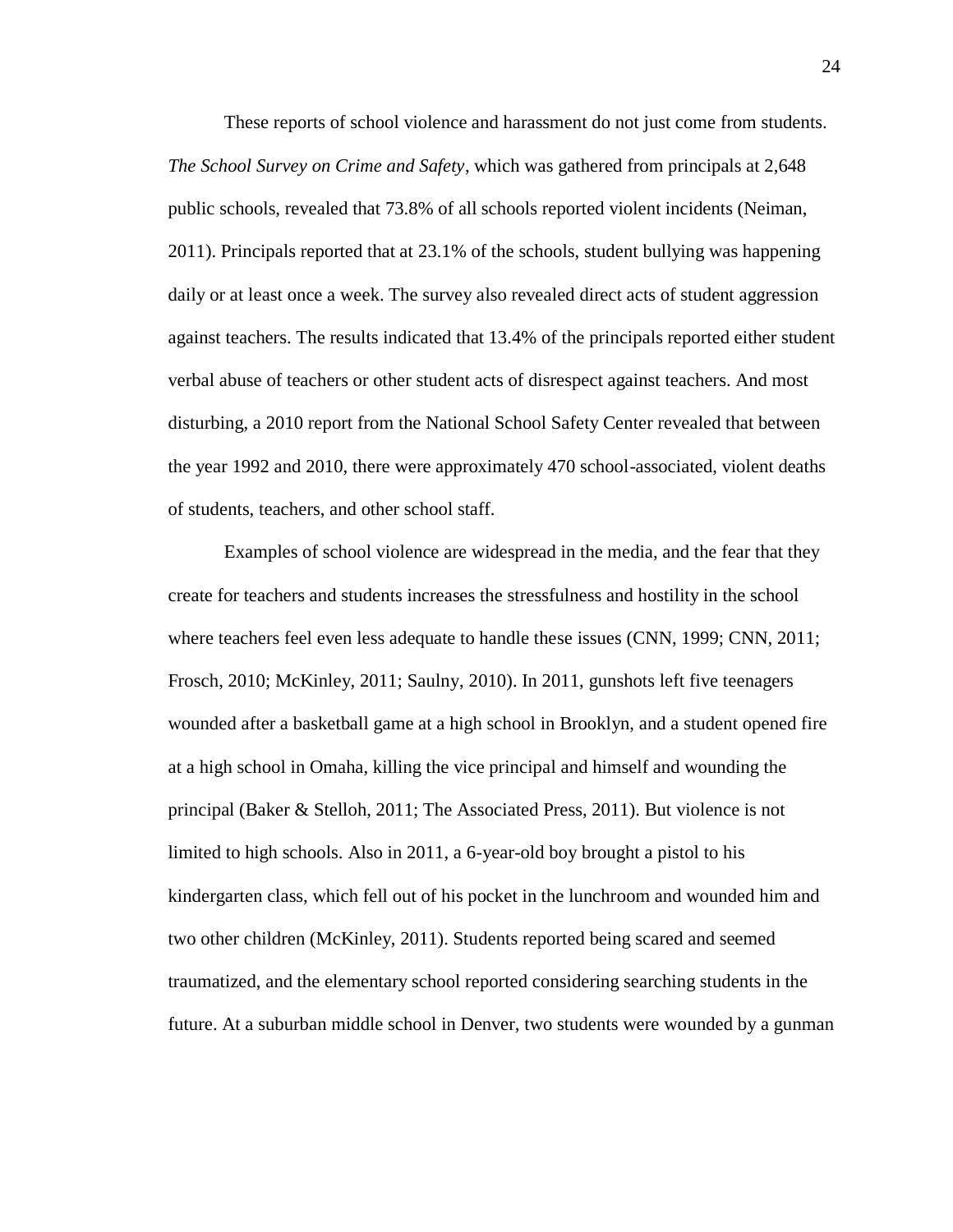with a high-powered rifle as they were leaving school (Frosch, 2010). School staff members had to tackle the gunman and hold him until police arrived.

Many of these examples of youth violence become a source of negative emotions and reactions, not just within the communities they take place in, but nationwide (CNN, 2011). Students become fearful, apprehensive, and confused, and school staff members are needed to talk with students about their feelings and help them to gain perspective, with little or no time or training. Further anxiety may be caused by the news reports themselves, as more media sources include warnings, new procedures, and vivid details. The reports also lead to additional safety measures while increasing the demand for warm and safe school environments, which may be a challenging contradiction to accomplish. There is also a call for educators to become even more involved in the community and students' lives to strengthen the community and prevent further incidents.

Unfortunately, the strain caused by school victimization and trauma is compounded by the pressure put on teachers and other school staff to remediate the issues. All of these necessary, yet stressful requirements continue to tap into already limited resources, time, and social-emotional capacity. Within *The School Survey on Crime and Safety*, principals reported that their efforts to reduce or prevent acts of school crime and bullying were limited by inadequate teacher training (37.6%), lack of or inadequate alternative placements for disruptive students (59.7%), lack of parental support (44.6%), and inadequate funds (61.9%) (Neiman, 2011). Reports revealed that 15.8% of principals believed that teachers' fear of retaliation also affected efforts to reduce or prevent school crime, while only 3.3% reported being limited in a major way by lack of teacher support. Most school violence takes place outside of the classroom in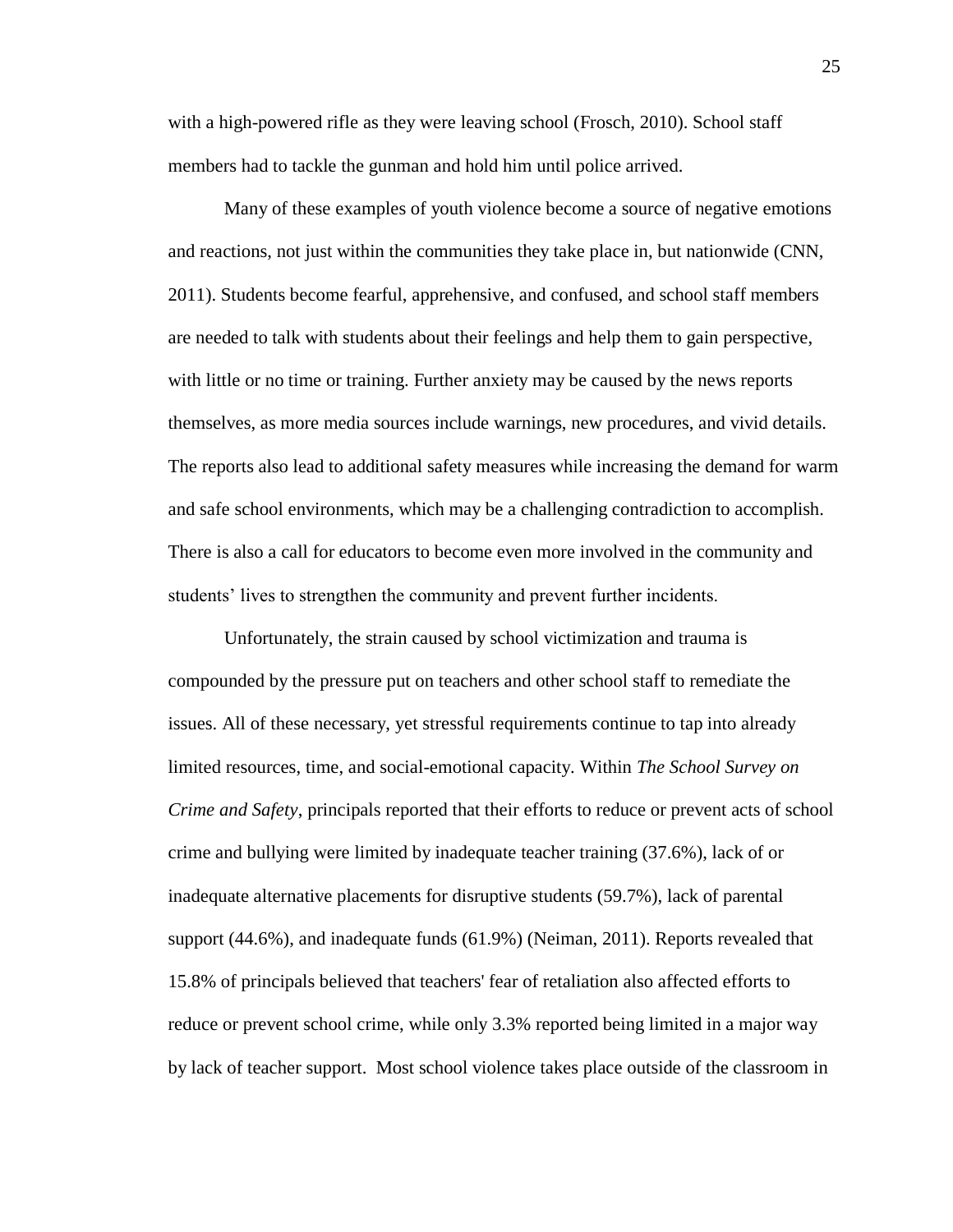settings that are not directly supervised by teachers, and teachers may not break up these incidents, because there is no clear designation of whose responsibility it is to supervise those areas (CNN, 1999). Teachers reported feeling ownership within the classroom but were reluctant to extend that authority, because they felt constrained by organizational policies and high student-teacher ratios. Unfortunately, teachers will need to intervene and train students in effective conflict resolution, in addition to their already high workload, if these situations are to improve.

Pressure from the public related to incidents of violence, bullying, and trauma also comes from the parents. Parents may look to the schools for "justice, protection, even revenge" but educators "feel unprepared or unwilling to be prosecutors and judges" (Hoffman, 2010). Educators may lack authority over student cell phones, home computers, and other settings not connected to the school environment, even though new laws like some of the anti-bullying legislation require schools to be responsible for incidents that occur within these settings. Legal and logistic constraints still may limit educators' ability to investigate the situations. One incident reported by Hoffman involved a conflict between two girls that grew to a physical confrontation among 20 girls. Educators tried to resolve the situation, but the process became time-consuming and confusing because of contradictory policies, legal rulings, and parental and administrative pressure. Yet somehow educators are expected to know the correct response to every situation. So not only do school crime and concerns about safety affect teacher stress levels, but the examples and requirements presented continue to support the presence of many other stressors previously mentioned, while demonstrating that teachers themselves are mostly in support of creating safe schools.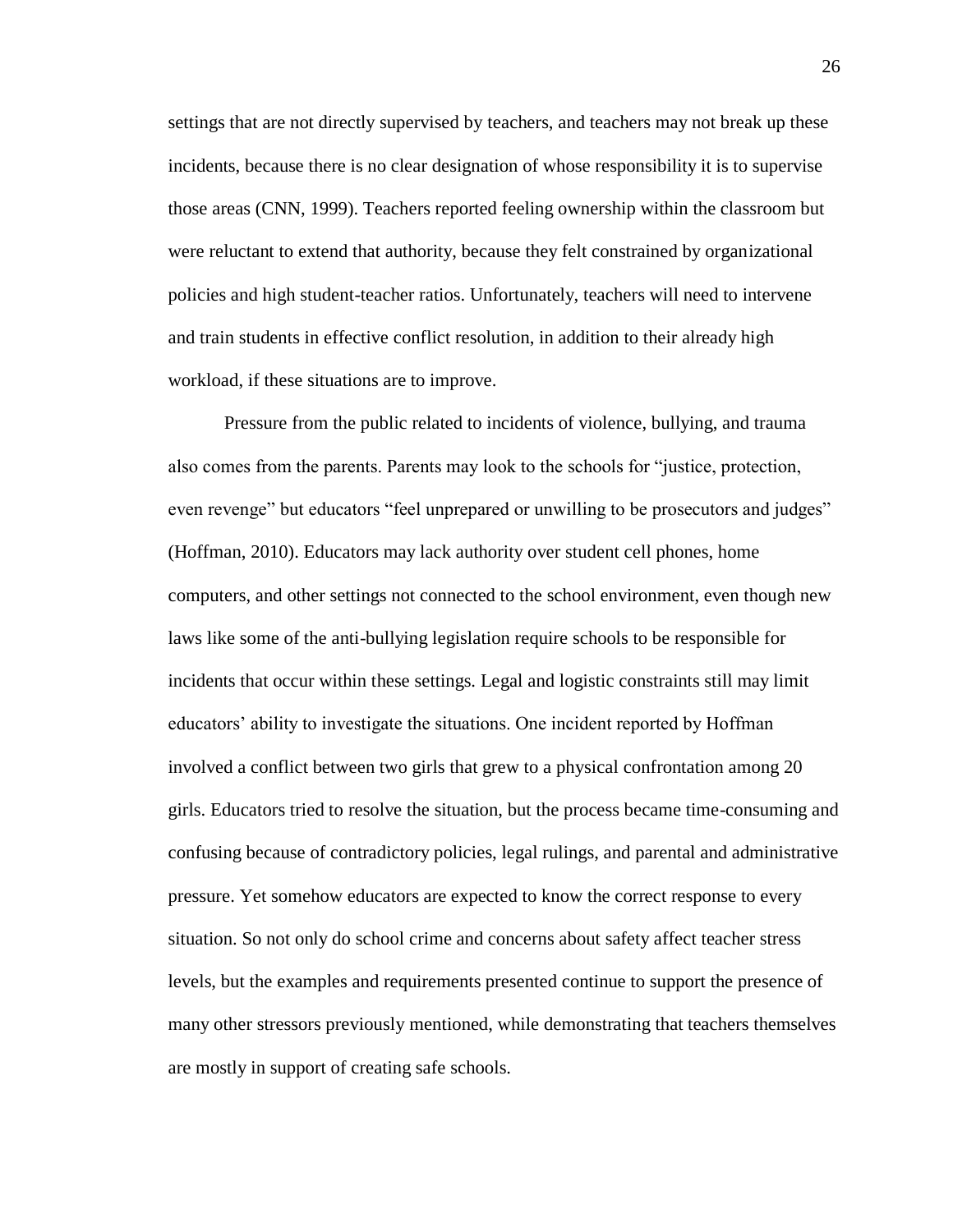Even if schools implement a complex remediation effort, it still comes at a high cost. In Chicago, a teacher initiated a program to improve school safety after 258 public school students on their way to or from school were shot in 2009 (Saulny, 2010). Schools took on the responsibility of analyzing students and identifying those that were most at risk for victimization. Educators were assigned to be 24/7 advocates for these students, and a safety plan was developed that mandated every school's responsibility to protect all 409,000 students across 675 public schools. The public schools hired advocates to provide around-the-clock academic, social, and emotional support, because the strain on the original teachers used for this support was so great. The success of the initial year led to the expansion of the advocacy program to include 1500 students in the upcoming year, but the school chief had to earmark \$60 million for the intervention plan, which also included a security center to facilitate communication between police and schools and create a safe environment within the schools. Most schools and educators would not be able to secure that amount of funding, resources, energy, or time, even if they were committed to addressing the issue.

### *Student Behavior and Characteristics*

Student behavior and characteristics have consistently shown to be related to teacher stress. In a meta-analysis conducted by Jennings and Greenberg (2009), problematic student behaviors and low social-emotional competence of students contributed to teachers' social-emotional competence and ability to cope with stress. Teachers were also frequently stressed by maintaining discipline and teaching unmotivated students. Klassen (2010) confirmed that teacher stress can be attributed to student behavior and that student misbehavior was a major contributor to teacher stress.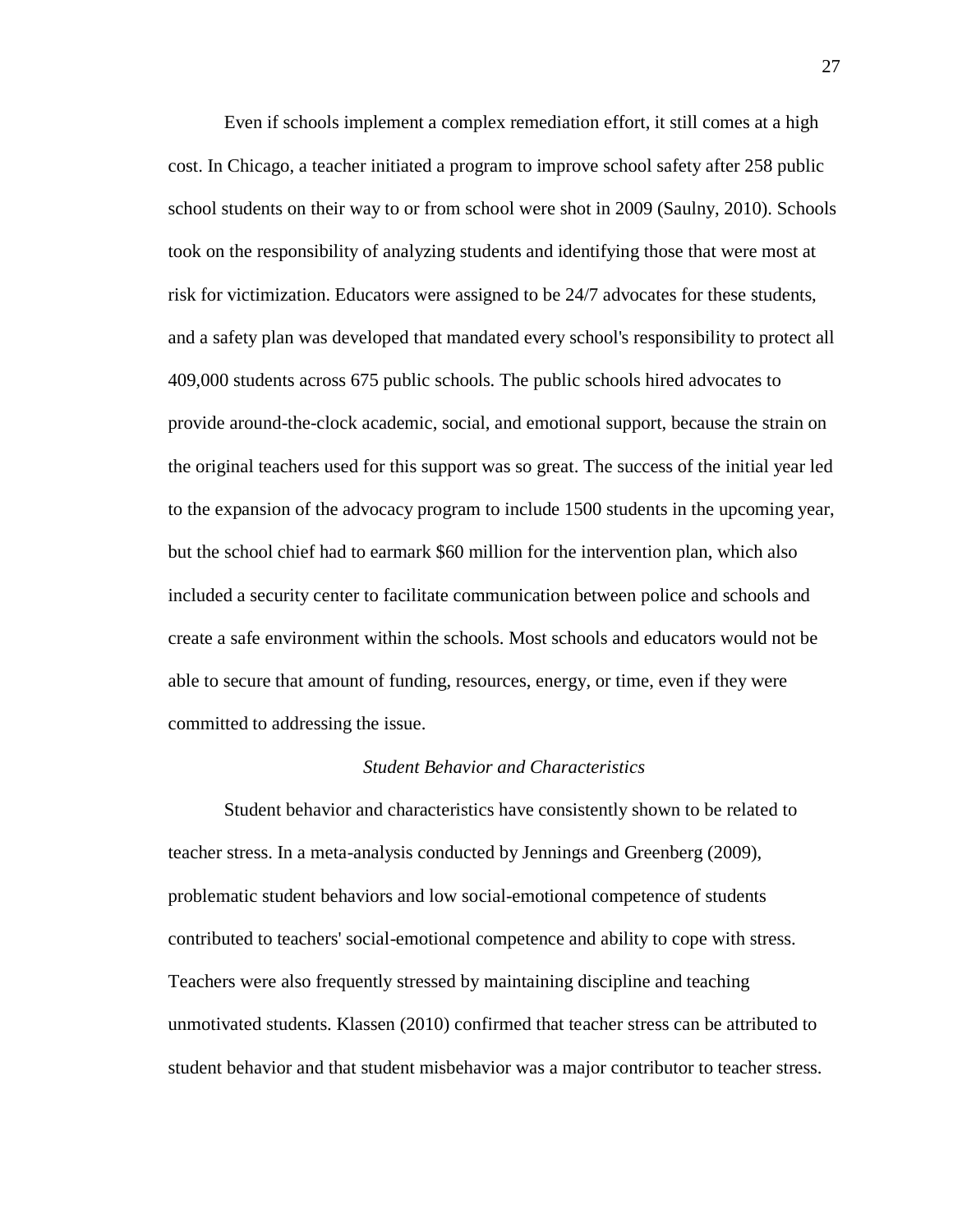Baker, Grant, and Morlock (2008) found that students with behavior problems were more likely to have poor teacher-student relationships, which contributed to stress and may lead to a cyclical pattern of poor relationships and increased stress. Teachers who face challenging students have elevated stress levels and expressed negative reactions toward students, which may affect their relationships (Lhospital & Gregory, 2009). Stanley (2010) demonstrated that teachers of students with emotional or behavioral disturbances have greater levels of stress than other teachers and are more likely to quit. Middle school teachers may experience the most stress from difficult student interactions, since developmental changes and peer influences increase the frequency of these interactions (Nauert, 2011). Nauert cited a 2010 study of middle school teachers within the Greater Houston area which indicated that 1/3 of middle school teachers were significantly stressed.

Effects of Teacher Stress on Teachers and Teaching

Clearly, teacher stress contributes to poor well-being, psychological distress, and a low sense of efficacy, as well as the continuous cycle of stress that can trigger the burnout cascade. But the question of what specific effects these contributions may have still remains. General research on the common effects of stress reflects dysphoric symptoms across individuals with no history of psychopathology and reveals that mental and behavioral symptoms are more common than physical symptoms, although all three types occur (Angerer, 2003). Shapiro, Brown, and Biegel (2007) cited a range of the negative consequences of stress on those in the helping professions, including increased depression, emotional exhaustion and anxiety, isolation, decreased job satisfaction, reduced self-esteem, and difficulties with personal relationships. They hypothesized that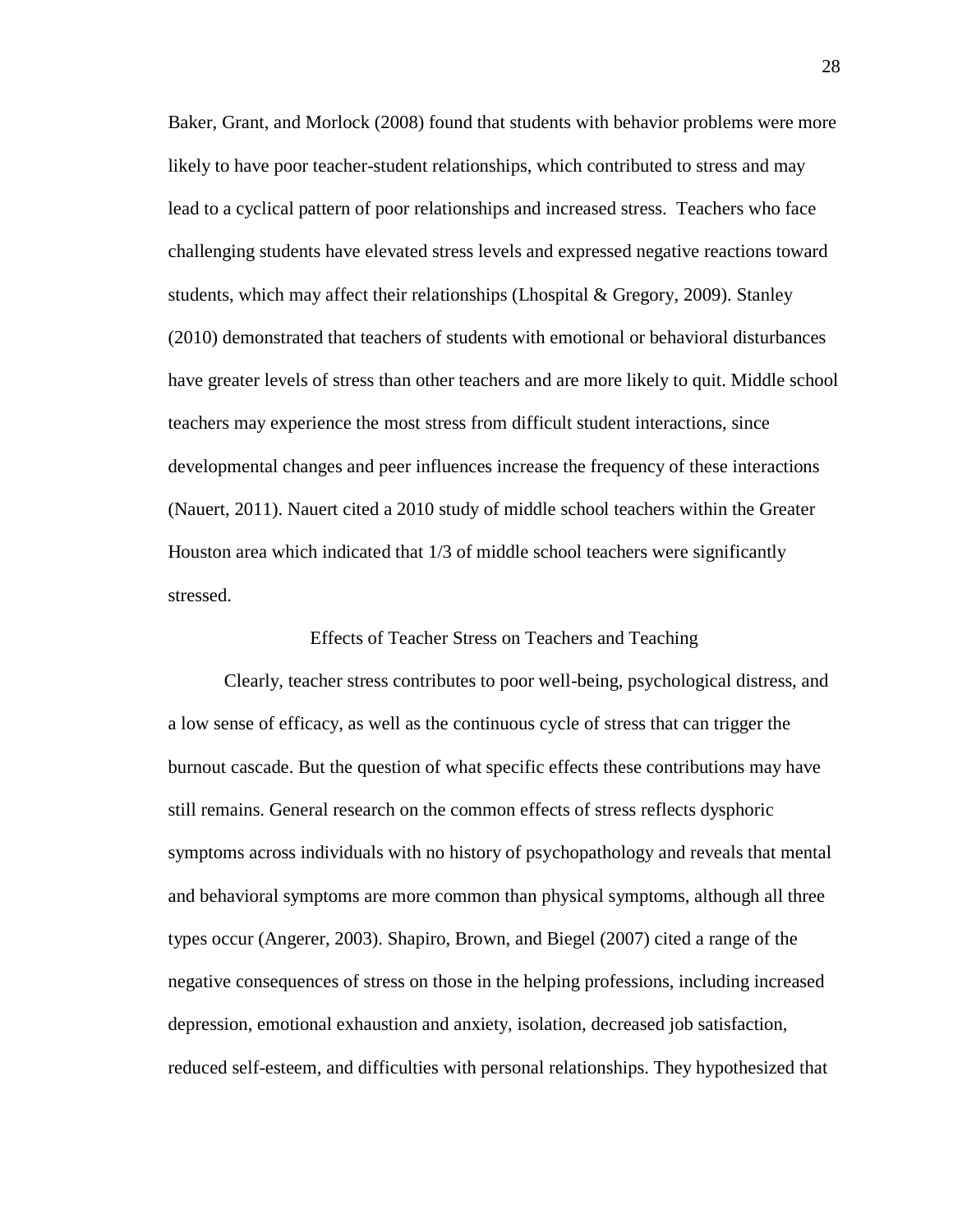these effects would harm professional effectiveness because their findings appear to negatively impact attention and concentration, disrupt decision-making skills, and reduce the professionals' abilities to develop relationships.

High levels of teacher stress have been associated with undesirable physical and mental health outcomes, as well as negative impacts on actual work outcomes (Gold et al., 2010; Klassen, 2010; Klassen & Chiu, 2011; Lhospital & Gregory, 2009; McWilliams, 2004). Research consistently demonstrates that the symptoms of teacher stress take a serious toll on teachers, students, schools, districts, and communities (Greenberg & Jennings, 2009). In Richards' (2012) nationwide survey, teachers reported that the most common manifestations of stress reactions were physical exhaustion, loss of idealism and enthusiasm, self-doubt about their ability to meet expectations and make a difference in students' lives, negative effects on relationships, and physical symptoms such as headaches, stomach aches, and/ or high blood pressure. Teachers also reported additional symptoms, such as feeling vulnerable, unable to cope, anxious, depressed, unable to sleep, irritable, impatient, and the desire to withdraw. Even with all of these symptoms, teachers must continue to deal with social issues that negatively affect their students' academic progress and the overall classroom experience.

## *Physical and Psychological Symptoms*

Physical symptoms may include exhaustion, muscle pain, headache, insomnia, respiratory illness, gastrointestinal disorders, depression, and hypertension (Cherniss, 1995; Fulton, 1998; Klassen & Chiu, 2011; Lhospital & Gregory, 2009). Angerer's (2003) research linked stress to heart attacks, chronic fatigue, insomnia, dizziness, nausea, allergies, breathing difficulties, skin problems, muscle aches and stiffness,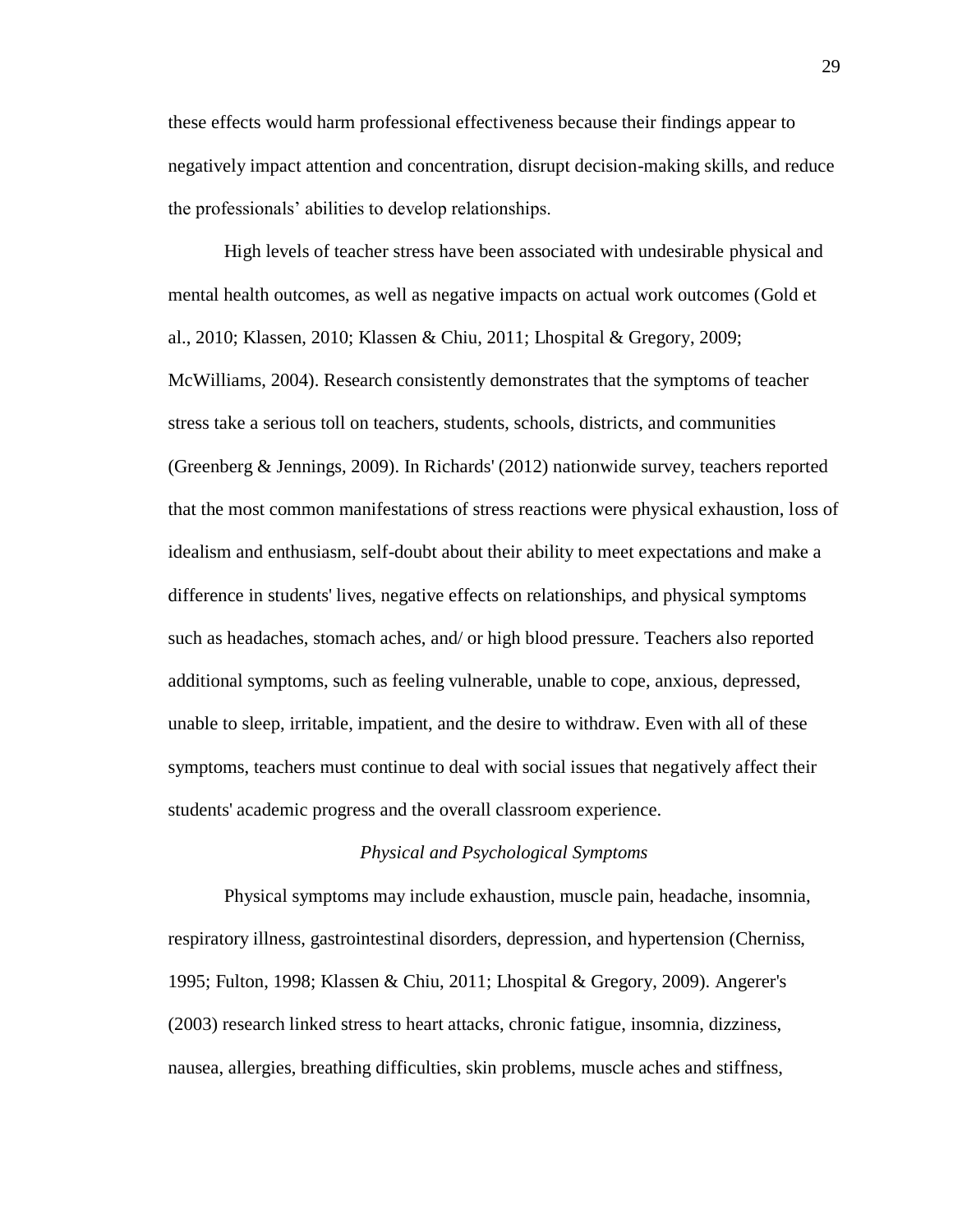menstrual difficulties, swollen glands, sore throat, recurrent flu, infections, colds, headaches, digestive problems, and back pain. Stress may also lead to self-medicating through substance abuse, which intensifies both the psychological and physical effects.

Psychological symptoms of stress may include loss of meaning and disillusionment, lack of concentration, overwork, lower job satisfaction and commitment, depersonalization, emotional exhaustion, desire to quit, and anger (Cherniss, 1995; Fulton, 1998; Klassen & Chiu, 2011; Lhospital & Gregory, 2009). Thought processes may be compromised by sleep deprivation and working too many hours (McWilliams, 2004). Teachers may also be aware of being less effective than possible, which further complicates the psychological impact of stress. Klassen, Usher, & Bong (2010) found that teacher stress was inversely related to self-efficacy. Jennings and Greenberg (2009) found that teachers will eventually feel ineffective, demonstrate less sympathy, have less tolerance for disruptive behavior, and be less dedicated to work. Klassen (2010) found a direct and inverse link between teacher stress and teacher self-efficacy, and Perry and Ball (2007) supported the link between emotional exhaustion and inability to regulate emotions and feelings of lack of control and threats to effectiveness. Margolis and Nagel (2006), within their research on teachers' experiences of educational change and the impact of administrator support, found that the negative perceptions of change from external forces manifested as teacher stress and loss of resiliency. Teacher stress increased as teachers became more physically and mentally exhausted. That stress in turn led to feelings of loss, anxiety, ambivalence, and resistance.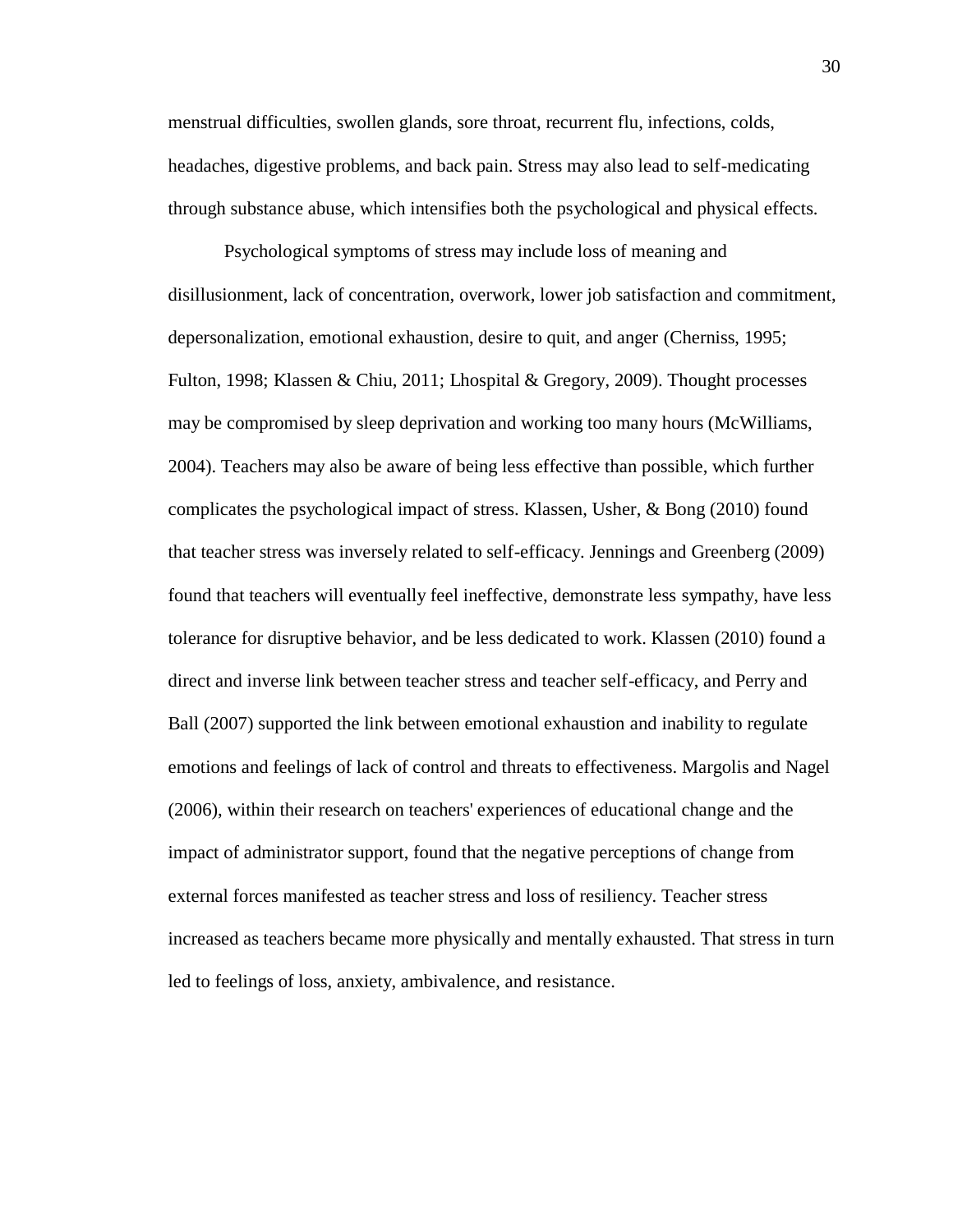#### *Impacts on Attrition and Actual Effectiveness*

Negative attitudes and behaviors of workers suffering from stress result in a decrease in overall effectiveness and work performance (Angerer, 2003). Angerer (2003) also found that worker burnout was related to absenteeism, job turnover, low productivity, and reduced commitment. Acker (2010) reported that organizational conditions strongly predicted job satisfaction and intent to quit among a study of mental health workers. Teacher stress has been found to negatively impact retention and recruit and lead to lower production and increased absenteeism and health care costs (Fulton, 1998; Gold et al., 2010; Justice & Espinoza, 2007; Mooney, 2007b). Klassen and Chiu (2011) discovered that the attrition rate for beginning teachers has been rising for over a decade and experienced teachers are also continuing to leave the profession; all reported reasons that included job stress, job dissatisfaction, and low self-efficacy. Margolis and Nagel (2006) found that teacher attrition for those in their study was directly related to perceptions of lack of administrative support and the disconnect between teachers' and principals' perceptions of working conditions. There are also negative effects on the economy as a result of this attrition. Teacher attrition as a result of stress affects districts and communities, since districts pay the price of losing staff that they have invested in training (Justice & Espinoza, 2007).

But teacher stress does not just reflect negative educational outcomes related to attrition. Although attrition will certainly affect organizational and community conditions, classroom climate, consistency of instruction, and student achievement, teacher stress also directly affects classroom and student outcomes. Klassen and Chiu (2011) found relationships between teacher stress and poor teacher-pupil rapport, low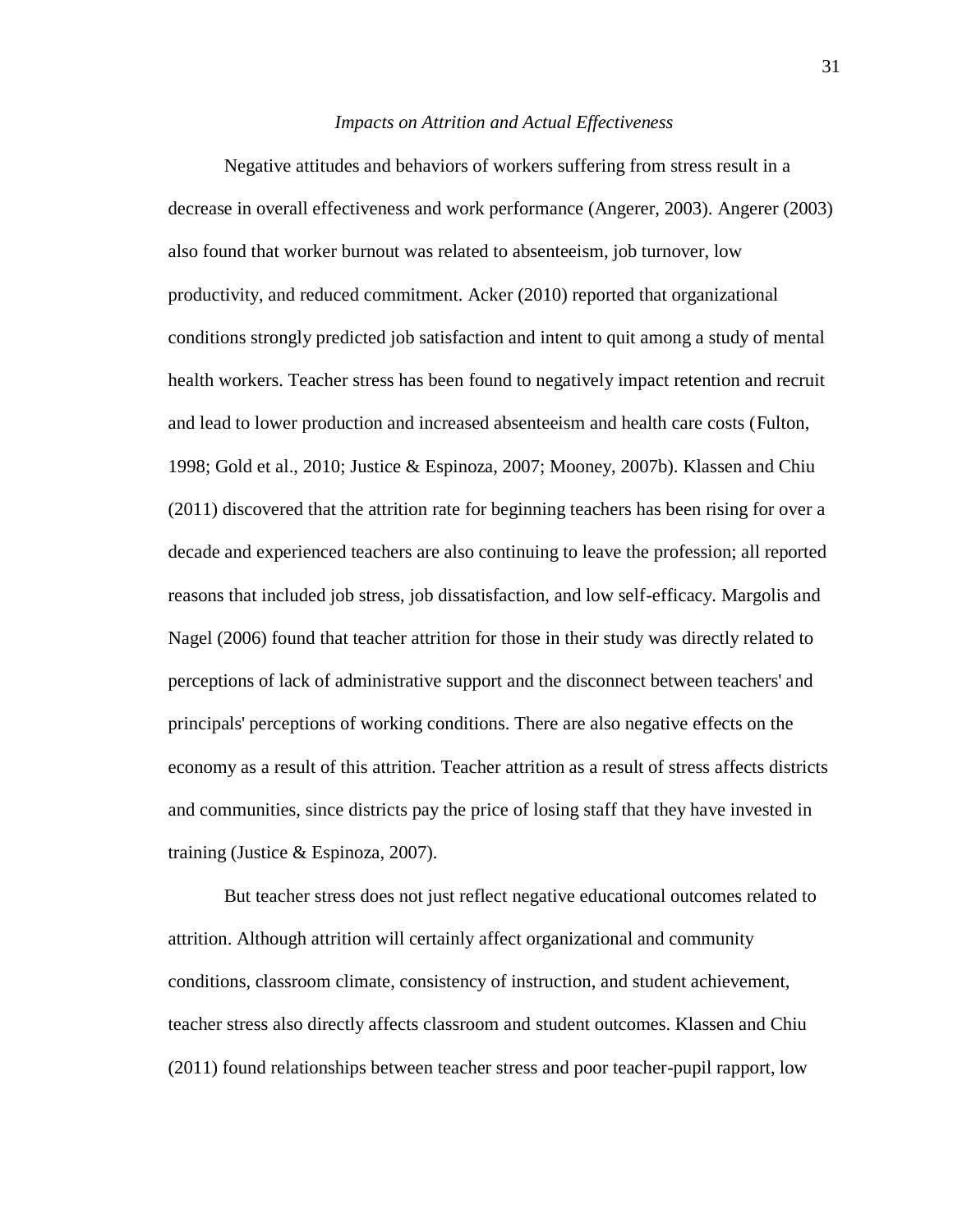self-efficacy, less teacher effectiveness, and higher levels of burnout. Margolis and Nagel (2006) found that an increase in teacher stress negatively impacted job performance and satisfaction. Lhospital and Gregory (2009) found similar relationships between chronic stress and low tolerance of student behaviors, less effective classroom management, and lower quality of student relationships. Klassen, Usher, and Bong (2010) found that teacher stress was positively related to poor teacher-pupil rapport and low levels of actual effectiveness. Cherniss (1995) reported that teachers who are suffering from stress or burnout will be less willing to expend energy on students, parents, and/ or administrators who are difficult and will be less tolerant within those situations. It is important to note that although many of these studies cited significant relationships among teacher stress and a number of outcomes, based on Bandura's (1997) theory of reciprocal causation, most of these relationships may be bidirectional. Thus, these negative outcomes will also most likely contribute to teacher stress.

Within their research on relationships between social-emotional competence (SEC) and burnout, Greenberg and Jennings (2009) hypothesized that if teachers lack the emotional resources to effectively manage social and emotional challenges, then that would lead to lower levels of on-task behavior and negative classroom climate. Their research supported this hypothesis and revealed that a lower perception of accomplishment and efficacy led to an actual negative effect on classroom climate and effectiveness, demonstrated through lower levels of children's on-task behavior and performance and rigid classroom climates with hostile or harsh management techniques. They carried their hypothesis further to describe the possible resulting relationship between a decline in classroom climate and an increased chance for teacher burnout,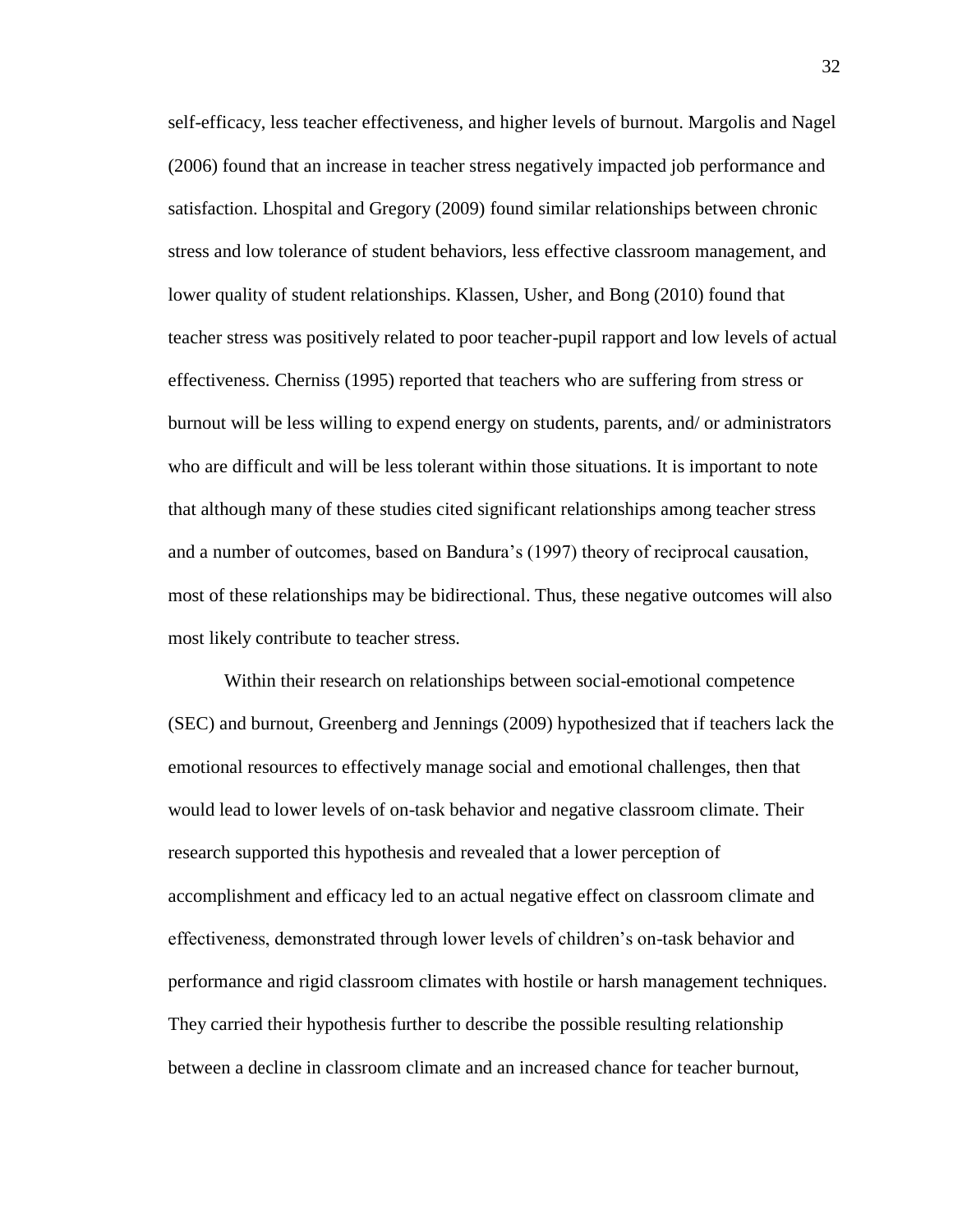since teachers will become even more emotionally exhausted trying to manage the continual problematic behaviors. Greenberg and Jennings (2009) tie that exhaustion and resulting burnout into the more hostile classroom environment using Lazarus' (1984) appraisal theory, since teachers are more likely to resort to punitive and reactive responses and continue to contribute to the negative cycle. Meanwhile, teachers may become cynical and feel they have little to offer, which leads to attrition, or stay and cope through cynicism and detachment. Thus, Greenberg and Jennings (2009) describe teachers' lack of SEC and increase of stress as taking a "serious toll on teachers, students, schools, districts, and communities" and having "harmful effects on students" within a less than optimal classroom climate.

## Benefits of Stress Prevention and Treatment

Overall, helping teachers manage stress presents as a sound idea, especially if it helps protect teachers' well-being, increases effective teaching and behavior management, and contributes to the prevention of attrition and burnout. But there is further research that reveals the benefits of specifically focusing on stress prevention and intervention programming. Addressing burnout can lead to a more energetic and dedicated workforce who are more effective (Angerer, 2003). Fulton (1998) found that in companies that had supportive family and work policies, health coverage for mental illness and treatment, and effective communication policies, there was half the level of burnout than in comparable companies with no such programs and policies. If employees have the chance for recovery during off-job time, it would reduce the negative effects of job stress, which are important for both well-being and job performance (Hahn, Binnewies, Sonnentag, & Mojza, 2011). In fact, Acker (2004) states that programs that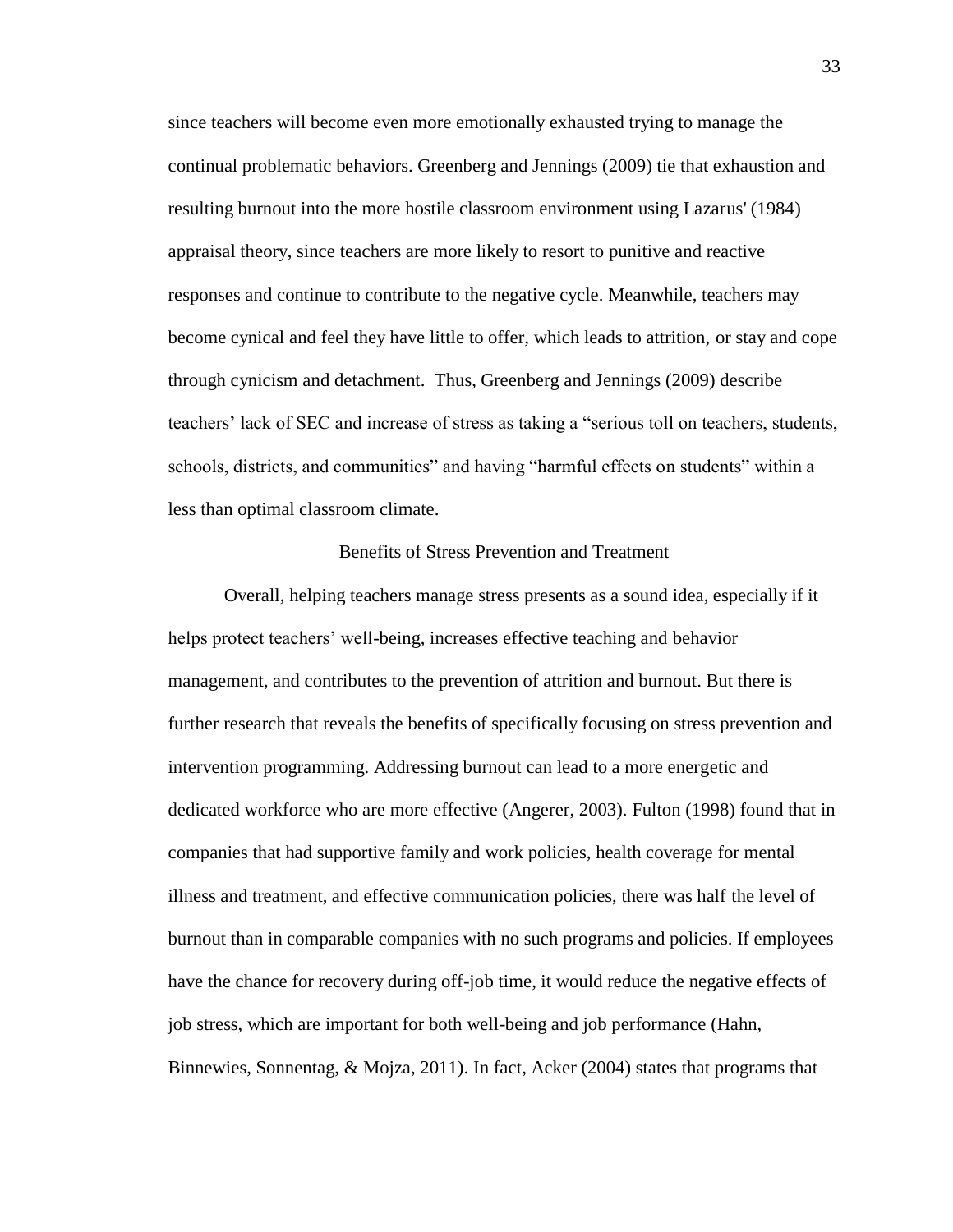support staff will be more cost effective in the long run and have been shown to significantly reduce stress and cut down on absenteeism and tardiness, inadequate service provision, and attrition rates.

For teachers, even the perception of an administrator supporting staff can be enough to reduce stress. In the action research group conducted by Margolis and Nagel (2006), when an administrator implemented school reform based on teachers' existing practices to reduce the strain caused by the changes, the teachers reported feeling more resilient, motivated, and positive. This consideration for teachers also led to higher rates of volunteerism and participation. The administrator's actions and resulting teachers' reactions led to additional time being given for structuring the demands of the change, more teacher-centered monthly meetings, and improved relationships among teachers and teachers and teachers and administrators. Job satisfaction and student learning were also increased, showing a possible "ripple effect" of administrator support. Ultimately, the researchers' results showed that relationships were the strongest mediator of teacher stress, and increased resilience resulted when teachers trusted their administrator and felt valued and appreciated.

Other benefits of supporting teachers and their well-being are that teachers are better able to meet the needs of their students (Bennett & Monsen, 2011). Working with groups of school staff can positively affect the school culture and enable teachers to develop proactive and analytical solutions to problems as opposed to reactive and emotional ones. Bennett and Monsen's work confirms the presence of appraisal theory and the need for administration to support and encourage teacher stress management through supportive action and collaboration among colleagues. Improved teacher quality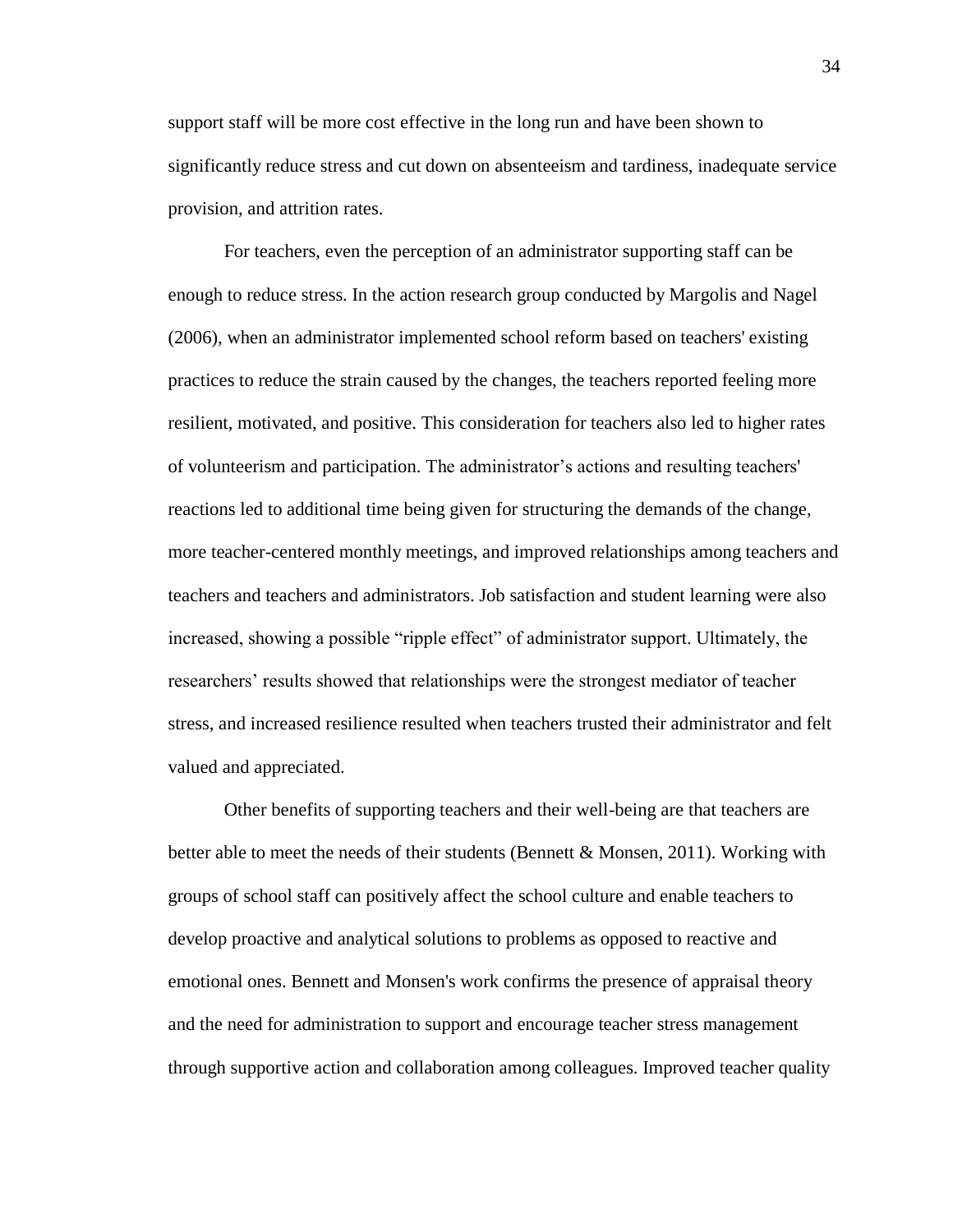can positively affect student learning and achievement, so Ruddy and Prusinski (2012) make the case that efforts to improve student achievement should include professional development for teachers that allows them to take an active role in student success. They demonstrate that effective professional development must include teacher input, consideration of organizational conditions, and support from stakeholders and administration; all of which have been designated as important elements to be considered within the design of the stress management program that follows.

Through analyzing research on the relationship between social-emotional competence and burnout and reviewing programs that supported teacher socialemotional competence, Jennings and Greenberg (2009) found that supporting teachers' development of social-emotionally competent behaviors and overall well-being helped those teachers enact a prosocial classroom design associated with optimal social and emotional classroom climate and desired student outcomes. Those teachers were more likely to have supportive teacher-student relationship, more effective classroom management, and more implementation of effective social and emotional curriculum, since they were able to role model process-based activities in everyday situations. In addition, teachers showed more enjoyment, efficacy, and commitment to their profession, which can be attributed to these improvements in climate. Baker, Grant, and Morlock (2008) confirmed that student-teacher relationships characterized by high levels of warmth and trust and low negativity were associated with positive school outcome. More specifically, those relationships were positively associated with school adaptation over time, while relationships characterized by conflict were negatively associated with school adaptation. However, these climate changes and relationships take the availability of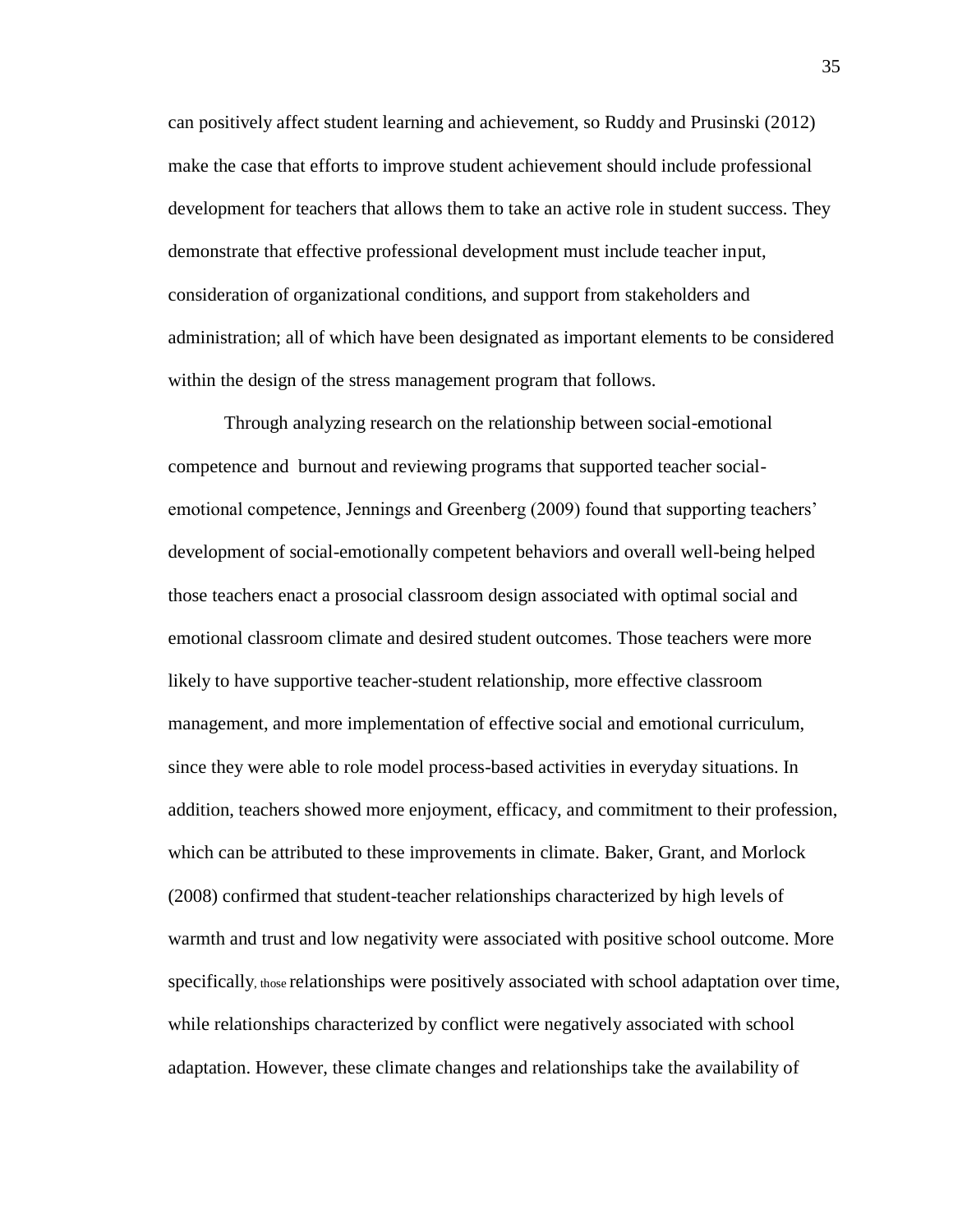personal resources and the development of well-being and SEC, which are depleted from experiences with chronic stress.

Based on Bandura and Locke's (2003) findings, summarized previously, efficacy beliefs are linked to coping mechanisms, perseverance, and performance in multiple settings. To better plan an effective program, it is important to look at how supporting teachers' stress management through the development of self-efficacy may support teacher and student performance. As mentioned previously, Tschannen-Moran and Woolfolk Hoy (2001) found that teacher efficacy was strongly related to positive educational outcomes such as teachers' persistence, motivation, commitment, and instruction as well as student achievement, motivation, and self-efficacy. Fives and Buehl (2010) confirmed this construct and the link between efficacy and environmental factors, such as amounts of exposure and observation of others, through their study of practicing teachers. Their study revealed that more experienced teachers had significantly higher levels of efficacy than preservice teachers, which further supports the theory of reciprocal determinism. More years of experience contributes to the thoughts and beliefs that contribute to future effective behavior, which then leads to more successful experiences and a greater sense of efficacy. Klassen and Chiu (2011) found that teachers who developed a stronger sense of self-efficacy better handled stress and used more effective teaching strategies, as well as had a stronger occupational commitment. Perry and Ball (2007) supported the link between developing psychological resiliency and increasing teacher self-efficacy and confirmed the link between self-efficacy and teachers' abilities to deal more constructively with negative situations, use emotion to gain professional pleasure and increase self-esteem, and contribute to an increase in skilled performance in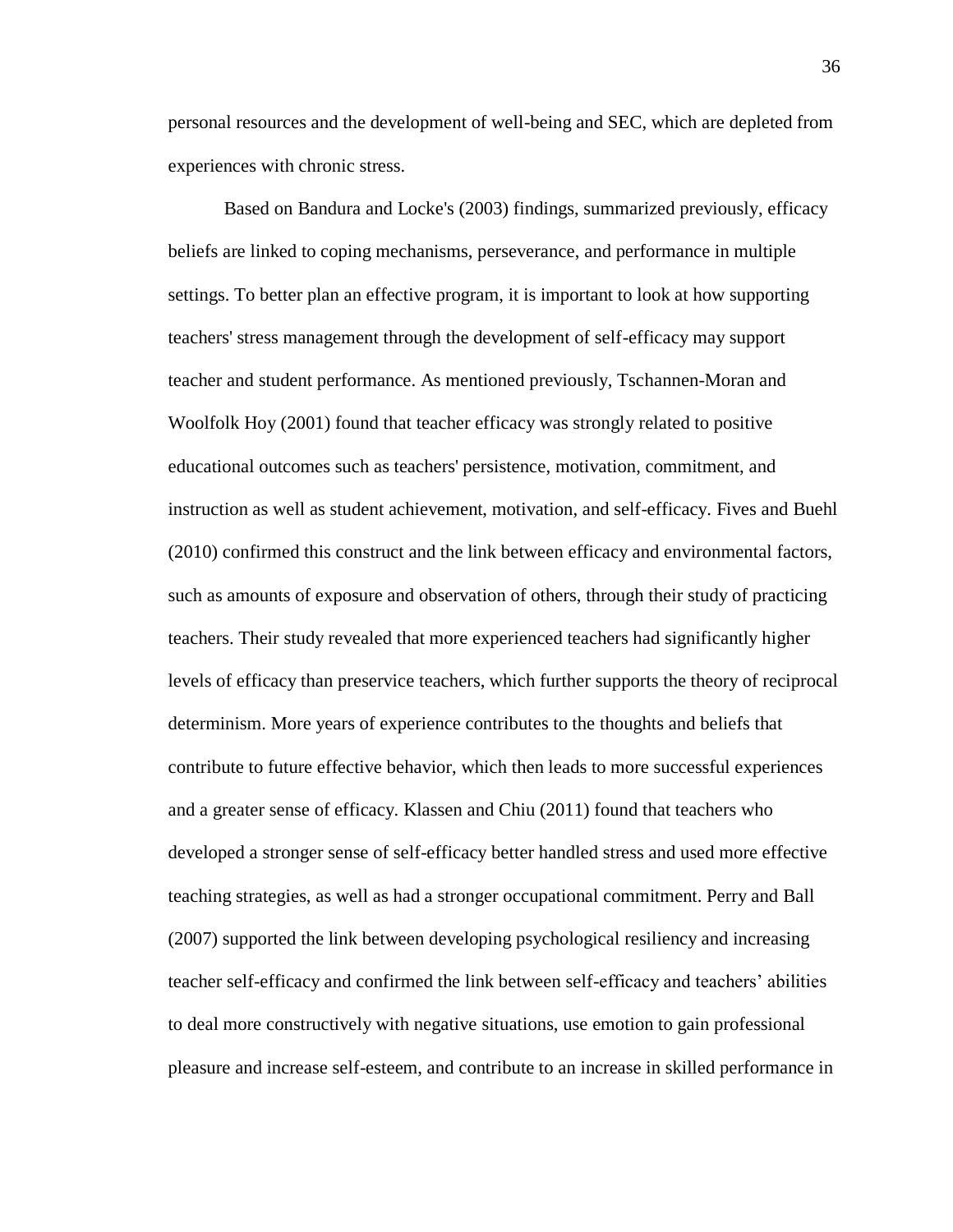teaching. Ross and Bruce (2007) and Deemer and Minke (1999) related these findings about efficacy to Bandura's previous research to specifically explain the process of teacher efficacy and the benefits of developing that efficacy. Teacher efficacy influences behavior through goal-setting, motivation, affective processes (such as controlling negative feelings), and selection processes of previous experience. Deemer and Minke (1999) confirmed that teacher efficacy can have an important influence on instructional practices and attitudes toward students. Higher teacher efficacy led to setting more challenging goals and persistence, as well as more effective consideration of situational factors and past experiences (Ross & Bruce, 2007). High perceived efficacy also led to stronger student achievement through more effective teaching, classroom management, and addressing of higher need students and the ability for teachers to maintain positive attitudes toward all students.

Creating a sense of collective efficacy through programs that encouraged collegial feedback and support was also found to mediate the influence of job stress from student misbehavior on job satisfaction and was related to student achievement and academic climate, even after controlling for prior student achievement and demographic characteristics (Klassen, 2010). Job resources, such as social support, feedback, and collegiality, have been shown to lead to increased teacher motivation and lower personal stress levels. Klassen's research also linked both self and collective efficacy to job satisfaction, which can influence performance, commitment, absenteeism, physical and mental health, and overall well-being. Klassen defined teacher collective efficacy as the perception that a staff can work together to effectively bring about change. It is influenced by past success, observation of group success, and encouragement from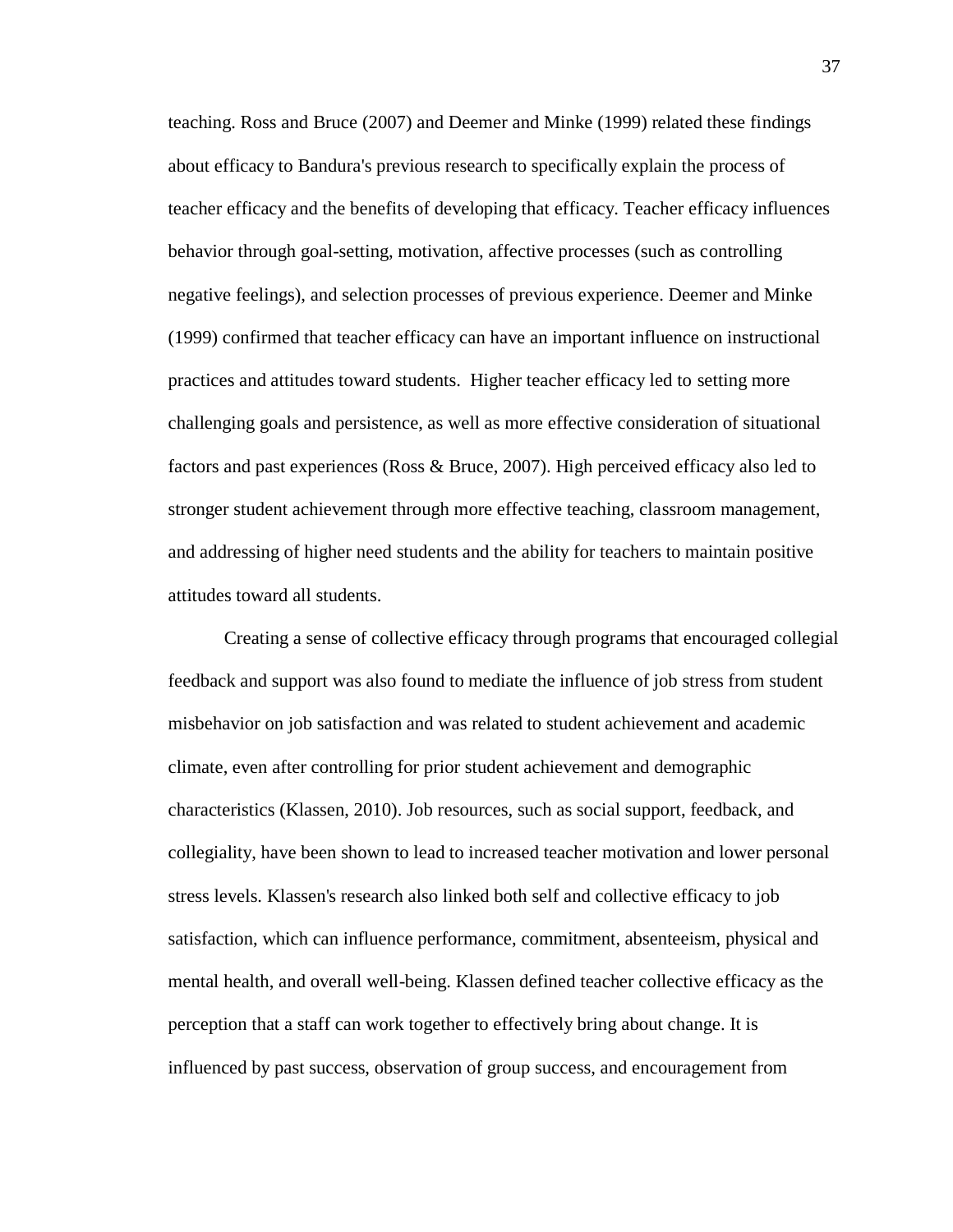others. Klassen's results revealed faculty who reported higher levels of TCE demonstrated lower levels of stress and higher levels of commitment and job satisfaction. Along with Usher and Bong, Klassen (2010) confirmed these results across multiple settings and further supported that job satisfaction was related to lower levels of job stress and high levels of teachers' collective efficacy were related to higher levels of motivation and performance and lower levels of stress, anxiety, and burnout. TCE was also linked to professional commitment and teachers' sense of community.

## Need for Stress Prevention Programming

As evidenced above, stress is a multidimensional construct that can have negative effects on individuals and organizations, and those effects can influence ongoing performance and coping. To better understand these effects and prevent the further effects of the stress cycle, it is helpful to focus on specific subgroups of the population, especially those most at-risk, when considering stress prevention and intervention programming. Teacher stress comes from a multitude of internal and external sources that are ever-changing and can negatively impact teachers, students, and other stakeholders. Yet according to Nauert (2011) and Carroll (2011), there is very little published research and comprehensive studies on stress specific to teachers across the nation and current educational trends. While this review found articles about the overall effects of stress on teachers and students, it was difficult to find a comprehensive study of how many teachers are currently experiencing negative teacher stress. In addition, studies of teacher stress focused mostly on negative issues such as bullying, dropout rates, and levels of teacher burnout without also highlighting positive issues that may help support teacher resiliency and adaptation (Hoy & Tarter, 2011). To be able to develop positive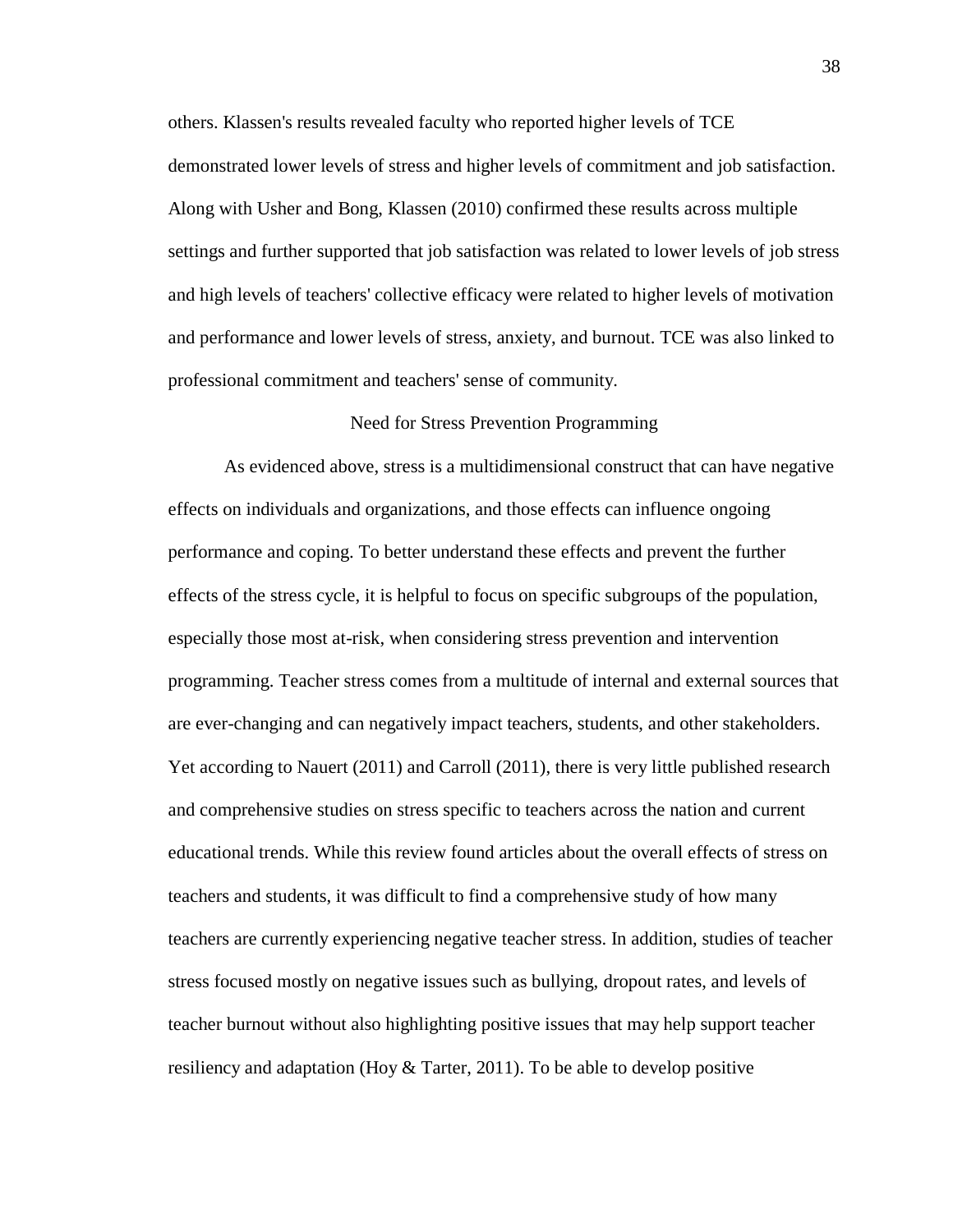interventions and strengthen protective factors, there is a need for educational practice to include a focus on positive outcomes and the possible causes of these outcomes to highlight what leads to successful adaptation and to help repair negative outcomes and build positive ones. By examining resilience, achievement, and commitment, researchers and practitioners can develop a better understanding of what leads to these factors and how they can be developed, even in the face of organizational challenges and negativity. These studies can help support adaptation and resiliency, helpful relationships, positive outcomes, and effective student engagement.

Researchers do consistently underscore the need for the development of professional self-efficacy, empathy, and adaptability through increased resources, administrative and public support, development of personal coping mechanisms and resiliency, continued learning, and collegiality (Cherniss, 1995; Klassen, 2010; Klassen & Chiu, 2011; Perry & Ball, 2007). These factors are supported by Lazarus' (1984) theory that personal characteristics can affect our appraisal of and relationship with stressful events, and Bandura's (1997) connections between personal characteristics, behaviors, and outside events. But although further research into existing programs, as described in the design process section of this dissertation, outlines some programs that have been developed to address teacher stress, the research lacked information about how to improve these factors in the face of limited resources and organizational constraints. Many programs are developed and implemented within a research setting and use resources from external sources, such as money and outside facilitators, to support their implementation. Unfortunately, as the above information on sources of teacher stress revealed, many school settings have limited resources, lack administrative support for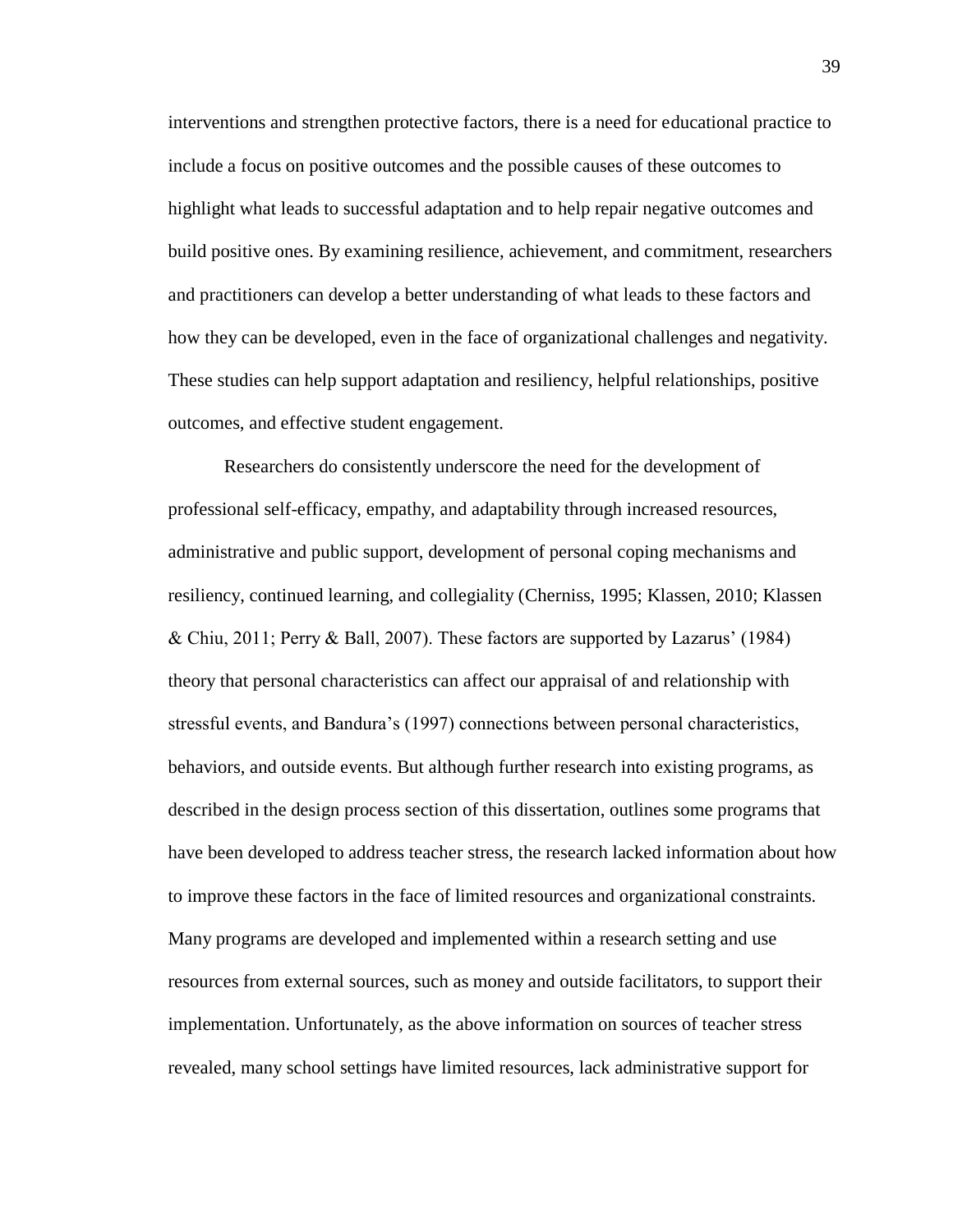teachers, and are facing pressing legislative and reform issues that do not focus on teacher stress management. In addition, many of the programs described do not address the most current issues facing teachers and were not developed to be flexible amid the constant changes within the classroom and educational settings. Carroll (2011) called for the development of interventions to mitigate stress and improve effectiveness, student behavior and learning based on current stressors and needed resources. Studies of how stress can be effectively managed even amid the current atmosphere could help districts implement strategies to lower teacher stress and improve teacher effectiveness and student behavior and learning (Nauert, 2011). If helping teachers manage stress can increase self-efficacy and resilience to deal with both external and internal events, even if those events change, then it is worth the effort of implementing effective yet realistic programming for the benefit of all.

Effective programs that are based on generalizable stress management skills and the development of self-efficacy while using limited resources do exist, but many that are described further in this document are not based within an organizational framework, which would be more beneficial for the development of the individual and the social context at the same time. *The Public Health Service Report* highlighted the need for employers to give more attention to reduce employee stress (Fulton, 2000). Acker (2004) pointed out the need for more supervisory support, peer support groups, and in-service training within the workplace. Teachers are at what Richards (2012) referred to as a "tipping point" and in need of programming to encourage them to improve and practice effective coping strategies in light of current sources of stress. Based on his research and the teachers' self-reports, this programming would need to include self-care, exercise,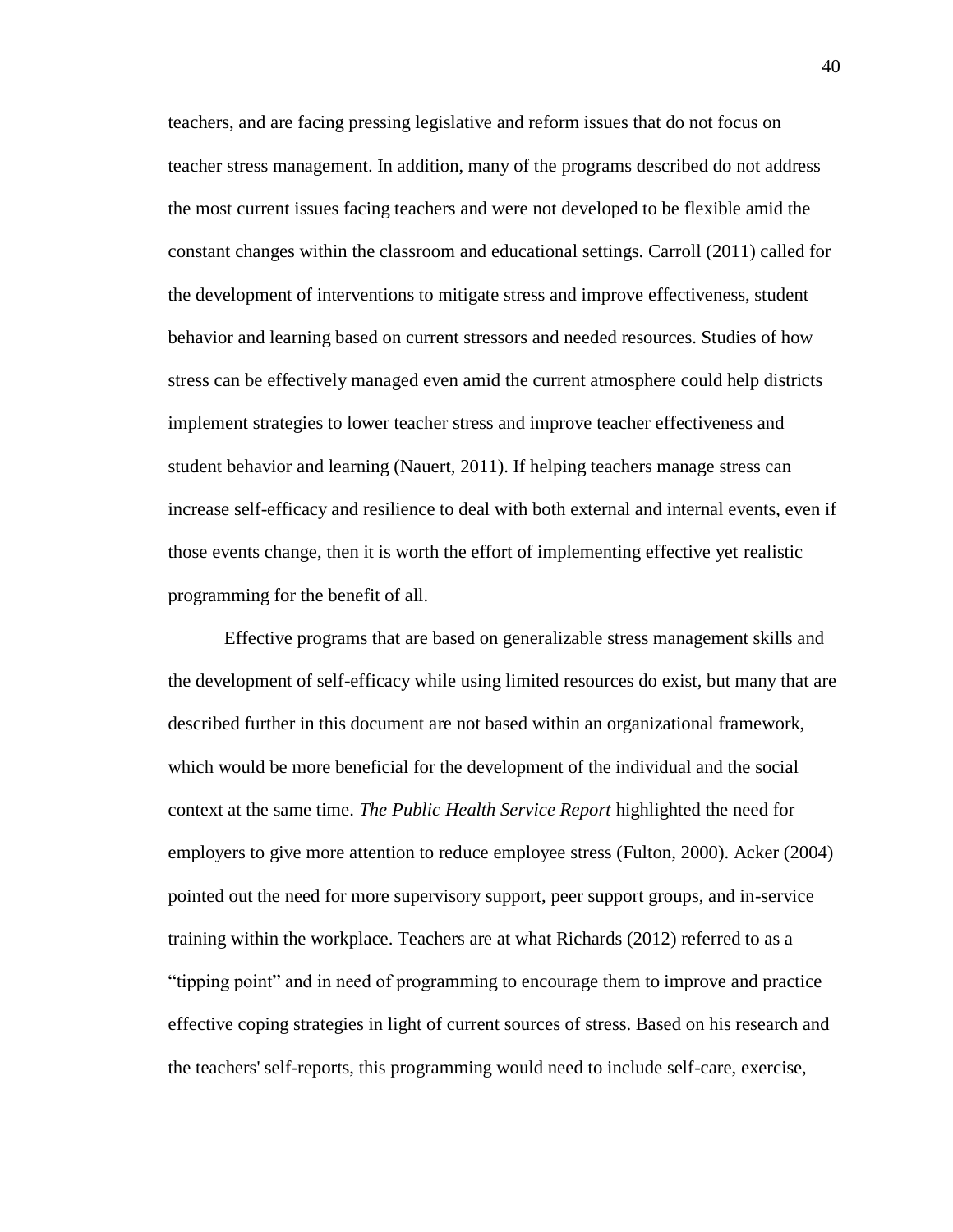sleep and healthy diet, the development of a support system, the use of meditation and solitude, the development of a sense of humor and time for fun, the use of positive attitude and identification of what can and cannot be controlled. Jennings and Greenberg's (2009) review of public surveys indicated a need for broad educational agenda to improve academic performance but also enhance social-emotional competence. Since these characteristics are largely shaped by a student's teacher, teachers need to develop supportive and encouraging relationships with their students, design strengthsbased lessons, establish and implement behavioral guidelines for intrinsic motivation, coach through conflicts, encourage cooperation, and act as role models. Programming that focuses on developing a positive perspective toward experiences and outcomes can also help teachers build effective student engagement and foster positive relationships, which will enhance students' meaningful connections, sense of competence, and autonomy (Hoy & Tarter, 2011).

But this type of social-emotional programming is rarely used (Jennings  $\&$ Greenberg, 2009). In addition, since teachers' social-emotional competence is also influenced by personal factors such as friendships, marital relations, and degrees of life stress, there is a further need for programming that supports a teachers' ability to regulate emotion in response to a variety of stressors. Justice and Espinoza (2007) also cited the need for this type of dual-programming to develop both personal characteristics like selfesteem and stress management and skills that relate to classroom management, like assertiveness and self-management. Unfortunately, programs that do exist are mostly focused on the individual alleviation of burnout, but since organizational factors have such a large influence on burnout, it may be more useful to develop group or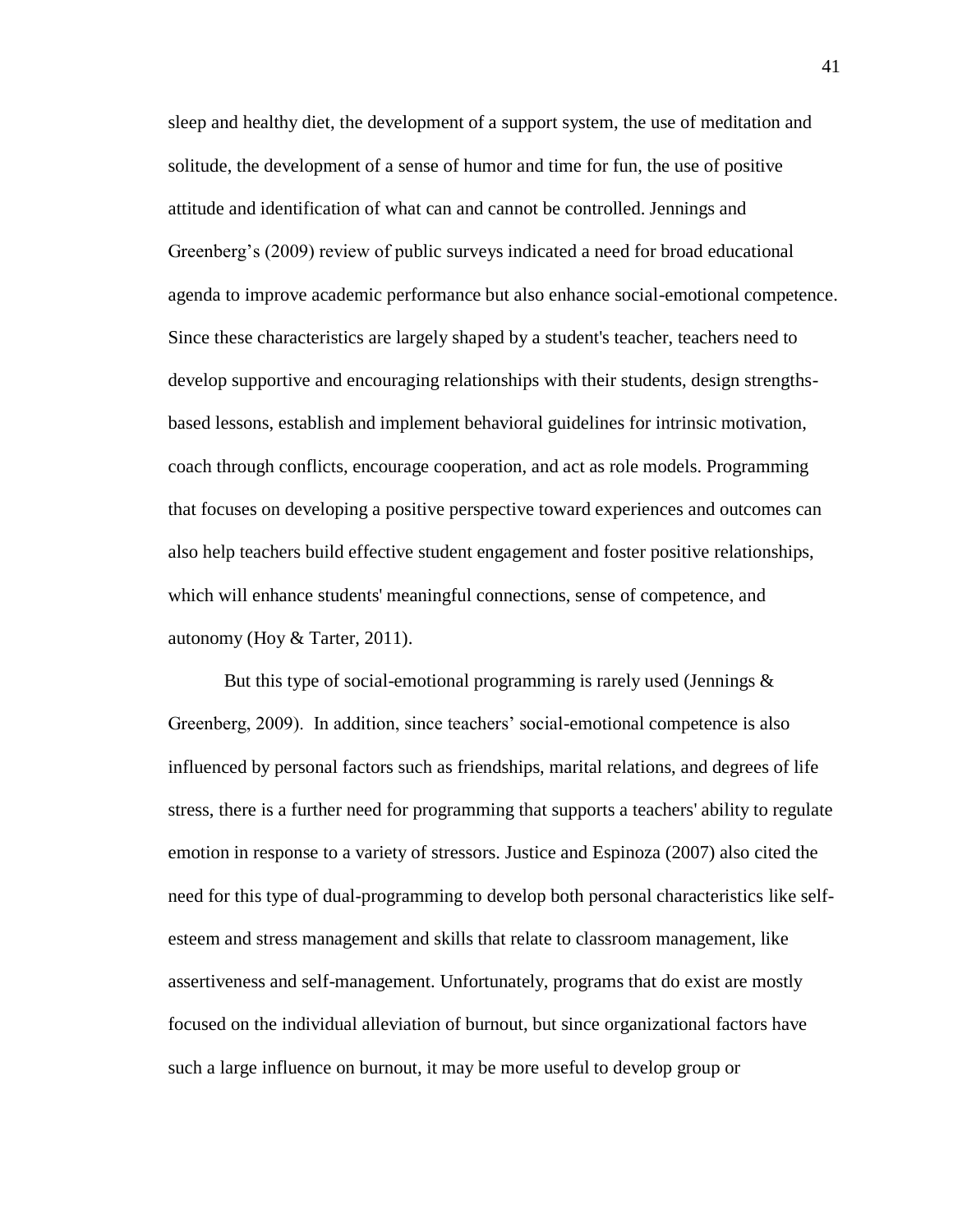organizational programming (Angerer, 2003). It would be even more effective if stress management techniques were supported within the work environment, since that would change both individual coping and the workplace environment. Programs that decrease teacher stress, improve student outcomes, and encourage collegial support would answer the current need for programming but do not exist on any large scale and are currently unsupported by the public agenda.

In addition, any programming would need to be realistic and tailored to its population, unlike many of those developed in a research setting or those that are outdated. Klassen and Chiu (2011) cited the importance of designing interventions to support self-efficacy and lower negative effects of teacher stress but pointed out that programming will depend on the social context and available support. High levels of current stress and high turnover rates may be prohibitive for teacher involvement, low resources and academic support may affect the implementation of programming within a school system, and the goals of any program must be able to address the need for the stress management techniques to generalize across settings and sources of stress. Amid the current air of educational reform, schools will only be able to successfully address teacher resistance to policy change if administration and legislation acknowledge and consider teachers' perceptions, as well as work to understand the local impact of change on teachers' experience to help support the reform movement (Margolis & Nagel, 2006). If administration and policy makers can consider these issues, then administrators will be able to begin to mediate stress, and policy makers can begin to implement changes with less chance of teacher resistance and stress. Currently, stress management programs that meet the existing diverse needs of teachers cannot be found (Justice & Espinoza, 2007).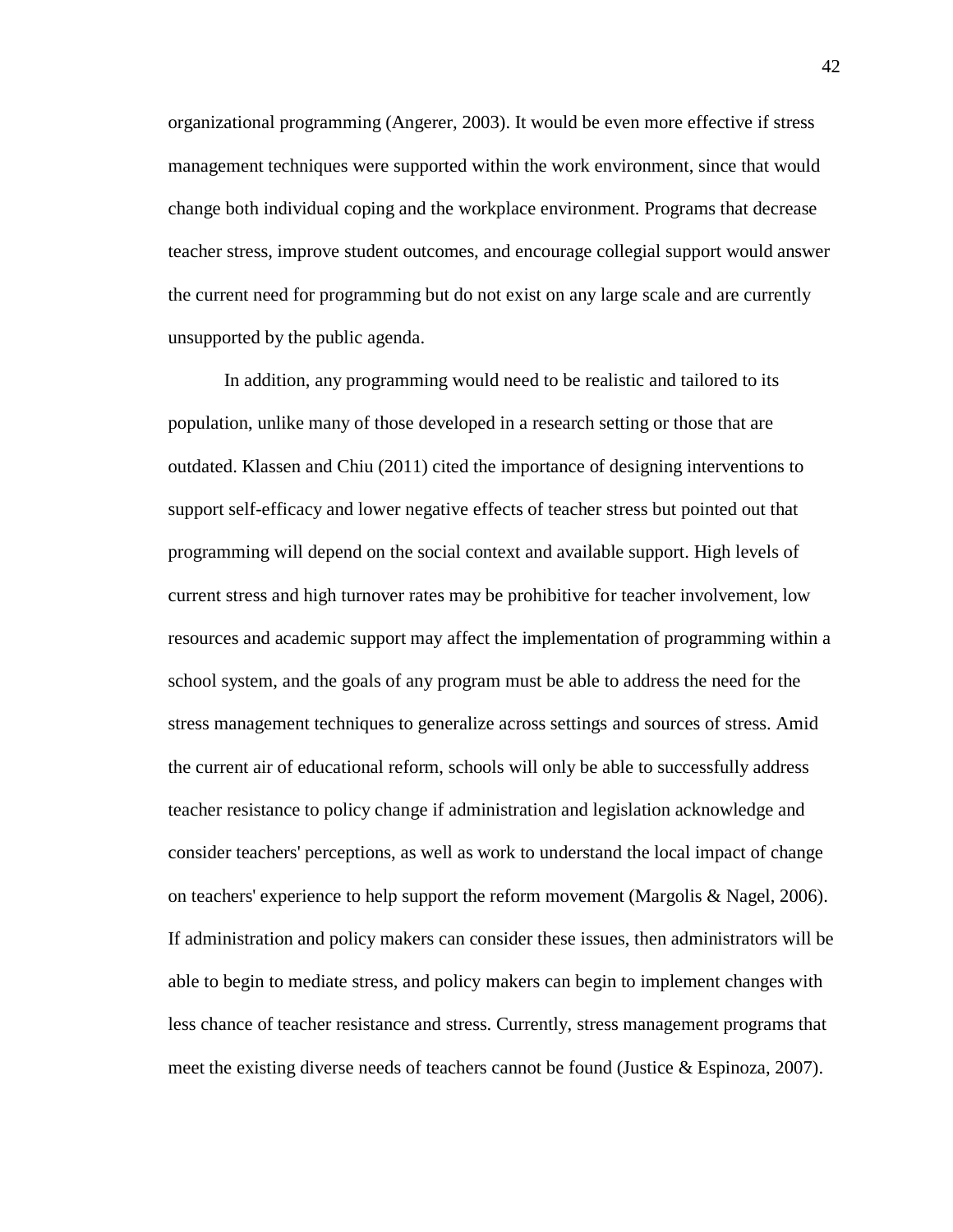Teachers are very aware of the lack of programming and support for stress management. Teachers in Margolis and Nagel's (2006) focus group reported that there was no outlet to relieve stress constructively and suffered from feeling like their stressful state was a chronic effect of working within their setting. They expressed a desire for teacher-led programs and meetings and positive reinforcement for their daily work. Teachers surveyed by the Bill and Melinda Gates Foundation (2012) also reported the need for school-wide systems of support to retain effective teachers. They highlighted support from family, school leaders, and the use of high-quality curriculum. They also called for a more collaborative work environment, available support staff, and ongoing, accessible professional development to alleviate challenges. And teachers are ready for these types of programs. Teacher reports showed that although they believe most of the sources of their stress were outside of their control, they believe that they can control their ability to use coping tools to manage stress (Richards, 2012).

Unfortunately, teacher stress has practically been ignored by educational policy and practice (Lhospital & Gregory, 2009). Perry and Ball  $(2007)$  refer to teaching as an emotional activity with its own class of mental operations, where emotion and cognition combine into social practice. With the stressful challenges associated with this field and the uniqueness of the activity as described by Perry and Ball, the importance of investigating and addressing teacher stress is clear. Any effective programming must seek to first understand the current levels and sources of teacher stress to highlight the specific need that exists. Then, the program design must include evidence-based stress management techniques geared toward those needs and components that are both useful and practical within the social context. If a program can be designed that balances theory,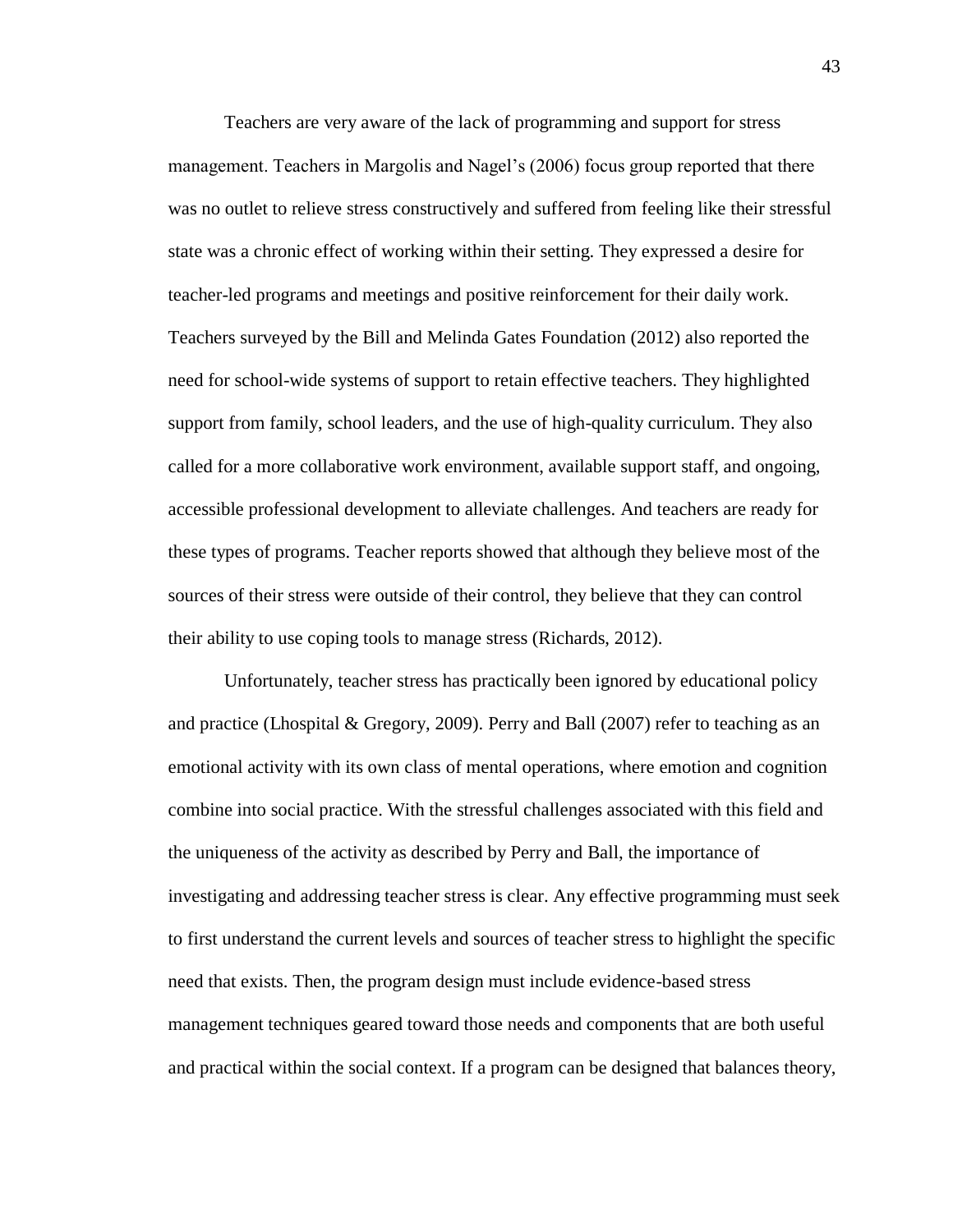research, and practicality, then it will effectively address the need for prevention programming, diffuse the stress cycle and alleviate the negative effects of teacher stress, increase self-efficacy and the other positive effects described above, and gain administrative and public support.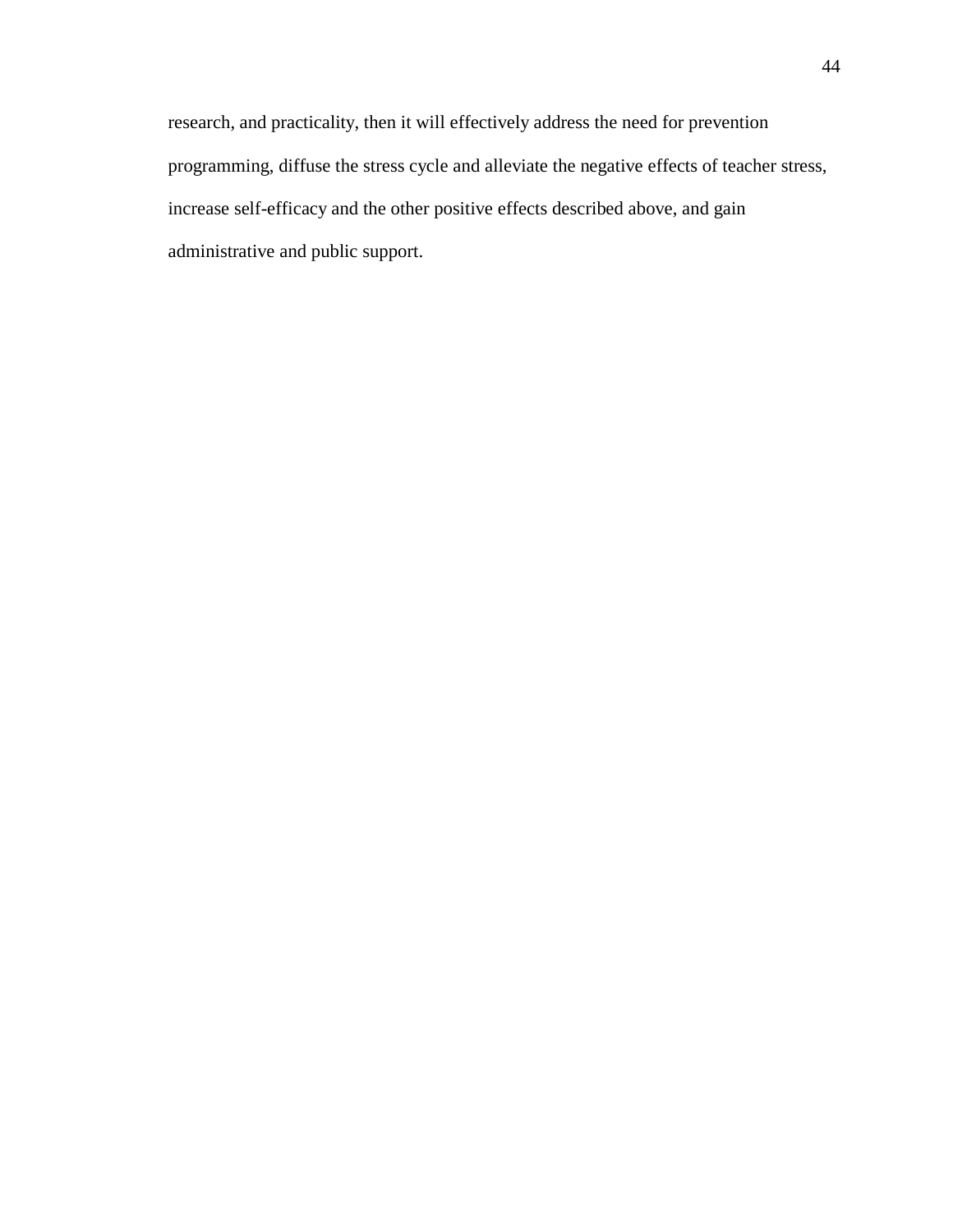## CHAPTER II

## METHOD FOR PROGRAM DESIGN

This stress prevention program was designed using a programmatic approach, as outlined by Maher (1999), to ensure that the program was relevant, useful, and timely. The first phase of this approach involved the clarification of the target population and the needs of that population, which are defined as the difference between the current state of affairs and the desired state of affairs. The needs assessment's methods and procedures were designed to answer the following questions: "To what extent do teachers need to improve their ability to effectively manage current stress?" and "In what ways do teachers need to feel more effective in the classroom?" Analysis of the data collected from the needs assessment was used to clarify the current characteristics of the target population and to understand the discrepancy between the target population's current ability to manage stress and their current levels of efficacy and the desired levels of stress management and sense of efficacy. This discrepancy guided the program design process and helped develop the specific goals, objectives, and components of the program based on where exactly the discrepancies existed.

The second phase of the approach was the program design phase, which involved considering relevant research on current techniques and programs developed for stress management and building efficacy and assessing the context of the proposed setting for the program through phone interviews conducted with individuals from the data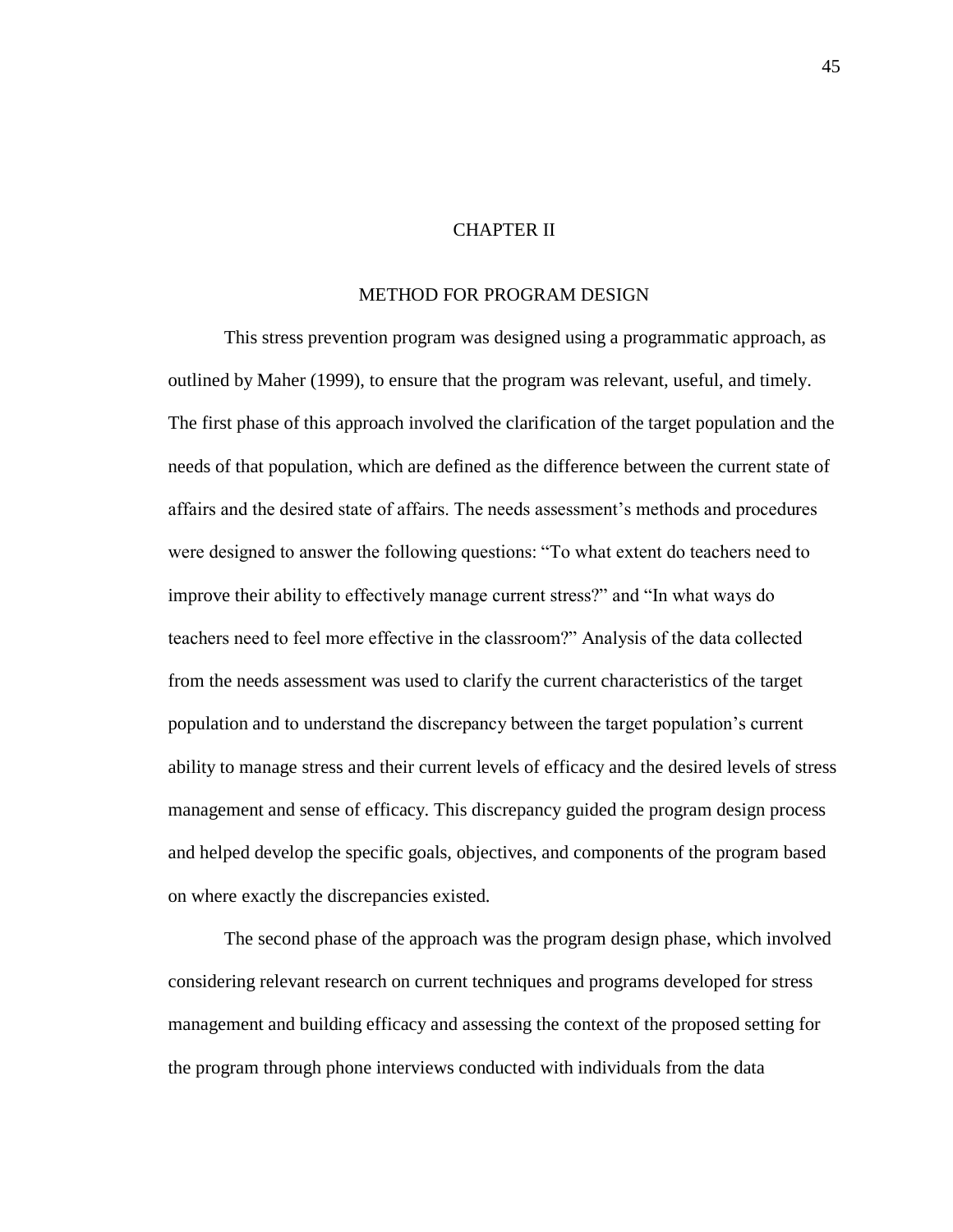collection sites. The needs assessment, the consideration of current programming and techniques, and the context assessment demonstrated the rationale for and the practicality of the program by clarifying the need for it and ensuring that the program design was specific, useful, and justifiable before the documentation of the program was completed. The results of these three procedures were used to guide the program purpose, goals, components, and phases; develop a program evaluation plan; and support the ability to make evidence-based decisions about the use of this program for other populations in the future.

## Needs Assessment

## *Participants*

Participants for the needs assessment were teachers involved in full-time instruction of elementary (kindergarten through fifth grade) and middle school (sixth through eighth grade) students in either general education or special education within a suburban, public school district. The district's population that the elementary and middle schools draw from was approximately 56,590, and the median income was approximately \$96,541 (AmericanTowns.com, 2011). The ethnic breakdown was approximately 38.5% White, 20.6% Black, .3% American Indian/ Eskimo/ Aleut, 33.5% Asian or Pacific Islander, 11.8% Hispanic or Latino origin, and 7% Other, with two or more races being reported individually. Teachers at two schools with a total teaching staff of approximately 85 teachers, as estimated through use of the schools' staff directory, were given the opportunity to complete the needs assessment measures (see Design). After approval by the principal and notification by the Rutgers Institutional Review Board, participants were recruited through an introductory letter distributed through each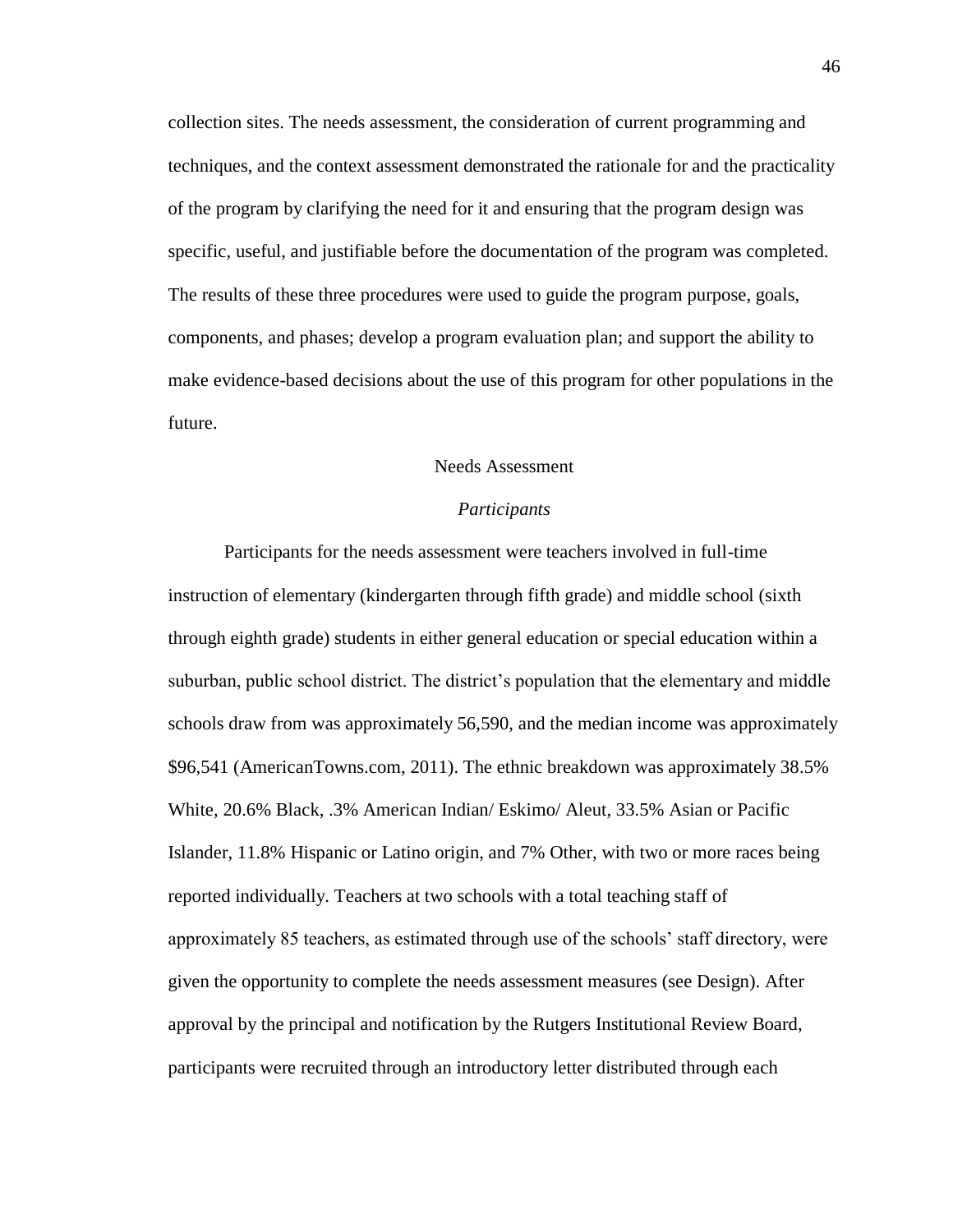school's mailbox system. A doctoral-level graduate student (the investigator) administered, collected, and analyzed the measures, under the supervision of two doctoral-level faculty members.

#### *Design*

The goal of the needs assessment was to highlight the current needs of teachers related to stress management and sense of efficacy and to inform the program design process. The introductory letter that was distributed to all of the possible participants explained the purpose of the research project, what would be done with the results, and the level of participation that was necessary to complete the assessment (see Appendix A). Participants who voluntarily attended the needs assessment meeting were asked to complete three measures to collect data about the current sources, levels, and symptoms of teacher stress, current attempts at relieving stress, the effects of teacher stress on teachers, and their current sense of efficacy within the classroom.

#### *Teacher Stress Inventory*

The Teacher Stress Inventory (TSI) developed by Michael J. Fimian (1988) was designed to include multiple stressors that have been found to be related to teacher stress and signs of teacher stress (see Appendix B). It contains 10 factors based specifically on teacher experience, five of which are sources of stress and five of which are physical manifestations of stress. The overall mean provides a measure of teachers' overall stress levels. The measure was constructed using data collected from a similar target population, teachers who are involved in full-time instruction, that this current program design was addressing and provided information about stress levels, specific stressors, and current manifestations of stress to clarify the needs of the target population. The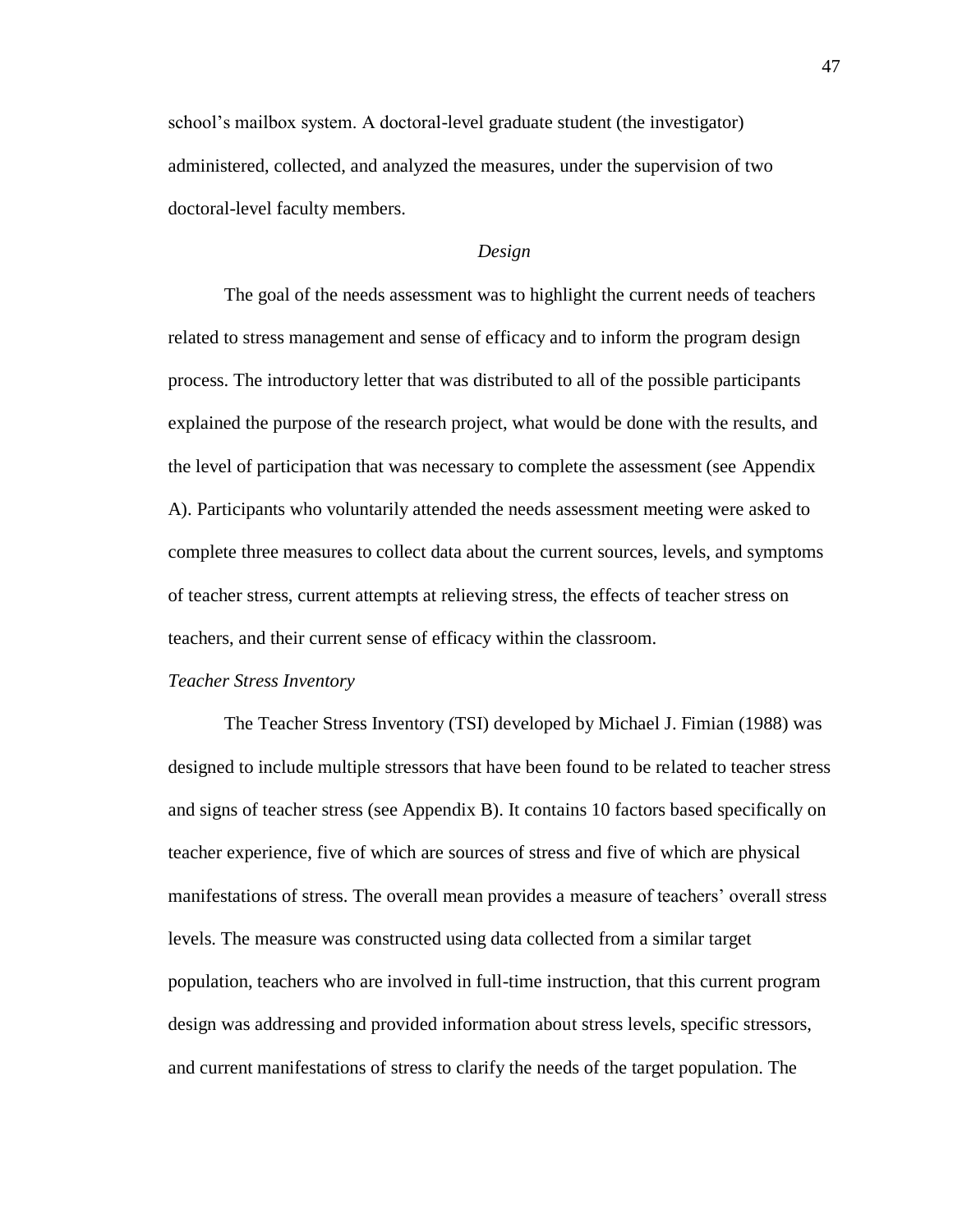norms that were provided included the total norm sample and norms for subgroups, which were useful to analyze subgroup differences within the needs assessment. This analysis was used to support the determination of whether there was a need for a more targeted intervention and specific program components based on any patterns that arose among the levels of teacher stress. The methods outlined by the test developer for data collection were aligned with those that were used within this needs assessment. Although the measure within the Appendix included the scoring instructions, the manual allowed for the choice of who will score the measure to be left to the investigator, so the teachers were not required to score their own inventory within this study. The measure distributed to the teachers was also titled Teacher Concerns Inventory, not the Teacher Stress Inventory, to prevent a negative bias. The manual for the TSI confirmed that content validity had been established through relevancy ratings provided by the sample group, and convergent validity was determined by significant correlation with three measures. The developer found adequate reliability, and test-retest correlations ranged from .49 to .84 ( $p = .001$ ) for the TSI subscales and were .76 ( $p = .001$ ) for the Total Stress Score. The Total Stress Score and the 10 TSI subscales were used within the analysis of the needs assessment and the reporting of the results to support the findings from the review of the previous research. The data gathered from the target population was compared to the norm groups provided by the test developer which demonstrated a need among the target population and described the characteristics of this target population. Results from this measure were also useful to help inform the specific goals of the program.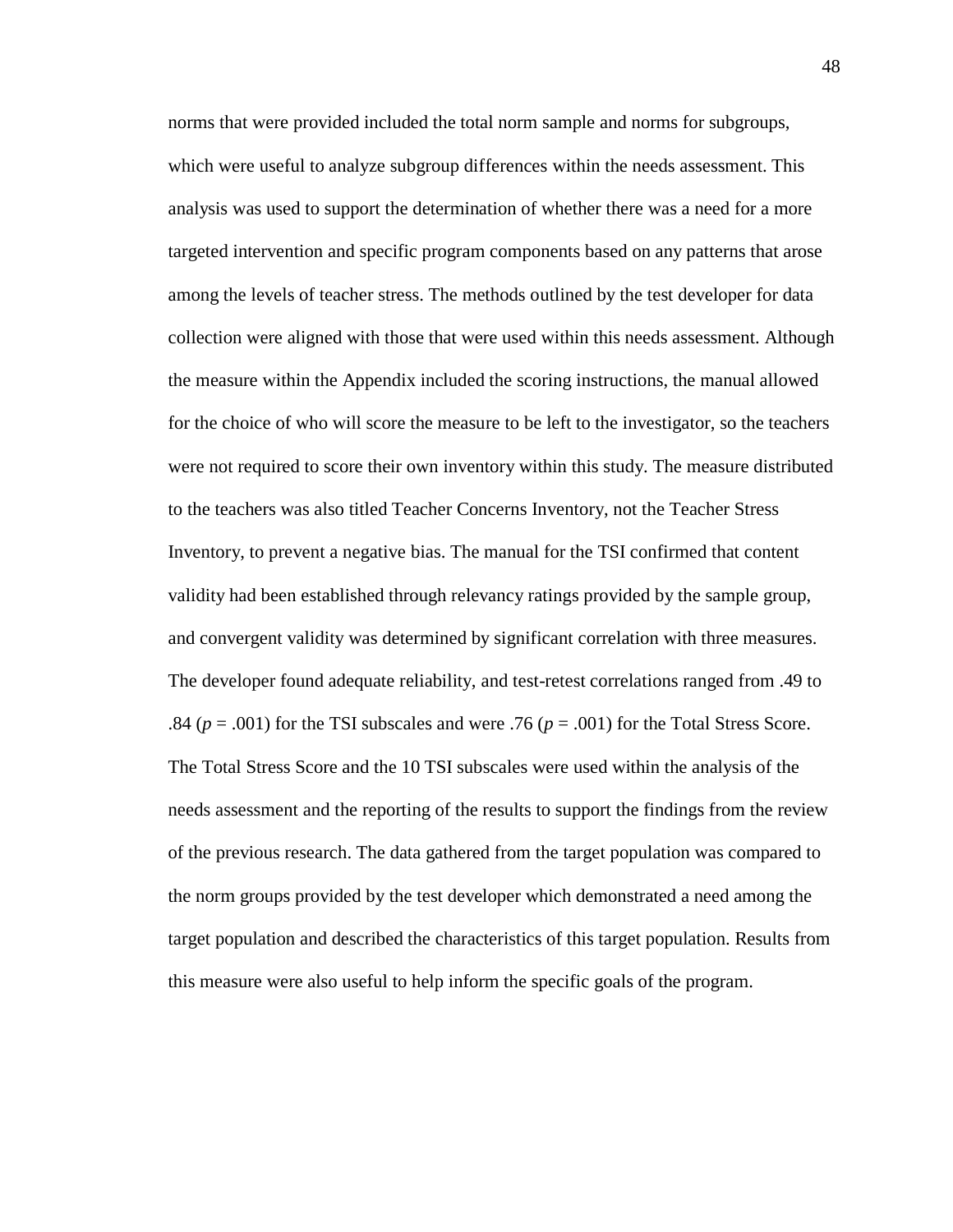#### *Teachers' Sense of Efficacy Scale*

The Teachers' Sense of Efficacy Scale (TSES) was developed by Tschannen-Moran and Woolfolk Hoy (1990, 2001) to measure teachers' perceptions of personal competence and external influences (see Appendix C). Using their findings about previous measures, Tschannen-Moran & Woolfolk Hoy developed this current measure of teacher self-efficacy to assess both personal competence and ability to analyze teaching tasks based on external resources and constraints. Through studies to refine their measure, Tschannen-Moran and Woolfolk Hoy revealed that teacher self-efficacy can be described as a single factor that reveals itself across three subscales: instruction, management, and engagement and can be linked to teacher stress and appraisal of situations. The measure was supported by research conducted with previous measures and the constructs involved within the specific items on the measure (Deemer  $\&$  Minke, 1999; Fives & Buehl, 2010). Since one of the goals of the needs assessment was to gather information about the target population's self-efficacy, considering the link found in the research between stress and self-efficacy, this measure was appropriate to gauge both internal and external factors that may be affecting self-efficacy. The results of this measure provided information about three factors: Efficacy in Student Engagement, Efficacy in Instructional Practices, and Efficacy in Classroom Management. Reliability and validity of both the long form and short form were found to be reasonable and acceptable through studies conducted by the developers and other researchers (Fives & Buehl, 2010; Tschannen-Moran & Woolfolk Hoy, 2001). Factor loadings were conducted to exclude items and confirm the most parsimonious model. The short form of the scale was used within this needs assessment. Internal consistency on the short form ranged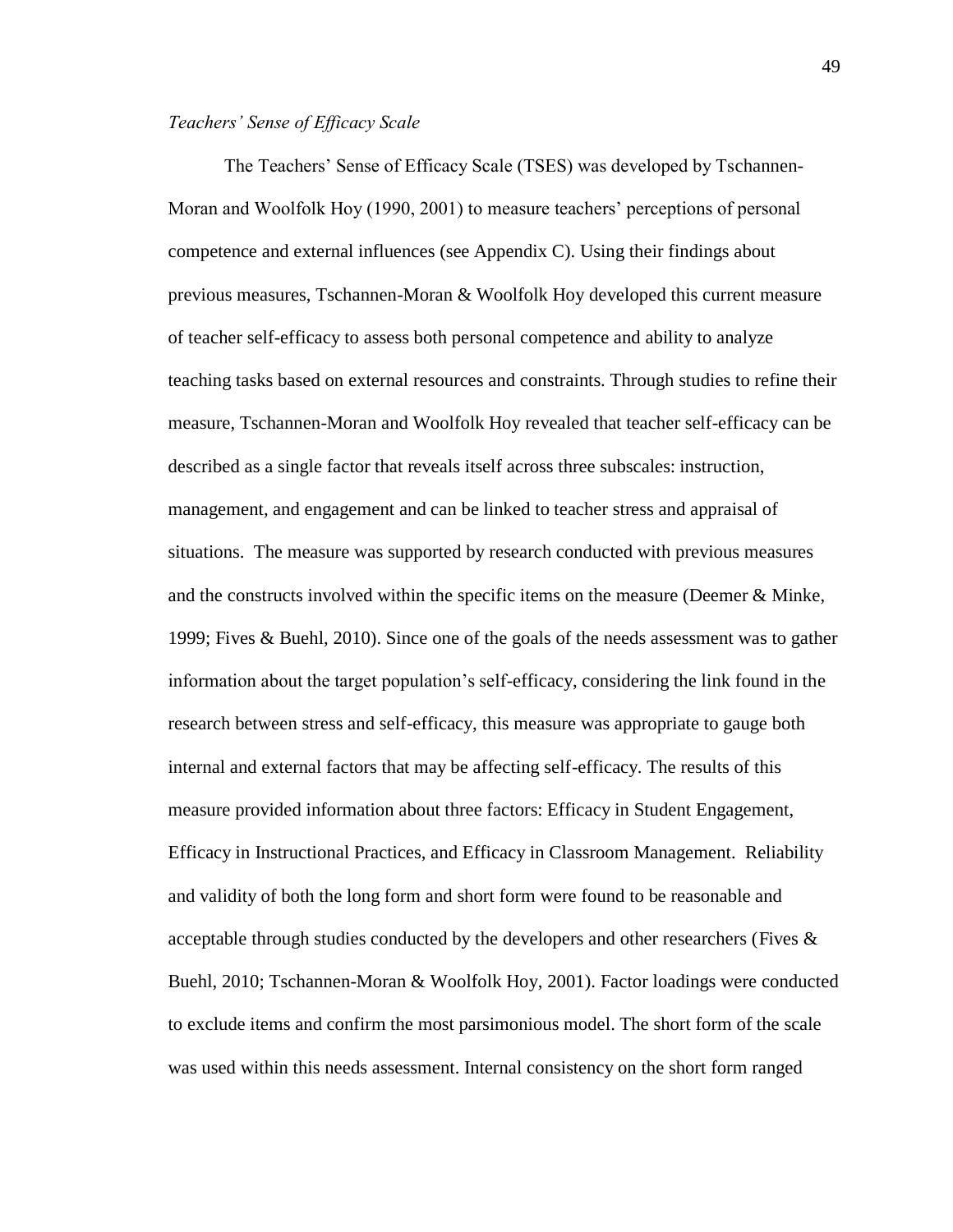from good to excellent as revealed by Cronbach's alpha scores ranging from .81 to .86  $(p<.01)$  for the three subscales and .90  $(p<.01)$  for the total scale. Convergent validity was confirmed through correlational studies with existing measures and discriminant validity was found through a significant negative correlation with an unrelated measure. Results from the needs assessment were compared to the normative data supplied by the test developers. The comparison between the target population and the norm group helped further describe the characteristics of the target population as related to their current sense of efficacy within the classroom and highlight any differences between the target population and the norm group supporting the need for programming. Results from this measure also helped confirm the relationship between stress and self-efficacy and inform the specific goals for the program in the area of sense of efficacy.

#### *Teacher Well-Being Survey*

The Teacher Well-Being Survey (TWBS) was created by the investigator to gather certain demographic information and confirm the relevancy and immediacy of the results of the research conducted during the inception of this program design (see Appendix D). The survey was composed of four main parts. The first part asked for demographic information to allow for the further comparison of data and possible subgroups to better inform the programmatic goals and more effectively target certain populations. This data was also used to investigate possible relationships between stress, efficacy, number of sources of stress, and years of teaching experience. The second part of the survey was designed to confirm the relevancy of the sources of stress found within the research to ensure that any program goals were aligned with the actual needs of the population that it was designed for, as well as to assess whether these sources positively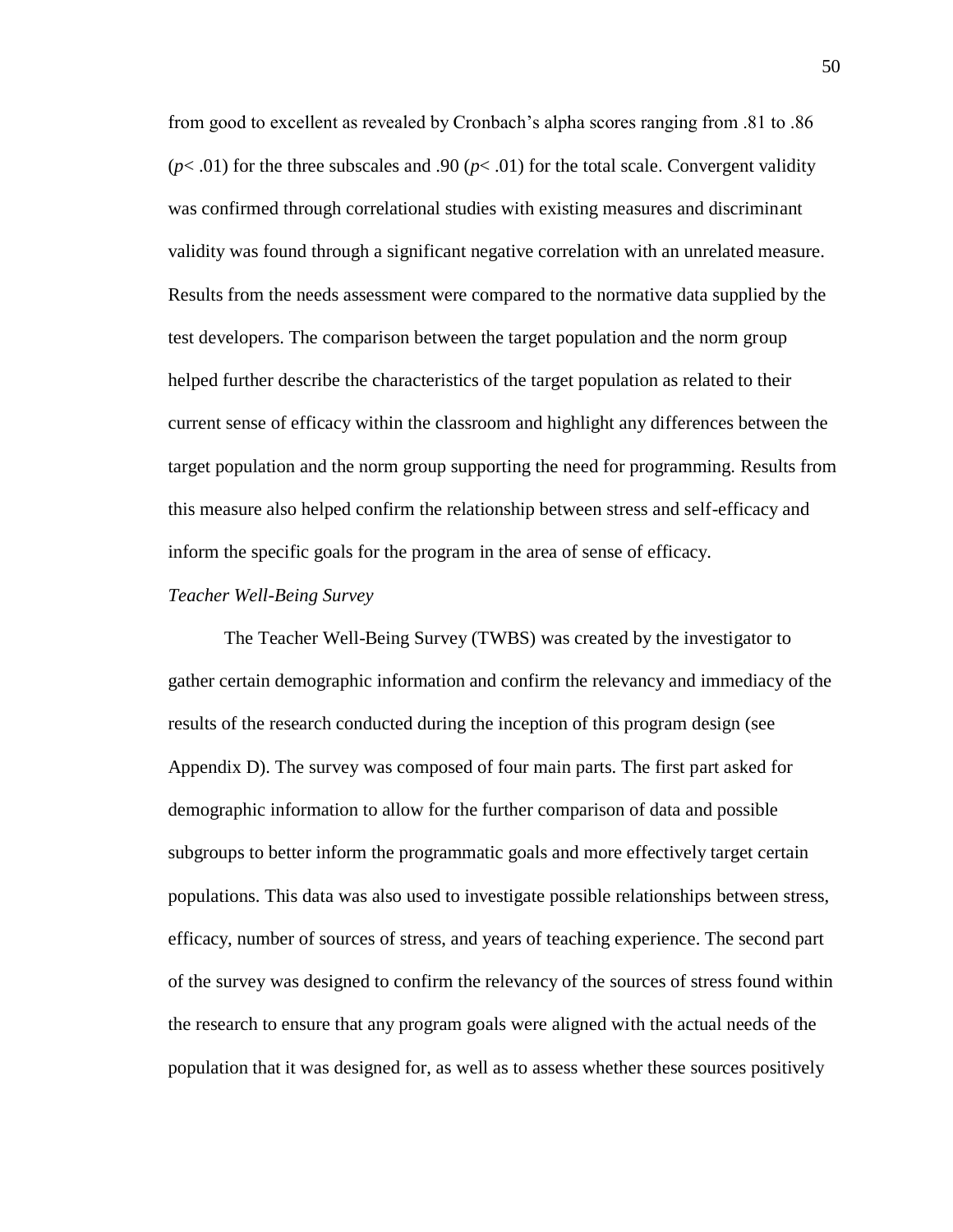or negatively affected teachers' personal well-being. The survey listed each source of stress that was found in the review of previous research and asked teachers to use a Likert-type scale to rate if and how each source has affected their personal well-being within the past three months ranging from  $-2$  (strongly disagree) to  $+2$  (strongly agree). The third part of the survey, which was also based on current research, asked the teachers how they perceived stress as affecting their sense of efficacy within the classroom. It used the same Likert-type scale as the second part of the survey. The descriptive data gathered from these two parts of the survey was used to support the relevancy of the research, gather more information about whether the target population perceived stress as affecting their ability to teach effectively and if those effects were positive or negative, and highlight other possible benefits of prevention and intervention. The means of individual items from the second and third parts of the survey were used to reveal negative effects of stress on personal well-being from specific sources and/ or negative effects on teaching effectiveness in specific areas of teaching to better target the components of the program.

The fourth part of the survey was designed to gather information about teachers' attempts to relieve stress. This section highlighted how many and which techniques teachers were using to try to relieve stress. The methods that were used most frequently by all of the teachers surveyed were considered to be more tolerable and thus were considered as part of the possible methods for the program design.

## *Procedure*

The investigator received approval from the district's administration for data collection within their schools and made individual requests through each school's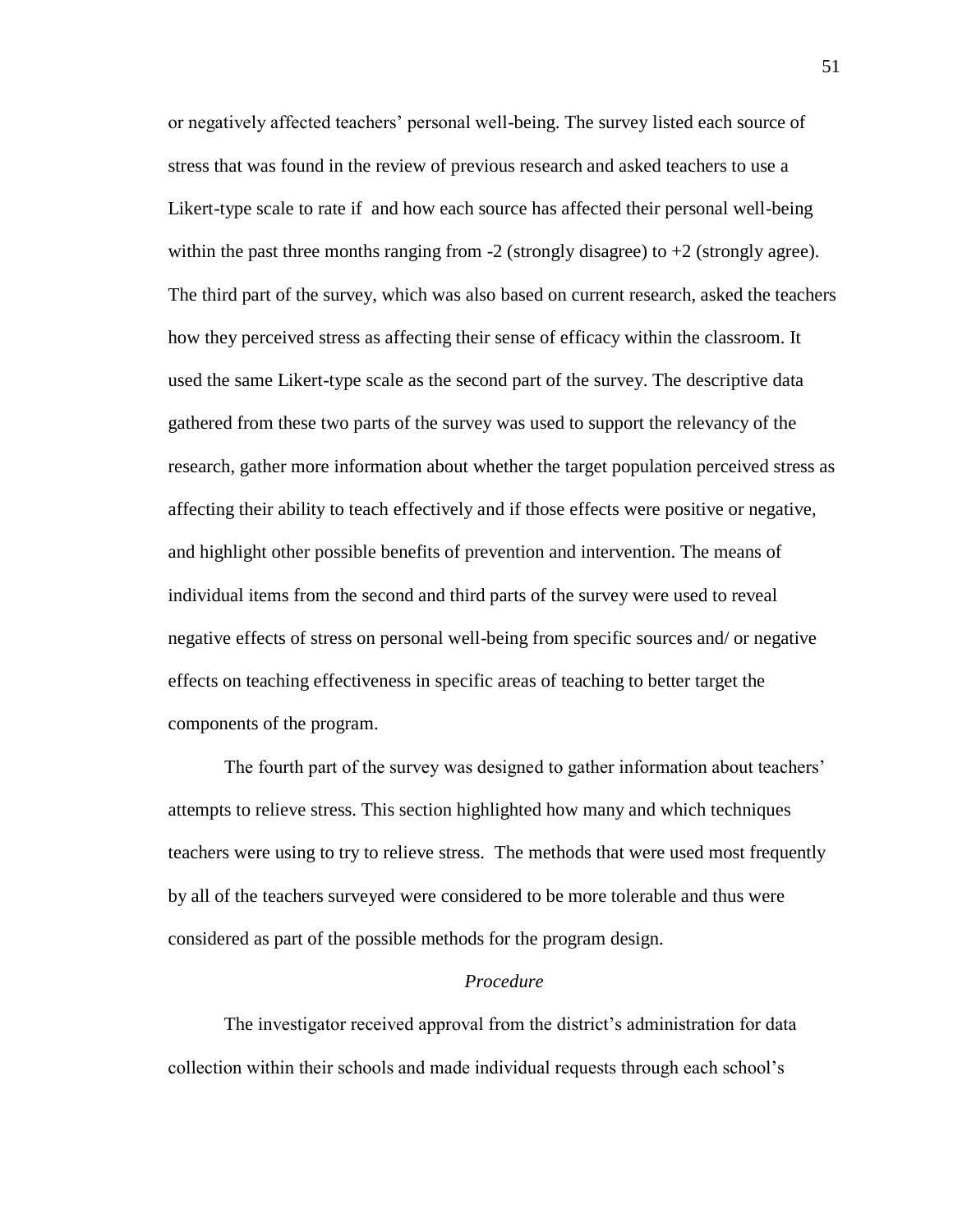principal to hold a data collection meeting to gather information from the teaching staff. Exemption was granted by the Institutional Review Board on May 1, 2012, and within a week of notification, the investigator scheduled the needs assessment meeting at the two out of nine schools in the district that responded to her request for entrance. At the district's request, the introductory letter for the project was distributed to the teachers at each of the two schools through the school's mailbox system two weeks prior to the scheduled needs assessment meeting and two days prior to the meeting as a reminder. The needs assessment was administered by the investigator to the participants who attended the meetings, which took place after school hours within each school building. Between the two schools, 23 teachers attended the meetings and completed the measures, which was approximately 27% of the full-time teaching staff at those buildings. Unfortunately, participation was affected by administrative team meetings scheduled on the same days, which affected approximately 12 staff members who were out of the building and 40 staff members who had been held for an hour-long meeting before the start of the data collection meeting. There were also approximately 10 teachers out sick or using a personal day, and approximately six to eight teachers left the building to prepare for a school-wide event at one of the schools. The number of participants was considered adequate in light of these limitations and the inherent challenge of conducting the data collection meeting within the last month of school. The investigator was available to answer any questions that arose and monitor for any signs of distress, which did not arise. Although there were no questions asked about the measures or the study, two teachers expressed finding the measures an interesting activity that increased their self-awareness. Refreshments were provided.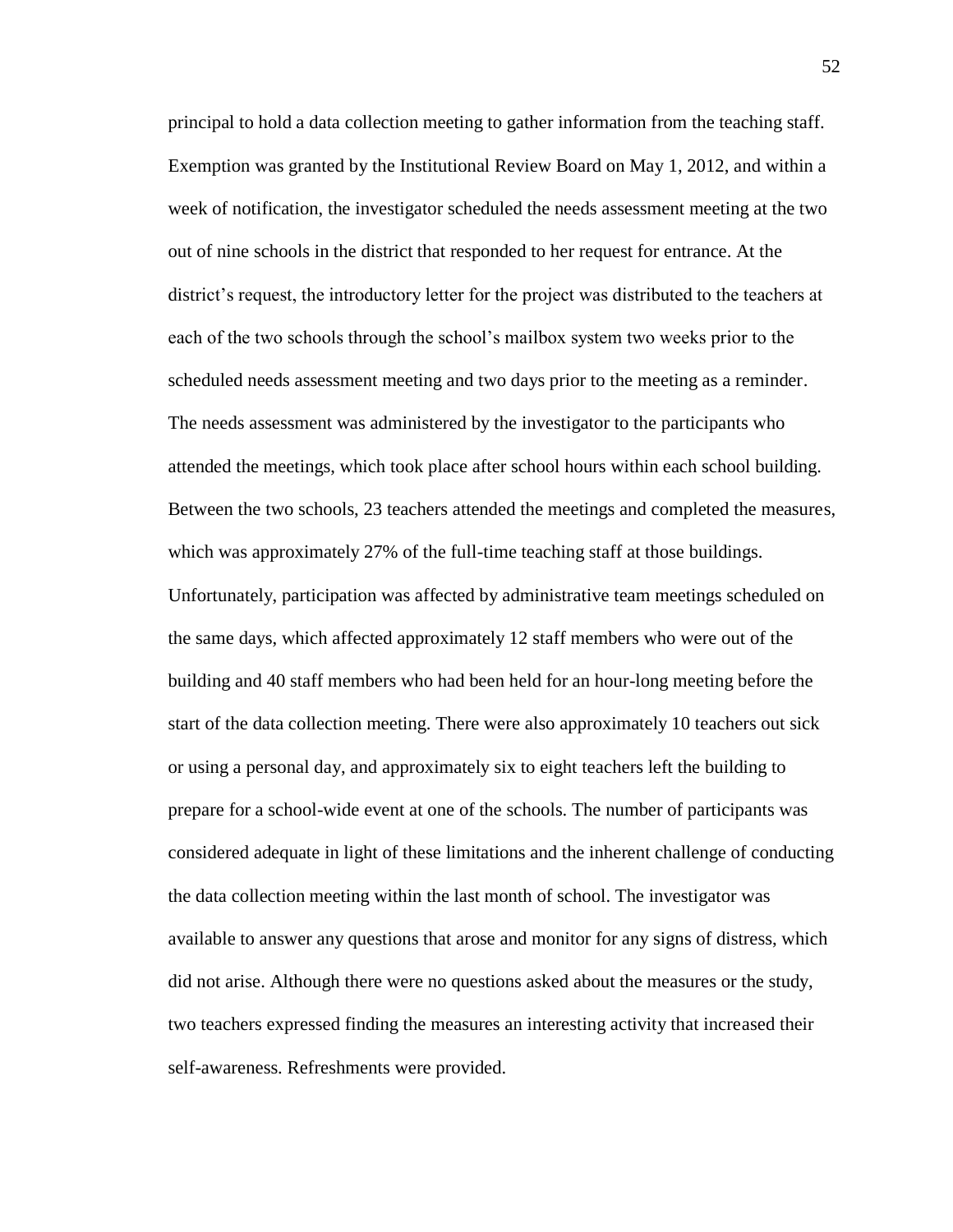Most participants took approximately 15 minutes to complete the measures, and completion was completely voluntary. Participants were not required to put any identifying information on the assessment, and there was to be no identifying information used in any part of the reporting or publication of this program. They were not required to complete any of the scoring of the measures, and the scoring instructions from the TSI were not included on the measures that were distributed, as mentioned previously. When participants completed the needs assessment, they put the measures into an unmarked envelope. Participants were informed that placing the measures in the envelope was considered as completion of their participation in the needs assessment and completion of their participation in the project, unless they chose to provide information to facilitate later contact regarding the context assessment being conducted to ensure that the proposed program was realistic and tolerable.

Review of Current Stress Prevention Techniques and Programming

As part of the program planning process, the developer must consider the different alternatives that may guide the program design (Maher, 1999). Thus, a review of existing research was conducted to gather information about current stress management techniques and existing programs. This review ensured that the purpose and goals of the program were aligned with current theory and research as well as were designed to fulfill what may be lacking within current programs. In addition, the information gathered from the research ensured that the program phases and components were evidence-based.

#### Context Assessment

To assess the relevant context for the program and ensure that the proposed program design was realistic and tolerable, phone interviews were conducted by the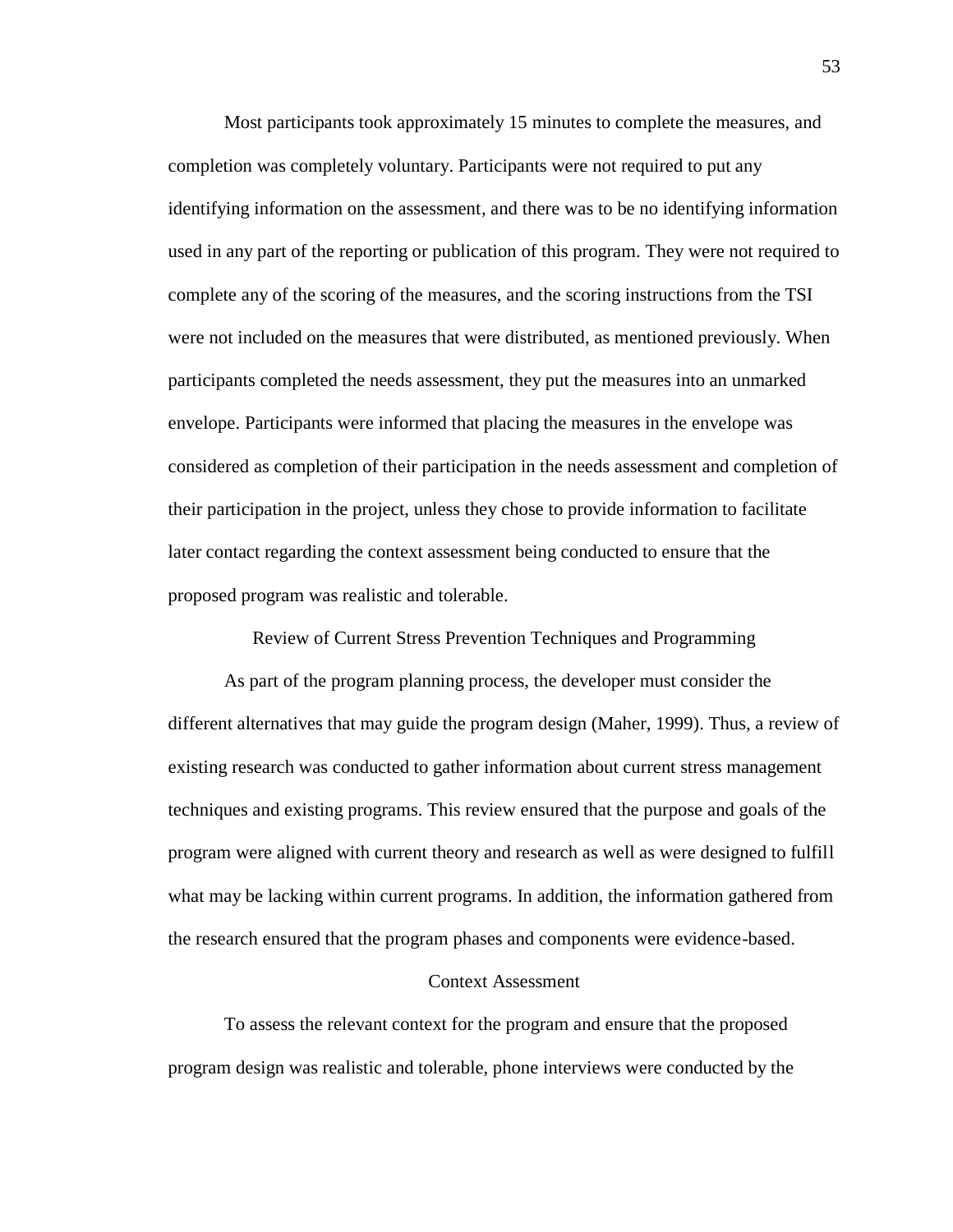investigator to gather information about variables that may affect the goals, components, and timing of the program. Although the investigator originally planned to conduct a focus group session with willing volunteers from the needs assessment participants, limited availability and mobility of the participants led to phone interviews being used instead. Using the AVICTORY framework, the content of the phone interviews assessed the Ability for teachers and other stakeholders to commit resources, the Values of the teachers and stakeholders, the Ideas teachers had about the current state of affairs, the Circumstances within the district or the school, the appropriateness of the program's Timing, the Obligation that the teachers felt toward themselves and their students, the Resistance that might be encountered, and the perceived Yield of the program (Maher, 1999). This information was used to confirm the structure of teachers' needs and the relevancy of goals of the program and to ensure that the program can realistically be implemented within a school setting and was tolerable for teachers. All of the teachers who were offered the opportunity to take part in the needs assessment were offered the opportunity to participate in the context assessment.

#### *Methods and Procedure*

When the introductory letter for the needs assessment was distributed, it also contained some brief information that explained the intent to conduct a focus group and the goals of that group (see Appendix A). Participants were provided with an additional letter at the needs assessment meeting to further explain the purpose and details of the focus group and any follow-up interviews and were asked to record their contact information on the attached sheet only if they were interested in being contacted about the focus group (see Appendix E and F). Participants were informed that all identifying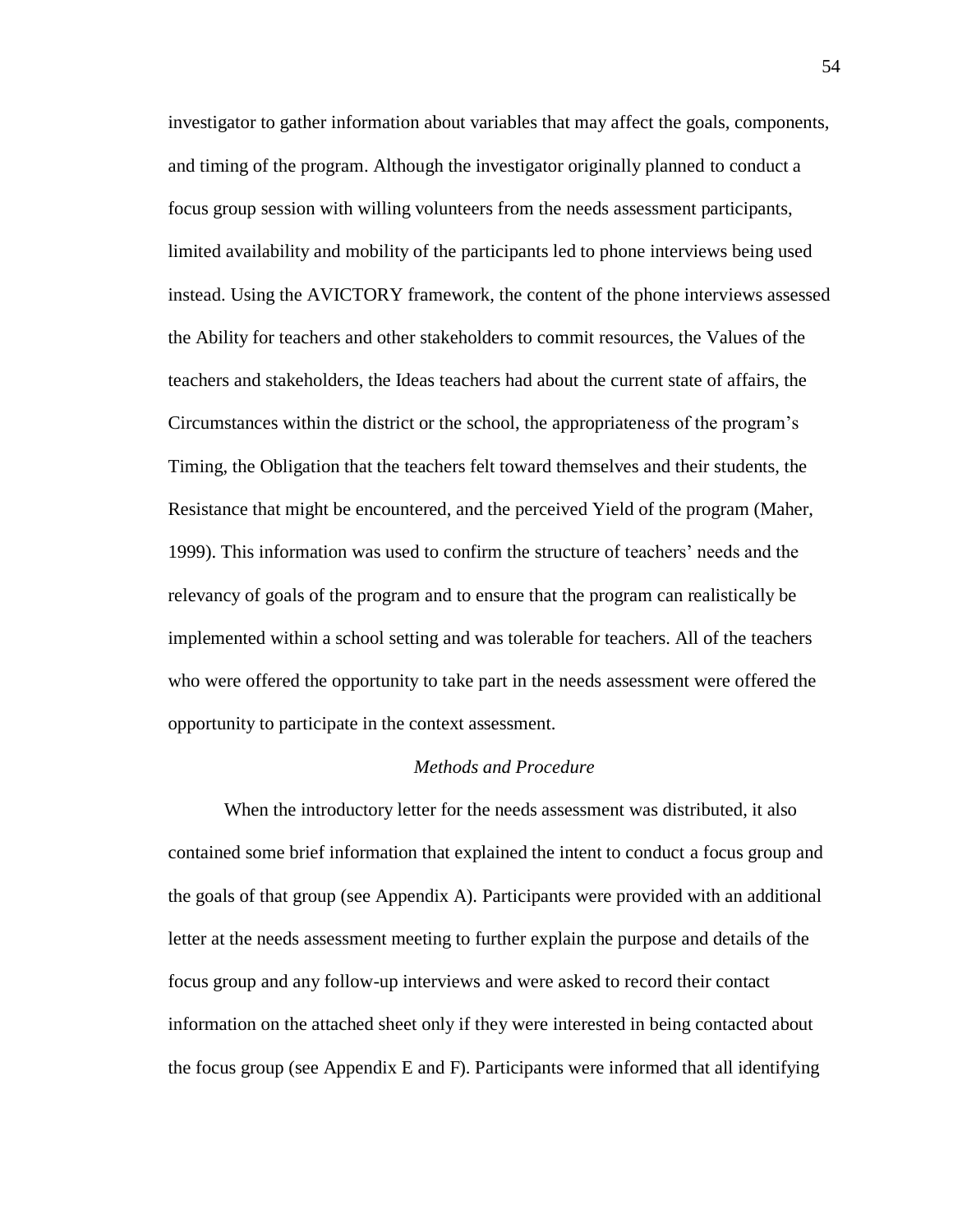information and emails would be destroyed as soon as the research project was completed. Five participants provided their contact information, however when the researcher contacted these volunteers, only three returned the researcher's contact email/ phone call. One of these participants reported having limited mobility and not being able to travel very far for a group session, and the other two participants reported having limited time to participate based on their vacation schedules. The researcher decided that phone interviews would be used instead of a focus group and would follow the same semi-structured format as the proposed focus group based on the AVICTORY variables described above (see Appendix G and H). The participants were contacted again, and an appointment was set up for the phone interview. Three interviews were conducted, one with an elementary school teacher and two with middle school teachers, and the interviews ranged from 15 minutes to a half of an hour. No incentives were offered for participating, but after the researcher reread the information letter that had been provided at the needs assessment to reiterate the purpose of the dissertation and the phone interview, as well as the information about their involvement, all of the participants agreed to continue (see Appendix E).

To begin the phone interview, the investigator introduced the purpose and goals of the proposed program. Participants were then asked to provide feedback based on each variable to help inform the final program design, ensure relevancy and tolerability, and help to generate alternatives for elements that were not supported by the context. If a participant reported that a part of the program design would not be supported by their current context, they were asked for an alternative suggestion. When alternatives were offered, these alternatives were recorded on the protocol and considered as part of the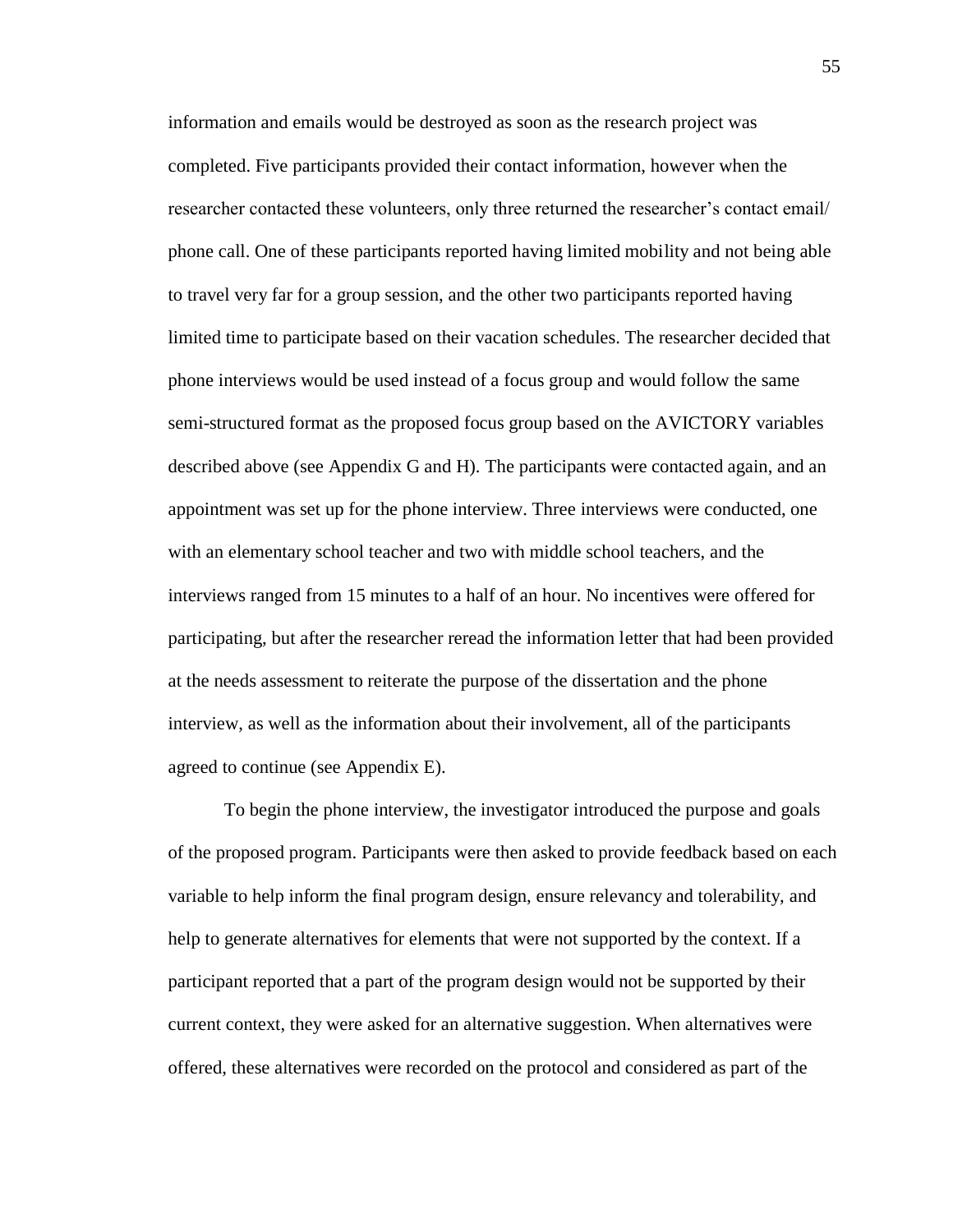final program design. If the majority of phone interviewees reported that a part of the proposed program design was not tolerable or would not be supported by the current context, then it was changed by the researcher, with a consideration of any suggestions made by the participants. The phone interviews were not recorded, as had been stated on the original letter pertaining to the focus groups, but the interviewer did take notes on the semi-structured protocol, which did not include any identifying information. Any reporting or publication of this material was done in a manner that did not identify individual or organizational names directly or indirectly. At the end of the phone interview, participants were informed that they had fulfilled their commitment to the research being conducted as part of this program design.

The notes were reviewed by the investigator to gauge whether the context for the program was able to support the program as it was proposed. Within each variable, participants were asked if they agreed or disagreed with the ideas that the program was based on or on the part of the program that was described to them. If the phone interviewees did not agree with the part of the program that was related to that specific variable, they were asked to suggest an alternative. Additional notes were also taken in regards to any other contextual issues that arose. The program design was considered acceptable across any variable where the majority of the participants' responses were "yes," indicating that they agreed with the corresponding proposed program element or idea. If the majority of responses among all of the participants reflected disagreement, then the suggestions and alternatives were further analyzed and considered as possible additions to or revisions of the program design. If there was no alternative suggestion within a variable, even if the majority of the responses were "disagree," then the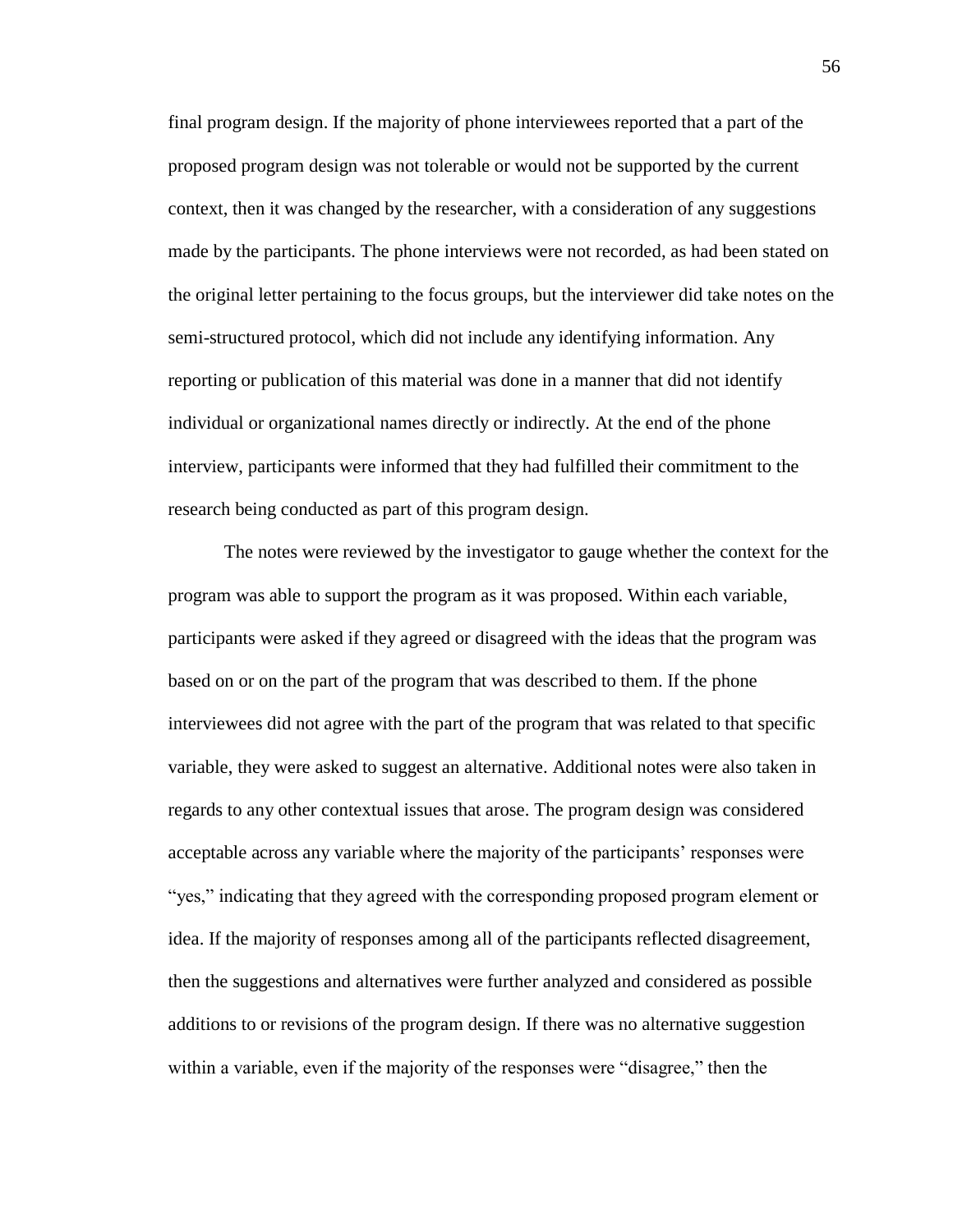investigator revisited how that variable affected the relevancy and practicality of the overall design to make a determination about any changes to the program. The investigator also considered additional comments and suggestions that were made throughout the interview as possible issues with the proposed program and used those perspectives to consider any other revisions.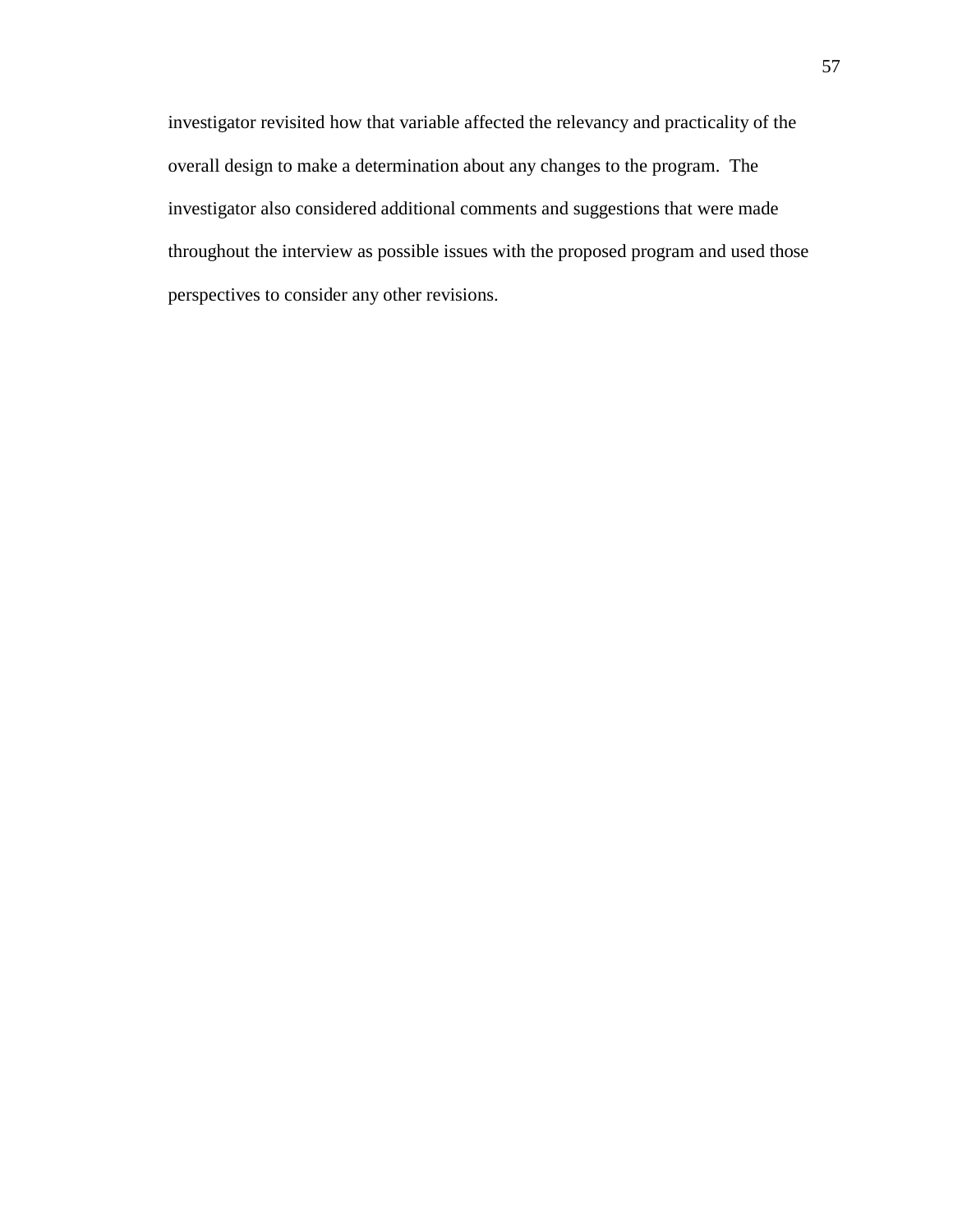## CHAPTER III

# RESULTS AND IMPLICATIONS FOR PROGRAM DESIGN: NEEDS ASSESSMENT

# Participants

Number of participants and demographic information, including years of experience, teaching level, and student population taught, were gathered from the Teacher Well-being Survey (TWBS) and recorded. Table 1 shows the breakdown of participants across each group and the means for the years of experience among each group.

Table 1

*Needs Assessment Participant Data*

|                             |             | Teaching Level <sup>a</sup> |          | Student Population <sup>o</sup> |            |  |
|-----------------------------|-------------|-----------------------------|----------|---------------------------------|------------|--|
|                             | Whole Group | Elementary                  | Middle   | General Ed                      | Special Ed |  |
|                             | $(N=23)$    | $(N=16)$                    | $(N=12)$ | (N = 19)                        | $(N = 2)$  |  |
| Average Years of Experience | 10.09       | 10.19                       | 8.33     | 9.63                            | 3.50       |  |
|                             | (7.07)      | (7.83)                      | (4.77)   | (6.18)                          | (3.54)     |  |

<sup>a</sup> Total for Elementary and Middle exceeds 23 because some participants listed both levels.

<sup>b</sup> Total for General and Special Ed does not equal 23 because two participants left blank responses.

Although the survey was meant to collect current teaching levels, it was possible that the teachers thought that they were supposed to report any levels that they have taught in the past. Teachers who reported both levels were included in both groups, since the staff directory showed that there was only one possible teacher teaching in both levels at the same time of the survey, which means those teachers were not part of a separate group. There was an average of 10.09 years of experience among the whole group, with a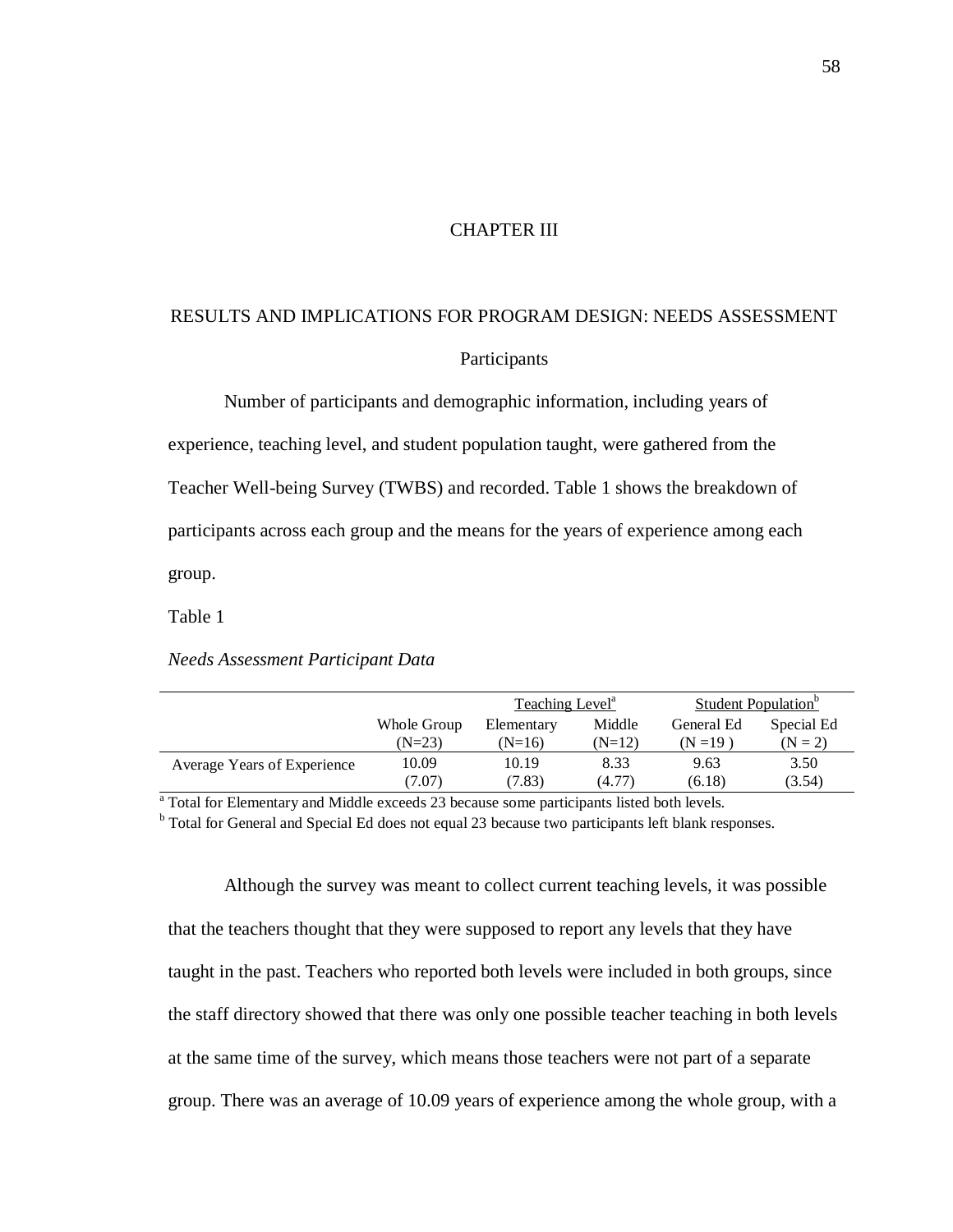range from one year to 27 years, and only two reported teaching special education students while 19 reported teaching general education students. Two teachers left the student population item on the survey blank. Most of the groups showed similar mean years of teaching, with the two special education teachers being the exception. No statistical analysis to test whether the difference in years of teaching was statistically significant could be run, however, since the numbers were too small for adequate power.

#### Teacher Stress Inventory

The Teacher Stress Inventory was scored according to the manual provided by the test developer and scores were reported using means, standard deviations, frequency counts, and decile scores. Correlation coefficients were also calculated to determine if there were any significant relationships among years of experience, number of sources of stress reported on another measure, and the total stress scores to confirm previous research and better inform any possible segmenting of the target population for the program components. The results from this measure were taken into consideration to help guide the goals of the program and support a plan for evaluation. The goals for stress management and prevention were created based on helping teachers move from their current stress level to a decreased level of stress, based on the standard deviations of the normative group.

The Total Stress Score was analyzed through a comparison of the group mean with the normative group, provided by the test developer, to better describe the characteristics of the target population as compared to the normative group of their peers and to assess the degree of need for a program (see Table 2). Subscales were compared to the normative group through the use of decile tables provided by the test developer.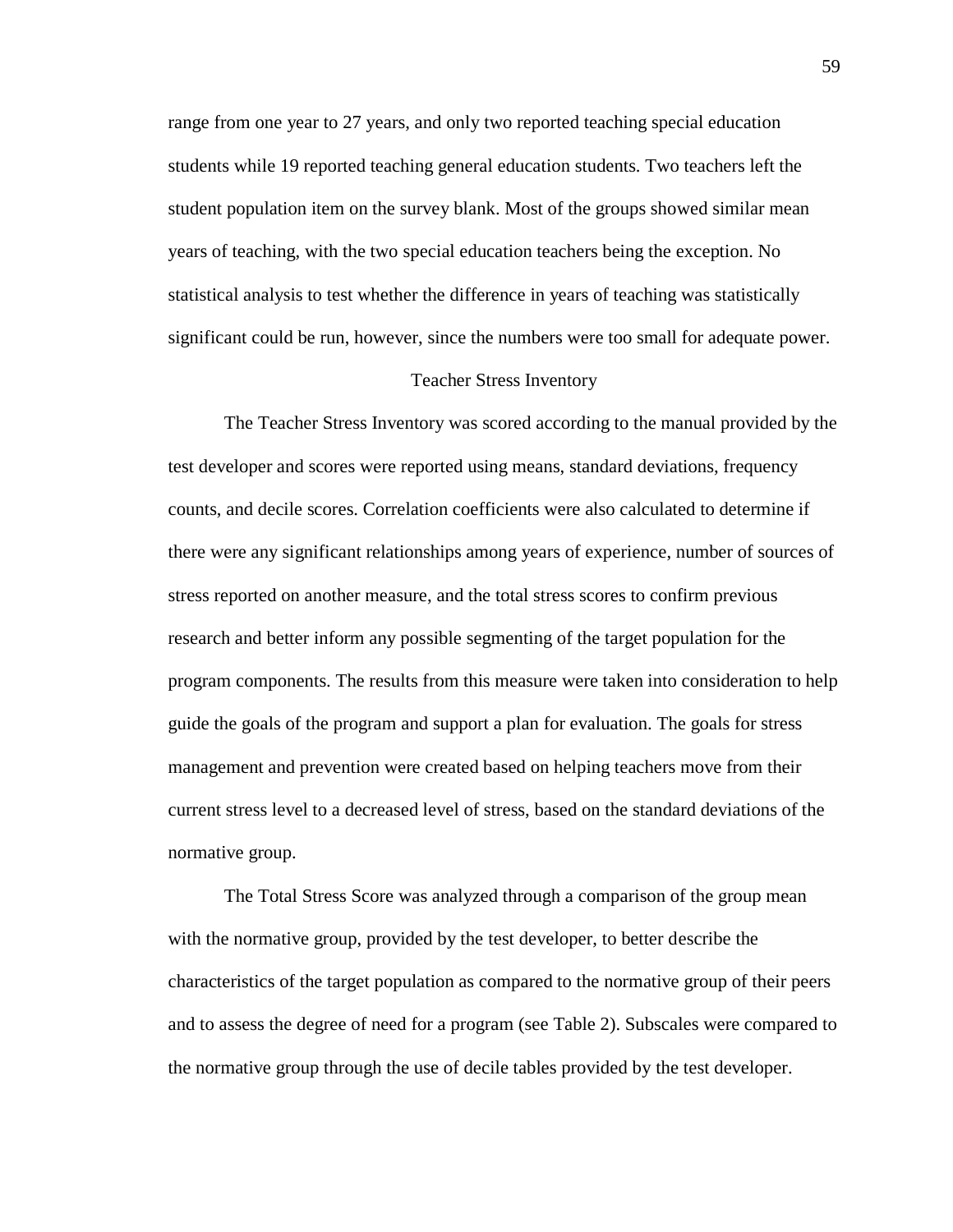#### Table 2

|                       |                                 |                |                | Sources of Stress Subscales |               |                |                |                | <b>Manifestations Subscales</b> |                |                |  |
|-----------------------|---------------------------------|----------------|----------------|-----------------------------|---------------|----------------|----------------|----------------|---------------------------------|----------------|----------------|--|
|                       | Total<br><b>Stress</b><br>Score | Time           | Work           | <b>Distress</b>             | Discipline    | Invest         | Emotion        | Fatigue        | Cardio                          | Gastro         | Beh            |  |
| Group<br>Mean<br>(SD) | 2.91<br>(0.62)                  | 3.61<br>(0.82) | 3.77<br>(0.88) | 3.04<br>(0.86)              | 3.46<br>(.99) | 2.64<br>(0.81) | 3.10<br>(1.16) | 3.03<br>(0.97) | 2.74<br>(1.13)                  | 1.88<br>(1.09) | 1.86<br>(0.70) |  |
| Decile                | 60-69                           | 60-69          | 70-79          | 50-59                       | 60-69         | 40-49          | 60-69          | 70-79          | 80-89                           | 60-69          | 80-89          |  |

*Participants' Mean Total and Subscale Scores for the TSI*

*Note*. For full subscale titles see Appendix B. Decile scores of 90-100 indicate high stress values.

To interpret the data, the test developer supplied cutoff points based on the standard deviations of the normative group. Scores that were greater than one standard deviation from the norm were labeled as Significantly Strong, scores within one standard deviation from the norm were labeled as a Moderate, and scores less than one standard deviation from the norm were labeled Significantly Weak. Based on the test developer's interpretation, the group mean of the participants  $(M = 2.91)$  demonstrated moderate levels of stress, demonstrating a need for programming. The group decile score for the Total Stress Score did not reach the decile designated by the test developer to be considered a high stress value (90-100), which aligned with the finding that the group demonstrated moderate stress levels. The group decile scores (ranging from 40-49 to 70- 79) for different Sources of Stress also were not considered high stress values but all were above the  $50<sup>th</sup>$  decile except the Professional Investment Subscale. The group decile scores seemed to be slightly higher on the Stress Manifestation Subscales (ranging from 60-69 to 80-89) and although they still did not reflect high stress values, the presence of these manifestations also supported the need for programming to benefit teacher health and outcomes.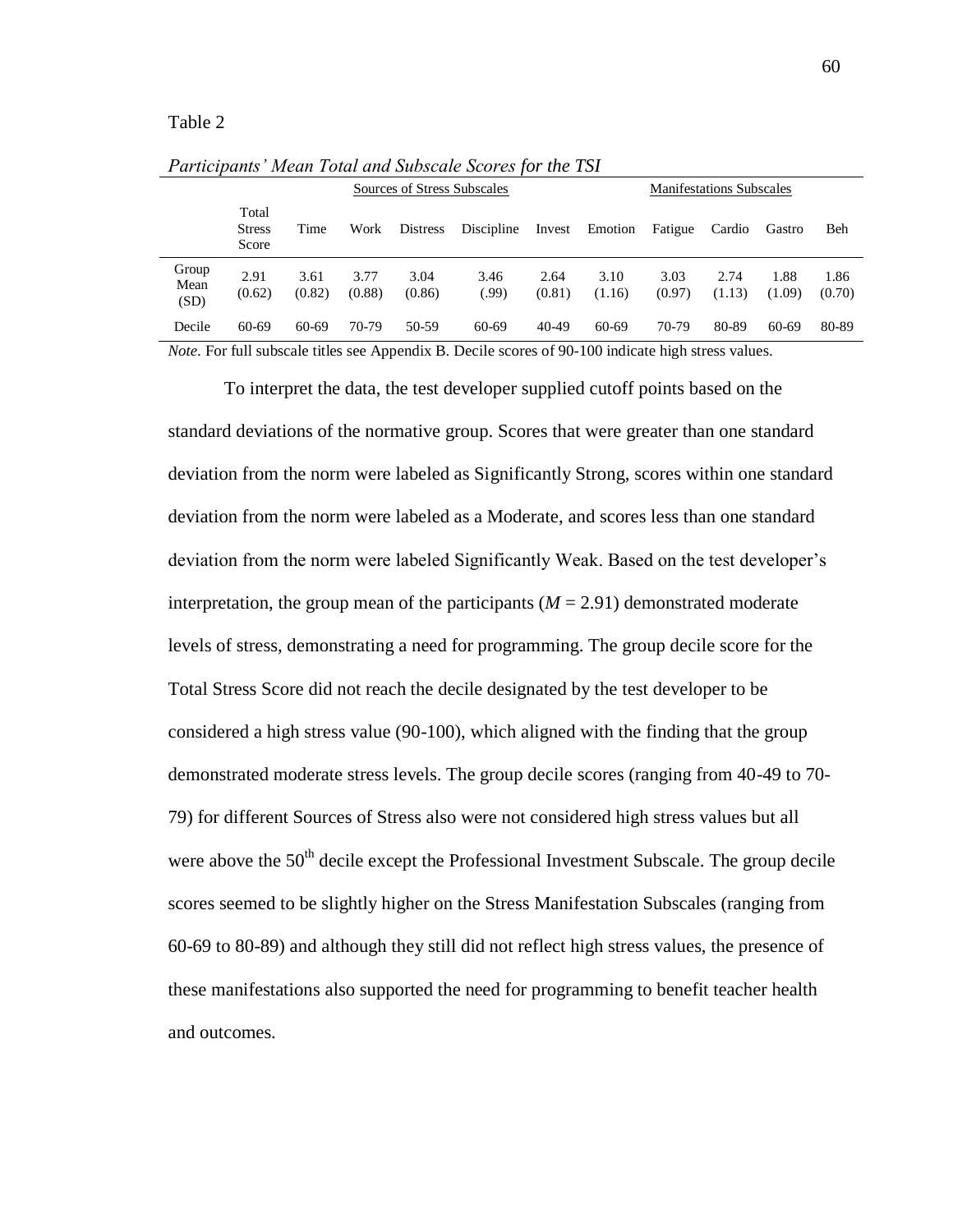Frequency of the interpretations of individual stress scores and subscales scores was analyzed to help further describe the characteristics of the target population and a frequency distribution table of the subscale scores can be seen below (see Table 3).

Table 3

| $\sim$          |            |       |       |           |       |       |       |         |         |       |
|-----------------|------------|-------|-------|-----------|-------|-------|-------|---------|---------|-------|
|                 | $90-100^a$ | 80-89 | 70-79 | $60 - 69$ | 50-59 | 40-49 | 30-39 | $20-29$ | $10-19$ | $0-9$ |
| Time            |            |       | ◠     |           |       |       |       |         |         |       |
| Work            | 6          |       |       |           |       |       |       |         |         |       |
| <b>Distress</b> |            |       |       | h         |       |       |       |         |         |       |
| Discipline      |            |       |       |           |       |       |       |         |         |       |
| Investment      | ◠          |       |       |           |       |       |       |         |         |       |
| Emotional       |            |       |       |           |       |       |       |         |         |       |
| Fatigue         |            |       |       |           |       |       |       |         |         |       |
| Cardio          |            |       |       |           |       |       |       |         |         |       |
| Gastro          |            |       |       |           |       | 10    |       |         |         |       |
| Behavior        | n          |       |       |           |       |       |       |         |         |       |

*Number of Participants Who Scored in Each Decile for Each Subscale of the TSI*

*Note*. For full subscale titles see Appendix A.

<sup>a</sup>Decile scores of 90-100 indicate high stress values.

Although the group total stress score was within the moderate range, there were eight individual stress scores within the Significantly Strong Levels of Stress range. In addition, all of the 15 remaining scores were within the Moderate Levels of Stress range, with no individuals scoring within the Significantly Weak Levels of Stress range, which further supports the need of the target population.

Analysis of the frequency distribution of the Subscale Scores provided more information about the target population as compared to the normative group on sources of stress and manifestations of stress. Although the group decile scores among Sources of Stress did not reach the decile designated by the test developer to be considered a high stress value, as mentioned previously, more than half of the individual scores fell within the upper half of the decile scores. Within a normal distribution, the frequency of scores above the  $50<sup>th</sup>$  decile would be approximately the same as the frequency below, so these results show a tendency toward higher stress levels among the individual participants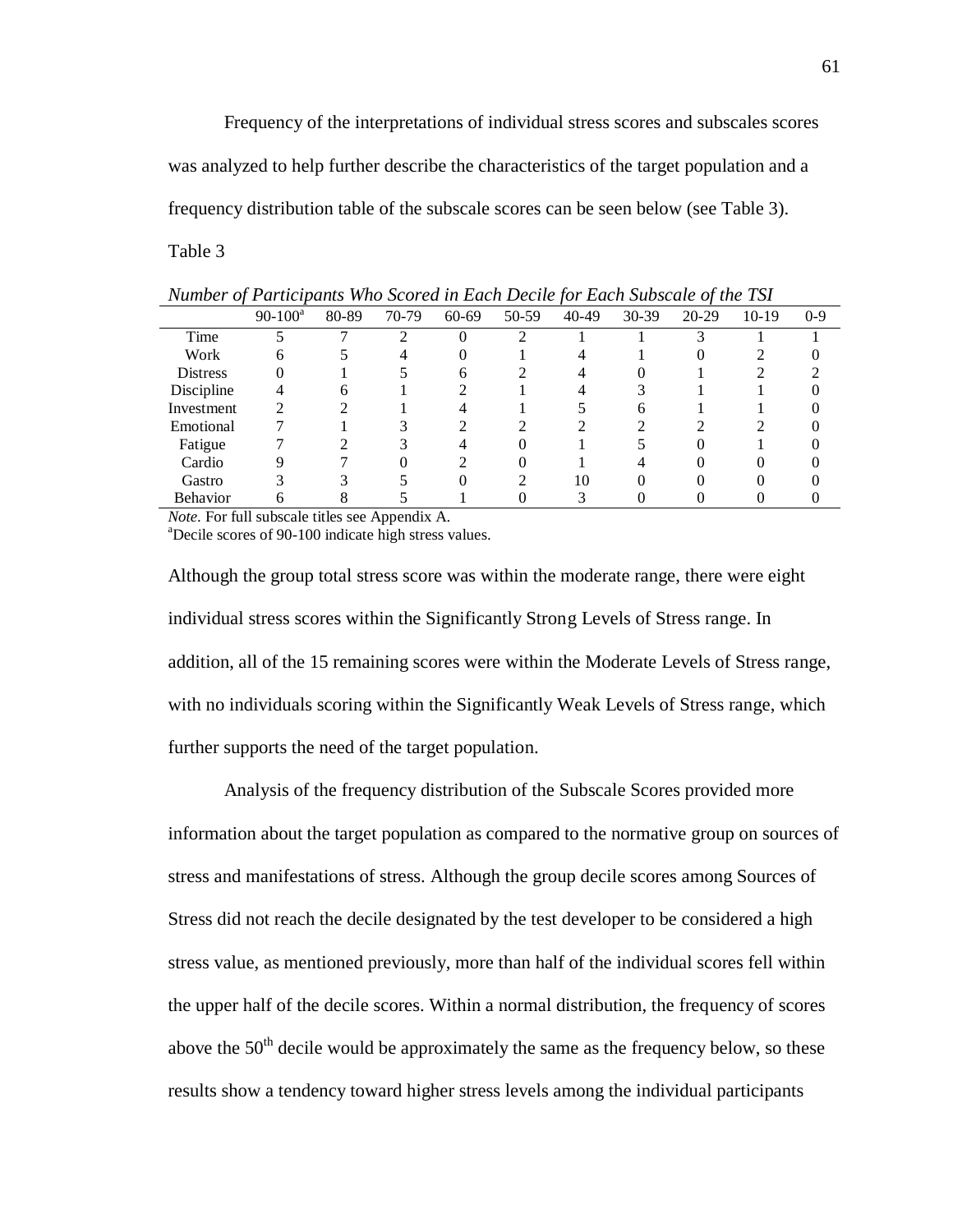when compared to the normative group on almost all of the Sources Subscales. There were a number of participants, ranging from two to six across all of the Sources Subscales, with the exception of the Professional Distress Subscale, who individually scored within the high stress range, as well. In addition to describing the target population, these comparisons confirmed the presence of multiple stressors among the target population. Again, although the group scores on the Stress Manifestation Subscales did not reach high stress values, more than half of the individual scores fell within the upper half of the decile scores, and there were a number of participants, ranging from three to nine across the Manifestation Subscales, who individually scored within the high stress range. These scores reflected the presence of manifestations of stress, which negatively affect health and well-being, as well as teacher effectiveness.

Correlation coefficients were calculated to assess the relationships among overall stress levels assessed through the TSI and demographics reported on the Teacher Well-Being Survey. Table 4 shows the results of these analyses, as well as correlations between these variables and self-efficacy, which will be referenced later in the results section.

Table 4

| Corretation main with receasinossiment variables |                  |         |                     |                     |  |  |  |  |
|--------------------------------------------------|------------------|---------|---------------------|---------------------|--|--|--|--|
|                                                  |                  | TSES    | Years of Experience | Number of Stressors |  |  |  |  |
| TSI                                              | $\sim$ 100 $\mu$ | $-383*$ | $-.280$             | $.665**$            |  |  |  |  |
| TSES                                             | $-.383*$         | $\sim$  | .102                | $-.375*$            |  |  |  |  |

*Correlation Matrix for Needs Assessment Variables*

Note. Correlations were not run between Years of Experience and Number of Stressors.  $* p < .10.$ 

\*\* *p*< .05.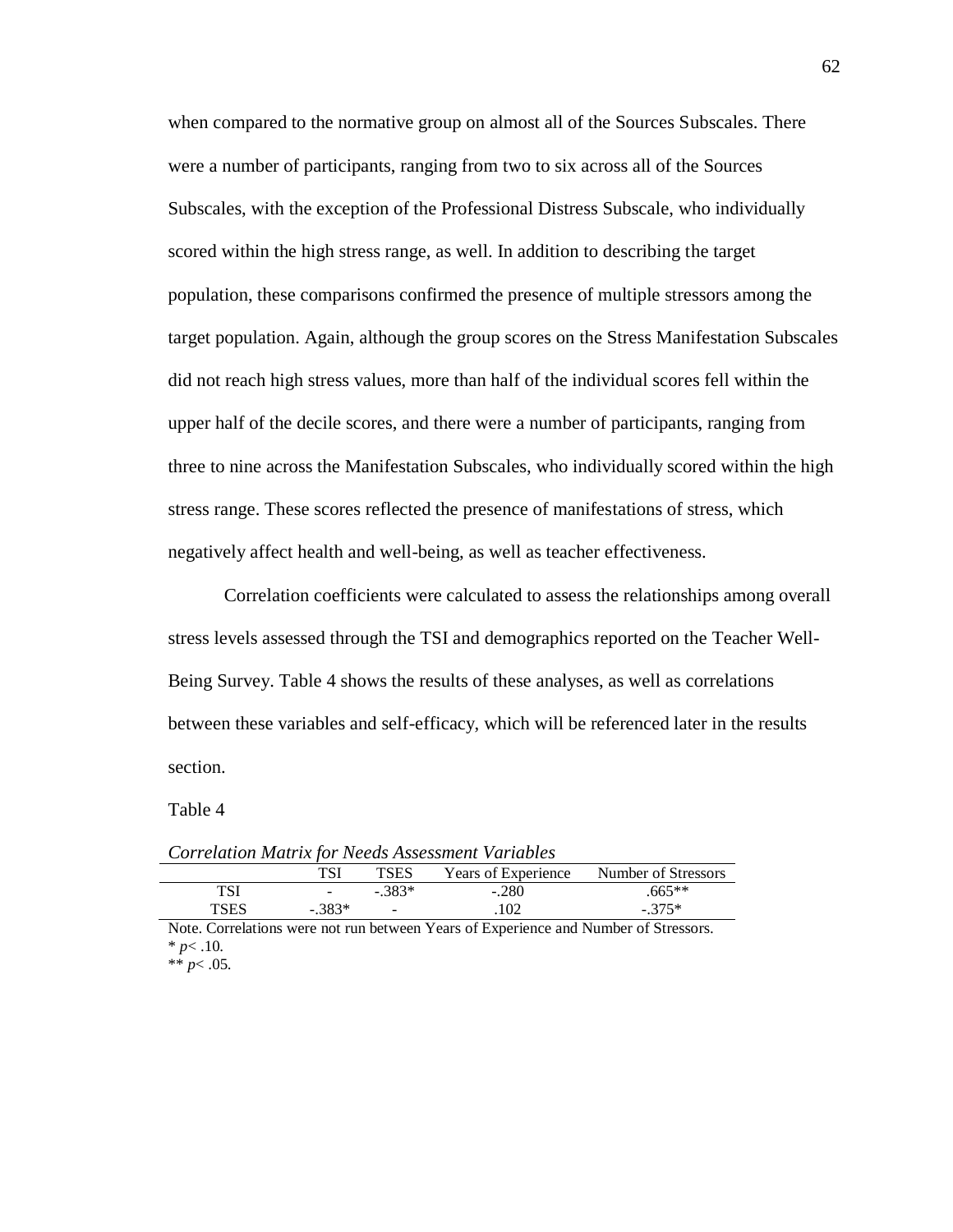When a Pearson Correlation analysis was run to determine if years of teaching experience and the teachers' Total Stress Scores from the TSI had a significant relationship, the relationship was not found to be significant with  $r = -0.280$  $(r<sub>siq</sub> = 0.413)$ . The relationship that was found was negative, meaning that the teachers with greater years of experience reported lower overall stress scores. Using Cohen's interpretations of the relationship between the correlation coefficient and effect size, the relationship was small. These results are consistent with the previous research about the relationship between years of experience and stress levels; however due to the lack of significance among this specific group, it was considered appropriate to create mixed groups for programming.

The correlation coefficient for the relationship between teachers' Total Stress Scores and the number of stressors reported on the TWBS was significant with  $r = 0.665$  $(p< .05)$ . The positive relationship demonstrated that, as would be expected, the more sources of stress that teachers reported, the higher their levels of overall stress, and again, as expected, this relationship was found to be strong.

## Teachers' Sense of Efficacy Scale

The Teachers' Sense of Efficacy Scale (TSES) was scored according to the test developers' directions, and the total scores and subscale scores were compared to the normative group data provided by the test developers. The set of individual TSES scores was also compared to the TSI scores to gather information about a possible relationship between those variables. Like the TSI, the results from the TSES helped describe the characteristics of the target population, confirm the possible need for programming, support the previous research, and guide possible program goals and components. The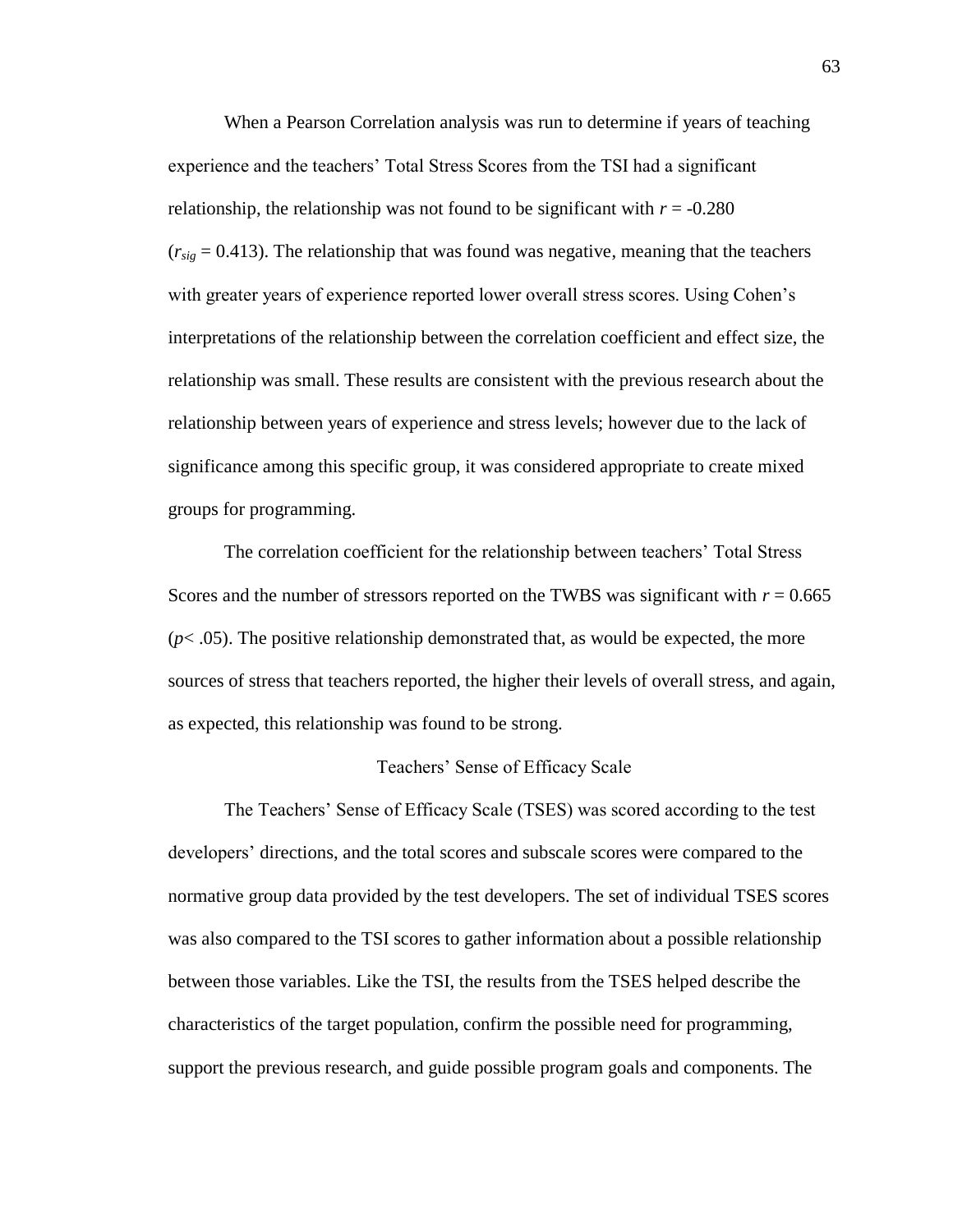TSES may provide a realistic and tolerable pre/ post measure for assessing any changes within the target population if a program is implemented and assessing program effectiveness.

First, the group means for the TSES Total Score and scores on the three factors (Instruction, Management, and Engagement) were calculated and compared to the normative data (see Table 5).

Table 5

*Comparison of Participants' Total and Subscale Means to Normative Data for TSES Scores* 

|                         | Participants' Group Mean<br>(SD) | Norm Group Mean<br>(SD) |
|-------------------------|----------------------------------|-------------------------|
| <b>TSES</b> Total Score | 6.94                             | 7.10                    |
|                         | (1.02)                           | (0.98)                  |
| Instruction             | 7.73                             | 7.30                    |
|                         | (1.20)                           | (1.20)                  |
|                         | 6.81                             | 6.70                    |
| Management              | (1.55)                           | (1.20)                  |
|                         | 6.28                             | 7.20                    |
| Engagement              | (1.43)                           | (1.20)                  |

The overall group mean for the TSES Total Score was lower than the normative group, although it did fall within one standard deviation of the norm, so it was not deemed a significant difference based on the test developers' interpretations. This difference may support the need for possible programming, since it was lower, but a closer look at the individual scores may further demonstrate that need. Four individual TSES scores were more than one standard deviation below the norm group mean, demonstrating low levels of self-efficacy, as compared to only one individual who scored more than one standard deviation above the norm. Group means also were within one standard deviation of the norm for the three separate factors subsumed within this measure, although the group mean for Engagement was slightly lower than the normative group mean. It was possible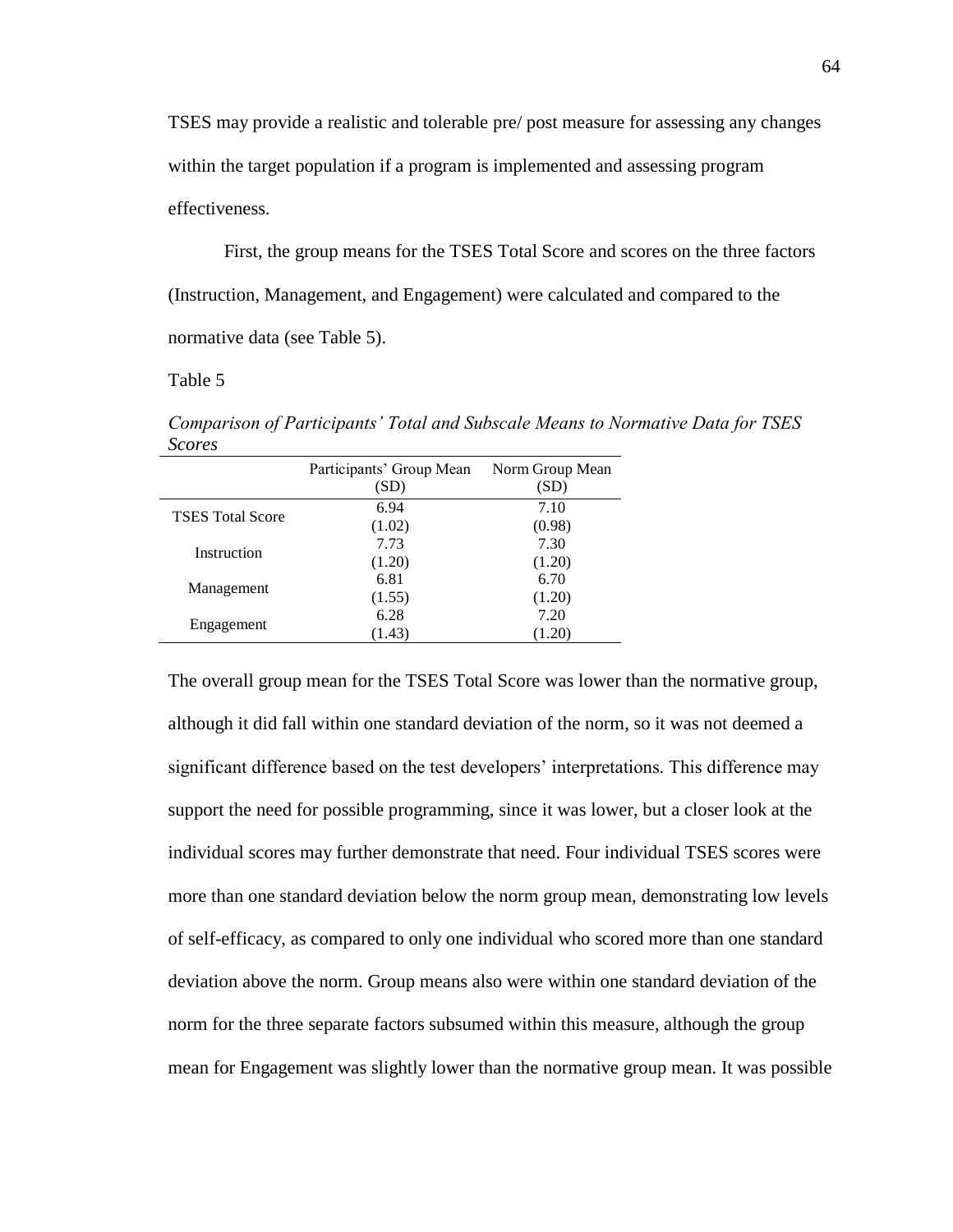that teachers felt more of a need to report higher efficacy levels than actually felt because the district approved the investigator's entrance into the school and the administration received a copy of the results. However, the seemingly comparable data from the target population and the normative group was not considered enough to decide that a program was unwarranted in light of the previous results reported within this document.

A correlational analysis was run to assess any relationships between the TSES Total Scores and the TSI Total Scores, since there were numerous studies within the introductory research that found links between stress levels and self-efficacy, and the possible program components may include strategies to manage stress and to build selfefficacy. Relationships were also assessed between the TSES Total Scores, years of experience, and number of stressors. Teachers' scores on the TSI were found to be related to their TSES Total Scores with  $r = -0.383$  ( $p < .10$ ). The relationship was of medium strength, and the negative direction implied that as teacher stress levels increased, teacher sense of efficacy decreased, and vice versa. This suggestive result was consistent with the relationship found in previous research between stress and self-efficacy, and although the finding did not indicate the direction of the relationship, it was most likely bidirectional as theorized by Bandura (1997). It also supported the inclusion of program components to address stress levels and develop self-efficacy, since an improvement in one may affect the other. Teacher self-efficacy, as measured by the TSES, was not found to be significantly related to years of experience, which again supported the use of a mixed population for the program. Teacher self-efficacy was found to be negatively related to the number of sources of stress with  $r = -0.375$  ( $p < .10$ ) with a medium effect size, and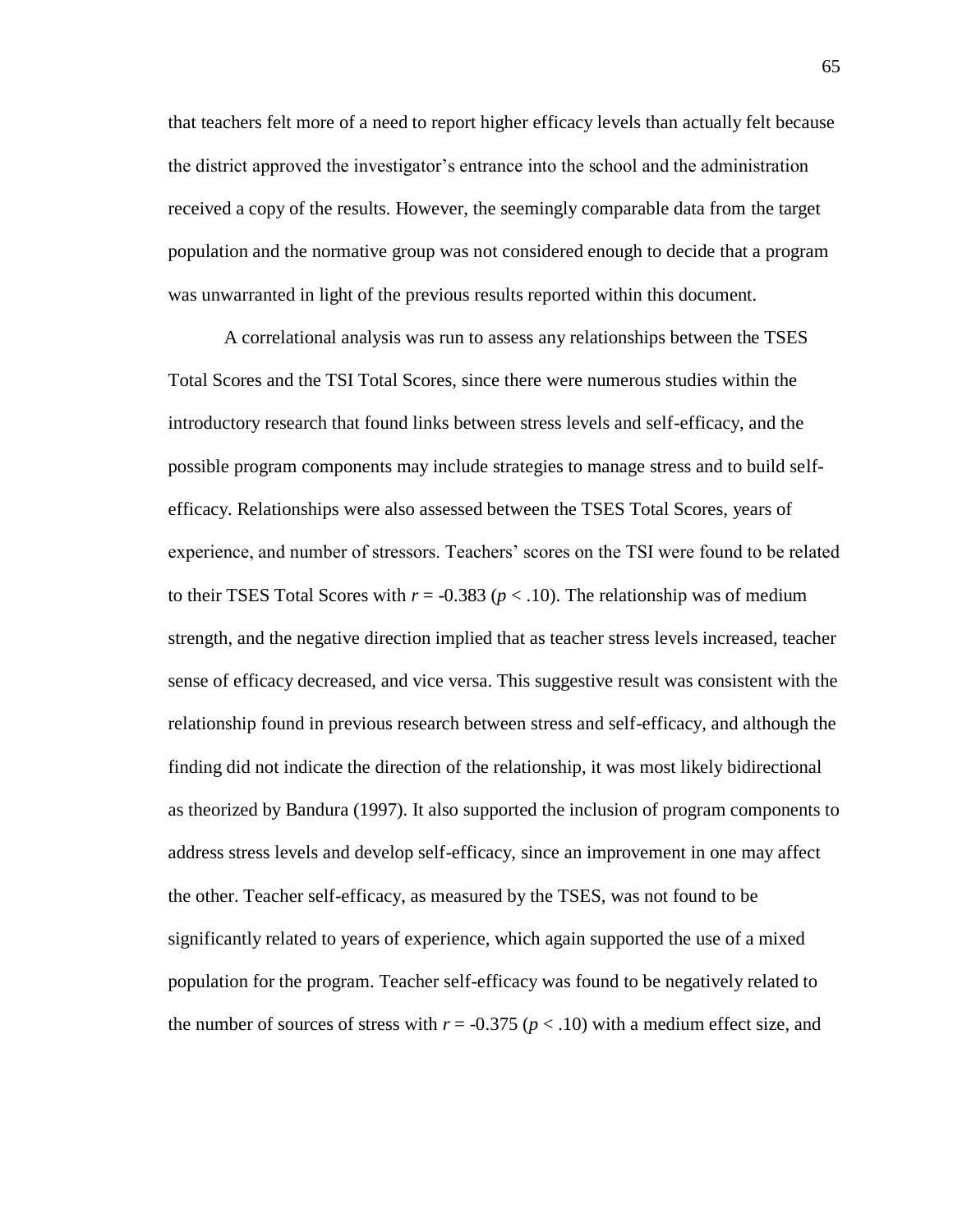this result was aligned with the increase in stressors causing a decrease in self-efficacy that has also been found in previous research.

#### Teacher Well-Being Survey

Scores for each item on each part from the Teacher Well-Being Survey (TWBS) were recorded and analyzed on spreadsheets. Before being entered, certain items were reverse-coded to ensure that negative scores showed sources of negative stress and the negative effects of stress. These items for Part 2 - Sources of Stress were as follows: antibullying legislation, educational reform, lack of collegiality, lack of support staff, and violence. These items for Part 3 - Effects of Stress were teaching effectiveness and energy levels. One survey was invalid for use within the total score analysis for Parts 2 and 3 because a page was left blank. Items on this participant's measure that were filled out were used within the overall item means to strengthen the validity of the group results for individual items. To analyze relevant patterns in the data, group statistics were calculated for the demographic portion and item means and frequency of responses were calculated for the remaining portions of the measure. Data were recorded and reported using means, standard deviations, frequencies, and simple percentages. Demographic information and frequency of response data were also used in later correlation calculations to look for relevant relationships, confirm research findings, and support the program design.

To make the program as relevant and effective as possible, analysis was conducted on the group means for each individual item within Parts 2 and 3 (See Table 6). If an individual item mean was negative, the negative score implied that the item was a source of stress or a negative effect of stress for most of the group. All of the item

66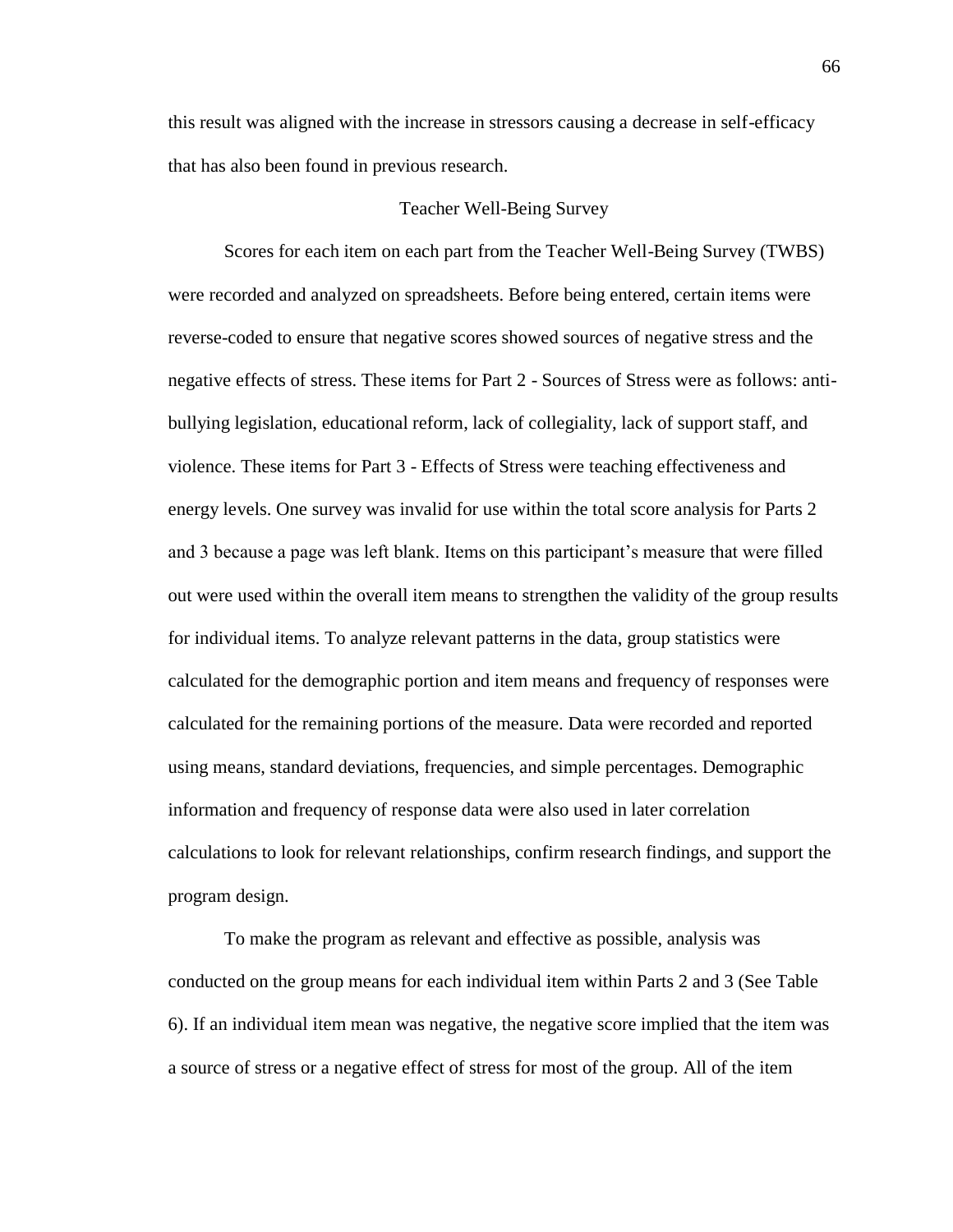means were then investigated to determine if there was evidence of multiple sources of negative stress and multiple negative effects of stress or if there were only a few sources of negative stress or only a few negative effects of stress.

Table 6

|                          |                                | Mean    | <b>SD</b> |
|--------------------------|--------------------------------|---------|-----------|
| Sources of Stress        | <b>NCLB</b>                    | $-0.74$ | 0.86      |
|                          | Anti-bullying legislation      | $-0.26$ | 1.18      |
|                          | Special education requirements | $-0.17$ | 1.19      |
|                          | <b>Education reform</b>        | $-0.48$ | 1.65      |
|                          | Parental involvement           | $-0.09$ | 1.38      |
|                          | Student achievement            | $-0.35$ | 1.03      |
|                          | Economy                        | $-1.22$ | 1.04      |
|                          | Resources                      | $-0.35$ | 1.15      |
|                          | Public support                 | $-1.17$ | 1.27      |
|                          | <b>Job Satisfaction</b>        | $-0.23$ | 1.41      |
|                          | Hours                          | $-0.46$ | 1.34      |
|                          | Demands                        | $-0.96$ | 1.17      |
|                          | Admin support                  | $-0.27$ | 1.16      |
|                          | Time with colleagues           | $-0.82$ | 1.05      |
|                          | Support staff                  | $-0.86$ | 0.77      |
|                          | Violence                       | 0.14    | 1.25      |
|                          | Professional development       | $-0.46$ | 1.18      |
|                          | Student behavior               | $-1.41$ | 0.85      |
|                          | <b>Student SEC</b>             | $-0.64$ | 1.22      |
|                          | Student-teacher relations      | 0.68    | 0.84      |
|                          | Class size                     | $-0.68$ | 1.13      |
| <b>Effects of Stress</b> | Job commitment                 | 0.23    | 1.41      |
|                          | Effectiveness                  | $-0.91$ | 1.23      |
|                          | Student-teacher relations      | $-0.61$ | 1.34      |
|                          | Energy                         | $-1.30$ | 0.97      |
|                          | Management                     | $-0.52$ | 1.27      |
|                          | Influence                      | $-0.09$ | 1.00      |

*Individual Item Means for the TWBS*

*Note.* For full item descriptions, see Appendix D.

Comparing the item means gave an indication of which sources of stress and negative effects were the most common and most strongly felt among the group, as well. This closer look helped to determine if there was support for a more generalized approach for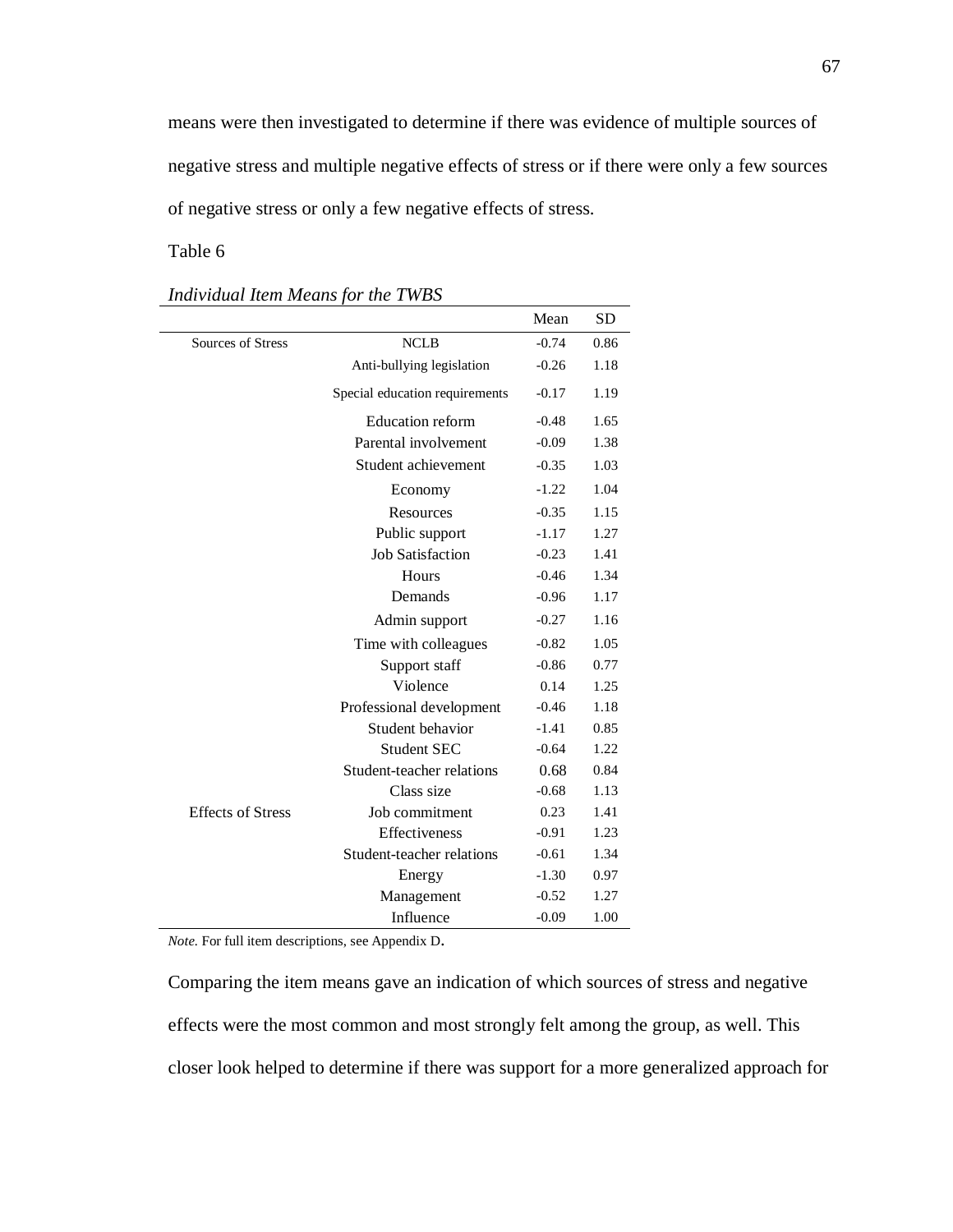stress management that would help teachers manage a variety of stressful situations and effects or if the program would involve a focus on specific sources and/ or effects of stress to increase effectiveness and relevance. The identification of the top stressors and stress effects can also inform future research.

The results of this analysis revealed that the majority of teachers marked multiple sources of stress as present and negative in their day to day lives. In fact, all but two of the item means for sources of stress were negative, and the average number of sources of negative stress was 12.27 (*SD*= 3.71) out of 21 total possible sources of stress. The Student-teacher Relationships score was positive and may provide an avenue for further research on how student-teacher relationships may be a source of positive stress and may influence the effects of overall negative stress on teachers. These results confirmed the variety among sources of negative teacher stress, as well as provided some insight into possible sources of positive stress for teachers.

Overall, the item means and frequency of -2 responses revealed that economic issues, lack of public support, and student behavior were the most commonly rated as the greatest sources of negative stress. The educational reform issue and high work demands were also rated as causing high levels of negative stress by almost half of the group. These sources reflected issues at a systemic level, a school wide level, and a classroom level. A program that was geared toward generalizing across these situations would be the most realistic and effective approach considering the current context and limited resources described in the literature. However future programming, which may have access to more resources, could include an analysis and possible inclusion of components to manage these specific issues.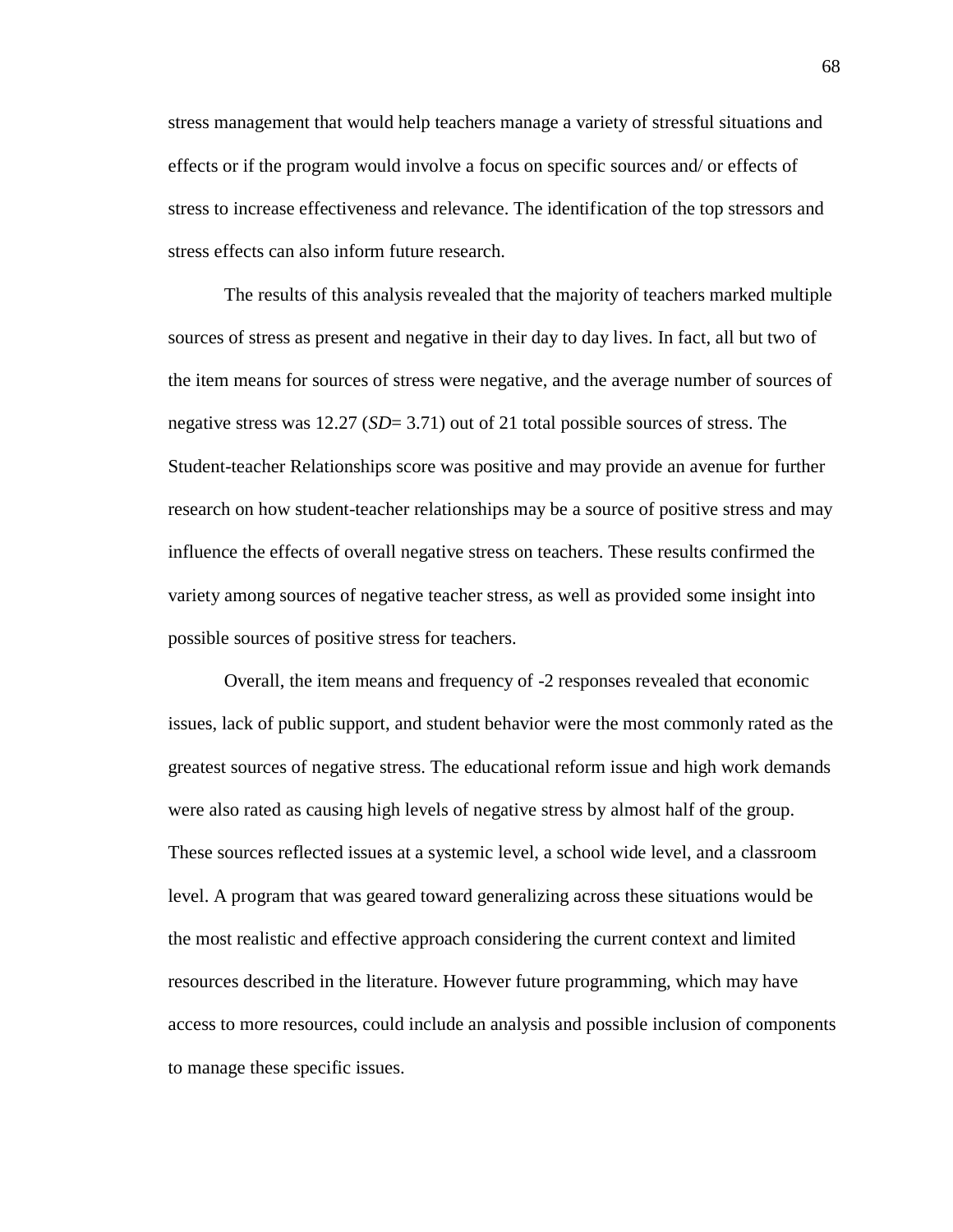Group means for each perceived effect of stress revealed that all of the effects of stress found in the research and included in this survey had overall negative mean scores, except Job Commitment  $(M = 0.227)$ . Since the score for commitment to the job was not negative, it would seem that negative stress did not affect job commitment among this group. This finding aligned with the group's score on the Professional Investment Subscale of the TSI. Overall, the percentages revealed that lower energy levels, less teaching effectiveness, and weaker student-teacher relationships were the most commonly rated as the strongest perceived negative effects of stress. These effects were especially concerning, since energy is a necessary resource for stress management, and sense of efficacy in the classroom has been linked to actual performance for teachers and students. In addition, warm student-teacher relationships contribute to positive climate and student outcomes. Perhaps the most disturbing aspect of this negative effect was that Part 2 of this survey revealed that those relationships may be a source of positive stress for teachers. If those relationships suffer as a result of negative stress, teachers will be even less likely to have them as the positive source of stress that may they need to function effectively. These results confirmed and further clarified that this group of teachers were experiencing the negative effects of stress outlined in the research and were in need of programming to help their effectiveness as a teacher.

The last part of the TWBS highlighted the stress management techniques already being used by the target population (see Table 7).Other techniques that were listed in the free response space included acupuncture, listening to music, watching TV (two responses), spending time with family, socializing, drawing, painting, making things, praying, and homeopathic stress relief.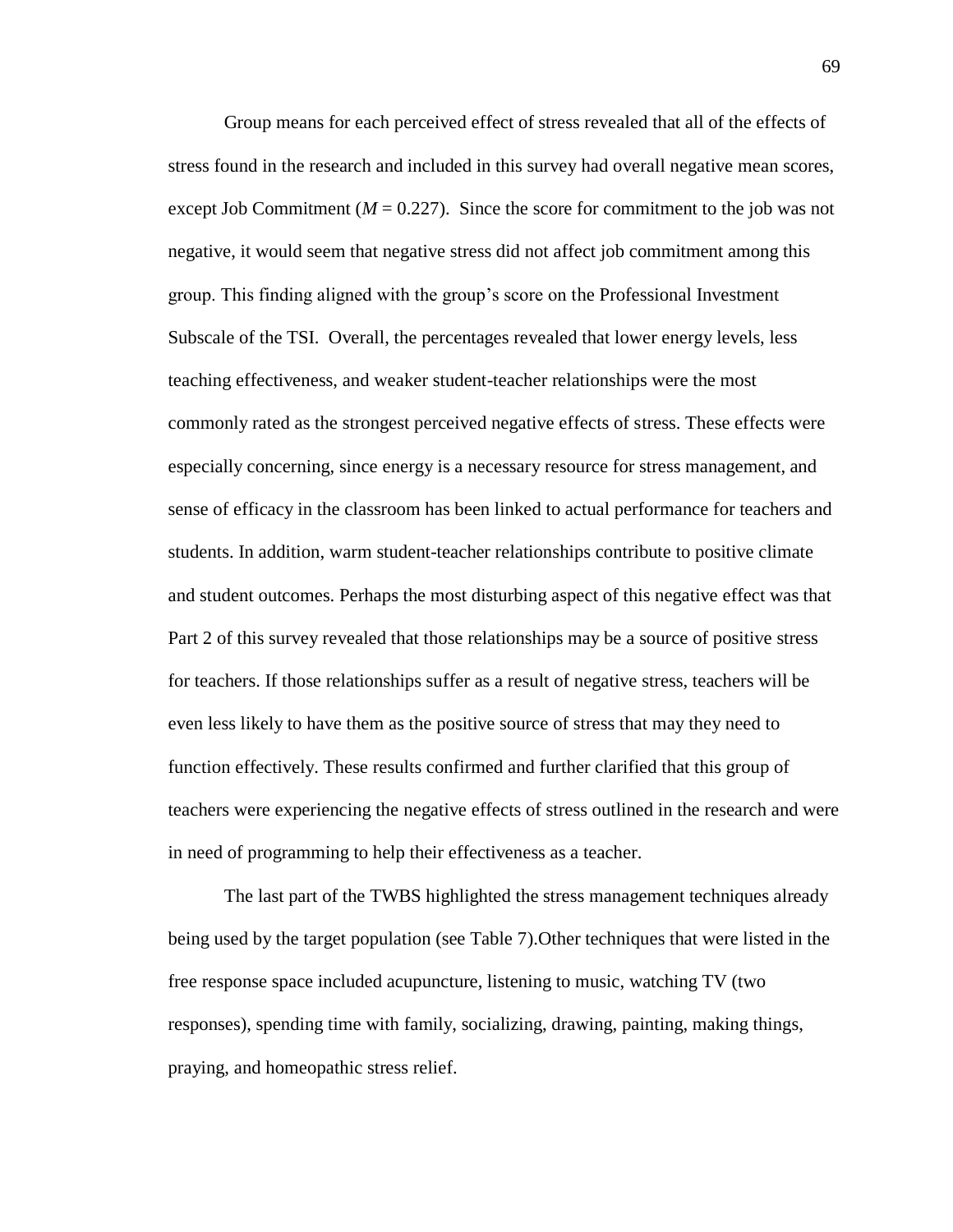#### Table 7

|                                                                                                             | <b>Techniques</b> |                       |          |                       |  |        |       |       |
|-------------------------------------------------------------------------------------------------------------|-------------------|-----------------------|----------|-----------------------|--|--------|-------|-------|
|                                                                                                             |                   | Exercise<br>Substance | Vacation | Meditation Counseling |  | Eating | Hobby | Self- |
|                                                                                                             |                   |                       |          |                       |  |        |       | care  |
| Frequency                                                                                                   |                   |                       |          | 14                    |  |        |       |       |
| <i>Note.</i> Techniques listed in the free response space were included within the categories listed above. |                   |                       |          |                       |  |        |       |       |

*Number of Teachers Who Report Using Each Stress Management Technique*

The most frequent coping tools used by the group included exercise, meditation, and selfcare. Strategies that included these coping tools were examined further in the review of existing programs and techniques and were considered for inclusion in the program components, since their current use implied that these techniques were tolerable and realistic for the target population.

In addition, it was important to note the use of unhealthy coping tools, substance use and eating, and the low frequency of participants attending counseling, which has been shown to be an effective strategy for stress management. An effective stress management program should not only include healthy coping tools but also look to replace unhealthy coping tools, as well as possibly include components that are reminiscent of techniques used within counseling to manage stress and build selfefficacy.

# Discussion

The results from this needs assessment supported the need for programming for this target population that is realistic within the face of limited resources and multiple stressors. This group of 23 full-time, suburban teachers with an average of 10.09 years of experience had an overall group mean of 2.91 on the Teacher Stress Inventory (TSI), which put them in the Moderate Stress Level category when compared to the normative group, confirming the presence of negative stress and the relative need for stress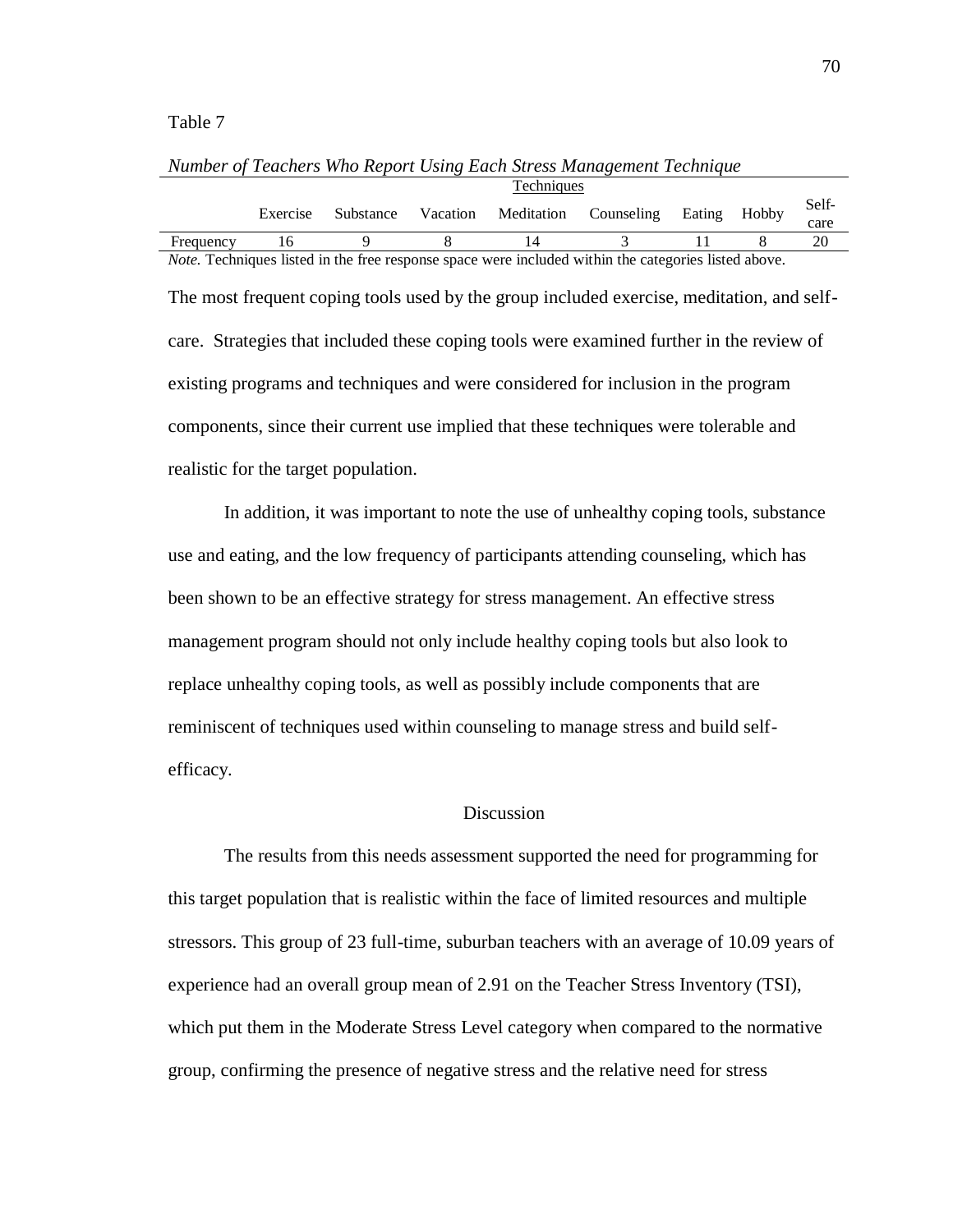management among the group. In fact, all of the individual scores fell within the Significantly Strong Stress Level or the Moderate Stress Level groups when compared to the normative data.

Results of the Teacher Sense of Efficacy Scale confirmed that the overall group mean  $(M = 6.94)$  was also lower than the normative group, which implied that this group may also benefit from programming to develop self-efficacy. More analysis of individual scores revealed that there were more individual scores that fell below one standard deviation from the normative group mean than one standard deviation above that mean. Out of the three factors, teachers reported feeling the least effective on items that reflected their ability to engage their students.

Teacher stress scores on the TSI and on the TSES were significantly related, which confirmed the relationship found among research between stress and efficacy, and further supported the possibility of developing self-efficacy as a way to positively affect teacher stress management and vice versa. This type of programming can also build the resources needed to manage stress and increase the ability to engage students.

Further information about the target population gathered from the Teacher Well-Being Survey (TWBS) confirmed the presence of multiple stressors and highlighted the most common sources of negative stress and the most common negative effects of stress among this group, which aligned with findings from the previous research and measures.

The variety of sources of stress and the overall negative stress levels of the participants called for a whole group program that involved low-cost and low-energy strategies which have been shown to generalize across systemic levels, settings, and situations. The needs assessment also demonstrated the presence of the negative effects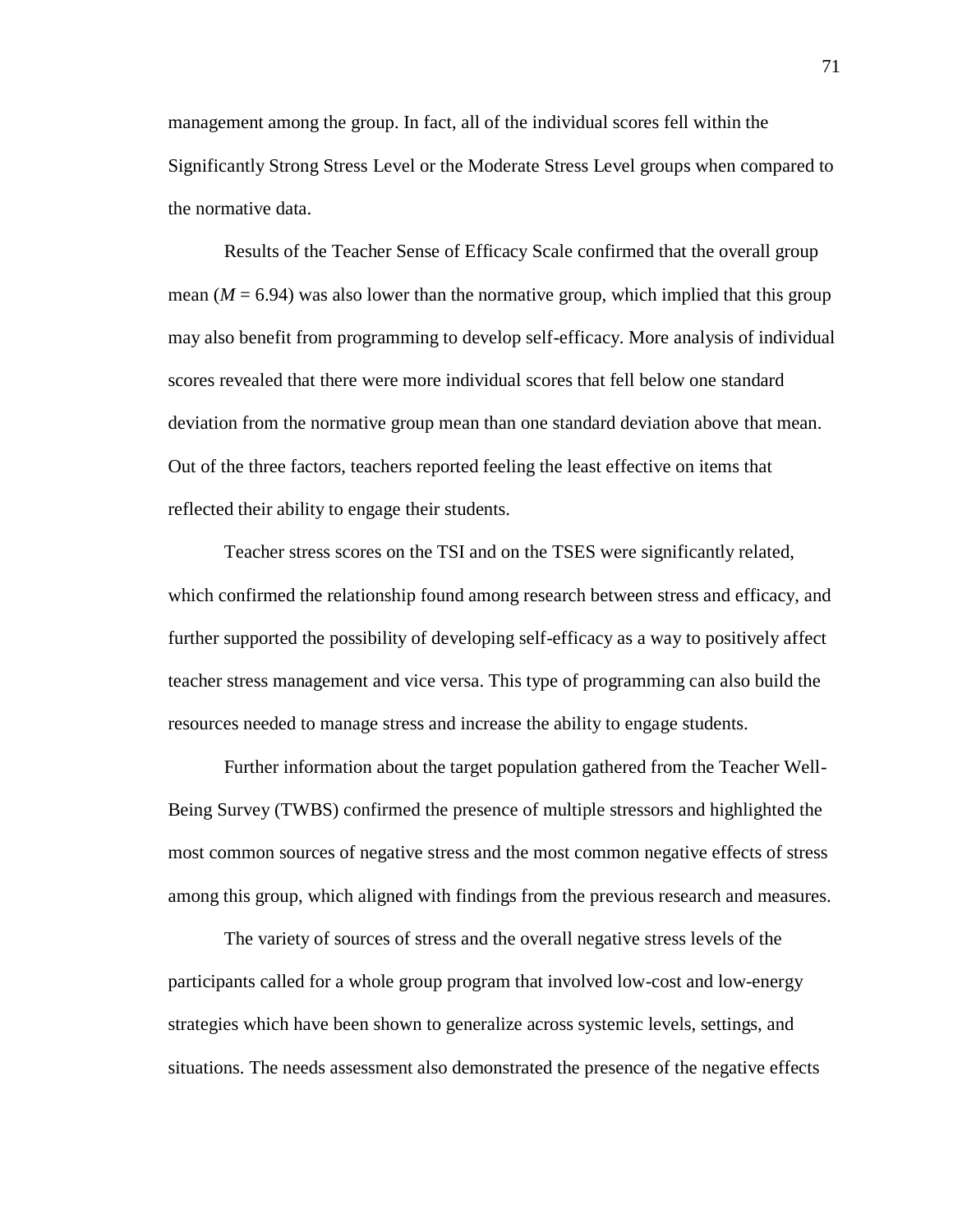of stress on these teachers' well-being and teaching effectiveness that were cited in the research, which further supported the need for a program to decrease the negative effects of stress on teacher and student outcomes and increase the beneficial effects of positive stress management and development of self-efficacy. These results were used to create the purpose for the program and to help set the goals and goal indicators for the program (see the following Program Design Document). In addition, the program was composed of two components to address both stress management and the development of selfefficacy. The strategies that were highlighted within this needs assessment were further investigated in the following review of current programming and techniques, which was also used to find information about the methods and techniques that would be used to create activities to support the purpose, goals, and components of the program. The eligibility standards for participation were also created to fit the target population as described through this needs assessment.

Although the sample size was small compared to the district's teacher population, the results were considered adequate to design a program for this target population, considering the completion of almost all of the measures that were distributed and the limitations of timing for the needs assessment meetings. Significant results were found among this group, regardless of the sample size. Also, the results supported many of the findings among the previously cited research regarding other teacher populations. If the program that was developed is proven to be effective, the detailed description of the population it was developed for can be used to make future decisions about its appropriateness for other populations. The measures used on this needs assessment can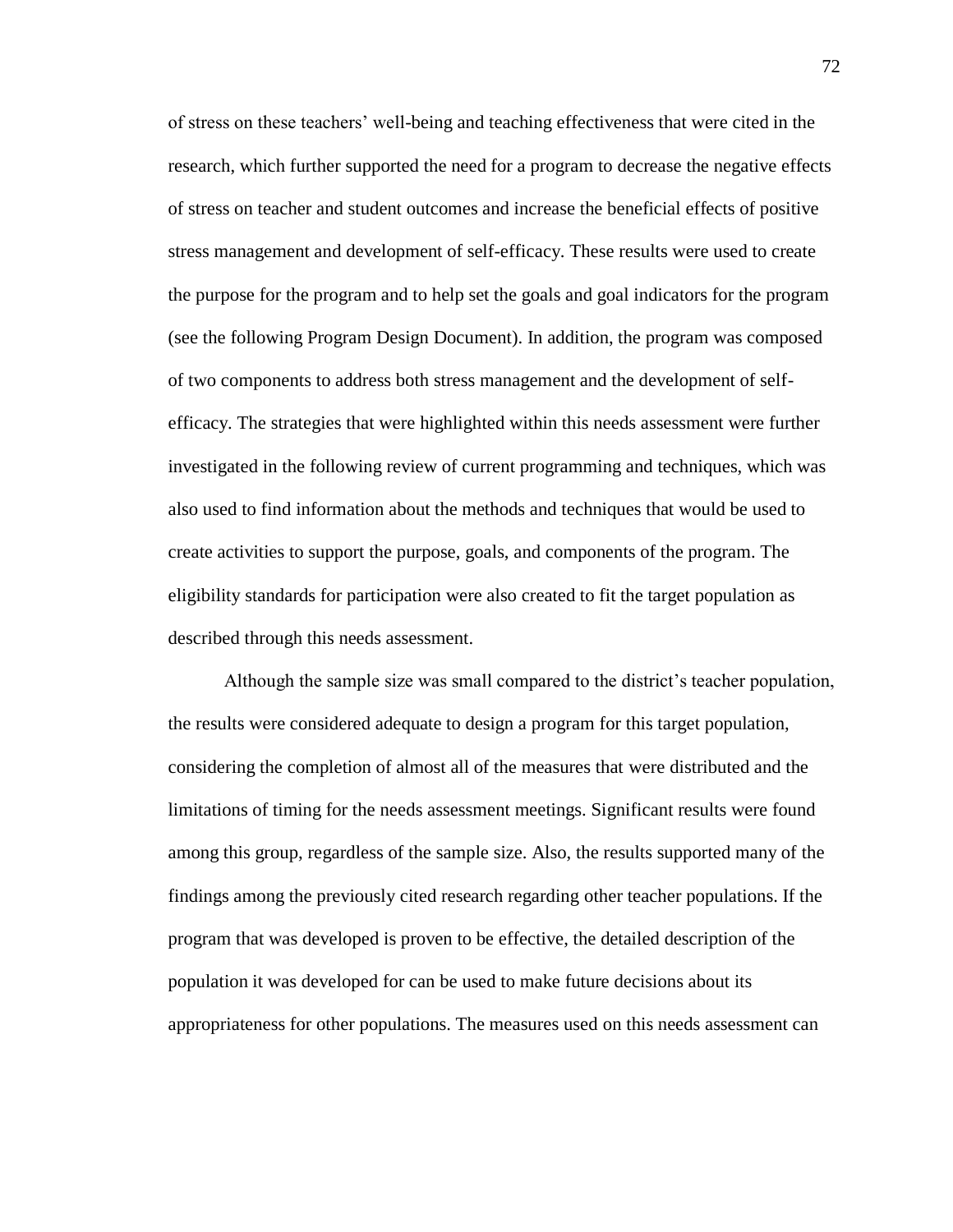also be used to gather baseline data from other populations to determine appropriateness or adapt goals for the program based on the group's needs.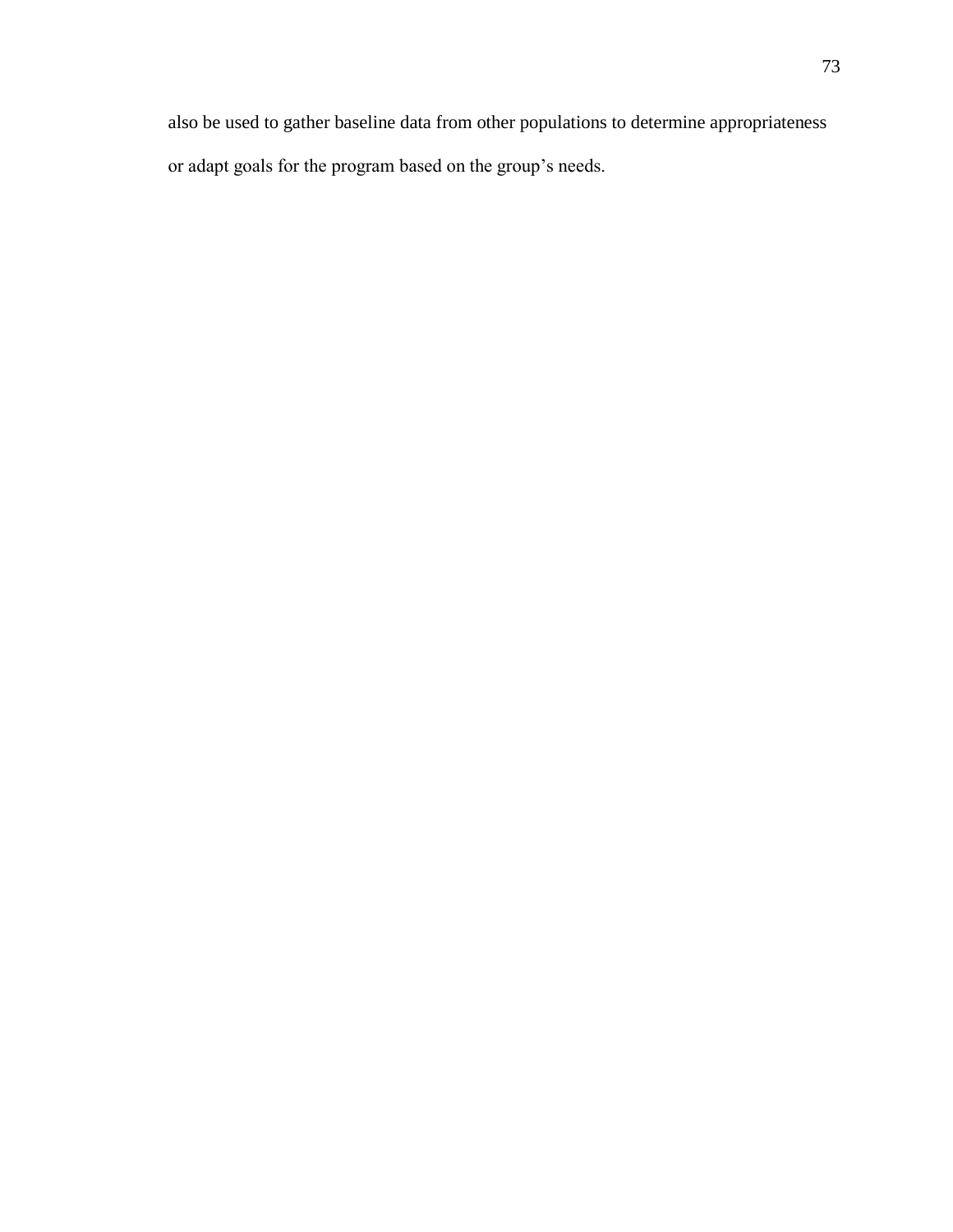### CHAPTER IV

# RESULTS AND IMPLICATIONS FOR PROGRAM DESIGN: REVIEW OF CURRENT TECHNIQUES AND PROGRAMMING

It is important for individuals who are experiencing negative job stress and the effects of that stress to learn new ways to cope with this stress. Behavioral approaches can include stress inoculation, relaxation, deep breathing, time-management training, rational emotive behavior therapy, team-building, and meditation (Angerer, 2003). Since teacher attitudes and perceptions may help mediate and manage stress from a multitude of sources, as was found within the previous research cited and the needs assessment, interventions that support perspective-taking and awareness of negative affect and beliefs may help decrease disturbed stress reactions (Forman, 1990). Considering this need, effective interventions may need acknowledgment of the activating situation and the ability to appraise situations in a less negative way. Teachers need to also be aware of their own irrational beliefs that may be contributing to work-related stress. Forman's work with teachers revealed such irrational beliefs as the needs for constant approval, complete control, fairness and punishment, lack of frustration, constant help, placement of blame for problems, and avoidance of problems, all of which were contributing to teachers' stress levels.

Teachers also need ways to build personal factors such as friendships, strong marital relations, and coping with differing degrees of life stress to be able to influence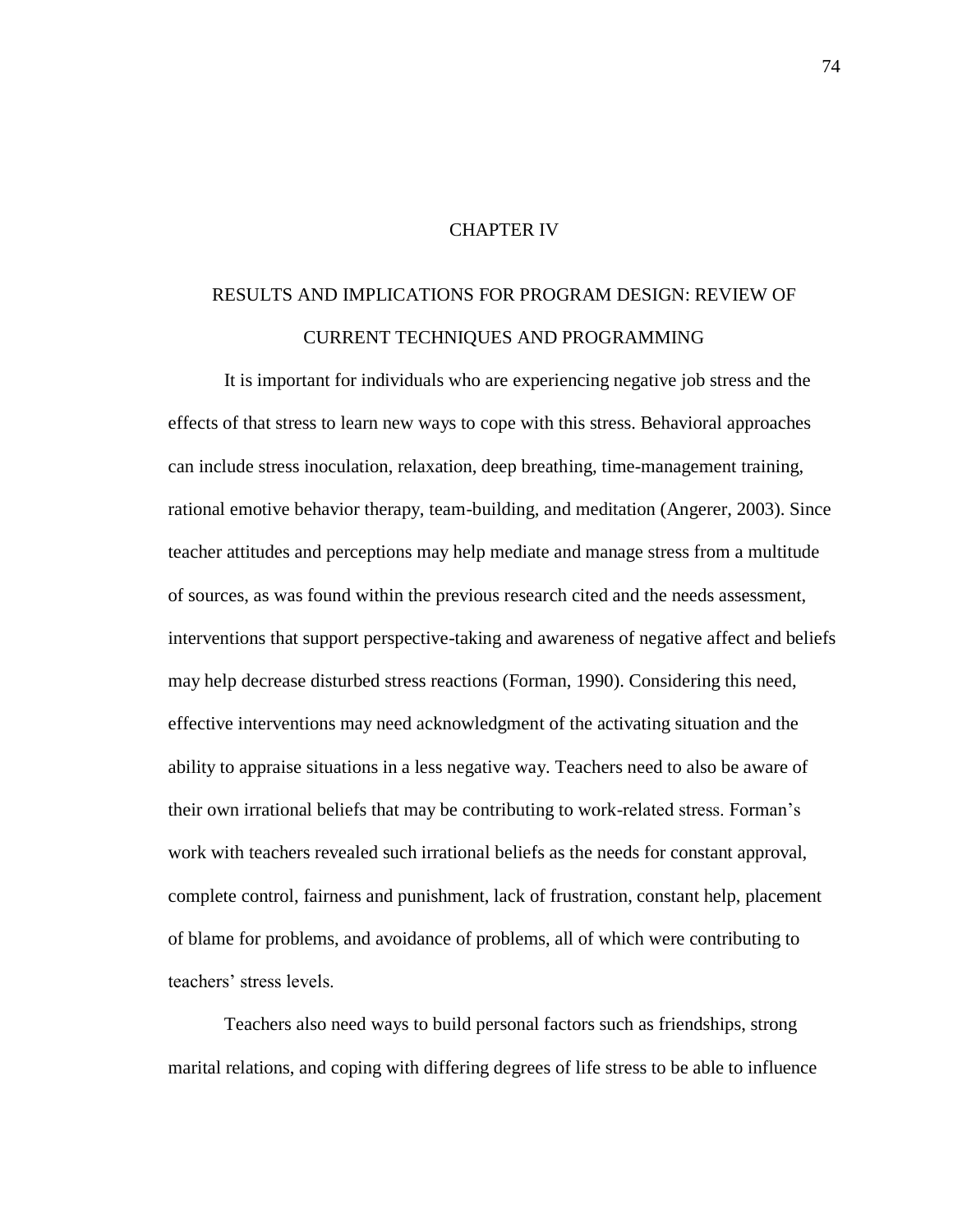the development of a prosocial classroom, which Jennings and Greenberg (2009) tied to decreased stress levels for teachers and increased levels of well-being. Currently, teachers reported that the most common coping strategies that they employ are the use of supportive outside relationships, a sense of humor, times of relaxation and meditation, the perception of stress as a problem to be solved, and the belief in efficacy; and they pointed out the need for a positive attitude (Richards, 2012).

Many stress management interventions for individuals focus on training them in coping tools to build positive responses to potential stressors (Cecil & Forman, 1990). However, since the research cited previously showed that stress comes from both individual and environmental characteristics, stress prevention programming must also consider how an individual's work environment may be changed to address stressors or the individual's ability to cope with stress. Dearborn's (2002) research on the effective development of leaders within the workplace cited the importance of producing leaders who motivate and engage their employees. While this concept can apply to administrators within the education system, it can also apply to teachers, since teachers are leaders within the context of their classroom. Dearborn found that leaders need to be trained in collaboration and the use of social networks but also receive practice in using emotional intelligence since they must be in tune with others' needs within a group. Development of these skills can also help build confidence in themselves and others, which can help support self-efficacy and collective efficacy. Emotional intelligence can be built through the development of self-awareness, self-management, social awareness, and relationship management (Goleman, 1998). Possible programming can look to build self-awareness and self-management through the concept of mindfulness and developing self-efficacy,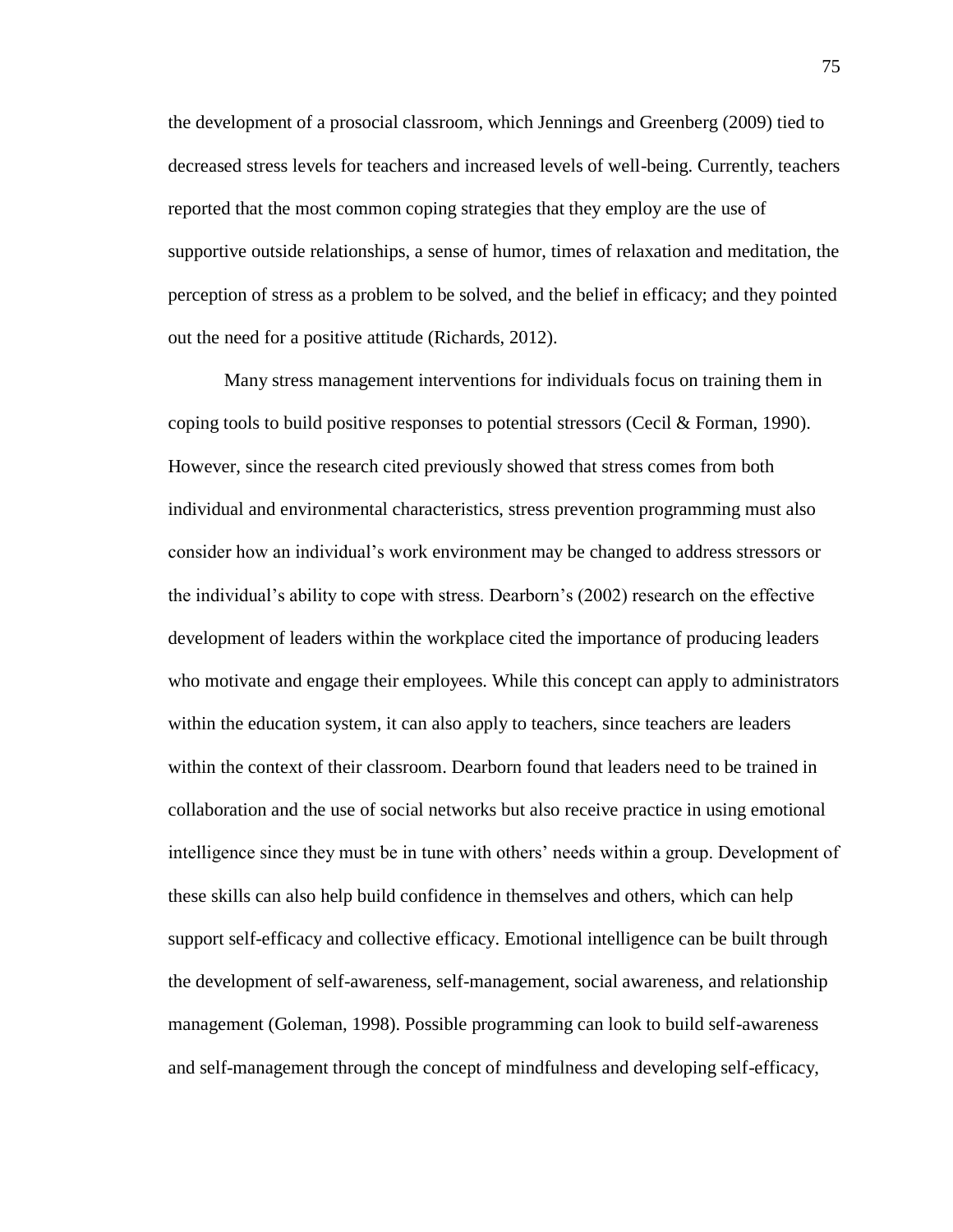while social awareness and relationship management can be built through the use of a structured group process that guides both effective communication and problem-solving. Development of these characteristics will help build classroom leaders that can motivate each other and their students and reflective leaders who will be able to reflect on and adapt their own actions to meet varying needs. Jennings and Greenberg (2009) also revealed that influential factors for a prosocial classroom included organizational aspects as well, including coteacher support, principal and district leadership, school climate and norms, school district values and in-service opportunities, community culture, and local and federal education policy demands.

While the above theory and research supported the need for helping teachers and organizations develop coping tools and support systems to increase positive reactions to stressful situations and thus decrease negative appraisals and influences on future stress, it was also important to consider the idea of off-the-job recovery when developing any programming. Hahn, Binnewies, Sonnentag, and Mojza (2011) found that there are four off-job experiences that are the most important to recovery from job stress: physical detachment from work (which includes control of job-related thoughts), relaxation, mastery over challenges and new learning, and control over personal activities. Training that includes components to address each of these elements will positively influence recovery from job stress and increase self-efficacy and well-being. The authors related that type of training to the consideration of Bandura's (1977) four sources of developing self-efficacy: enactive mastery, vicarious experience, verbal persuasion, and psychological states. They made the case that this type of training can help build new resources and decrease emotional exhaustion and negative affect in the face of stress,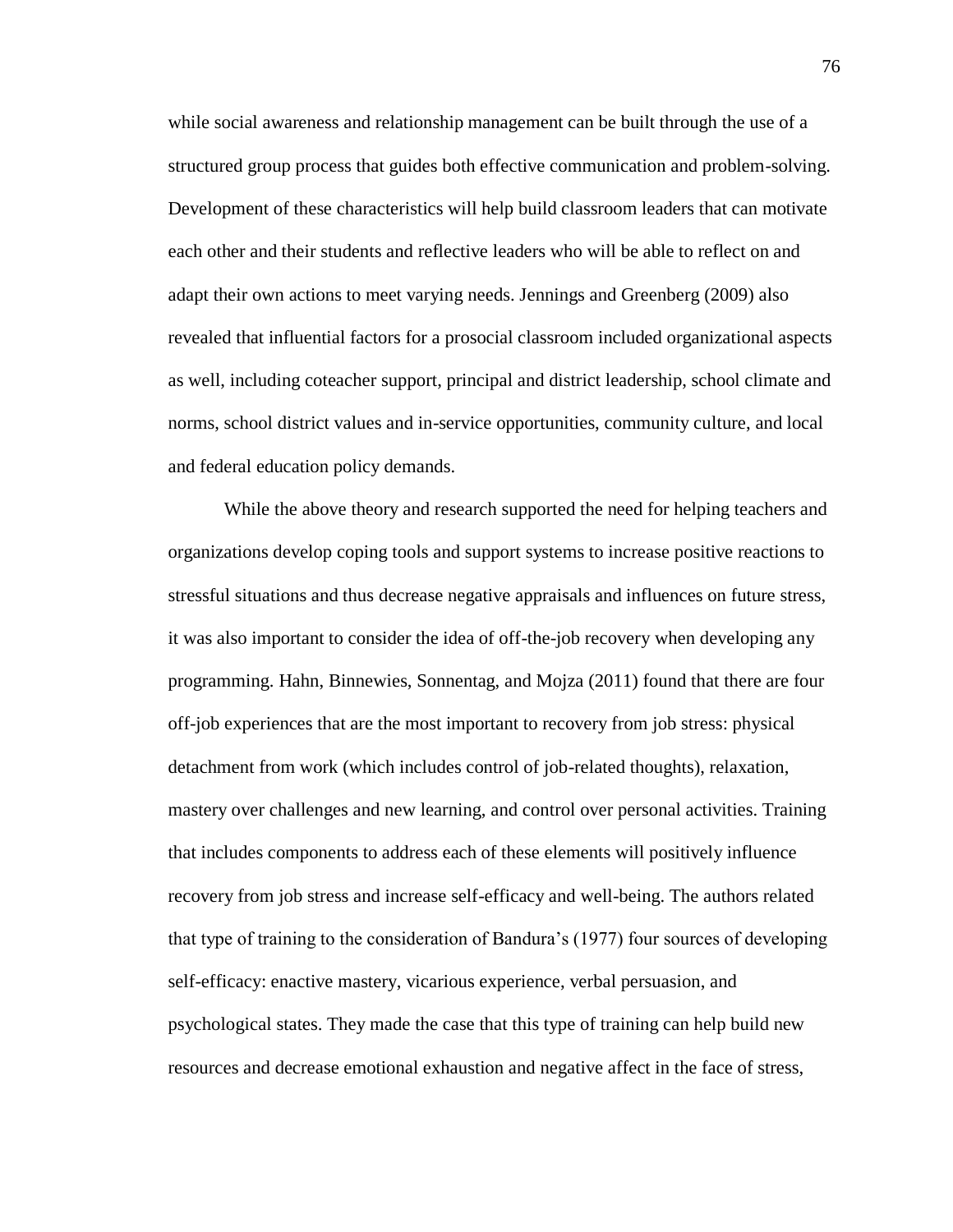which in turn will lead to better health and the interruption of the "loss spiral" of energy and resources. In addition, effective programming for recovery must focus on building positive behaviors to replace those resources lost to previous stress and replenish future resources.

Programs have been designed that attempt to support stress management for individuals and within the organizational setting, and a closer look at these programs revealed what components an effective program should or should not include. Cecil and Forman (1990) designed an intervention for individuals to help them manage their reactions to potentially stressful situations but also included a focus on increasing organizational capacity. Their study evaluated the effects of both an individual stress inoculation program and a coworker support group when compared to a control group. Stress inoculation consisted of once a week meetings that lasted for 90 minutes and continued for six weeks. Within these sessions, teachers were educated about the theoretical definition of stress and causes and effects of stress. They also engaged in relaxation training, rational restructuring, and training in a cognitive-behavioral framework to help them understand how their thoughts, feelings, and actions would lead to increased or decreased stress. They also practiced the application of coping skills by following scripts and developing their own scripts for dealing with stressful situations. The coworker support group met for 90-minute sessions once a week, also for six weeks. The group sessions followed a problem-sharing process, where members provided each other with reassurance and support, successful coping strategies, and empathetic listening. There was a facilitator present who guided the discussions and problem-solving process. When compared to the control group, the stress inoculation training was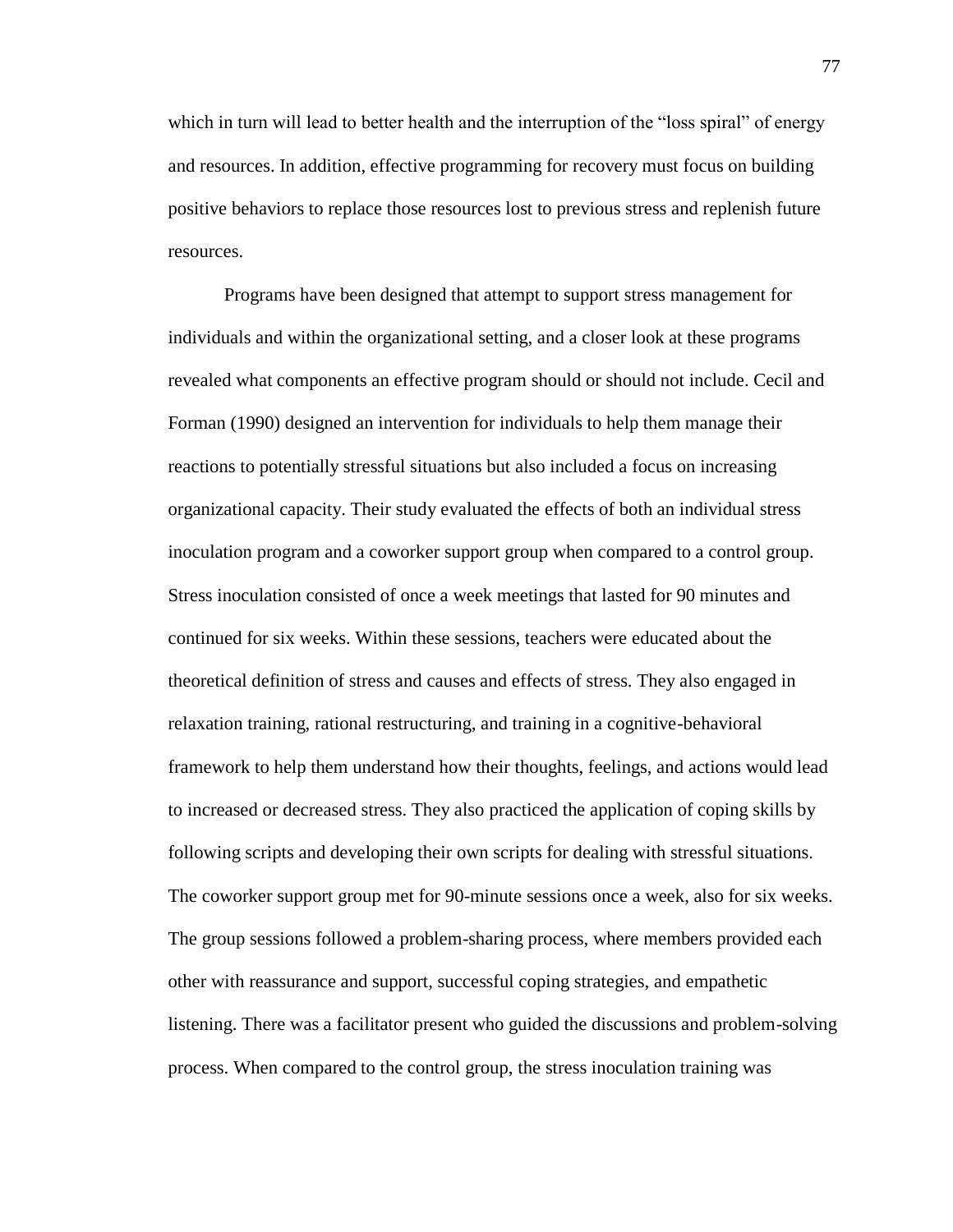effective in reducing teachers' self-reported stress and increasing teachers' coping skills. Although the coworker support groups were not found to significantly affect teachers' stress levels when compared to the control group, the researchers attributed this lack of effectiveness to the short-term nature of the groups and the lack of skills training presented within the group. It was also possible that hearing about coworker stress may have actually contributed to the participants' own stress levels. The study of this program revealed a possible format for implementing a program within an organization to garner administrative support and build a collegial support system, as well as demonstrated effective training strategies that need to be included for a program to be successful. Both the significant results and the non-significant results were a key to designing an effective stress management program for teachers.

To support their theory of the need for off-job recovery for successful stress management, Hahn et al. (2011) designed and evaluated a program that included training in off-job recovery in addition to addressing participants' reactions to stressors. They used a positive focus and set goals to influence recovery; improve participants' self-efficacy and well-being; decrease participants' emotional exhaustion, perceived stress, and situational negative affect; and increase sleep quality. Hahn et al. used a training group and a control group. The two training sessions were conducted within one week of each other, the first lasting five hours and the second lasting four hours, respectively. There were nine to ten participants and one to two trainers in each group. The researchers used a pre and post survey to assess the effects of the training program. The Recovery Training Program included four modules (one for each recovery factor) and was comprised of both psycho-education and group and individual exercises. Participants began by reflecting on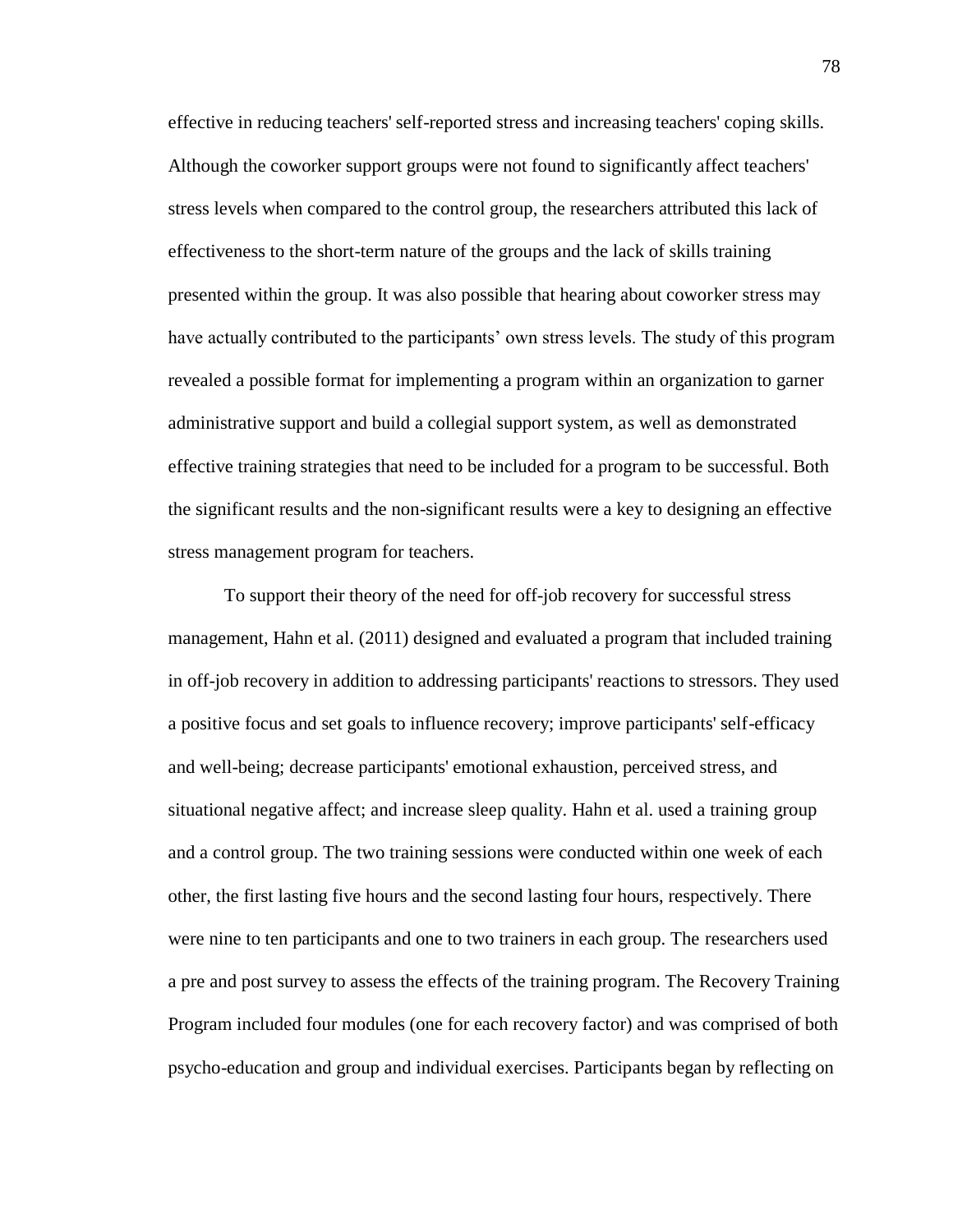work-related stress and recovery, sharing group experiences, and receiving education about the importance of recovery. The first module addressed control through reflection about present areas of low and high control, desire for changes in control, and barriers to control. Participants then engaged in goal setting and created intentions for implementation and time management. The second module addressed psychological detachment by having participants define detachment and discuss its importance. Trainers then introduced strategies taken from rumination research to help participants disengage from their stressful thoughts about work. These strategies included solving a riddle, using mindfulness techniques, and partaking in transition rituals to separate work and nonwork. Participants summarized their own key learning points and set a goal to promote recovery. The second training session covered the third and fourth modules, but first began with the participants discussing their progress on the goals they set within the first session. The third module was focused on promoting mastery experiences and participants reviewed activities that they had engaged in in the past that promoted feelings of success and achievement for them. The fourth module focused on relaxation and sleep, imagery, relaxation activities and unhealthy relaxation strategies, progressive muscle relaxation, and sleep hygiene. When Hahn et al. analyzed the results of their surveys, they found that participants had gained significant knowledge about recovery and demonstrated significant main effects for detachment, relaxation and control on measures distributed two weeks after the start of the training and four weeks after the start of the training. Mastery was only significant in the results from the second post-test, which occurred two weeks after the first training session. There was also significant improvement in participants' recovery-related self-efficacy and sleep quality. Results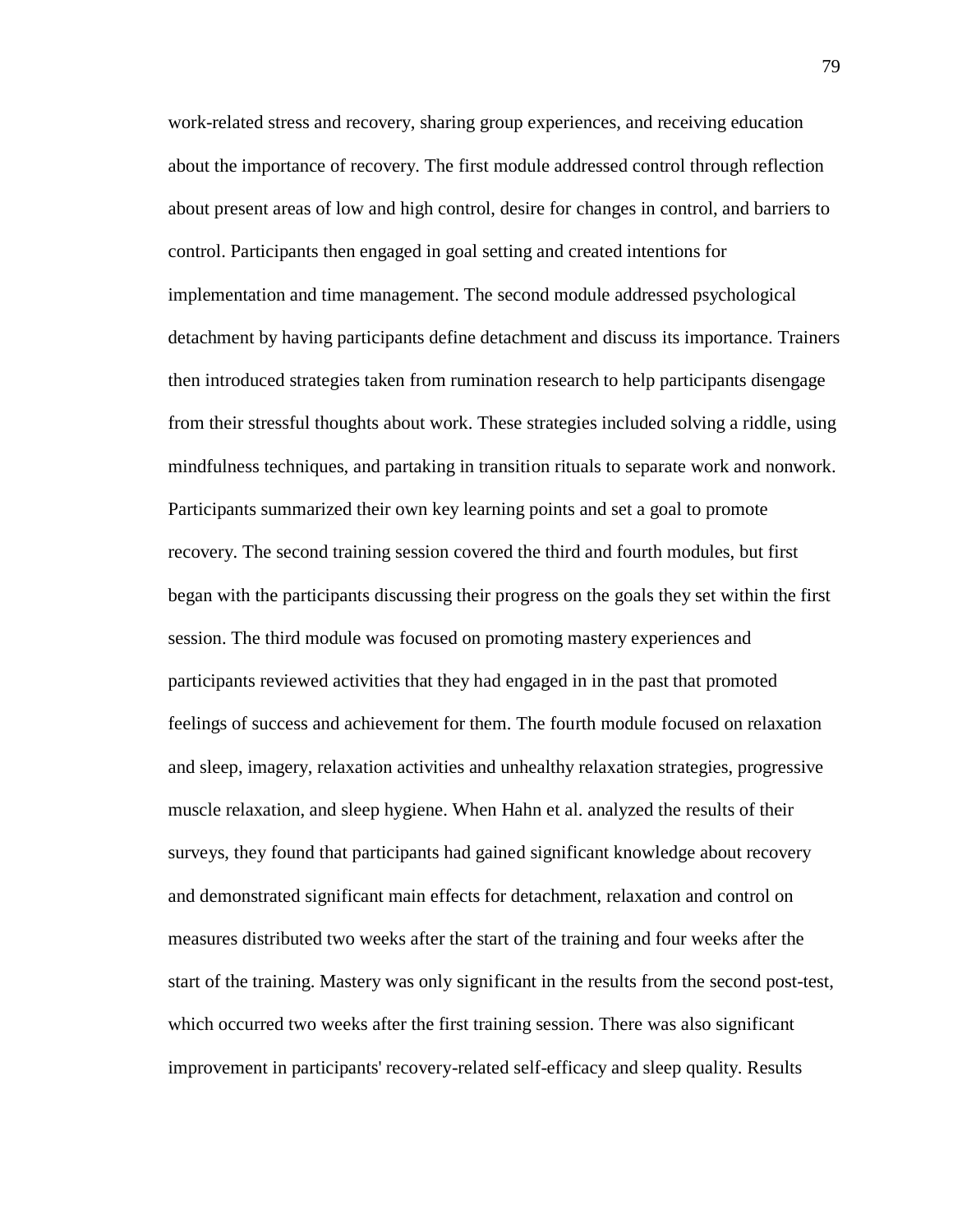from the third post-test, conducted four weeks after the first training session, also showed support for longer-term reduction in perceived stress and situation-specific negative affect. The researchers summarized their results by adding that future programming may need more follow-up and time for meeting goals and developing resources. Future programs may also need more consideration of situational and organizational factors that affect job stress and recovery.

While investigating both the theories and previous programming about effective stress management, a few strategies for coping with stress came to light that were seen across multiple studies and at both the individual and organizational levels. The concepts of psycho-education, self-awareness and mindfulness, self-efficacy, the problem-solving process, teacher input and support from administrators, a collective support system, and positive psychology and self-care for recovery were all echoed within the above research and deserved a closer look as possibilities for inclusion in an effective stress management program.

#### *Mindfulness*

Research by Shapiro, Brown, and Biegel (2007) suggested that self-care should include self-awareness, self-regulation and coping activities, as well as a balance of the self and other interests. This conclusion related to many others within stress management research, regardless of the terminology used. Justice and Espinoza (2007) referred to this identification, understanding, experiencing, and expressing of emotions as emotional intelligence and suggested that developing emotional intelligence was how individuals can deal with emotions in healthy and productive ways to encourage personal achievement, career success, and life satisfaction.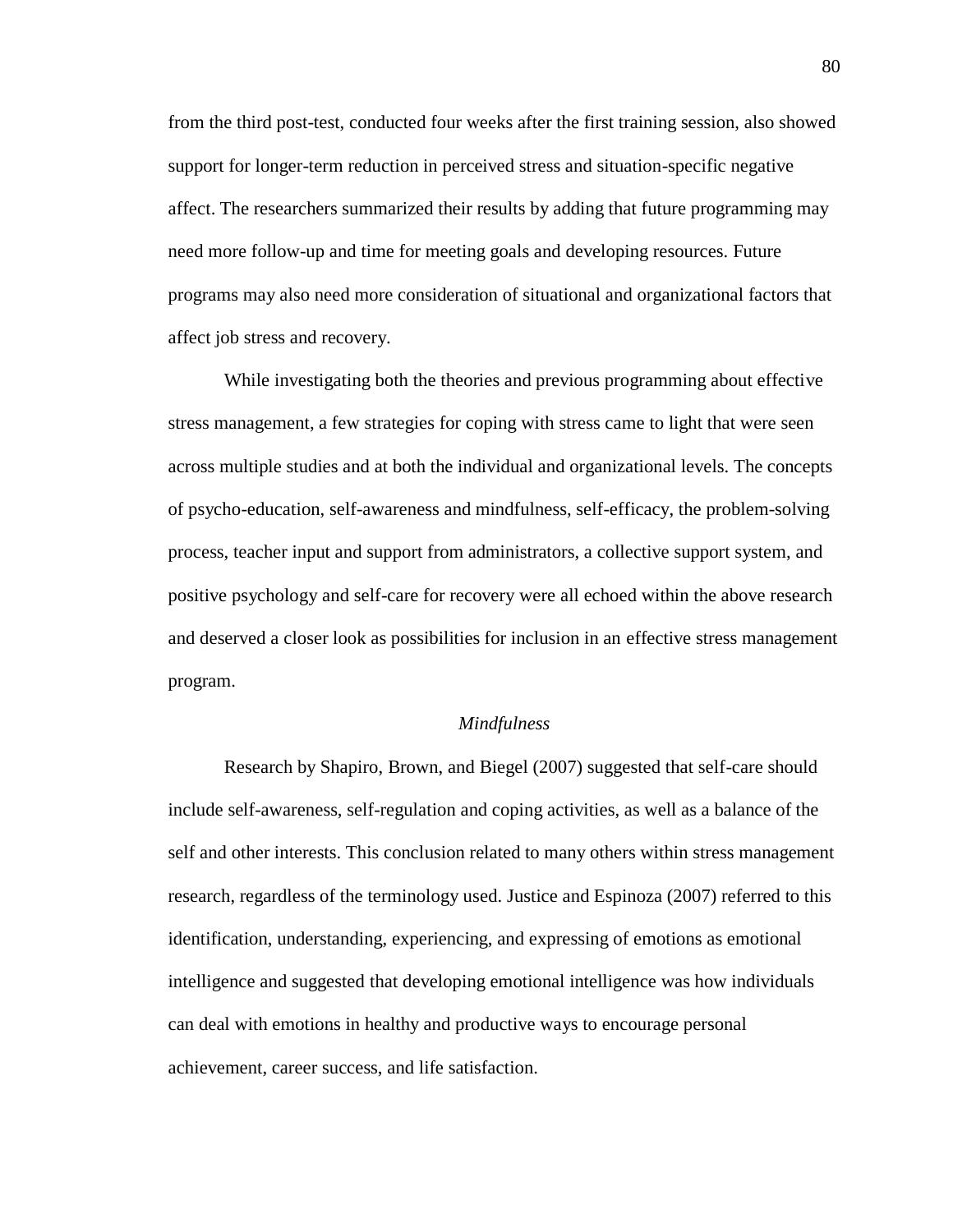Davis and Asliturk's (2011) research revealed that when people appraise and respond to stressful events, they use both a specific format for the mental processing of events and an orientation to events and life that are resistant to threats. This combination of processing and orientation supported resilience in the face of significant stress. They referred to this orientation as a "realistic orientation" that helped individuals view stressful events in a less judgmental way, as if they can happen to anyone, and allowed for individuals to imagine a range of possible outcomes to support effective problemsolving. The mental processes that they found led to the highest levels of well-being related back to the concept of self-awareness, which they described as reflecting thoughtfully on experiences, setting meaningful and challenging goals, and developing a better understanding of the self and the context. This coping style led to the use of more coping strategies, the development of more social support, greater life satisfaction and less depression and burnout.

The origins of this awareness of attitudes and emphasis on coping can be seen within rational-emotive therapeutic techniques. Forman (1990) described rationalemotive therapy as addressing the internal causes of teacher stress to address both environmental factors and internal factions. It focused on irrational beliefs that teachers held that led to negative attitudes toward stressors. These negative attitudes led to excessive stress and low frustration tolerance, which set off a cycle of negative appraisals, increasing frustration, and more frequent irrational beliefs, which lead to more frequent and severe stressful events. School staff who took part in a rational-emotive staff development program, which included education about emotions, identification of thoughts and irrational beliefs, coping mechanisms, and building new thought patterns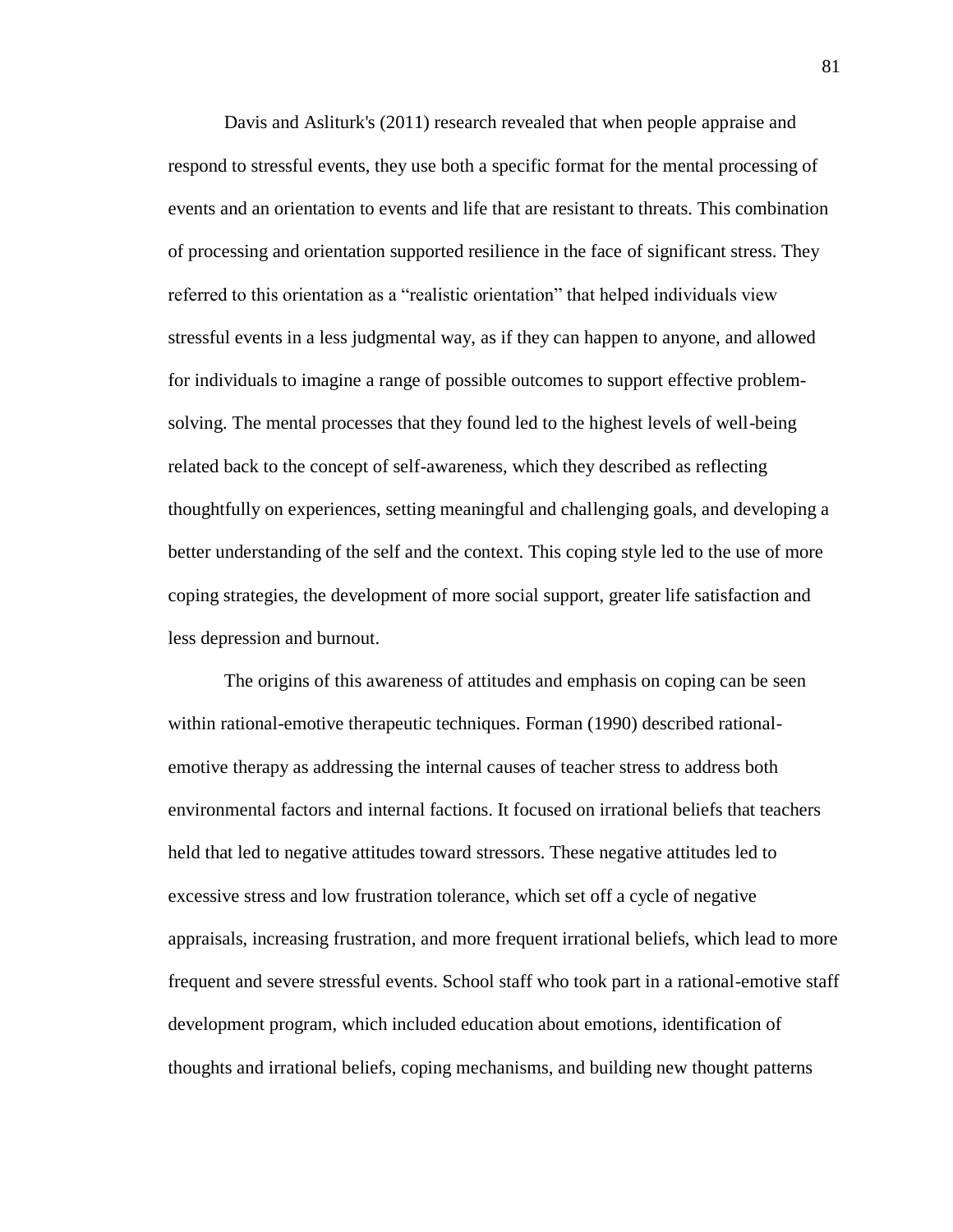showed a significant decrease in irrational beliefs (Forman & Forman, 1980). Rationalemotive stress management focuses on cognitive control and more recently on combining that cognitive control with stress inoculation training (Forman, 1990). Not only were participants educated about stress and how thoughts, feelings, and actions contribute to stress or well-being, they were also trained in skills such as relaxation and rational restructuring to lead to higher levels of self-awareness and more constructive reactions to stress. Stress inoculation training was found effective across a variety of school settings to reduce self-reported stress and anxiety and increase job satisfaction.

The needs assessment conducted as part of this program design further supported the possibility of using meditation as part of an effective stress prevention program. Many of the teachers reported using some type of meditation to try and manage their stress, which implied that meditation was considered tolerable by many of the teachers within the target population. Another tie in to using meditation and relaxation as effective stress management techniques was seen in Stanley's (2010) study of teachers working in highly stressful educational settings with violent students. Those teachers reported that they maintained their effectiveness through stress reduction, and spirituality was a successful coping tool for reducing anxiety and managing stress. Spirituality was considered any method that came from within, including meditation, deep breathing, exercise, time alone, and relaxation exercises. The effectiveness of these methods generalized across different settings and was also related to higher levels of rational detachment, which reduces stress and promotes positive relationships with students.

Most recently, the idea of self-awareness, emotional intelligence, realistic orientation, relaxation and meditation, and rational detachment can be seen within a stress

82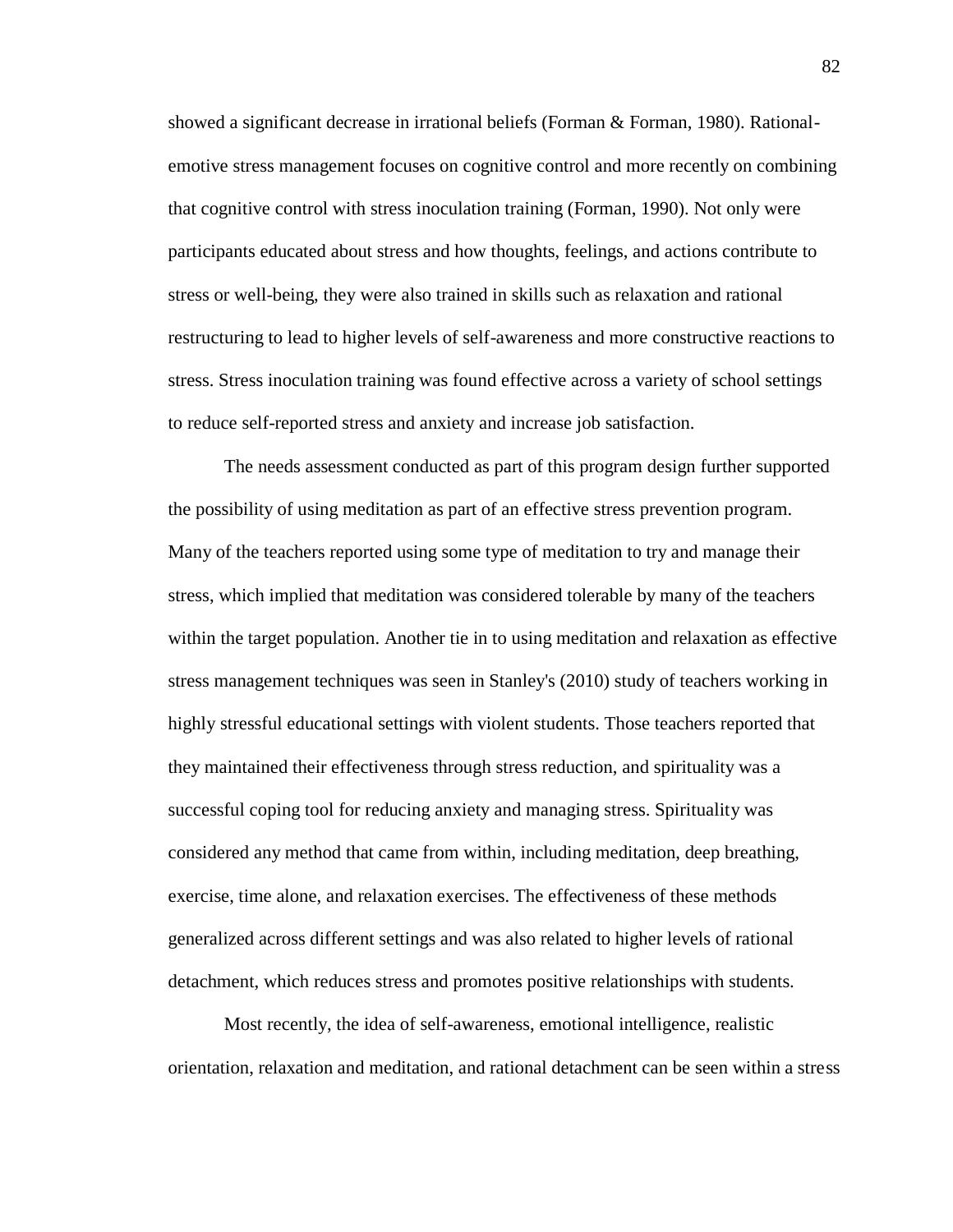management technique called mindfulness. In *A Mindfulness-Based Stress Reduction Workbook*, Stahl and Goldstein (1998) described mindfulness as being fully aware of what is happening in the present moment without filters or judgment. It can be used in any situation and ties together self-awareness with the examination of mental processes from a more detached, outside perspective. The process allows insight into habitual thinking and actions and leads to changes to alleviate stress caused by those reactions and patterns. The goal of mindfulness is to be able to acknowledge concerns and learn to work with them in the face of stress and anxiety. It also helps to explore what works and does not work when dealing with challenges and explores stress-inducing patterns like negative self-talk, amplifying anxiety, exaggeration the negative and discrediting the positive, assuming you know what others are thinking, feeling the need to be the expert, focusing on what "should" be instead of what actually is, and the need to place blame. Based on its rationale and research, this workbook was considered as a possible guide for mindfulness topics and activities to be integrated into the components of the stress management program.

Hyland (2009) defined mindfulness in a similar way and stressed that nonjudgmentally acknowledging thoughts and situations involves a thorough assessment of context, thoughts, and feelings to lead to more effective action. Research has shown that mindfulness training is increasing and has been effective across a range of contexts in the development of positive physical and mental health to reduce stress and increase positive outcomes (Conn, 2011; Gold et al., 2010; Hyland, 2009; Jennings & Greenberg, 2009). When educating participants about mindfulness, facilitators must include training on the presence of non-judgmental observations, patience, separation of present from past, and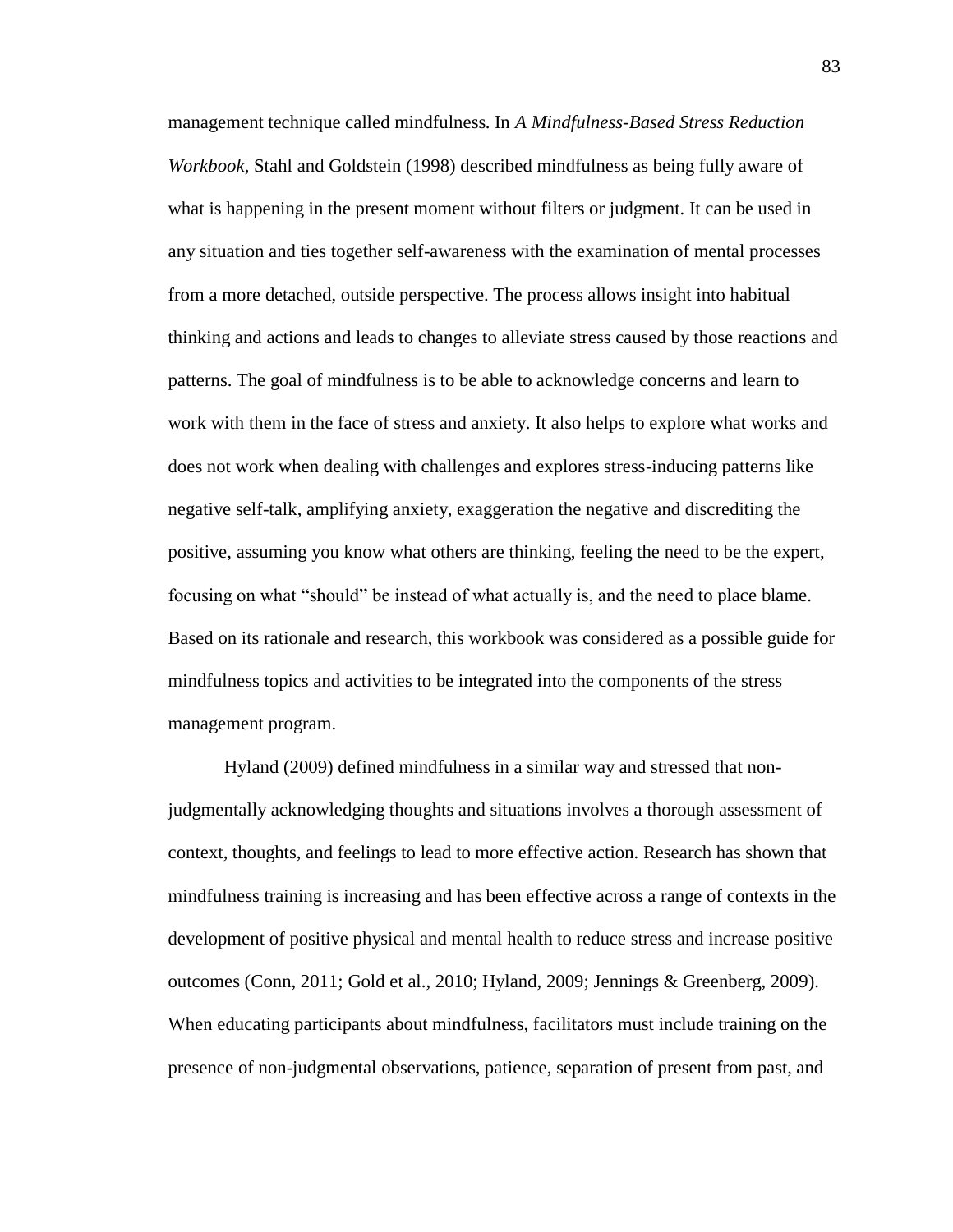trust and emphasize that it involves awareness, acceptance, and letting go of feelings and beliefs that contribute to problems (Hyland, 2009). Since it is individualized, the process also fosters engagement, motivation, and ownership which can increase social engagement and empowerment. Conn (2011) also pointed out that the benefits of mindfulness are also gained at a low financial cost and with low side effects, yet are generalizable across multiple settings, which can be especially useful in the face of the low levels of resources and high amounts of sources of stress that were revealed in the needs assessment.

Evans and Segerstrom (2011) tested their hypotheses that mindfulness may help individuals reduce engagement in repetitive thinking of any type and predispose them to positively directed thinking, since meta-cognitive awareness may allow greater choice of which thoughts individuals should focus on and repeat. In their study, mindfulness was negatively related to overall repetitive thought and negative types of repetitive thoughts (including worry and rumination) and positively related to positive repetitive thoughts such as attention regulation and those that demonstrated an accepting attitude toward experiences. These findings support the use of mindedness interventions to reduce stress, most specifically the use of nonjudgement and acting with awareness. Higher levels of mindfulness were also associated with exploring new options and different perspectives.

Specific studies have been conducted to investigate the effects of mindfulness on stress reduction. Jacobs and Blustein (2008), in their study of job insecurity and employment insecurity and how those issues contribute to work stress, found that working in an ambiguous situation can be just as stressful as being unemployed. However, employees that took a problem-solving approach to their situations and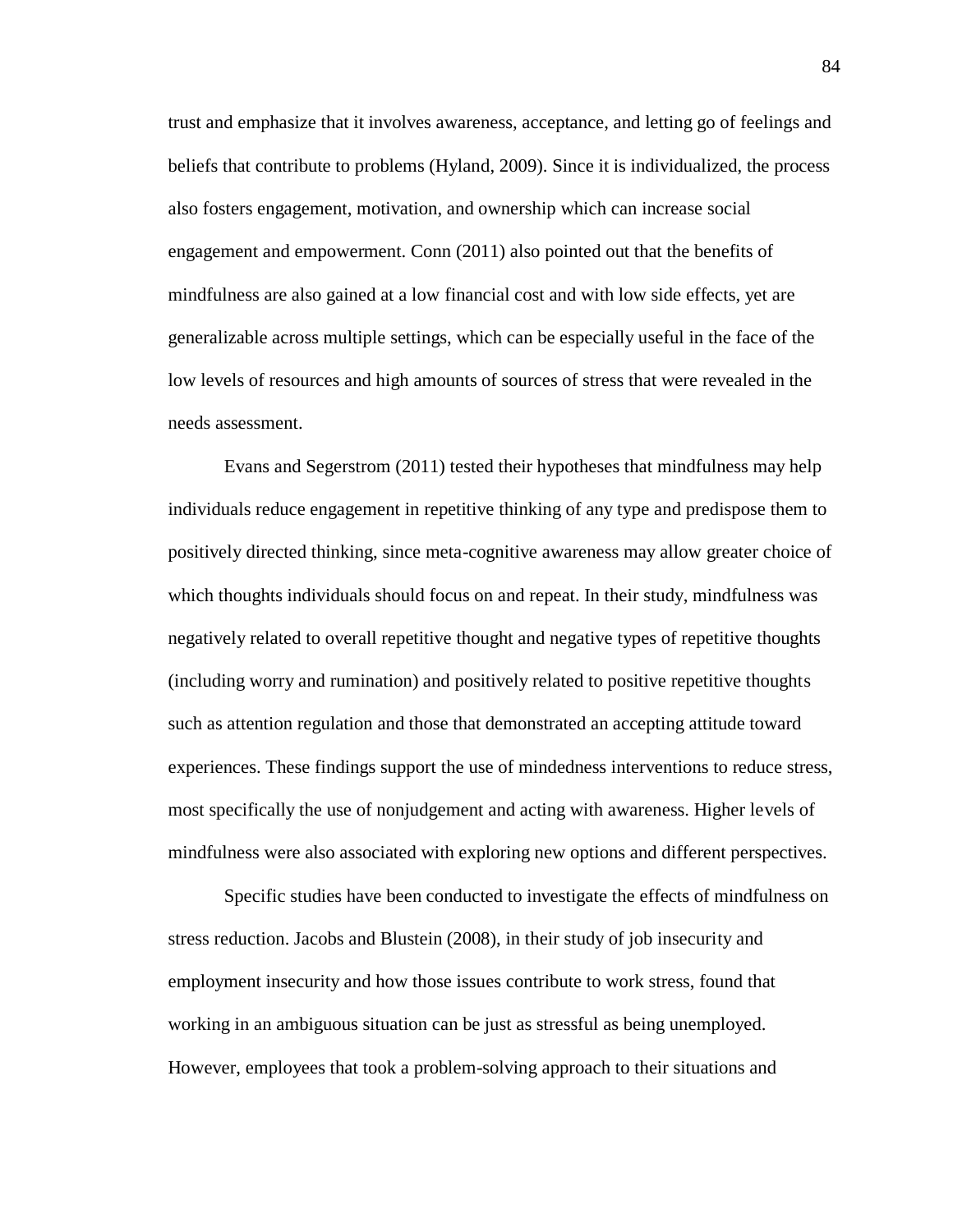demonstrated awareness through stopping, observing, and returning to the task at hand experienced less perceived stress. They practiced acceptance through impartiality, and Jacobs and Blustein attributed these mindfulness techniques with the workers' ability to cope with uncertainty and anxiety and increase their use of resources and ability to achieve clarity within their individual situations.

Shapiro et al. (2007) found that a Mindfulness-Based Stress Reduction (MBSR) program for therapists-in-training was linked to significant declines in stress, negative affect, rumination, state and trait anxiety, and to significant increases in positive affect and self-compassion within a controlled study. The program itself was also associated with an increase in mindfulness, showing the effectiveness of these techniques to both lead to the desired abilities and to reduce stress. Beddoe and Murphy (2004) revealed similar effects following a MBSR training program for nursing students. The program ran for eight weeks and included 2-hour sessions weekly with 30 minutes of guided meditation at home for five days a week. The program's goal was to increase empathy, which is linked to prosocial behavior and decreased distress, but also develop mindfulness as a protective factor against the personal stress and vulnerability that empathy may cause among those in the helping professions. The purpose of the course was to provide students with coping tools for dealing with personal and professional stress and to develop empathy. Participation significantly reduced anxiety and positive trends were observed across stress dimensions of attitude, time pressure, and total stress. Negative trends were observed across personal distress and fantasy. Home meditation added to the benefits and self-reports indicated that participants felt a sense of increased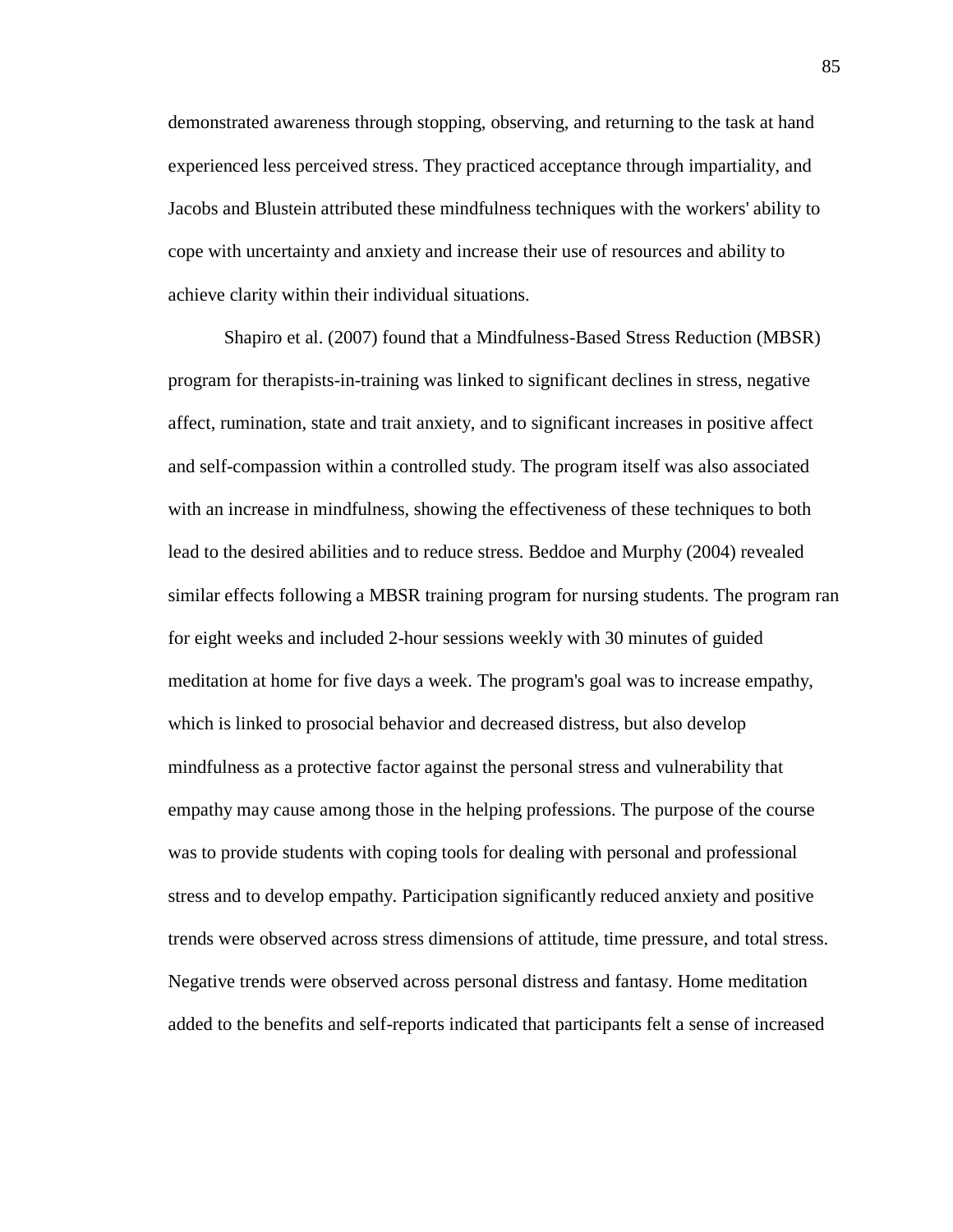well-being; improved coping skills; increased self-confidence; changes in thoughts, feelings, and reactions; more hopefulness; and more assertiveness.

Jennings and Greenberg (2009) also made the connection between promoting SEC and well-being through emotional intelligence training and mindfulness-based interventions. Emotional intelligence training led to more application of prosocial behaviors and social-emotional curriculum within the school environment, which enhanced student outcomes, and the mindfulness-based interventions used within that training increased awareness of teachers' internal experiences and promoted reflection, self-regulation, and caring. For example, a study of secondary school teachers found that mindfulness training reduced stress symptoms. A combined program involved emotional awareness and mindfulness training, which lasted for eight weeks, reduced self-reported depression and rumination and increased emotional self-awareness. The results of that study also suggested an improvement in classroom climate and an enhanced commitment to teaching.

The study by Gold et al. (2010) revealed that an MBSR training program designed for a group of primary school teachers led to improvement in anxiety, depression, and stress, as well as significant progression toward individual goals. The training program focused on meditation, decreasing emotional reactivity, and enhancing cognitive appraisal of stressful thoughts and events. The closeness of this population to the population being considered for the current program called for a closer look at the intervention itself. The MBSR program lasted for eight weeks and took place after the school day. Sessions lasted for two and half hours and included a five-hour day of silence on a Saturday between the fifth and sixth week. Examples and discussions were drawn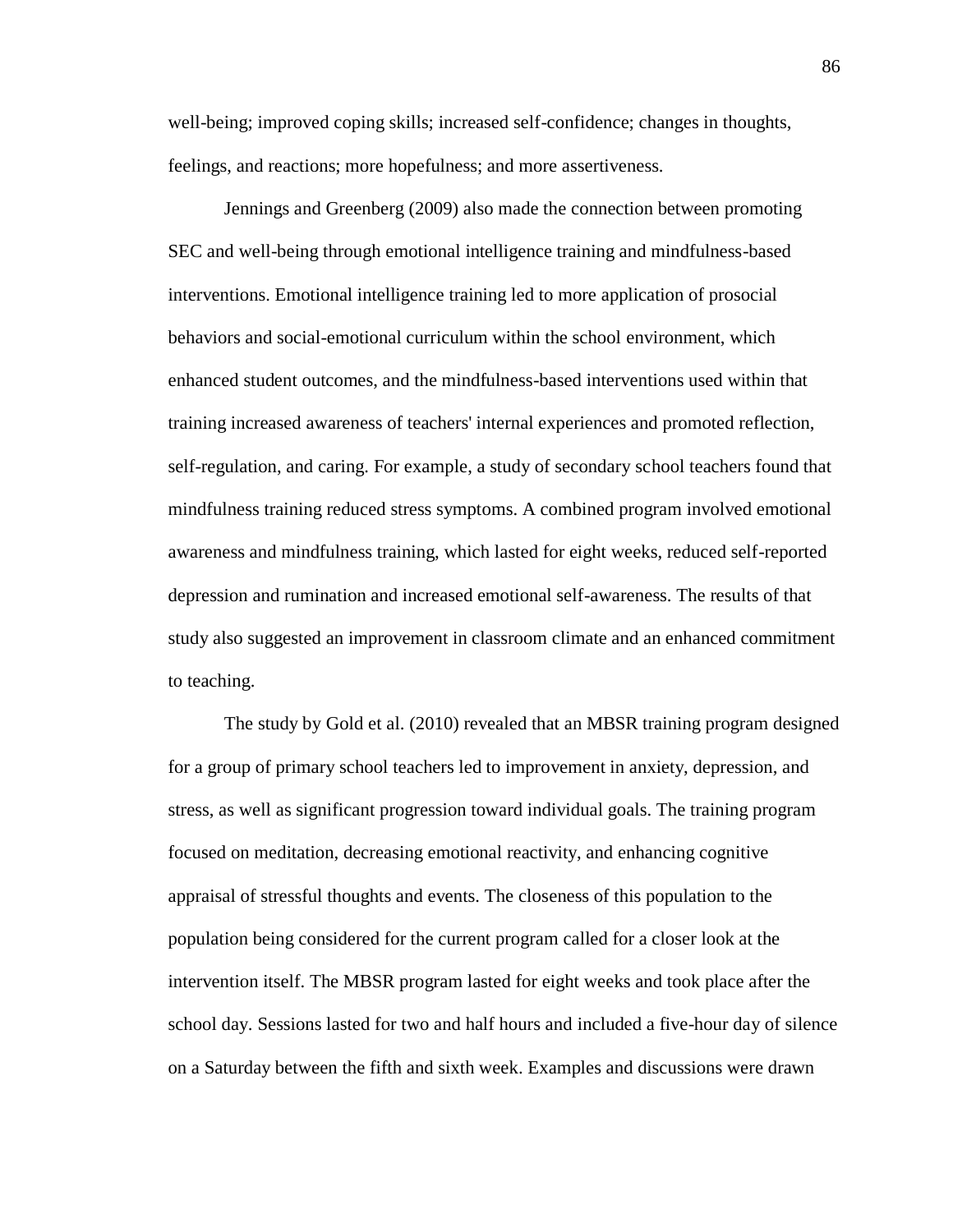from the participants' current work experiences, reflecting an element of teacher input, and the trainer was available for phone or email support during the length of the program. If any participants missed a session, they were contacted by the trainer.

A larger-scale study conducted by Hoy, Gage, and Tarter (2006) of 2600 teachers across 75 middle schools revealed that faculty trust and school mindfulness were most effective if they existed together. Hoy et al. defined individual mindfulness as the scrutiny of thoughts and the revision of those thoughts based on experiences and investigation of the context. This definition of mindfulness demonstrates the awareness of thoughts and the revisions of those thoughts as mentioned previously within the summary of other mindfulness studies and programs. The authors then tie individual mindfulness into school mindfulness by defining school mindfulness as an awareness of certain ideals and a focus on those ideals, as well as the ability to consider contextual influences on problems and adapt to match solutions based on their ideals to the problems detected. In their study, administrators contributed to school mindfulness through encouraging faculty to investigate and adapt ideas, foster novelty in their classrooms, feel safe enough to take logical risks, experiment and be resilient. Mindfulness also helped administrators be more aware of changes that may lead to future problems and seek out ways to change school routines proactively to avoid those problems. Trust was an important ideal of mindful schools and was defined as a common belief that everyone was acting in a way that was in the best interest of the concerned parties, who, in the case of a school setting, were students and teachers. Trust within a school setting allowed for the openness for educators to discuss mistakes and problems, the ability for individuals to be able to challenge each other, and the chance of more learning from mistakes. Within this study,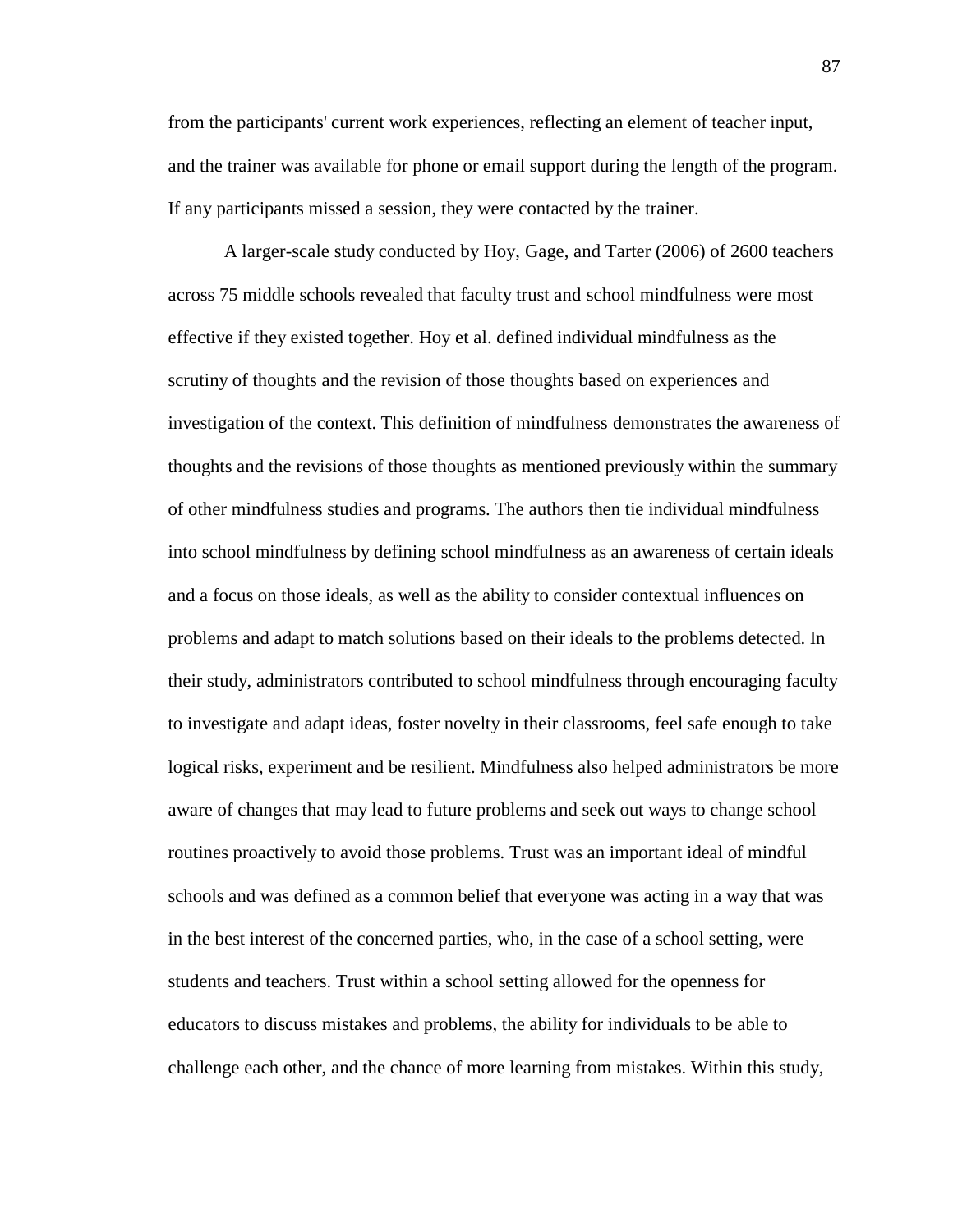principal and faculty mindfulness were significantly correlated and faculty trust was related to trust in principal and trust in colleagues. This faculty trust was a strong predictor of faculty mindfulness. This organizational tie-in showed the need for mindfulness within the workplace, as well as the benefits of garnering administrative support for programming.

# *Positive Psychology*

Once an individual has gained awareness of their emotions and the ability to regulate those emotions through non-judgments and goal-setting, they may also have been able to incorporate an additional focus on the positivity that can be found within their emotions or a situation, which will lead not only to a reduction in stress but also to a further increase in well-being. Perry and Ball (2007) referred to teaching as an emotional event and hypothesized that the more emotional intelligence one has then the more positive emotions and responses they can experience, like joy, satisfaction, and pleasure with one's work. They also will have the ability to evaluate negative emotions, including anger and frustration, with the additional resources and competence needed to cope with those emotions through acceptance and release. Perry and Ball found that recognition of positively evaluated emotions can serve as a buffer against stress and can increase psychological well-being. Based on Lazarus' (1984) appraisal theory, a nonjudgmental appraisal can lead to effective responses which in turn benefit stress levels and resources, while a specifically positive-focused appraisal can lead to an additional lowering of stress levels and the potential for continual benefits and replenishment of resources through each experience.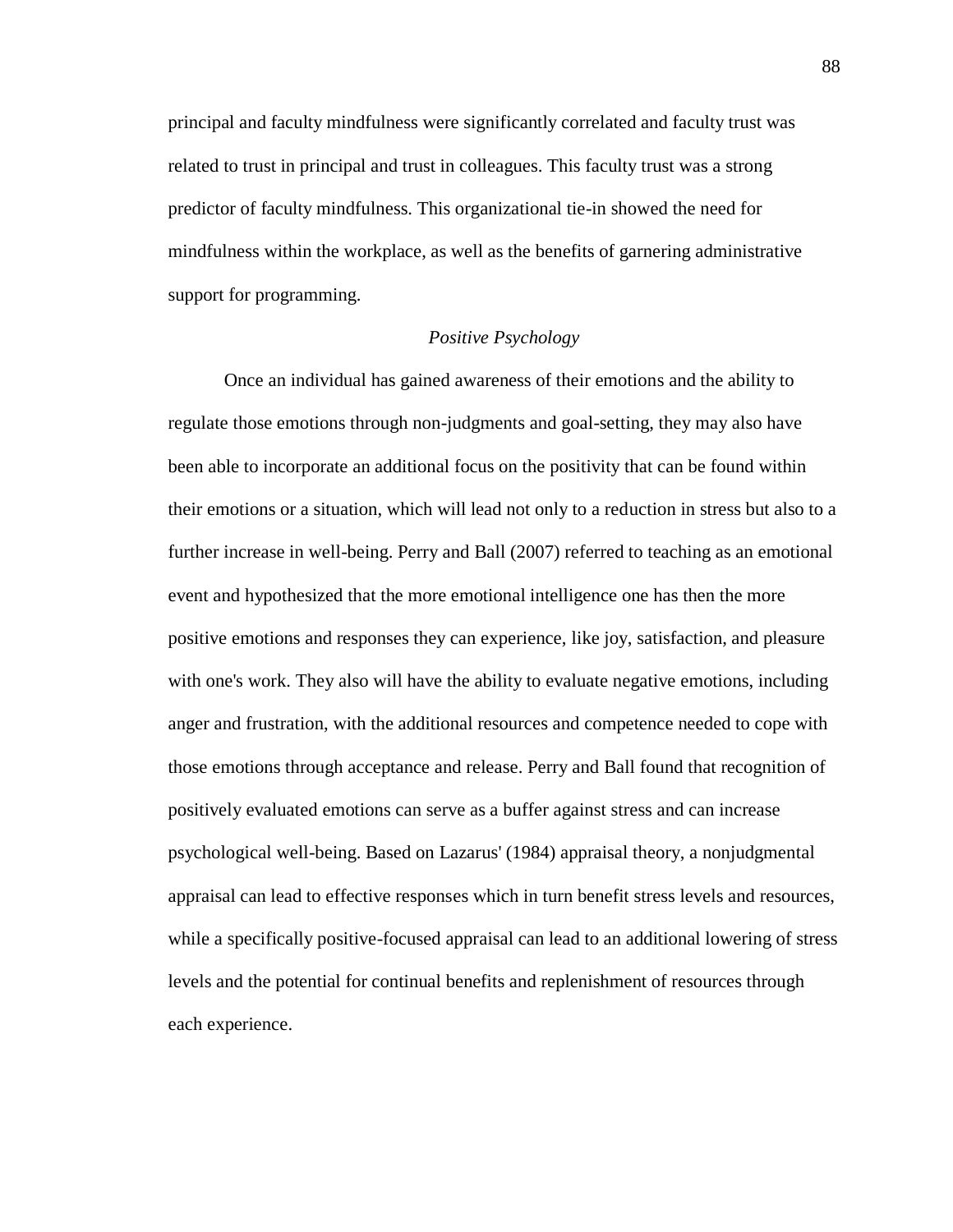Positive psychology is based on studying positive subjective experiences, individuals, and institutions to improve the quality of life and prevent psychopathology (Seligman & Csikszentmihalyi, 2000). This attempt to move away from a focus on the negative moves closer to how typical individuals maintain well-being based on their experiences and strengths. It requires both an awareness of the individual, as well as an awareness of how one can contribute to a collective sense of well-being to find different perspectives on situations and use the perspective that will be most beneficial. Focusing on strengths will allow an individual to foster such protective factors as courage, future mindedness, optimism, interpersonal skill, faith, work ethic, hope, honesty, perseverance, and ability to garner insight, all of which have been tied to resilience and well-being. Seligman and Csikszentmihalyi pointed out that distress mechanisms do exist for evolutionary reasons, which may explain the findings behind the sometimes positive effects of stress, but they use that evidence to support taking a positive focus on stressful situations to help support positive, necessary action that will have a beneficial impact on the outcome of a distressing event. This positive focus ultimately changes the appraisal and response cycle and builds competence, belongingness, and autonomy. If an individual can develop an enduring psychological trait for recognizing positive experiences and relationships, instead of a just a positive focus within specific events, that will lead to further stress prevention and generalizability across settings (Peterson, 2009: Seligman & Csikszentmihalyi, 2000).

In studies of positive psychological theory, positive emotions have been associated with benefits in health, work, and family (Kobau et al., 2010). Knowledge gained through education about positive psychology can foster psychological resilience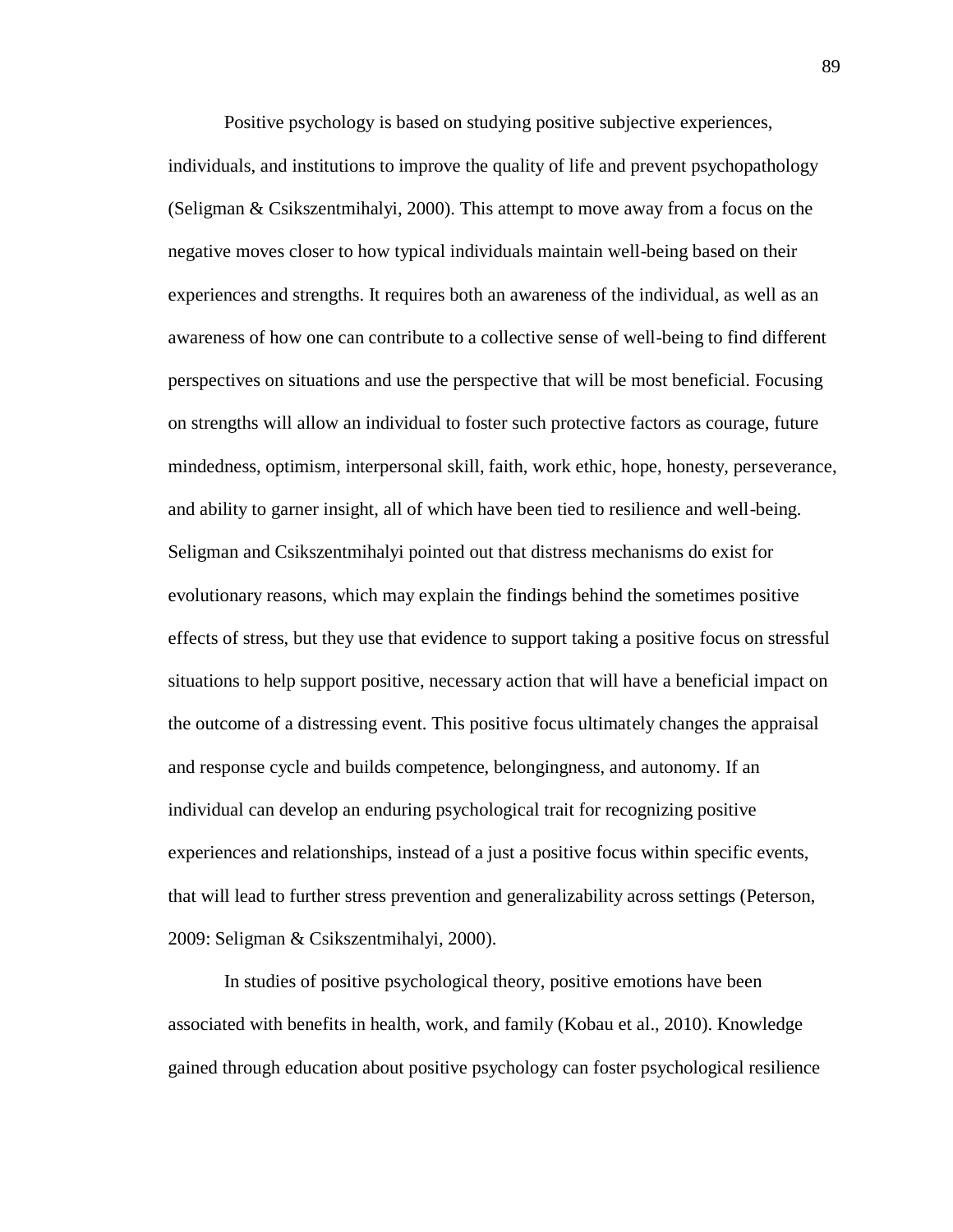and promote mental health. This process of strengthening psychological competencies and resources not only enhanced well-being within individuals and communities, but it also prevented mental disorders. Positive psychology does not deny negative experiences but acknowledges them while focusing on using positive resources to resolve stressful situations. Although some stress can support personal safety, since research showed increased negative effects associated with increased stress levels, the development of resiliency in individuals may help them recover more quickly from stressful experiences and even be able to affect circumstances and context more successfully. Kobau et al.'s research demonstrated a link between using a more optimistic explanatory style and positive environmental effects, while a less-positive style was a predictor of depression. A study of an Army training program that taught positive psychology techniques through practicing gratitude, performing acts of kindness and using mindfulness-based techniques both pre- and post-deployment led to a maximization of satisfaction and the ability to cope with stress through a reinterpretation of stressful events (Kobau et al., 2010). The training also was shown to support positive overall affect, physical activity, sleep quality, and prosocial behavior. The training was asset-based, low cost, and current and actually showed evidence of having a low negative stigma among the organization.

Hart and Sasso (2011) found an increase of evidence for positive psychology throughout a large body of research, articles, and associations, as well as an increase in the numbers of citations but contend that it is still a complex field. Application has increased in counseling and health psychology but not as much in schools and educational psychology. Based on its association with resilience and positive coping and effective decision-making, as well as its practicality and low need for resources,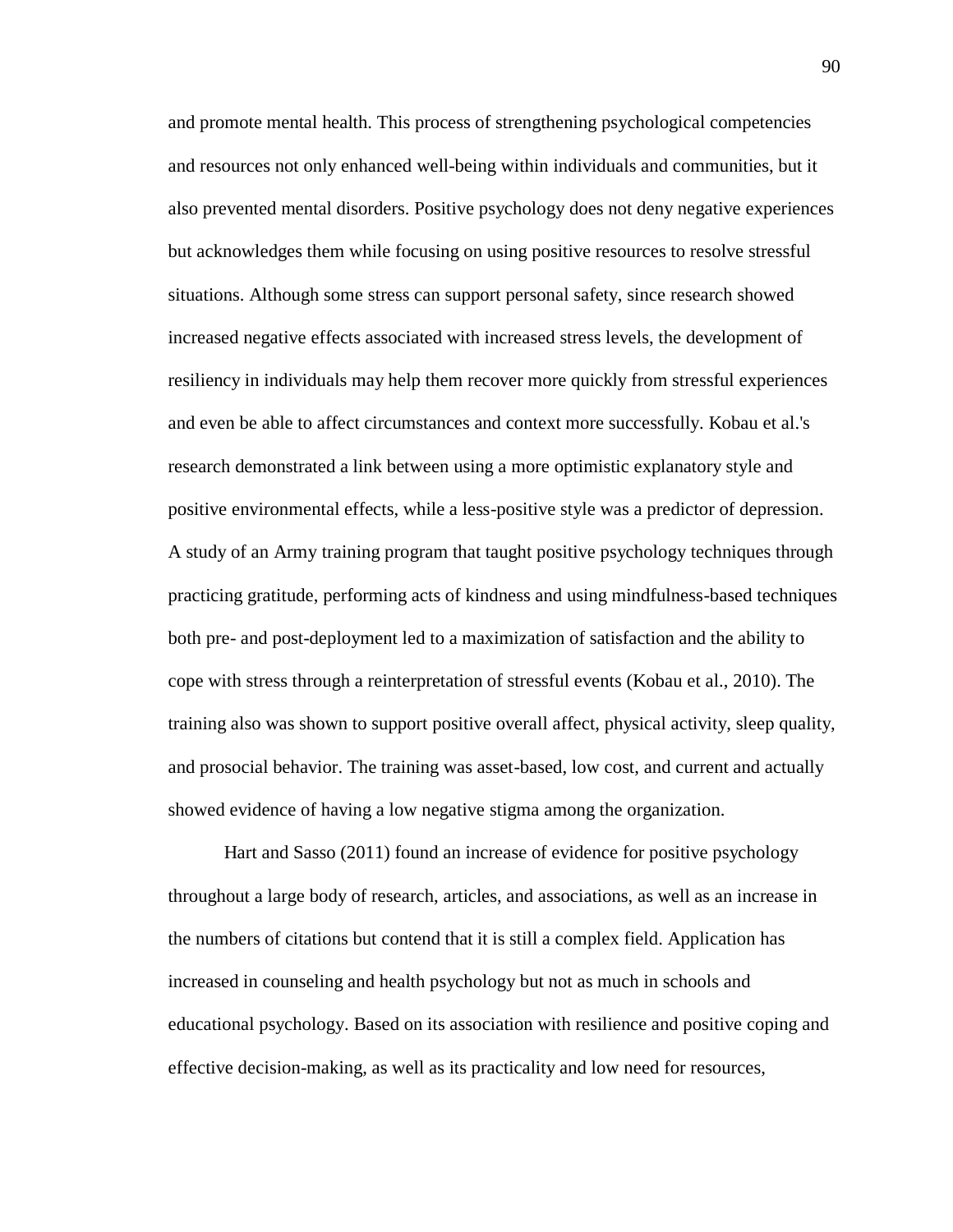integrating positive psychology into a stress management program within the current educational system may be beneficial for teachers, students, and the organization itself. Since a focus on excellence, strength, and repair highlights successful adaptation and learning and gives credit to cognitive ability and self-efficacy, it will help within the educational context to identify helpful relationships, reach positive outcomes, support adaptation and resiliency in the face of organizational challenges, support effective teacher-student engagement and positive relationships, and promote competence and selfdirection (Hoy & Tarter, 2011). It will also help teachers build happiness and commitment to their job and the welfare of others and lead to increased motivation and energy.

## *Self-Care*

Although these theories and techniques seemed presentable and timely, teachers still need the energy and personal resources needed to employ them in the face of stressful situations. Effective programming also must include a focus on self-care to build these resources. Even the data collected within the needs assessment demonstrated that teachers most commonly employed self-care techniques and vacation and exercise, both of which can be considered specific forms of self-care. The spirituality methods that Stanley (2010) found to be effective in stress reduction also included self-care methods, such as time with family members and exercise.

Guy (2000) created guidelines for psychologists to use to promote effective selfcare but also stressed that self-care should be used for anyone whose role includes reassuring, guiding, or challenging others. Guy's guidelines included creating a plan for comprehensive self-care that includes ways to maintain healthy relationship networks that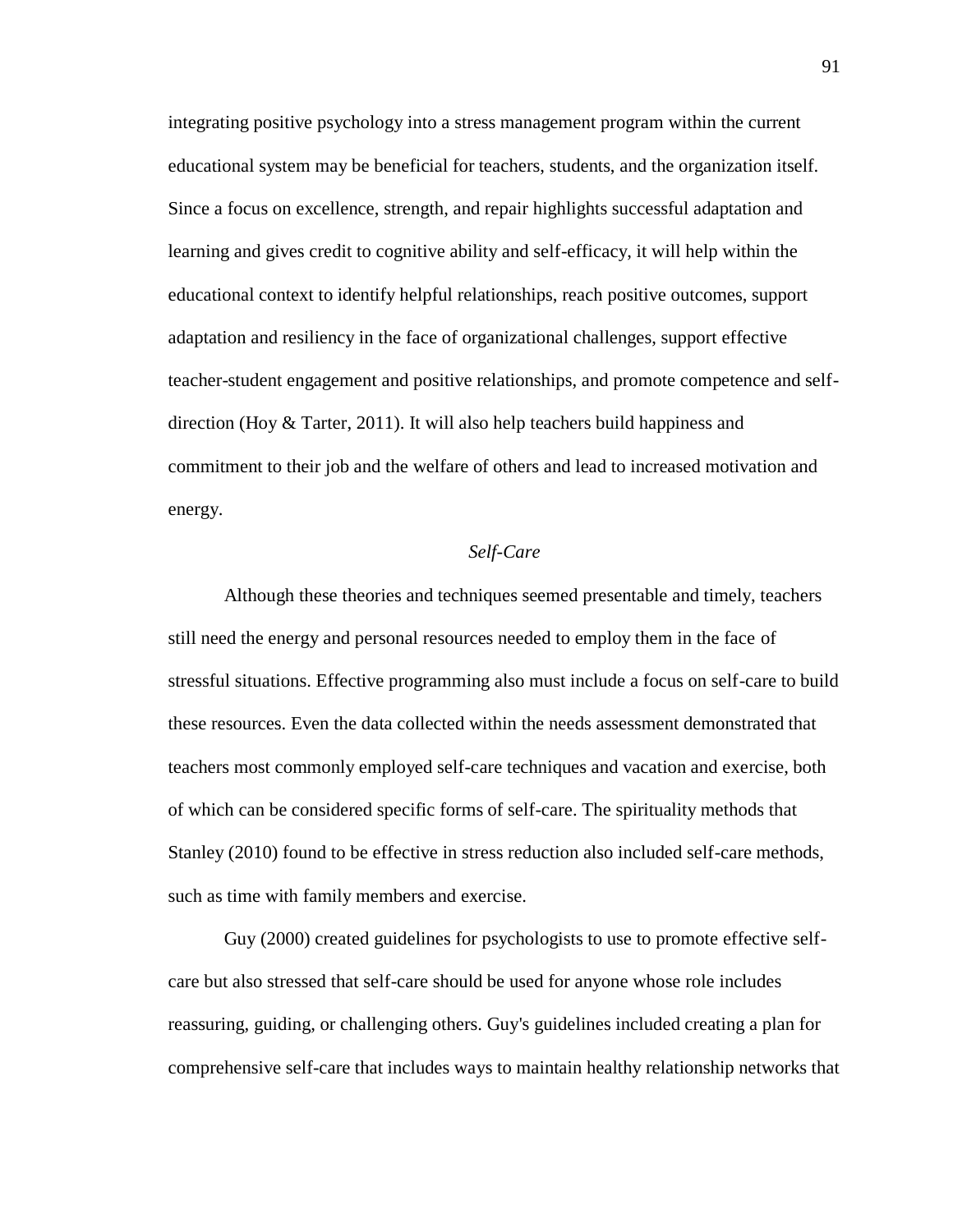build feelings of value, respect, and nurturance. McWilliams (2004) highlighted the need for self-care to include not working too many hours, having periods of unscheduled time, vacation time, the ability to forgive oneself for withdrawing from their workload, attention to short- and long-term health, exercise, outlets for traits that are suppressed during work hours, opportunities for "playfulness," areas of privacy and safe expression, and time with one's own family.

## *Development of Self-Efficacy*

While all of the techniques mentioned included tie-ins to the development of selfefficacy, there were specific activities that could be included within a program that were found to directly impact self-efficacy. Using coping mechanisms may help build selfefficacy, but personal efficacy may also determine whether individuals engage in coping behavior, how much effort they expend to use them, and how long they will sustain these mechanisms while faced with challenges and stressful experiences (Bandura, 1977). Even the participation and persistence within activities that are perceived as threatening yet are relatively safe can produce feelings of mastery and self-efficacy and further demonstration of future reductions in stressful reactions. Bandura's model highlighted the four sources of self-efficacy, mentioned previously, and defined them as performance accomplishments, vicarious experiences, verbal persuasion, and physiological states. Although Bandura referred to this final source of self-efficacy as physiological, current researchers and authors have referred to this source as psychological to emphasize the role of the cognitions and beliefs linked to the emotional arousal that individuals experience and the attributions that they make in each situation (Bandura, 1977; Stajkovic & Sommer, 2000). Evidence from multiple studies that were based on these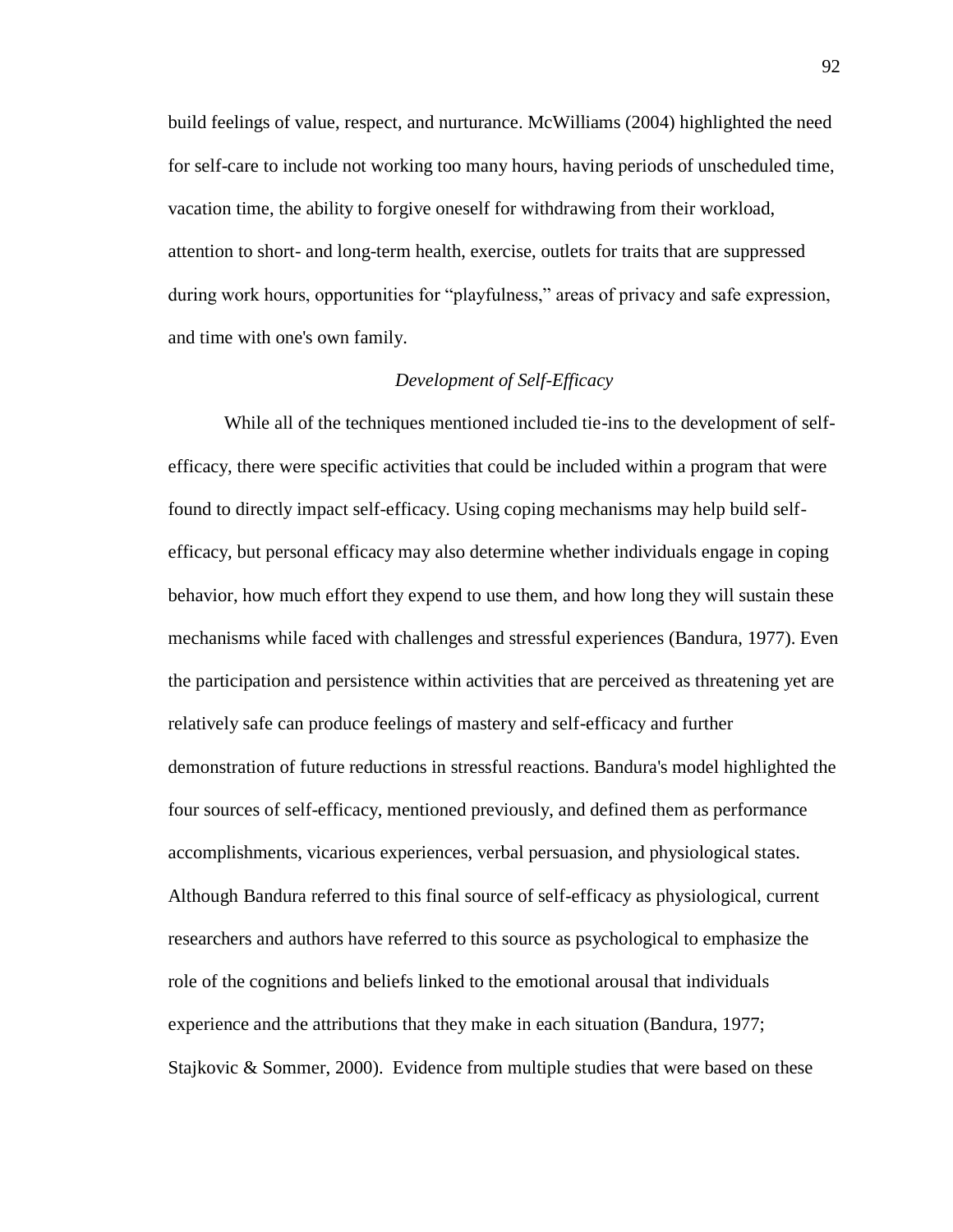sources demonstrated that self-efficacy can be raised through modeling and repetitive information, even if there are no enactive experiences involved (Bandura & Locke, 2003). Additional studies revealed that visualization can also alter efficacy beliefs without these experiences and led to increased perceived self-efficacy and coping efficacy. The more the participants believed that they could cope effectively in certain situations, then the higher the effectiveness of their actual coping performance. Ross and Bruce (2007) also found that teacher efficacy can be increased through the presentation of information, modeling, mentoring, and vicarious experiences. Modeling, exposure, repetitive information, and visualization can be used to support both self-efficacy and coping efficacy within a program, in addition to planning for and supporting actual action that may lead to increases in self-efficacy through enactive experiences. If teachers participate in situations that are emotionally charged, they will be able to form their response based on the emotional awareness that they gained previously and will manage those situations more effectively (Perry & Ball, 2007).

Tying in a component that helps individuals plan for and practice reactions and solutions to actual situations with the goal of enacting those plans would help support positive outcomes and future self-efficacy. Individuals who demonstrated proactive coping put forth more effort to remove potential obstacles before problems occurred, reached already-set goals, and continuously built up personal resources (Davis  $\&$ Asliturk, 2011). These individuals also reported more personal growth. But to successfully use proactive techniques, individuals must be able to identify, interpret, and act in the face of potential threats. They need awareness of the current context, which can be gained through mindfulness, exposure, and vicarious learning. They also need to have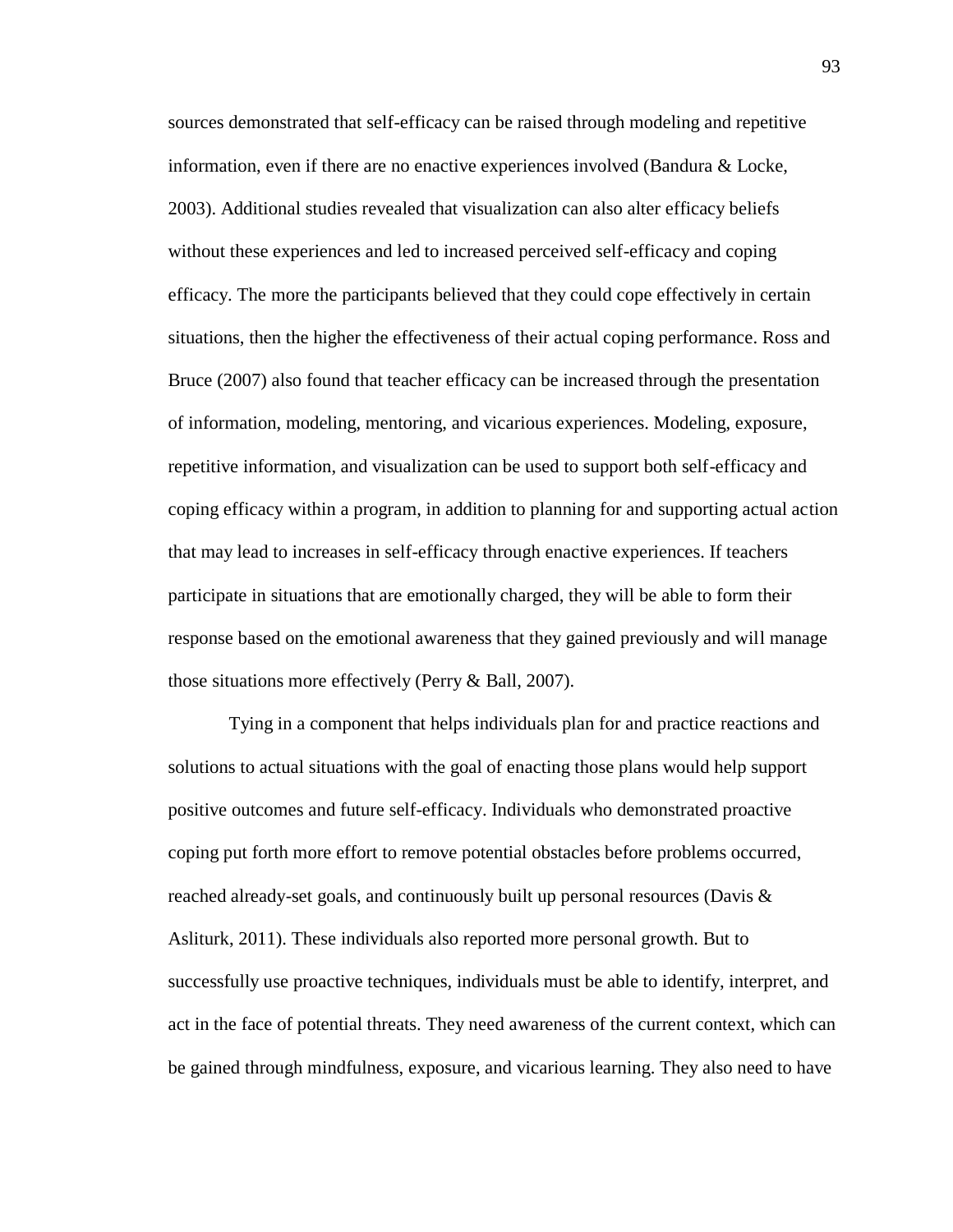a future orientation for action and consider alternatives and consequences, which can be done through the use of problem-solving and belief in self-efficacy. Use of problem analysis and plan rehearsal have been positively associated with more problem solving, engagement of coping mechanisms, and well-being (Davis & Asliturk, 2011). Proactive coping predicted resilience and purpose, coherence, and fulfillment and supported a more positive appraisal of stressful events. Since traits and ability were more important than the predictability of an event, development of these will generalize across settings and situations.

Klassen and Chiu (2011) found that interventions designed to support selfefficacy lowered the negative effects of stress on teacher connections to the profession. Building self-efficacy may reduce the impact of stress on occupational commitment, which has been positively associated with self-efficacy and effective decision-making. Justice and Espinoza (2007) pointed out the need for development of interpersonal skills to support assertiveness and effective classroom management. Interpersonal skills can be developed through the use of self-management skills to increase motivation, time management, and commitment, which have been shown to contribute to high job stress and attrition. Intrapersonal development may also be necessary to support self-esteem and stress management.

These theories and research made a strong case for the development of selfefficacy, but they also demonstrated the need to consider a group format to support individual self-efficacy. Vicarious learning, perspective-taking, social support, and the development of interpersonal skills can all be done through a collective format. A group format would also lend itself to more monitoring, mentoring, and support for future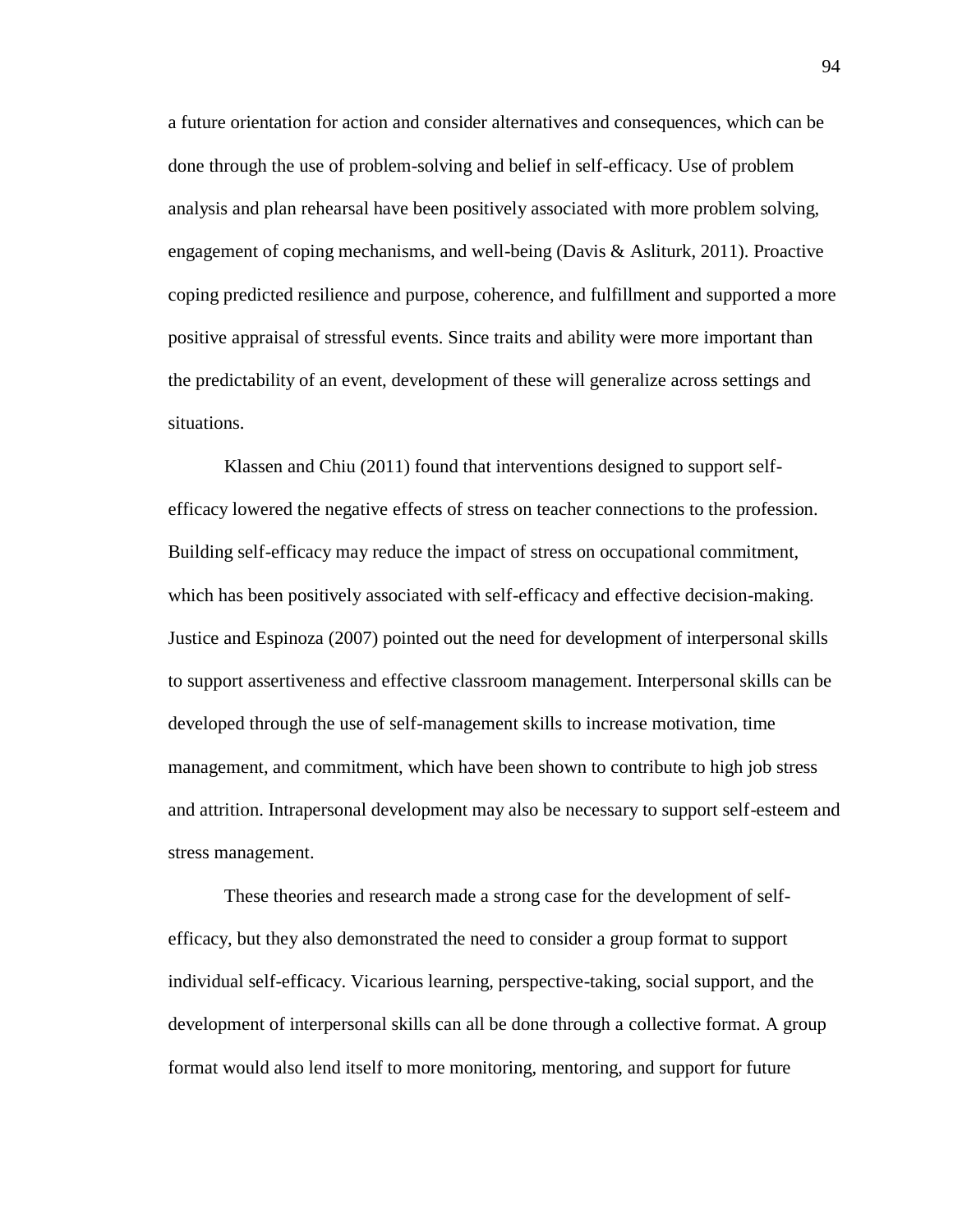action, which were associated with self-efficacy, as well as provide positivity and social support, both of which have been directly linked to stress reduction. Fulton (1998) found that an approach to improve self-efficacy, called the Balint group method, provided a sympathetic and tolerant forum, which allowed employees to present situations that strained their professional relationships and focus on current, troubling issues. Personal awareness was increased and burnout was reduced through an increase in psychosocial self-efficacy through peer involvement. Ross and Bruce's (2007) program to increase teacher efficacy followed a group-wide, professional development format based on Bandura's (1997) sources of efficacy. The professional development program was comprised of a full day session followed by three 2-hour after school sessions. Each group was small and used classroom teachers as leaders and models to help support other teachers' mastery experiences through the appraisal of challenges and the self-assessment of competence. Competence was then built through information and activities and the redefinition of success. Vicarious experience was provided through peer observations and demonstrations, social persuasion was provided through positive statements and reinforcement, and physiological and affective states of stress, anxiety, and nervousness were addressed through a specific sequence of topics from least threatening to most threatening. The teacher-efficacy effects from the program were found to significantly improve classroom management, and results showed that individual efficacy could be influenced by outside information, peers, and change agents, as well as by the ability to adapt over time.

Bennett and Monsen (2011) reviewed four problem-solving approaches for teachers to enable them to develop solutions to problems within the classroom and build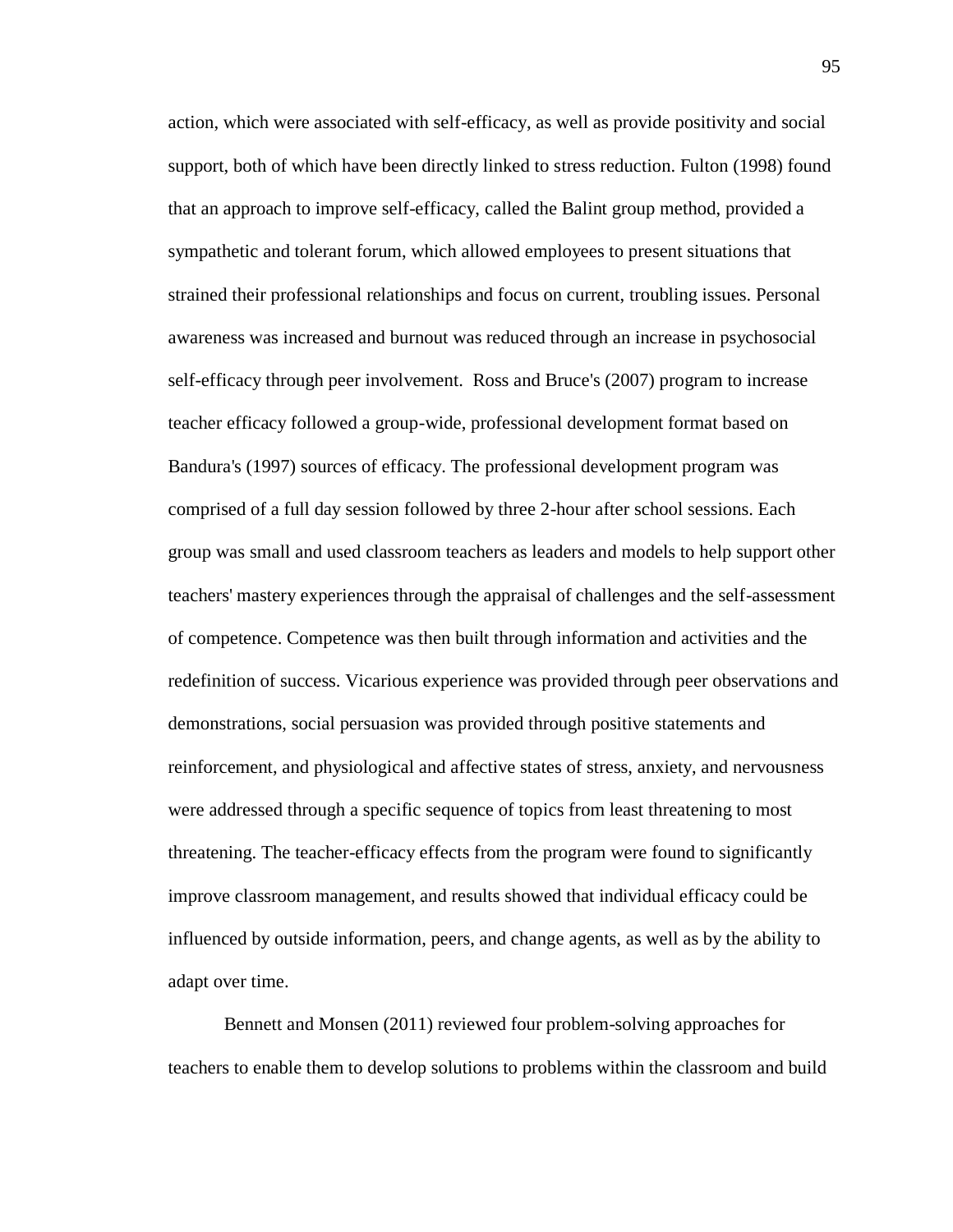their capacity to solve future problems effectively. All four approaches used a group format within an educational setting. The first approach was called Circles of Adults, which were meetings where teachers presented their own difficulties and then decided on a personal solution after multiple perspectives were presented. The groups were presenter-centered and decisions were not dependent on group advice, which gave the teachers the chance to recognize how emotions played into their responses and their students' responses. There was also a session facilitator and "graphic facilitator," to record the main points of the problem and discussion in diagram form, in each group. The meetings had ten steps to follow throughout the program and within the sessions, including: set ground rules, present the problem, explore relationships, consider both helpful and harmful organizational factors, listen to the student's voice, listen to a summary of the information, generate a hypothesis, generate strategies and solutions linked to the hypothesis, agree on first steps and designate a coach to check in, and close with a summary comment from each participant. This training program provided a clear structure of support, was easy to understand, and was supported by previous case studies. The authors of the review did point out that the actual facilitator training process was unclear.

The second approach described by Bennet and Monsen (2011) used to increase teacher efficacy was coaching. They stated that coaching can be done at an individual level or a group level, if adapted, and involved ten phases to focus on systemic and personal job-related issues. In this approach, teachers worked with a mentor-type coach on understanding a problem, summarizing the problem, examining the systemic factors, developing a cultural understanding, considering all underlying personal factors,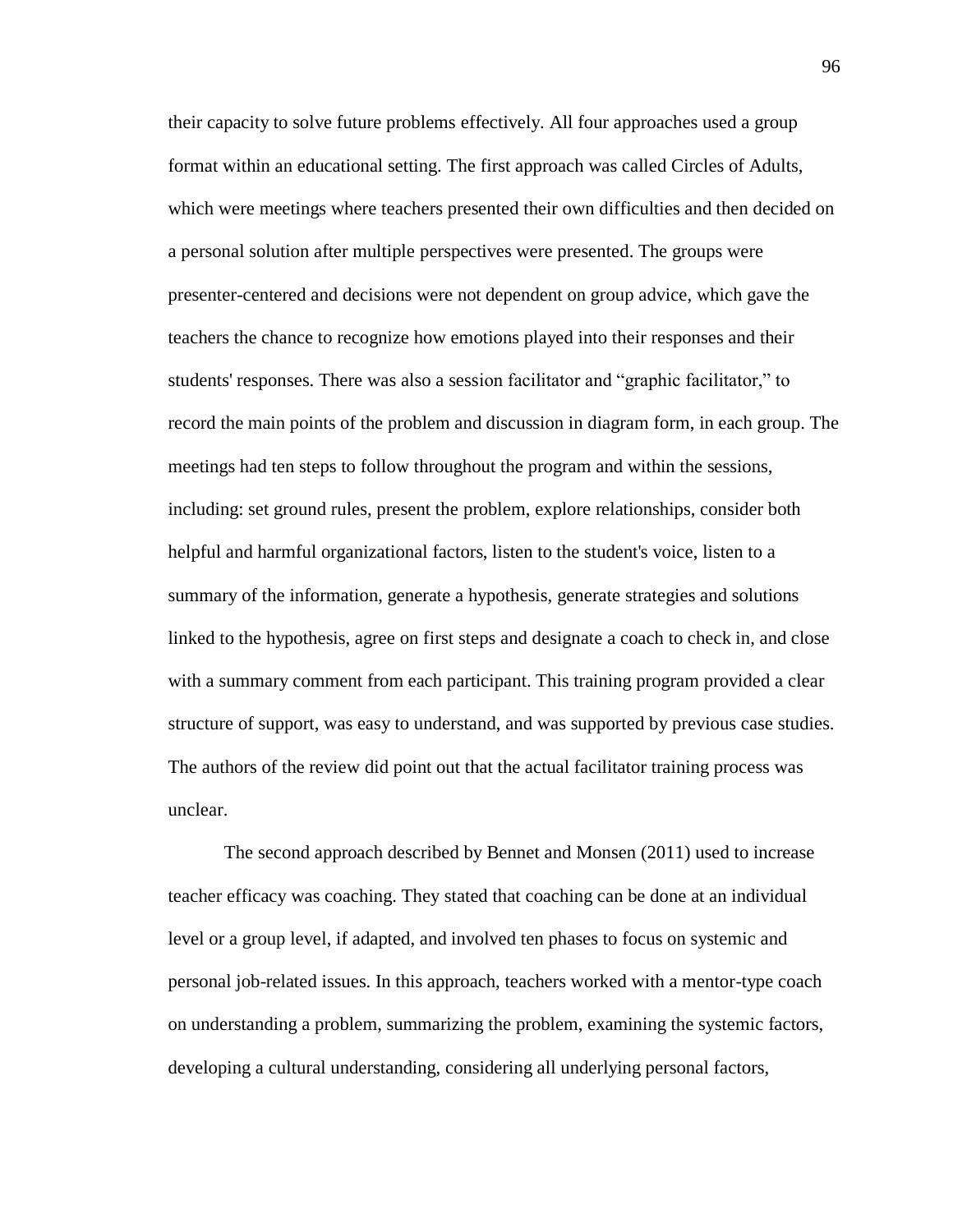exploring the multiple factors revealed, creating an "action menu" of possible solutions, planning action, evaluating the outcome of the solution chosen, and engaging in metaevaluation over time. The sessions lasted approximately 45 minutes but descriptions of coaching within the literature did not reveal a specific frequency or requirements for who should be the coach and/ or trainee. The process was easy to understand but did not have a specific outline for timing. It was supported by multiple teacher self-reports.

The third approach for increasing teacher efficacy was through Collaborative Problem-solving Groups, which were based on understanding the social-emotional aspects of student behavior (Bennett & Monsen, 2011). These groups were used mostly to respond to problems with student behaviors and used teachers in the role of consultants. This approach needed support from administration and an initial meeting with interested teachers to discuss goals and expectations. Each group had a maximum of 12 participants, and each session lasted one to one-and-a-half hours. Group members were present to support individual understanding and possible solutions, not provide advice. Each session involved a case presentation, gathering of information, and group exploration of the issue. The case presentation involved a description of the behavior, solutions already attempted, and the teacher's perception of the outcomes. Teachers then asked questions to clarify the situation, and finally all the group members explored the information to develop alternative approaches to modify the teacher's response. The presenting teacher then chose a solution. Research supported this problem-solving process, which was similar to the first two described.

The fourth and final problem-solving approach described by Bennet and Monsen (2011) was called the Staff Sharing Scheme, which was also being used to manage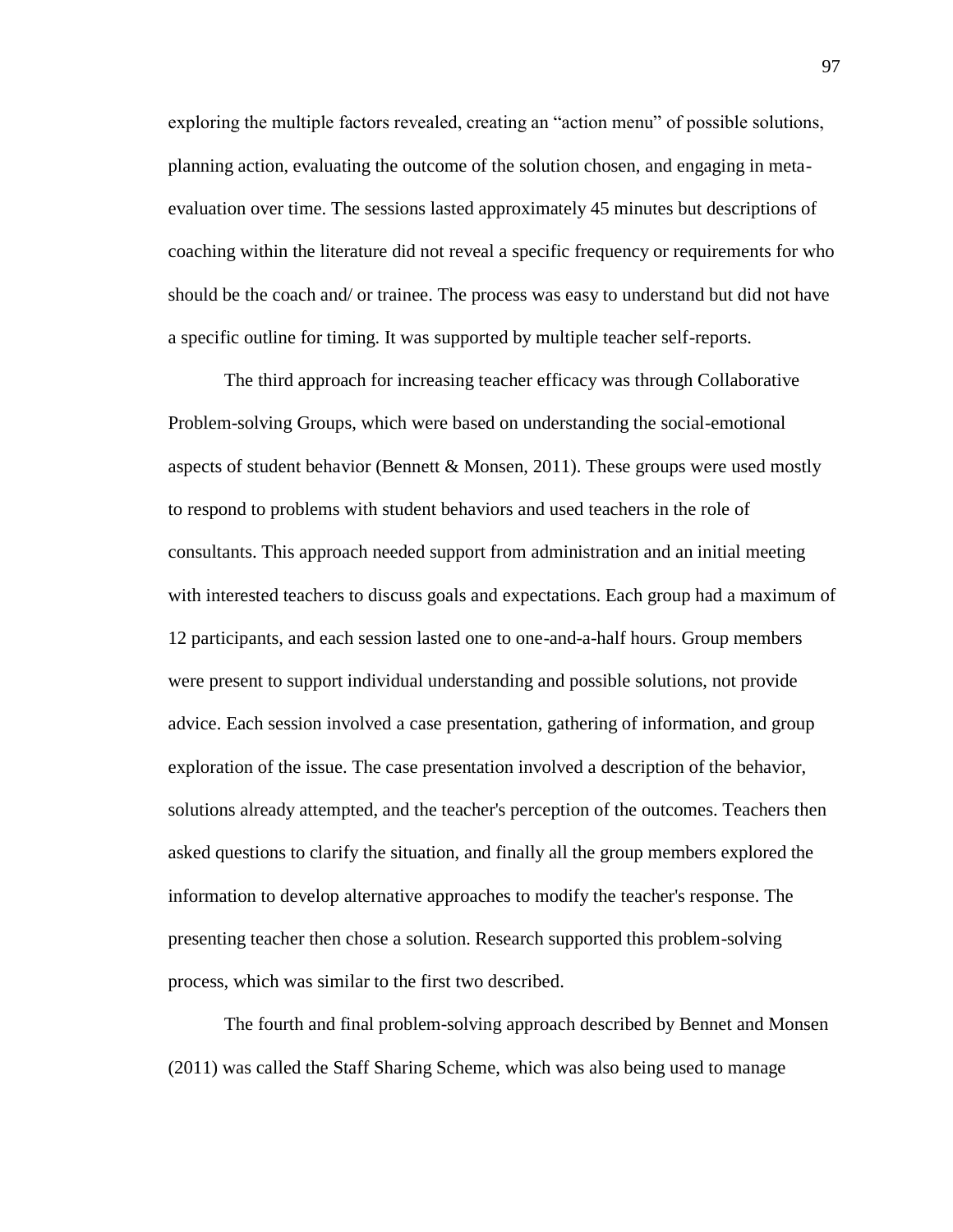challenging student behavior. This approach has reportedly been used successfully in multiple settings and countries with the goal to develop problem-solving and decisionmaking skills. It involved three phases: one to assess the existing school processes for managing student behavior, the second to develop skills to specifically address the problems presented, and the third to conduct actual meetings of the Staff Sharing Scheme groups coordinating the use of a planned solution. Phase two consisted of ten, 2-hour sessions but could be adapted to five, 2-hour sessions. Skills taught included how to define problems, observe without bias, conduct interviews, and engage in Functional Behavior Assessments to develop and test hypotheses about behavior. Teachers and other school staff also learned a range of intervention strategies related to problematic behavior. Phase three meetings occurred monthly for 90 minutes and were used to troubleshoot any specific situations of problematic behavior that arose. The group explored the context of the problem and any other information, and then generated strategies that could be used by the problem-presenter. An action plan was then developed with specific goals, roles, and resources involved. Once the action plan was implemented and monitored, there was an evaluation and follow-up at the next meeting. This approach used a comprehensive approach and included multiple levels, as well as implemented strong training and structure. Initial results of empirical studies of this approach indicated it was an effective system, although time-consuming.

Overall research on the problem-solving process within these approaches indicated that teacher groups were useful for developing teacher efficacy (Bennett & Monsen, 2011). Much of the structure among these four approaches was similar, which showed the adaptability of this process. It was not a surprise based on other studies of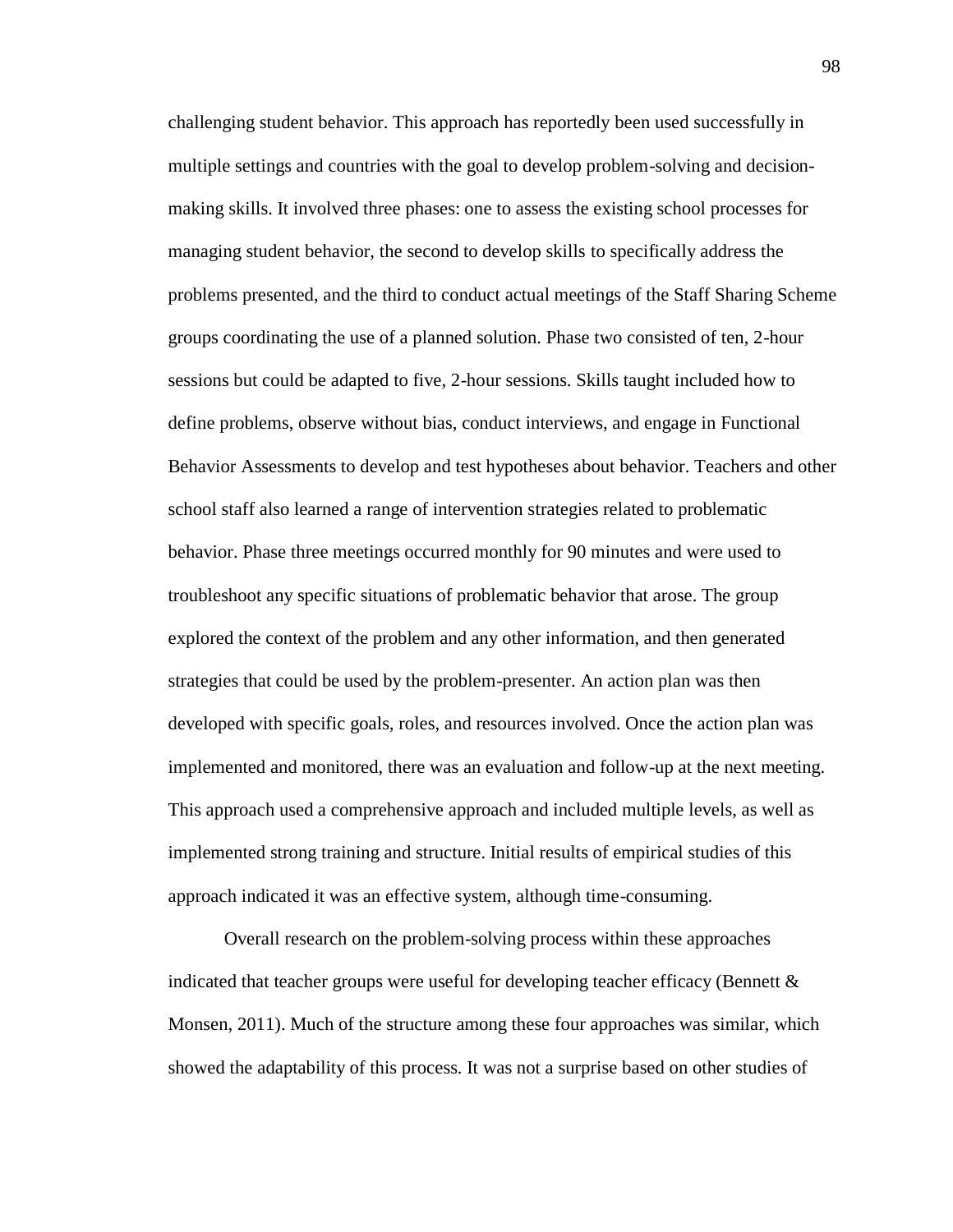teacher groups and professional development programs that structured problem-solving led to higher levels of self-efficacy, especially when they allowed teachers to take an active role in improvement and student success and included teacher input, consideration of organizational conditions, and support from stakeholders and administration (Ruddy  $\&$ Prusinski, 2012). Ruddy and Prusinski found that within their study of an Indiana professional development program, the most effective professional development involved collaboration, training, and monitoring to support teachers' growth and guard against isolation and disempowerment. Their research also supported professional development that was continual, used current information, and was collaborative. These types of professional development programs were most likely to change teacher practices and attitudes. Training must include a process of inquiry and action, as seen in the problemsolving approach, and continual monitoring and adjustment based on teacher feedback. Collaboration also improved morale, encouraged new skills and methods, and positively affected student achievement through teacher self-reflection and consideration of multiple viewpoints and experiences. Collaborative professional development led to a strong support system, which is one of the protective factors against the negative effects of stress, and built a positive working community, which can address organizational difficulties that contribute to stress. The Indiana professional development program also supported teacher retention and showed a need for more effective communication within the different levels of the educational system.

#### *Collective Efficacy*

As evidenced above, teacher self-efficacy can be improved through group activities and development, which in turn may lead to stress reduction and the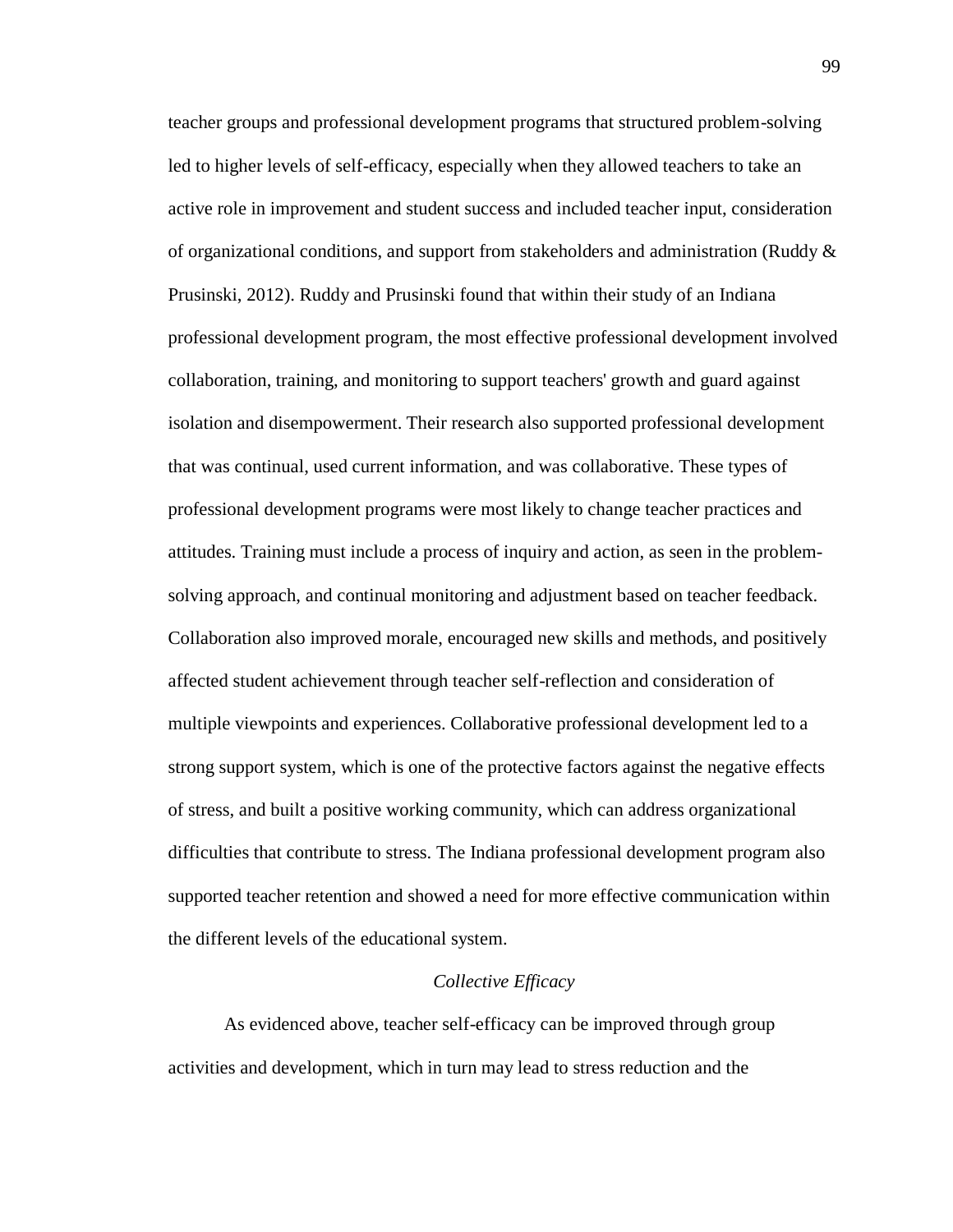development of protective factors. But with the support for collaboration and group process, is it possible that such groups can also build collective efficacy among teachers and thus support stress management at both an individual and organizational level?

Woodbridge (2004) gave good insight as to what collective efficacy or lack thereof can look like within a study of a workshop that was provided for human service workers. Human service workers, like teachers, work directly to help clients and have emotional connections with and responses to those clients. Many workers viewed their clients as unmotivated, inconsistent, or unstable and struggled with how those views of their clients caused them to become disengaged from or negative about the world, themselves, and others. Their relationships suffered, and they described their work in terms of an "us" versus "them" split. This split into the "good" and the "bad" showed a tendency to identify with a collective against a stressor, and it was through this connection that collective efficacy was built to reinforce individual efficacy and the existence of a social support system. The workshop described by Woodbridge actually used the group members' connection of dealing with similar clients to create a sense of safety and similarity among them as they shared their struggles and validated each other's experiences. After rapport was built and the members felt that their belief of being "good at heart" was validated, the second activity forced the group members to sort out what was fact and what was perception in specific situations and then listen to the perspective of the client. The third activity had the group members develop practical ideas for dealing with clients that would avoid anxiety and loss of effectiveness. The emotional investigation that took place followed a format similar to the mindfulness techniques described previously and had participants separate the emotions from the actions, the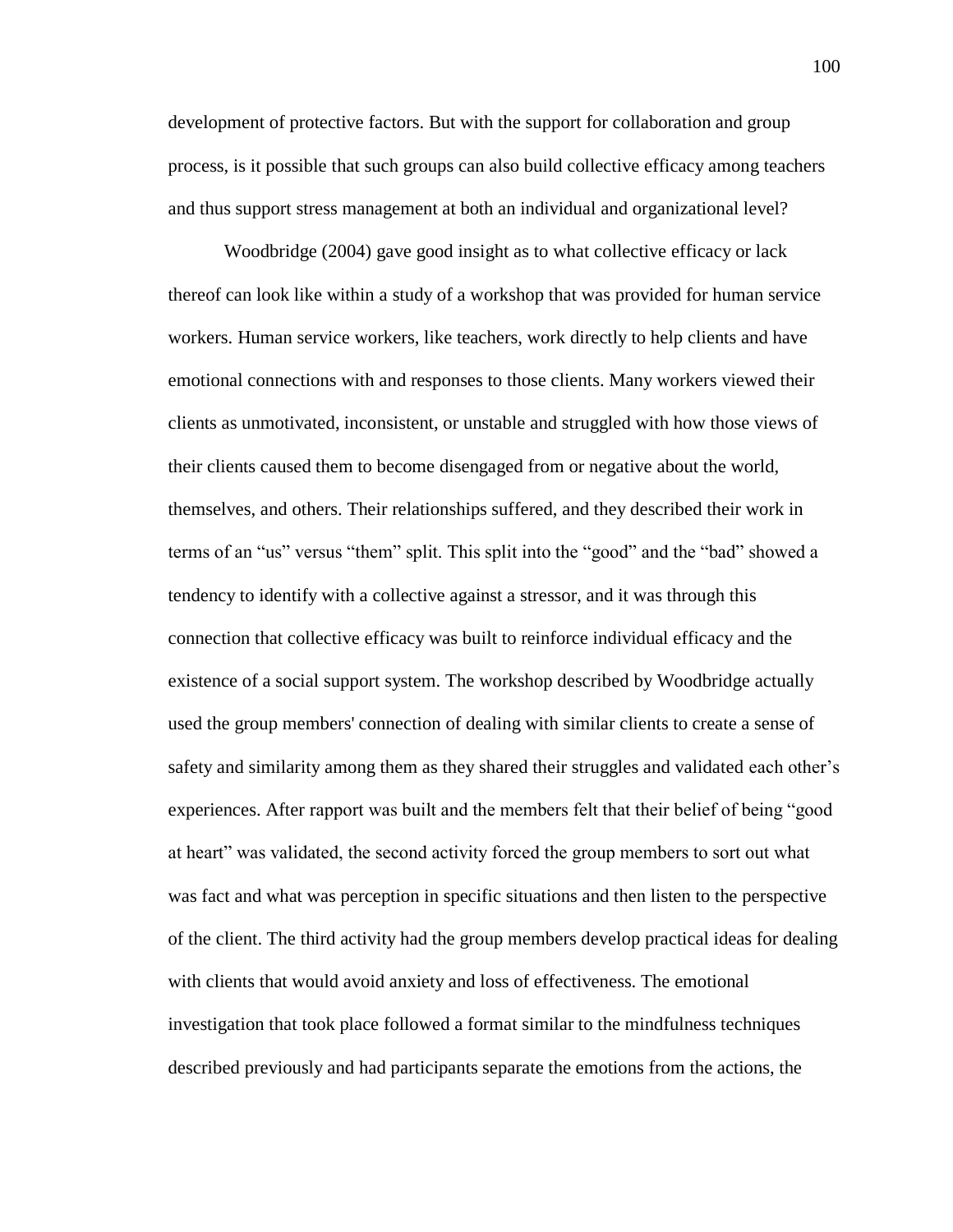desired from the actual, what they could do differently now, and how they found relief in the face of negative emotions. The group built their collective efficacy as an effective "us" but also was forced to take other perspectives and let go of the defensiveness that made their clients the "them." Participants reported a better ability to soothe themselves, take perspectives, lose defensiveness, gain understanding and effectiveness, and decrease anxiety.

Collective efficacy beliefs reflect group-level capabilities and have a positive effect on stress reduction (Klassen, 2010). McWilliams (2004) pointed out the need for those in the helping professions to have a confidential setting to talk about stress and specific sources of stress. These groups not only decreased isolation and loneliness for the individual, but they supported group honesty and multiply expertise within a setting to encourage ongoing learning. They also helped develop a network of professionals for continued information-sharing, increased introspection, and positive feedback, which benefited clients, the helping professionals, and the organizations within which they work. Fulton (1998) demonstrated that prevention and treatment of job burnout should include group meetings, better communication among staff and various levels, and joint activities. Group or staff discussions were essential to increase effective communication and although a facilitator was an important part of those discussions, the group format must allow for a free exchange of ideas and the tolerance of negative feelings. The organization needed to allow the expression of ideas, complaints, suggestions or questions without the fear of recrimination. If a school administration allowed for a stress management program that involved a group of teachers collaborating openly within the school setting without retribution or negativity, it would be indicative of organizational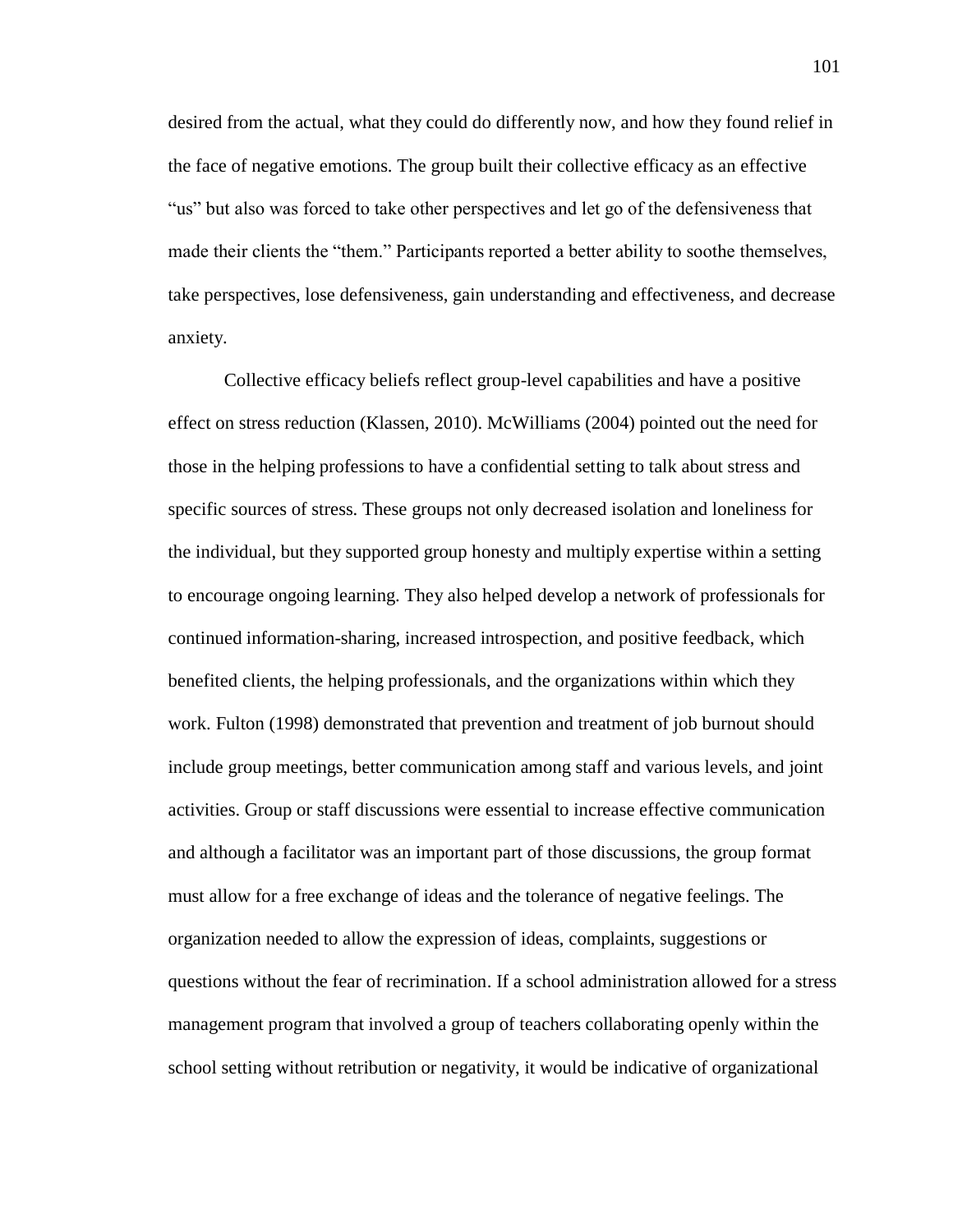and administrative support, which supports successful management of job stress. These groups would also help all of the employees know what is expected of them and stay motivated, which protects them from role ambiguity and loss of emotional resources.

Specifically regarding teachers, there are multiple groups that have been developed to support effective collaboration. Bradley (1998) found that teachers in departments with low levels of collegiality tended to have more negative views of students. The most successful changes in practice and the more positive views of students were reported among teachers that belong to an active professional community. Without this support, teachers returned to previously ineffective teaching strategies or left the profession. Klassen, Usher, and Bong (2010) found the teachers' collective efficacy (TCE) was associated with job satisfaction and job stress across multiple cultural settings and based these findings on Bandura's (1997) theory of how perceived collective efficacy will affect group performance and individual efficacy.

With this need for collaboration and collectivity in mind, there are a number of recent movements and groups that were developed to support effective collaboration and collectivity. Within the school reform movements, schools in the city of Orange, New Jersey, divided schools into smaller units so that teachers and students could grow closer and stay focused (Mooney, 2007b). This design was also to provide structure that may be lacking in impoverished homes. Units of teachers meet twice a week to share notes, coordinate classes, and plan projects. Teacher group input has led to increased school security, uniforms, and weekly discussion groups between teachers and students, demonstrating examples of actual collective efficacy. Teachers also reported increased student feedback, connectivity to other teachers and administrators, and an overall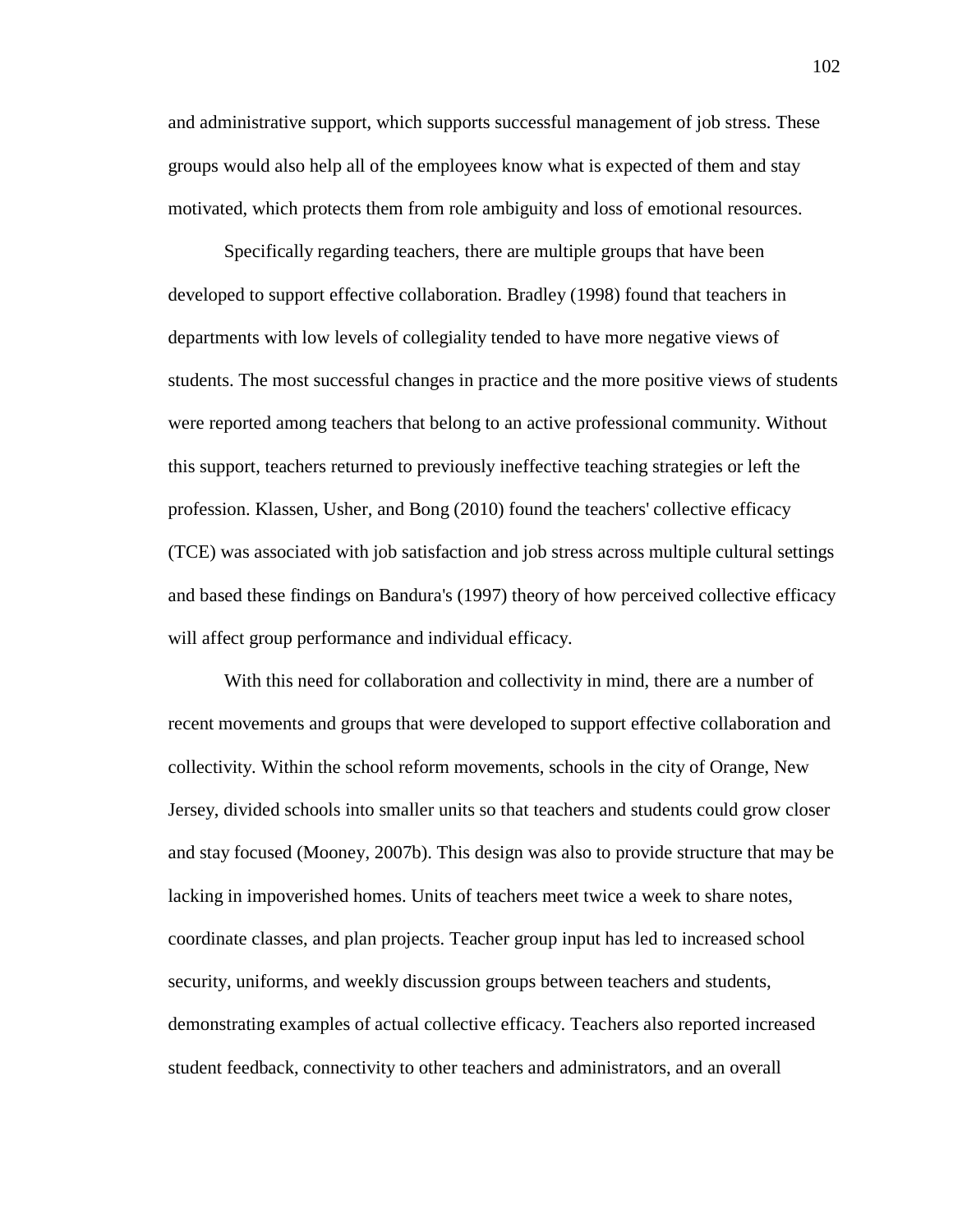increase in enthusiasm for teaching. School policies such as these in Orange that were put in place with the support of colleagues and school leaders have been shown to mediate stress and help build a sense of collective efficacy, which refers to the "teachers' perceptions that the staff can work together to improve student learning and behavior" (Klassen, 2010). Collective efficacy is influenced by past success, observation of other groups' successes, and encouragement from influential others, all of which were considered in this group program design for teachers. Klassen also found that job resources such as social support, feedback, and collegiality boosted teacher motivation, and teacher confidence about collective efficacy to manage behavior resulted in lower levels of personal stress. Interestingly, Klassen found no difference in job stress or satisfaction across school levels, which supported a possible group that included both elementary and middle school teachers.

Another example of a type of group developed to help build collective efficacy is a community of practice (COP) group. Parker, Patton, Madden, and Sinclair (2010) initiated a qualitative study to examine one of these COP groups and defined COP as a group who shares a common practice put together in a particular context. These groups work toward a common goal, such as curriculum development or solving an organizational issue. Previously, COP's were found to support willingness, reflection, sharing, identity development, collaboration, and empowerment. The COP that these researchers chose to study was being instituted in a district where the atmosphere was described by staff as "disenfranchised" and where teachers were described as "complaining," "demoralized," and "tense." Teachers in the COP reported that this goaloriented approach led to a meaningful and purposeful outcome and attributed the results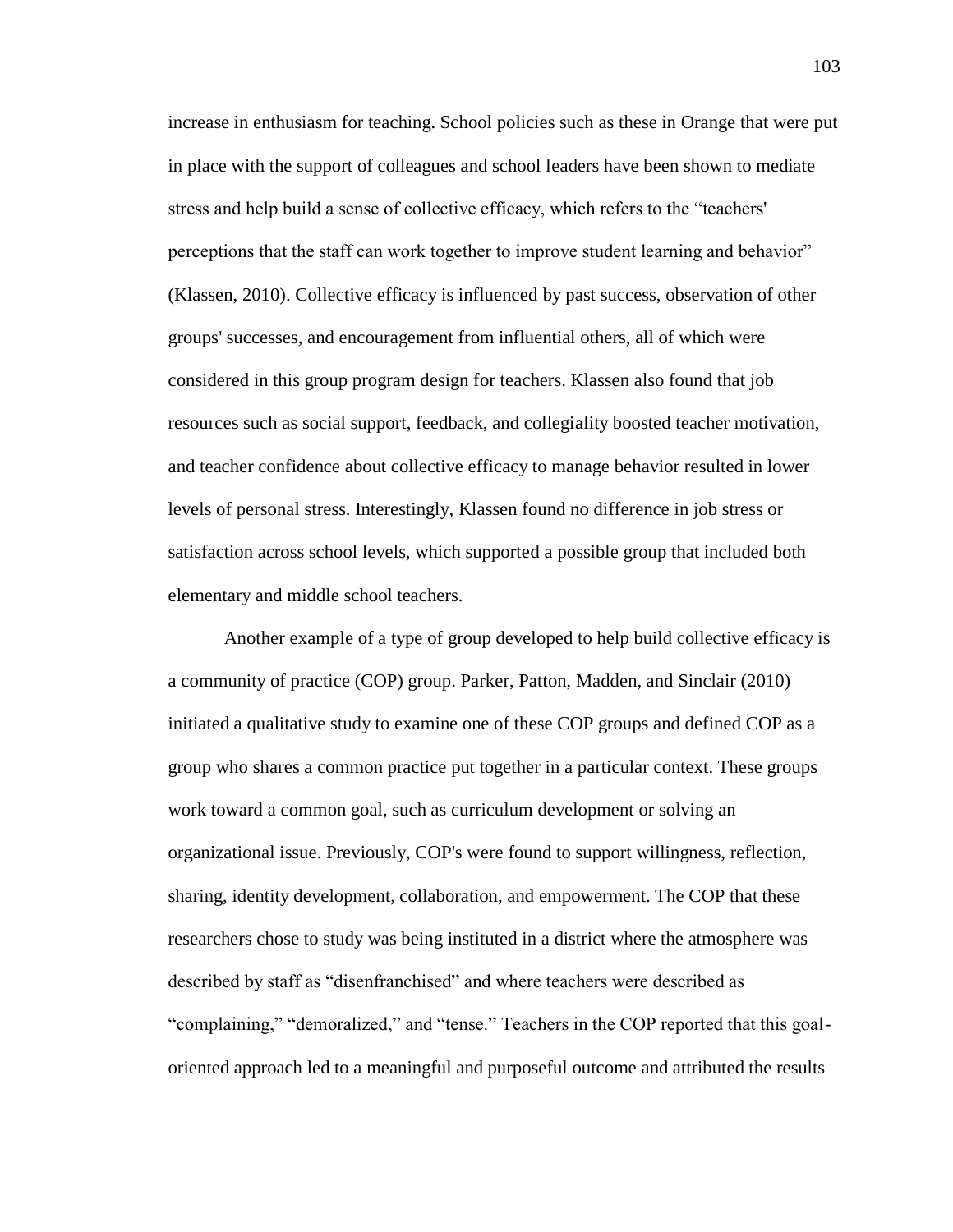to the initiation of a group when needed, the fact that every participant had a vision for the group, the support that was provided, the relationships that were built, and the empowerment that led to effective actions and reaching the goals that were set.

Nielsen, Triggs, Clarke, and Collins (2010) also reported the success of a professional learning community that was developed based on the idea of COP and with the goal to facilitate communication between cooperating teachers (those overseeing student teachers) and university-based teacher educators. This "dynamic collective" maintained a specific structure of sharing while participants were able to influence each other and adapt to changes. The authors highlighted this balance of flexibility and structure, as well as the ability for participants to self-organize (determine the most pressing issues to be discussed) as the most effective components of the group. The groups did not have a present agenda and allowed for variable attendance. The teachers reported that the most influential parts of the group were self-organization; the consideration of how factors were interrelated and bidirectional; acknowledgment, reflection, and acceptance of topics that caused tensions; articulation of resources and constraints; and the development of a decentralized network which allowed group members to share with others outside of the group.

Current professional development for teachers that incorporates similar processes and concepts is geared toward creating and supporting teacher learning that is continuous, collaborative, and connected to the teacher's daily reality. Goodnough (2010) studied inquiry groups that developed and implemented collaborative action projects. Groups occurred over a three-year period and involved over 50 teachers. Membership was relatively fluid and the structure of each group was different, depending on the context in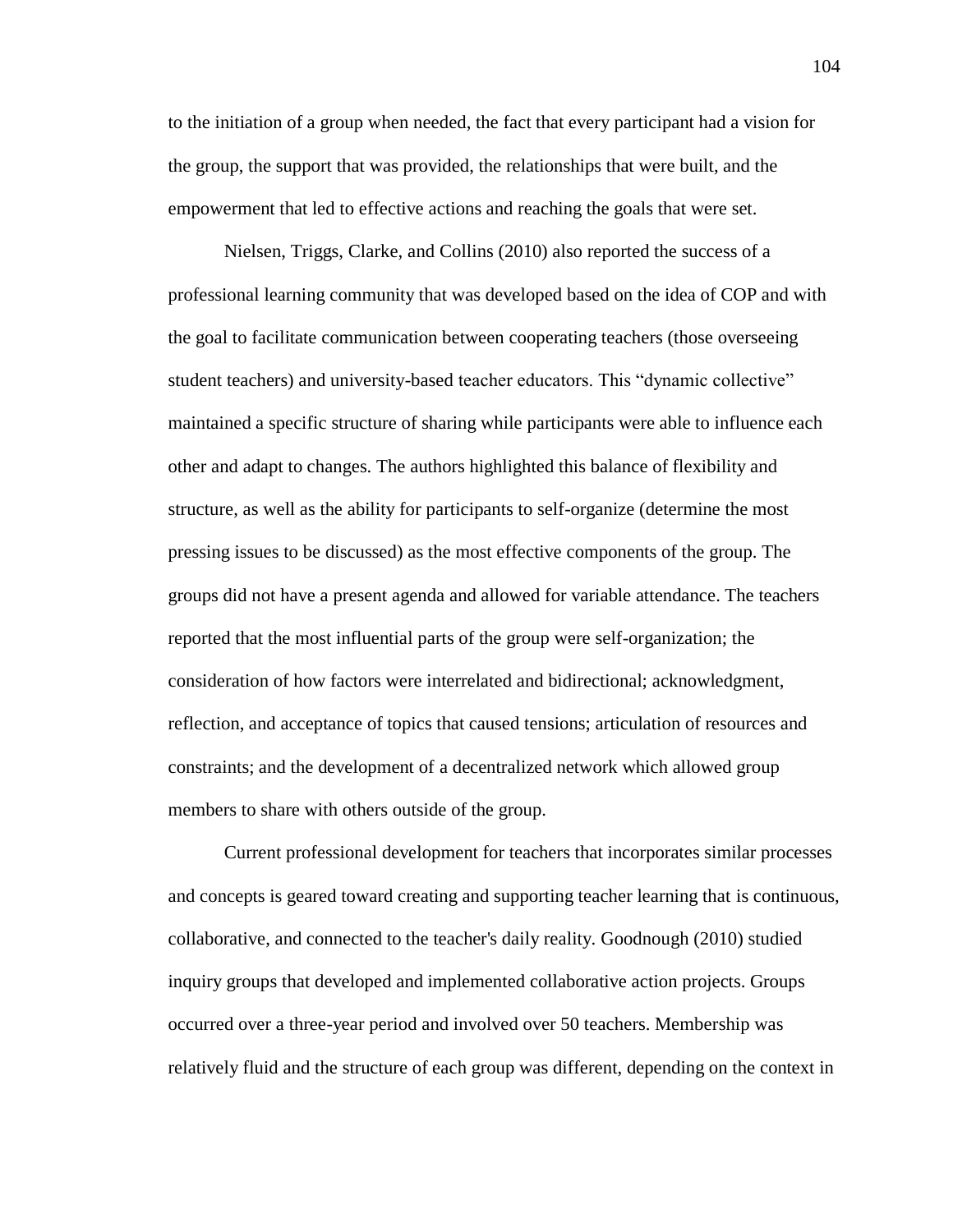which the groups were run. The format of each group generally followed the problemsolving process of identifying problems, understanding them, developing action plans, sharing insight, and engaging in reflection. One teacher who was the subject of an extensive case study reported gaining general knowledge, the ability to reflect and adapt on personal actions and beliefs, and the perception of the effectiveness of collaboration and positive support from peers.

Vetter (2012) also published a case study of a teacher involved in a practitioner research group, who reported that involvement in the group led to a change in her beliefs and practices, as well as in her own ability to take on leadership and affect change. The group she was involved in was teacher-centered, constructive, and supportive and enabled teacher change through the problem-solving process. Vetter described the particular group the teacher was involved in as being geared toward promoting knowledge from the bottom-up and used the case study as evidence that teacher groups and mentoring are more likely to foster change. Involvement in these types of groups takes buy-in and practice in open communication and increased awareness. This teacher's change in her ability to take on leadership and feel effective was attributed to group validation, challenges, generation of alternatives, and support.

Pupil intervention teams (PIT) were also designed to increase supportive interactions with colleagues in a structured, goal-oriented way that also fostered emotional support, empathy, and positive regard (Lhospital & Gregory, 2009). In Lhospital and Gregory's study of the PIT process, they found that teacher distress was reduced through involvement in the PIT process and that team support predicted a decline in stress over the process itself. Within the PIT model, pre-referral teams increased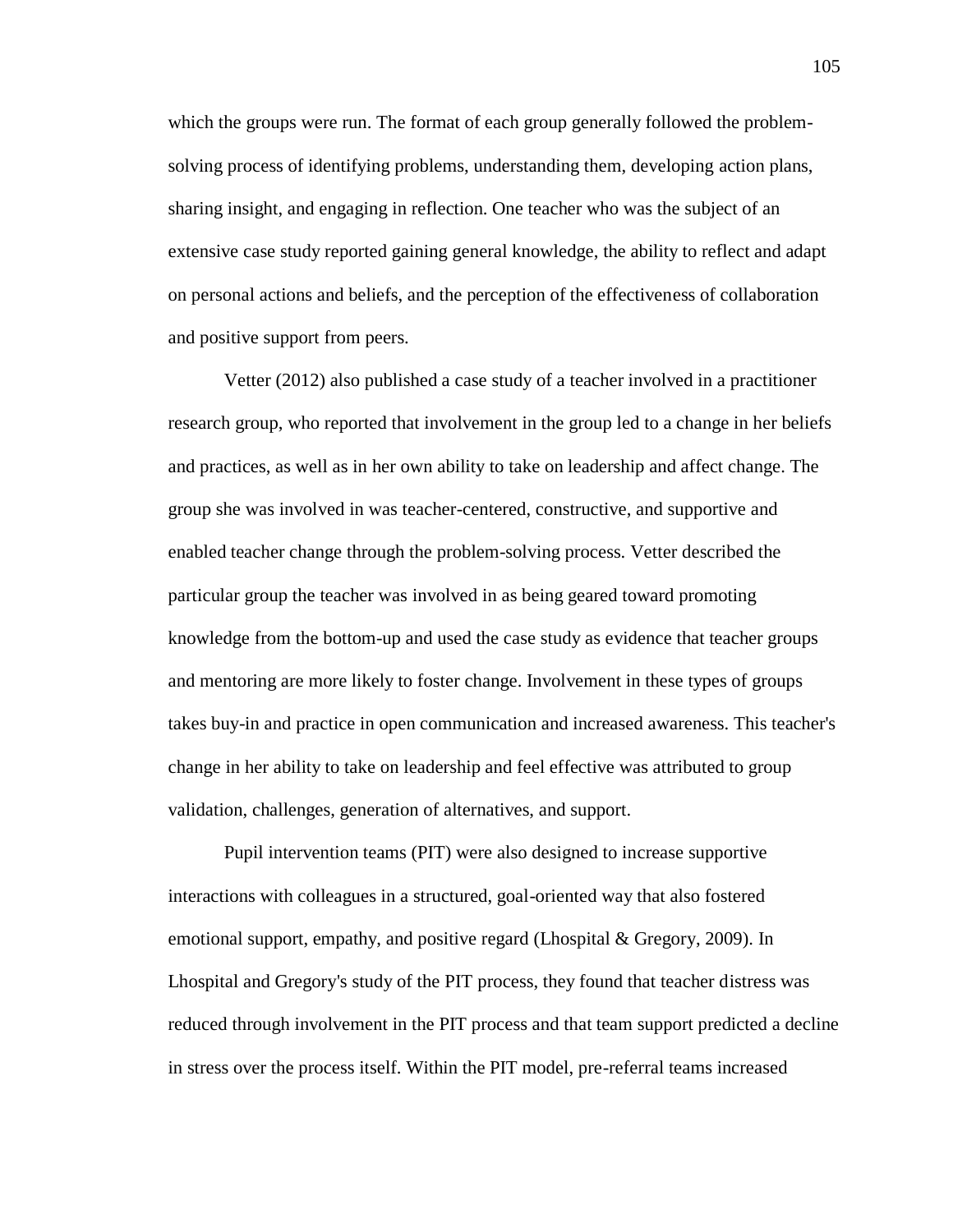teacher collaboration and addressed high-need students. Since the PIT model is studentcentered and leads to the enacting of plans developed by the team, it shows some connections to models that increase collective efficacy and reduce teacher stress. However, the model itself was not as useful for review for this particular program design, since it only addressed student needs and lacked flexibility for teacher input and changes in school policy. Lieberman's (1996) study of 15 educational reform networks also focused on groups that were originated to respond to legislative demands, but these groups were not dictated by specific educational policy and functioned in a more flexible way than pre-referral teams. Within this study, Lieberman revealed that the most effective networks functioned within an atmosphere of trust and support and sought out solutions for immediate problems that acknowledged the influence of context, which are similar results to many of the group studies described above. Lieberman highlighted the flexibility of these groups as being a better fit for the complex and ambiguous school settings. Sessions were organized by the group members, which allowed for the group members to have a voice and build commitment to each other. The most common formats involved sharing of information or use of the problem-solving process with a memberdriven agenda. There were group leaders, who functioned as facilitators and linked members through arranging meetings, maintaining communication, gathering resources, and creating a shared space for learning. Results of this much closer look at the development of self-efficacy and collective-efficacy to help manage stress revealed a number of common formats, such as the use of the problem-solving process, and common topics, such as successful behavior management and communication. Many of the studies and programs described also revealed other common elements, such as the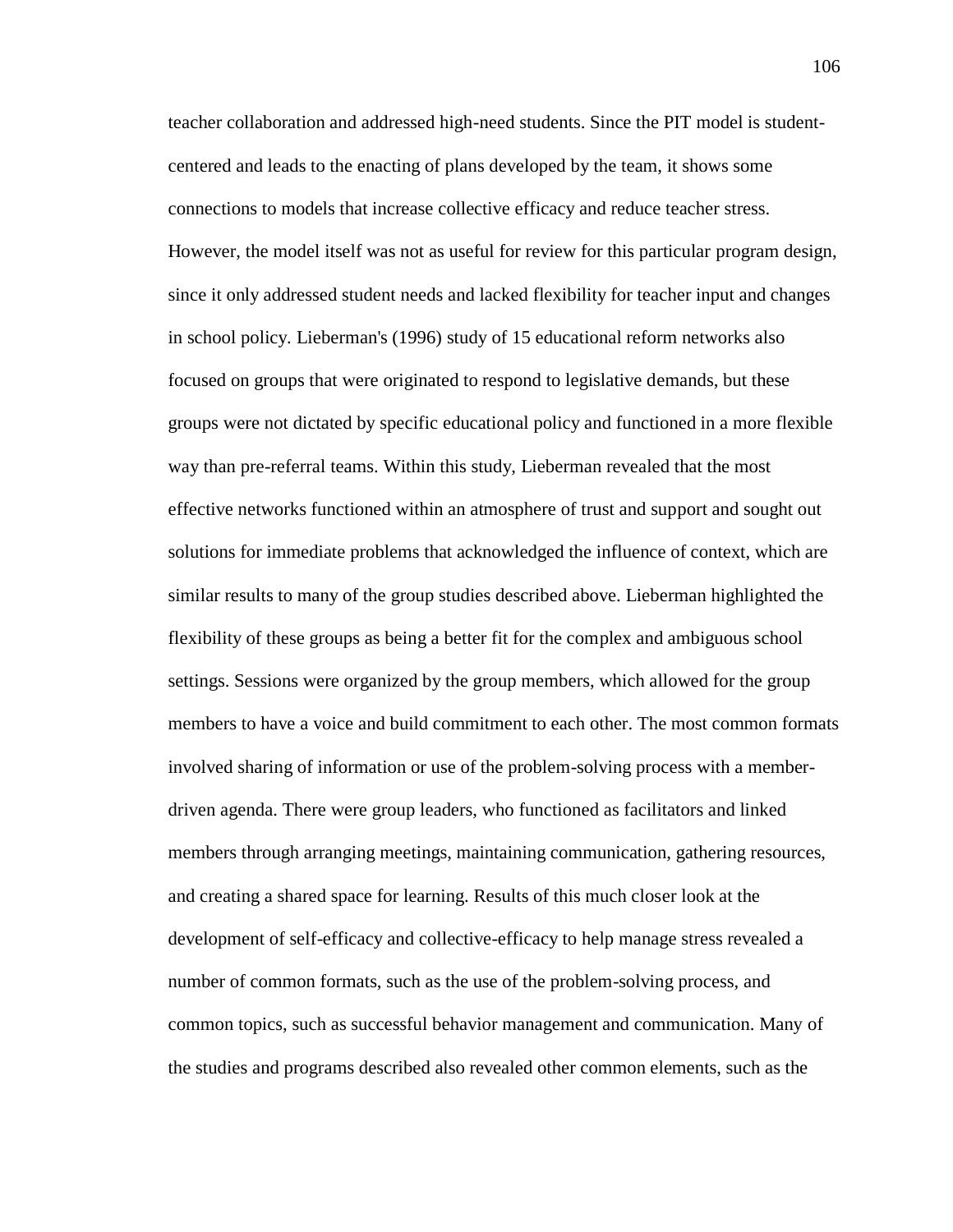need for flexibility, peer and organizational support, openness, and participant involvement. Use of these strategies and structures were important to consider for an effective program design, since teacher efficacy, both individual and collective, predicted teacher positive beliefs, functional behaviors, and valuable student outcomes (Ross & Bruce, 2007).

## *Discussion*

The aspects presented within this research on effective stress management and self-efficacy development programs and techniques reflected both format and content. The timing of past programs and the research that suggested the need for more continuous programming and monitoring guided the timing of the program designed for this dissertation. The timing, personnel, and limited use of tangible resources within the program were also based on the need for the program to fit within the current context of limited resources and the many demands that are already being placed on teachers. The findings from this review that reflected the format of effective programming and techniques led to the specific structure of the components, phases, and activities. These format-based techniques included the use of educational resources, the problem-solving process, goal-setting, experiential and vicarious learning, practice, and structured communication. Since a group format and the use of teacher input were also supported by this review and fit into the current context, both of those techniques were also used.

Since the purpose and goals of the program were geared toward stress management and the development of self-efficacy, the methods and techniques highlighted in this review were used to form the content of the specific components, phases, and activities. Mindfulness, positive psychology, self-care, and the development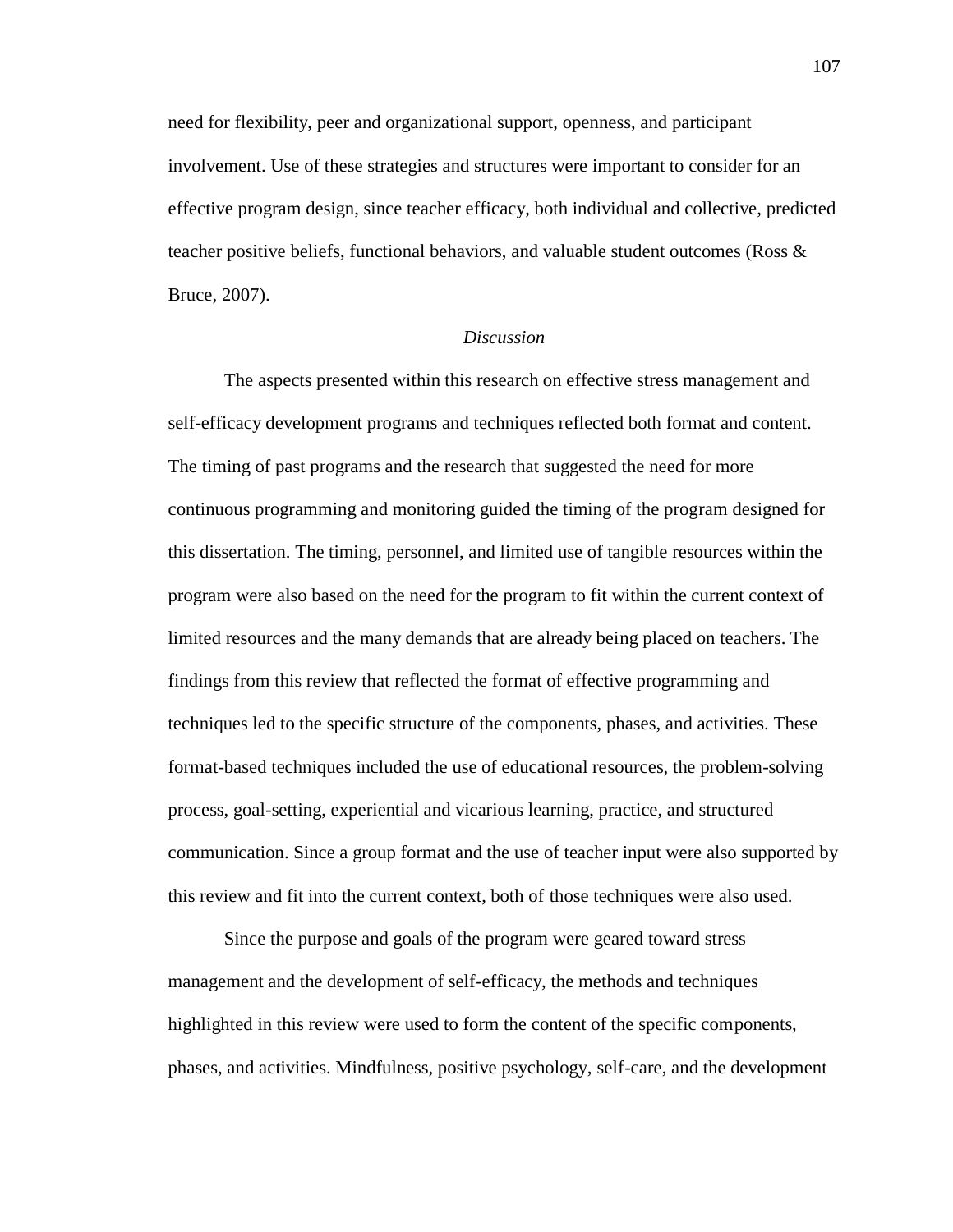of both self- and collective-efficacy through goal-oriented problem solving were all included within the structure of the program sessions as ways to decrease stress, replenish resources, and prepare participants for future stressful situations. The use of these techniques also fit the findings of the needs assessment, since they generalize across a variety of stressful situations and seem to already be used by some of the target population. Since the structure of the sessions allows for participant input and the techniques being taught are generalizable, any specific issues that arose within the needs assessment, such as student behavior and engagement, or others that may arise during implementation can still be addressed if they are relevant to the participants.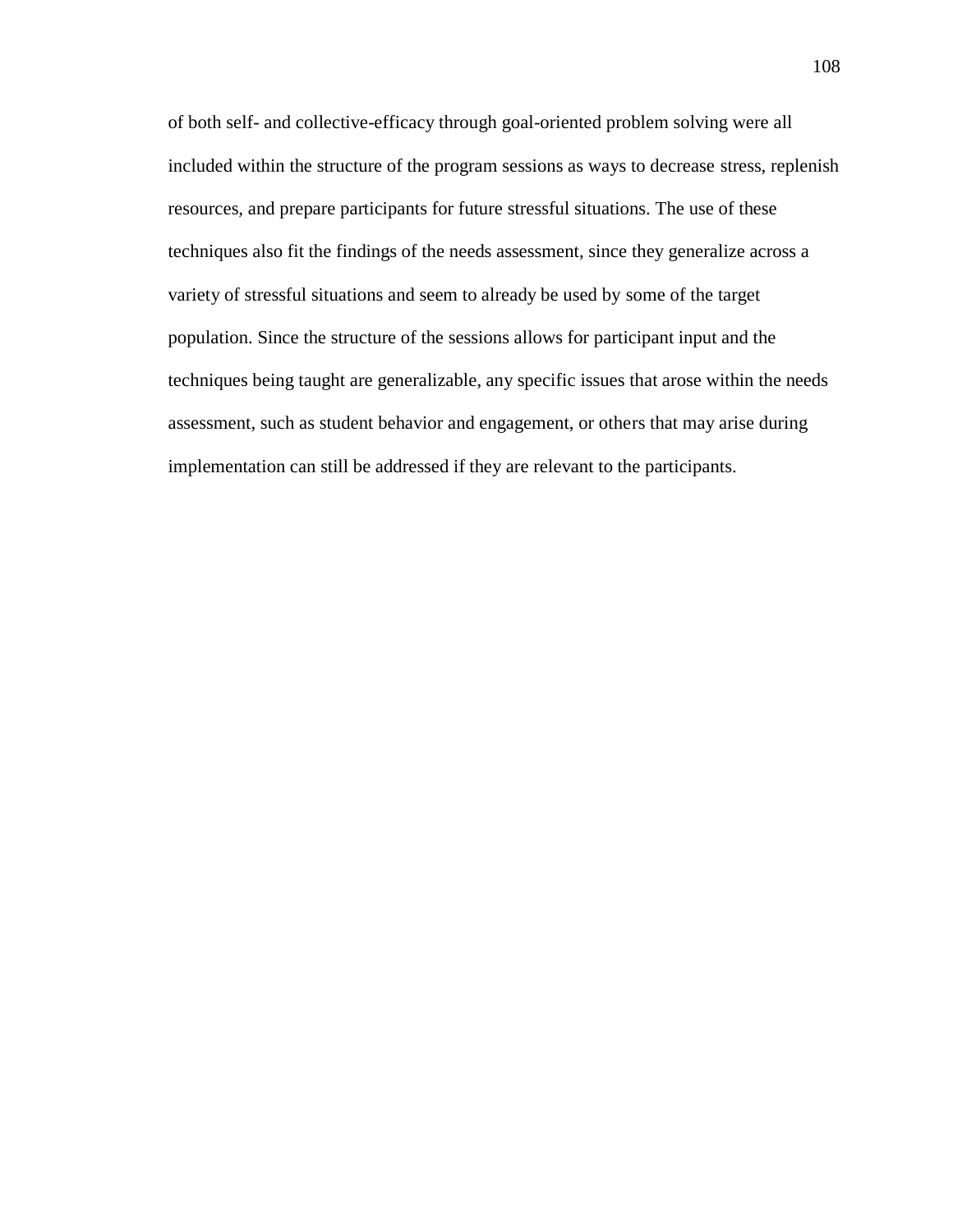## CHAPTER V

# RESULTS AND IMPLICATIONS FOR PROGRAM DESIGN: CONTEXT ASSESSMENT

Ability to Commit Resources

Two out of three of the teachers interviewed reported that they felt able to commit the amount of time and energy needed to participate fully in the program. The third teacher replied that she did not know if she could commit the time and energy needed to participate, but her comments and suggestions reflected why other teachers may not be able to commit the time and energy needed. She did respond that she personally would be able to make the commitment based on the current context. All three of the teachers reported that the settings that they currently taught in would most likely be able to commit the resources necessary for the program to be implemented as proposed and that they thought there would be enough interested people within their setting to form a group of at least six participants.

Additional comments and suggestions made by the interviewees within this variable were that the program would be the most realistic if it did not start until October and that other teachers' ability to commit the necessary resources would be affected by their level of commitment outside of the school day. One teacher suggested shortening the program to every week for a shorter period of time (eight sessions). Both middle school teachers commented on the number of after school clubs and activities that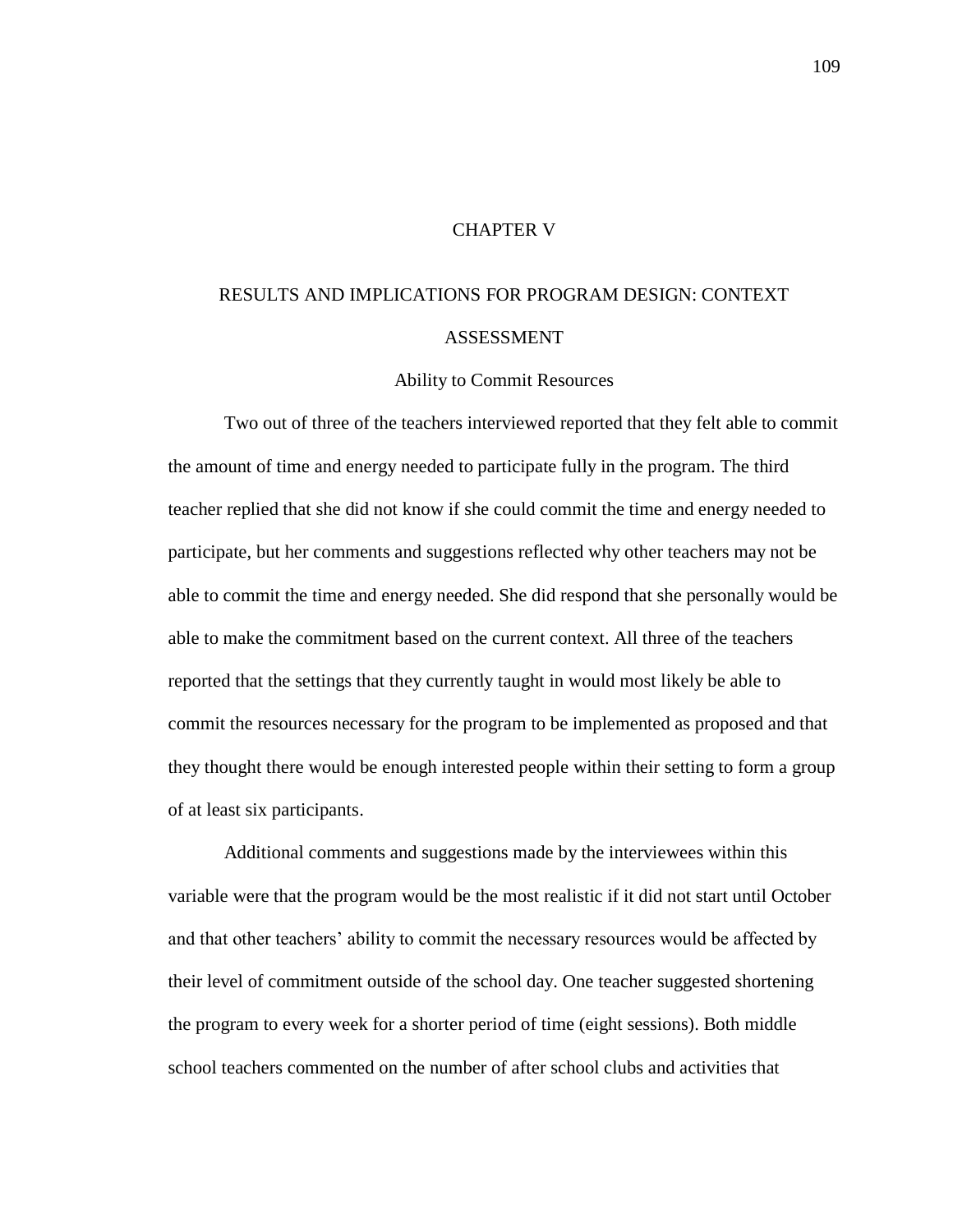involved staff members, as well as the after school staff meetings and subject-area meetings. The elementary teacher did not express this concern.

## Values

When asked about the values of themselves and other stakeholders, all three of the teachers responded that they believe stress management and prevention is an important issue for teachers and that they do not believe administrators, the community, and/ or the public feel that it is an important issue for teachers. Two out of the three of the interviewees commented that although administrators, the community, and/ or the public may say that it is an important issue, their lack of positive actions lead these teachers to believe that these beliefs are not true. One teacher did not have any ideas of how the program could be presented to administrators, the community, and/ or the public in a way that highlights the importance of this issue. Two teachers said that the presentation of the program should include actual teacher experiences backed up with information about previous similar programs and research that shows proven benefits of this type of programming.

#### Ideas

Teachers were next presented with a summary of the results of the needs assessment to see if their perception of the current state of affairs aligned with the results of the data collected. All of the teachers interviewed agreed with the results of the needs assessment related to current teacher stress levels, sources of stress, and perceptions of efficacy that were presented. One teacher was surprised that lack of parent involvement was not one of the highest sources of stress. All three teachers agreed with the results that there is a relationship between stress and efficacy and that there is a need for more stress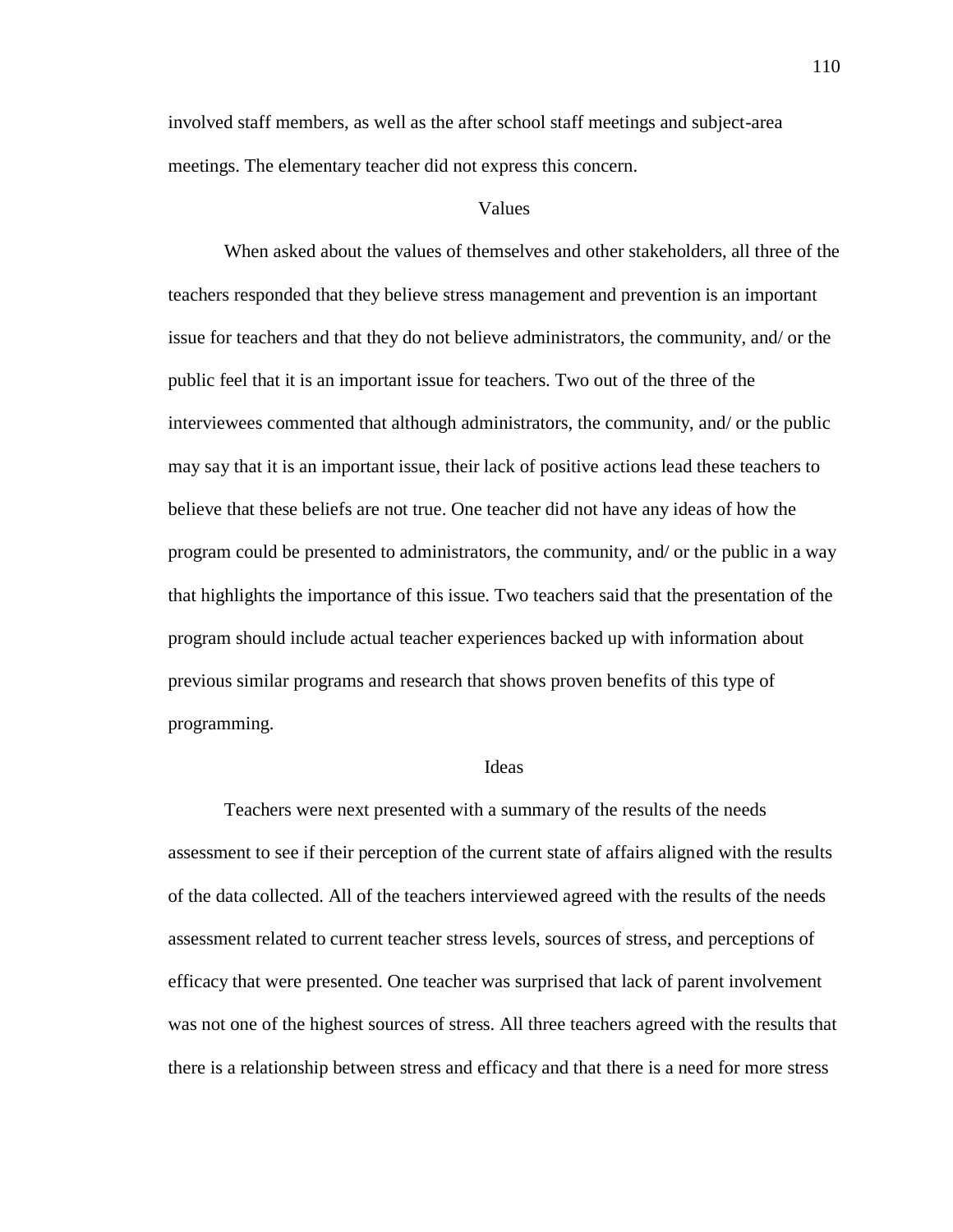prevention and management to support teachers' sense of effectiveness. One teacher made additional comments that administration needs to be supportive of this type of programming, as well as be proactive about student issues and stick to student requirements and expectations.

#### Circumstances

All three teachers believe that their current settings are stable enough to support the program as it was proposed. One teacher mentioned that since teachers in their setting are already overwhelmed by procedures and requirements, it may be difficult for those teachers to participate. She also commented that the number of already scheduled activities may affect the implementation of the program within the setting but that consistent meeting dates and times that take these activities into account may help. She did not have any suggestions for how the program can be changed to accommodate overwhelmed teachers.

#### Timing and Obligation

When asked about the appropriateness of the proposed program, two of the teachers reported that they feel the program meets an immediate need within the school and that the timing of the phases and components of the program are appropriate. Although the third teacher felt that the program meets an immediate need, she was concerned that the timing of the phases did not take enough consideration of changes throughout the school year. She suggested that the phases be shorter or that there be breaks between each phase to align with more stressful school events

All of the interviewees reported that their level of commitment to themselves, their teaching position, and their students would lead them to feel obligated to both begin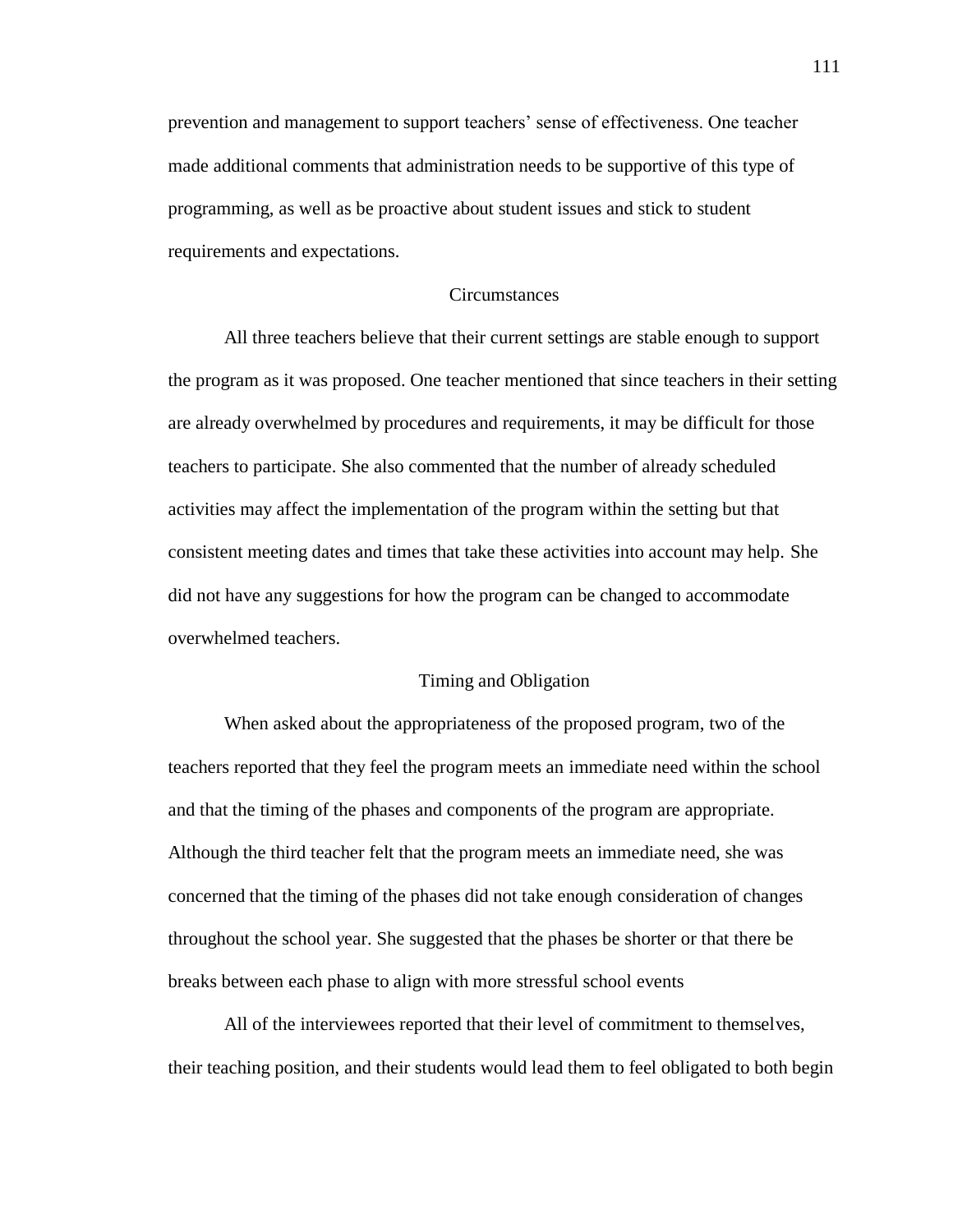and complete the program as proposed. One teacher reported that her level of commitment to her students is lower than she would like, but she felt that a program like the one described could actually help her improve that commitment so she would feel just as obligated, if not more obligated, to participate as if her level of commitment to her students was higher.

## Resistance

Teachers were asked about any barriers that may affect the implementation of the program as proposed. One teacher reported that the ability of time that teachers are provided to complete their responsibilities may be a barrier to participation in the program based on teaching position, current high levels of job demands, and changes throughout the school year. She also reported that the location of the sessions within a school building may be intimidating and a different local building, like a library or association office, could be considered. Two teachers reported that lack of administrative support may be a barrier, although if administration agrees to program implementation, that would be a visible sign of positive action. They also mentioned that the use of research to support program implementation and the lack of cost associated with the program should be used when proposing to administration that the program be implemented.

#### Yield of the Program

All three of the teachers interviewed believed that the proposed program could have a positive impact on them, their teaching, and their students. Two out of three of the interviewees did not have any other suggestions for how the program could be changed to yield even greater benefits, but one teacher suggested including teacher input within the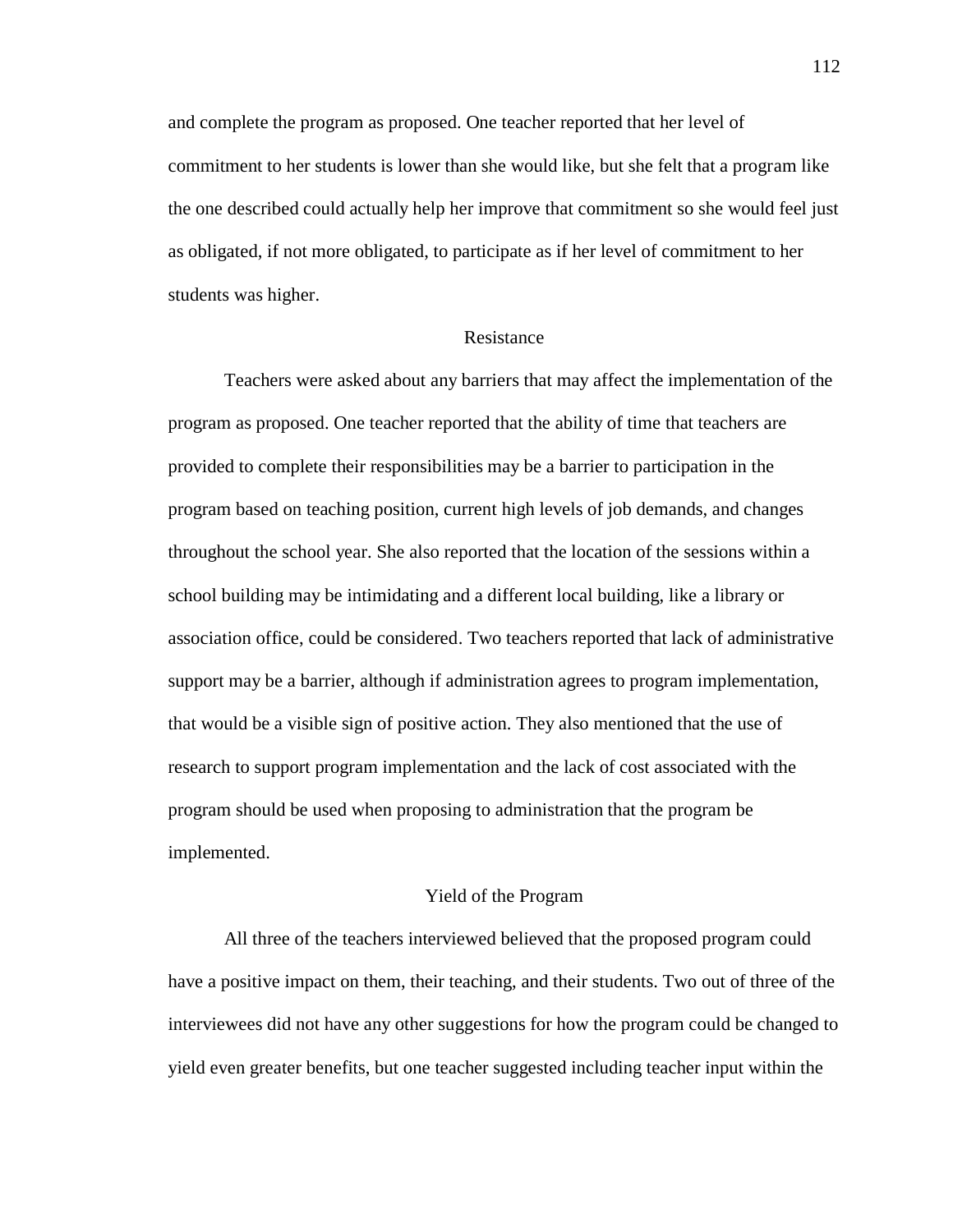sessions. One teacher also mentioned that she appreciated the phone interview; since she was able to be more forthcoming than she think she would have been able to have been within a focus group session.

## **Discussion**

The only two questions that had a majority of answers reflecting disagreement related to ability to commit resources and the values of current stakeholders, so those responses and comments related to those responses were the first considered when looking at possible revisions to the program. Since both of the teachers who had concerns about scheduling program sessions were located in the middle school, mention of that possible difficulty was added to the program design document. An addition was also made to the responsibilities for the district-designated administrator that included the provision of a schedule of after school time commitments for teachers to the facilitator and the consideration of using a district-designated day for the program sessions. In addition, teachers will be asked to submit their preference for week day at the Program Interest Meeting before the program sessions begin. Groups will then be made accordingly to include the most number of teachers on the most preferred day of the week, with administrative approval. A revision was also made to the attendance requirement, so that participants are expected to attend 75% of the sessions, not 85%.

Since the interviewees all agreed about the lack of administration, community, and/ or public values within the areas of stress management and efficacy building among teachers, this issue was looked at more closely. Although the program design was not changed in light of this issue, since it already takes into account current teacher experiences, previous programming, and the current research base, any presentation of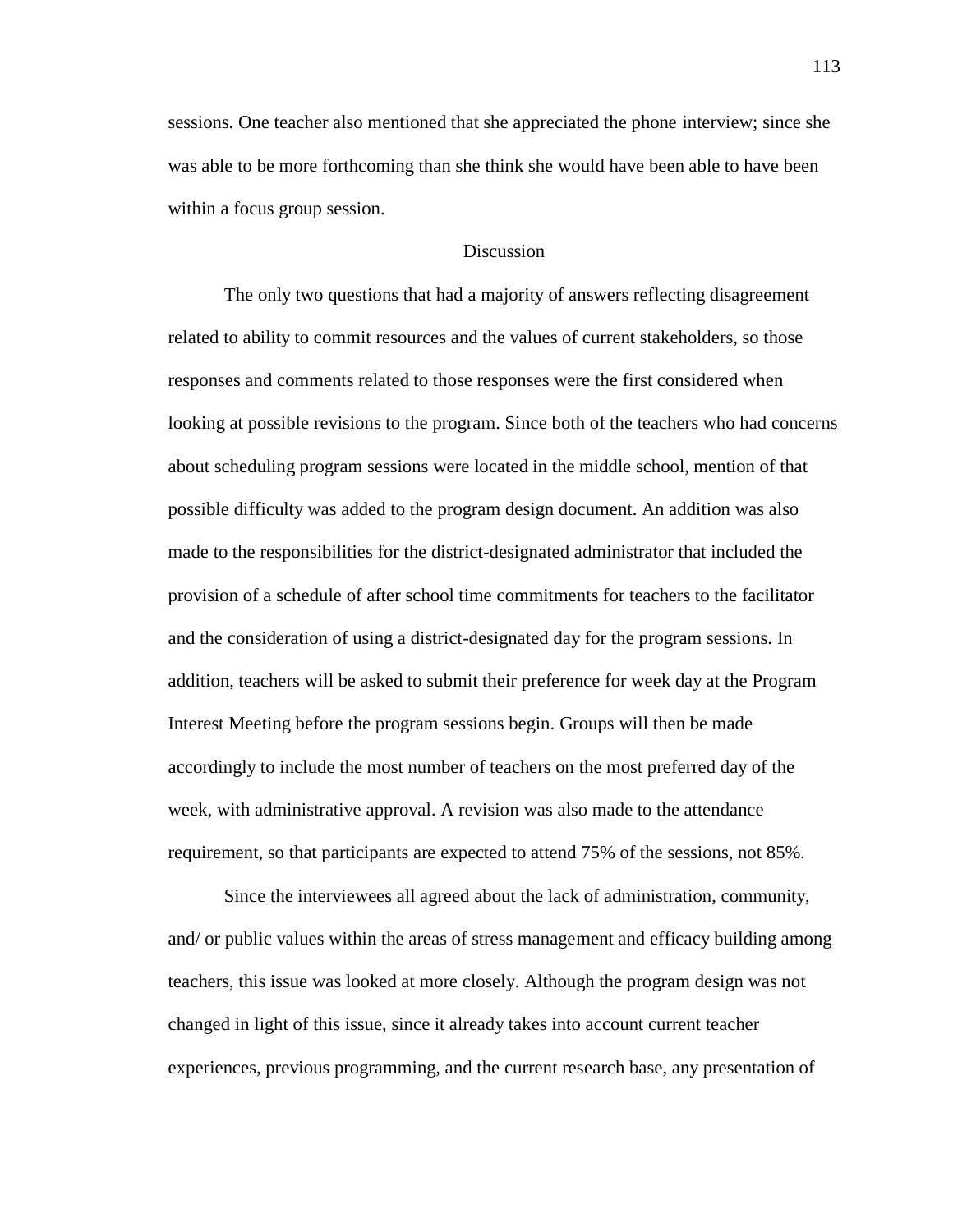this program to administration should include the documentation that can be found within this dissertation to highlight the importance of this type of programming. The facilitator should also include any additional research that has come to light since the publication of this dissertation to further support the value of this issue and point out to administration that implementation of this program is a supportive action in itself.

Other comments and suggestions from the interviews were also considered as possible revisions to the proposed program, even though they were not made by the majority of the interviewees. One particular teacher concern was related to the possibility of shortening the number of sessions or the length of the entire program or having breaks between phases so that participants with previous after school commitments may be more likely to attend. Since only one participant made these comments and the need for an ongoing program was supported by research, the program elements related to timing were kept in place. The change made to the expected attendance rate should also help address this concern. Other concerns that arose during the interviews related to problems with administration, the ebb and flow of stress throughout the school year, and dealing with teachers that may be overwhelmed by multiple challenges and demands. The existing element of the program that includes teacher input for the flow and content of sessions will help address these comments and concerns. The possibility of using a different location was only mentioned by one teacher, but the program was revised to include the facilitator gathering information about other possible locations before the Program Interest meeting and assessing teachers' preferences for locations at the Program Interest meeting.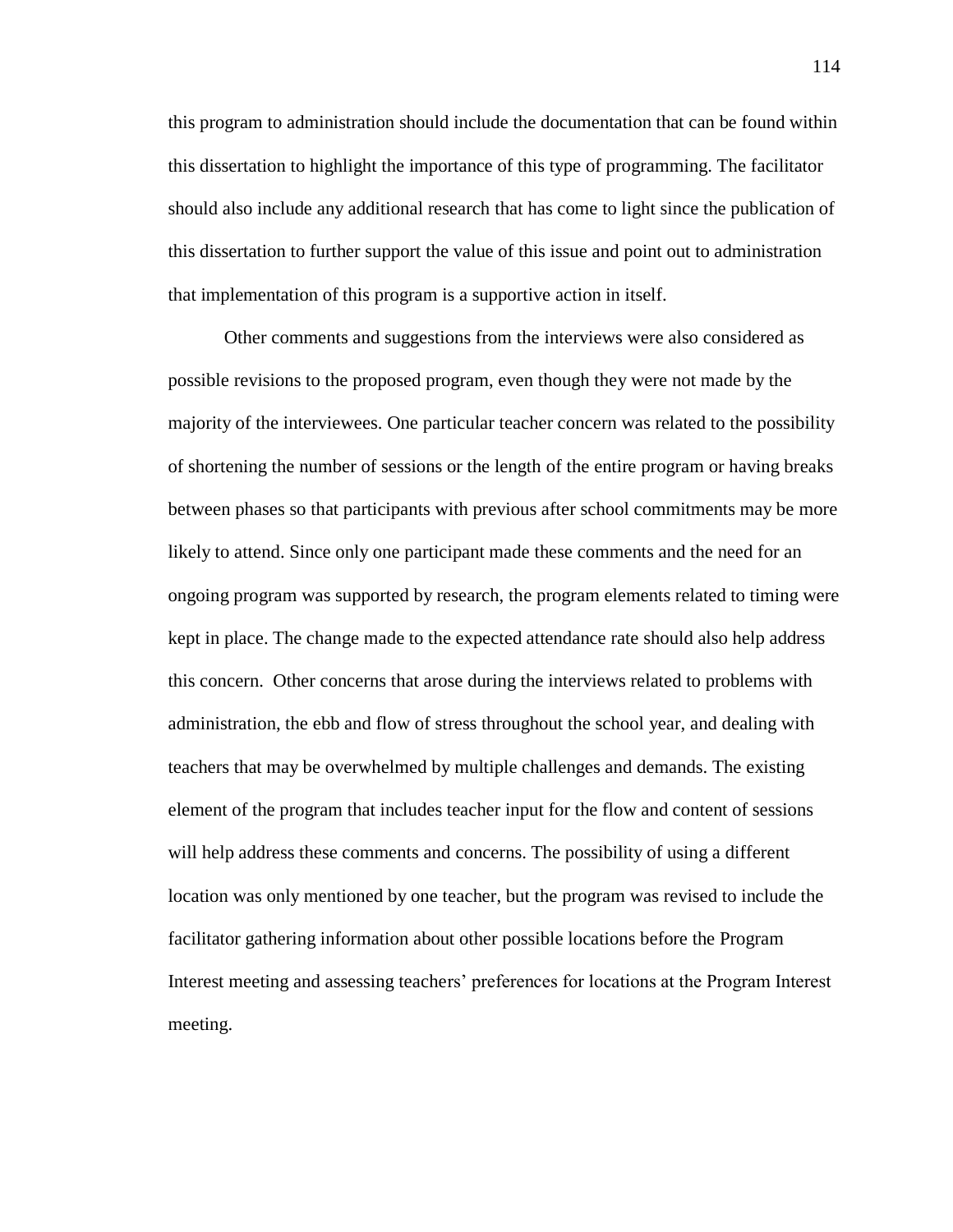## CHAPTER VI

## PROGRAM DESIGN

The program design presented in the following chapter follows the model described by Maher (1999) and was based on the results of the needs assessment, the review of relevant research and current programming, and the phone interviews conducted with current teachers, all of which are presented in earlier chapters. This model was developed to insure the relevance, usability, and justifiability of the program design through the use of evidence-based techniques and actual assessments of the current population and context to develop each element. Each element provides both the format and content of the particular program and guides how the program will be implemented, but the elements used may vary with the program being designed.

The first element included in the program design document is the statement of the program's purpose and goals (Maher, 1999). The program's purpose should include the target population that the program was designed for; the knowledge, skills, and/ or abilities that the program is geared toward developing within that target population; and the general methods that will be used in the program to develop those knowledge, skills, and/ or abilities. The goals should be based on the specific knowledge, skills, and abilities that are the focus of the program and should be SMART (specific, measurable, attainable, realistic, and timely). Goal indicators are used to specify how the goal will be reached and measured.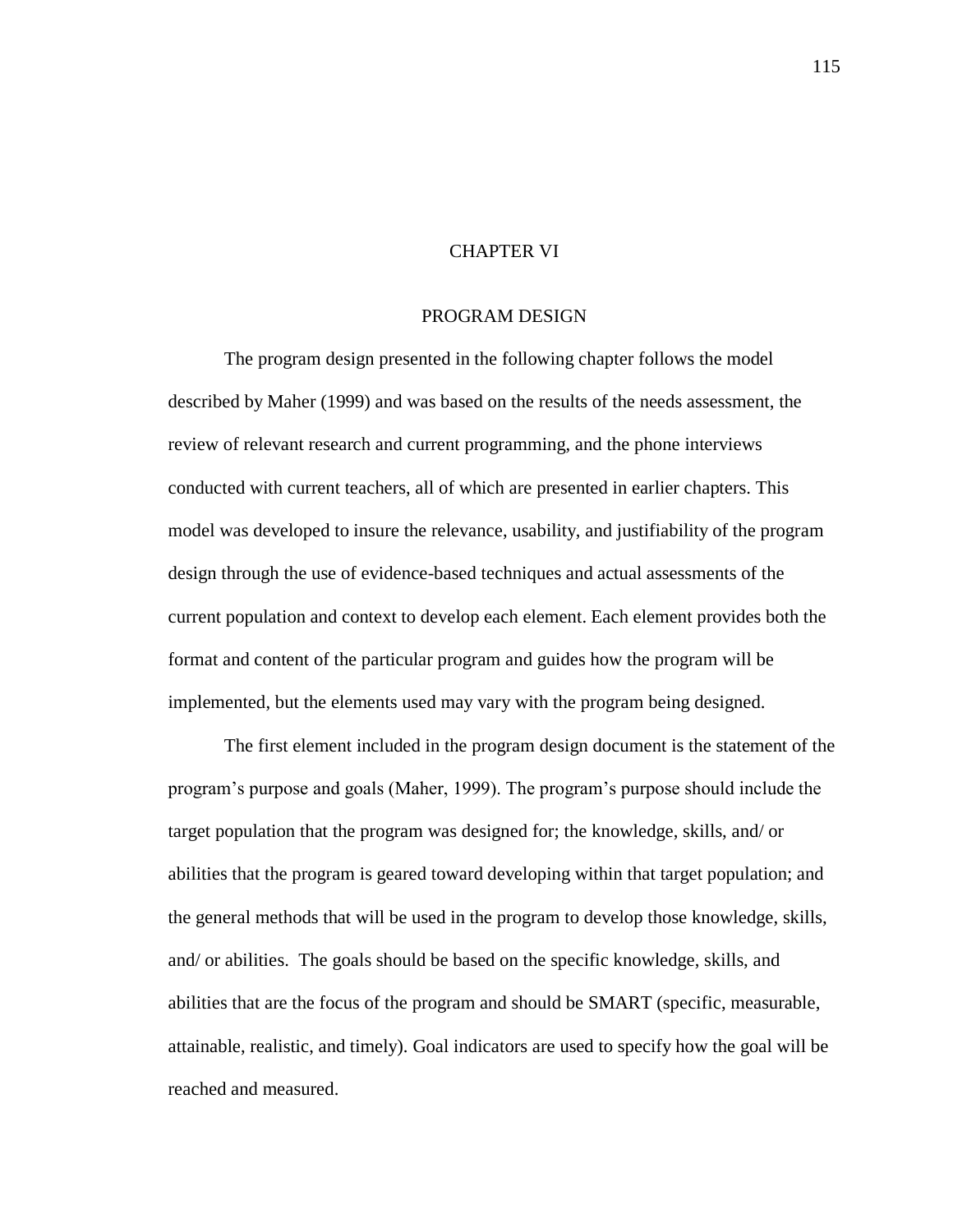The next elements of the program design are the eligibility standards and criteria and the policies and procedures (Maher, 1999). These allow any individuals or organizations looking to implement the program to know which members of the target population can participate in the program and how program personnel will have to function within the program. The general methods and techniques are provided next and should be evidence-based. These methods and techniques tie together the relevant research and the current context and are used by the program personnel to facilitate goal attainment.

Maher (1999) refers to the next set of elements as the inventory of the program, since they must be developed before program implementation occurs. For the following program design, the elements that are included are the components, phases, and activities; the personnel; and the incentives. The components, phases, and activities provide the process of the program and how it will be implemented and are mostly presented in list form. The personnel element outlines the individuals who are responsible for implementing the program, their specific responsibilities, and any relationships that must be maintained among these individuals. The incentives are provided to increase the motivation of the personnel and participants and the likelihood that they will follow through on the program.

The final element is the program evaluation plan, which will be presented in the next chapter.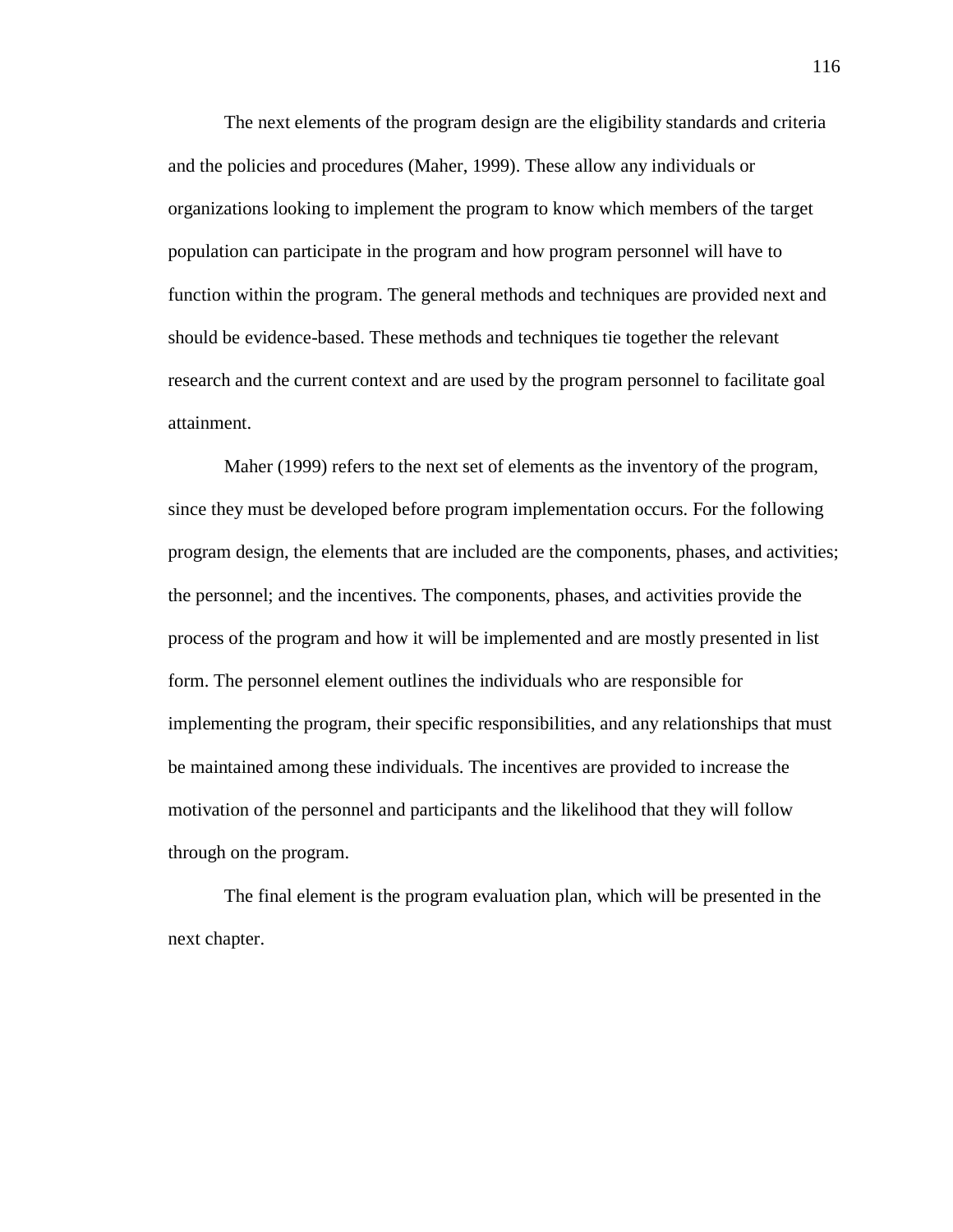## Program Purpose and Goals

## *Purpose*

The purpose of this program is to support elementary  $(K-5)$  and middle school (6-8) teachers' stress management and development of self-efficacy within a suburban school district through evidence-based yet realistic and tolerable techniques and strategies. Knowledge, skills and practice will be provided by a group facilitator through a sequence of information sessions, self-reflection and planning activities, group sharing sessions, and periods of supported practice, and the methods used within this sequence will include the use of different learning modalities and facilitator and peer support, monitoring, and positive reinforcement. As a result of the program, the teachers will be able to identify their own thoughts, feelings, and behaviors associated with stress, fully appraise and manage stressful situations, implement coping tools and effective planning techniques, and feel more effective within the classroom.

## *Goals and Goal Indicators*

- Goal #1 Increase teachers' awareness of and abilities to cope with thoughts and emotions
	- o Indicators:
		- Teachers will attend sessions to increase their mindfulness and knowledge of coping strategies.
		- Teachers will report an increase in their awareness of emotions and their ability to cope with thoughts and emotions on a self-report survey that is distributed at the last program session.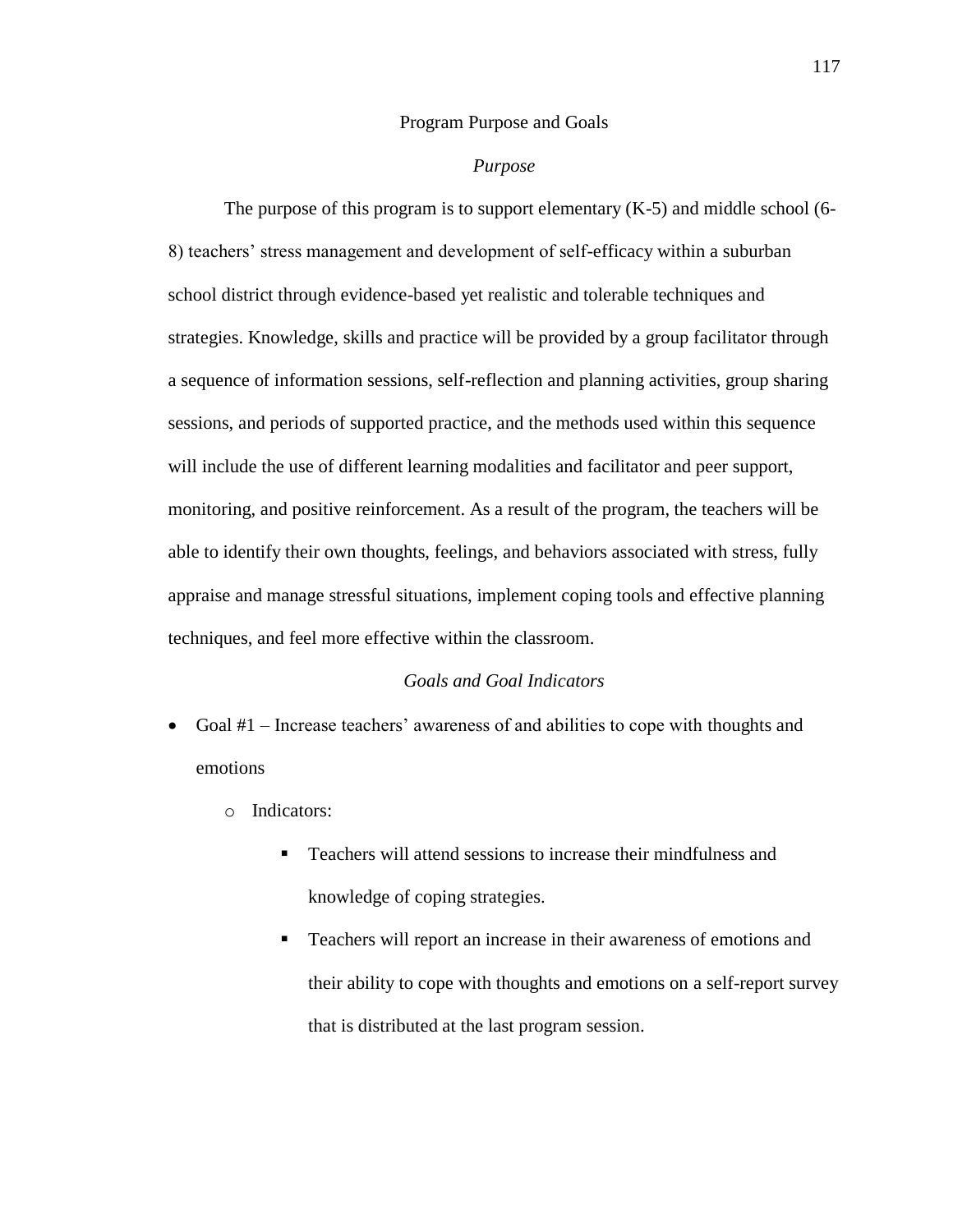- Completion of this goal will be indicated by a 75% attendance rate across all of the sessions and a 75% rate of teachers reporting positive changes in their abilities to identify and cope with thoughts and emotions by the end of the last session.
- Goal  $#2$  Increase teachers' ability to manage stress
	- o Indicators:
		- Teachers will take the Teacher Stress Inventory (TSI) at the Program Interest Meeting if they are planning on participating in the program. These baseline measures will be scored and kept by the facilitator/ program evaluator. Teachers will then take the TSI at the end of the last session of the program. These measures will be scored and kept by the facilitator/ program evaluator and compared to assess changes from baseline to post-program.
		- Completion of this goal will be indicated by a 75% rate of teachers who show a decrease of one standard deviation on their TSI score by the end of the last session.
- Goal #3 Increase teachers' use of self-care strategies
	- o Indicators:
		- Teachers will enact a self-care plan to begin and maintain at least one self-care strategy on a routine basis.
		- Teachers will report the frequency of their use of self-care strategies and how closely they are following the plan that they developed during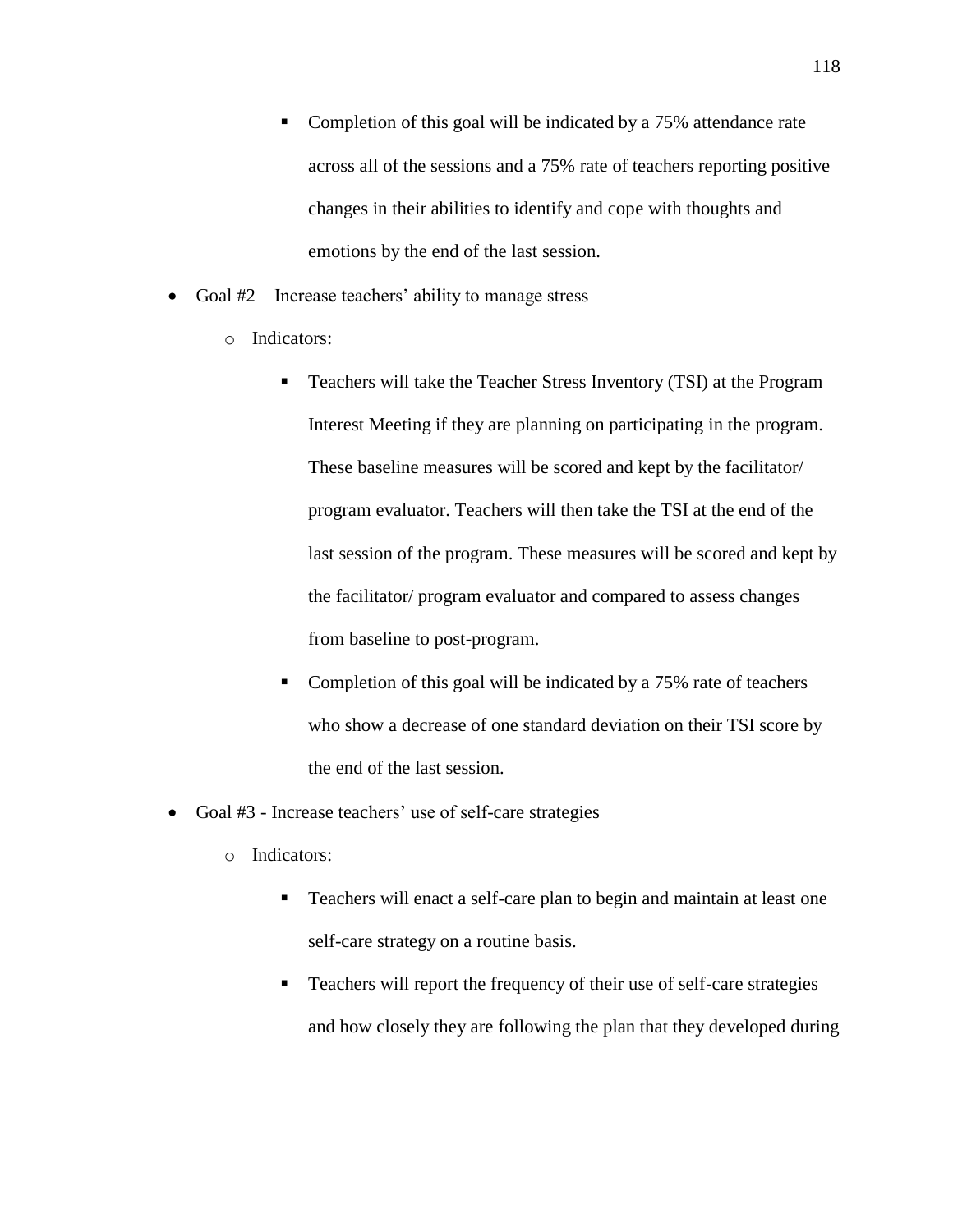the program sessions on the self-report survey distributed at the last session.

- Completion of this goal will be indicated by 95% of teachers reporting the use of at least one self-care strategy since the beginning of the program and 75% reporting that they are partially or completely following their self-care plans.
- Goal #4 Increase teachers' sense of efficacy in the classroom
	- o Indicators:
		- **Teachers will attend sessions to increase their knowledge of and use of** the problem solving process. The facilitator will take attendance at all sessions.
		- Teachers will take the Teachers' Sense of Efficacy Scale (TSES) at the Program Interest Meeting if they are planning on participating in the program. These baseline measures will be scored and kept by the facilitator/ program evaluator. Teachers will then take the TSES at the end of the last session of the program. These measures will be scored and kept by the facilitator/ program evaluator and compared to assess changes from baseline to post-program.
		- Completion of this goal will be indicated by a 75% attendance rate and a 75% rate of teachers who show an increase of one standard deviation on their TSES score.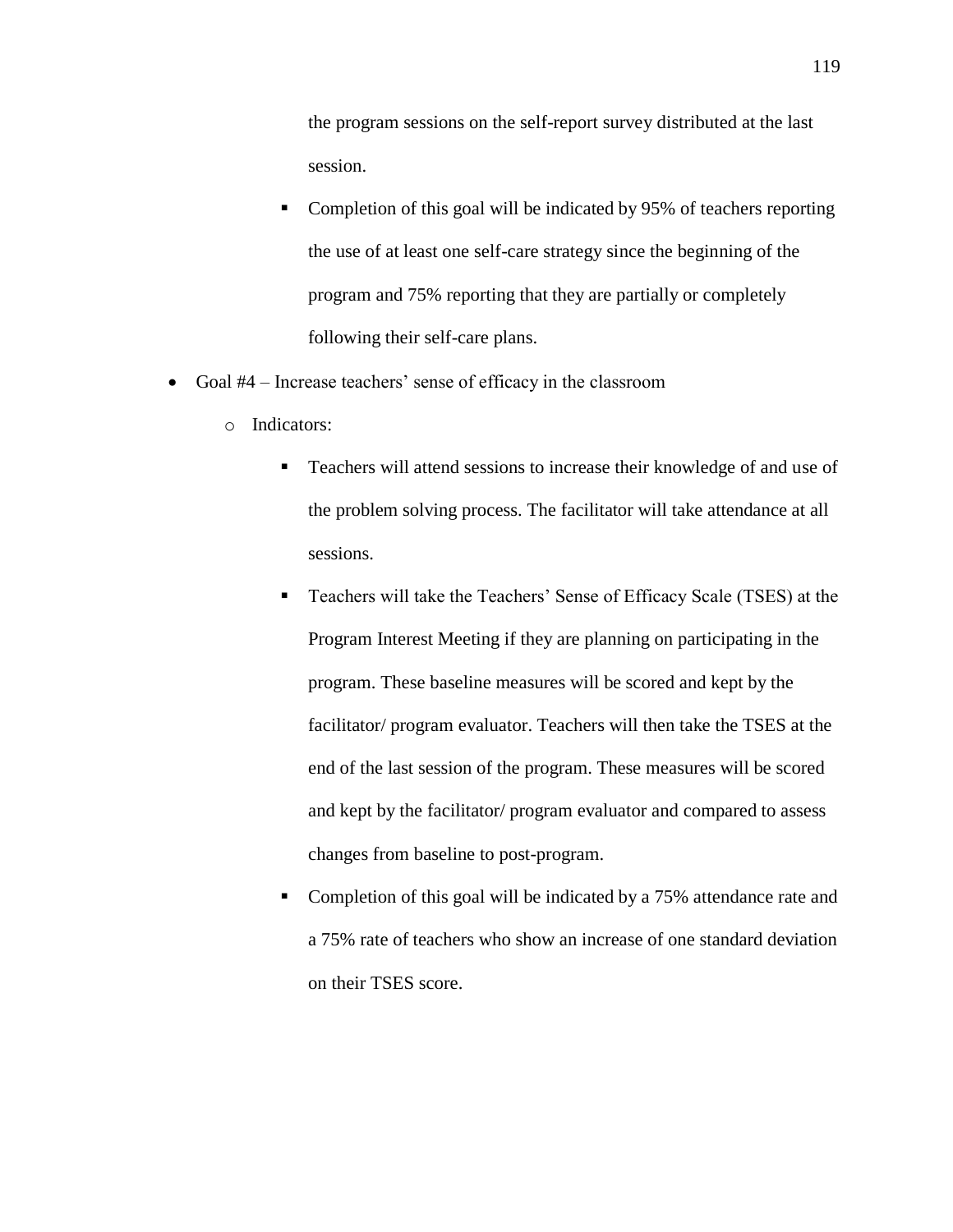## Eligibility Standards and Criteria

A teacher is eligible to participate in the program if he/she meets the following standards and criteria:

- o Is currently teaching full-time in the district that has approved implementation of the program,
- $\circ$  Is currently teaching students in Kindergarten through  $8<sup>th</sup>$  grade,
- o Participated in the Program Interest meeting, and
- o Attends 75% of the program sessions.

## Policies and Procedures

## *Facilitator*

The group facilitator will implement the program as described to the best of his/ her ability. If the facilitator does not implement the program to the best of his/ her ability, the district-designated administrator will discuss the issue with the facilitator and come to a resolution. If the facilitator continues to not implement the program as described or agreed upon, contact will be discontinued.

The facilitator will present the proposed program to the district administrators before the school year of implementation begins. This presentation will include the information that was documented in this dissertation, any additional research that supports the use of this program, and the acknowledgement of administrator support for teachers as demonstrated through implementation. If approved for implementation, the facilitator will seek out possible locations within the district and within the community, the schedule of afternoon events for the schools involved, and possible approval for using a district-designated day for the sessions.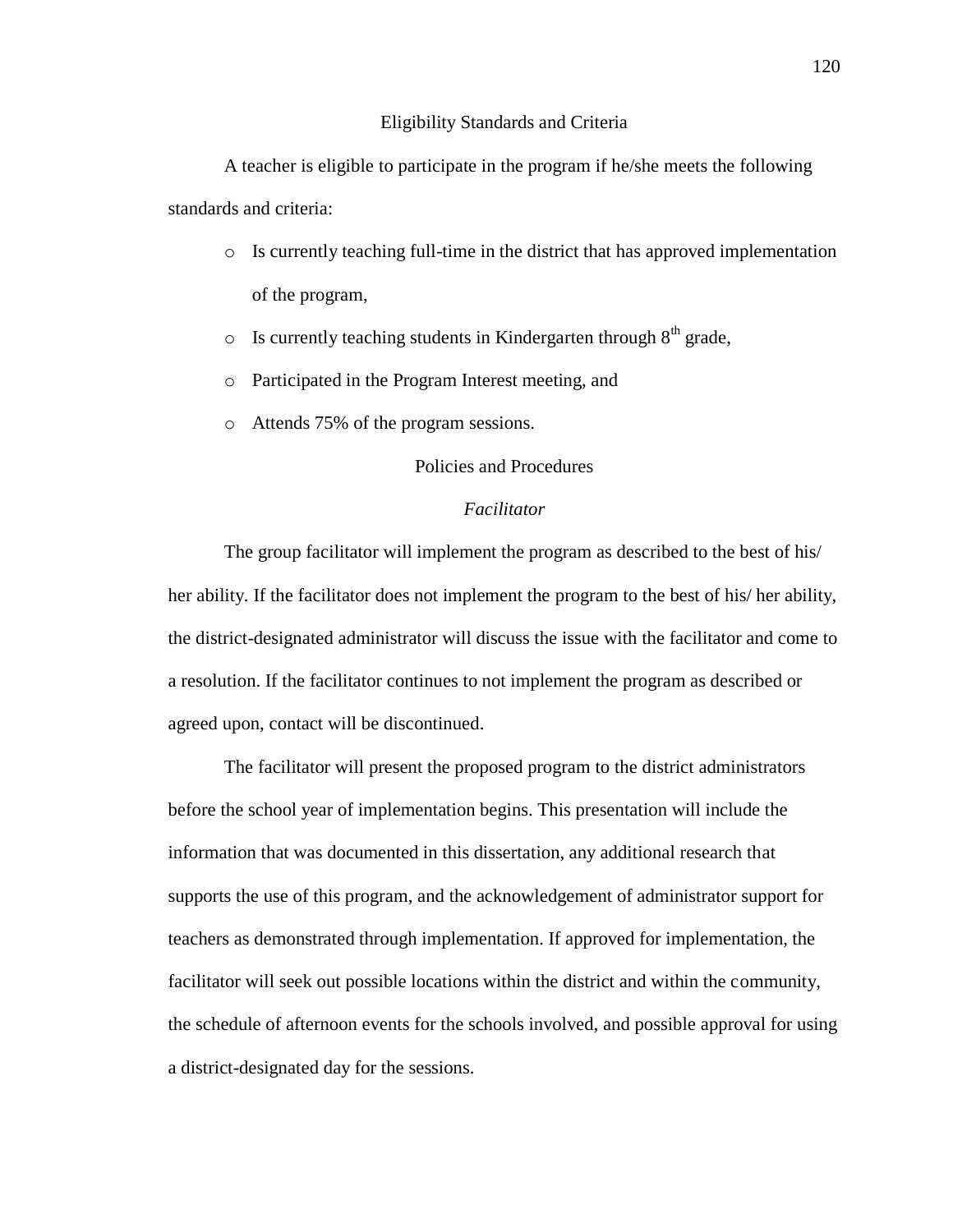The facilitator will report to the district-designated administrator prior to the Program Interest Meeting, prior to conducting the first session, approximately midway through program implementation, and after termination. The facilitator will also report to this administrator for any issues or concerns that do not violate the confidentiality agreement among the group. If the facilitator does not report to the district-designated administrator, then the administrator will contact the client.

Groups will consist of approximately six to eight participants. If there are more than eight teachers interested, the facilitator will receive the district's approval to conduct more than one group at a time. Special consideration may need to be made for the separation of elementary and middle school teachers if there are scheduling conflicts, especially among middle school teachers who participate in other after school activities. The facilitator will reach out to participants who do not have 75% attendance after any session to assess their willingness and ability to continue their participation and participants who missed a session without notifying the facilitator beforehand.

The facilitator will take data and administer evaluative protocols as described in the program components and evaluation outline. The facilitator will also ensure that all incentives described are administered.

## *Teacher Participants*

The teacher participants will attend the Program Interest Meeting and complete all baseline measures. If they do not attend the Interest Meeting and/ or complete the required measures, they may not be allowed to participate in the program.

The teacher participants will attend at least 75% of the scheduled sessions. If they do not attend at least 75% of the scheduled sessions, their involvement in the program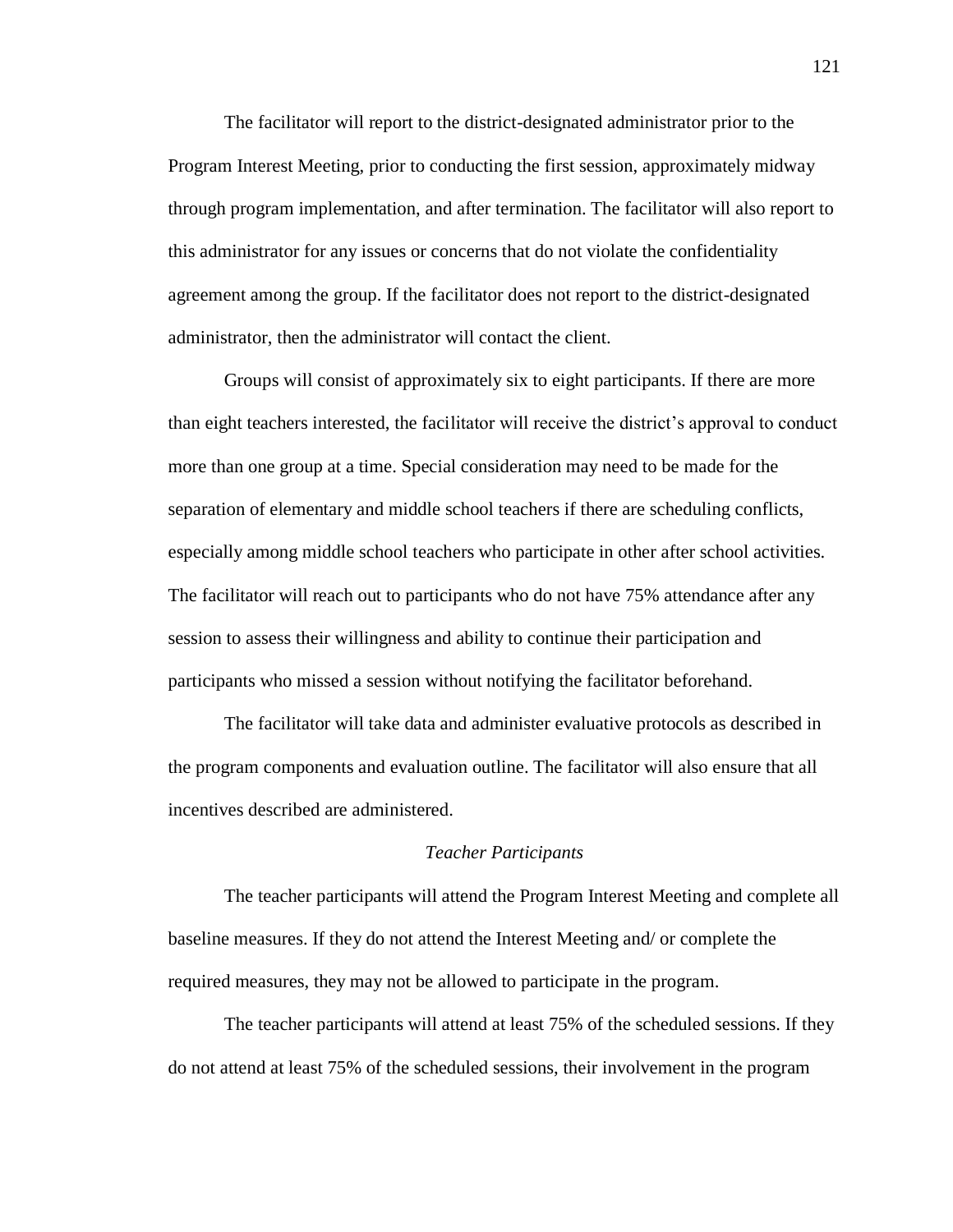may be terminated by the facilitator. Teacher participants will only receive incentives based on their actual attendance and participation. The teachers will contact the group facilitator prior to the group session if they will not be able to attend the session.

The teachers will attempt to implement plans that are developed within program sessions and participate in discussions to monitor the plans. If teachers are unable to implement or maintain plans, they will participate in a discussion to address the issues and revise the plan.

The teachers will abide by the confidentiality agreement among the group members. If they do not abide by this agreement, they will meet individually with the group facilitator to discuss the issue. If they continue to break confidentiality, they will not be allowed to participate in further group sessions.

#### Methods and Techniques

The following methods and techniques, as gathered from the research and needs assessment, will be used to ensure that the program components and phases are evidencebased, effective, and realistic.

## *Mindfulness/ Positive Psychology*

Mindfulness will be defined as the awareness, acknowledgement, and acceptance of present thoughts, feelings, and behaviors and their interactions in a nonjudgmental way. This method will be taught and practiced through the use of mindfulness techniques, such as mindful breathing, mindfulness in everyday life, meditation, self-inquiry, and interpersonal communication. Once the participants are knowledgeable about mindfulness and are using some mindfulness techniques correctly, positive psychology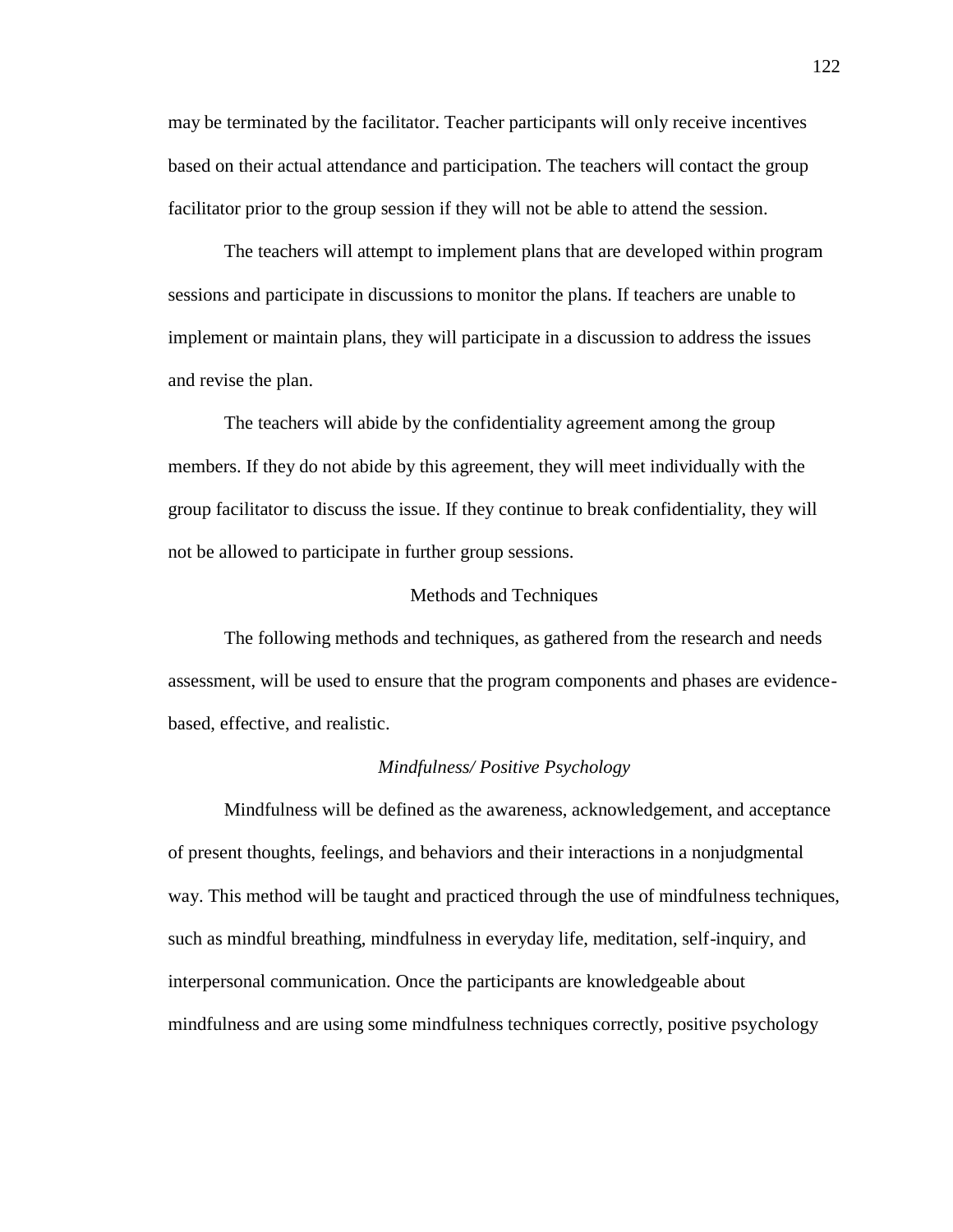will be introduced through the use of positive reframing of thoughts, feelings, and behaviors.

## *Self-Care Techniques*

Participants will be encouraged to evaluate current self-care techniques and develop an action plan to implement and maintain at least one self-care technique on a routine basis. Participants will discuss their progress on the plan at each following session and will be encouraged to revise their plan as necessary.

## *Group Problem-Solving*

A group problem-solving process will be used to discuss teacher initiated topics and issues. The problem-solving process will allow for definition of the problem, assessment of contextual variables that are affecting the situation, generation of possible solutions, selection of a solution, and ongoing monitoring of progress. Teachers will use a structured form of communication during these discussions to encourage active listening, self-reflection, and perspective-taking, as well as build rapport. Teachers will use action planning to enact their own learning and modeling and group discussions to encourage vicarious learning. Ongoing feedback will also be provided during these discussions.

#### *Visual/ Auditory Cueing*

Visual reminders of the confidentiality agreement, the structured communication technique, and the problem solving process will be distributed and displayed at all sessions. Worksheets will be used to support mindfulness techniques and action planning. Music and guided meditation may be used to support the use of mindfulness techniques. Graphic Organizers will be used to gather and summarize information during the problem-solving process.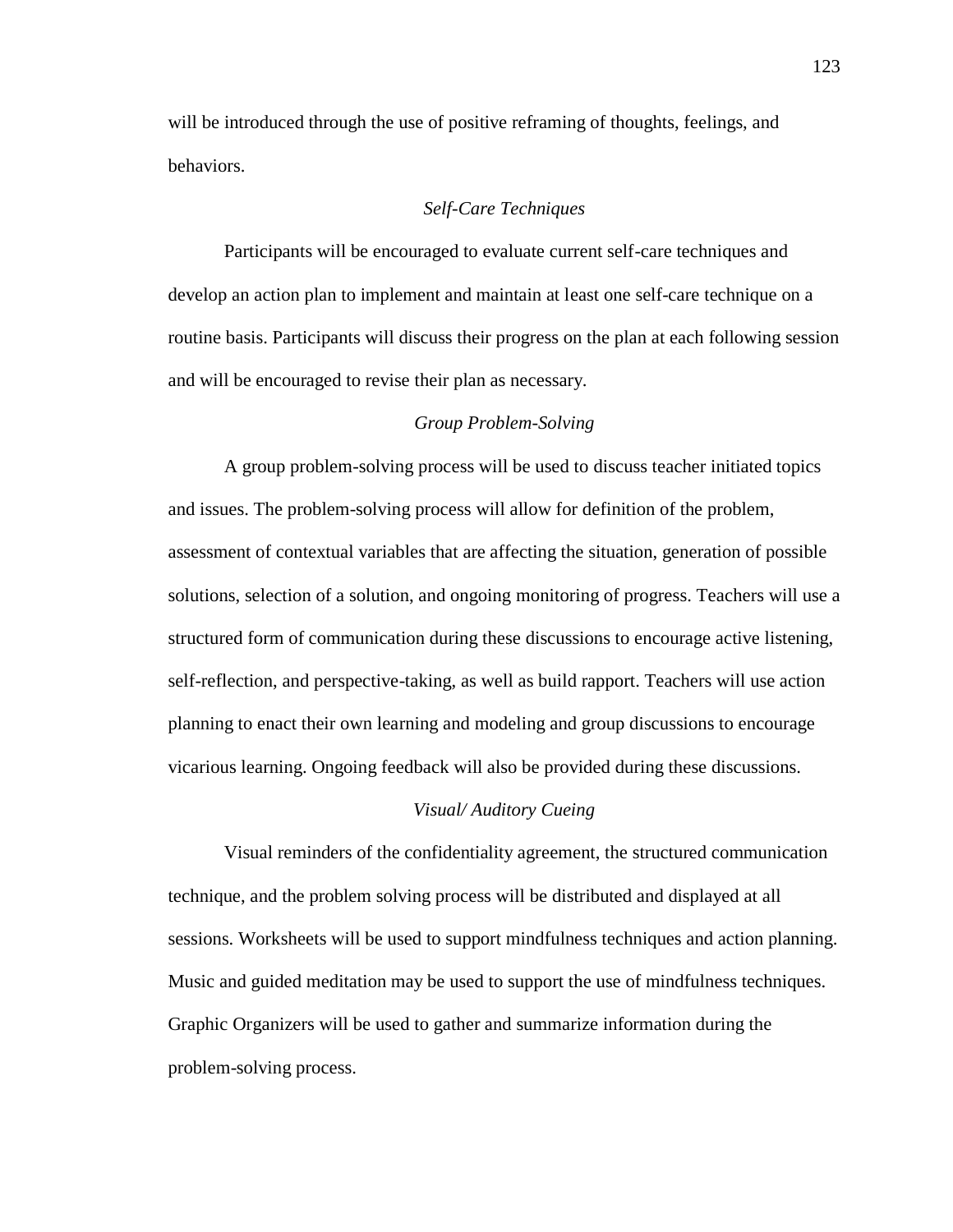#### *Positive Reinforcement*

Positive reinforcement for group participation and implementation of action plans will be provided through social praise during group discussions, light refreshments for attendance, and professional development hours.

## Components, Phases, and Activities

A Program Interest Meeting will be held in September, and the program will consist of 16 sessions that take place every other week starting in October. Sessions will take place on the same day and location during the designated week and will not be held if school is not in session. The location will be a school designated by the district but teachers from other schools will be included in the program. The exact time for the program will be agreed upon by the district and the facilitator and will allow the most teachers to participate as possible. The sessions will last approximately ninety minutes and will be comprised of two components, each lasting approximately half of the session time. The first half of the session will focus on mindfulness and the second half will focus on using a group problem-solving process to build efficacy. Facilitators are encouraged to follow the format described but also be flexible to any changes that are needed, as well as integrate the use of visual and auditory aides and positive reinforcement.

## *Program Interest Meeting*

The Program Interest Meeting will preferably take place in the same location and at the same time that the program sessions will take place, which will insure that interested teachers will be able to realistically get to the location at the designated time. However, the Program Interest meeting will last approximately one hour, and the day of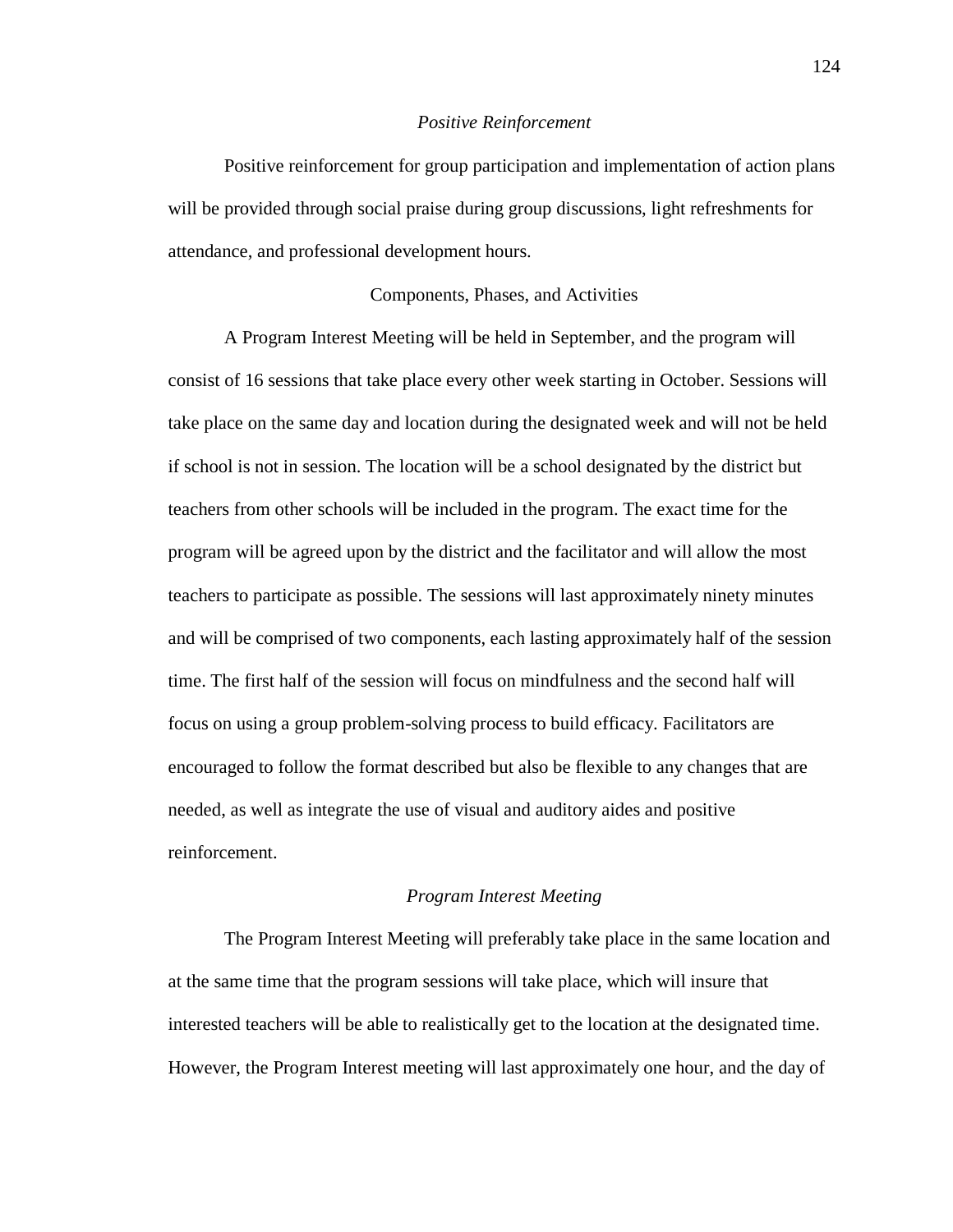the week and location may be changed after the Program Interest meeting based on participants' preferences. The meeting will be conducted by the program facilitator and will consist of the following activities:

- o Introduction of the facilitator
- o Summary of the relevant research
- o Introduction of the program's purpose and goals
- o Summary of the components of the program
- o Description of the teachers' eligibility standards and criteria
- o Description of the teachers' policies and procedures
- o Description of the incentives for teachers' participation
- o Information regarding the first program session
- o Time for questions and answers,
- o Collection of preferences for day of the week and location, and
- o Administration of the baseline measures to interested participants.

#### *Mindfulness Component*

Facilitators are encouraged to use whatever resources they feel best fit the group or activities described below. *A Mindfulness-Based Stress Reduction Workbook* (Stahl & Goldstein, 2010) has definitions, scripts, worksheets, and activities that may be useful to support the activities in this component. Other than the first session, most of the next seven sessions follow a similar format of checking-in, reviewing the previous session and homework activities, learning a new technique, practicing the technique, and receiving a new homework activity for practice. After approximately eight sessions, the focus of this component will shift to positive psychology and developing a plan for self-care.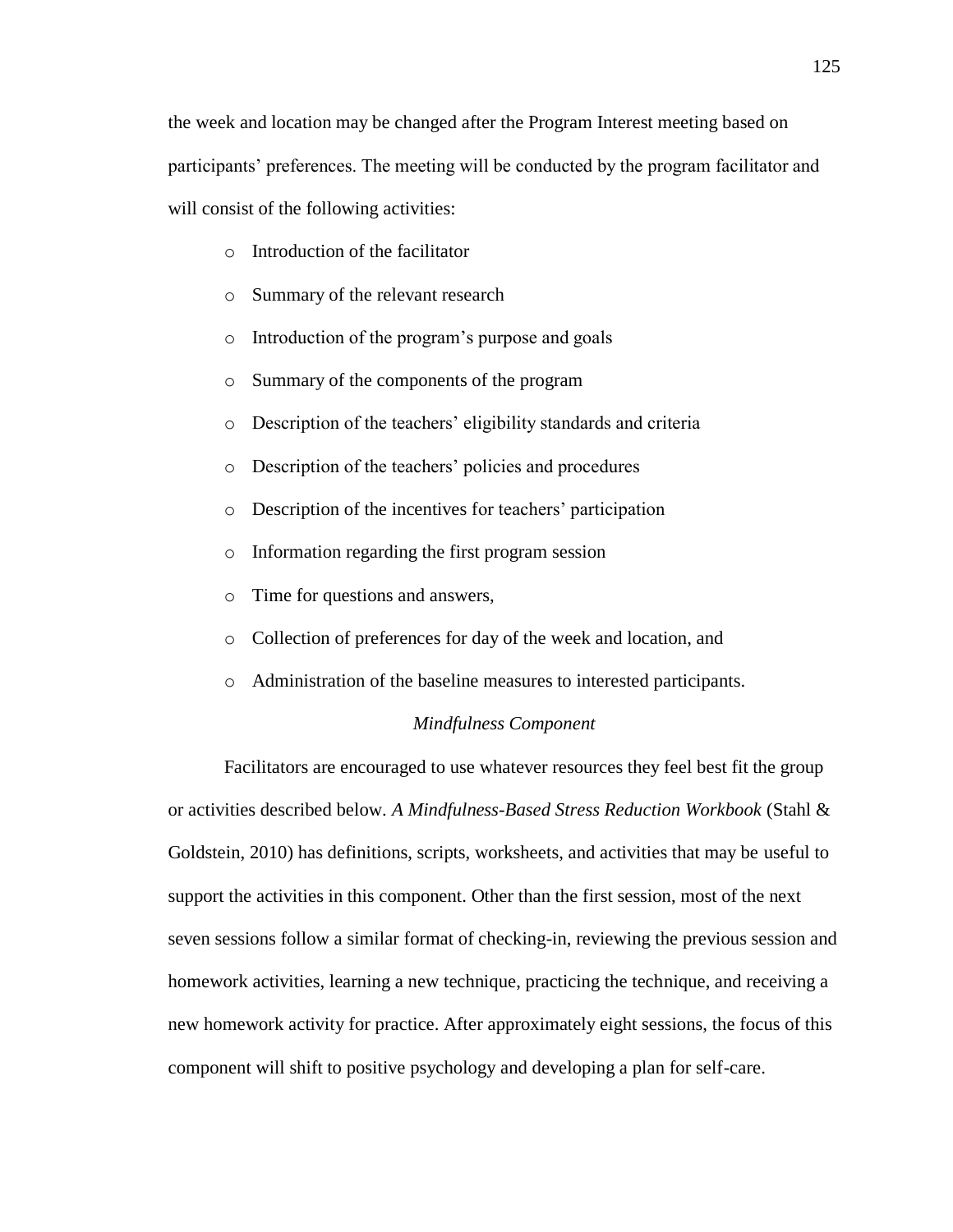Although the mindfulness techniques can be part of a self-care plan and activities themselves can be done more mindfully, activities that encourage relaxation or positive change like reading a book or exercising are not the same as being mindful. Participants should understand that distinction before they begin their self-care plans.

## *Introductory Phase*

*Session one (30 – 45 minutes)*

- Introduction to Program (facilitator)
	- o Review timing of program sessions and components, format of each session, and expectations for participation
	- o Explore meaning and limitations of confidentiality
	- o Introduce current stress theory (Appraisal Theory, Reciprocal Determinism, and the connection of thoughts, feelings, and actions)
	- o Define mindfulness and benefits of mindfulness
	- o Introduce format of the mindfulness component:
		- **Understanding mindfulness**
		- **Learning and practicing mindfulness techniques**
		- Using positive psychology
		- Developing a plan for self-care
- Group Sharing (participants take turns)
	- o Participant introductions
	- o Current thoughts, feelings and actions
	- o Positive things about self and hopes for program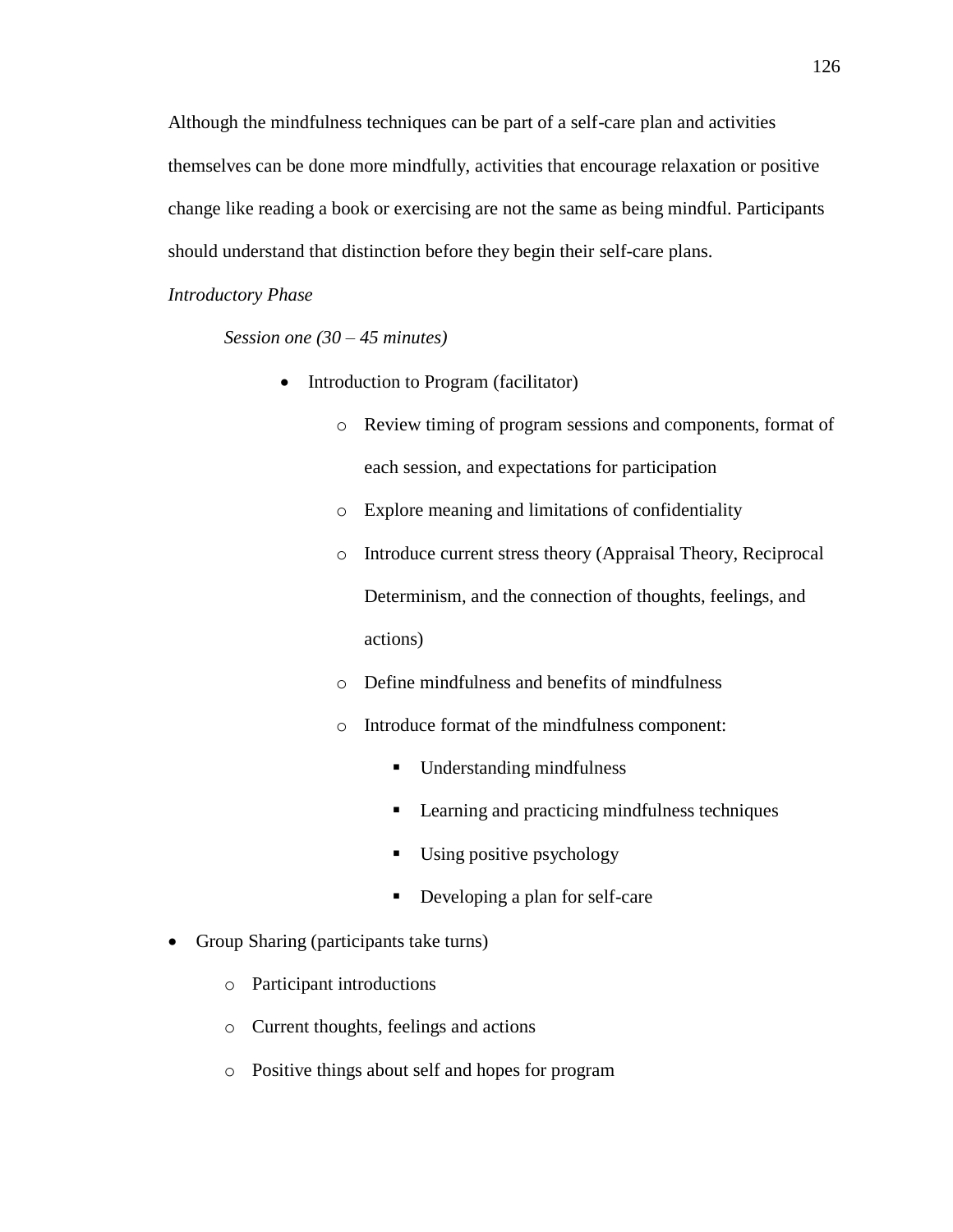- Activity Stress List (whole group)
	- o Participants create a list of specific stressors and stressful situations then rate the stressors from one to ten (with one implying a cause of low degrees of stress and ten implying a cause of high degrees of stress)
- Group Discussion (whole group)
	- o How is stress or anxiety about people/ work/ the world/ your own habits affecting your life?

*Session two (30 – 45 minutes)*

- Group Activity Mindful Eating (whole group)
	- o Participants eat some small item of food like a small piece of fruit or cookie
	- o Facilitator directs participants to focus completely on the food and leads the participants to explore the food with all of their senses as if they have never seen or eaten it before
	- o Facilitator encourages the participants to acknowledge any intrusive thoughts and then come back to the food item
	- o Facilitator continues to lead the participants through all the parts of the process of eating and instructs the participants to congratulate themselves for taking the time to do the activity and try something new when they are finished
- Group Discussion (whole group)
	- o What did participants notice during the activity?
	- o What thoughts came to mind?
	- o How did the activity feel in the beginning?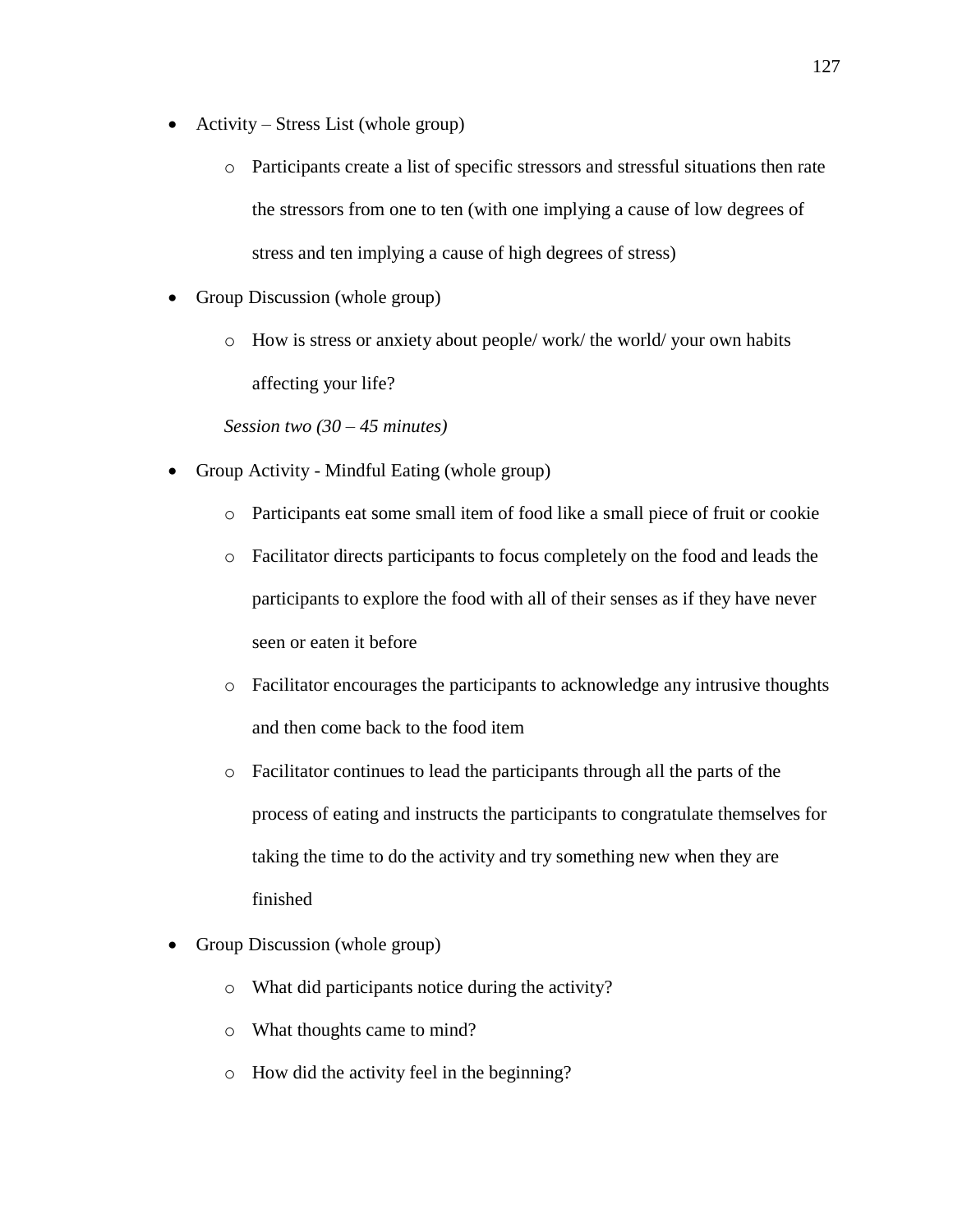- o How did the participants feel at the end?
- Introduce Mindful Check-ins (facilitator)
	- o Procedures that will be used to begin each session during the Practice Phase
- Practice Mindful Check-ins (whole group)
	- o Participants sit in their chairs in a comfortable position, preferably with eyes closed
	- o Facilitator encourages them to be still and focus on the directions being given
	- o Facilitator leads the participants in a guided meditation and instructs them to do the following:
		- Check-in with any feelings in their body and mind and accept any of those feelings, thoughts, or body sensations without judging them
		- Notice the feelings that they have been carrying with them throughout the day without analyzing those feelings or judging them
		- Allow the participants approximately three minutes to check in with themselves and then finish by congratulating them for taking the time to check-in
- Group Discussion (whole group)
	- o What thoughts or feelings did you notice or found that you had been carrying through the day?
	- o Facilitator acknowledges these thoughts and feelings without judgment or analysis and encourages participants to do the same
- Homework Activity (whole group)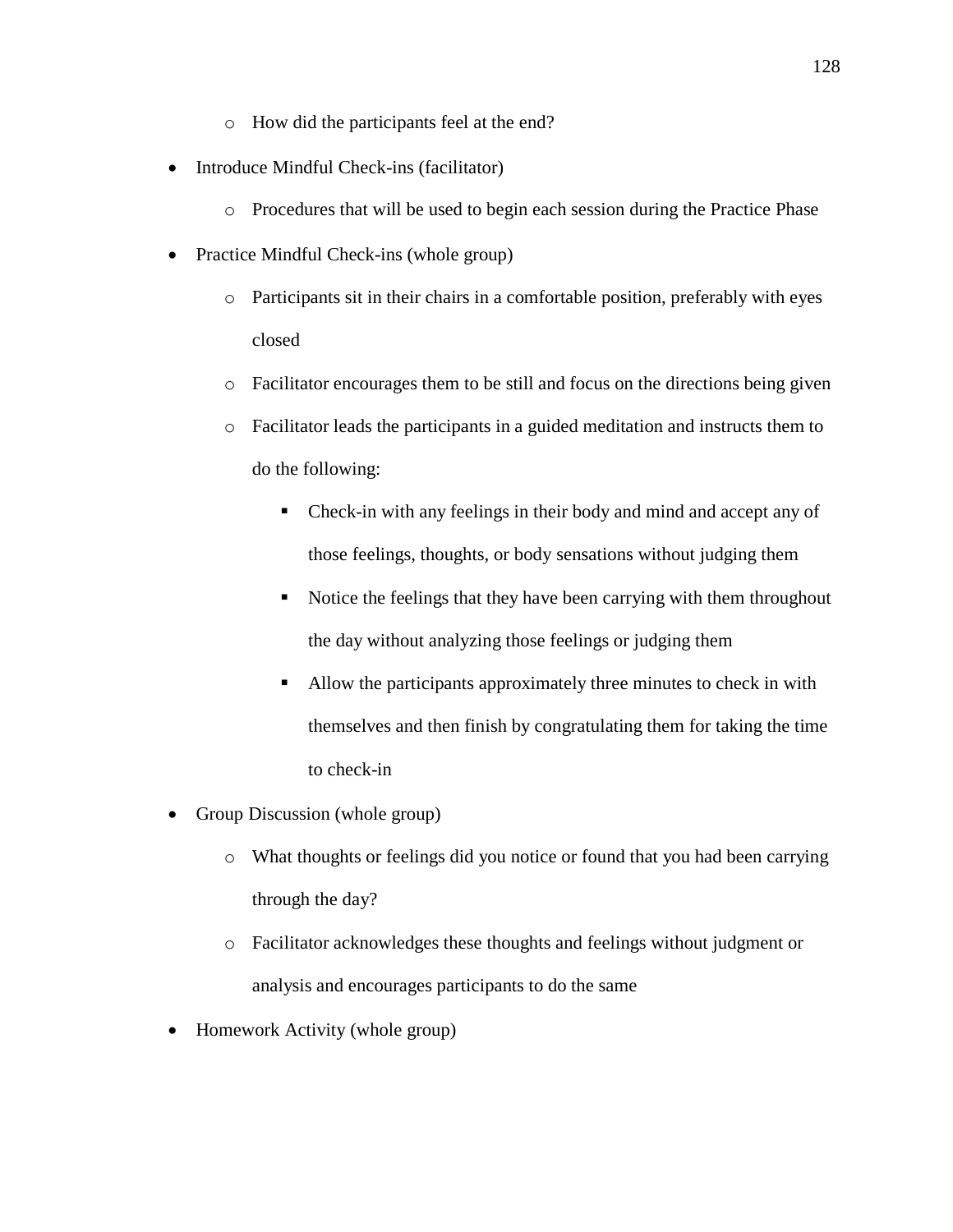o Pick at least one activity before the next session to do mindfully or do a mindful check-in at least once before the next session

## *Techniques and Application Phase*

*Session three (30 – 45 minutes)*

- Mindfulness Check-in (whole group)
	- o Use directions from previous session
	- o Follow with group discussion as in previous session
- Review
	- o Review topics and techniques discussed and practiced during previous mindfulness session (facilitator)
	- o Share experiences with homework activity (whole group)
		- Discuss reactions, difficulties, and successes
		- **Enter practice activity and experience into a Practice Log Worksheet** (log can be kept by participants or facilitator)
- Introduce Mindful Breathing (facilitator)
	- o Provide ideas behind and benefits of mindful breathing
	- o Discuss how minds wander and how to address these thoughts nonjudgmentally by acknowledging that the mind has wandered and refocusing it
	- o Highlight the need for participants to revisit negative thoughts or feelings at another time to help them deal with recurring issues
- Practice Mindful Breathing (whole group)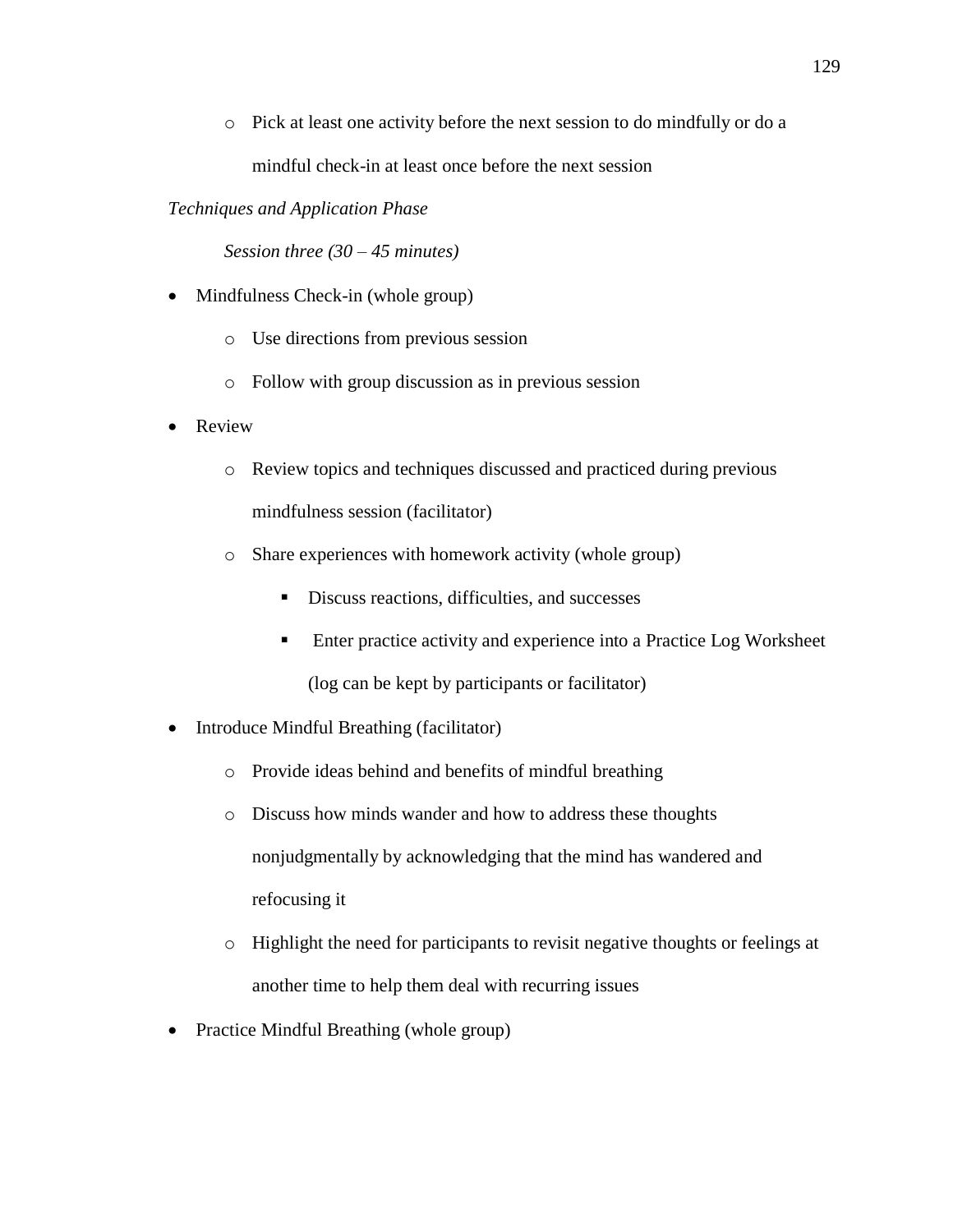- o Facilitator leads participant through guided practice of new technique for five minutes
- Homework Activity (whole group)
	- o Practice a mindful activity, mindful check-in, or mindful breathing at least twice in the next two weeks.

*Sessions four and five (30 – 45 minutes each)*

- Mindful Check-in and Discussion
- Review
	- o Previous session (facilitator)
	- o Homework Activity (whole group)
		- Discussion
		- Practice Log
- Introduce Addressing Thought Patterns (facilitator)
	- o Provide handout that describes each thought pattern and possible mindful

## responses

- Negative self-talk
	- negative statements and judgments about the self
	- mindful response includes acknowledging negative self-talk
		- and changing judgments into nonjudgments
- "Should" statements
	- rules that we create for ourselves and others and thoughts we

have about when we or others break those rules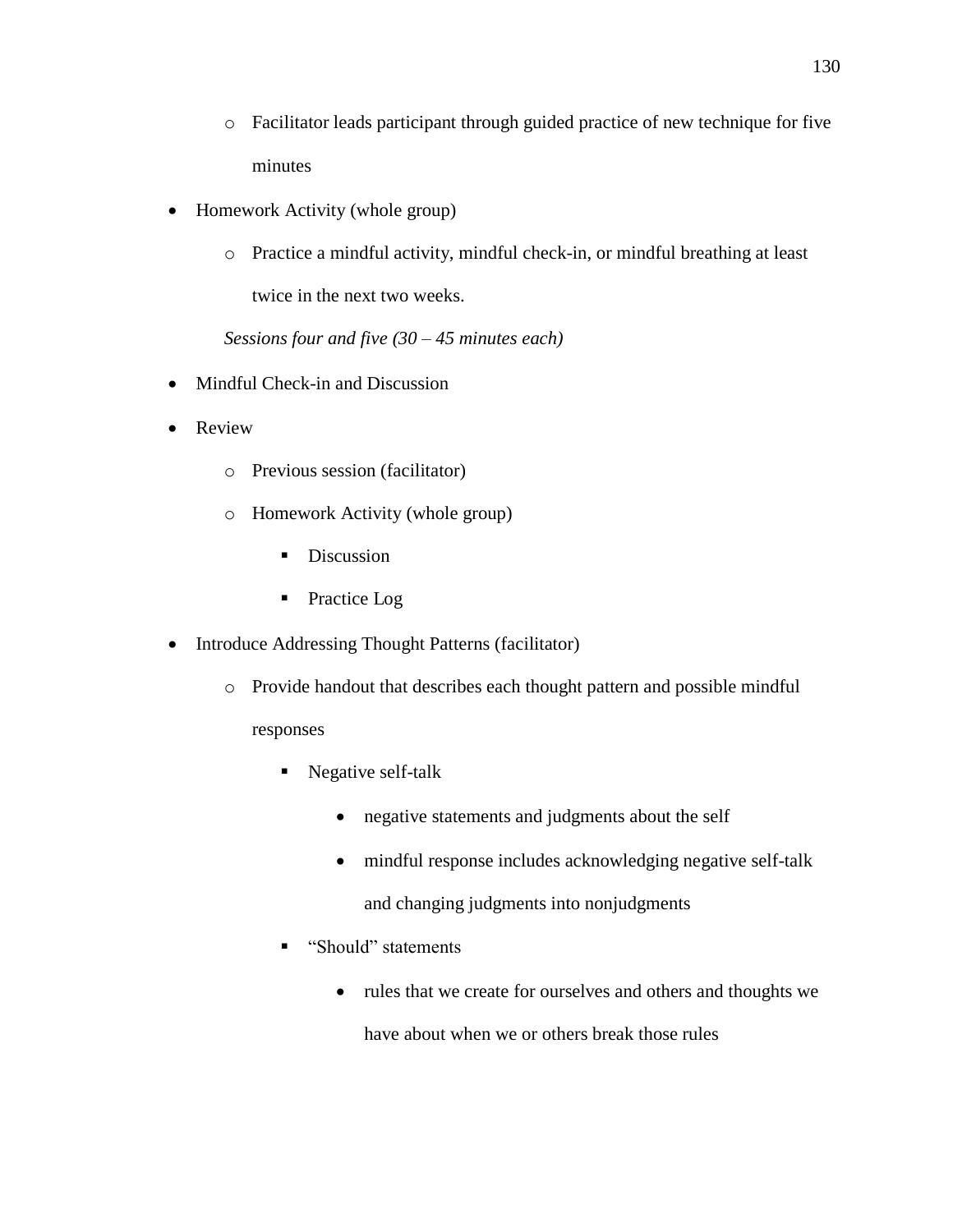- mindful response includes acknowledging these rules and trying to change them into nonjudgments about related actions
- **Blaming** 
	- thoughts that hold others or ourselves responsible for situations (usually ones with negative outcomes)
	- mindful response includes the separation of what participants can and cannot change and the allowance of time later to address the situations that they can control and change
- Exaggerating the negative
	- thoughts that focus on the negative of a situation and discredit the positive
	- mindful response includes acknowledging both the positive and negative of a situation by making them two different thoughts or connecting them with the word "and"
- Mind reading
	- thoughts that relate to what someone else might be thinking
	- mindful response includes acknowledging these thoughts and reminding the self that there is no evidence that they know what the other person is thinking
- Catastrophizing
	- expecting the worst outcome
	- mindful response includes observing the event and thoughts

from the outside instead of drawing conclusions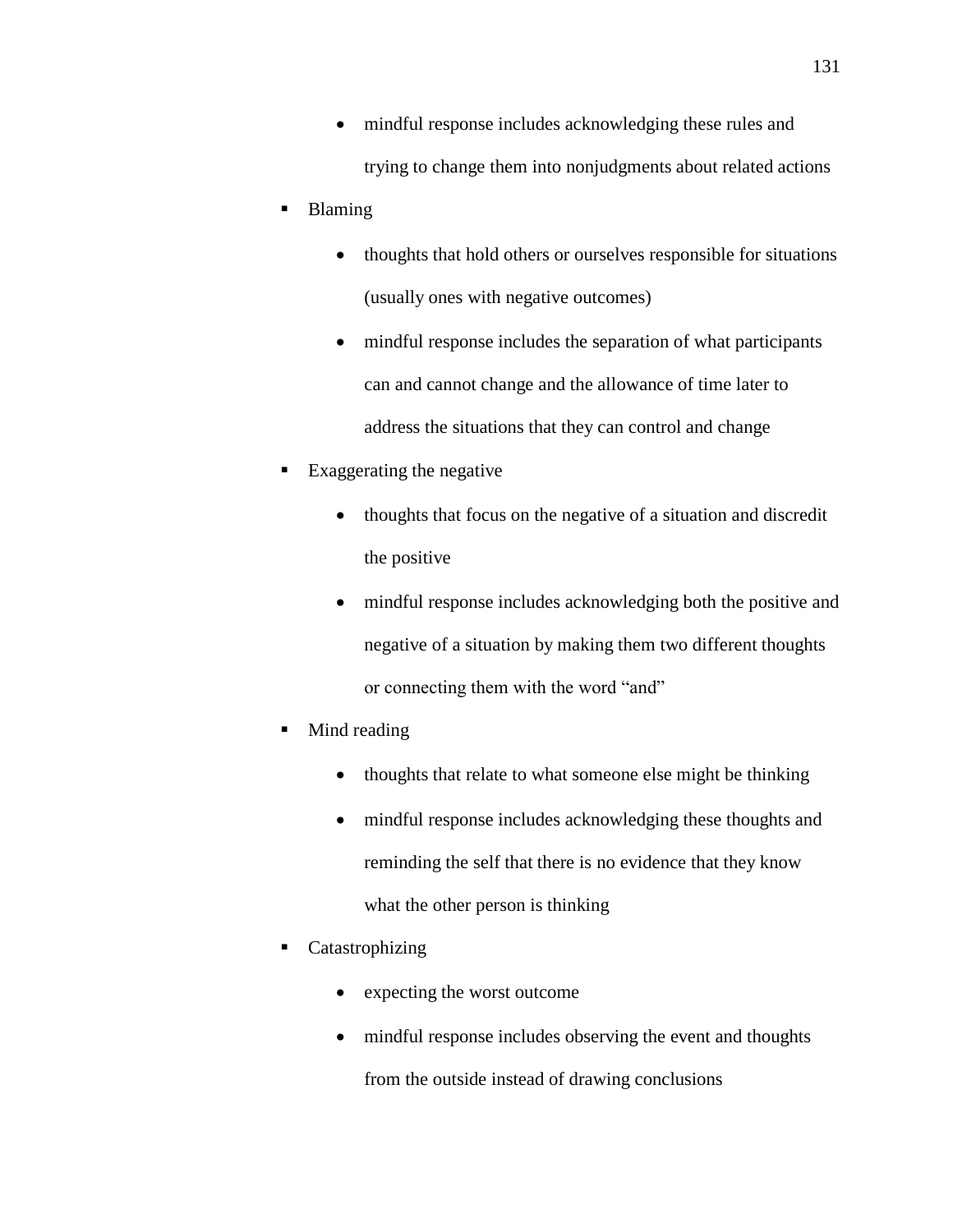- $\blacksquare$  Being the expert
	- responses and thoughts geared toward constantly providing more information, creates a constant pressure to have more answers
	- mindful response includes acknowledging the desire to provide the right answer or not let go of a discussion until the other person agrees with you and reminding the self that there may not be an end to this pattern if a response follows
- o Explain the meaning of each thought pattern and how the participants can use mindfulness to acknowledge and respond to each type of thought pattern
- o Have participants provide examples of each type of thought or statement
- o Encourage the participants to use mindfulness to
- Practice the new technique (whole group)
	- o Identify at least one of these patterns that participants have noticed within their thoughts
	- o Write down at least three statements that fit these negative patterns on one side of a piece of paper
	- o Write down a mindful response on the other side of the paper that is specifically tailored to the type of thought that it is
- Homework Activity
	- o Schedule a mindful check-in or mindful breathing exercise during the next week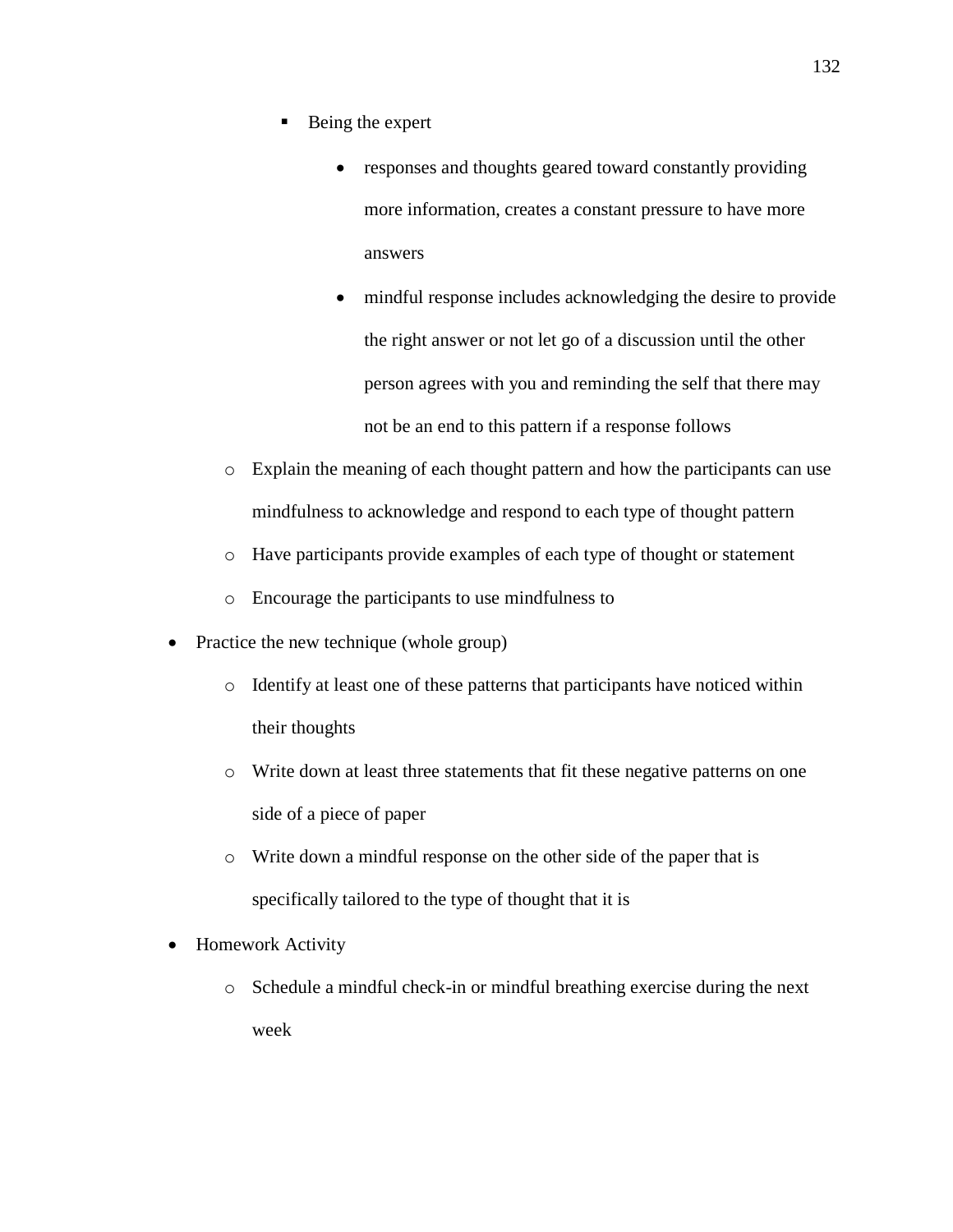o Record at least three negative self-statements and a nonjudgmental, mindful response to those statements

*Session six (30 – 45 minutes)*

- Review (as conducted in previous sessions)
- Introduce Body Scan (facilitator)
	- o Explain use to encourage mindfulness of the body
- Practice Body Scan (whole group)
	- o Sit, stand, or lay down in a comfortable yet alert position
	- o Facilitator leads participants first in a mindful check-in and encourages them to acknowledge thoughts and feelings they are having as well as those they have carried around all day
	- o Facilitator encourages participants not to judge or analyze these thoughts or feelings
	- o Guided mindful breathing for approximately three minutes
	- o Guided mindful scan throughout whole body
		- Soften areas that are tense or let those areas be if they cannot soften
		- Start at where their feet are touching the floor and move through all the parts of the feet, legs, and thighs
		- Move to the hips, pelvis, abdomen, and chest
		- Move to the fingertips, lower and upper arms, shoulders, neck, jaw, face, forehead, and top and back of the head
		- Conclude with mindfulness of the entire body and breathing throughout the body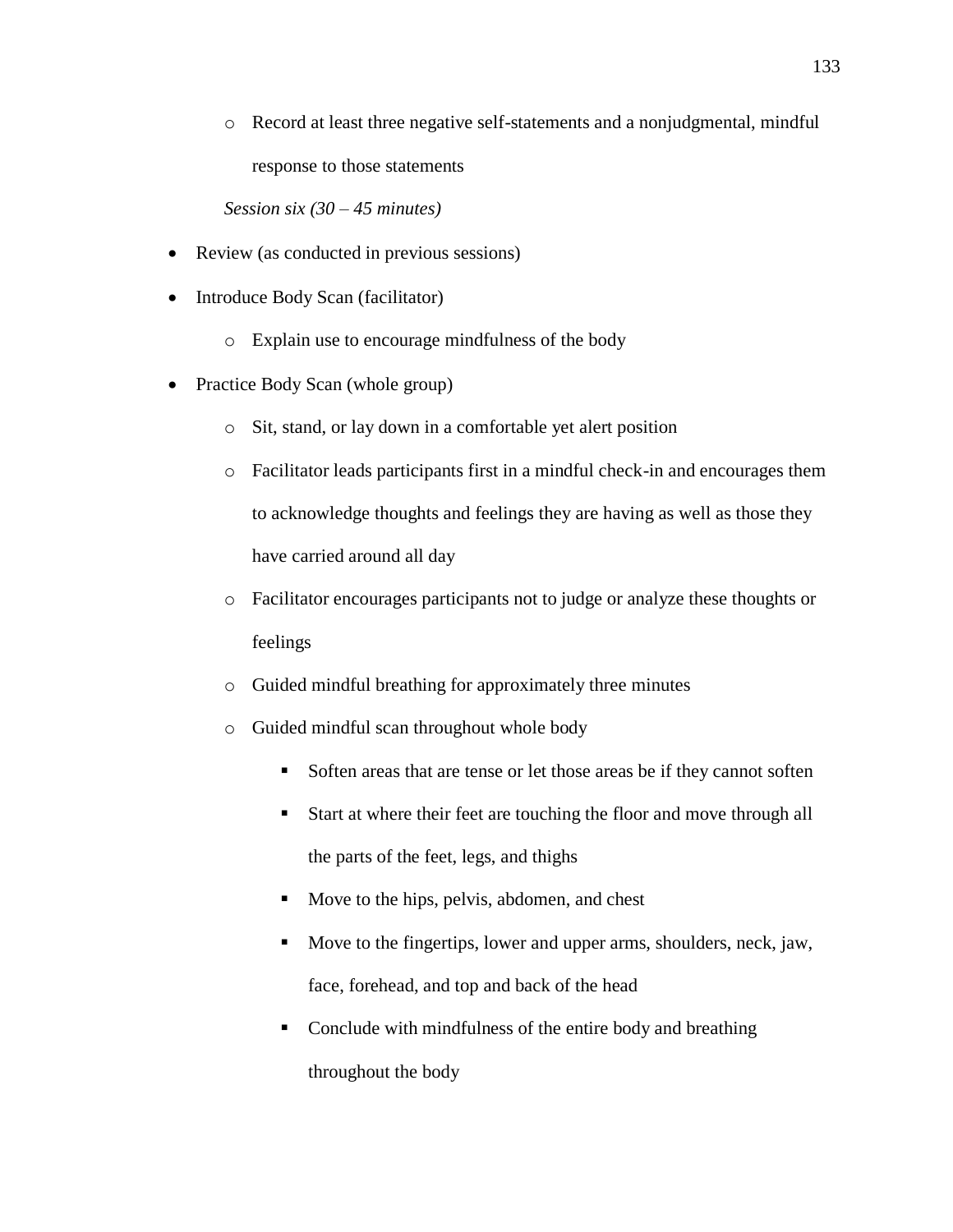- Group Discussion (whole group)
	- o Thoughts, feelings, and reactions
- Homework Activity (whole group)
	- o Facilitator reviews techniques previously introduced (mindful activity, mindful check-ins, mindful breathing, acknowledging and addressing negative thought patterns, and body scans)
	- o Schedule practice of two techniques during the next two weeks

*Session seven (30 – 45 minutes)*

- Mindful Check-in (whole group for five minutes)
- Review (as conducted in previous sessions)
- Introduce Identifying Emotions in the Body (facilitator)
	- o Have participants create a group web or chart with fear, confusion, anger, sadness, shame, love, and joy in each space
	- o Have participants identify what bodily sensations that they associate with these emotions, how they manifest, and what thoughts and images come to mind when they think about these emotions
- Practice Identifying Emotions in the Body (whole group)
	- o Conduct a guided sitting body scan
	- o Facilitator encourages participants to think about how each emotion may relate to different parts of their body as they reach those body parts during the scan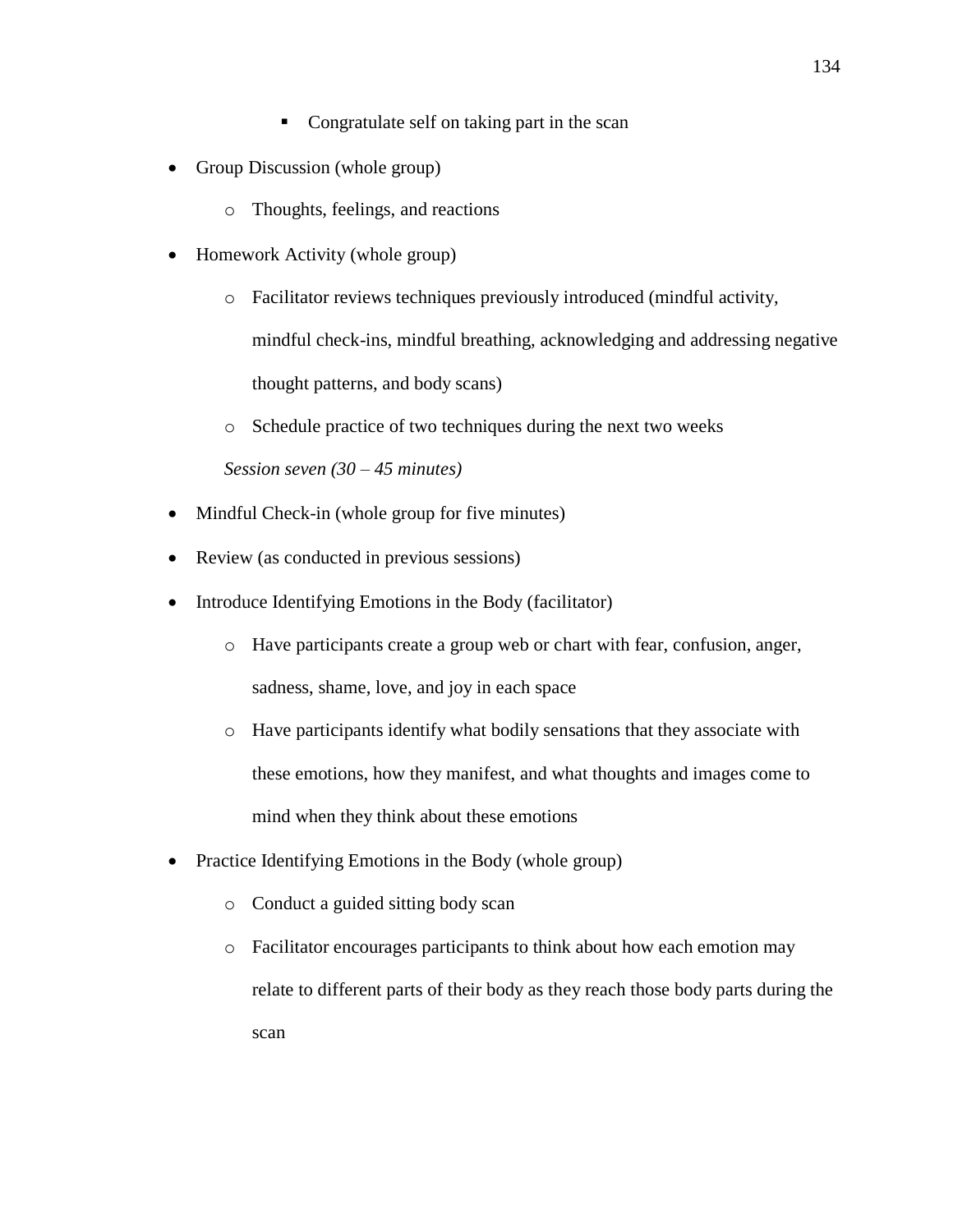- $\circ$  Acknowledge how the emotions affect the body and thoughts without judging the emotions or trying to avoid them
- o Facilitator instructs participants to be aware of any signals from their bodies that relate to their current emotions and consider what those sensations might mean
- Activity Stress List Check-in (whole group)
	- o Look over stress list from the first session and re-rate the stress levels associated with these stressors
	- o Facilitator encourages participants to do this activity mindfully and be aware of their breathing and any similarities or differences in their thought patterns when they think about the stressors now as compared to the first session
	- o Add any additional stressors to the list
- Homework Activity
	- o Schedule two mindfulness practice activities over the next two weeks
	- o Engage in one, unscheduled mindfulness technique.

*Session eight (30 – 45 minutes)*

- Introduce STOP (facilitator)
	- o STOP technique (stop, take a breath, observe, proceed)
- Practice STOP (whole group)
- Group Discussion (whole group)
	- o Progress with mindfulness
	- o Thoughts and feelings about the techniques as well as the overall program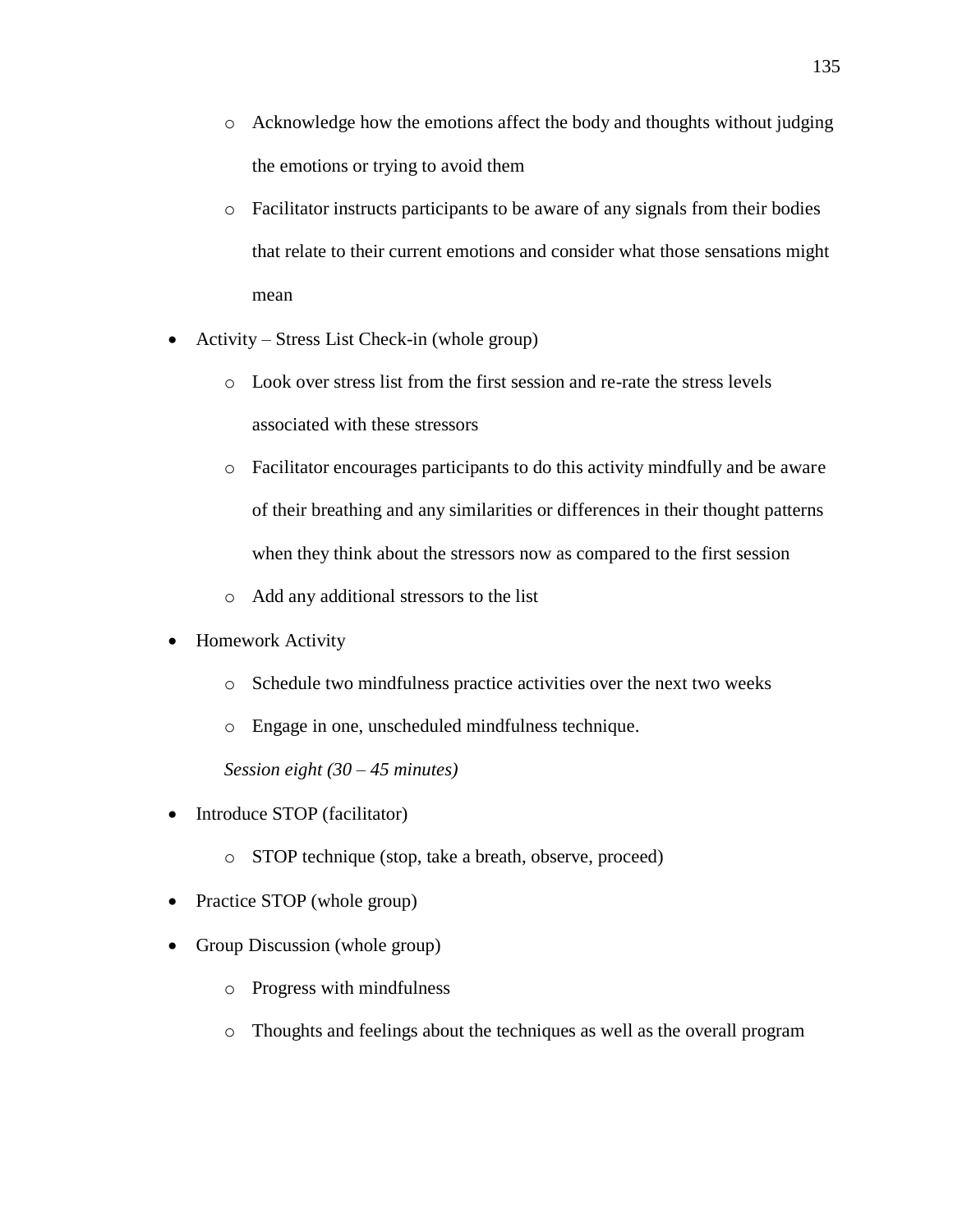- Introduce Positive Psychology (facilitator)
	- o Explain that positive psychology is a way of reframing our thoughts and feelings about a situation in a positive way
	- o Give examples of situations and statements that can be reframed positively
- Practice Positive Psychology (participants take turns)
	- o Share a negative thought from the previous week or current day
	- o Explore a mindful response that acknowledges these thoughts without judging them
	- o Reframe those thoughts from a positive perspective with the help of the rest of the group, if necessary
	- o Write down a negative thought from the previous week or current day and the effects of that thought
	- o Reframe that thought positively and write down the resulting statement
- Homework Activity (whole group)
	- o Record at least five negative thoughts or feelings over the week and then rewrite them using a nonjudgment or from a positive perspective

*Session nine (30 – 45 minutes)*

- STOP Check-in (whole group)
- Review (as conducted in previous sessions)
- Practice Positive Psychology (whole group)
	- o Write down a negative experience from the past week, all of the thoughts and feelings associated with that experience, and the effects of that experience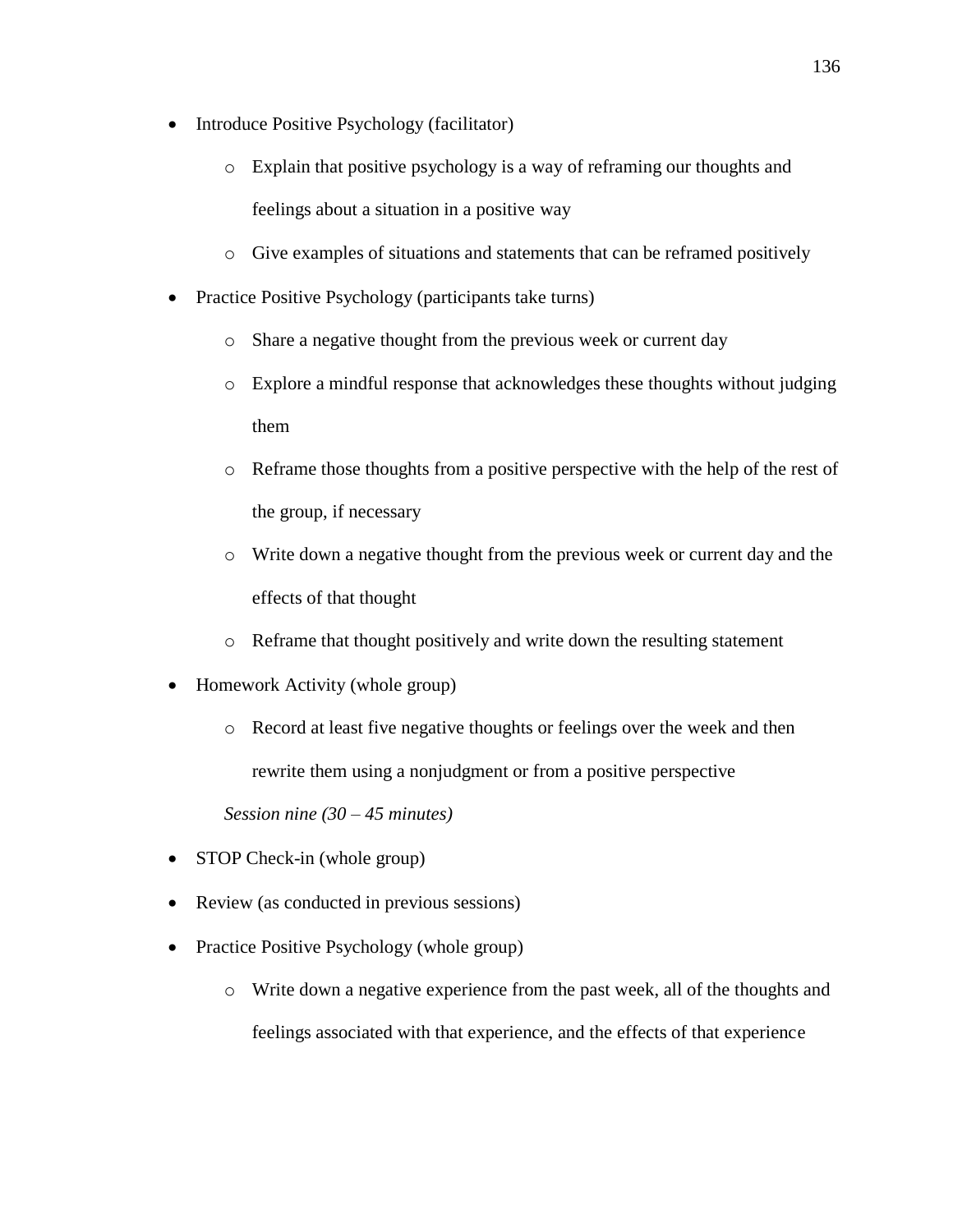- $\circ$  Reframe the situation from a positive perspective and write down the thoughts and actions that might have resulted if that perspective had been used during or after the situation occurred
- Introduce Acts of Kindness (facilitator)
	- o Explore how acts of kindness in everyday moments can increase mindfulness in a situation and increase positivity
	- o Have participants brainstorm moments where they can act with kindness, including difficult moments, everyday moments, and moments with loved ones
	- o Discuss what those acts of kindness might be
- Homework Activity (whole group)
	- o Practice at least one mindfulness technique and at least three acts of kindness *Sessions ten and eleven (30- 45 minutes each)*
- STOP Check-in (whole group)
- Review (whole group)
- Introduce Self-care (facilitator)
	- o Explain the differences between the mindfulness perspective and self-care activities for relaxation or positive change
		- Although both are designed to help break negative patterns and cope with negative thoughts and feelings, mindfulness is an overall way of looking at ourselves and situations while self-care techniques help us recover from stress and rebuild personal resources.
	- o Explore self-care techniques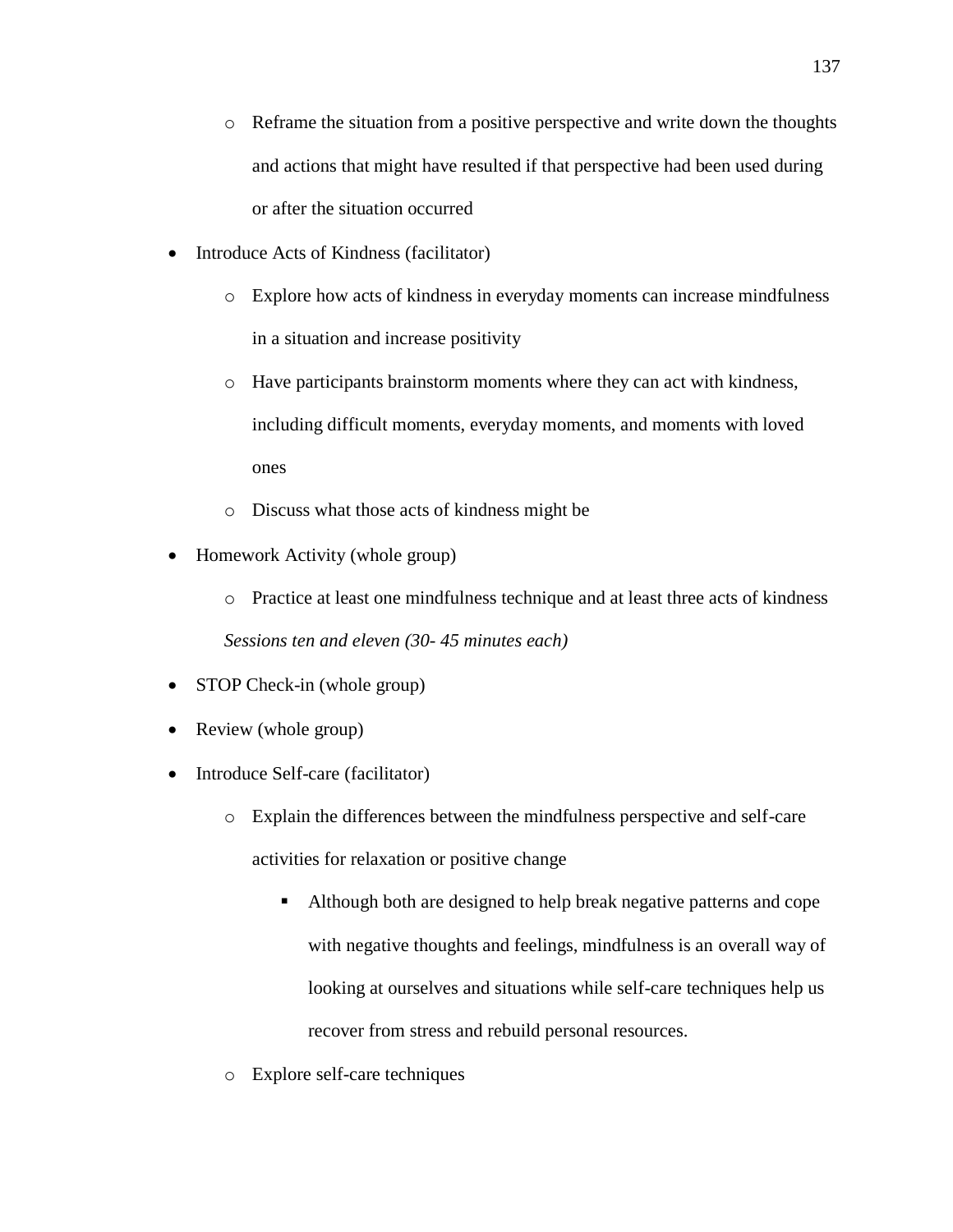- Group Discussion (whole group)
	- o Brainstorm and list different techniques for self-care such as exercise, yoga, spending time with friends and family, journaling, reading a book, and eating
	- o Explore each technique and discuss whether it is healthy or unhealthy and why
	- o Discuss barriers to implementing self-care activities in their life and how they might be able to address those barriers
	- o Explore motivational strategies for supporting the use of a self-care plan such as involving someone else, receiving positive feedback, using rewards, just doing it, using music, and tracking progress
- Develop a Self-care Action Plan (whole group)
	- o Choose one self-care activity and write down a specific goal for implementing that activity
	- o List the steps to follow to implement the activity, any barriers, and at least one motivational strategy (which may also be included in the steps of the plan)
- Group Sharing (participants take turns)
	- o Share and revise action plans
- Homework Activity (whole group)
	- o Try the chosen self-care activity (not necessarily enact action plan)

# *Monitoring Phase*

*Sessions twelve through fifteen (30 – 45 minutes each)*

• Mindful Check-in/ Guided Meditation/ Body Scan (whole group for five to ten minutes)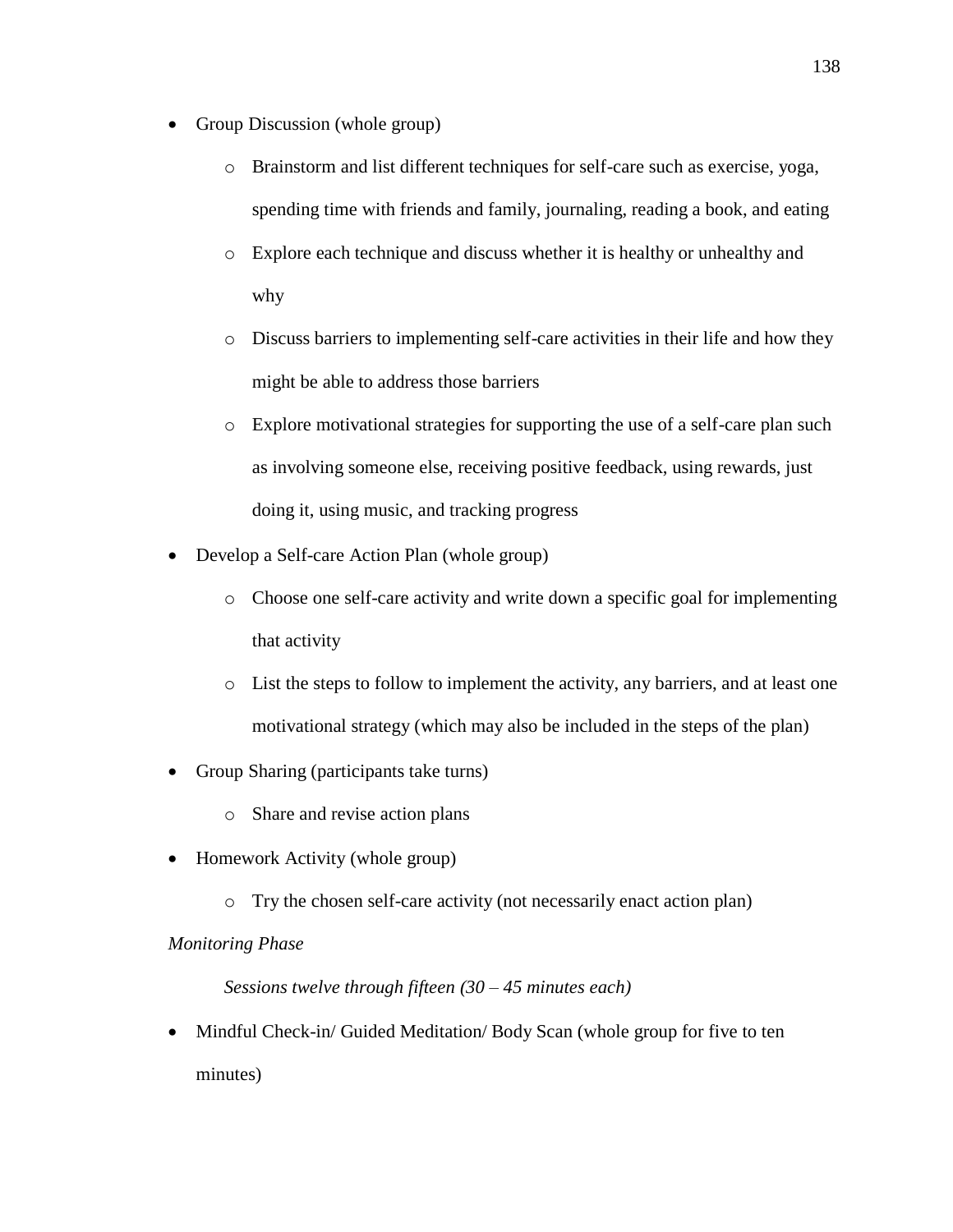- Group Sharing (participants take turns)
	- o Share positive thoughts and experiences from the previous week
	- o Review action plans
	- o Share progress
	- o Revise plans
- Homework Activity (whole group)
	- o Begin/ Continue self-care plan

[At the completion of the mindfulness component during session fifteen, participants will revisit their Stressors list from the first session and re-rate these sources of stress to increase awareness and possible motivation to continue using the techniques introduced during the program.]

#### *Group Problem-Solving Component*

This component uses structured communication, a group-problem solving process, and participant input to help the participants address stressful situations. It is important that the facilitator encourage perspective-taking, empathy, positive feedback, and creativity while discouraging advice-giving or domination of the discussion by one group member. Although the first session that focuses on one particular participant's situation uses a self-selected participant, the facilitator can decide how the selection process will continue based on what seems the best for the group. Participants can continue to be self-selected or can be selected by the facilitator, but all participants must have at least one session that is focused on them. Participants can also be selected before the session and contacted by the facilitator, so that they are prepared to share a stressful situation with the group. Once each participant has been the focus of a session, the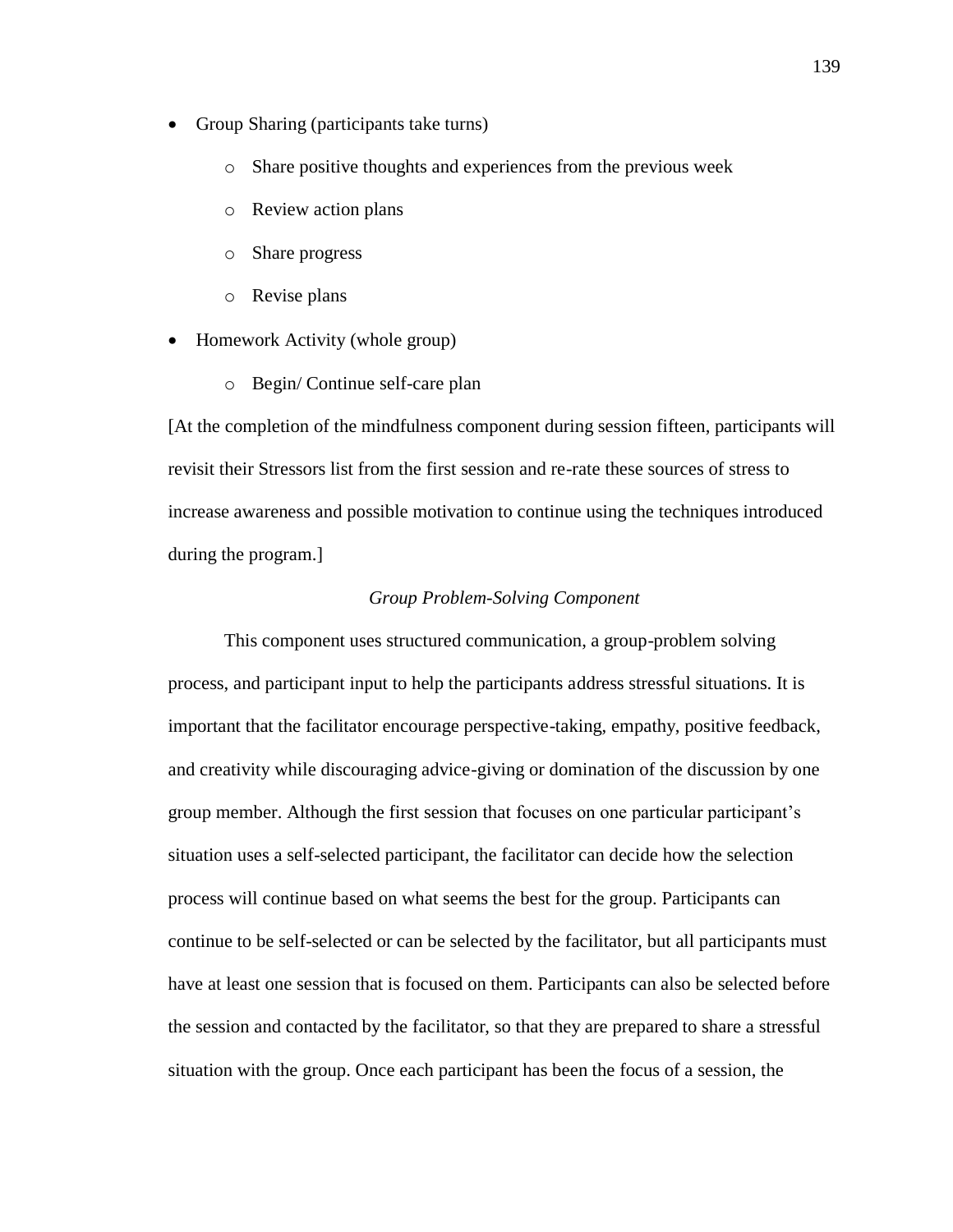sessions will move into the development of a plan for the whole group to address a systemic issue or implement a group project.

*Introductory and Practice Phase*

*Session one (30 – 45 minutes)*

- Introduce Structured Communication (facilitator)
	- o TACT (One participant Tells their story or problem, the group may Ask questions to clarify, the group may then Comment on the story or problem, and the participant who began the discussion Tells the group how they are feeling or what solution they are going to try)
	- o Discuss benefits of and barriers to using this technique
- Practice TACT (participants take turns)
	- o Share a story from the day
	- o Facilitator encourages group members to follow the TACT structure and focus on the perspective of each individual participant as well as other factors that may have affected the situation
	- o Facilitator encourages each participant who shares to respond openly to the group with their thoughts and feelings about the situation, as well as what they did or would like to do in the future

*Session two (30 - 45 minutes)*

- Review (facilitator)
	- o Review the topics and techniques from the previous problem-solving session
- Practice TACT (participants take turns)
	- o Share a stressful situation from the previous week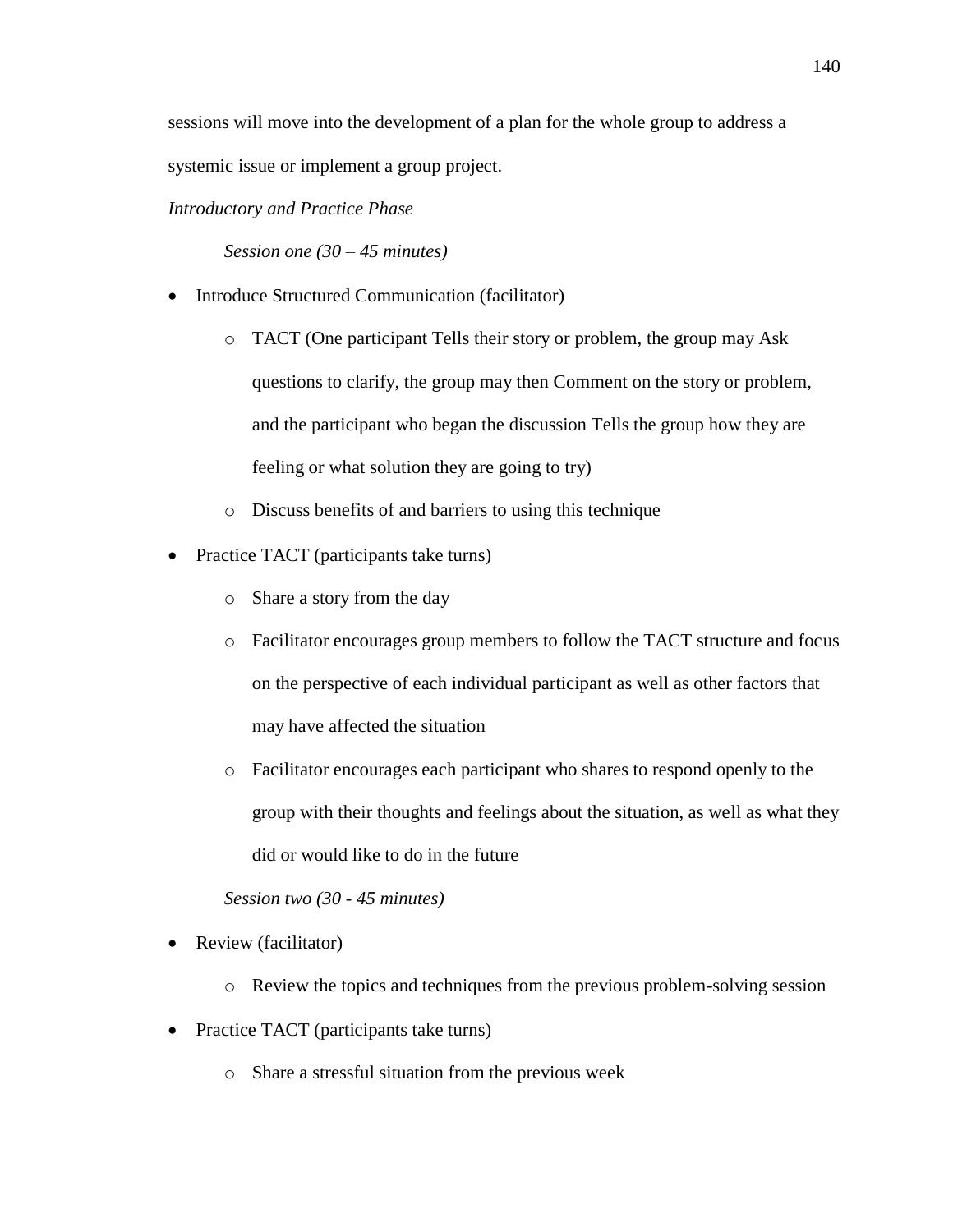- o Use the TACT strategy to engage in a peer discussion
- Introduce the Problem-solving Process (facilitator)
	- o Explain the steps of the problem-solving process and give examples
		- Define the problem
		- Consider all of the internal and external factors that may be affecting the problem or possible solutions
		- Generate possible solutions for the problem
		- Choose a solution and make a plan to implement the solution
		- Evaluate the effectiveness of the plan and revise, if necessary

*Session three (30 - 45 minutes)*

- Review (conduct as in previous session)
- Practice the Problem-solving Process (whole group)
	- o Solve a riddle using the problem-solving process and structured

communication

# *Application Phase*

*Session four (30 – 45 minutes)*

- Review (conduct as in previous session)
- Apply the Problem-solving Process (facilitator)
	- o Have one self-selected participant share a specific problem that is causing them stress
	- o Lead the group in using the problem-solving process
	- o Have a group participant record the problem, factors affecting the problem, and possible solutions on a graphic organizer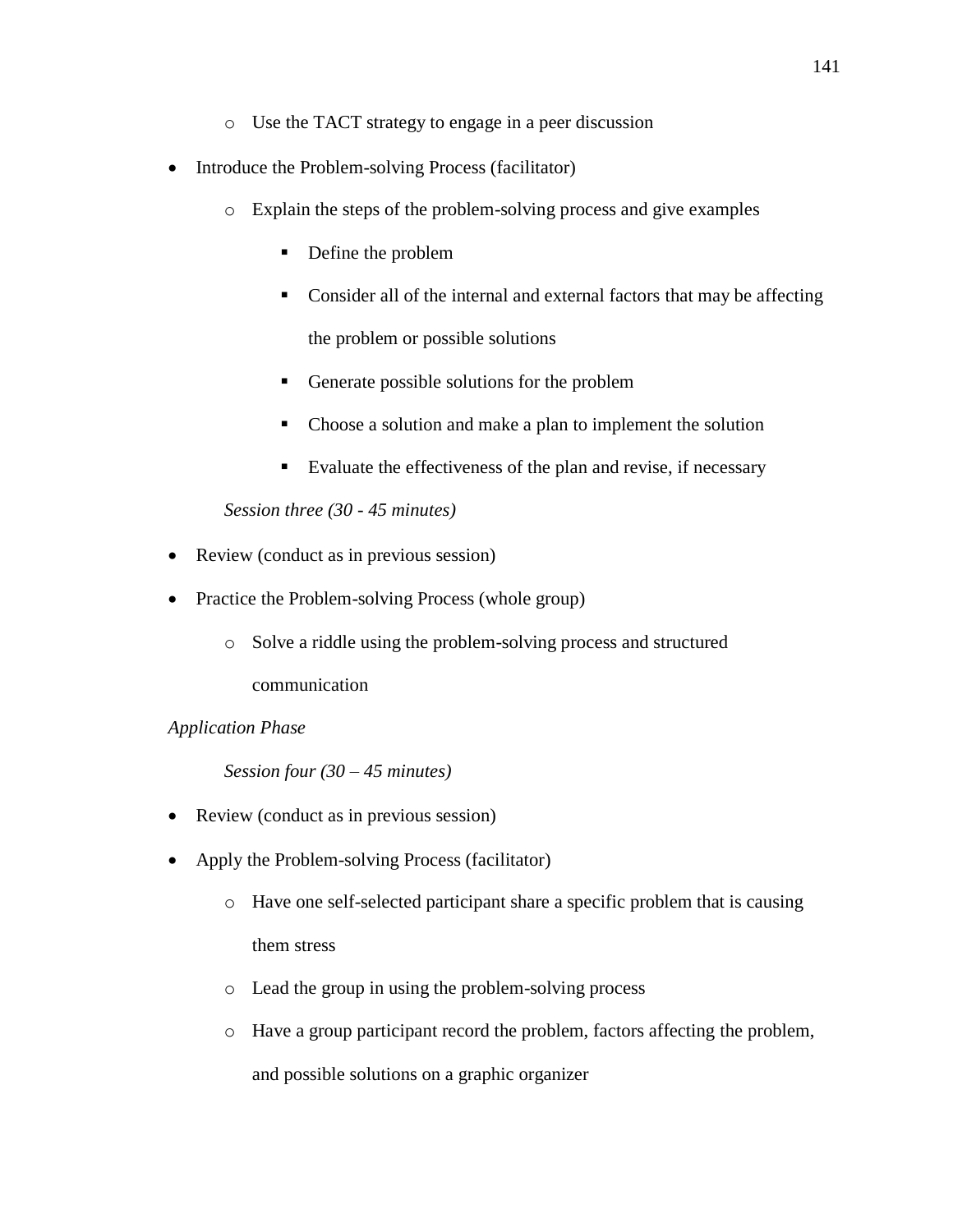- o Have the participant of focus choose a solution and develop a plan, using peer feedback, that the participant can follow to try and implement the solution
- o Have the participant of focus or the recorder write down the solution and the plan.

# *Sessions five through eleven (30 – 45 minutes each)*

- Review (facilitator)
	- o Check-in with the plan developed during the previous session
	- o Discuss progress on the plan, any changes to the problem or factors affecting the situation, and any resolutions
	- o Revise the plan as a group, if necessary
	- o Check-in with any other plans that have been developed
- Apply the Problem-solving Process (new participant)

*Session twelve (30 – 45 minutes)*

- Review (facilitator)
	- o Check-in with plans developed during previous sessions
- Group Discussion (whole group)
	- o Share desires for positive change at the school or district level
	- o Identify a common goal for the group
	- o Prioritize the importance among the group of the changes on this list
	- o Apply the problem-solving process and develop a plan for change
	- o Record the plan and assign roles and activities to complete plan

*Sessions thirteen through fifteen (30 – 45 minutes each)*

• Review (facilitator)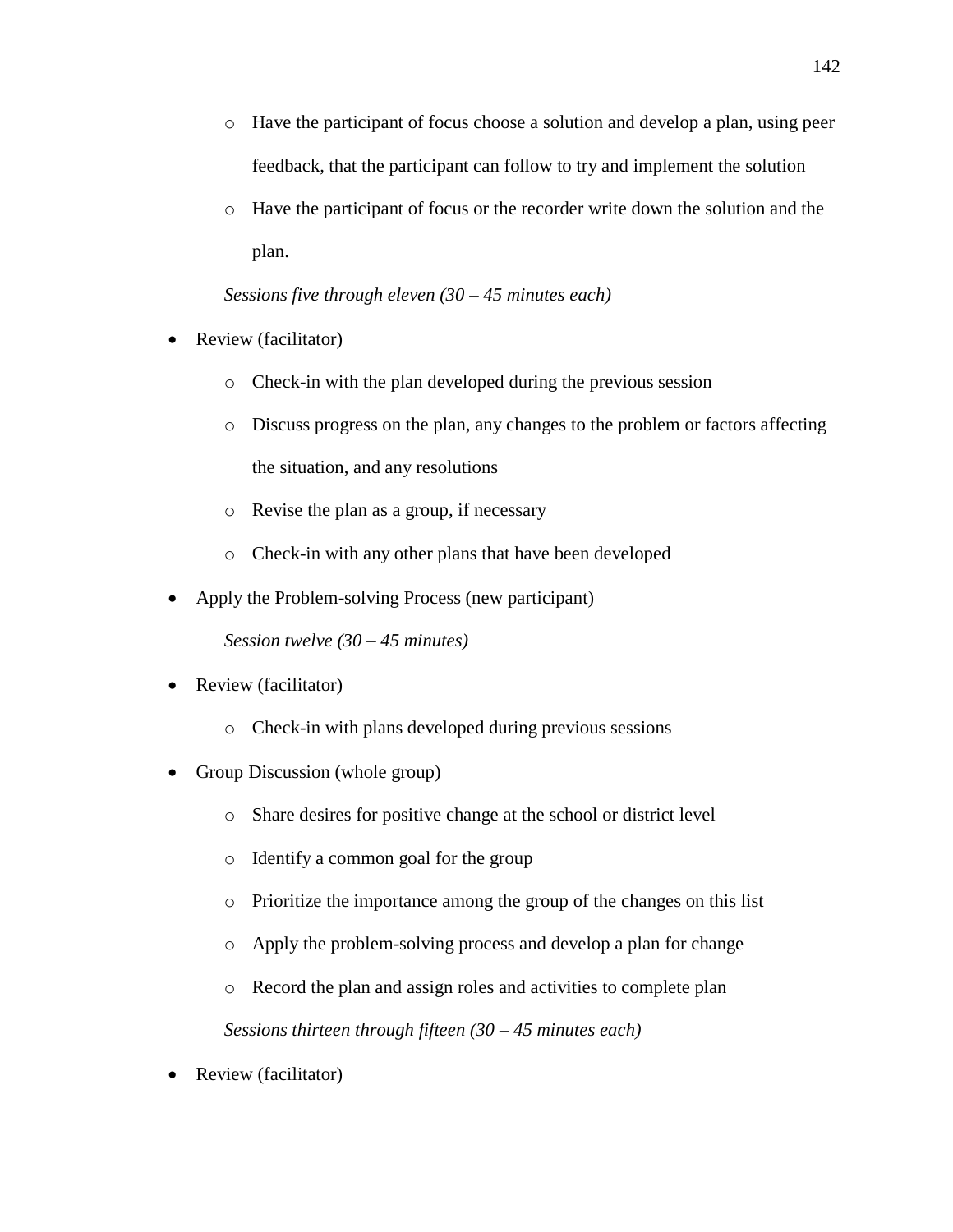- o Check-in with individual progress toward personal goals
- o Review the group plan and progress
- o Lead the group to revise the plan, if necessary
- o Discuss any resolutions

# *Termination Session (90 minutes)*

- Review/ Summary (facilitator)
	- o Explore topics from previous sessions
		- Mindfulness techniques
		- Positive psychology
		- Self-care
		- Problem-solving process
	- o Explore how participants have integrated any of these methods and techniques into their lives and how they feel it has affected their thoughts, feelings, and behaviors
	- o Reinforce progress and success with implementing any of the methods and techniques
	- o Discuss current and future barriers to implementing these changes and how the participants may be able to motivate themselves to continue using the methods and techniques that worked for them
	- o Provide resources for future use of the topics and activities introduced during the program.
- Evaluation (whole group)
	- o Complete the Program Evaluation Survey, the TSI, and the TSES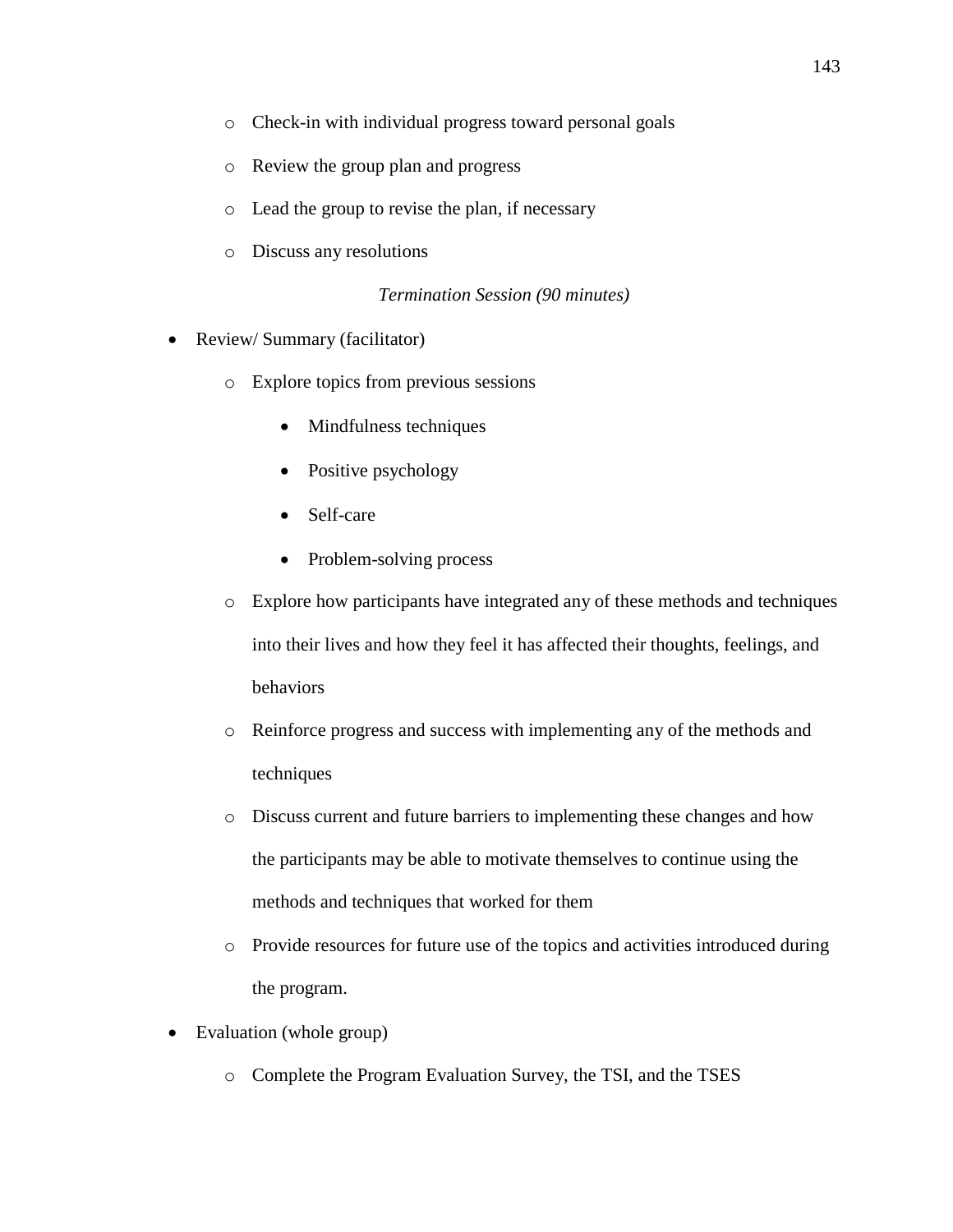### Personnel

## *Facilitator*

The facilitator can be a counselor, psychologist, social worker, or individual with similar training that is designated by the district to be capable of implementing the program as described. The facilitator's responsibilities include:

- o developing the resources necessary to implement the program
- o implementing the program to the best of his/ her ability,
- o taking data on teacher attendance,
- o contacting teachers related to attendance requirements and missed sessions,
- o administering the Teacher Stress Inventory and the Teachers' Sense of Efficacy Scale at the Program Interest Meeting and at the last session of the program,
- o scoring the previously mentioned measures and using them to evaluate the appropriateness of the program and program effectiveness,
- o administering the Program Survey to teachers at the last session and using them to evaluate perceptions of program effectiveness, and
- o ensuring the administration of incentives as described

The facilitator must report to the district-designated administrator once before the beginning of the school year and at least three times during the introduction and implementation of the program and be available by phone and email for teacher participants to contact them as needed.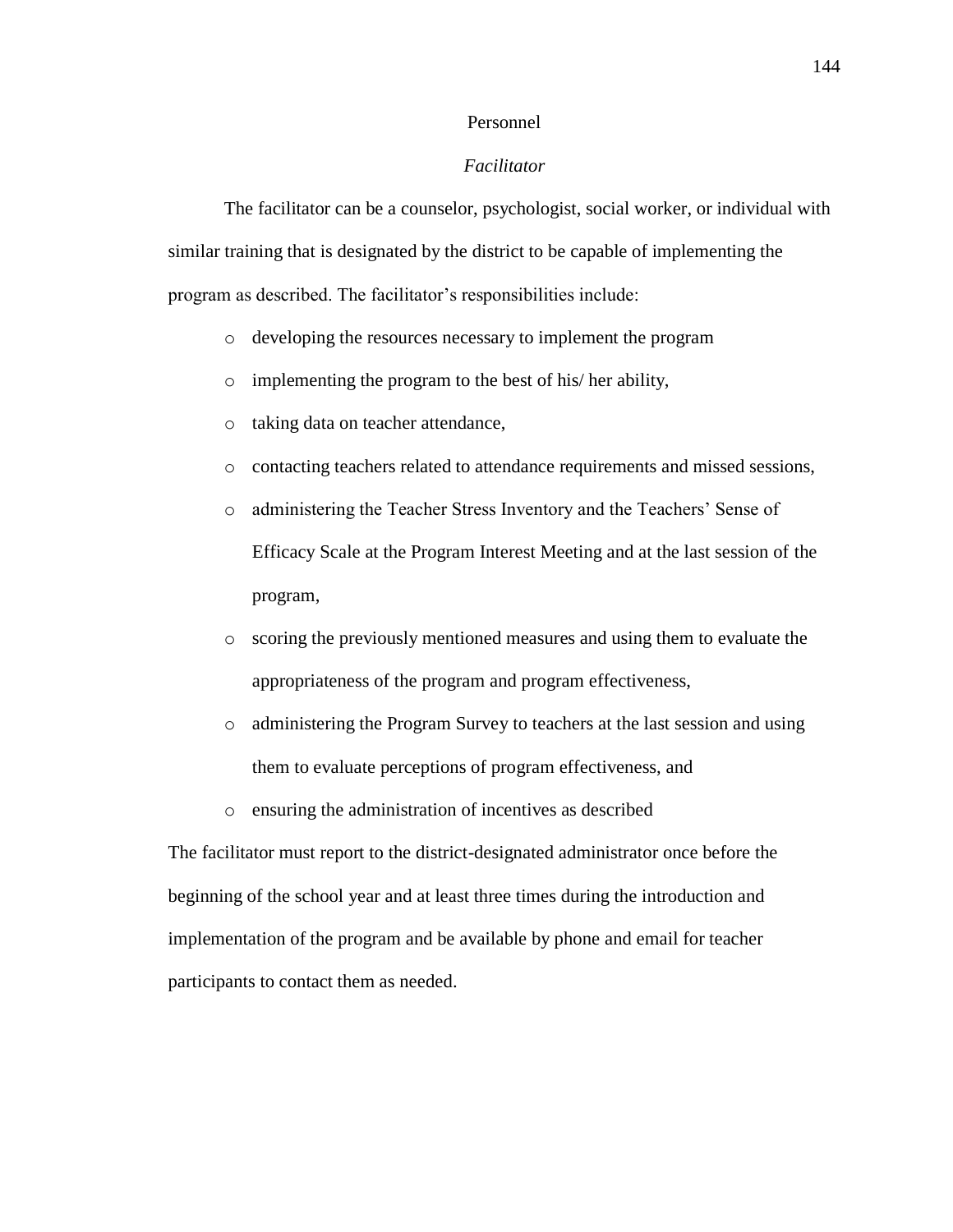#### *District-designated Administrator*

The district-designated administrator must meet with the group facilitator at least once before the beginning of the school year and three times during the introduction and implementation of the program. He or she must also be available to meet with the group facilitator if the need arises. This administrator is responsible for providing the facilitator with a schedule of after school events, considering the use of district-designated day for sessions, administering the incentives as described and ensuring the use of any resources and facilities as described. The administrator must maintain a relationship with the facilitator by contacting him/ her before program implementation, approximately half way through implementation, and after termination of the program if the facilitator does not contact the administrator.

## **Incentives**

The incentives for the teacher participants include administrative support for stress management and self-efficacy development programming, ongoing social praise from peers and the facilitator, and input into the program sessions and topics. The district will also provide professional development hours, within contractual limitations, for participation and attendance. Light refreshments will be provided at each program session for all of the participants.

Facilitator incentives will be agreed upon before the implementation of the program and will follow contractual limitations, if the facilitator is bound by district contracts. Possible incentives may include a stipend, professional development hours, inservice credits, practical hours for graduate student work, or compensatory time.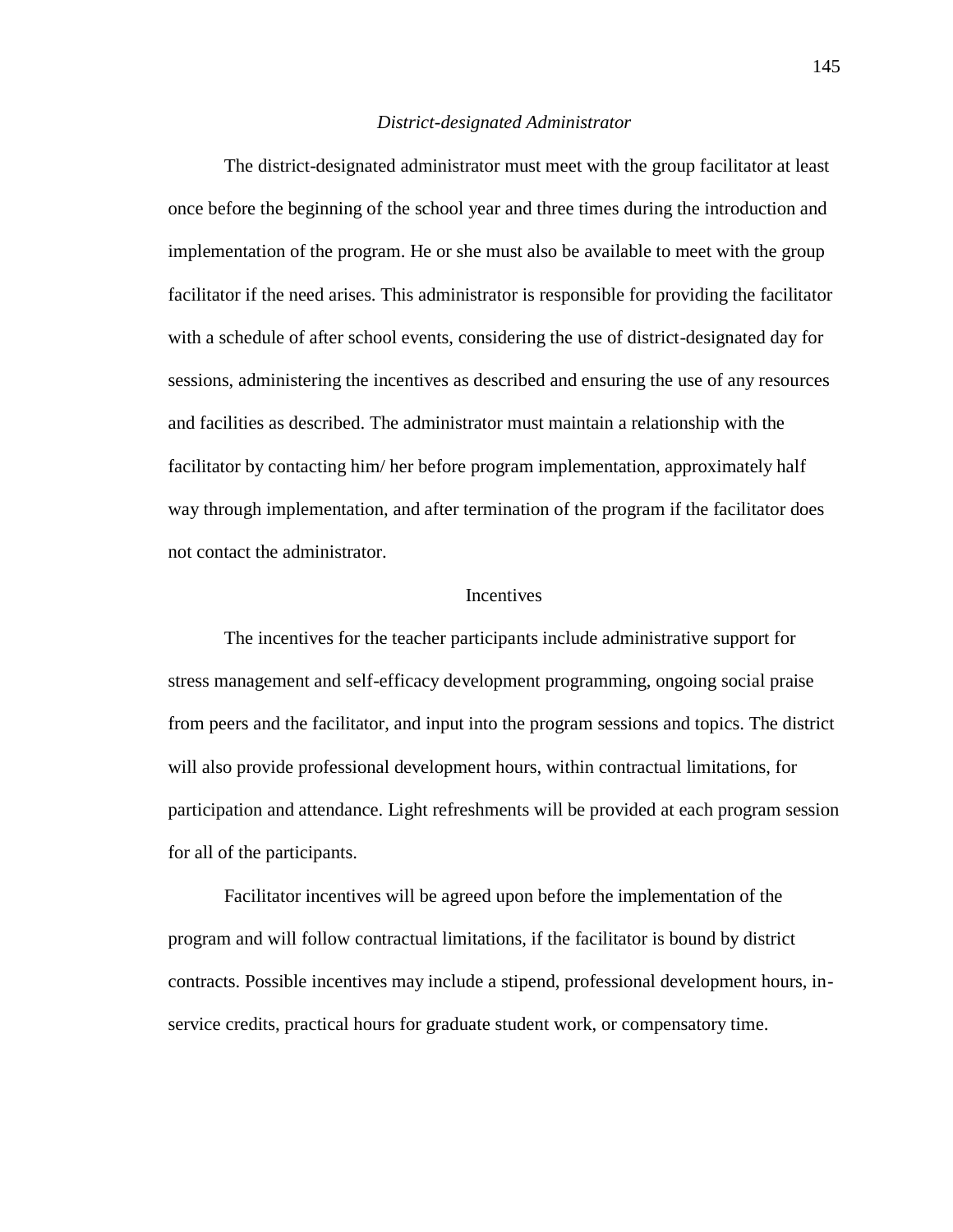## CHAPTER VII

#### PROGRAM EVALUATION PLAN

The program evaluation plan follows the model outlined by Maher (1999) and allows for the gathering and analyzing of data to support judgments about the program's worth and merit. The plan is based on the program goals as outlined in the previous chapter and uses the designated goal indicators to facilitate the collection of data and the ability to make those value judgments. It follows a step-by-step procedure based on each goal and can be followed by the personnel who implemented the program and/ or an additional program evaluator. An additional part of the evaluation is designed to strengthen the empirical support for the program's effectiveness at reducing stress and increasing self-efficacy.

Goal #1 - Increase Teachers' Awareness of and Abilities to Cope with Emotions

- 1. The facilitator will take attendance at every program session and will calculate the individual teacher attendance rate as a simple percentage. The facilitator/ program evaluator will then calculate the mean percentage of teacher attendance for the whole group.
- 2. The facilitator will distribute the Program Evaluation Survey to the teacher participants at the last session (see Appendix I). The facilitator/ program evaluator will count how many teachers report an answer of "Agree" on Items 1 and 2 and calculate a simple percentage of positive answers out of the whole group.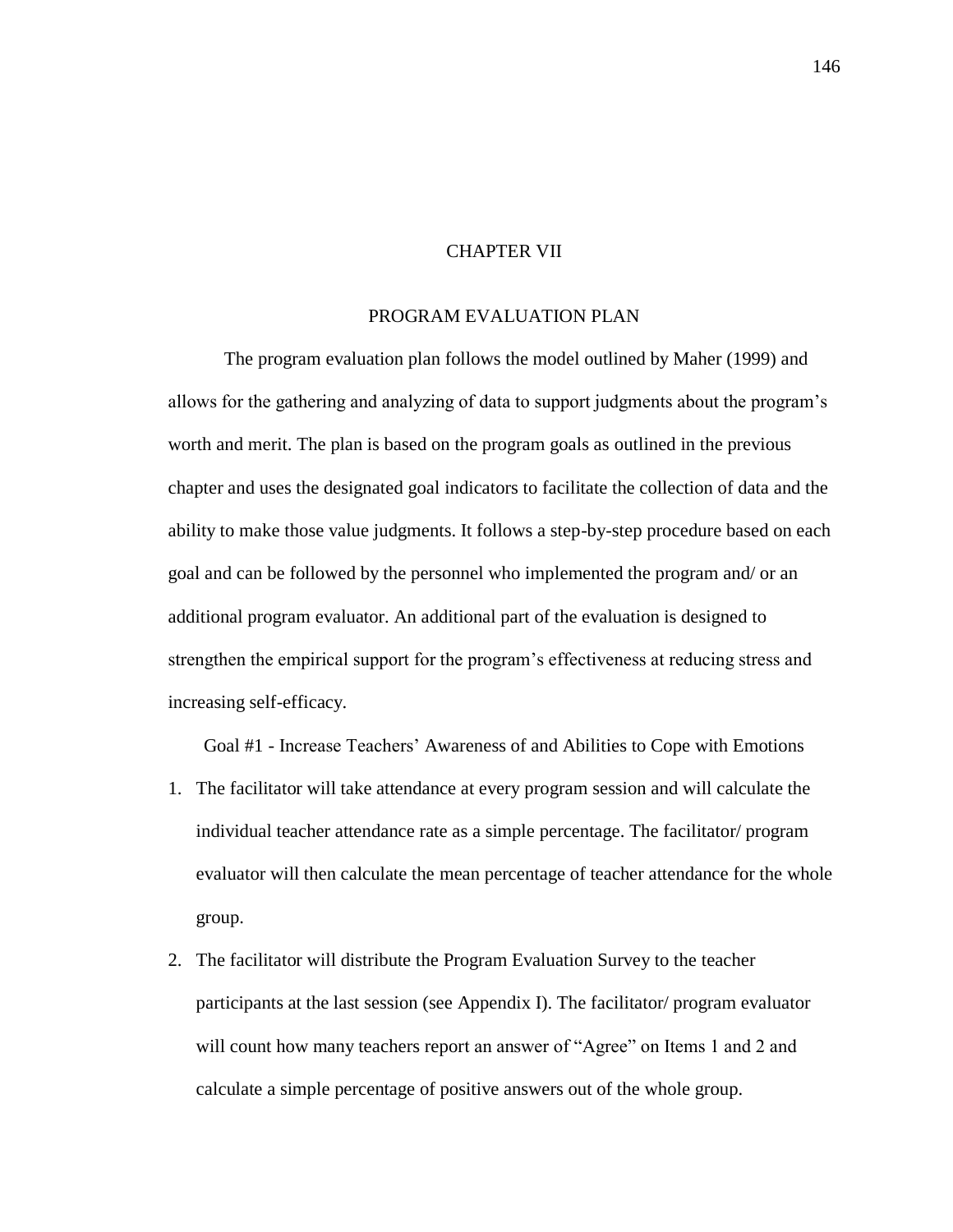- 3. The facilitator/ program evaluator will compare their results from the attendance rate and the teacher self-reports to the following goal indicators:
	- o Completion of this goal will be indicated by a 75% attendance rate across all of the sessions and a 75% rate of teachers reporting positive changes in their abilities to identify and cope with thoughts and emotions by the end of the last session.

Goal #2 - Increase Teachers' Ability to Manage Stress

- 1. The facilitator will administer the Teacher Stress Inventory (TSI) at the Program Interest Meeting to any teachers who are planning on participating in the program (see Appendix A). These baseline measures will be scored using the test developer's procedures and kept by the facilitator/ program evaluator.
- 2. The facilitator will then administer and score the Teacher Stress Inventory at the end of the last session of the program. Differences in Total Stress scores from the baseline to the second administration of the measure will be calculated for each participant and compared to the standard deviation from the normative group that can be found in the test manual. The facilitator/ program evaluator will calculate the percentage of teachers whose scores decreased by one standard deviation or more out of the whole group.
- 3. The facilitator/ program evaluator will compare their results from the comparison of the TSI scores at baseline and post-program to the following goal indicator:
	- o Completion of this goal will be indicated by a 75% rate of teachers who show a decrease of one standard deviation on their TSI score by the end of the last session.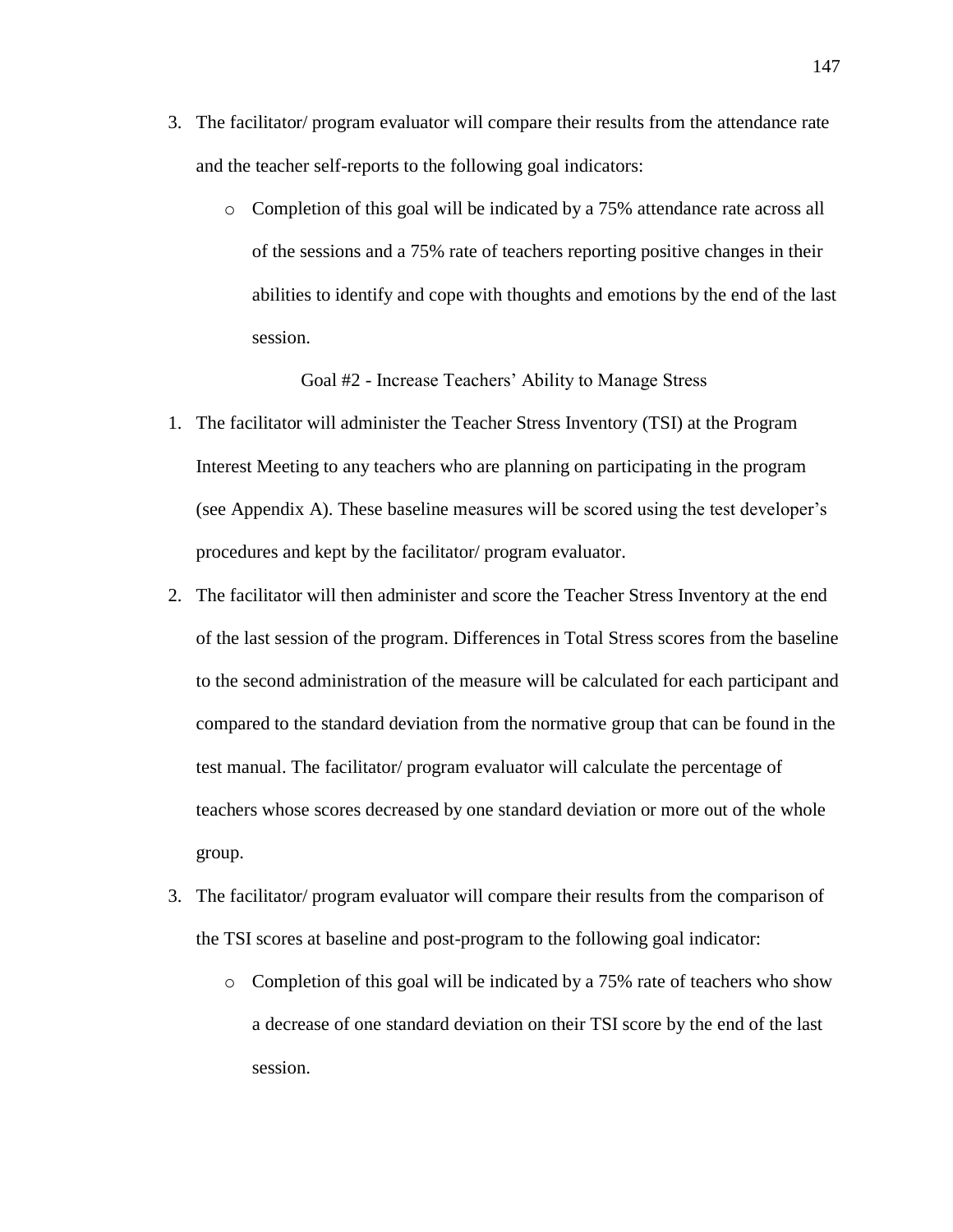Goal #3 - Increase Teachers' Use of Self-Care Strategies

- 1. The facilitator will distribute the Program Evaluation Survey at the last session and gather information about the frequency of the participants' use of self-care strategies and how closely their use of the strategy aligns with the plan that they developed.
- 2. The facilitator will check surveys for a response of "Disagree" on Item #3. If any surveys have that response, they will not be included in the following steps for evaluating this goal.
- 3. The facilitator/ program evaluator will calculate the percentage of teachers who respond "1-3" or "4 or greater" on Item #4 on the remaining surveys.
- 4. The facilitator/ program evaluator will calculate the percentage of teachers who respond "Partially" or "Completely" to Item #5 on the remaining surveys.
- 5. The facilitator/ program evaluator will compare their results from the rates of teachers reporting the use of a self-care strategy and their perception of how closely they followed their plan to the following goal indicators:
	- o Completion of this goal will be indicated by 95% of teachers reporting the use of at least one self-care strategy since the beginning of the program and 75% reporting that they are following their self-care plan.

Goal #4 – Increase Teachers' Sense of Efficacy in the Classroom

- 1. The facilitator will take attendance at all sessions and calculate the individual attendance rate for each participant. The facilitator will then calculate the mean percentage of the group's attendance rates.
- 2. The facilitator will administer the Teachers' Sense of Efficacy Scale (TSES) at the Program Interest Meeting to any teachers who are planning on participating in the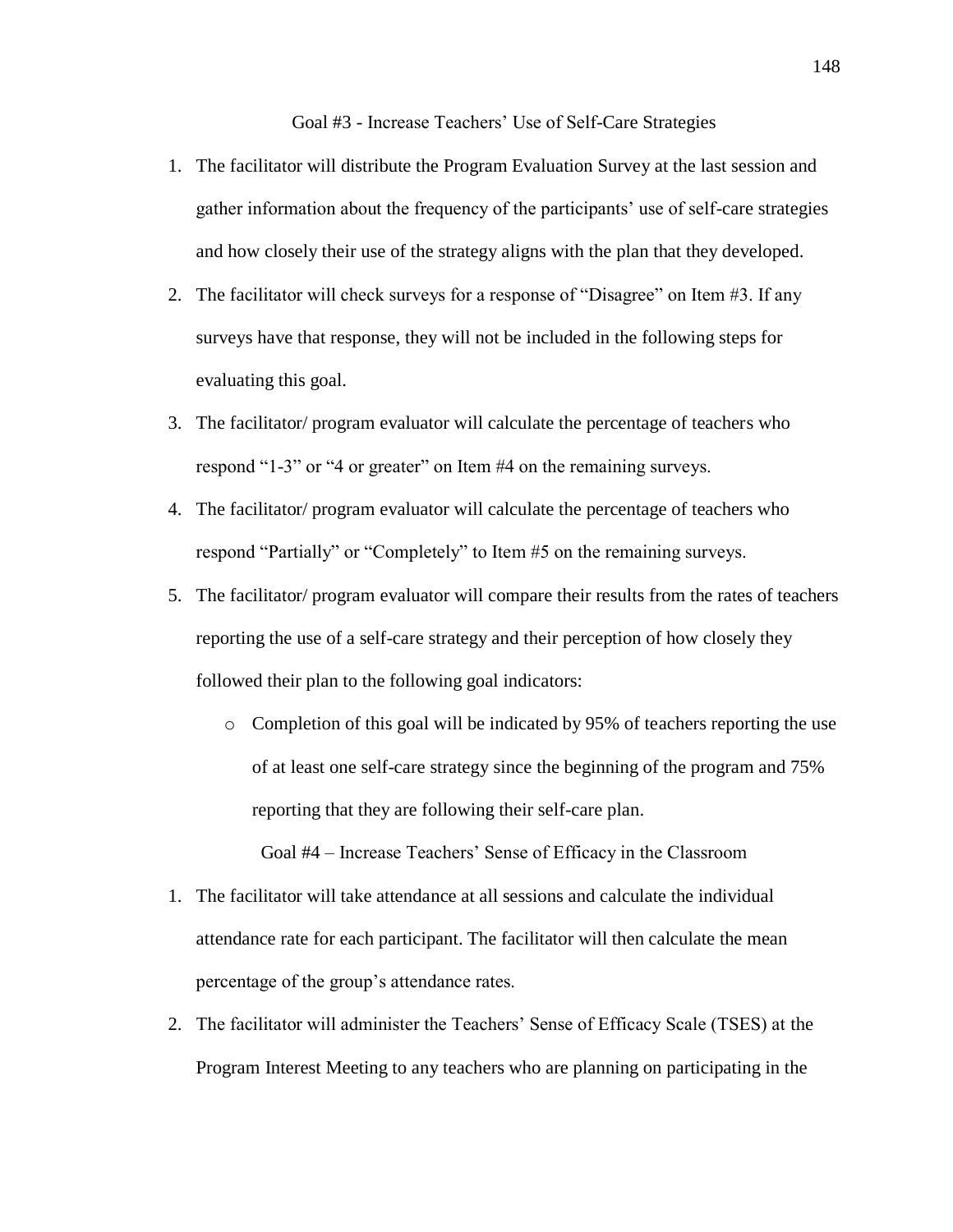program (see Appendix B). These baseline measures will be scored according to the test developers' directions and kept by the facilitator/ program evaluator.

- 3. The facilitator will administer the TSES at the end of the last session of the program. These measures will be scored, following the test developers' directions. Individual differences between the baseline TSES Total Score and the post-program scores will be calculated for each participant. The facilitator/ program evaluator will compare these differences to the standard deviation of the norm group and calculate the percentage of teachers whose scores increased by one standard deviation or greater out of the whole group.
- 4. The facilitator/ program evaluator will compare their results from the group rate of attendance and the percentage of teachers who improved by one standard deviation or greater on the TSES to the following goal indicators:
	- o Completion of this goal will be indicated by a 75% attendance rate and a 75% rate of teachers who show an increase of one standard deviation on their TSES scores.

Overall Program Effectiveness at Reducing Stress and Increasing Self-Efficacy

Although the program evaluation plan outlined by Maher (1999) is strictly based on the specified goals of the program, further empirical support for the program will be helpful in making future decisions about the use of the program and the techniques described within the research review and the program. The results can also be used to support future research that may be conducted related to stress management and the development of self-efficacy. To assess the overall effectiveness of the program at reducing stress and increasing self-efficacy, paired sample t-tests will be conducted to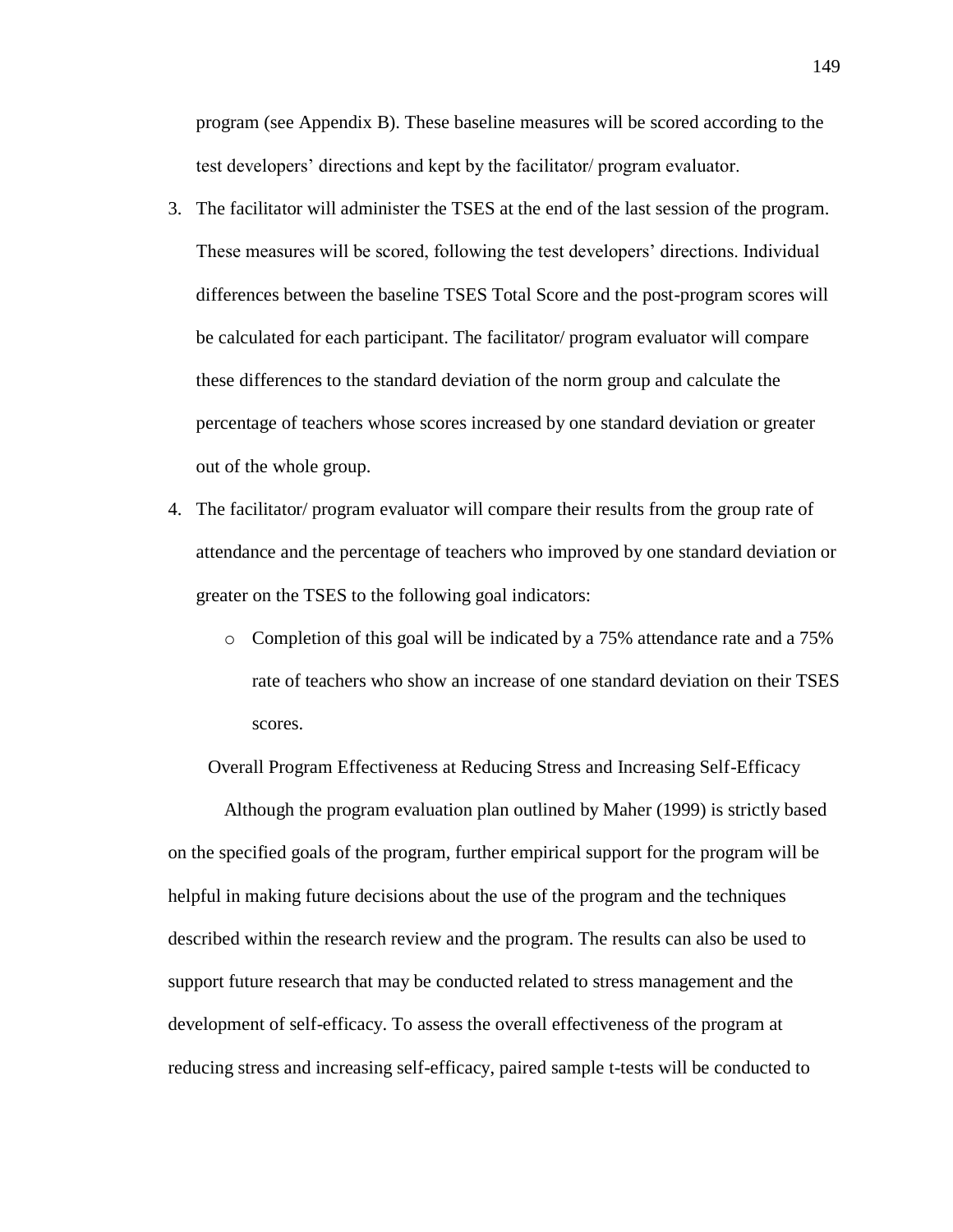compare the results of the TSI and the TSES gathered at the Program Interest Meeting with the results of those same measures gathered during the last session of the program. These tests will be used to assess the significance of any within-subject changes that may be attributed to the participants' involvement in the program. If there are significant differences between the pre and post measures that demonstrate a reduction in stress and/ or the development of self-efficacy, these results will provide empirical support for the program. However, these results will need to be interpreted with caution, since they do not rule out possible confounds, such as time. Although these tests will not rule out possible confounds, the use of a control group was not included in this evaluation plan because of the desire for creating a realistic program and evaluation plan given the current contextual challenges described previously. Future researchers and/ or implementers of the program may benefit from considering the use of a control group if it is deemed realistic within their given context.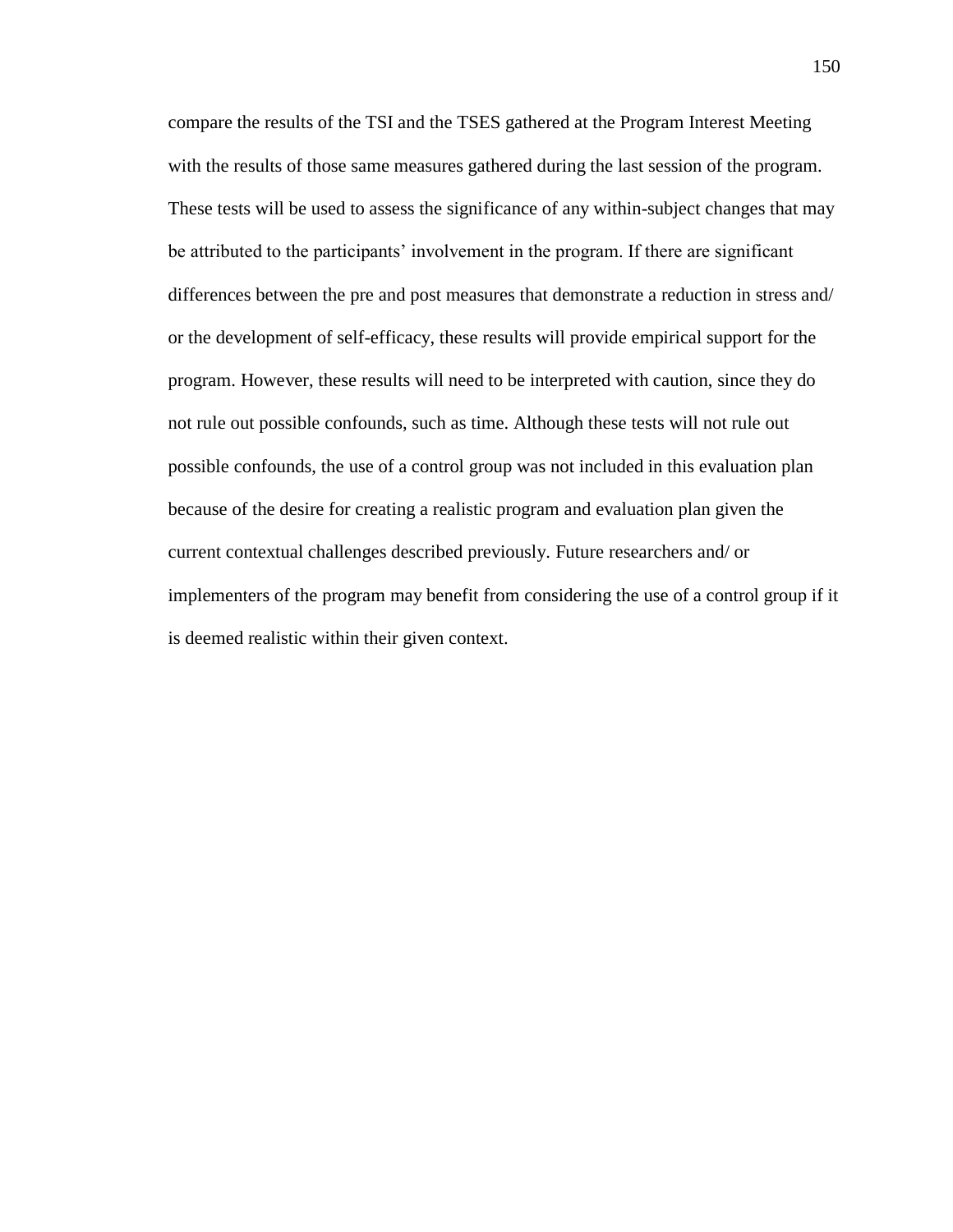## CHAPTER VIII

#### SUMMARY

Throughout the development of this stress management and efficacy-building program, the research cited clearly demonstrated that teacher stress is ever-present and negatively affects teachers and students alike. In addition, the presentation of cyclical models of stress and the support for the bidirectional relationship between stress and efficacy highlighted the importance of dealing with these issues proactively to prevent even greater negative effects of stress on well-being and efficacy within the classroom. However, stress management programming does not seem to be an important or wellsupported part of the current social climate, which only compounds the difficulties that teachers are facing. So while stress from administration, legislation, society, school climate and events, and student behavior grows; teachers have fewer opportunities to build the personal characteristics needed to face these challenges and fewer chances to experience success. These lost opportunities then lead to the addition of personal stress symptoms to the list of stressors. This evidence creates a strong defense for the development and implementation of programming based on current research and evidence-based methods and techniques.

But even after compiling the extensive research on stress and efficacy theories, sources and effects of teacher stress, and the benefits of stress management and the development of self-efficacy to highlight the importance of addressing these issues as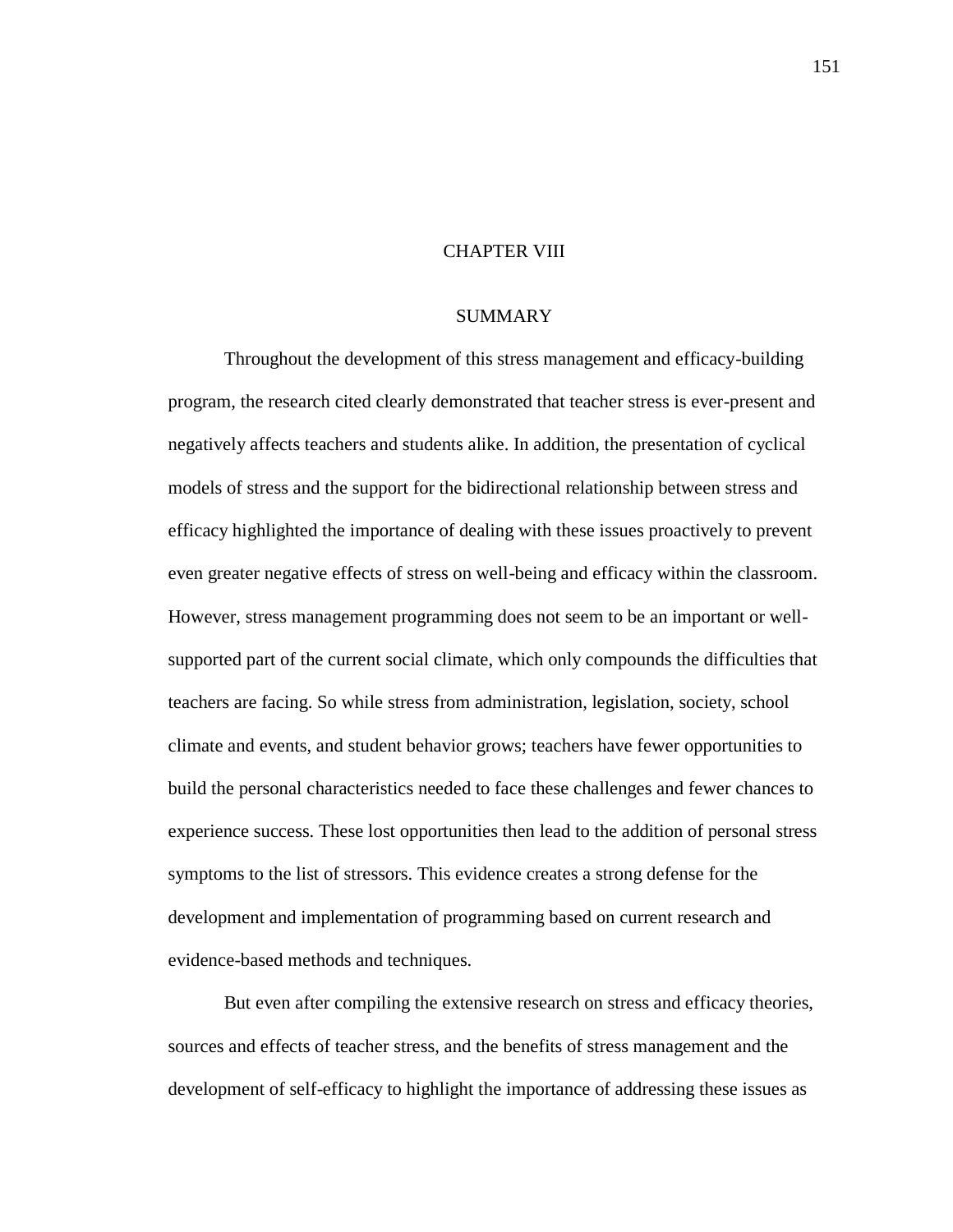part of effective programming, an additional challenge remained. If the current context of teaching is so stressful and there are multiple factors affecting teacher stress levels and the effects of stress on their teaching, how can a program be designed that is evidencebased but also realistic and tolerable for teachers who are already stressed?

The process used to design this program followed Maher's (1999) model to ensure that it was relevant, justifiable, and practical. Based on this model, a needs assessment was conducted among the target population, current programming and techniques were researched and reviewed, and a context assessment was conducted to assess how well the context could support the proposed program. The needs assessment revealed that the target population within this suburban district was experiencing negative stress from multiple sources and negative effects of stress on their well-being and teaching. The results of the needs assessment also demonstrated that the target population's sense of efficacy was significantly and inversely related to their levels of negative stress. Thus, the program was developed to address those needs in a relevant way. The results of the needs assessment will also help support the possible use of this program in the future for similar target populations. The review of programs and techniques for managing stress and building self-efficacy was used to develop the evidence-based yet hopefully tolerable components, phases, and activities within the program. Finally, the feedback from the phone interviews, conducted to assess whether the context could support the proposed program, was used to revise the proposed program and increase the usefulness of the program. An evaluation plan was also developed to help assess the effectiveness of the program.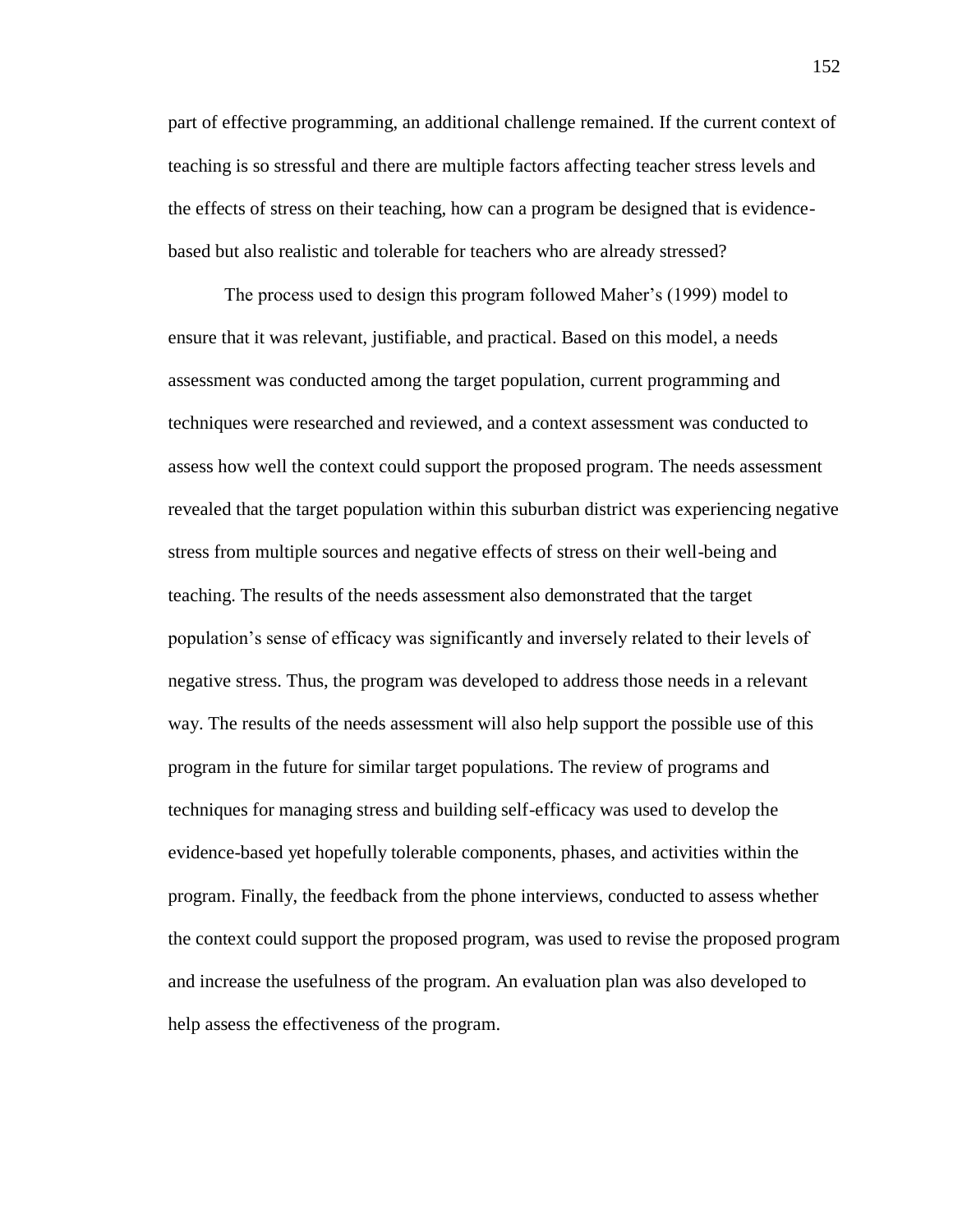Unfortunately, even after the development of a program that is relevant, evidencebased, and as tolerable and realistic as possible, it is difficult to know if those at the forefront of educational reform, those that need this type of current research and programming, will consider implementing this program. Even the teachers involved in the design of this program expressed disbelief that their administration would ever consider implementing any program that was not specifically geared toward student achievement through direct student contact and instruction. Even though the design takes into consideration the limited resources within schools and highlights the benefits for students and teachers alike, it is hard to know if a district will be willing to take the initial step toward supporting teacher well-being and efficacy in light of the lack of administrative and public support for teachers. And the fact that teachers are so overwhelmed and need a program like this one so much may be the exact reason that they find it difficult to expend the time and energy needed for the program. The reasons that this research and this program are so important are the exact same reasons that it may be difficult to get implemented within a school system.

But if a district takes the first step and implements this program, it can help amass student benefits through multiple levels, even in the face of current challenges. Just the implementation of this program shows a supportive work environment, especially if the district-designated administrator can make sure to supply the necessary resources and incentives and trust the teachers to attend and implement any action plans that are developed. The inclusion of teacher input also shows support for teachers and helps the program respond flexibly to individual needs in a timely fashion. The process to build self- and collective-efficacy will help create an ongoing system of support and expertise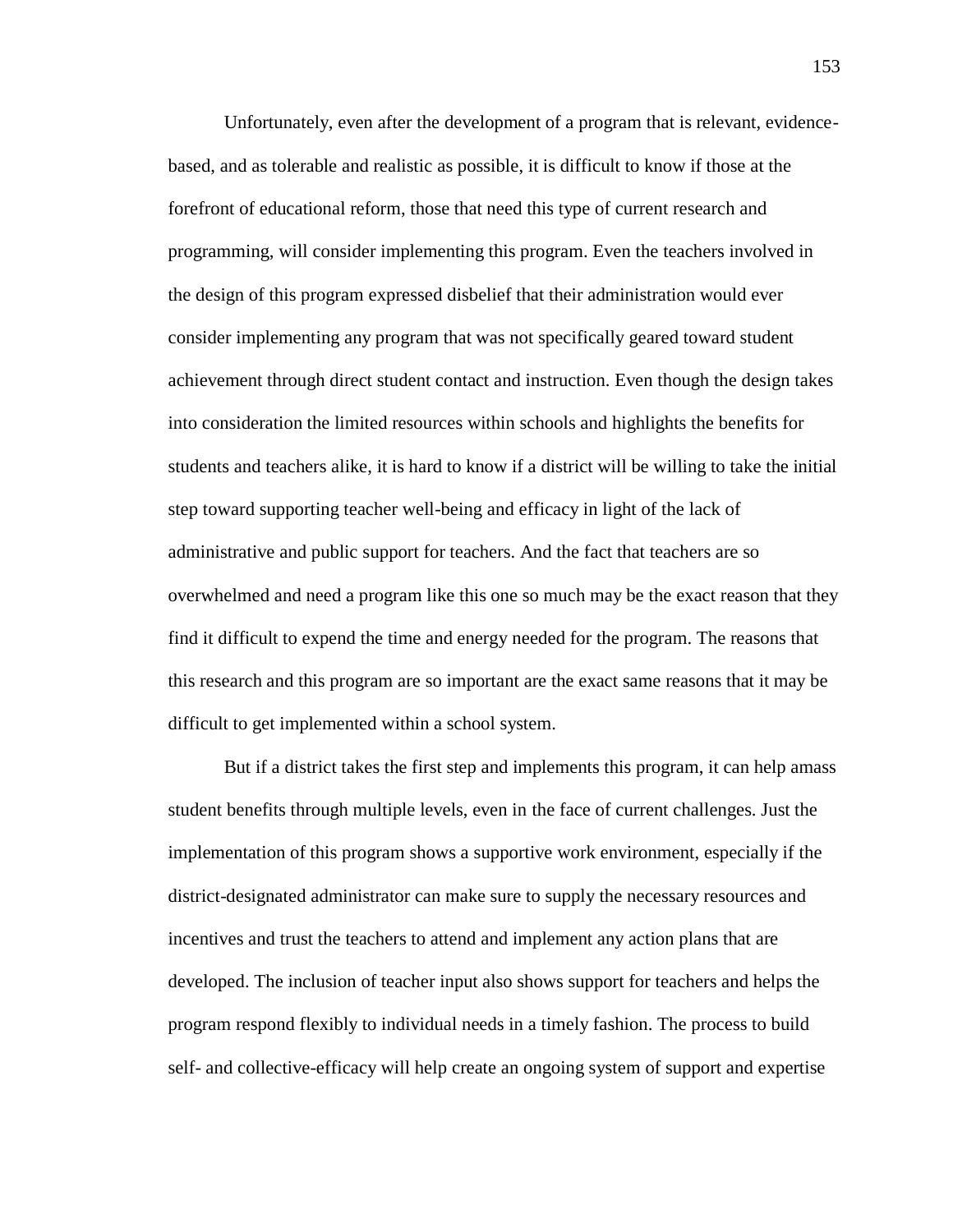among the teachers, as well as empower individual teachers to bring about positive change. In addition, the teachers will have the chance to develop their personal resources and characteristics, which will help them build resiliency, manage stress, and respond more effectively to students, parents, administration, and other stakeholders in future situations. All of these benefits for teachers can benefit students in multiple ways, including higher achievement and more positive student-teacher relationships, that are well-supported by the research and lead to greater job satisfaction and dedication for teachers.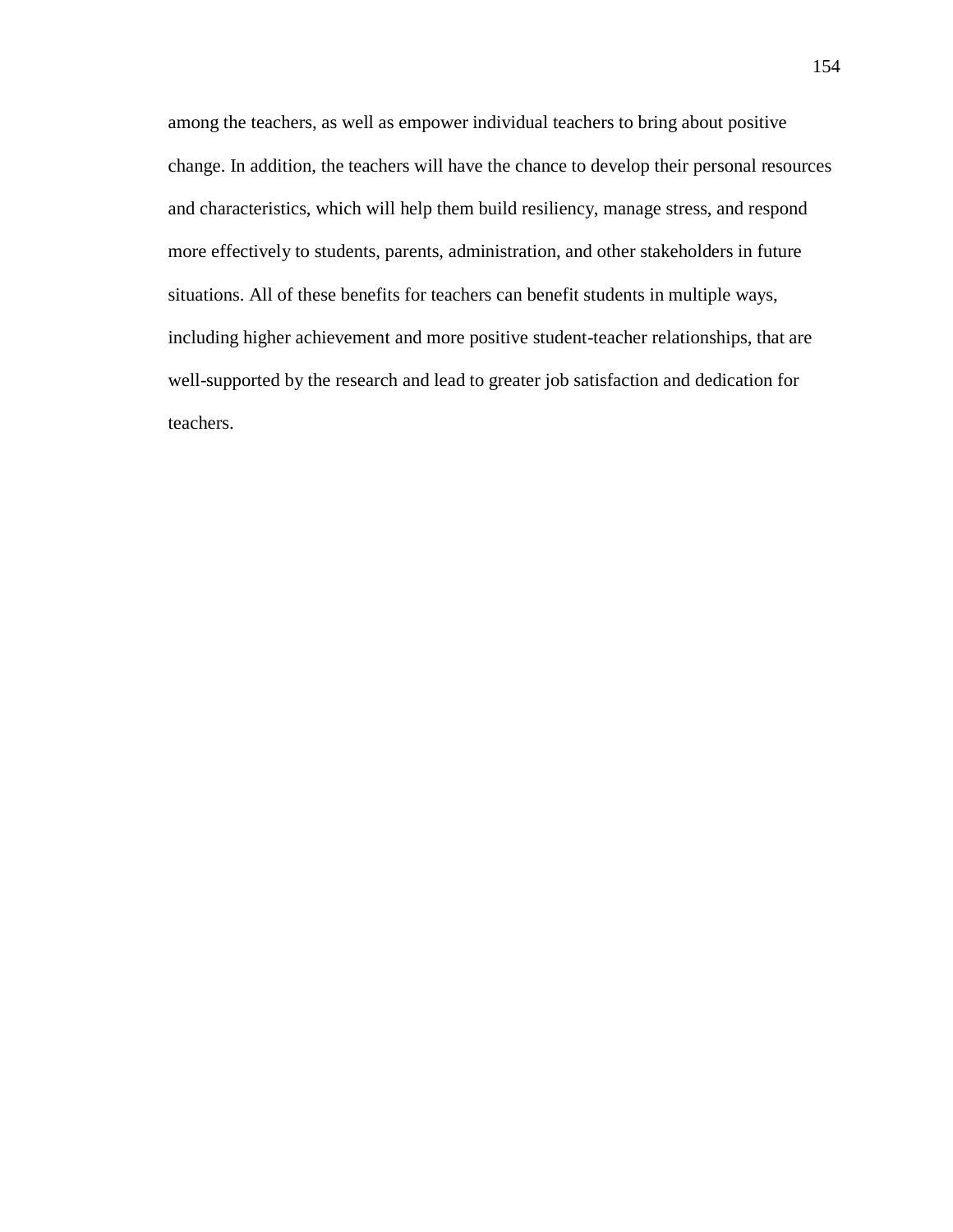#### REFERENCES

- Acker, G.M. (2004). The effect of organizational conditions (role conflict, role ambiguity, opportunities for professional development, and social support) on job satisfaction and intention to leave among social workers in mental health care. *Community Mental Health Journal, 40* (1), 65-73.
- American Towns. (2011). Piscataway, New Jersey census data & community profile. http://www.americantowns.com/nj/piscataway-information
- Anderson, J. (2011, November 7). National study finds widespread sexual harassment of students in grades 7 to 12. The New York Times. Retrieved from http://www.nytimes.com/2011/11/07/education/widespread-sexual-harassment-ingrades-7-to-12-found-in-study.html?ref=bullies

Angerer, J.M. (2003). Job burnout. *Journal of Employment Counseling, 40* (3), 98-107.

- Baker, A., & Stelloh, T. (2011, January 15). Five are shot after game at Brooklyn school. *The New York Times.* Retrieved from http://www.nytimes.com/2011/01/16/nyregion/16shooting.html?ref=schoolshooti ngs
- Baker, J.A., Grant, S., & Morlock, L. (2008). The teacher-student relationship as a developmental context for children with internalizing or externalizing behavior problems. *School Psychology Quarterly, 23* (1), 3-15. doi: 10.1037/1045- 3820.23.1.3
- Bandura, A. (1977). Self-efficacy: Toward a unifying theory of behavioral change. *Psychological Review, 84* (2), 191-215.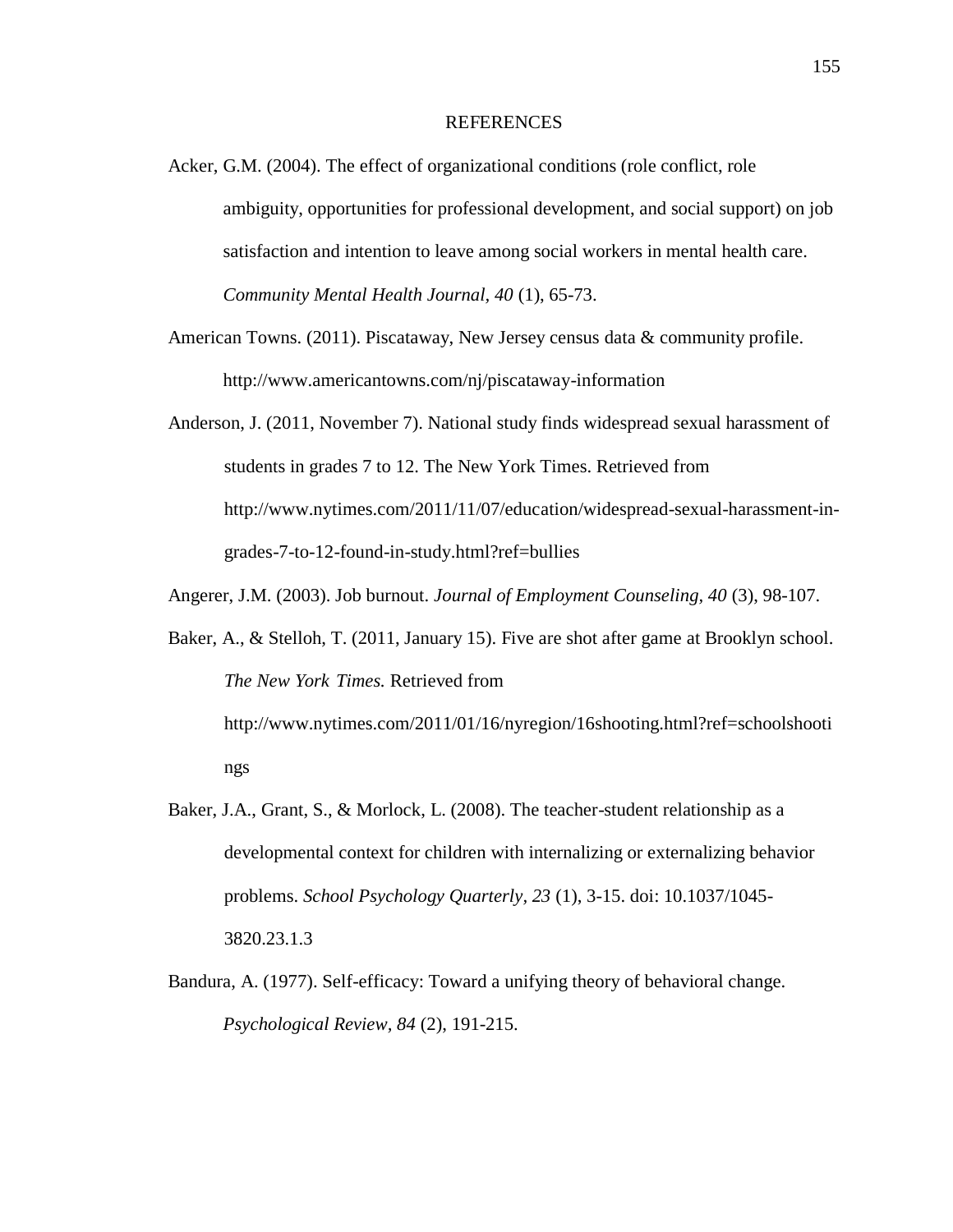- Bandura, A. (1997). *Self-efficacy: The exercise of control.* New York: W.H. Freeman and Company.
- Bandura, A. & Locke, E.A. (2003). Negative self-efficacy and goal effects revisited. *Journal of Applied Psychology, 88* (1), 87-99. doi: 10.1037/0021-9010.88.1.87
- Barford, S.W., & Whelton, W.J. (2010). Understanding burnout in child and youth care workers. Child Youth Care Forum, 39, 271-287. doi: 10.1007/s10566-010-9104-8
- Beddoe, A.E., & Murphy, S.O. (2004). Does mindfulness decrease stress and foster empathy among nursing students? *Journal of Nursing Education, 43* (7), 305-312.
- Bennett, S., & Monsen, J.J. (2011). A critical appraisal of four approaches which support teachers' problem-solving within educational settings. *Educational Psychology in Practice, 27* (1), 19-35.
- Bill & Melinda Gates Foundation. (2012). Primary sources: 2012: America's teachers on the teaching profession. Retrieved from www.scholastic.com/primarysources
- Boyle, G.J., Borg, M.G., Falzon, J.M., Baglioni, Jr., A.J. (1995). A structural model of the dimensions of teacher stress. *British Journal of Educational Psychology, 65*, 49-67.
- Bradley, A. (1998). The price of isolation. In Editorial Projects in Education (Ed.), *Thoughtful teachers, thoughtful schools: Insights and issues in education today* (3rd ed.) (pp. 233-234)*.* Boston, MA: Allyn and Bacon.
- Braun, B. (2011). Public workers aren't the enemy or the solution in budget battle. *The Star Ledger.* Retrieved from http://blog.nj.com/njv\_bob\_braun/2011/06/braun\_pension\_overhaul\_unfairl.html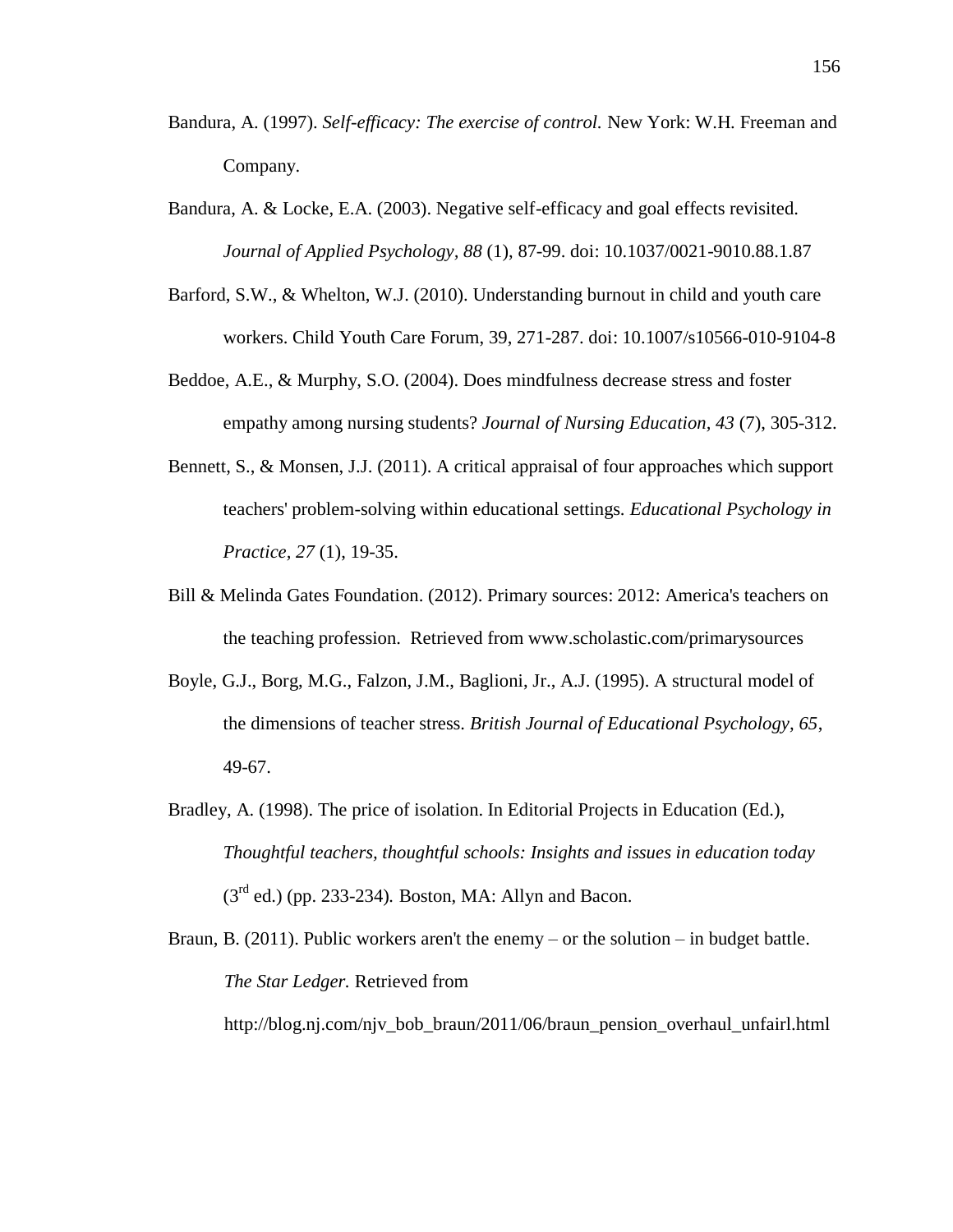Cable News Network. (1999, June 4). Researchers map out school violence hot spots. Retrieved from http://articles.cnn.com/1999-06- 04/us/9906\_04\_school.danger.zone\_1\_school-violence-elementary-

schoolsteachers?\_s=PM:US

- Cable News Network. (2001, March 5). Talking about school violence. Retrieved from http://articles.cnn.com/2001-03-05/us/school.shooting.reax\_1\_school-violencestudents-shot- address-school-safety-issues?\_s=PM:US
- Carroll, M. (2011, May 25). Job stress in teachers linked to student achievement. *ScienceDaily*. Retrieved July 11, 2012, from http://www.sciencedaily.com /releases/2011/05/110525181422.htm
- Cecil, M.A., & Forman, S.G. (1990). Effects of stress inoculation training and coworker support groups on teachers' stress. *Journal of School Psychology, 28*, 195-118.
- Cherniss, C. (1995). *Beyond burnout: Helping teachers, nurses, therapists, and lawyers recover from stress and disillusionment.* New York, New York: Routledge.
- Cherry, M. (2009, September 3). Study: High school put-downs could put students behind. *Cable News Network.* Retrieved from http://articles.cnn.com/2009-09- 03/us/high.school.put.downs.study\_1\_school-violence-private-schools-putdowns?\_s=PM:US
- Coffey, M. (1999). Stress and burnout in forensic community mental health nurses: An investigation of its causes and effects. *Journal of Psychiatric and Mental Health Nursing, 6*, 433-443.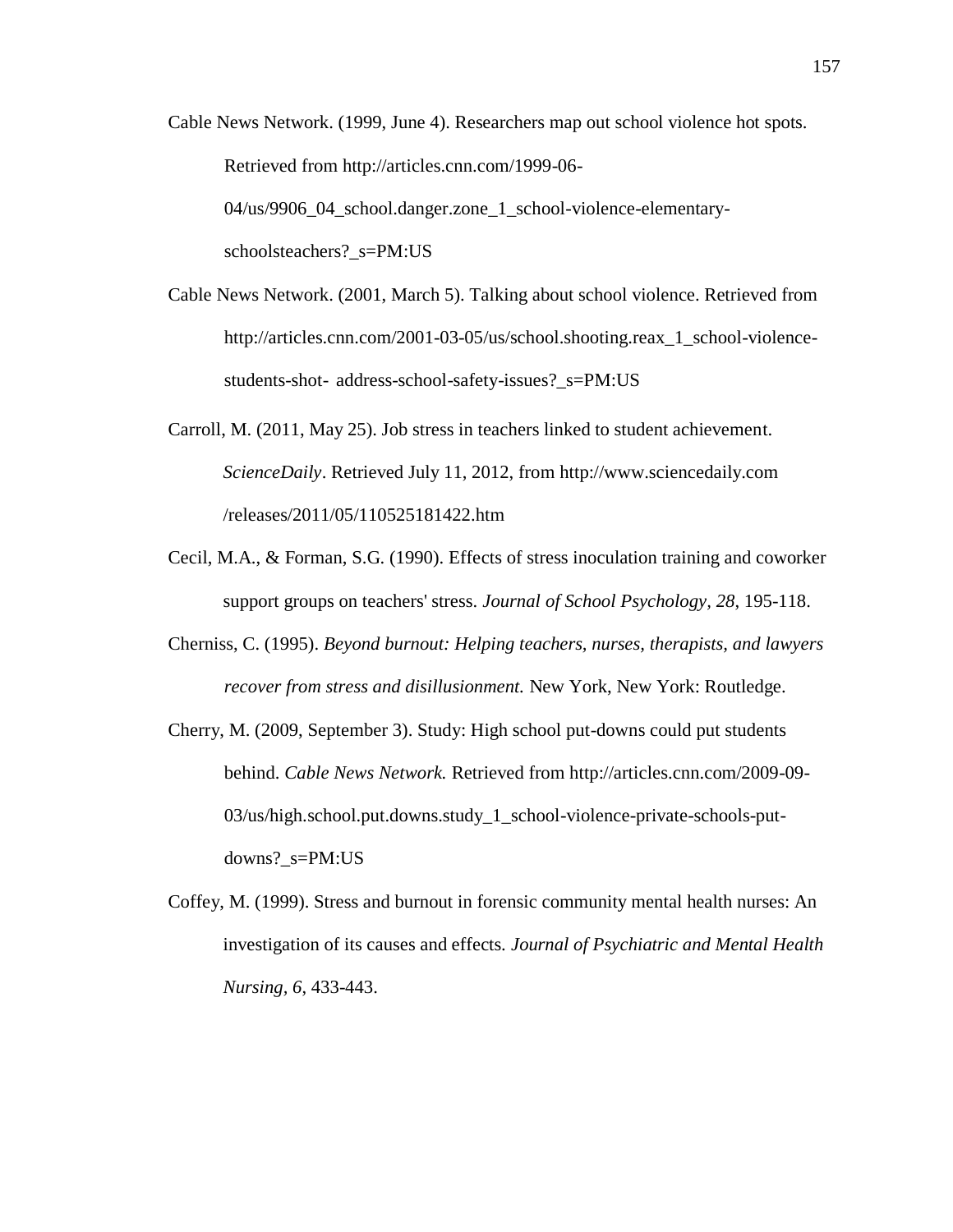- Conn, V.S. (2011). The power of being present: The value of mindfulness interventions in improving health and well-being. *Western Journal of Nursing Research, 33* (8), 993-995. doi: 10.1177/0193945911416185
- Davis, C.G., & Asliturk, E. (2011). Toward a positive psychology of coping with anticipated events. *Canadian Psychology, 52* (2), 101-110. doi:10.1037/a0020177
- Dearborn, K. (2002). Studies in emotional intelligence redefine our approach to leadership development. *Public Personnel Management, 31* (4), 523-530.
- Deemer, S.A., & Minke, K.M. (1999). An investigation of the factor structure of the teacher efficacy scale. *The Journal of Educational Research, 93* (1), 3-10.
- DeVoe, J.F., & Bauer, L. (2011). *Student Victimization in U.S. Schools: Results From the 2009 School Crime Supplement to the National Crime Victimization Survey* (NCES 2012-314). U.S. Department of Education, National Center for Education Statistics. Washington, DC: U.S. Government Printing Office.
- Dillon, S. (2010, October 25). Help stop bullying, U.S. tells educators. *The New York Times.* Retrieved from

http://www.nytimes.com/2010/10/26/education/26bully.html?ref=bullies

- Evans, D.R., & Segerstrom, S.C. (2010). Why do mindful people worry less? *Cognitive Therapy and Research, 35,* 505-510. doi: 10.1007/s10608-010-9340-0
- Felton, J.S. (1998). Burnout as a clinical entity: Its importance in health care workers. *Occupational Medicine, 48* (4), 237-250.
- Fimian, M.J. (1988). *Teacher stress inventory.* USA: Clinical Psychology Publishing Co., Inc.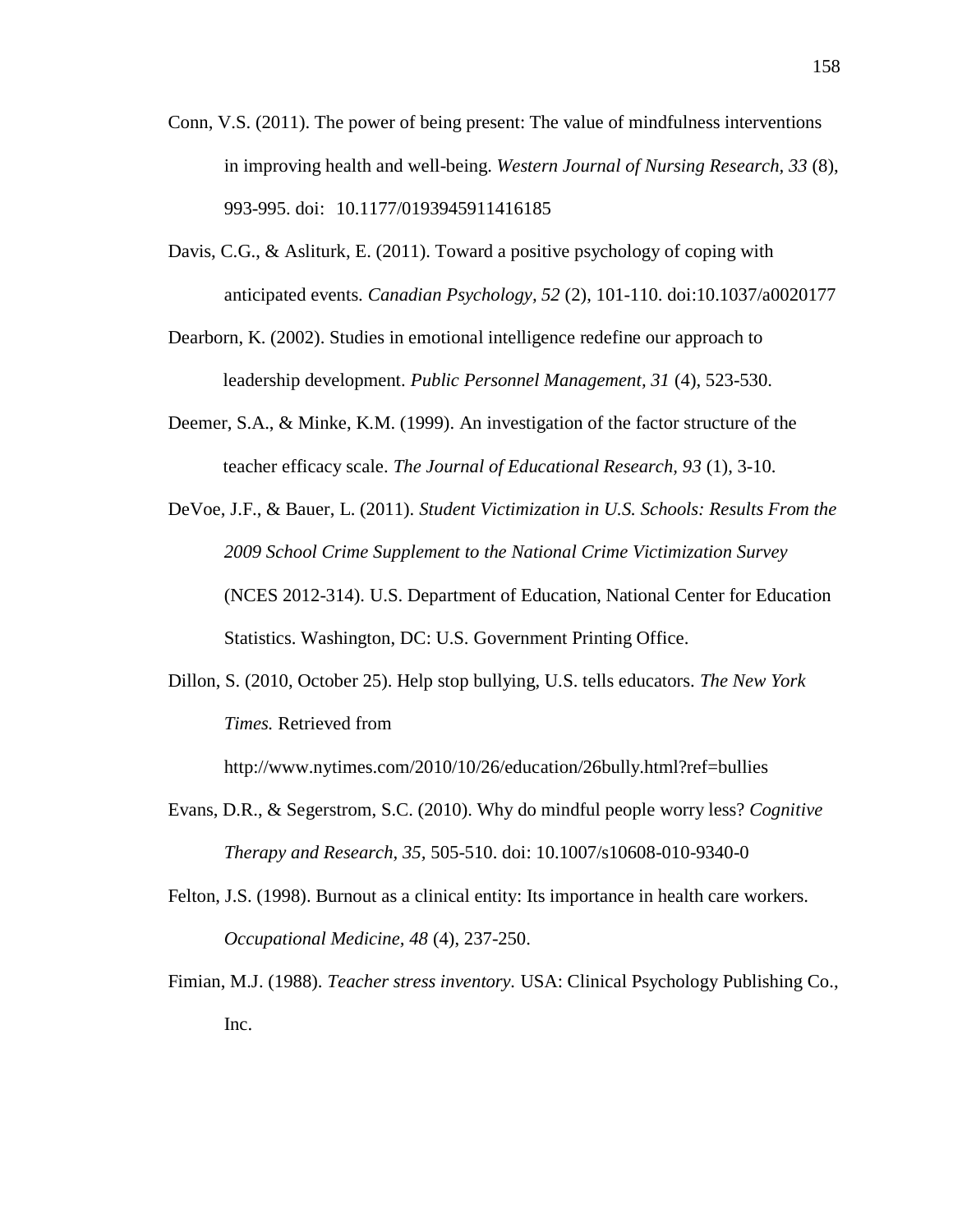- Fives, H., & Buehl, M.M. (2010). Examining the factor structure of the teacher's sense of self-efficacy scale. *The Journal of Experimental Education, 78*, 118-134. doi: 10.1080/00220970903224461
- Forman, S.G. (1990). Rational-emotive therapy: Contributions to teacher stress management. *School Psychology Review, 19* (3), 315-321.
- Forman, S.G., & Forman, B.D. (1980). Rational-emotive staff development. *Psychology in the Schools*, 17, 90-96.
- Frosch, D. (2010, February 24). Colorado: Middle school students shot. *The New York Times*. Retrieved from http://www.nytimes.com/2010/02/04/24/us/24brfs-MIDDLESCHOOL\_BRF.html?ref=schoolshootings
- Gibson, S., & Dembo, M. (1984). Teacher efficacy: A construct validation. *Journal of Educational Psychology, 76*, 569-582.
- Gold, E., Smith, A., Hopper, I., Herne, D., Tansey, G., & Hulland, C. (2010). Mindfulness-based stress reduction (MBSR) for primary school teachers. *Journal of Child and Family Studies, 19*, 184-189. doi: 10.1007/s10826-009-9344-0
- Goleman, D. (1998). *Working with emotional intelligence.* New York, New York: Bantam Books.
- Goodnough, K. (2010). Teacher learning and collaborative action research: Generating a "knowledge-of-practice" in the context of science education. *Journal of Science Teacher Education, 21*, 917-935. doi: 10.1007/s10972-010-9215-y
- Guy, J.D. (2000). Holding the holding environment together: Self-psychology and psychotherapist care. *Professional Psychology: Research and Practice, 31* (3), 351-352. doi: 10.1037//0735-7028.31.3.351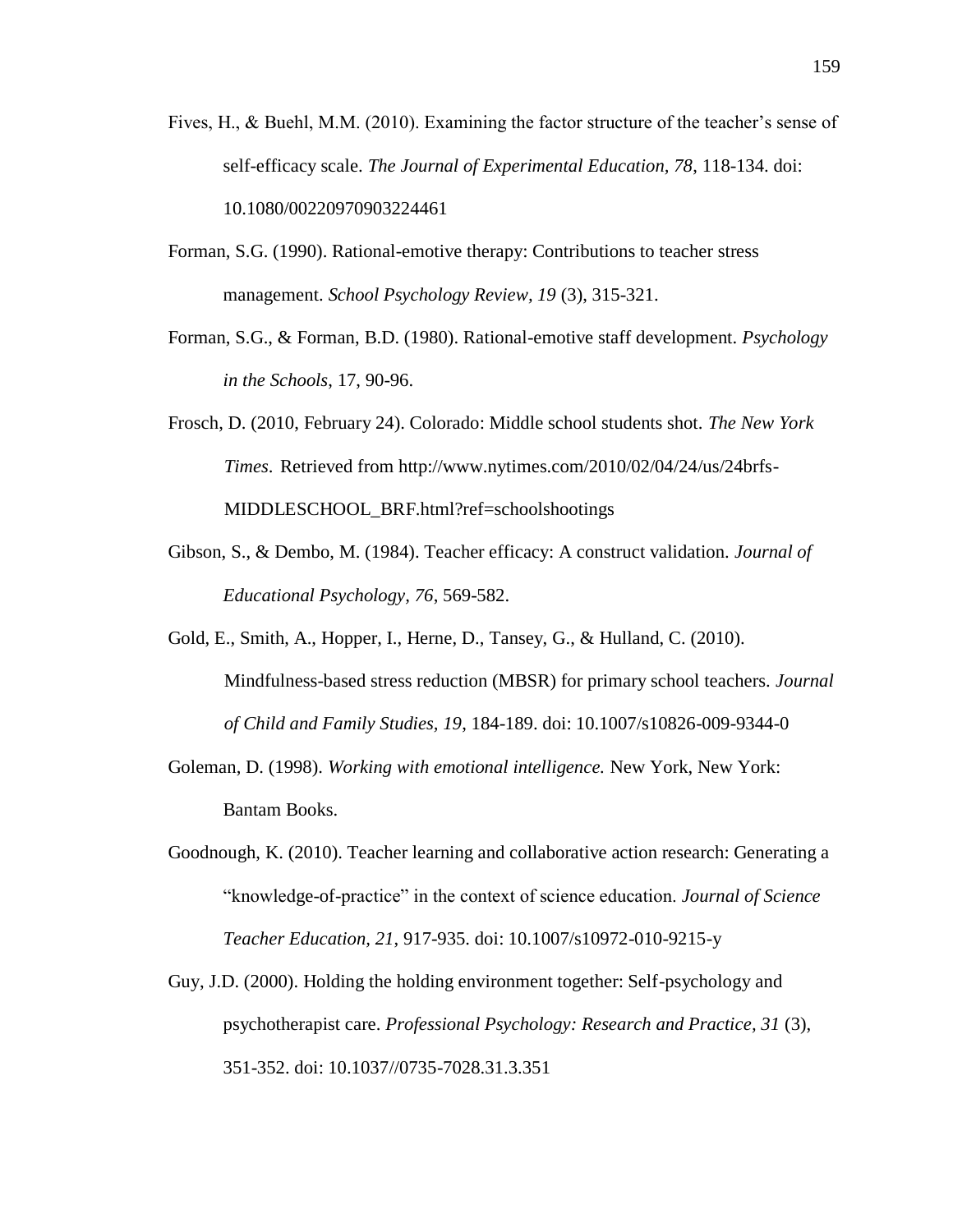- Hahn, V.C., Binnewies, C., Sonnentag, S., & Mojza, E.J. (2011). Learning how to recover from job stress: Effects of a recovery training program on recovery, recovery-related self-efficacy, and well-being. *Journal of Occupational Health Psychology, 16* (2), 202-216. doi: 10.1037/a0022169
- Hart, K.E., & Sasso, T. (2011). Mapping the contours of contemporary positive psychology. *Canadian Psychology, 52* (2), 82-92. doi: 10.1037/a0023118
- Hoffman, J. (20100, June 27). Online bullies pull schools into the fray. *The New York Times.* Retrieved from http://www.nytimes.com/2010/06/28/style/28bully.html?ref=bullies
- Hoy, W.K., Gage, C.Q., & Tarter, C.J. (2006). School mindedness and faculty trust: Necessary conditions for each other? *Educational Administration Quarterly, 42* (2), 236-255. doi: 10.1177/0013161X04273844
- Hoy, W.K., & Tarter, C.J. (2011). Positive psychology and educational administration: An optimistic research agenda. Educational Administration Quarterly, 47 (3), 427- 445. doi: 10.1177/001316X10396930
- Hu, W. (2011, August 30). Bullying law puts New Jersey schools on spot. *The New York Times.* Retrieved from http://www.nytimes.com/2011/08/31/nyregion/bullyinglaw-puts-new-jersey-schools-on-spot.html?ref=bullies
- Hyland, T. (2009). Mindfulness and the therapeutic function of education. *Journal of Philosophy of Education, 43* (1), 119-131.
- Jacobs, S.J., & Blustein, D.L. (2008). Mindfulness as a coping mechanism for employment uncertainty. *The Career Development Quarterly, 57*, 174-180.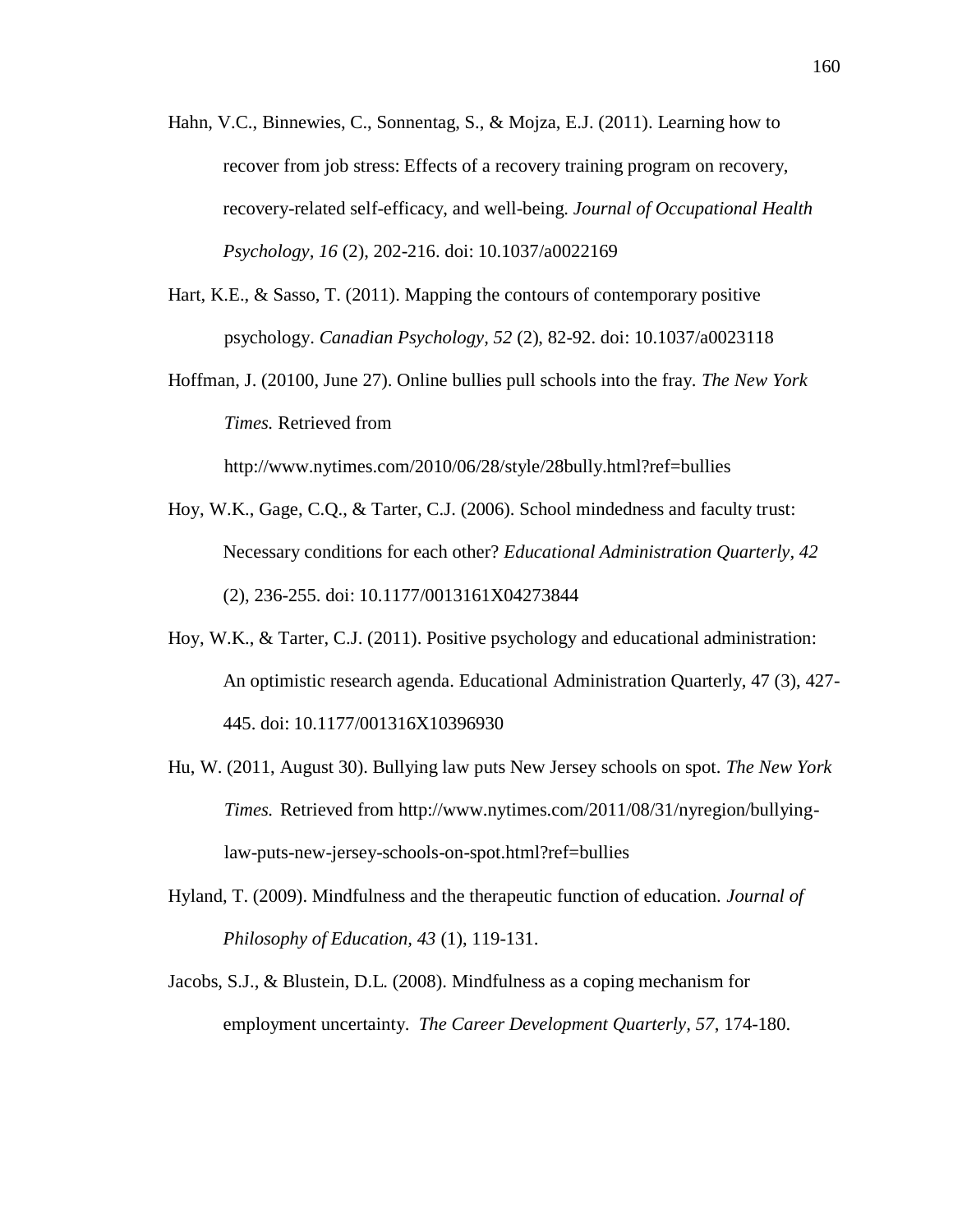- Jennings, P.A. & Greenberg, M.T. (2009). The prosocial classroom: Teacher social and emotional competence in relation to student and classroom outcome. *Review of Educational Research, 79* (1), 491-525. doi: 10.3102/0034654308325693
- Justice, M., & Espinoza, S. (2007). Emotional intelligence and beginning teacher candidates. *Education, 127* (4), 456-461.

Klassen, R.M. (2010). Teacher stress: The mediating role of collective efficacy beliefs. *The Journal of Educational Research, 103*, 342-350. doi:

10.1080/00220670903383069

Klassen, R.M. & Chiu, M.M. (2011). The occupational commitment and intention to quit of practicing and pre-service teachers: Influence of self-efficacy, job stress, and teaching context. *Contemporary Educational Psychology, 36*, 114-129. doi: 10.1016/j.cedpsych.2011.01.002

- Klassen, R., Usher, E.L., & Bong, M. (2010). Teachers' collective efficacy, job satisfaction, and job stress in cross-cultural context. *The Journal of Experimental Education, 78*, 464-486. doi: 10.1080/00220970903292975
- Kobau, R., Seligman, M.E.P., Peterson, C., Diener, E., Zack M.M., Chapman, D., & Thompson, W. (2011). Mental health promotion in public health: Perspectives and strategies from positive psychology. *American Journal of Public Health, 101* (8), e1-e9. doi: 10.2105/AJPH.2010.300083
- Lazarus, R.S., & Folkman, S. (1984). *Stress, appraisal, and coping.* New York, New York: Springer Publishing Company, Inc.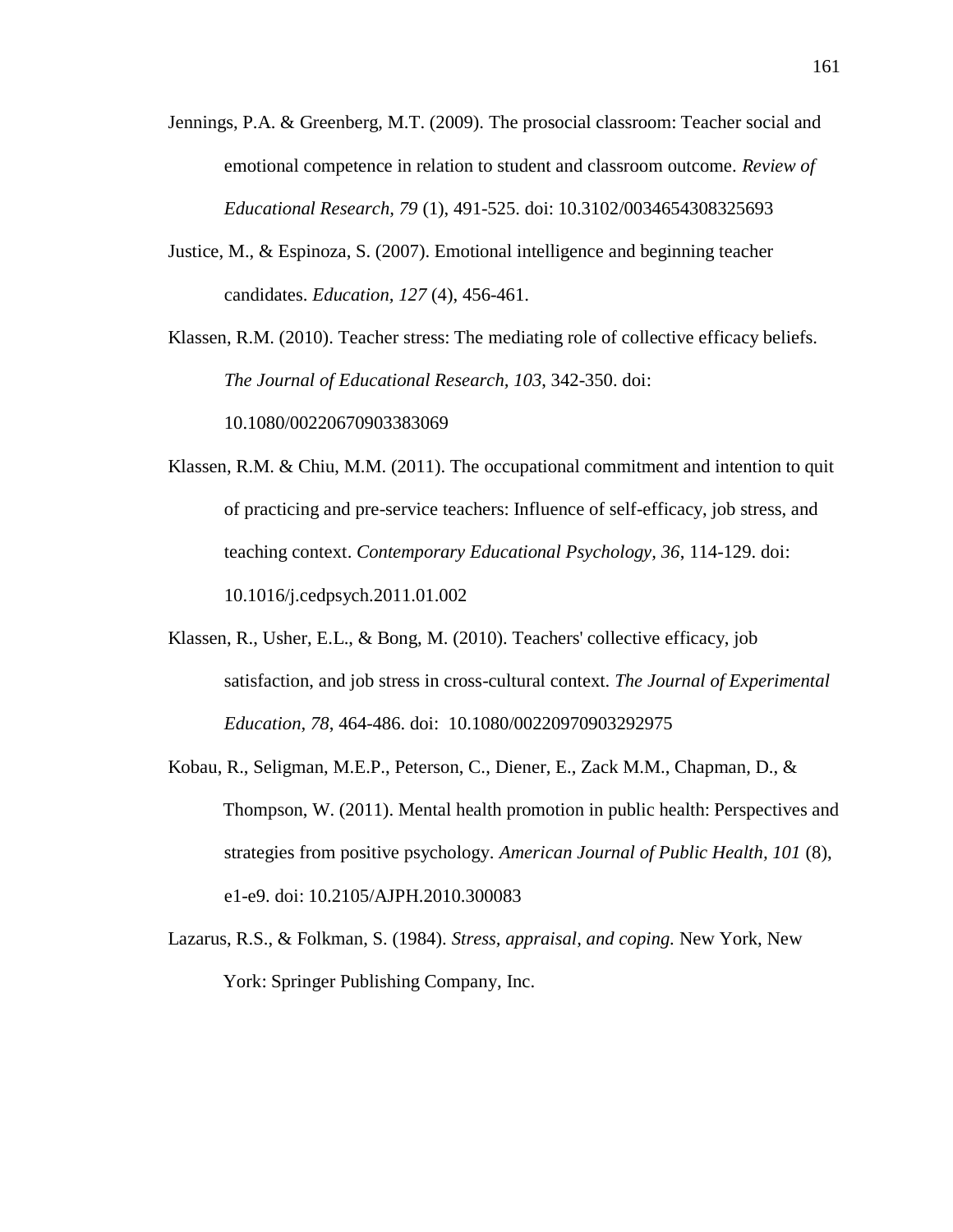- Lhospital, A.S. & Gregory, A. (2009). Changes in teacher stress through participation in pre-referral intervention teams. *Psychology in the Schools, 46* (10), 1098-1112. doi: 10.1002/pits.20455
- Lieberman, A. (1996). Creating intentional learning communities. *Educational Leadership, 54* (3), 51-55.
- Maher, C.A. (1999). *Resource guide for planning and evaluating human services programs.* Unpublished manuscript, Graduate School of Applied and Professional Psychology, Rutgers, The State University of, Piscataway, NJ.
- Margolis, J., & Nagel, L. (2006). Education reform and the role of administrators in mediating teacher stress. *Teacher Education Quarterly, 33* (4), 143-159.
- McKinley, J.C., Jr. (2011, April 19). Students hurt as 6-year-old drops pistol. *The New York Times.* Retrieved from

http://www.nytimes.com/2011/04/20/us/20houston.html?ref=schoolshootings

- McWilliams, N. (2004). *Psychoanalytic psychotherapy: A practitioner's guide.* New York, NY: The Guilford Press.
- Merriam, S.B. (2009). *Qualitative research: A guide to design and implementation (3rd ed.).* San Francisco, CA: Jossey-Bass.
- Mooney, J. (2007a, March 18). Districts share goal of improving skills in reading, writing, math. *The Sunday Star Ledger*, pp. 1, 9.
- Mooney, J. (2007b, March 19). Orange Middle banks on smaller classes to bring results. *The Star Ledger,* pp. 1, 6*.*
- Mooney, J. (2007c, March 20). Laboratory for a rare alliance. *The Star Ledger,* pp. 1, 6*.*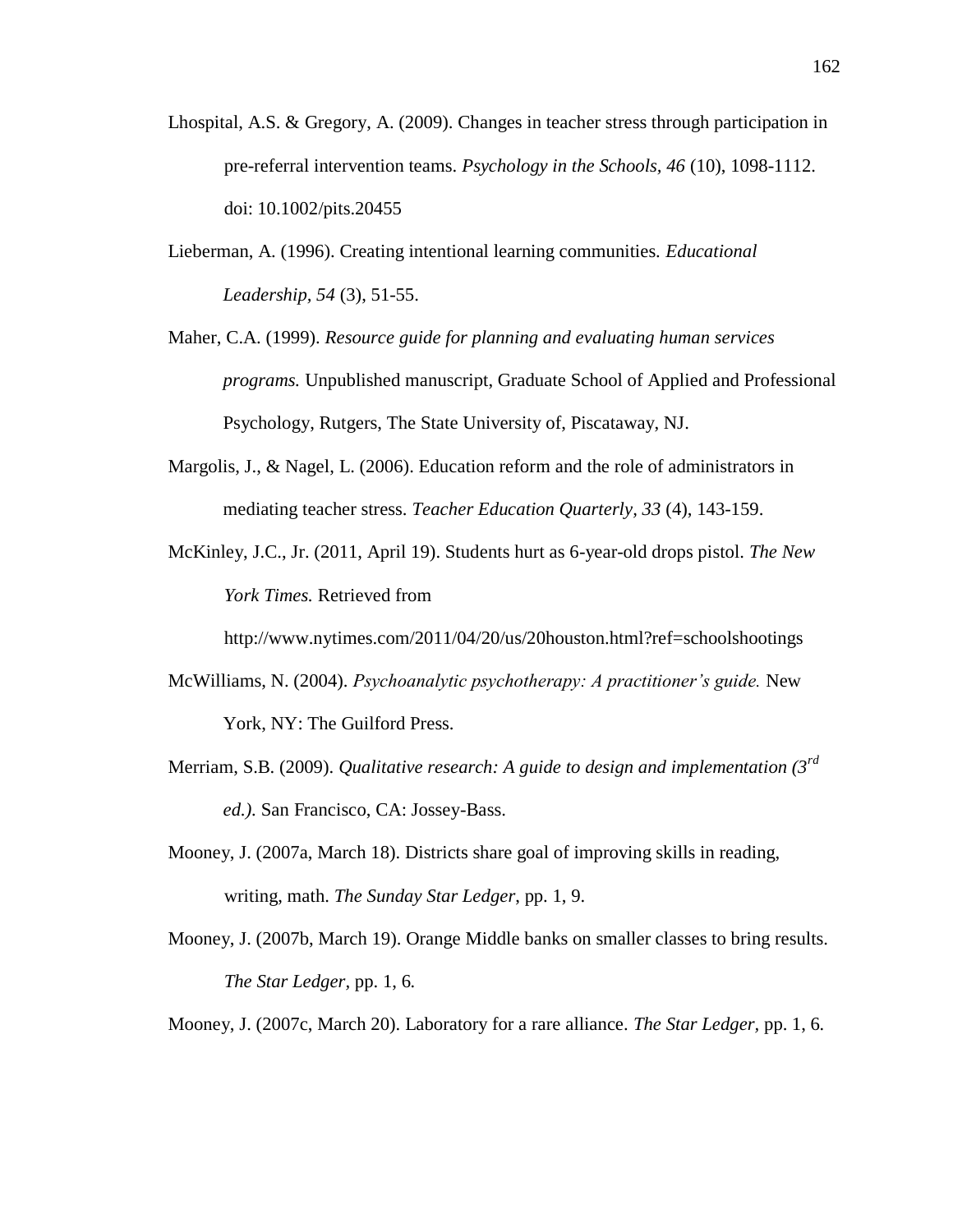- Nagurney, A.J. (2007). The effects of relationship stress and unmitigated communion on physical and mental health outcomes. *Stress and Health, 23*, 267-273. doi: 10.1002/smi.1146
- National School Safety Center. (2010). The National School Safety Center's Report on School Associated Violent Deaths. Retrieved from www.schoolsafety.us

Nauert, R. (2011, May 26). Study to look at impact of teacher stress on students. *PsychCentral*. Retrieved from http://psychcentral.com/news/2011/05/26/study-tolook-at-impact-of-teacher-stress-on-students/26503.html

- Neiman, S. (2011). *Crime, Violence, Discipline, and Safety in U.S. Public Schools: Findings From the School Survey on Crime and Safety: 2009-2010* (NCES 2011- 320). U.S. Department of Education, National Center for Education Statistics. Washington, D.C: U.S.
- Nielsen, W.S., Triggs, V., Clarke, A., & Collins, J. (2010). The teacher education conversation: A network of cooperating teachers. *Canadian Journal of Education, 33* (4), 837-868.
- Parker, M., Patton, K., Madden, M., & Sinclair, C. (2010). From committee to community: The development and maintenance of a community of practice. *Journal of Teaching in Physical Education, 29*, 337-357.

Perry, C., & Ball, I. (2007). Dealing constructively with negatively evaluated emotional situations: The key to understanding the different reactions of teachers with high and low levels of emotional intelligence. *Social Psychology Education, 10*, 443- 454. doi: 10.1007/s11218-007-9025-z

Peterson, C. (2009). Positive psychology. *Reclaiming Children and Youth, 18* (2), 3-7.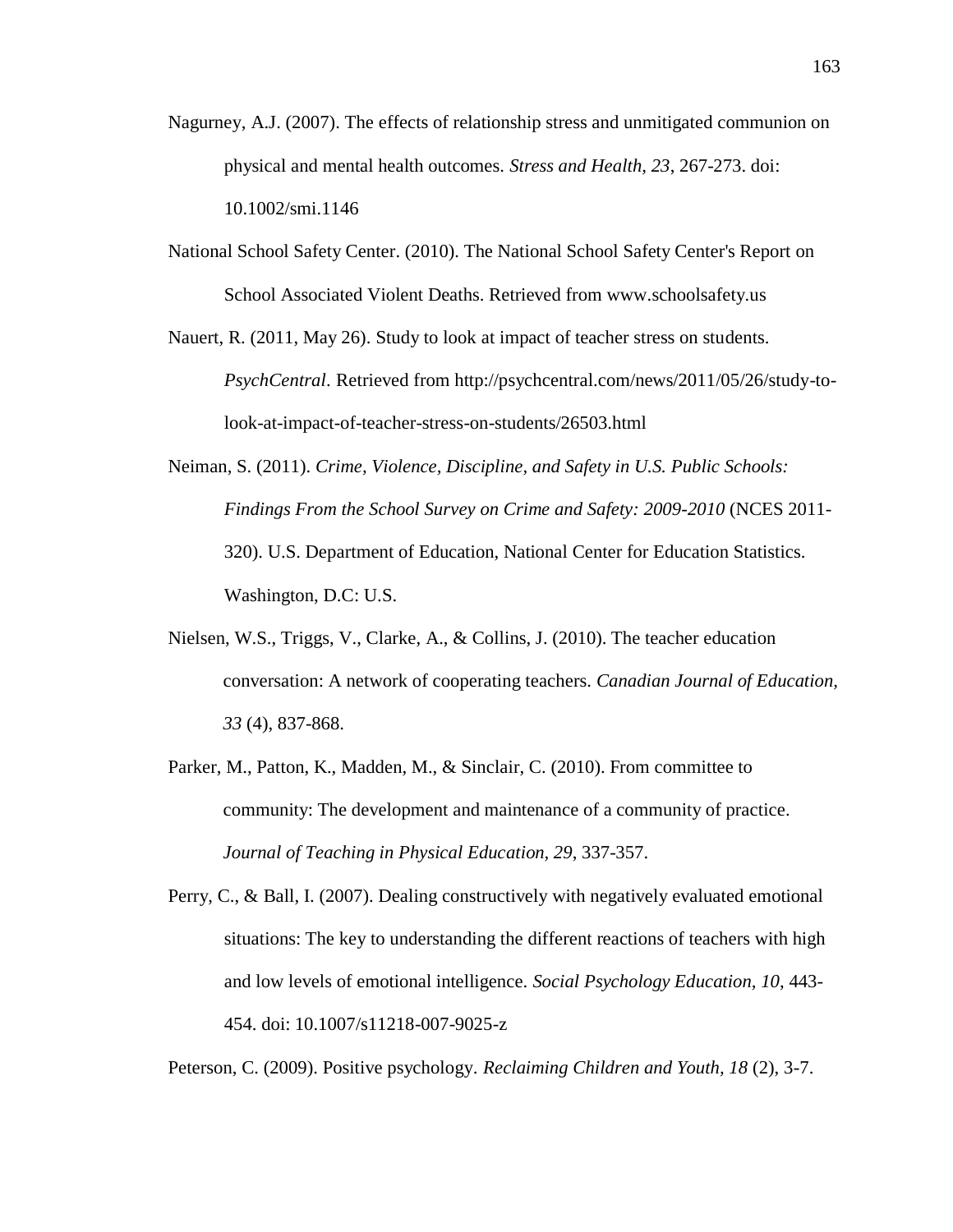- Richards, J. (2012). Teacher stress and coping strategies: A national snapshot. *The Educational Forum, 76*, 299-316. doi: 10.1080/00131725.2012.682837
- Ross, J., & Bruce, C. (2007). Professional development effects on teacher efficacy: Results of randomized field trial. *The Journal of Educational Research, 101* (1), 50-60.
- Ruddy, A., & Prusinski, E. (2012). Professional development for school improvement: The case of Indiana. *Journal of School Leadership, 22*, 55-78.
- Saulny, S. (2010, July 1). Graduation is the goal, staying alive the prize. *The New York Times.* Retrieved from

http://www.nytimes.com/2010/07/02/us/02chicago.html?ref=schoolshootings

- Schuwirth, T., & Lambert, W. (2012). Programmatic assessment and Kane's validity perspective. Medical Education, 46 (1), 38-48. doi: 10.1111/j.1365- 2923.2011.04098.x
- Science Daily (2011, May 25). Job stress in teachers linked to student achievement. *Science Daily.* Retrieved from

http://www.sciencedaily.com/releases/2011/05/110525181422.htm

Seligman, M.E.P., & Csikszentmihalyi, M. (2000). Positive psychology: An introduction. *American Psychologist, 55* (1), 5-14. doi: 10.1037//0003-066X.55.1.5

Shapiro, S.L., Brown, K.W., & Biegel, G.M. (2007). Teaching self-care to caregivers: Effects of mindfulness-based stress reduction on the mental health of therapists in training. *Training and Education in Professional Psychology, 1* (2), 105-115. doi: 10.1037/1931-3918.1.2.105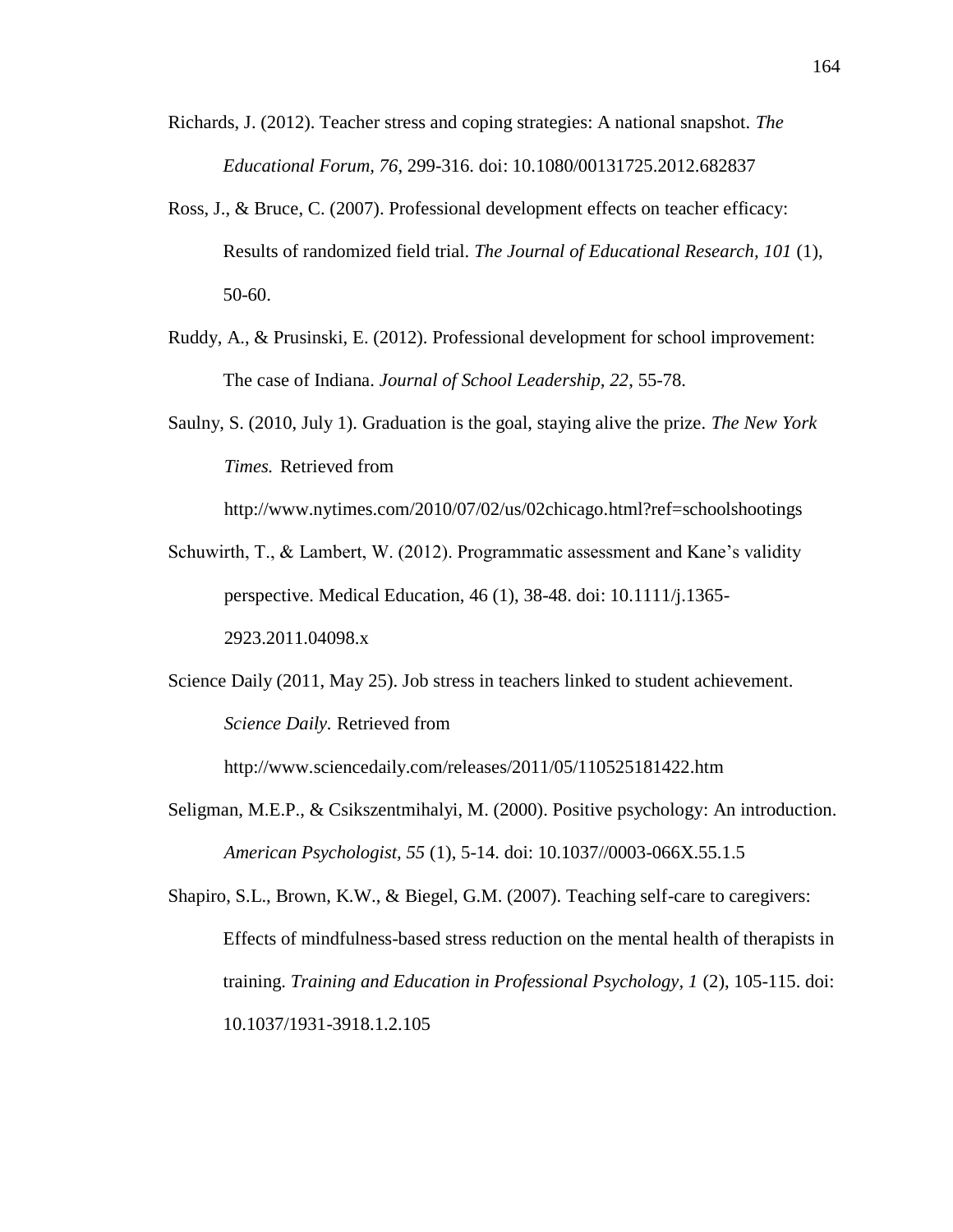- Sloan, I.H., Rozensky, R.H., Kaplan, L., & Saunders, S.M. (1994). A shooting incident in an elementary school: Effects of worker stress on public safety, mental health, and medical personnel. *Journal of Traumatic Stress, 7* (4), 565-574.
- Smith, M. (2011, March 3). Legislature spotlights bullying in schools. *The Texas Tribune.* Retrieved from http://www.nytimes.com/2011/03/04/us/04ttbullying.html?ref=bullies
- Stahl, B., & Goldstein, E. (2010). *A mindfulness-based stress reduction workbook.* Oakland, CA: New Harbinger Publications, Inc.
- Stajkovic, A.D., & Sommer, S.M. (2000). Self-efficacy and causal attributions: Direct and reciprocal links. *Journal of Applied Social Psychology, 30* (4), 707-737.
- Stanley, A.Q. (2011). Benefits of teacher 'connections' in stressful education settings. *International Journal of Children's Spirituality, 16* (1), 47-58. doi:

10.1080/1364436X.2010.540752

The Associated Press. (2011, January 6). Nebraska: School shooting ends in two deaths. *The New York Times.* Retrieved from

http://www.nytimes.com/2011/01/06/us/06brfs-

SCHOOLSHOOTI\_BRF.html?ref=schoolshootings

- Tschannen-Moran, M., & Woolfolk Hoy, A. (2001). Teacher efficacy: Capturing an elusive construct. *Teaching and Teacher Education, 17*, 783-805.
- Turk, D.C., Meeks, S., & Turk, L.M. (1982). Factors contributing to teacher stress: Implications for research, prevention, and remediation. *Behavioral Counseling Quarterly, 2* (1), 3-25.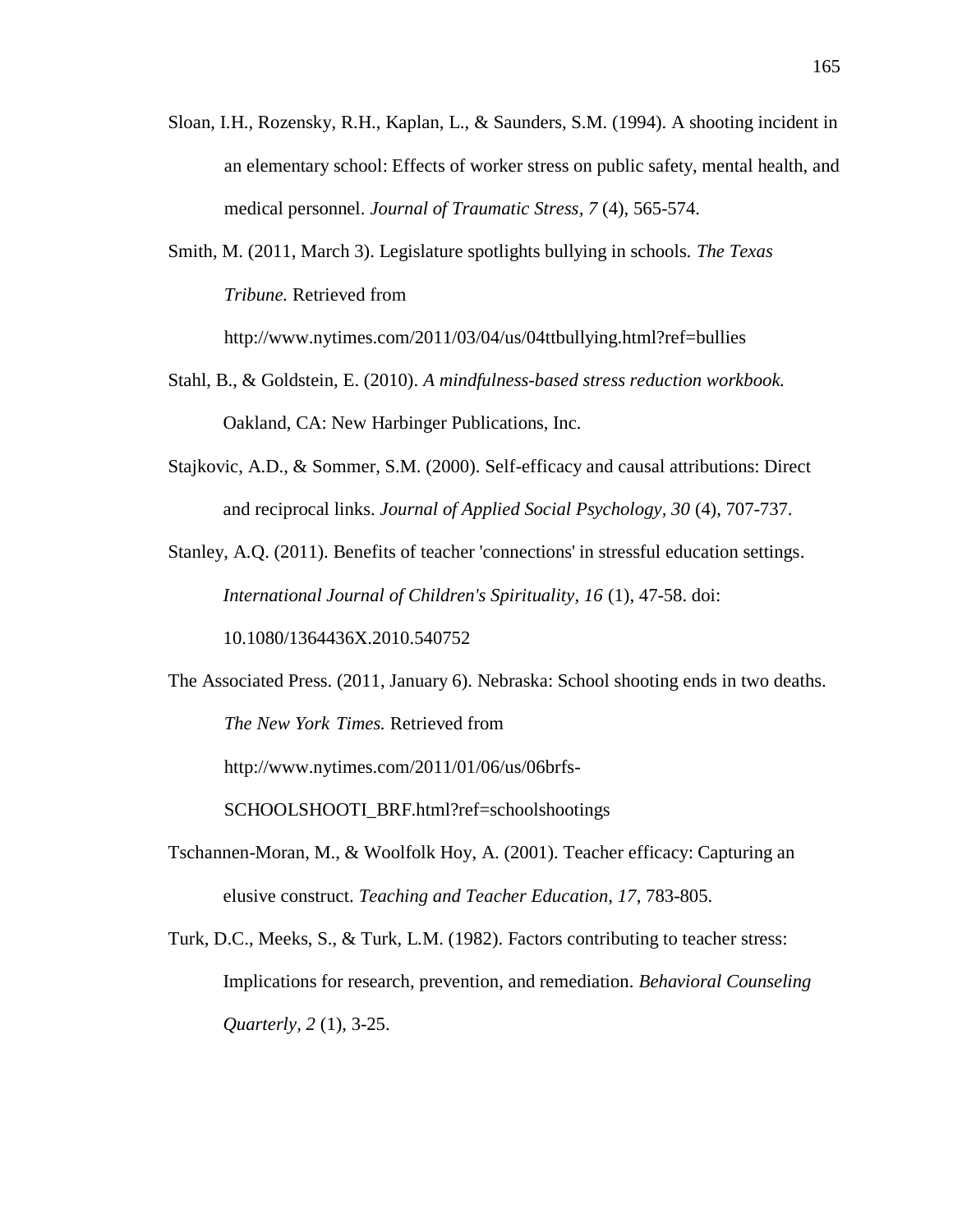- Tyre, P. (2006, September 11). The new first grade: Too much, too soon? *Newsweek,* pp. 34-44*.*
- United States Census Bureau. (2010). www.census.gov
- Vetter, A. (2012). Teachers as architects of transformation: The change process of an elementary-school teacher in a practitioner research group. *Teacher Education Quarterly, 39*, 27-49.
- Woodbridge, K. (2003). The forgotten self: Training mental health and social care workers to work with service users. *Philosophy, Psychiatry, & Psychology, 10* (4), 373-378.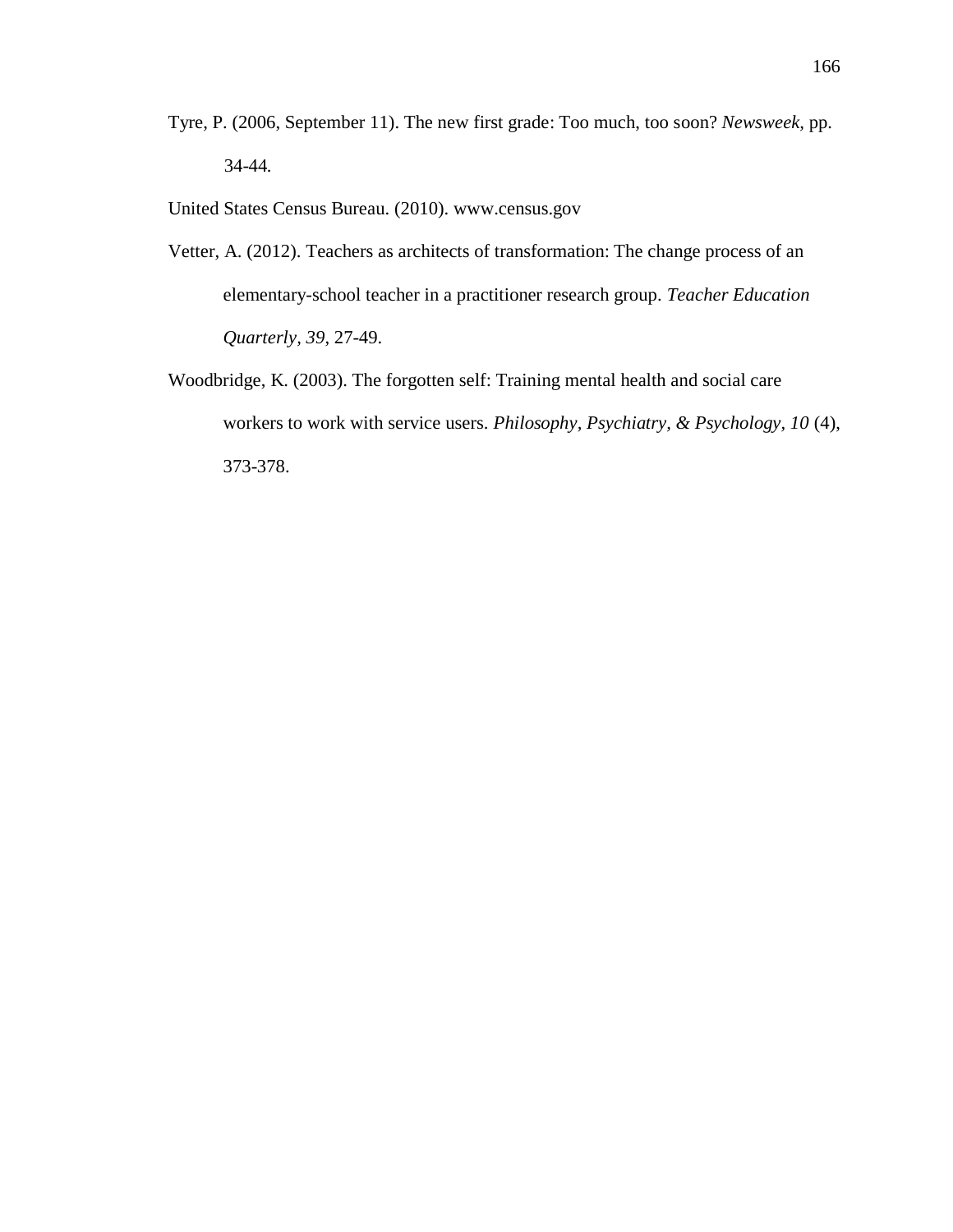#### APPENDIX A

#### **Letter of Introduction**

Dear Teachers,

I am currently conducting research to assess teacher well-being, sources of teacher stress, and the possible effects of stress on teachers and their students. The goal of this needs assessment is to support the design of a stress prevention program for teachers that is timely, evidence-based, and relevant and tolerable for full-time teachers. In addition, this assessment will highlight the important issue of teacher well-being and how recent and chronic events contribute to stress and affect multiple levels within a school, including our students.

I would like to invite you to attend a brief meeting on \_\_\_\_\_\_\_\_\_\_\_\_\_\_\_\_\_\_\_\_\_\_\_\_ at \_\_\_\_\_\_\_\_\_\_ p.m. in \_\_\_\_\_\_\_\_\_\_\_\_\_\_ to complete a questionnaire about your current well-being and two additional measures, one that focuses on teacher concerns and another that focuses on self-efficacy. Completion of these three components will take approximately  $10 - 15$  minutes, and refreshments will be provided. You are not required to put any identifying information on the assessments, and all the results will be kept anonymous. Any reporting or publication of this material will be done in a manner that does not identify individual or organizational names directly or indirectly. Your participation is voluntary and would be greatly appreciated, since it will directly impact the design of the program and the information that is disseminated about the issue.

In addition to the needs assessment, I will be conducting a focus group during the summer to ensure that the proposed program design is relevant and tolerable for teachers. More information about the focus group will be available at the needs assessment meeting. If you are willing to be contacted about participating in the focus group, you will be asked to submit your contact information separately from the measures at that time. All contact information that is provided will be kept confidential and separate from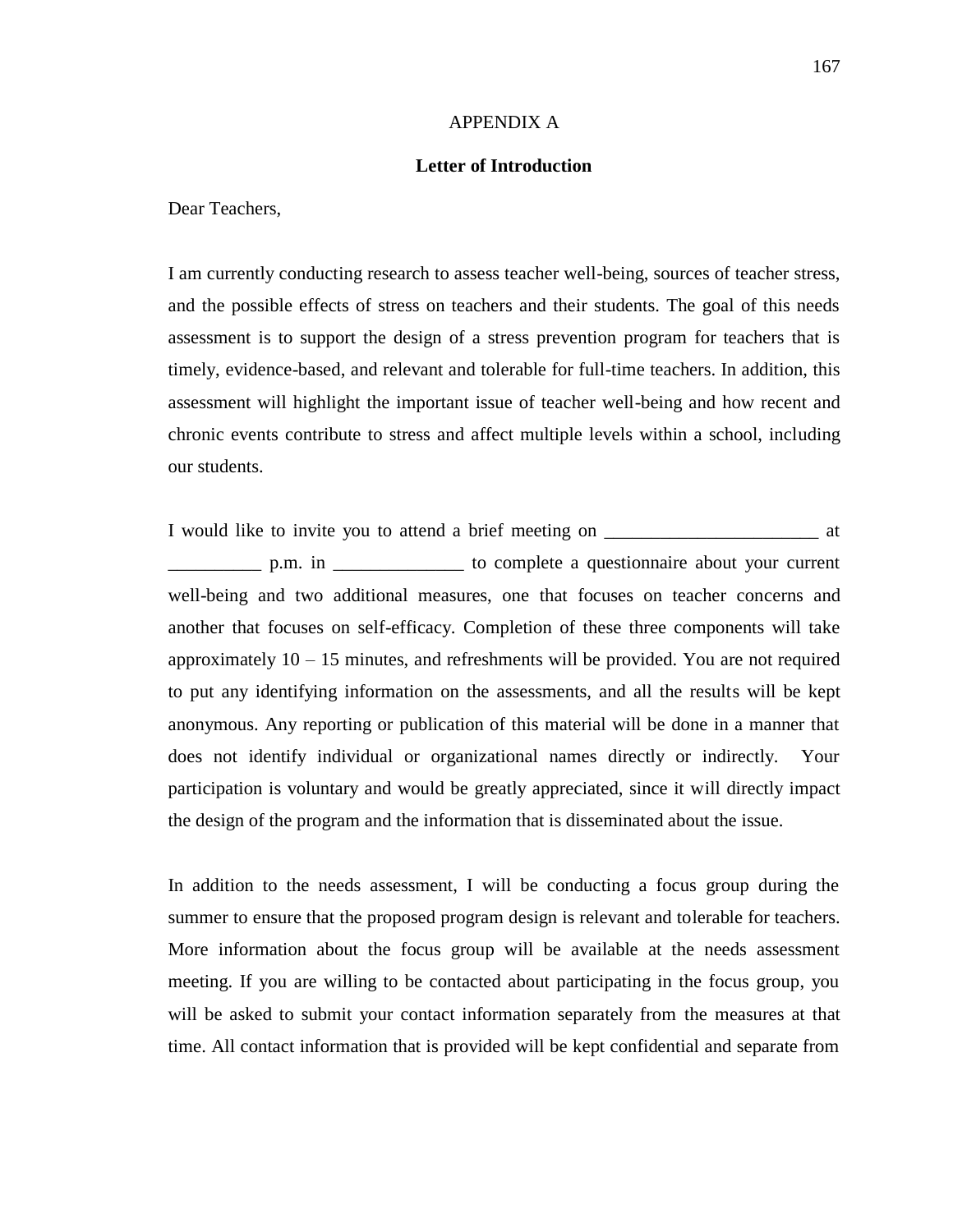the measures so that there is no risk of there being identifying information on any of the measures.

This research is being conducted as part of a doctoral dissertation in school psychology at the Graduate School of Applied and Professional Psychology at Rutgers, The State University of New Jersey and is being supervised by Dr. Cary Cherniss and Dr. Anne Gregory. Since this research project is being conducted as a part of a doctoral dissertation, any information collected may be discussed with my supervisors. Dr. Cherniss and Dr. Gregory are bound by the same confidentiality stated here.

This letter and research protocol was approved by the Rutgers Institutional Review Board for the Protection of Human Subjects on  $\Box$  and expires on \_\_\_\_\_\_\_\_\_\_\_\_\_\_\_\_. If you have any questions related to the research, please contact me at (732) 501-6693 or at [helensro@eden.rutgers.edu.](mailto:helensro@eden.rutgers.edu) Should you have any questions regarding your rights as a research participant, you can contact the Sponsored Programs Administrator at Rutgers University at 732-445-2799.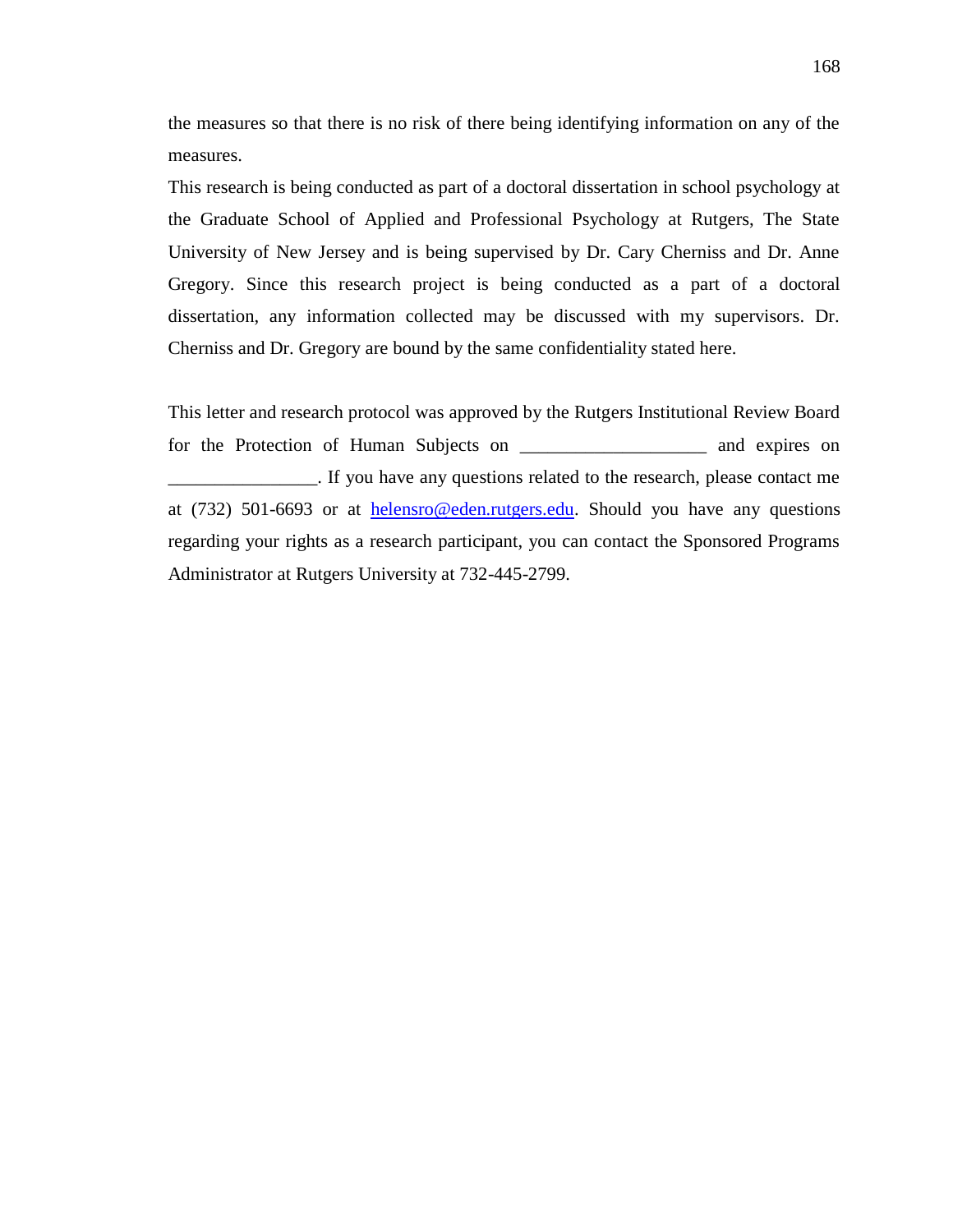## APPENDIX B

#### **Teacher Stress Inventory (TSI)**

#### TEACHER CONCERNS INVENTORY

The following are a number teacher concerns. Please identify those factors which cause you stress in your present position. Read each statement carefully and decide if you ever feel this way about your job. Then, indicate how strong the feeling is when you experience it by circling the appropriate rating on the 5-point scale. If you have not experienced the feeling, or if the item is inappropriate for your position, circle number 1 (no strength; not noticeable). The rating scale is shown at the top of each page. Examples:

I feel insufficiently prepared for my job. 1 2 3 4 5

*If you feel very strongly that you are insufficiently prepared for your job, you would circle number 5.*

I feel that if I step back in either effort or commitment, I may be seen as less competent. 1 2 3 4 5

*If you never feel this way, and the feeling does not have noticeable strength, you would circle number 1.*

| <b>HOW</b><br>STRONG?                                    | 1<br>no<br>strength;<br>not<br>noticeable | $\mathfrak{D}$<br>mild<br>strength;<br>barely<br>noticeable | 3<br>medium<br>strength;<br>moderately<br>noticeable |   | 4<br>great<br>strength;<br>very<br>noticeable |   | 5<br>major<br>strength;<br>extremely<br>noticeable |   |  |
|----------------------------------------------------------|-------------------------------------------|-------------------------------------------------------------|------------------------------------------------------|---|-----------------------------------------------|---|----------------------------------------------------|---|--|
| <b>TIME MANAGEMENT</b>                                   |                                           |                                                             |                                                      |   |                                               |   |                                                    |   |  |
| 1. I easily over-commit myself.                          |                                           |                                                             |                                                      | 1 | 2                                             | 3 | $\overline{4}$                                     | 5 |  |
| 2. I become impatient if others do things to slowly.     |                                           |                                                             |                                                      | 1 | $\mathfrak{D}$                                | 3 | $\overline{4}$                                     | 5 |  |
| 3. I have to try doing more than one thing at a time.    |                                           |                                                             |                                                      | 1 | $\overline{c}$                                | 3 | $\overline{4}$                                     | 5 |  |
| 4. I have little time to relax/enjoy the time of day.    |                                           |                                                             |                                                      | 1 | $\mathfrak{D}$                                | 3 | $\overline{4}$                                     | 5 |  |
| 5. I think about unrelated matters during conversations. |                                           |                                                             |                                                      | 1 | $\mathfrak{D}$                                | 3 | $\overline{4}$                                     | 5 |  |
| 6. I feel uncomfortable wasting time.                    |                                           |                                                             |                                                      | 1 | $\mathfrak{D}$                                | 3 | $\overline{4}$                                     | 5 |  |
| 7. There isn't enough time to get things done.           |                                           |                                                             |                                                      | 1 | $\overline{2}$                                | 3 | $\overline{4}$                                     | 5 |  |
| 8. I rush in my speech.                                  |                                           |                                                             |                                                      | 1 | 2                                             | 3 | $\overline{4}$                                     | 5 |  |

*Add items 1 through 8; divide by 8; place your score here: \_\_\_\_\_\_*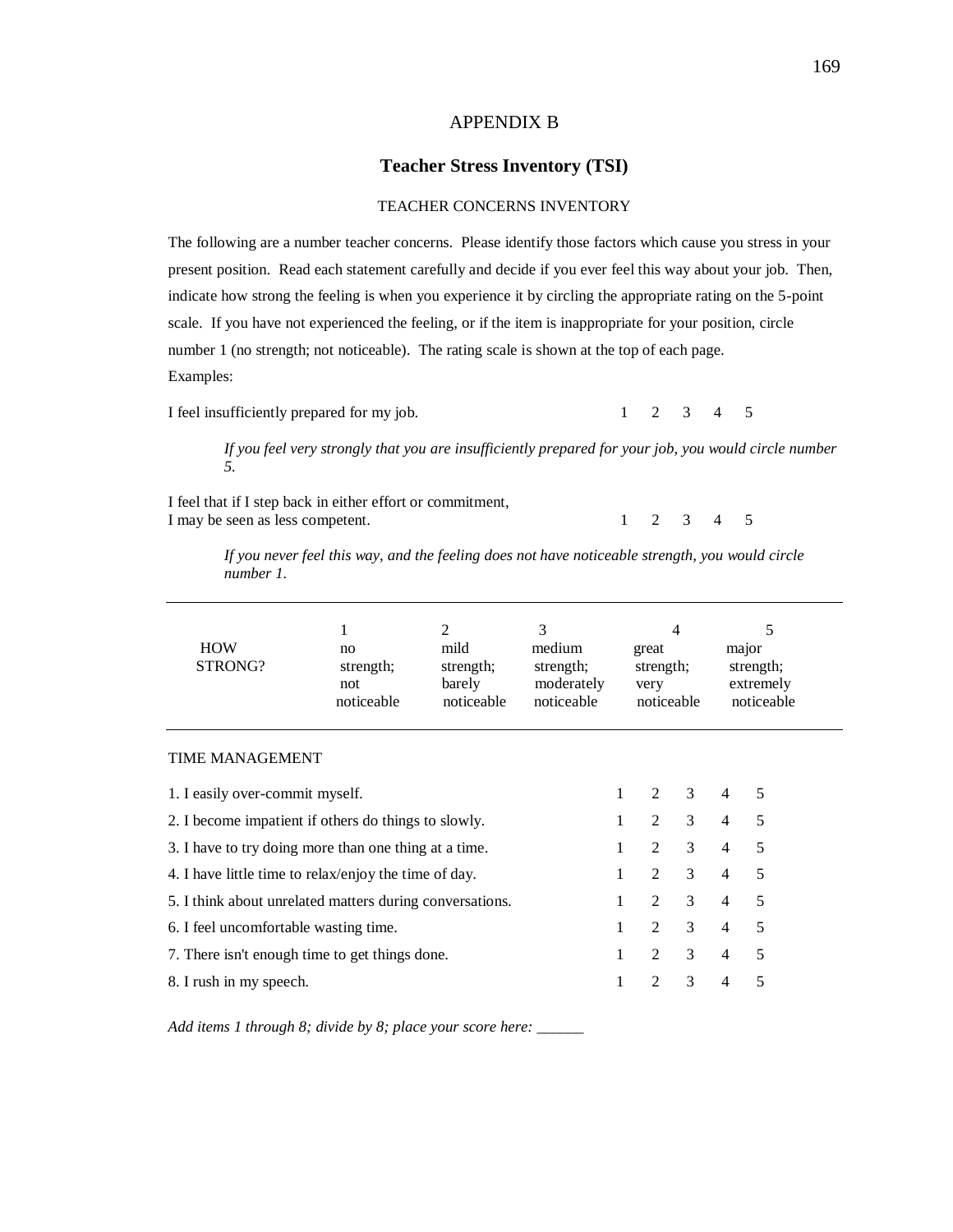### WORK-RELATED STRESSORS

| 9. There is little time to prepare for my lessons/responsibilities. | $\mathbf{1}$ | 2              | 3 | $\overline{4}$ | 5          |  |
|---------------------------------------------------------------------|--------------|----------------|---|----------------|------------|--|
| 10. There is too much work to do.                                   | $\mathbf{1}$ | $\overline{2}$ | 3 | $\overline{4}$ | $\sqrt{5}$ |  |
| 11. The pace of the school day is too fast.                         | $\mathbf{1}$ | 2              | 3 | $\overline{4}$ | 5          |  |
| 12. My caseload/class is too big.                                   | $\mathbf{1}$ | $\overline{2}$ | 3 | $\overline{4}$ | 5          |  |
| 13. My personal priorities are being shortchanged                   |              |                |   |                |            |  |
| due to time demands.                                                | $\mathbf{1}$ | 2              | 3 | $\overline{4}$ | 5          |  |
| 14. There is too much administrative paperwork in my job.           | $\mathbf{1}$ | $\overline{2}$ | 3 | $\overline{4}$ | 5          |  |
| Add items 9 through 14; divide by 6; place your score here: ______  |              |                |   |                |            |  |
| PROFESSIONAL DISTRESS                                               |              |                |   |                |            |  |
| 15. I lack promotion and/or advancement opportunities.              | $\mathbf{1}$ | $\overline{2}$ | 3 | $\overline{4}$ | 5          |  |
| 16. I am not progressing in my job as rapidly as I would like.      | 1            | $\overline{2}$ | 3 | $\overline{4}$ | 5          |  |
| 17. I need more status and respect on my job.                       | $\mathbf{1}$ | $\overline{2}$ | 3 | $\overline{4}$ | 5          |  |
| 18. I receive an inadequate salary for the work I do.               | $\mathbf{1}$ | $\overline{2}$ | 3 | $\overline{4}$ | 5          |  |
| 19. I lack recognition for the extra work                           |              |                |   |                |            |  |
| and/or good teaching I do.                                          | $\mathbf{1}$ | $\overline{2}$ | 3 | $\overline{4}$ | 5          |  |
| Add items 15 through 19; divide by 5; place your score here: _____  |              |                |   |                |            |  |
| DISCIPLINE AND MOTIVATION                                           |              |                |   |                |            |  |
| I feel frustrated                                                   |              |                |   |                |            |  |
| 20.  because of discipline problems in my classroom.                |              | 2              | 3 | 4              | 5          |  |

| 20.  occause of discipline problems in my classroom.           |  |                     |  |
|----------------------------------------------------------------|--|---------------------|--|
| 21.  having to monitor pupil behavior.                         |  | $1 \t2 \t3 \t4 \t5$ |  |
| 22.  because some students would better if they tried.         |  | $1 \t2 \t3 \t4 \t5$ |  |
| 23.  attempting to teach students who are poorly motivated.    |  | $1 \t2 \t3 \t4 \t5$ |  |
| 24.  because of inadequate/poorly defined discipline problems. |  | $1 \t2 \t3 \t4 \t5$ |  |
| 25.  when my authority is rejected by pupils/administration.   |  | 2 3 4 5             |  |

*Add items 20 through 25; divide by 6; place your score here: \_\_\_\_\_\_*

## PROFESSIONAL INVESTMENT

| 26. My personal opinions are not sufficiently aired.           |  |  | $1 \t2 \t3 \t4 \t5$ |  |
|----------------------------------------------------------------|--|--|---------------------|--|
| 27. I lack control over decisions made about                   |  |  |                     |  |
| classroom/school matters.                                      |  |  | $1 \t2 \t3 \t4 \t5$ |  |
| 28. I am not emotionally/intellectually stimulated on the job. |  |  | $1 \t2 \t3 \t4 \t5$ |  |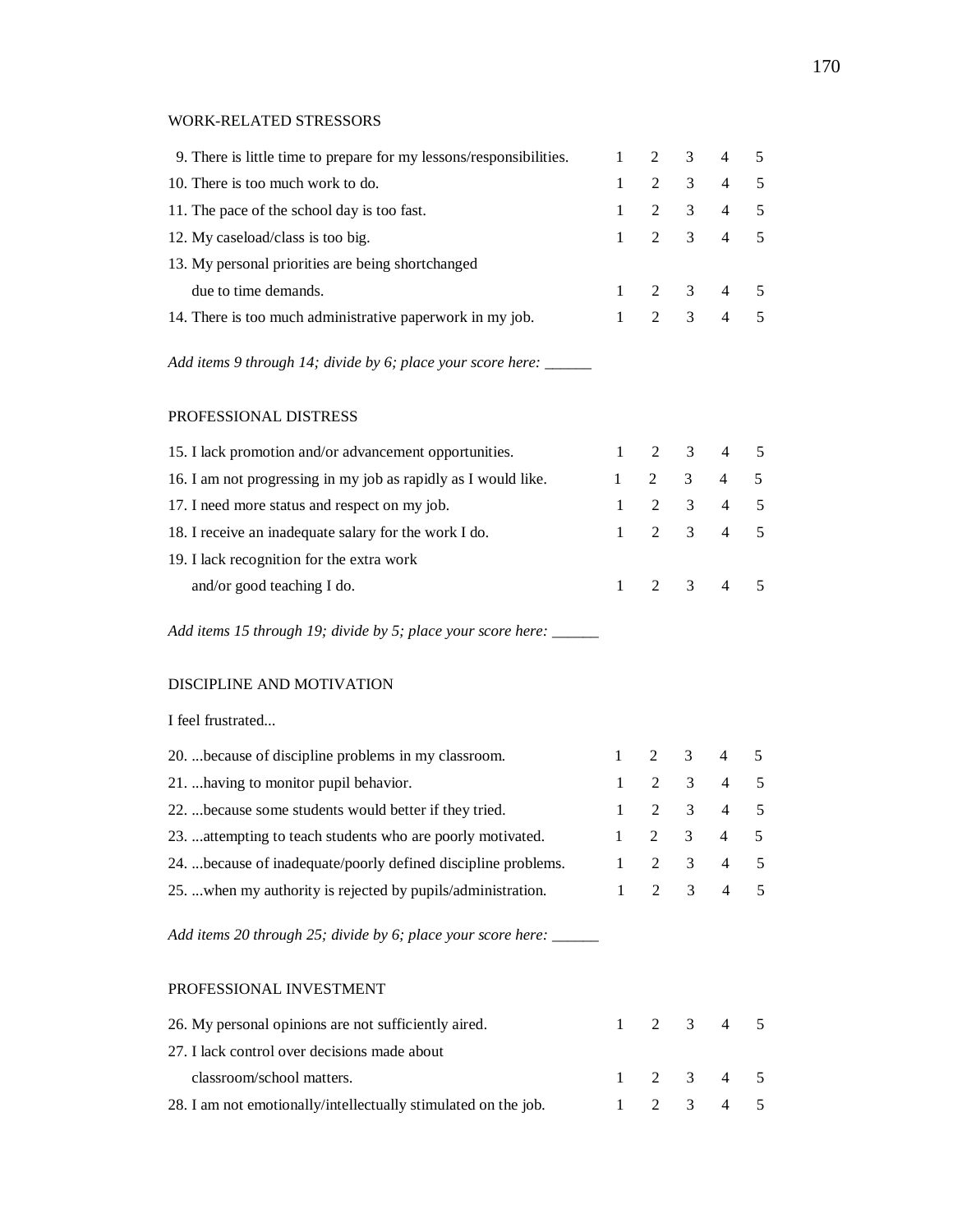| 29. I lack opportunities for professional improvement.              |              |                | 3              | $\overline{4}$           | 5             |  |  |
|---------------------------------------------------------------------|--------------|----------------|----------------|--------------------------|---------------|--|--|
| Add items 26 through 29; divide by 4; place your score here: _____  |              |                |                |                          |               |  |  |
| <b>EMOTIONAL MANIFESTATIONS</b>                                     |              |                |                |                          |               |  |  |
| I respond to stress                                                 |              |                |                |                          |               |  |  |
| 30.  by feeling insecure.                                           | 1            | 2              | 3              | 4                        | 5             |  |  |
| 31.  by feeling vulnerable.                                         | 1            | 2              | 3              | 4                        | 5             |  |  |
| 32. by feeling unable to cope.                                      | 1            | 2              | 3              | $\overline{4}$           | 5             |  |  |
| 33.  by feeling depressed.                                          | 1            | 2              | 3              | 4                        | 5             |  |  |
| 34.  by feeling anxious.                                            | $\mathbf{1}$ | $\overline{2}$ | 3              | $\overline{4}$           | 5             |  |  |
| Add items 30 through 34; divide by 5; place your score here: ______ |              |                |                |                          |               |  |  |
| <b>FATIGUE MANIFESTATIONS</b>                                       |              |                |                |                          |               |  |  |
| I respond to stress                                                 |              |                |                |                          |               |  |  |
| 35.  by sleeping more than usual.                                   | 1            | 2              | 3              | $\overline{4}$           | 5             |  |  |
| 36.  by procrastinating.                                            | $\mathbf{1}$ | 2              | 3              | 4                        | 5             |  |  |
| 37. by becoming fatigued in a very short time.                      | 1            | 2              | 3              | $\overline{4}$           | 5             |  |  |
| 38.  with physical exhaustion.                                      | 1            | 2              | 3              | 4                        | 5             |  |  |
| 39.  with physical weakness.                                        | $\mathbf{1}$ | $\overline{2}$ | 3              | $\overline{\mathcal{L}}$ | 5             |  |  |
| Add items 35 through 39; divide by 5; place your score here: ______ |              |                |                |                          |               |  |  |
| <b>CARDIOVASCULAR MANIFESTATIONS</b>                                |              |                |                |                          |               |  |  |
| I respond to stress                                                 |              |                |                |                          |               |  |  |
| 40.  with feelings of increased blood pressure.                     | $\mathbf{1}$ | 2              | 3              | 4                        | $\mathfrak s$ |  |  |
| 41. with feeling of heart pounding or racing.                       |              | 2              | 3 <sup>7</sup> | 4                        | $\mathfrak s$ |  |  |
| 42.  with rapid and/or shallow breath.                              | $\mathbf{1}$ | $\overline{2}$ | $\mathfrak{Z}$ | $\overline{4}$           | 5             |  |  |
| Add items 40 through 42; divide by 3; place your score here: _____  |              |                |                |                          |               |  |  |
| <b>GASTRONOMICAL MANIFESTATIONS</b>                                 |              |                |                |                          |               |  |  |
| I respond to stress                                                 |              |                |                |                          |               |  |  |
| 43.  with stomach pain of extended duration.                        | 1            | 2              | 3              | 4                        | 5             |  |  |
| 44.  with stomach cramps.                                           |              | $\overline{2}$ | $\mathfrak{Z}$ | $\overline{4}$           | 5             |  |  |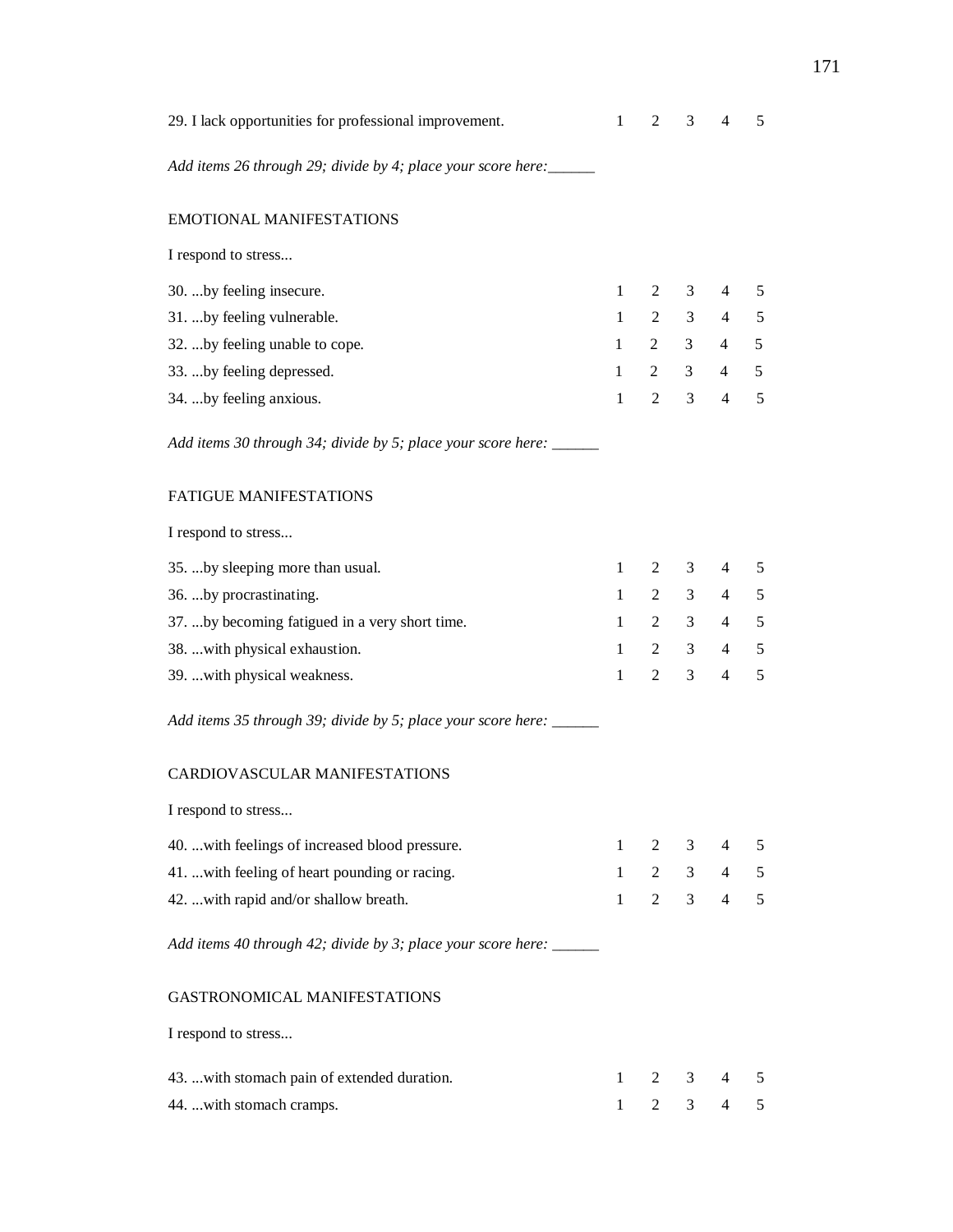| 45.  with stomach acid.                                             |              |  | $2 \t3 \t4 \t5$             |  |
|---------------------------------------------------------------------|--------------|--|-----------------------------|--|
| Add items 43 through 45; divide by 3; place your score here: ______ |              |  |                             |  |
| <b>BEHAVIORAL MANIFESTATIONS</b>                                    |              |  |                             |  |
| I respond to stress                                                 |              |  |                             |  |
| 46.  by using over-the-counter drugs.                               |              |  | $1 \t2 \t3 \t4 \t5$         |  |
| 47.  by using prescription drugs.                                   | $\mathbf{1}$ |  | $2 \quad 3 \quad 4 \quad 5$ |  |
| 48.  by using alcohol.                                              |              |  | 2 3 4 5                     |  |
| 49.  by calling in sick.                                            |              |  | $2 \quad 3 \quad 4 \quad 5$ |  |
|                                                                     |              |  |                             |  |

*Add items 46 through 49; divide by 4; place your score here: \_\_\_\_\_\_*

### TOTAL SCORE

*Add all calculated scores; enter the value here \_\_\_\_\_\_.*

*Then, divide by 10; enter the Total Score here \_\_\_\_\_\_.*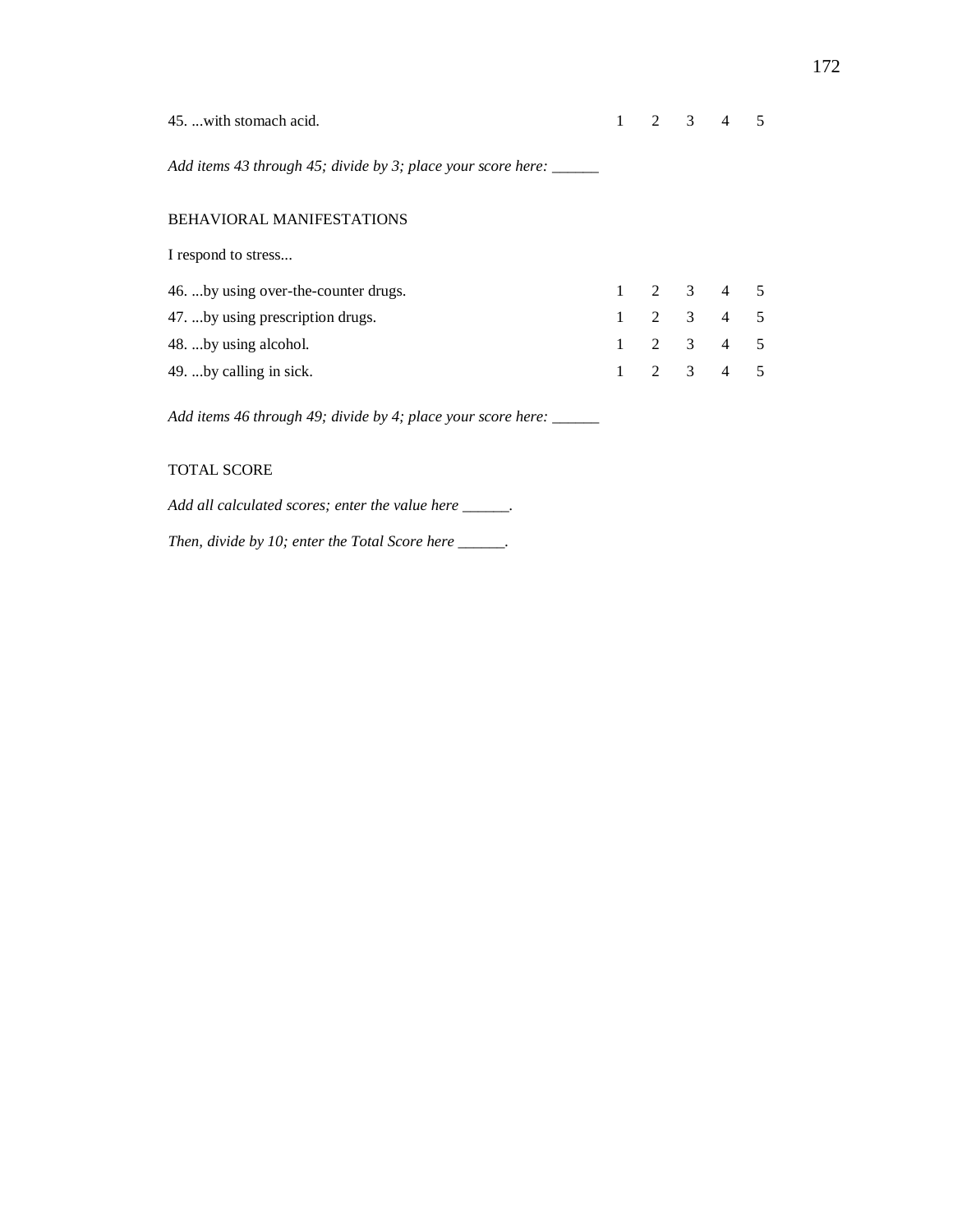# APPENDIX C

# **Teachers' Sense of Efficacy Scale (TSES) – short form**

# Teachers' Sense of Efficacy Scale<sup>1</sup> (short form)

|    | <b>Teacher Beliefs</b><br>How much can you do?                                                                                                                                                                                                                                     |     |     |     |                             |                               |             |                   |     |                 |
|----|------------------------------------------------------------------------------------------------------------------------------------------------------------------------------------------------------------------------------------------------------------------------------------|-----|-----|-----|-----------------------------|-------------------------------|-------------|-------------------|-----|-----------------|
|    | Directions: This questionnaire is designed to help us gain a better understanding of<br>the kinds of things that create difficulties for teachers in their school activities. Please<br>indicate your opinion about each of the statements below. Your answers are<br>confidential | Ŝ   |     |     | m<br>Some<br>Influence<br>ď |                               |             |                   |     | Great Deal<br>ď |
| 1. | How much can you do to control disruptive behavior in the classroom?                                                                                                                                                                                                               | (1) | (2) | (3) | (4)                         | (5)                           | (6)         | (7)               | (8) | (9)             |
| 2. | How much can you do to motivate students who show low interest in school<br>work?                                                                                                                                                                                                  | (1) | (2) | (3) | (4)                         | (5)                           | (6)         |                   | (8) | (9)             |
| з. | How much can you do to get students to believe they can do well in school<br>work?                                                                                                                                                                                                 | (1) | (2) |     |                             | $(3)$ $(4)$ $(5)$ $(6)$ $(7)$ |             |                   | (8) | (9)             |
| 4. | How much can you do to help your students value learning?                                                                                                                                                                                                                          | (1) | (2) | (3) | (4)                         | (5)                           | (6)         | $\alpha$          | (8) | (9)             |
| 5. | To what extent can you craft good questions for your students?                                                                                                                                                                                                                     |     |     | (3) | (4)                         | ы                             | (6)         |                   | (8) | (9)             |
| 6. | How much can you do to get children to follow classroom rules?                                                                                                                                                                                                                     |     |     |     | (4)                         | (5)                           | (6)         |                   | (8) | (9)             |
| 7. | How much can you do to calm a student who is disruptive or noisy?                                                                                                                                                                                                                  |     | (2) | (3) | (4)                         | (5)                           | (6)         | $\omega$          | (8) | (9)             |
| 8. | How well can you establish a classroom management system with each<br>group of students?                                                                                                                                                                                           |     | (2) | (3) | (4)                         |                               | $(5)$ $(6)$ | (7)               | (8) | (9)             |
| 9. | How much can you use a variety of assessment strategies?                                                                                                                                                                                                                           | (1) | (2) | (3) | (4)                         | (5)                           | (6)         | (7)               | (8) | (9)             |
|    | 10. To what extent can you provide an alternative explanation or example when<br>students are confused?                                                                                                                                                                            | (1) | (2) | (3) | (4)                         | (5)                           | (6)         | $\left( 7\right)$ | (8) | (9)             |
|    | 11. How much can you assist families in helping their children do well in school?                                                                                                                                                                                                  | (1) | (2) | (3) | (4)                         | (5)                           | (6)         |                   | (8) | (9)             |
|    | 12. How well can you implement alternative strategies in your classroom?                                                                                                                                                                                                           | (1) | (2) | (3) | (4)                         |                               | 16          |                   | 18  | (9)             |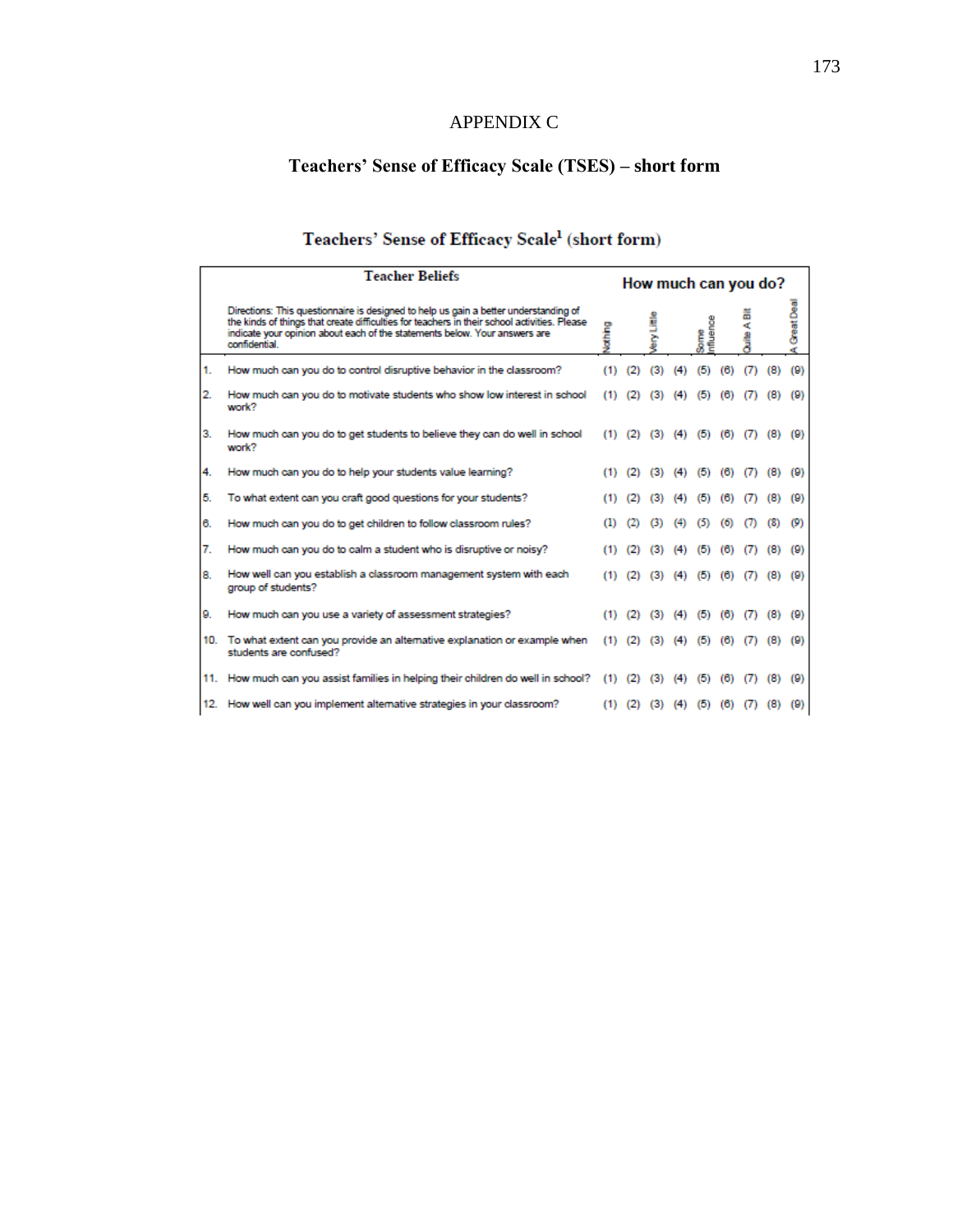# APPENDIX D

### Teacher Well-Being SURVEY

*1a. Please fill in the following information.*

**Number of years teaching:** \_\_\_\_\_\_

*1b. Please circle your responses for the following items.*

**Grade level taught:** Elementary (K-5) Middle (6-8)

### **Majority of student population that you work with:**

General Education Special Education

*2. Now please consider how much you agree with the following statements about how current issues in education have affected your well-being within the last three months. Read each statement and circle the number that best corresponds with your opinion.* 

|                                                                                      | $-2$                        | $-1$                         | $\bf{0}$                     | $+1$  | $+2$                     |  |  |  |  |
|--------------------------------------------------------------------------------------|-----------------------------|------------------------------|------------------------------|-------|--------------------------|--|--|--|--|
|                                                                                      | <b>Strongly</b><br>disagree | <b>Disagree</b>              | <b>Neutral/No</b><br>opinion | Agree | <b>Strongly</b><br>agree |  |  |  |  |
| <b>Current Legislation</b>                                                           |                             |                              |                              |       |                          |  |  |  |  |
| No Child Left Behind<br>has positively affected<br>my personal well-<br>being.       | $-2$                        | $-1$                         | 0                            | $+1$  | $+2$                     |  |  |  |  |
| I worry about how The<br>Anti-Bullying Bill of<br>Rights will affect me.             | $-2$                        | $-1$                         | 0                            | $+1$  | $+2$                     |  |  |  |  |
| <b>Special Education</b><br>requirements do not<br>put strain on my well-<br>being.  | $-2$                        | $-1$                         | 0                            | $+1$  | $+2$                     |  |  |  |  |
| Pension and benefit<br>reform issues have<br>increased my personal<br>stress levels. | $-2$                        | $-1$                         | 0                            | $+1$  | $+2$                     |  |  |  |  |
|                                                                                      |                             | <b>Environmental Factors</b> |                              |       |                          |  |  |  |  |
| The majority of my<br>students' parents take<br>positive action when<br>needed.      | $-2$                        | $-1$                         | 0                            | $+1$  | $+2$                     |  |  |  |  |
| The overall push for<br>student achievement<br>has improved my<br>personal teaching  | $-2$                        | $-1$                         | 0                            | $+1$  | $+2$                     |  |  |  |  |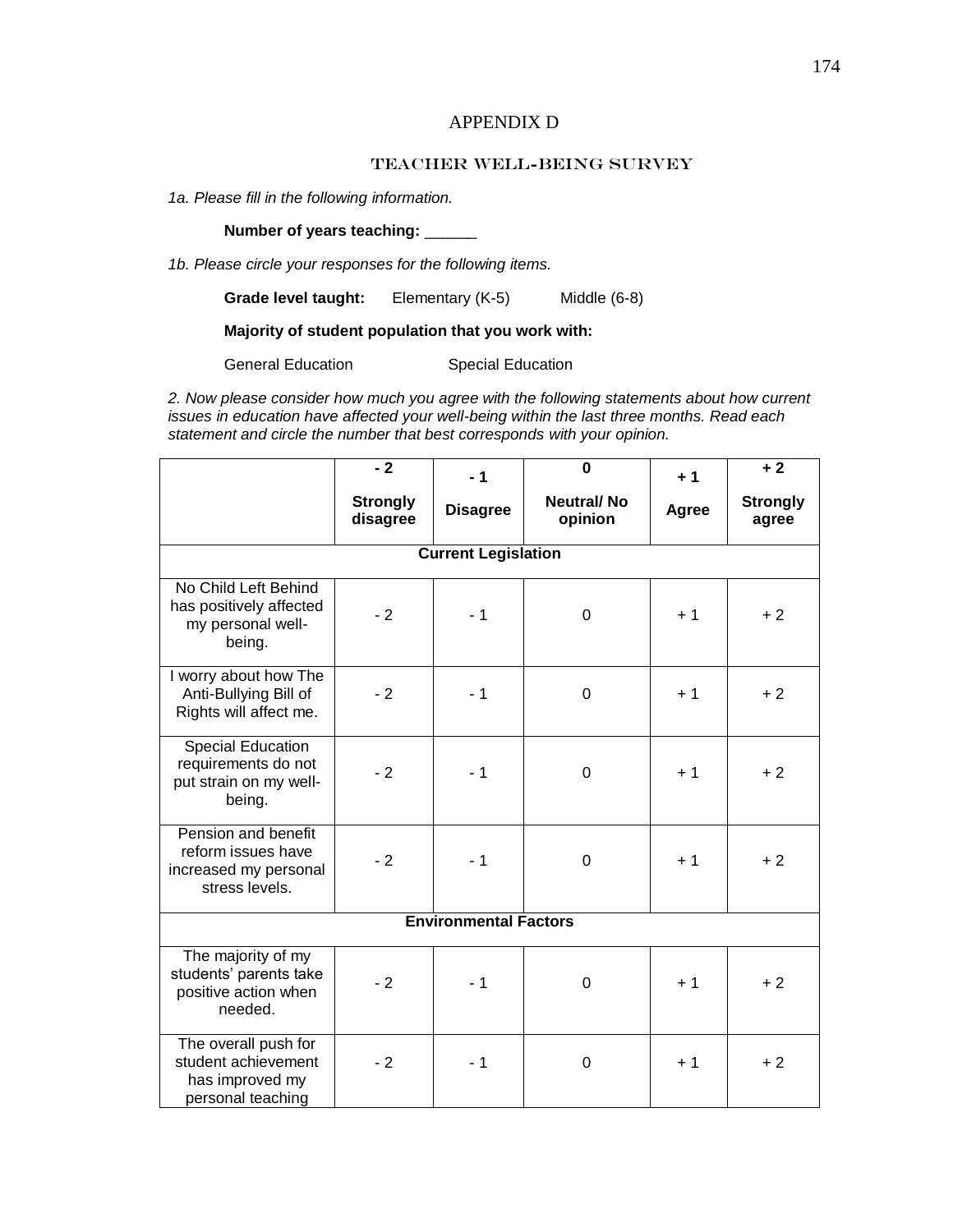| experiences.                                                                            |      |                                      |             |      |      |  |  |
|-----------------------------------------------------------------------------------------|------|--------------------------------------|-------------|------|------|--|--|
| Current economic<br>issues do not affect<br>my students.                                | $-2$ | $-1$                                 | 0           | $+1$ | $+2$ |  |  |
| The community<br>resources that are<br>available are adequate<br>to support me.         | $-2$ | $-1$                                 | 0           | $+1$ | $+2$ |  |  |
| There is currently<br>enough public support<br>for teachers.                            | $-2$ | $-1$                                 | 0           | $+1$ | $+2$ |  |  |
|                                                                                         |      | <b>Job/ School/ District Factors</b> |             |      |      |  |  |
| I am satisfied with my<br>job.                                                          | $-2$ | $-1$                                 | 0           | $+1$ | $+2$ |  |  |
| I am satisfied with the<br>number of hours I<br>spend working on job-<br>related tasks. | $-2$ | $-1$                                 | 0           | $+1$ | $+2$ |  |  |
| The demands of<br>teaching do not<br>negatively impact my<br>well-being.                | $-2$ | $-1$                                 | 0           | $+1$ | $+2$ |  |  |
| Administrative support<br>is adequate.                                                  | $-2$ | $-1$                                 | 0           | $+1$ | $+2$ |  |  |
| I would like to spend<br>more time with my<br>colleagues.                               | $-2$ | $-1$                                 | 0           | $+1$ | $+2$ |  |  |
| More support staff<br>would decrease my<br>stress levels.                               | $-2$ | $-1$                                 | 0           | $+1$ | $+2$ |  |  |
| I worry about school<br>violence.                                                       | $-2$ | $-1$                                 | $\mathbf 0$ | $+1$ | $+2$ |  |  |
| <b>Current professional</b><br>development is<br>adequate to meet my<br>personal needs. | $-2$ | $-1$                                 | 0           | $+1$ | $+2$ |  |  |
| <b>Student/ Classroom Factors</b>                                                       |      |                                      |             |      |      |  |  |
| Student behavior does<br>not impact my well-<br>being.                                  | $-2$ | $-1$                                 | 0           | $+1$ | $+2$ |  |  |
| My students display<br>social-emotional                                                 | $-2$ | $-1$                                 | 0           | $+1$ | $+2$ |  |  |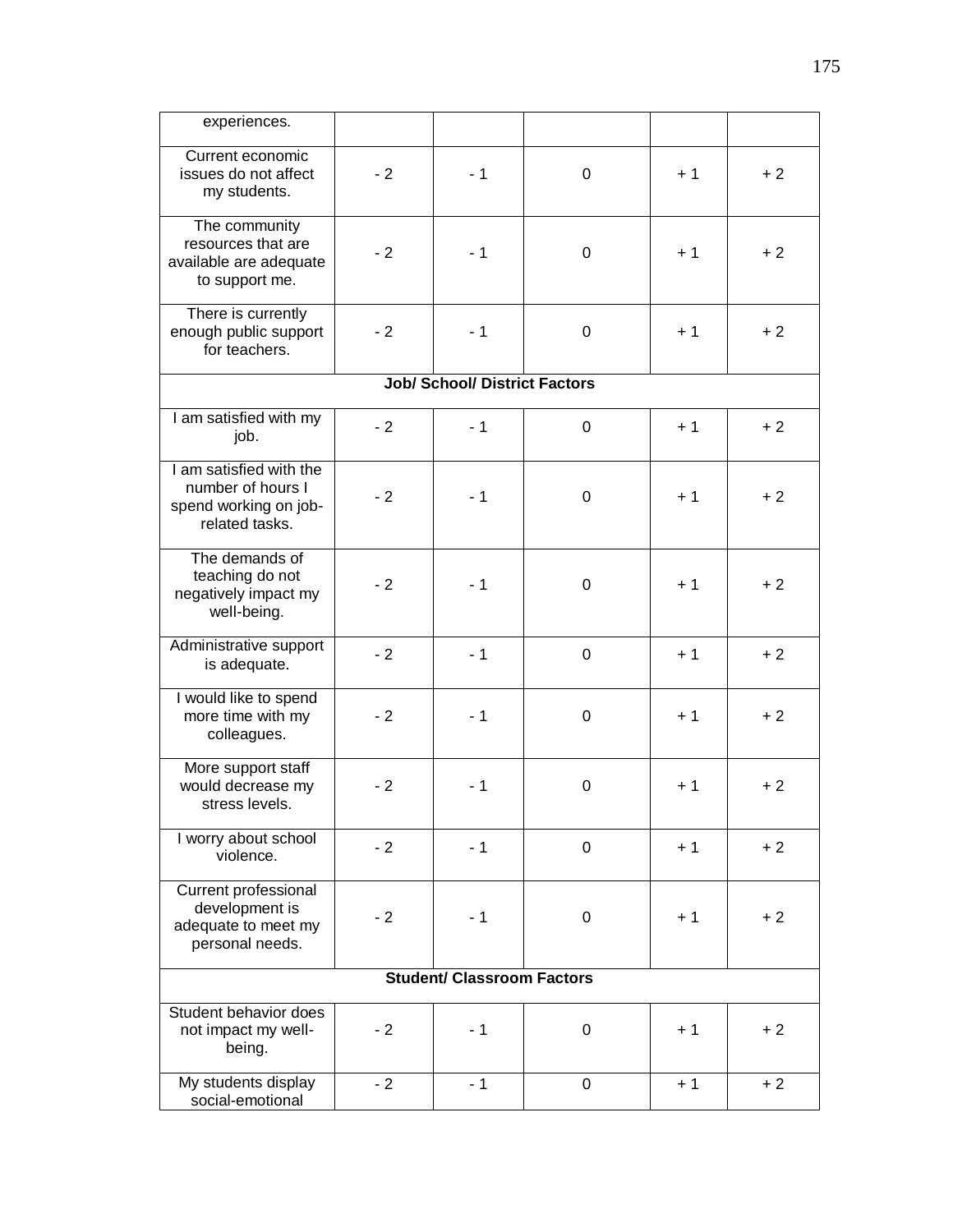| competence.                                                                  |      |     |      |      |
|------------------------------------------------------------------------------|------|-----|------|------|
| I find it easy to<br>maintain positive<br>relationships with my<br>students. | $-2$ | - 1 | $+1$ | $+2$ |
| My current class size<br>does not increase my<br>stress.                     | $-2$ | - 1 | $+1$ | $+2$ |

*3. For the next part of this survey, please consider how much you agree with these statements about the effects of stress on your teaching within the last three months. Read the statements and circle the number that best corresponds with your opinion.* 

|                                                                                           | $-2$                        | $-1$            | $\bf{0}$                     | $+1$  | $+2$                     |
|-------------------------------------------------------------------------------------------|-----------------------------|-----------------|------------------------------|-------|--------------------------|
|                                                                                           | <b>Strongly</b><br>disagree | <b>Disagree</b> | <b>Neutral/No</b><br>opinion | Agree | <b>Strongly</b><br>agree |
| My commitment to<br>teaching has increased<br>regardless of my<br>personal stress levels. | $-2$                        | $-1$            | 0                            | $+1$  | $+2$                     |
| My effectiveness as a<br>teacher has suffered as<br>a result of stress.                   | $-2$                        | $-1$            | 0                            | $+1$  | $+2$                     |
| My relationships with<br>students have not been<br>affected by stress.                    | $-2$                        | $-1$            | 0                            | $+1$  | $+2$                     |
| My energy levels have<br>decreased as my stress<br>has increased.                         | $-2$                        | $-1$            | 0                            | $+1$  | $+2$                     |
| My ability to manage<br>student behavior has<br>not been affected by<br>stress.           | $-2$                        | $-1$            | 0                            | $+1$  | $+2$                     |
| My ability to influence<br>change has increased<br>regardless of stress.                  | $-2$                        | $-1$            | 0                            | $+1$  | $+2$                     |

*4. Please choose any of the below techniques that you have tried within the last three months to relieve stress. Please add any others where appropriate.*

□ Physical exercise Dising alcohol or other substances

□ Vacation **Meditation Deep breathing**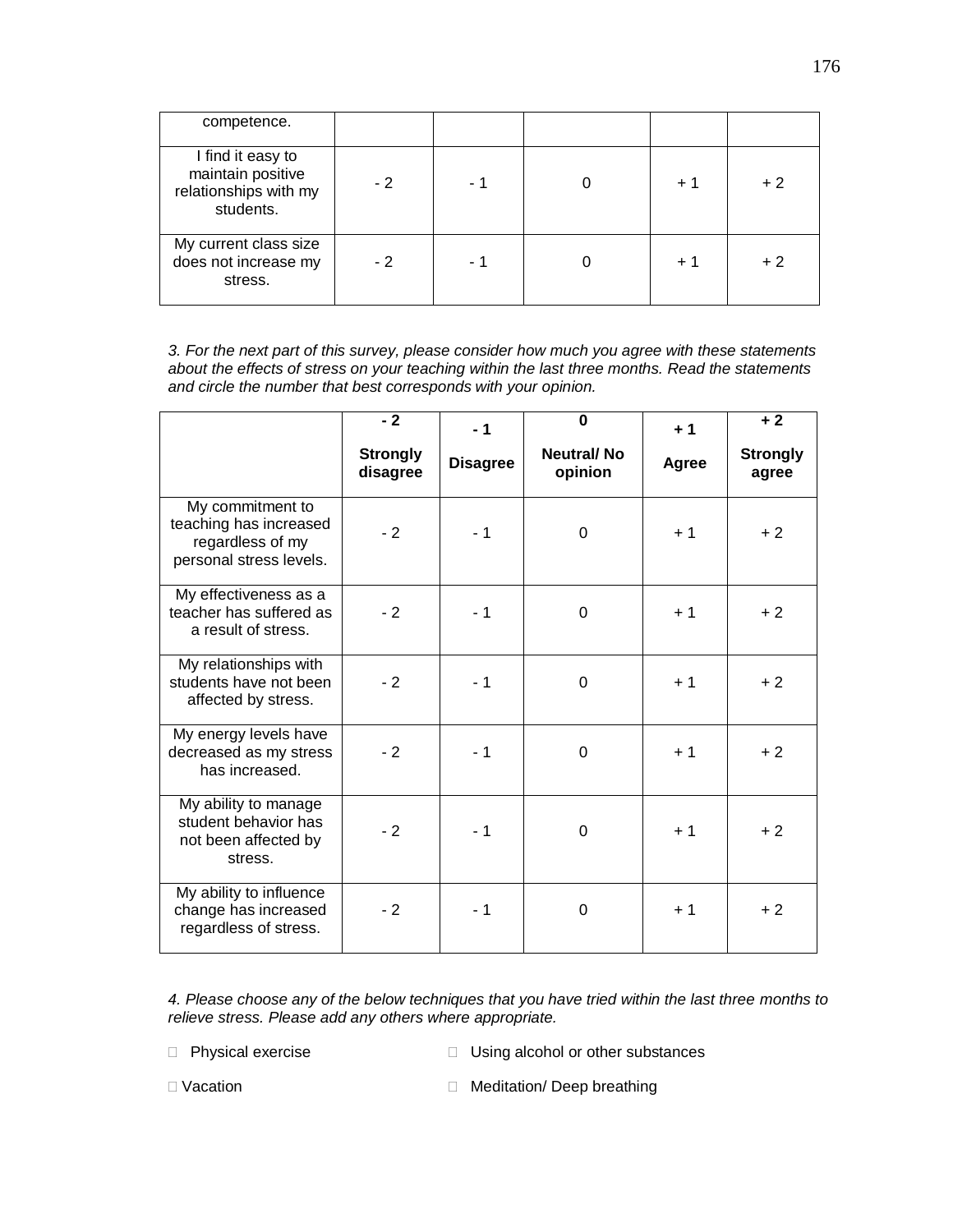$\Box$  Individual or group counseling  $\Box$  Eating

\_\_\_\_\_\_\_\_\_\_\_\_\_\_\_\_\_\_\_\_\_\_\_\_\_\_\_\_\_\_\_\_\_\_\_\_\_\_

□ Develop/ Maintain a hobby □ Set aside time for self-care (nap, massage, reading, etc.)

\_\_\_\_\_\_\_\_\_\_\_\_\_\_\_\_\_\_\_\_\_\_\_\_\_\_\_\_\_\_\_\_\_\_\_\_\_\_\_\_\_\_\_\_\_\_\_\_\_\_\_\_\_\_\_\_\_\_\_\_\_\_\_\_\_\_\_\_\_\_\_\_\_\_\_\_\_ \_\_\_\_\_\_\_\_\_\_\_\_\_\_\_\_\_\_\_\_\_\_\_\_\_\_\_\_\_\_\_\_\_\_\_\_\_\_\_\_\_\_\_\_\_\_\_\_\_\_\_\_\_\_\_\_\_\_\_\_\_\_\_\_\_\_\_\_\_\_\_\_\_\_\_\_\_

Other: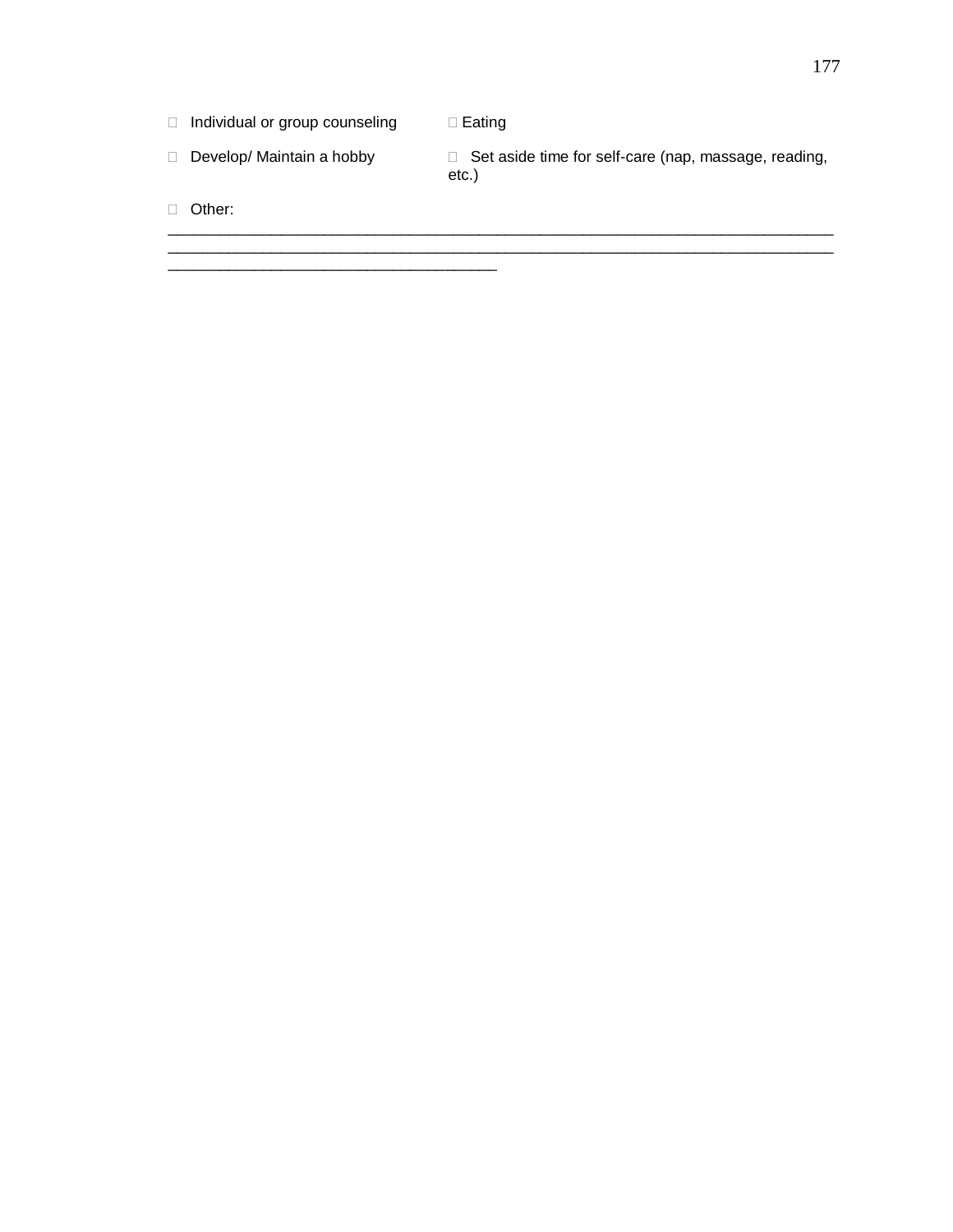#### APPENDIX E

#### **Focus Group Information Letter**

Dear Teachers,

Thank you for your previous involvement in the needs assessment that I conducted to assess teacher well-being, sources of teacher stress, and the possible effects of stress on teachers and their students. Since the goals of my dissertation are to highlight the important issue of teacher well-being and to support the design of a stress prevention program for teachers that is timely, evidence-based, and relevant and tolerable for fulltime teachers, I will be conducting a summer focus group to strengthen my completion of these goals. Your participation would be greatly appreciated and will directly impact the design of the program and the information that is disseminated about the issue.

At the focus group session, participants will be asked to provide feedback about the results of the needs assessment and the proposed program design. More specifically, participants will be asked to provide feedback about the proposed goals and components of the program, the timing of the sessions and overall program, and the perceived benefits of and barriers to participation in the program. The focus group will be conducted at a mutually-agreeable location and will last approximately ninety minutes. Refreshments will be provided, and the session will be recorded electronically and through notes taken by the interviewer during the session. You will be contacted by phone within a month after the focus group to receive a summary of the feedback that was collected at the focus group and ensure that the summary of the information reflects your memory of the focus group. This phone interview will take approximately 15 minutes and the completion of the phone interview will signal the completion of your participation in the project. If you choose/ chose to be contacted about participating in the focus group, please be assured that any personal contact information that you provided will be destroyed at the completion of the research project. Information from the focus group session and phone interview will be collected anonymously, and any reporting or publication of this material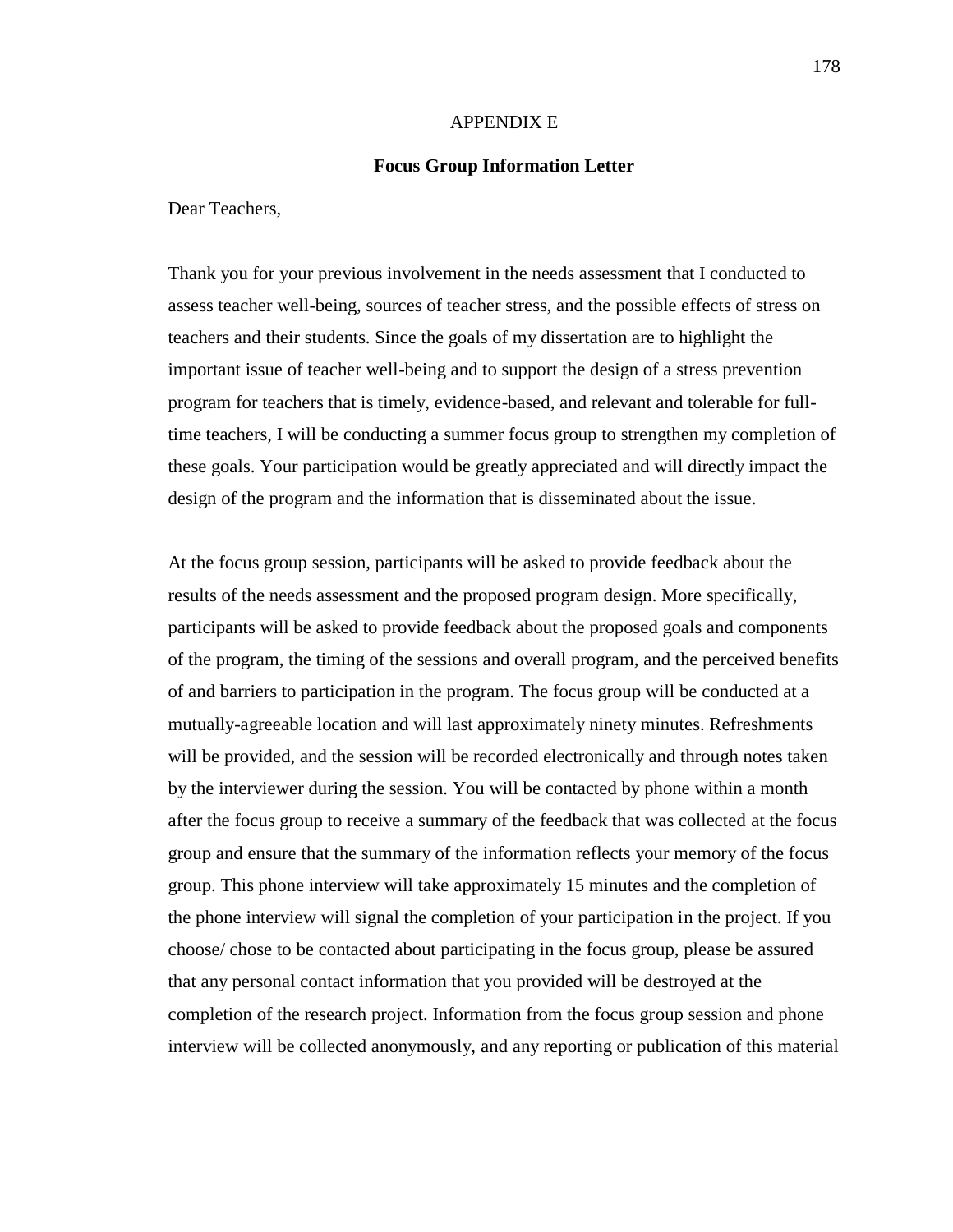will be done in a manner that does not identify individual or organizational names directly or indirectly.

If you are willing to be contacted regarding the focus group, please fill out the contact form that is attached to this letter. Remove this letter and keep it for your information. Then please place the completed contact form into the envelope marked "FG Forms." If you would like to submit a blank form, please do so. All contact information will be kept separate from the measures collected for the needs assessment so that no identifying information is included with the data collected and will be destroyed at the completion of the research project.

This research is being conducted as part of a doctoral dissertation in school psychology at the Graduate School of Applied and Professional Psychology at Rutgers, The State University of New Jersey and is being supervised by Dr. Cary Cherniss and Dr. Anne Gregory. Since this research project is being conducted as a part of a doctoral dissertation, any information collected may be discussed with my supervisors. Dr. Cherniss and Dr. Gregory are bound by the same confidentiality stated here.

This letter and research protocol was approved by the Rutgers Institutional Review Board for the Protection of Human Subjects on \_\_\_\_\_\_\_\_\_\_\_\_\_\_\_\_\_\_\_\_ and expires on \_\_\_\_\_\_\_\_\_\_\_\_\_\_\_\_. If you have any questions related to the research, please contact me at (732) 501-6693 or at [helensro@eden.rutgers.edu.](mailto:helensro@eden.rutgers.edu) Should you have any questions regarding your rights as a research participant, you can contact the Sponsored Programs Administrator at Rutgers University at 732-445-2799.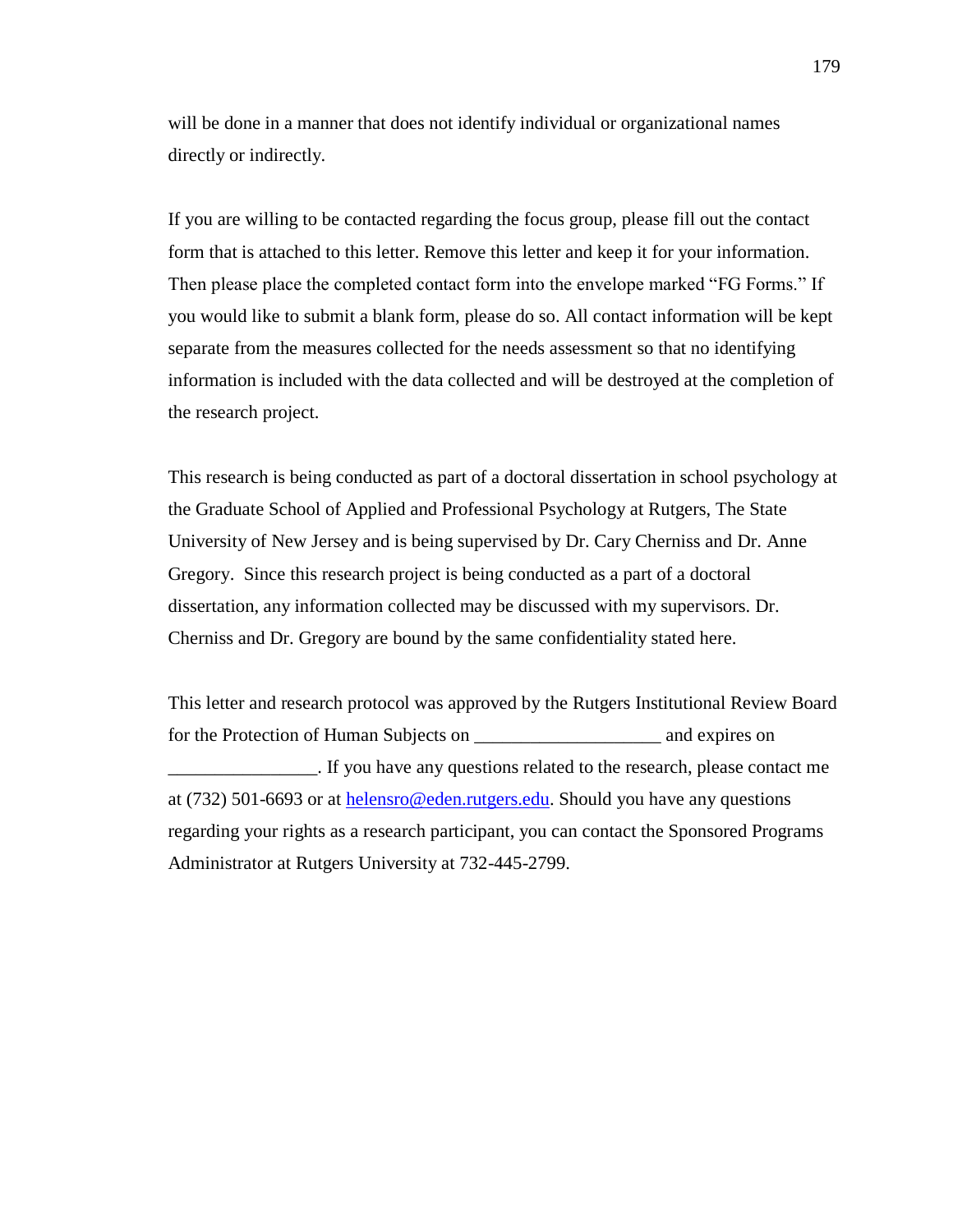### APPENDIX F

# **Focus Group Contact Form**

# **If you would be willing to participate in a focus group session to provide feedback about the proposed program that will be developed using the information gathered from these measures and other research, please put your name and contact information below.**

The session will take place during the summer and will last approximately 90 minutes. Refreshments will be provided, and all information that is collected during the session will be recorded anonymously. Please see and keep the introductory letter attached to this form for more information.

\_\_\_\_\_\_\_\_\_\_\_\_\_\_\_\_\_\_\_\_\_\_\_\_\_\_\_\_\_\_\_\_\_\_\_\_\_\_\_\_\_\_\_\_\_\_\_\_\_\_\_\_\_\_\_\_\_\_

Name:

Please contact me by: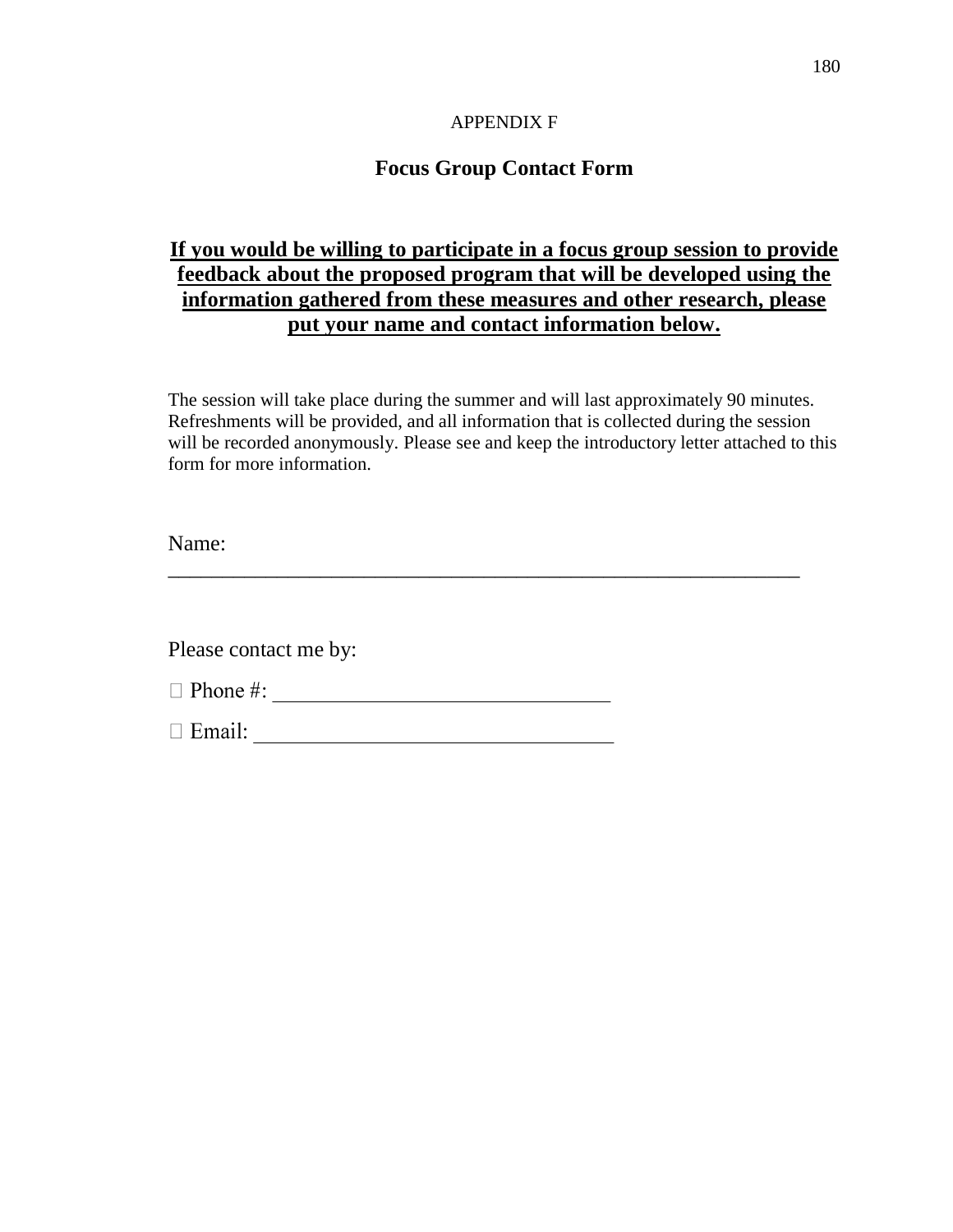### APPENDIX G

#### **Semi-Structured Focus Group Session Protocol**

*Thank you for meeting with me today. The purpose of this focus group is to gather feedback about a possible program geared toward help teachers manage stress and build their feelings of effectiveness. The program purpose and goals were developed based on data collected about teachers current stress levels, sources of stress, effects of stress, and feelings of effectiveness. The possible components and procedures of the program have been based on that data and current research. However, it is important that this program be relevant, useful, and timely for teachers. So today you will be asked about those aspects of the programming that may affect a teacher's ability or desire to be a part of it. Do you have any questions about the purpose of the interview?*

*Let me first review the process we will follow for this focus group. We will be meeting for no longer than ninety minutes. There is no one but us present in this location, and any statements that you make will be anonymous. I will be recording the session and taking notes on what is being said, but there will be no identifying information on any recording or notes, nor will any be used in the reporting or publication of this project. Your participation is voluntary, and you may choose to leave the focus group at any time. You may also choose not to answer a specific question.* 

*Within a month of this meeting, you will be contacted by phone to discuss the results of this focus group. This interview will be conducted with all of the members of the group to confirm that the information summarized is accurate and will last approximately 15 minutes. All information from the phone call will be anonymous, and all of your contact information will be destroyed at the completion of the project.* 

*Before we begin do you have any questions?*

### **Assessment of Relevant Context**

[This portion of the focus group would start with a brief description of the purpose and goals of the program, as well as the components that have been developed thus far. A handout will also be provided outlining the purpose and goals, the possible phases and components, the possible procedures for the program, and the possible resources needed to develop the program. This information cannot be determined until the completion of the needs assessment analysis and the review of the relevant research.]

#### **A: Ability to commit resources**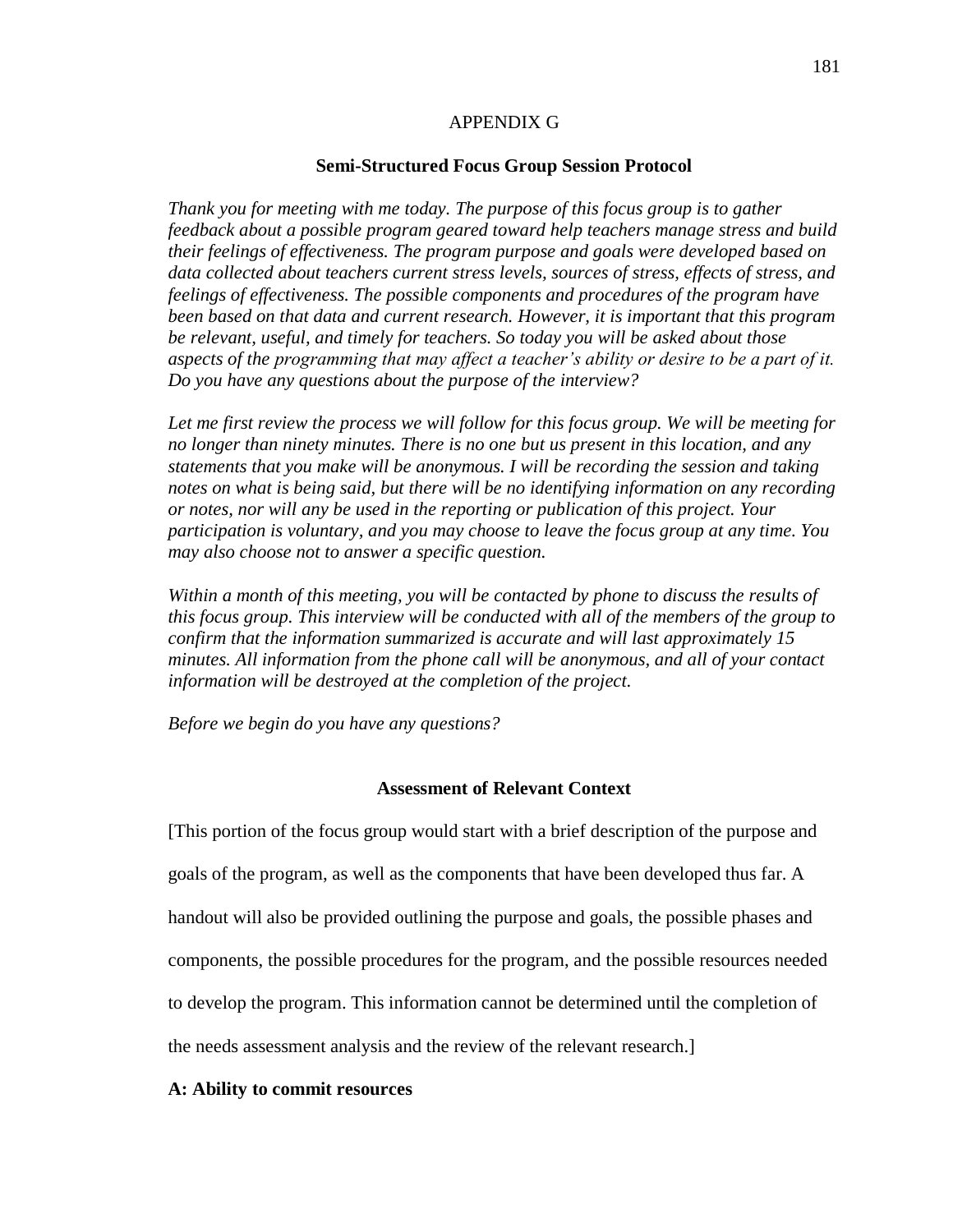- 1. Do you feel able to commit the amount of time needed to attend the program?
- 2. Do you feel able to commit the amount of time needed outside of attending face-to-face meetings?
- 3. Do you feel that you would have the energy necessary to complete the components of the program?
- 4. Do you think that the setting you work in would be willing and able to commit other necessary resources, including a place to meet and the time needed?
- 5. Do you think that enough people in your setting would be interested and able to make a large enough group for the proposed program?
- 6. Do you feel that any costs associated with the program would be prohibitive for you and/ or for the setting you work in?
- 7. If you answered no to any of these questions, how do you think the program can be changed to increase the ability of you or your setting to commit the resources necessary for the program?

# **V: Values of the teachers and stakeholders**

- 1. Do you believe that stress management and prevention is an important issue for teachers?
- 2. Do you believe that your administration, community, and/ or the public feels that it is an important issue for teachers?
- 3. Do you have any other beliefs about the value you or anyone else may put into this program?

# **I: Ideas about the current state of affairs**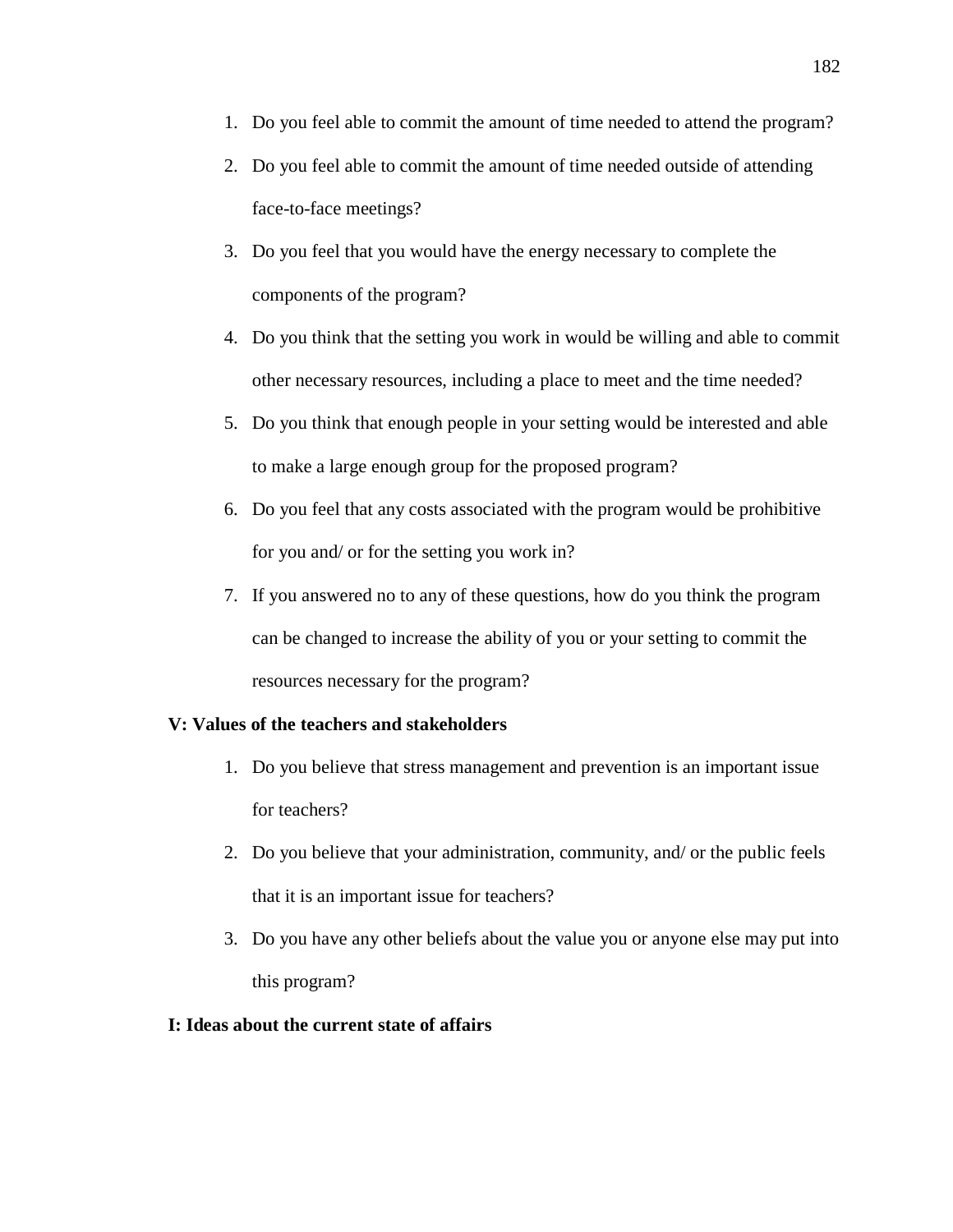- 1. Do you agree with the results of the data collected about current teacher stress levels and sources of teacher stress?
- 2. Do you agree with the perceived effects of teacher stress?
- 3. Do you agree that there is a need for more stress prevention and management to help support teachers' sense of effectiveness?
- 4. Do you have any other perceptions about the current state of teacher stress?

# **C: Circumstances within the school setting**

- 1. Do you believe that your setting is stable enough to support the program as it is proposed? Consider staff and administrative turnover, consistent scheduling of after school meetings and events, etc.
- 2. Are there any other circumstances in your setting that may affect the implementation of the program as it was described?
- 3. If you believe that there are circumstances that would affect the implementation of the program, how do you think the program can be changed to better fit the circumstances?

# **T: Timing of program**

- 1. Do you feel that this program meets an immediate need within schools?
- 2. Do you feel that the timing of the phases and components of the program as described are appropriate?
- 3. If not, how do you think the timing of the proposed program can be changed to be more appropriate?

# **O: Obligation felt toward yourself and your students**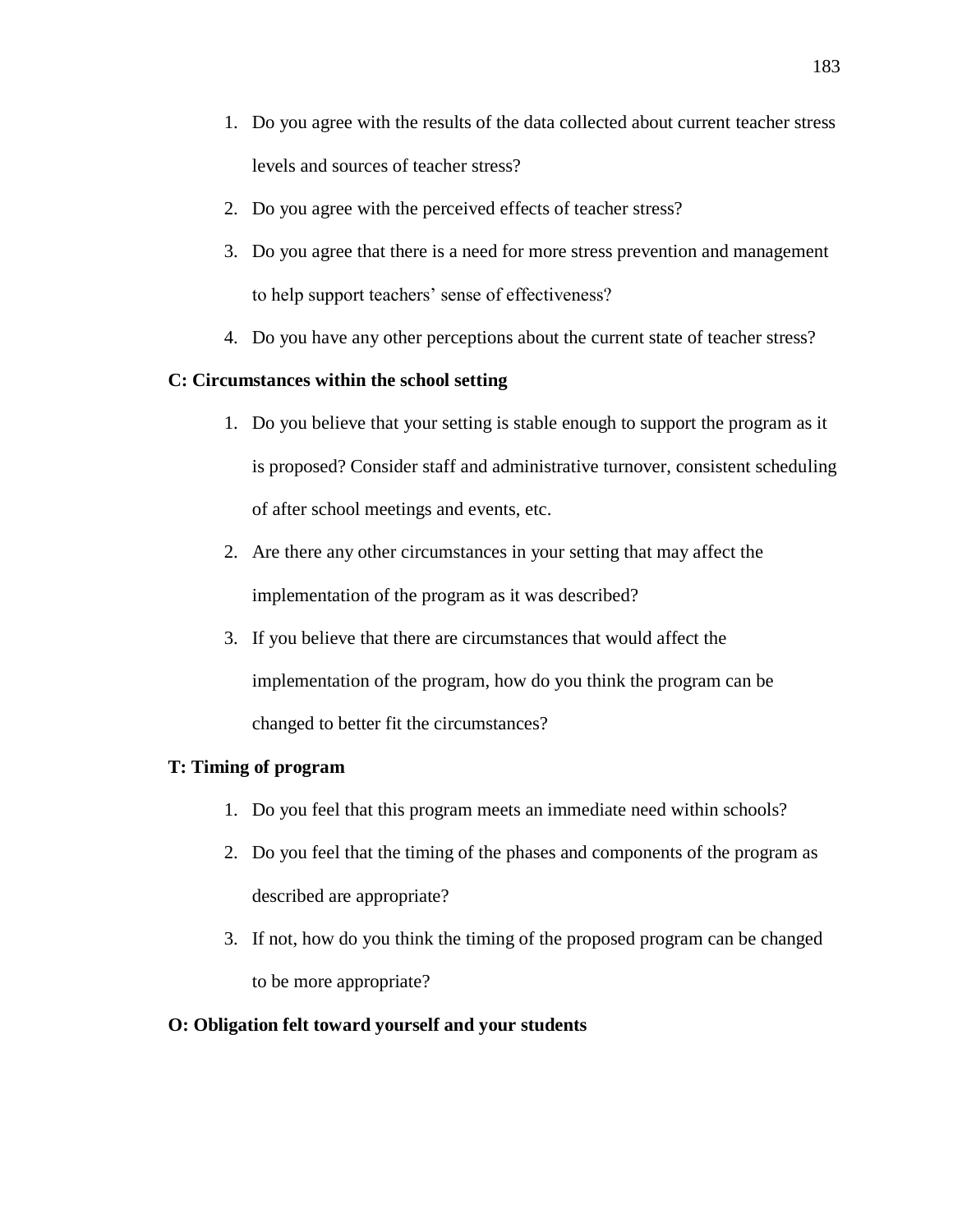- 1. At this time, do you feel that your level of commitment to yourself may affect the obligation you feel to begin this program? To complete this program? How?
- 2. At this time, do you feel that your level of commitment to your teaching position may affect the obligation you feel to begin the program as described? To complete the program described? How?
- 3. At this time, do you feel that your level of commitment to your students may affect the obligation you feel to begin the program as described? To complete the program described? How?

# **R: Resistance that might be encountered**

- 1. What barriers, if any, do you think there would be for this program if it were to be implemented at your school?
- 2. How can the proposed program be changed to effectively address these barriers?

# **Y: perceived Yield of the program**

- 1. Do you believe that this program can have a positive impact on you? If yes, what do you think that impact might be?
- 2. Do you believe that this program can have a positive impact on your teaching? If yes, what do you think that impact might be?
- 3. Do you believe that this program can have a positive impact on your students? If yes, what do you think that impact might be?
- 4. Is there any other way that you think the proposed program can be changed to yield an even greater benefit to you and/ or the other stakeholders?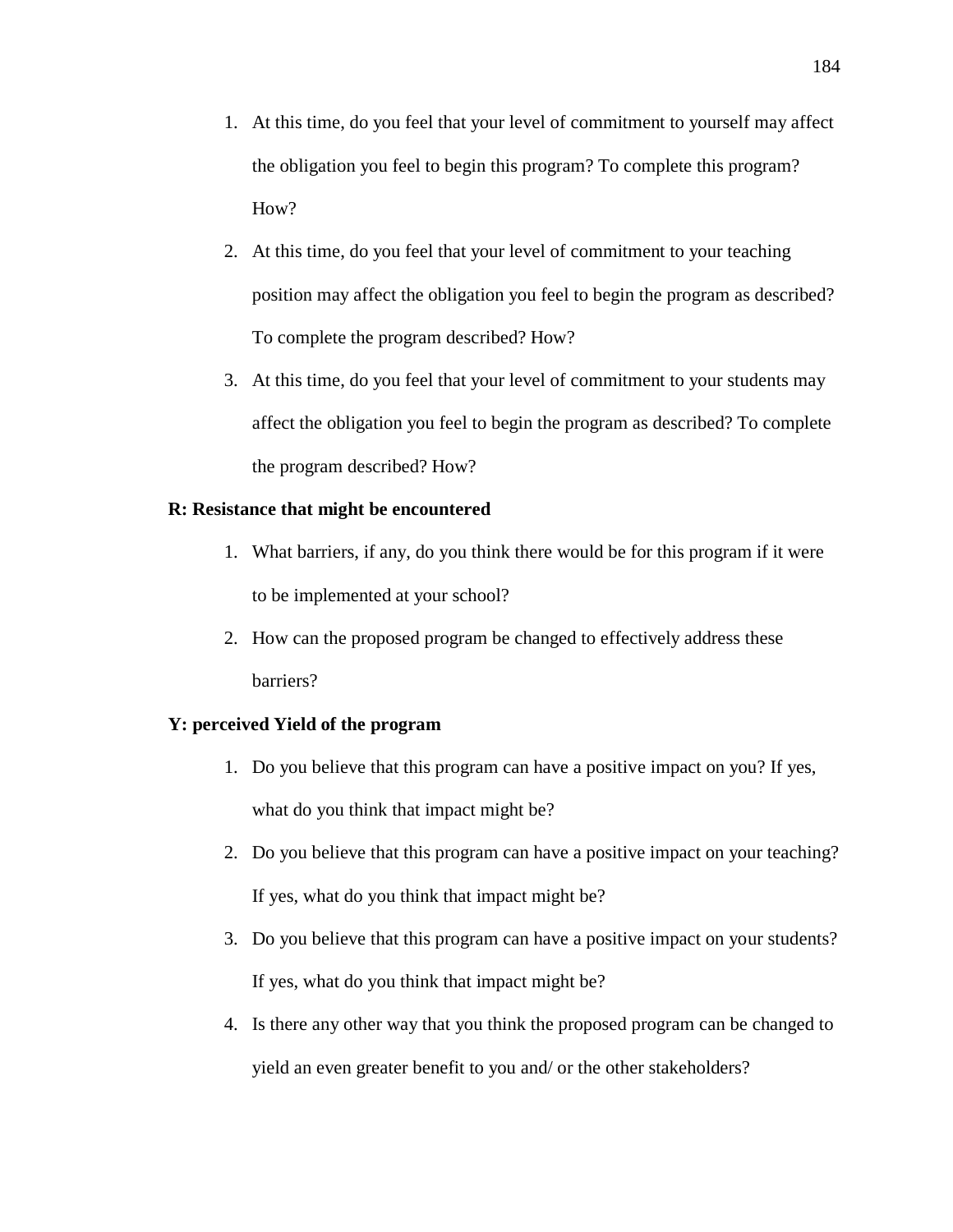*Thank you very much for your participation in this focus group. The information you provided will be used to revise the program and ensure its relevancy, usefulness, and timeliness.*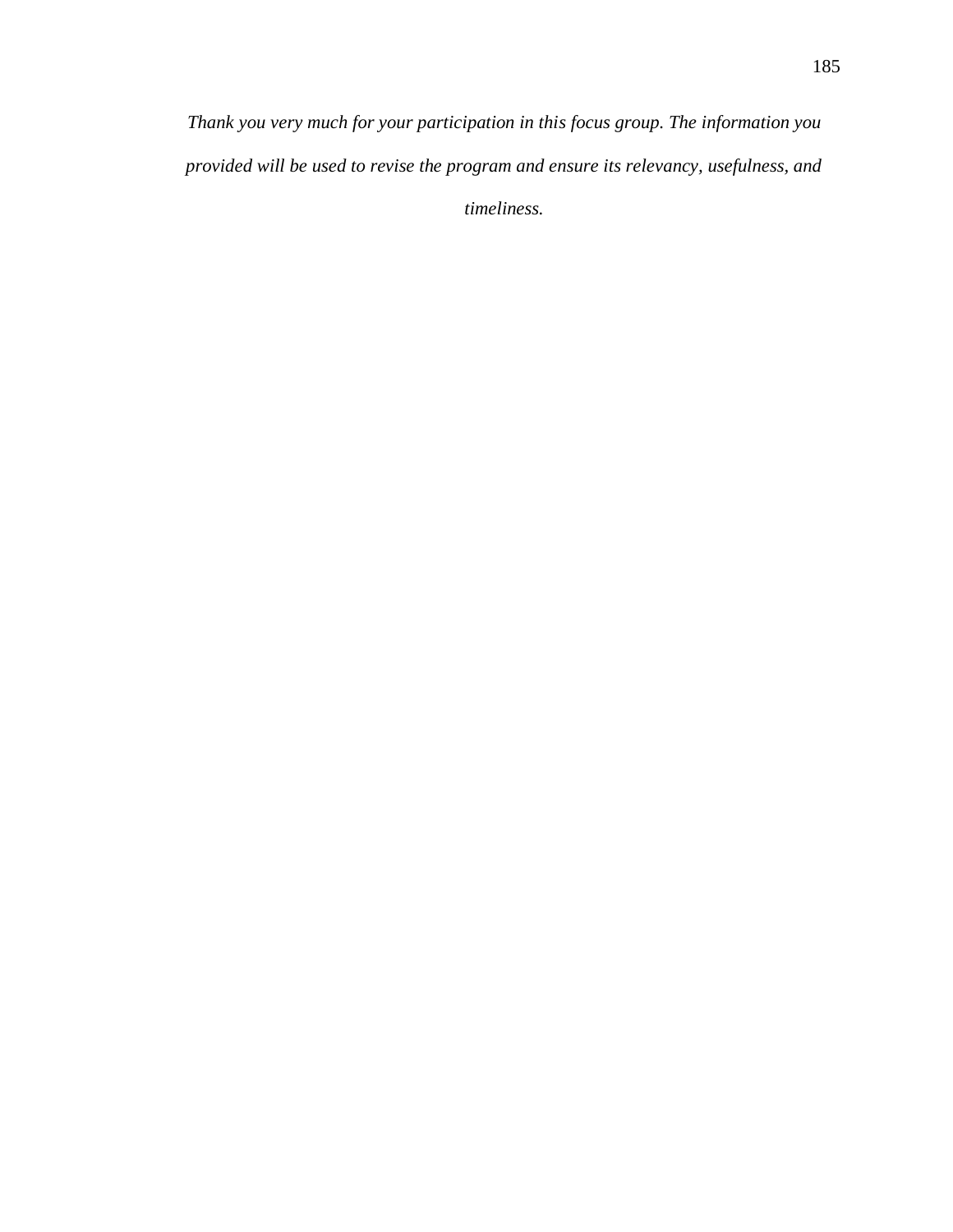### APPENDIX H

#### **Semi-Structured Phone Interview**

*Thank you for speaking with me today. The purpose of this phone interview is to gather feedback about a possible program geared toward help teachers manage stress and build their feelings of effectiveness. The program purpose and goals were developed based on data collected about teachers current stress levels, sources of stress, effects of stress, and feelings of effectiveness. The possible components and procedures of the program have been based on that data and current research. However, it is important that this program be relevant, useful, and timely for teachers. So today you will be asked about those aspects of the programming that may affect a teacher's ability or desire to be a part of it. Do you have any questions about the purpose of the interview?*

Let me first review the process we will follow for this phone interview. We will be *speaking for approximately 20 minutes. There is no one but you and I on the phone presently, and any statements that you make will be anonymous. I will be taking notes on what is being said, but there will be no identifying information on any of the notes, nor will any be used in the reporting or publication of this project. Your participation is voluntary, and you may choose to terminate the interview at any time. You may also choose not to answer a specific question.* 

*Once this phone interview is completed, that will signal the end of your involvement in this project. All of your contact information will be destroyed at the completion of the project.*

#### *Before we begin do you have any questions?*

[The interview starts with a brief description of the purpose and goals of the program, as well as the components that have been developed thus far. As each variable is introduced, the pertinent information related to that variable will be summarized then the related questions will be asked. At the end of each variable, the interviewer will summarize the responses and will only move on if the interviewee confirms the accuracy of the notes.]

#### **A: Ability to commit resources**

1. Do you feel able to commit the amount of time needed to participate fully in the program? If no, how do you think the program can be changed to increase your ability to commit to the time needed?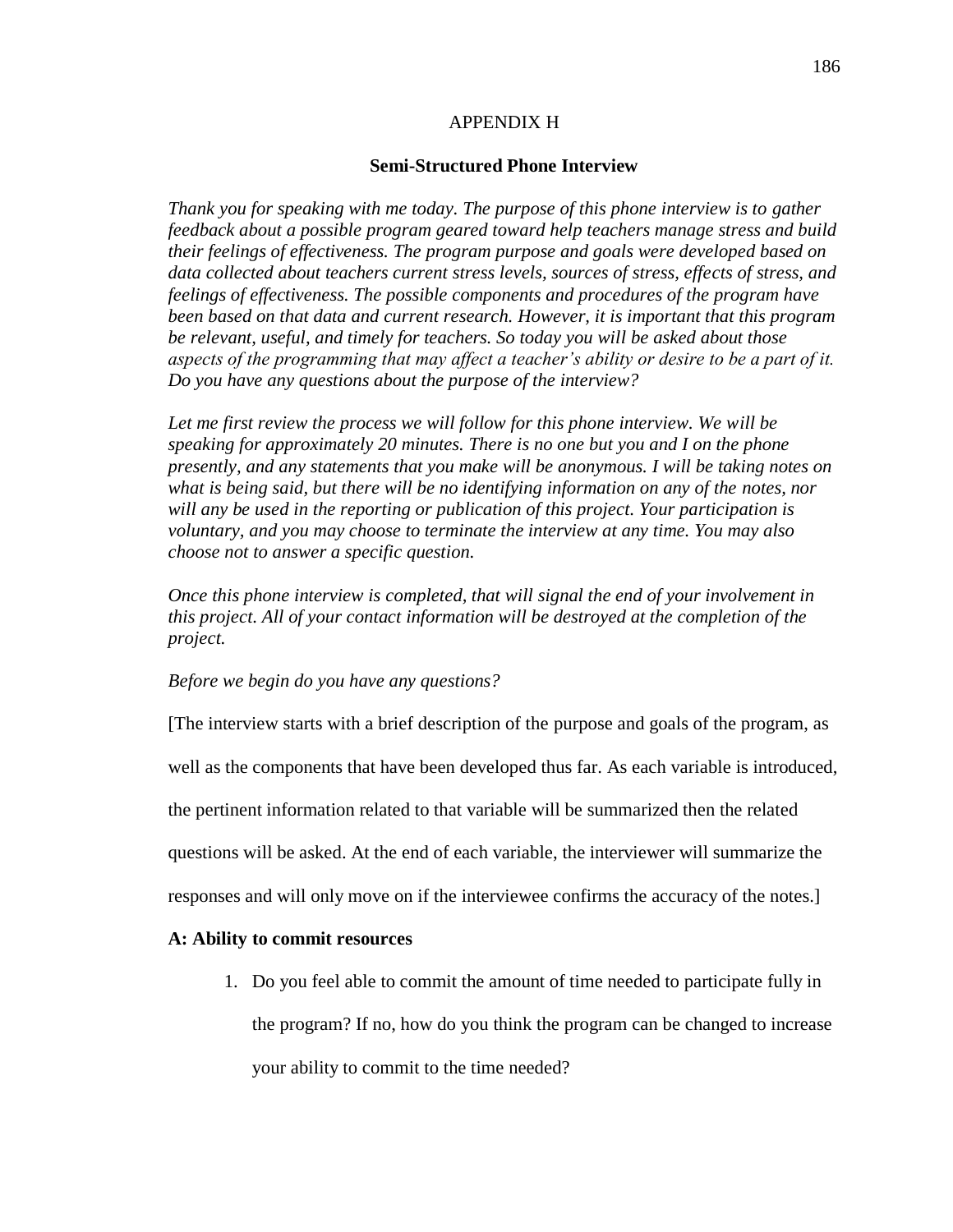2. Do you feel that you would have the energy necessary to complete the components of the program?

If no, how do you think the program can be changed to increase the likelihood of you having enough energy to complete the program?

- 3. Do you think that the setting you work in would be willing and able to commit other necessary resources, including a place to meet and the time needed? If no, how do you think the program can be changed to increase the likelihood that the setting you work in would be able to commit the necessary resources?
- 4. Do you think that enough people in your setting would be interested and able to make a large enough group for the proposed program?

If no, how do you think the program can be changed to increase the interest levels or participation among the teachers in your setting?

### **V: Values of the teachers and stakeholders**

- 1. Do you believe that stress management and prevention is an important issue for teachers?
- 2. Do you believe that your administration, community, and/ or the public feel that it is an important issue for teachers?
- 3. If no for either answer, how do you think the program can be presented in a way that highlights the importance of this issue?

### **I: Ideas about the current state of affairs**

- 1. Do you agree with the results of the data collected about current teacher stress levels and sources of teacher stress?
- 2. Do you agree with the perceptions of efficacy in the classroom?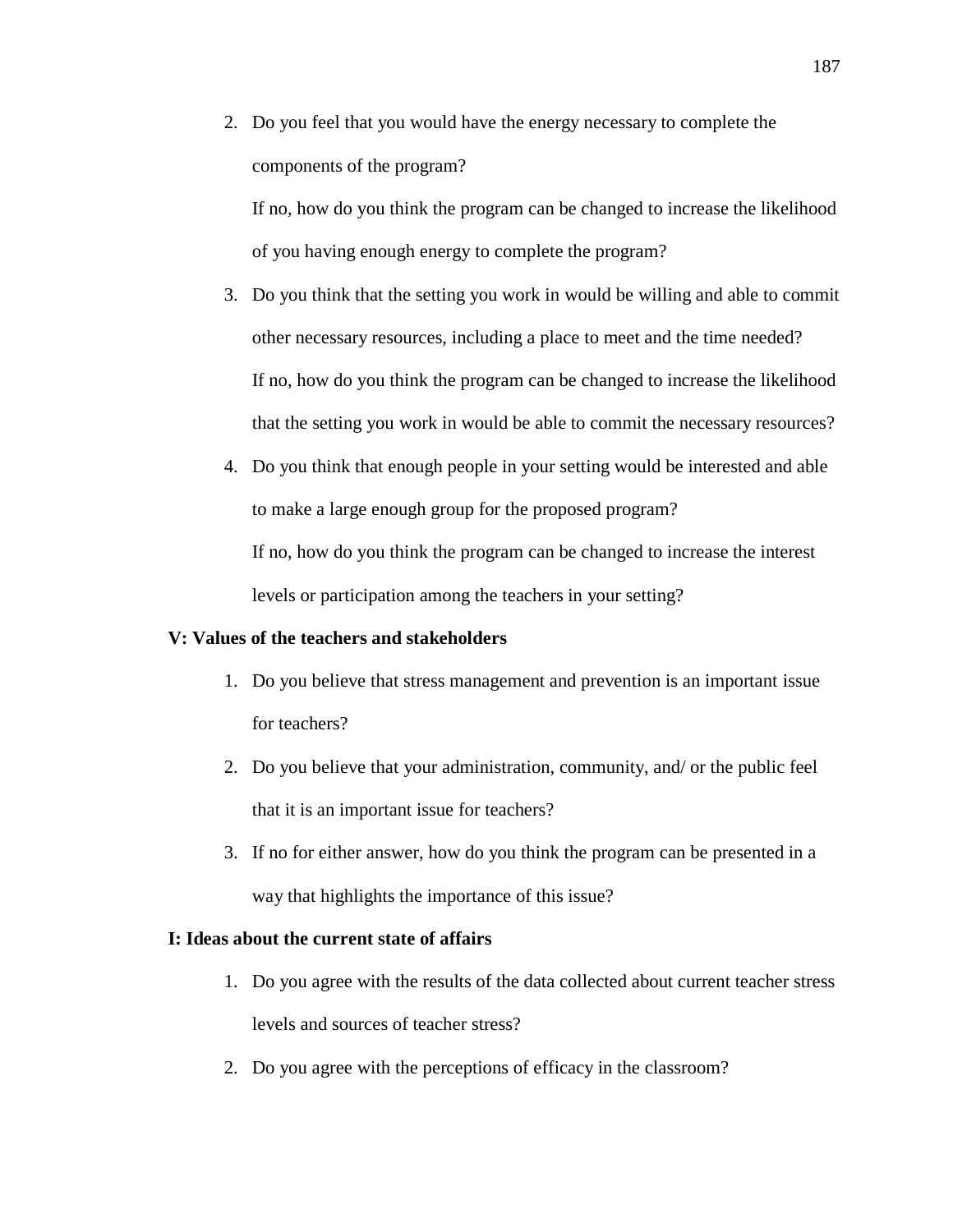- 3. Do you agree that there is a need for more stress prevention and management to help support teachers' sense of effectiveness?
- 4. If no for any answer, what do you believe about the current levels/ sources/ effects of stress, and/ or current techniques for managing stress/ building effectiveness?

# **C: Circumstances within the school setting**

- 1. Do you believe that your setting is stable enough to support the program as it is proposed? Consider staff and administrative turnover, consistent scheduling of after school meetings and events, etc.
- 2. Are there any other circumstances in your setting that may affect the implementation of the program as it was described?
- 3. If you believe that there are circumstances that would affect the implementation of the program, how do you think the program can be changed to better fit the circumstances?

# **T: Timing of program**

- 1. Do you feel that this program meets an immediate need within schools?
- 2. Do you feel that the timing of the phases and components of the program as described are appropriate?
- 3. If not, how do you think the timing of the proposed program can be changed to be more appropriate?

### **O: Obligation felt toward yourself and your students**

1. At this time, do you feel that your level of commitment to yourself leads you to feel obligated to begin this program? To complete this program?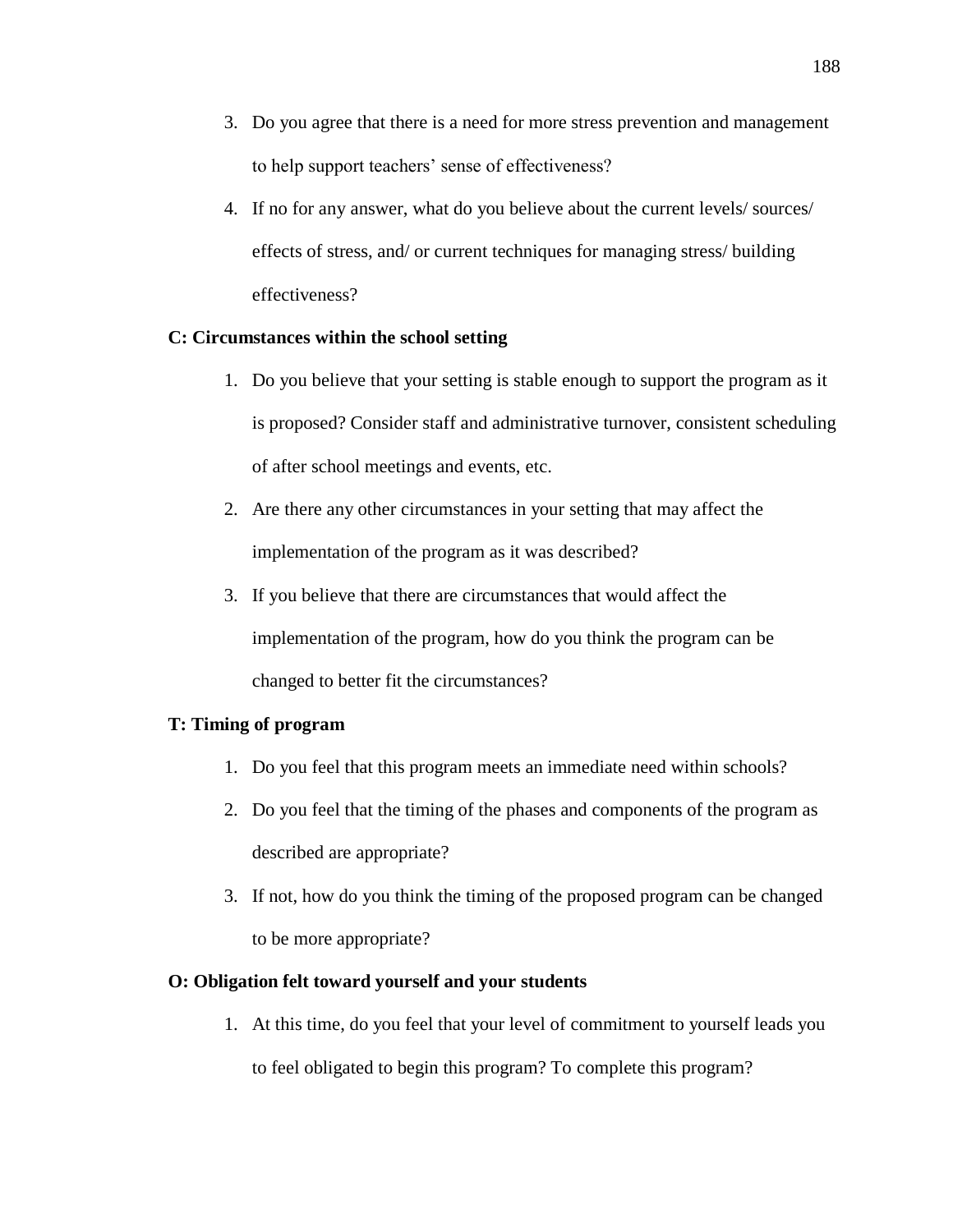- 2. At this time, do you feel that your level of commitment to your teaching position leads you to feel obligated to begin the program as described? To complete the program described?
- 3. At this time, do you feel that your level of commitment to your students leads you to feel obligated to begin the program as described? To complete the program described?
- 4. If not, is there any change your level of obligation may change if the program changed? If so, how do you think the program can be changed to increase your level of obligation?

### **R: Resistance that might be encountered**

- 1. What barriers, if any, do you think there would be for this program if it were to be implemented at your school?
- 2. How can the proposed program be changed to effectively address these barriers?

# **Y: perceived Yield of the program**

- 1. Do you believe that this program can have a positive impact on you?
- 2. Do you believe that this program can have a positive impact on your teaching?
- 3. Do you believe that this program can have a positive impact on your students?
- 4. Is there any other way that you think the proposed program can be changed to yield an even greater benefit to you and/ or the other stakeholders?

*Thank you very much for your participation in this phone interview. The information you provided will be used to support possible revisions the program and ensure its relevancy,*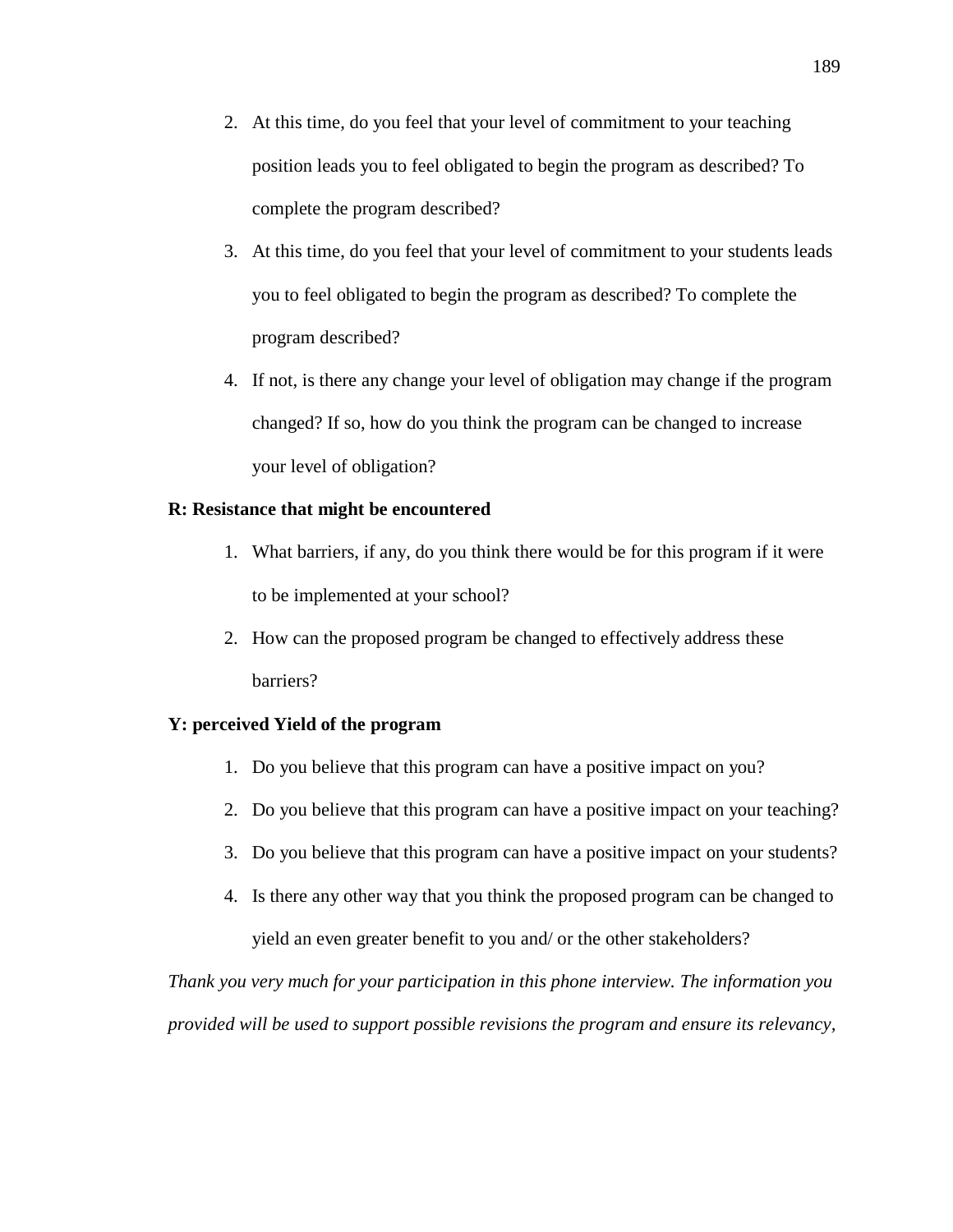*usefulness, and timeliness. Your participation in this research project is now complete.* 

*Do you have any other additional questions?*